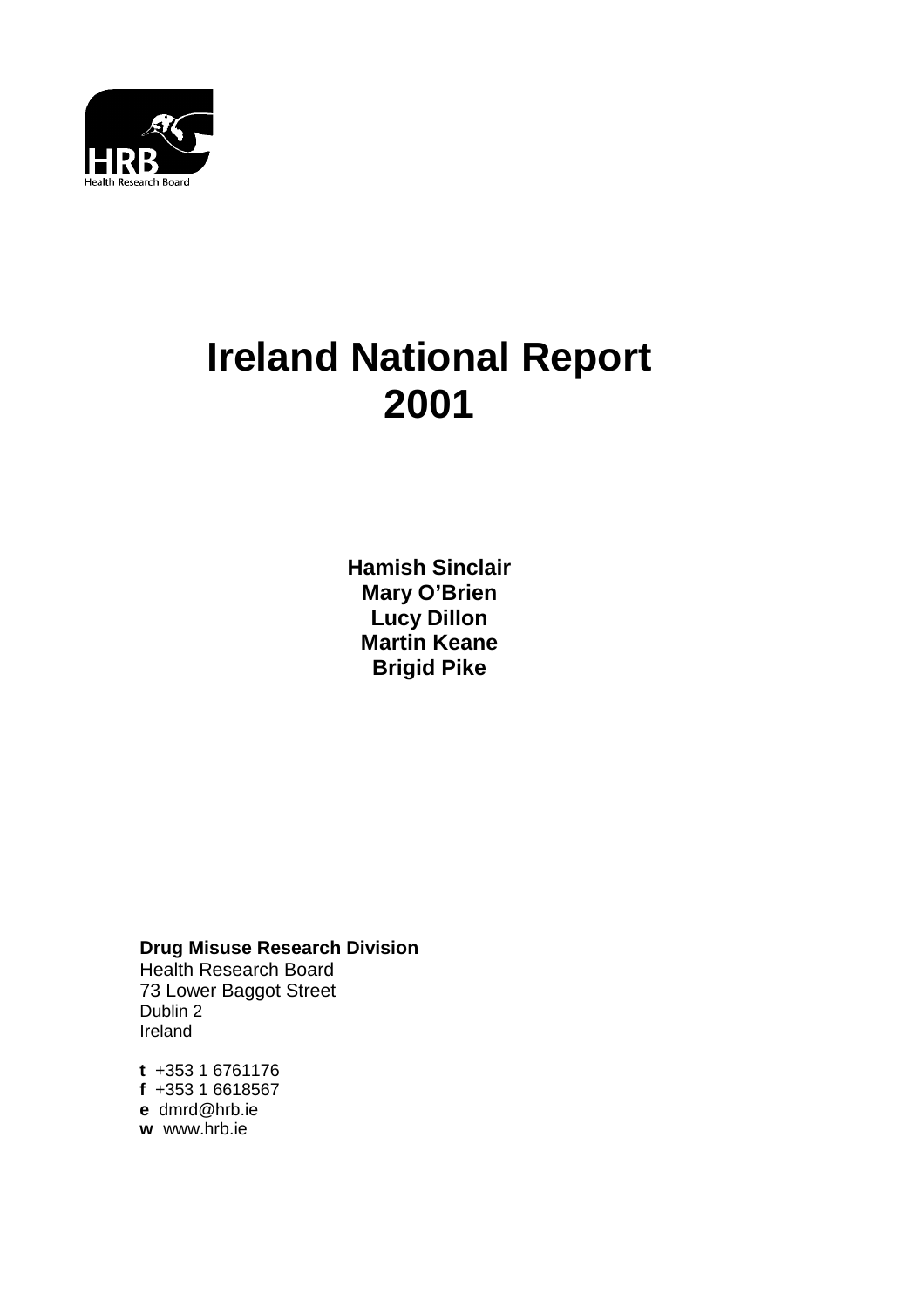## **FOREWARD**

This report is very much the result of collaborative work within and outside the Drug Misuse Research Division. We in the Drug Misuse Research Division, would like to thank very sincerely those people working in the drugs area who gave generously of their time to inform us about recent developments in their areas of work. It is not possible to name all these people but the agencies with which they are affiliated are acknowledged as follows -

Many thanks to personnel from:

Department of Tourism, Sport and Recreation Department of Health and Children Department of Justice, Equality and Law Reform Department of Social Community and Family Affairs Department of Education and Science An Garda Siochana – Irish police force Forensic Science Laboratory Health Boards and Drug Treatment Facilities Members of the Judiciary Voluntary and Community Groups and Academic Researchers.

We would also like to express our sincere thanks to Mary Dunne who put the final touches to this document and managed its production.

To Ros Moran, former Head of the Drug Misuse Research Division, for her work during the early part of the year.

Finally we would like to thank our colleagues at the Drug Misuse Research Division, Tacy Kelleher, Louise Farragher, Paul Cahill, and Brian Galvin, who provided a stimulating interdisciplinary milieu, some of the benefits of which, we hope appear in these page.

New material for this year's report is presented in italics, except where almost all the material is new i.e. Part 4 Key Issues.

Dr. Hamish Sinclair Head of Division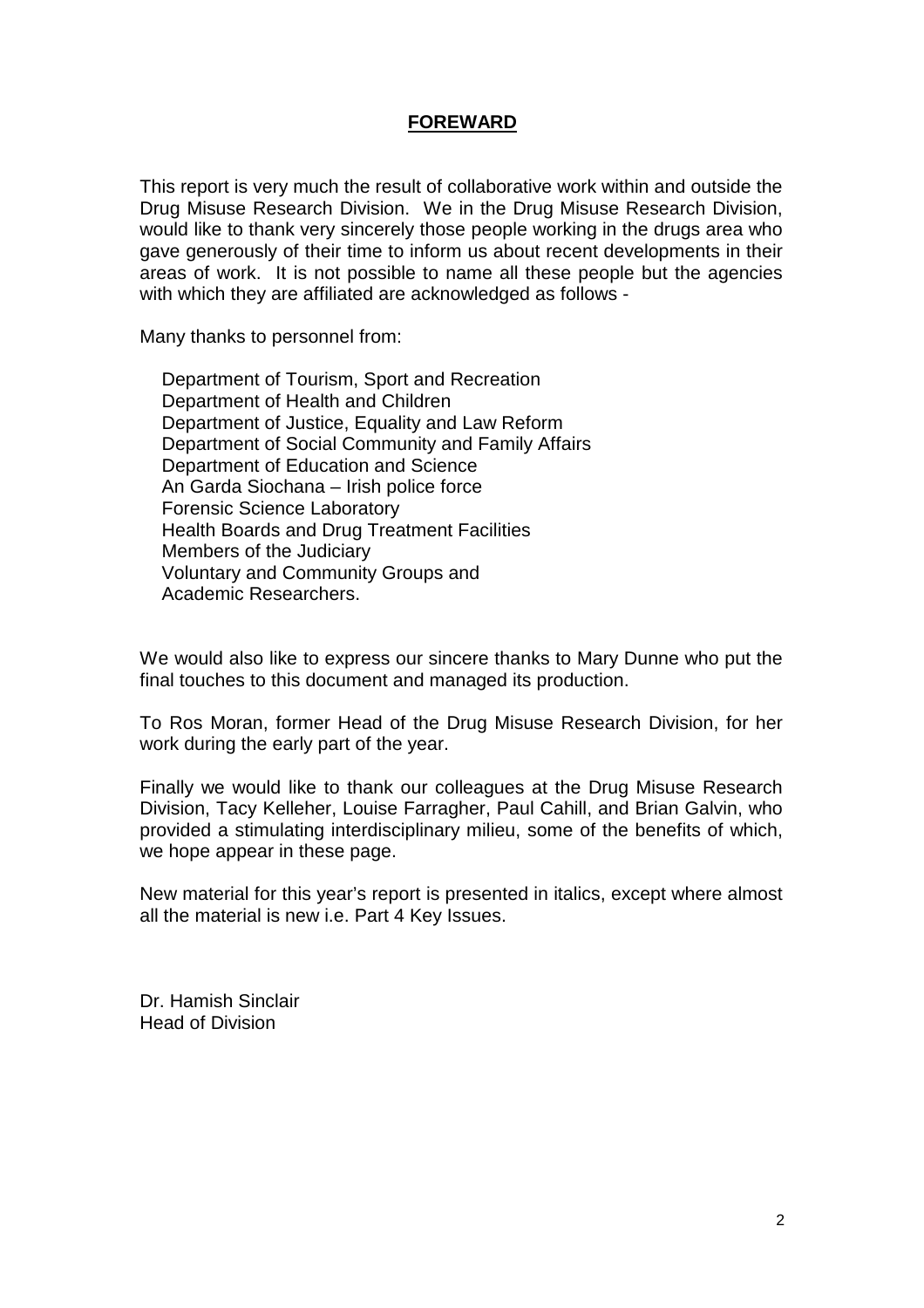# **INDEX**

|               | <b>SUMMARY</b><br>6                   |                                                                                                                                                                                    |                      |  |  |  |  |
|---------------|---------------------------------------|------------------------------------------------------------------------------------------------------------------------------------------------------------------------------------|----------------------|--|--|--|--|
| <u>PART 1</u> |                                       |                                                                                                                                                                                    | 9                    |  |  |  |  |
|               |                                       | NATIONAL STRATEGIES: INSTITUTIONAL & LEGAL FRAMEWORKS                                                                                                                              |                      |  |  |  |  |
| 1.            |                                       | Developments in Drug Policy and Responses                                                                                                                                          |                      |  |  |  |  |
|               | 1.1<br>1.2 <sub>2</sub><br>1.3<br>1.4 | Political framework in the drug field<br>Policy implementation, legal framework and prosecution<br>Developments in public attitudes and debates<br>Budget and funding arrangements | 9<br>25<br>29<br>33  |  |  |  |  |
| <b>PART 2</b> |                                       |                                                                                                                                                                                    | 35                   |  |  |  |  |
|               |                                       | <b>EPIDEMIOLOGICAL SITUATION</b>                                                                                                                                                   |                      |  |  |  |  |
| 2.            |                                       | Prevalence, Patterns and Developments in Drug Use                                                                                                                                  | 35                   |  |  |  |  |
|               | 2.1<br>2.2<br>2.3                     | Main developments and emerging trends<br>Drug Use in the population<br>Problem drug use                                                                                            | 35<br>38<br>49       |  |  |  |  |
| 3.            |                                       | <b>Health Consequences</b>                                                                                                                                                         | 55                   |  |  |  |  |
|               | 3.1<br>3.2<br>3.3<br>3.4              | Drug treatment demand<br>Drug-related mortality<br>Drug-related infectious diseases<br>Other drug-related morbidity                                                                | 55<br>58<br>60<br>68 |  |  |  |  |
| 4.            |                                       | Social and Legal Correlates and consequences                                                                                                                                       | 72                   |  |  |  |  |
|               | 4.1<br>4.2<br>4.3                     | Social problems<br>Drug offences and drug-related crime<br>Social and economic costs of drug consumption                                                                           | 72<br>75<br>79       |  |  |  |  |
| 5.            |                                       | <b>Drug Markets</b>                                                                                                                                                                | 81                   |  |  |  |  |
|               | 5.1<br>5.2<br>5.3                     | Availability and supply<br><b>Seizures</b><br>Price, purity                                                                                                                        | 81<br>81<br>83       |  |  |  |  |
| 6.            | <b>Trends per Drug</b><br>86          |                                                                                                                                                                                    |                      |  |  |  |  |
| 7.            | <b>Discussion</b>                     |                                                                                                                                                                                    | 89                   |  |  |  |  |
|               | 7.1                                   | Consistency between indicators                                                                                                                                                     | 89                   |  |  |  |  |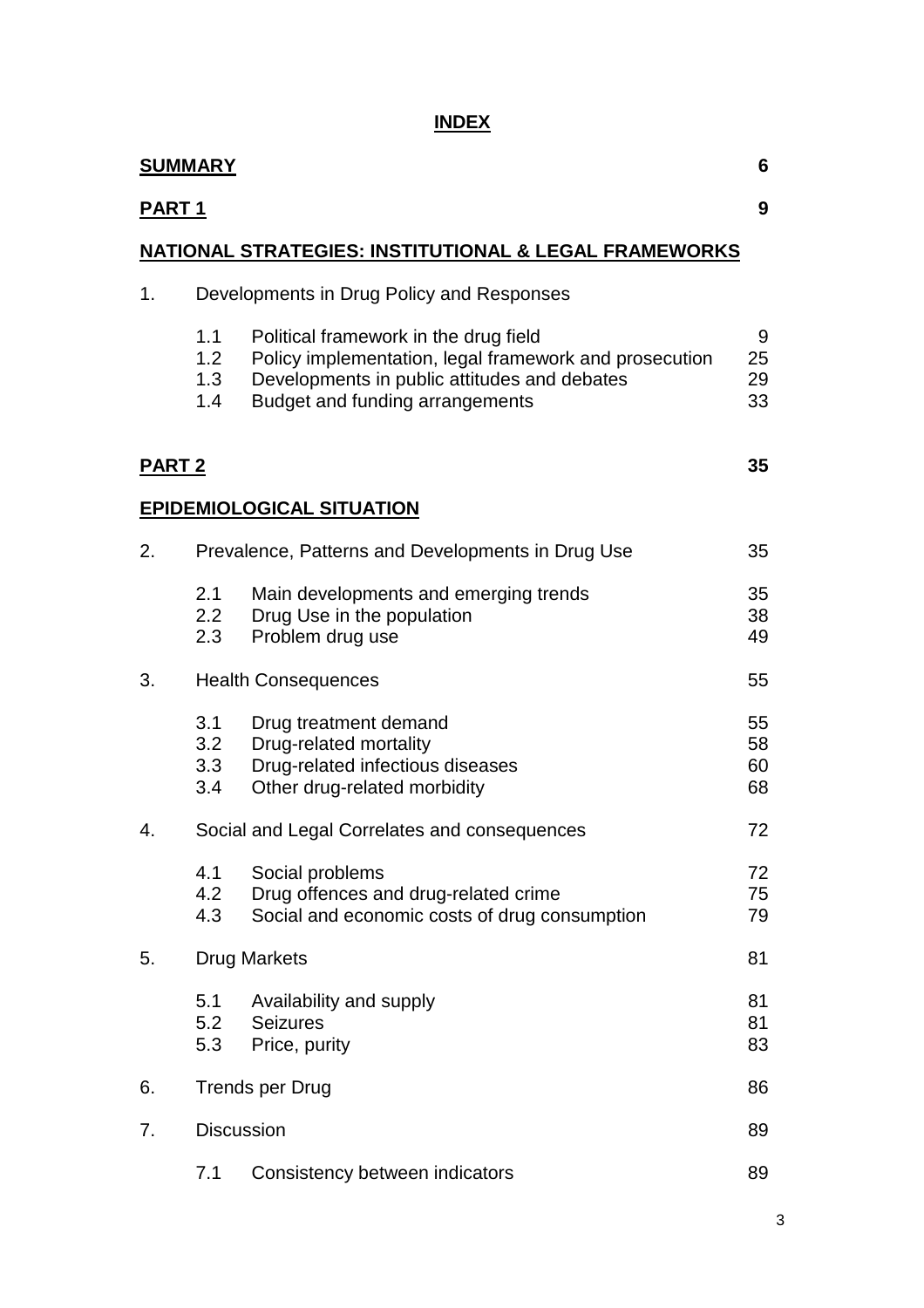|               | 7.2<br>7.3   | Implications for policy and interventions<br>Methodological limitations and data quality                                                                                                                                                                           | 90<br>91                                             |
|---------------|--------------|--------------------------------------------------------------------------------------------------------------------------------------------------------------------------------------------------------------------------------------------------------------------|------------------------------------------------------|
| <b>PART 3</b> |              |                                                                                                                                                                                                                                                                    | 93                                                   |
|               |              | DEMAND REDUCTION INTERVENTIONS                                                                                                                                                                                                                                     |                                                      |
| 8.            |              | Strategies in Demand Reduction at National Level                                                                                                                                                                                                                   | 93                                                   |
|               | 8.1<br>8.2   | Major strategies and activities<br>Approaches and New Developments                                                                                                                                                                                                 | 93<br>95                                             |
| 9.            |              | <b>Intervention Areas</b>                                                                                                                                                                                                                                          | 103                                                  |
|               | 9.1          | <b>Primary prevention</b><br>9.1.1<br><b>Infancy and Family</b><br>9.1.2<br>School programmes<br>9.1.3<br>Youth programmes outside schools<br>9.1.4<br>Community programmes<br>9.1.5<br>Telephone help lines<br>9.1.6<br>Mass media campaigns<br>9.1.7<br>Internet | 103<br>103<br>105<br>109<br>115<br>119<br>120<br>121 |
|               | 9.2          | Reduction of drug related harm<br>9.2.1<br>Outreach work<br>9.2.2<br>Low threshold services<br>9.2.3<br>Prevention of infectious diseases                                                                                                                          | 122<br>122<br>123<br>123                             |
|               | 9.3          | Treatment<br>9.3.1<br>Treatments and health care at National Level<br>9.3.2<br>Substitution and maintenance programmes                                                                                                                                             | 126<br>126<br>132                                    |
|               | 9.4          | After-care and re-integration<br>Education and training<br>9.4.1<br>9.4.2<br>Employment<br>9.4.3<br>Housing                                                                                                                                                        | 138<br>138<br>139<br>140                             |
|               | 9.5          | Interventions in the Criminal Justice System                                                                                                                                                                                                                       | 143                                                  |
|               | 9.6          | Specific targets and settings                                                                                                                                                                                                                                      | 149                                                  |
| 10.           |              | <b>Quality Assurance</b>                                                                                                                                                                                                                                           | 154                                                  |
|               | 10.1<br>10.3 | Quality assurance procedures<br>10.2 Evaluation<br>Research<br>10.4 Training for professionals                                                                                                                                                                     | 154<br>155<br>157<br>159                             |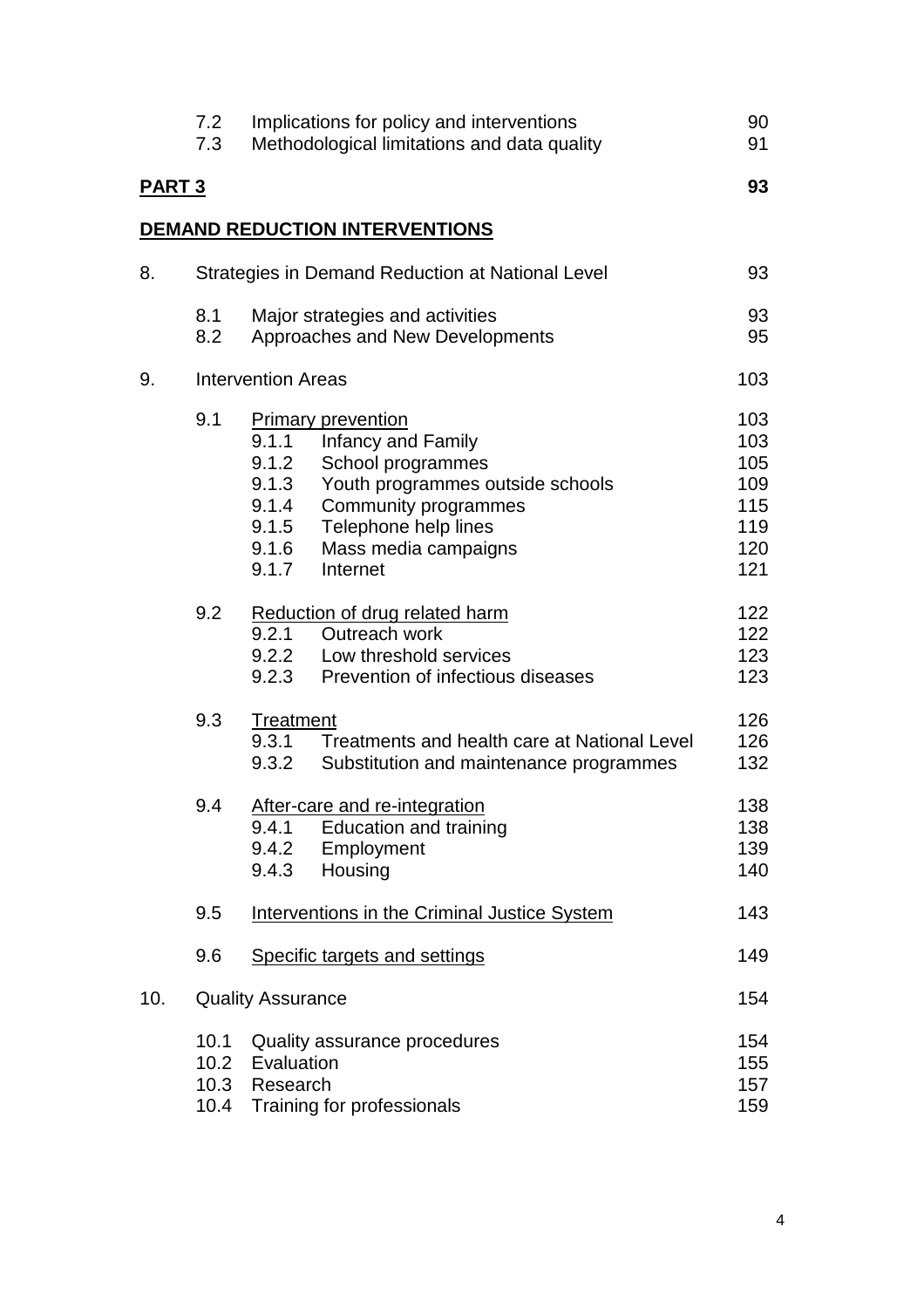# **PART 4** 161

# **KEY ISSUES**

| 11.          | Polidrug Use: drug set and settings  |                                                                                                                                                                                                         |                                        |  |
|--------------|--------------------------------------|---------------------------------------------------------------------------------------------------------------------------------------------------------------------------------------------------------|----------------------------------------|--|
|              | 11.1<br>11.2<br>11.3<br>11.4<br>11.5 | Patterns and users groups<br>Health and social consequences<br>Risk assessment and local market<br>Specific approaches to the intervention<br>Methodological issues                                     | 162<br>168<br>169<br>169<br>169        |  |
| 12.          |                                      | Successful treatment: the effectiveness of the interventions                                                                                                                                            | 173                                    |  |
|              | 12.1                                 | The approaches to treatments and the related concepts of<br>success<br>12.2 Evaluation of the treatments<br>12.3 Methodological issues<br>Annex                                                         | 173<br>178<br>182<br>183               |  |
| 13.          |                                      | Drug users in prison                                                                                                                                                                                    | 185                                    |  |
|              | 13.1<br>13.3<br>13.6<br>13.7         | Epidemiological situation<br>13.2 Availability and supply<br>Contextual information<br>13.5 Demand reduction policy in prison<br>Evaluation of drug users treatments in prison<br>Methodological issues | 185<br>191<br>193<br>200<br>203<br>204 |  |
|              | <b>REFERENCES</b>                    |                                                                                                                                                                                                         |                                        |  |
|              |                                      | Bibliography: books and reviews<br>Data base: software used, internet addresses                                                                                                                         | 206<br>221                             |  |
| <b>ANNEX</b> |                                      |                                                                                                                                                                                                         |                                        |  |
|              |                                      | Drug monitoring systems and sources of information<br>List of Tables used in the text<br>List of Figures used in the text                                                                               | 223<br>226<br>231                      |  |

List of Abbreviations used in the text 232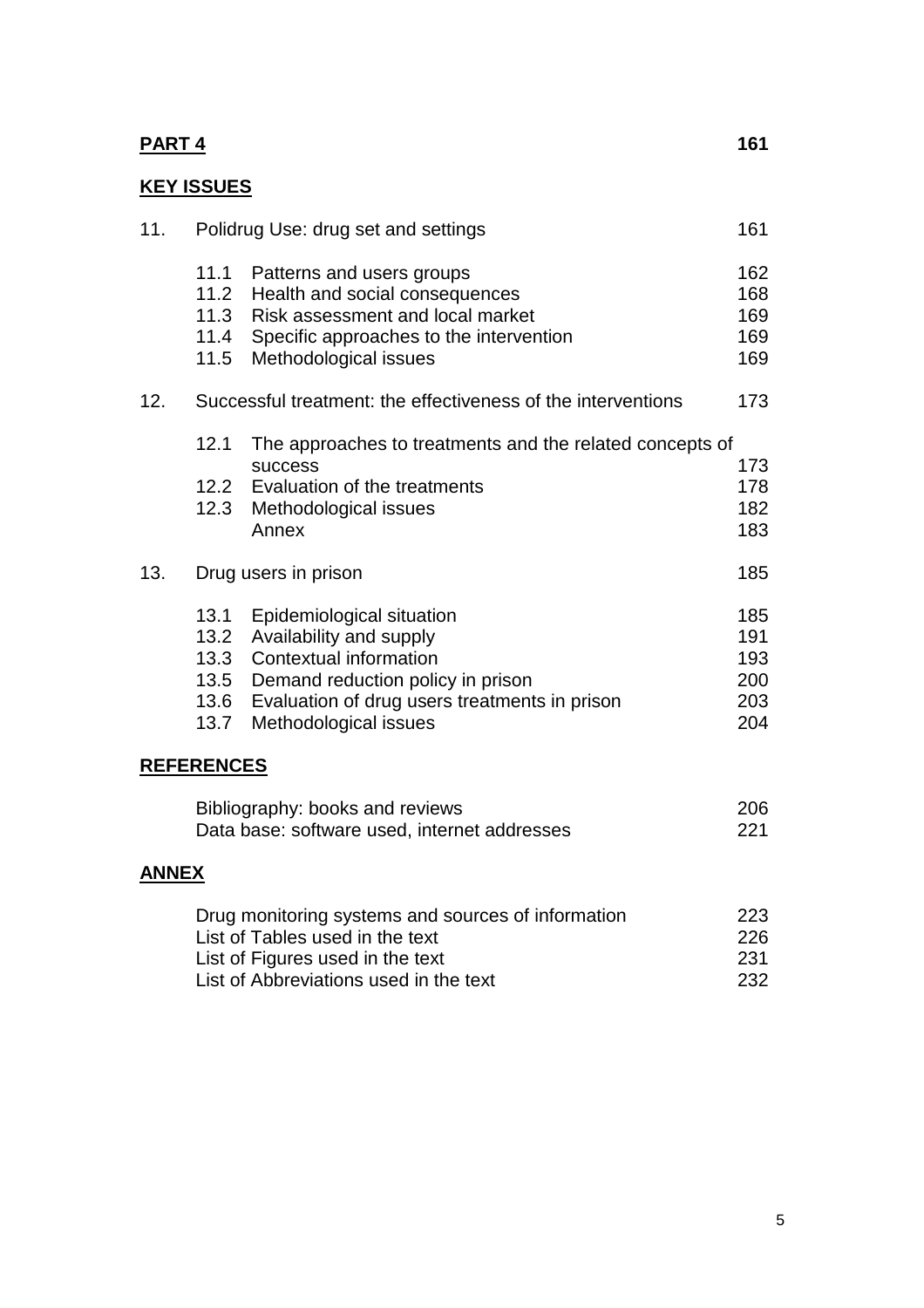## **SUMMARY**

#### **Main trends and new developments**

- In April 2001 the Irish Government approved the National Drugs Strategy 2001-2008. The new Strategy endorses the Irish Government's existing approach to tackling the drugs issue. The four 'pillars' of the new Strategy supply reduction, prevention (including education and awareness), treatment (including rehabilitation and risk reduction), and research - focus on the same four issues as in the Government's previous Drugs Strategy.
- To sharpen the focus of the National Drugs Strategy 2001-2008 specific objectives and key performance indicators for each of the four pillars were specified. In addition, 100 individual actions to be taken across the full range of Departments and Agencies involved in the delivery of drugs policy have been developed. The actions are designed to address specific gaps in the current strategy, to strengthen each of the four pillars which underpin it and to ensure that the foregoing objectives are met thus driving the new strategy forward.
- According to the results of the second national survey of Drug-Related Knowledge, Attitudes and Beliefs in Ireland (commissioned by the Drug Misuse Research Division in 2000 and carried out as part of the 2000 Irish Social Omnibus Survey, unpublished) concern about the drug problem in Ireland remains high, especially regarding the threat to young people from the availability of illegal drugs. There is also growing concern regarding the availability of drugs in local neighbourhoods. Public support for harm reduction strategies (including availability of medically-subscribed heroin substitutes and the provision of syringes and needles free of charge) continues to increase.
- After alcohol and tobacco, cannabis is the most commonly used drug in the general population in Ireland, followed to a much lesser extent by amphetamine and ecstasy use.
- A main development is the stabilising and decreasing drug use among young people at school. The lifetime experience of cannabis use, in particular in the general population of young people in Ireland, is one of the highest in Europe, but recent results show a levelling off of use.
- Misuse of solvents among young people is relatively high at around onefifth of the population.
- There is evidence of polydrug use from a number of sources treatment data, information on intoxicated drivers, death statistics.
- A survey to investigate factors underlying international variations in youth drug use undertaken in five cities including Dublin, found that sporting activities by young people were linked with low rates of drug use.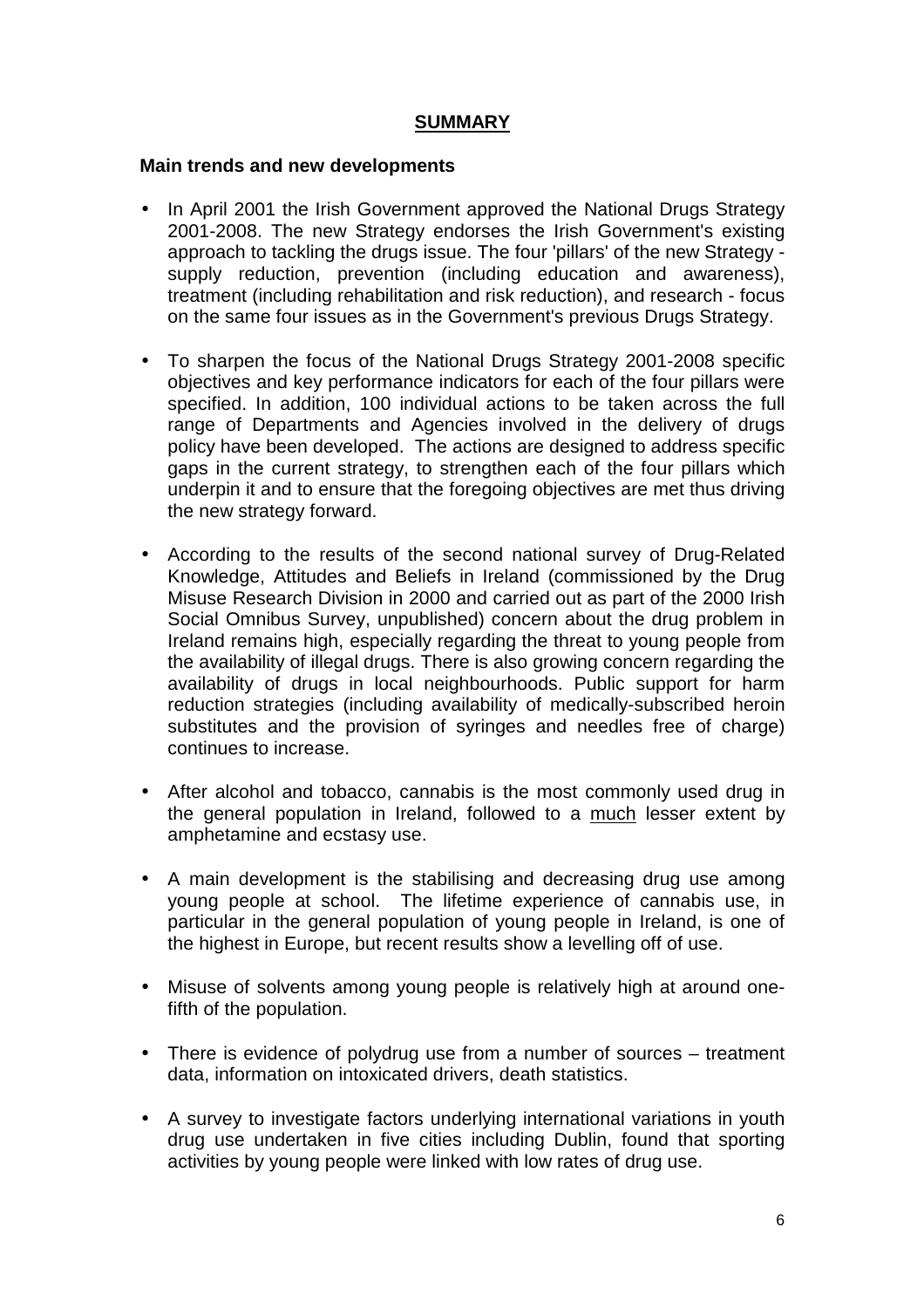- It is now recognised at official level that homeless young people are seriously at risk of becoming involved in drugs, prostitution and crime. As a result a strategy on youth homelessness has been drawn up.
- Services need to be developed for drug users in the prison setting that take account of the particular nature of the prison environment. They also need to address the needs both of those who continue to engage in drug use and the associated risk behaviours; and those who wish to cease their drug use while incarcerated.
- Studies indicate the need for more imaginative education initiatives in harm reduction interventions. Greater attention needs to be paid to the social context of injecting drug use and the sharing of injecting equipment. Outcomes of harm reduction interventions could be improved by exploring the perceptions surrounding unsafe injecting practices.
- Treatment demand monitoring, the most developed of the five key indicators of drug misuse in Ireland, has been adversely affected in 2000, mainly due to lack of commitment/priority given to data collection by drug treatment service providers.
- As a result of growing concern over the over-prescribing of benzodiazepines a Committee was established in 2000 by the Minister for Health and Children to explore the nature and extent of benzodiazepine prescribing in Ireland. This Committee will examine current trends and make recommendations on good prescribing practices, paying particular attention to the management of drug users. The Committee is due to make its report to the Minister at the end of 2001.
- There are more seizures of cannabis than any other drug in Ireland. However, in 2000 while the number of cannabis seizures increased, the quantity dropped very significantly. This may be due to a change in the nature of the cannabis market, which now seems to involve a larger distribution network trafficking in smaller amounts of the drug.
- Special studies need to be undertaken to explore issues, such as availablility, sources of supply and trafficking patterns, involved in drug markets in Ireland.
- The emphasis on rehabilitation has received a more focused approach in recent years, particularly within the Eastern Regional Health Authority (ERHA) area. A 'blueprint' was drawn up in 2000 to guide the development of rehabilitation services within the remit of the ERHA. Central to the measures set out in the aforementioned blueprint, was the creation of "reintegration centres" in the three health board areas under the ERHA. It was proposed that these centres would provide a base for integration workers to support individual clients towards re-integration into mainstream social activity. In pursuit of this aim the centres would provide career guidance and counselling, personal skills development, and educational/training opportunities.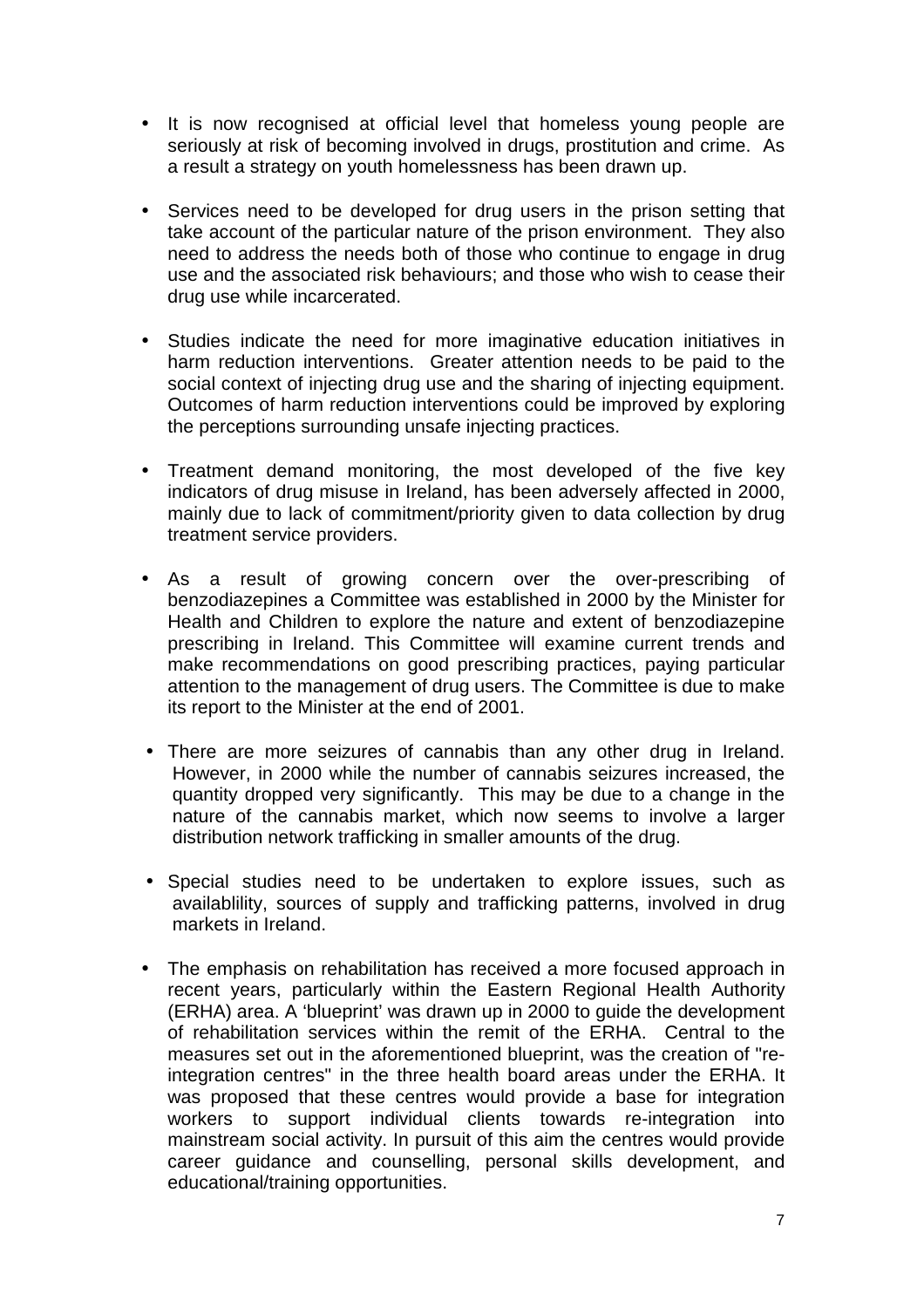- Aftercare and reintegration progressively come to the fore as key areas of intervention in the drug field. For example, FAS the key statutory training agency in training people for employment offered a substantial number of 'special FAS training schemes' for former drug users seeking reintegration. In addition a number of community projects under the Local Drug Task Forces provided aftercare and reintegration services.
- Interventions aimed at reducing the harmful consequences of drug misuse were also key to the demand reduction field. In this regard the provision of needle exchange, an increase in outreach services and the placing of mobile clinics in areas badly affected by the drug issue have been some of the key developments during the year.
- A key recommendation included in the National Drugs Strategy 2001-08 is the creation of a number of Regional Drug Task Forces (RDTFs) in each of eleven regional health board areas. The RDTFs will consist of representatives from the statutory, voluntary and community sectors. It is anticipated that the RDTFs will be place by the end of 2001.
- Northside Partnership an area-based company working for the social inclusion of marginalised groups have developed a number of innovative initiatives that aim to assist ex-drug users in the process of re-integration. For example, The Labour Market Inclusive Project (LIP) provides work placements for ex-drug users that in some cases have led to longer-term employment.
- An emerging trend from the National Drug Treatment Reporting System (NDTRS) data shows employment among drug treatment contacts increasing from 14% in 1997, to 20% in 1998 with 26% roughly one in four treatment contacts reporting to be in 'gainful employment' in 1999.
- A Drug Court was established in January 2001 on a pilot basis in one area of Dublin City. The purpose of the court is to provide a scheme for rehabilitation of offenders who are before the court on drug offences of a minor nature. To date 44 offenders have bee referred to the Drug Court, from this group 15 were either deemed unsuitable or failed to comply with the court's direction, the remainder are currently before the court.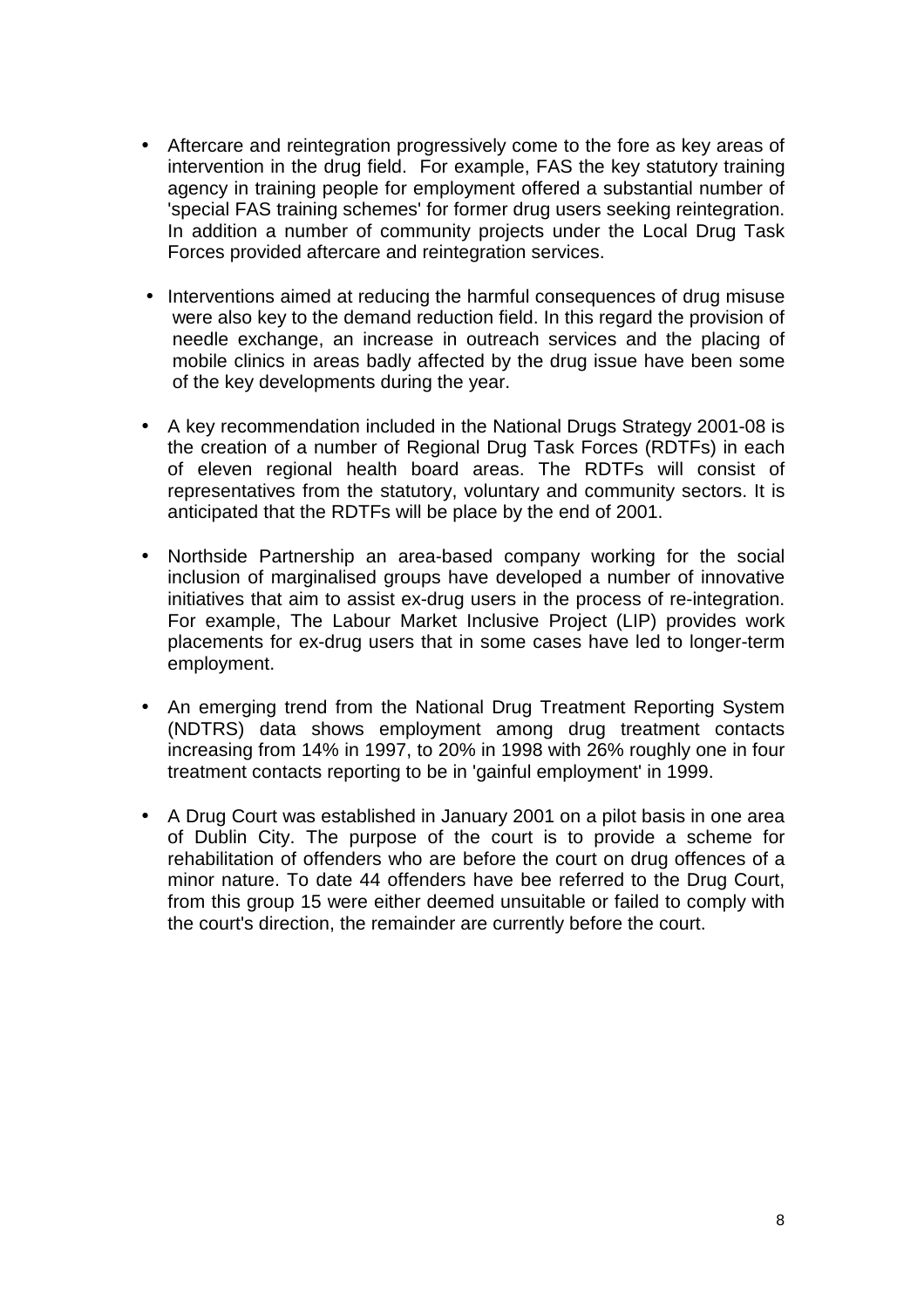## **Part 1**

#### **National and Local Policies & Legal Frameworks**

#### **1. Developments in Drug Policy and Responses**

**1.1 Political framework in the drug field –** Hamish Sinclair and Brigid Pike

#### **(a) Objectives and priorities of the national drug policy**

In April 2000, the Cabinet Committee on Social Inclusion requested that a review of the current national drugs strategy be undertaken. The overall *objective of the review was to identify any gaps or deficiencies in the existing strategy and to develop revised strategies and, if necessary, new arrangements through which to deliver them. A sub-group of the Inter-Departmental Group on Drugs and the National Drugs Strategy Team – known as the Review Group – managed and oversaw the process.* 

*The review set out to identify the latest available data on the extent and nature of drug misuse in Ireland as a whole and attempt to identify any emerging trends and pinpoint the areas with the greatest levels of drug misuse. The review also involved extensive consultations through invited written submissions (189 received), discussions with key players in the state, voluntary and community sectors, and a series of eight public regional consultative fora (attended by approximately 600 people) held throughout the country during June 2000. In addition, a total of 34 agencies and organisations were invited to make detailed presentations to further assist in the identification of any gaps or deficiencies in the current strategy. To be as comprehensive as possible, the review also looked at international trends, developments and best practice models.* 

*The resulting Report of the Review Group was adopted by the Government in April 2001 and the National Drugs Strategy 2001-2008 "Building on Experience" was launched in May 2001 (Department of Tourism, Sport and Recreation 2001).* 

*The overall strategic objective of the National Drugs Strategy 2001-2008 is:* 

#### *to significantly reduce the harm caused to individuals and society by the misuse of drugs through a concerted focus on supply reduction, prevention, treatment, and research*

*The new Strategy endorses the Irish Government's existing approach to tackling the drugs issue. The four 'pillars' of the new Strategy - supply reduction, prevention (including education and awareness), treatment (including rehabilitation and risk reduction), and research - focus on the same four issues as in the Government's previous Drugs Strategy.* 

*The new National Drugs Strategy, however, seeks to strengthen the strategy*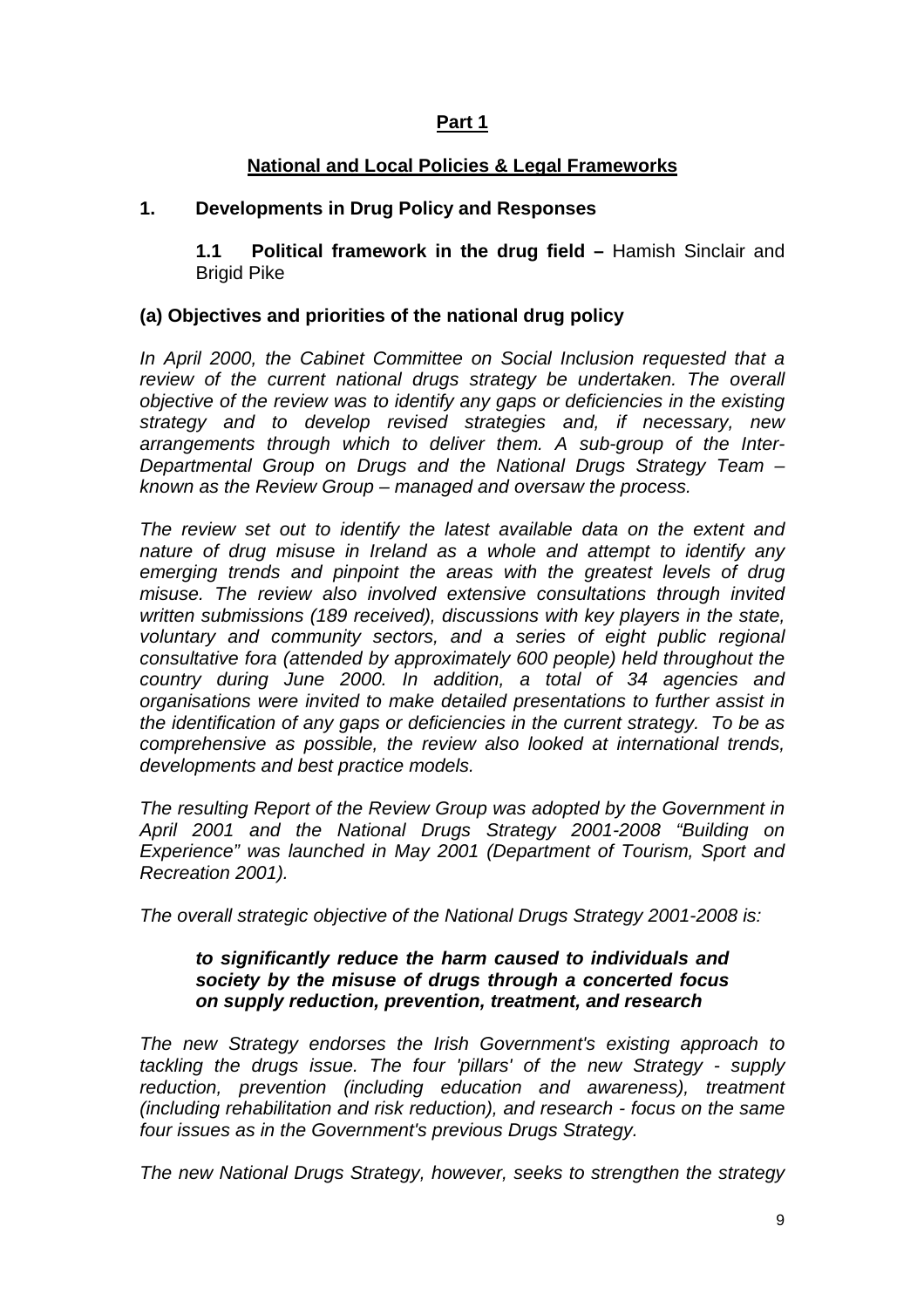*and sharpen its focus, by:* 

- *welcoming the Government's positioning of the National Drugs Strategy within the wider Social Inclusion policy and the strong commitment to areas of disadvantage in the NDP 2000 - 2006. The Review Team recognises that the best prospects for communities affected by the drugs problem, in the longer term, rest with a Social Inclusion strategy which delivers much improved living standards to areas of disadvantage throughout the country; and*
- *requiring all state agencies involved in delivering the National Drugs Strategy to specify annual targets in terms of outputs and desired outcomes for their respective programmes and initiatives.*

*With these broad considerations in mind, the Strategy has identified seven overall aims:* 

- *to reduce the availability of illicit drugs;*
- *to promote throughout society a greater awareness, understanding and clarity of the dangers of misuse;*
- *to enable people with drug misuse problems to access treatment and other supports in order to re-integrate into society;*
- *to reduce the risk behaviour associated with drug misuse;*
- *to reduce the harm caused by drug misuse to individuals, families and communities;*
- *to have valid, timely and comparable data on the extent and nature of drug misuse in Ireland; and*
- *to strengthen existing partnerships in and with communities and build new partnerships to tackle the problem of drug misuse.*

*To sharpen the focus, the National Drugs Strategy 2001-2008 specifies objectives and key performance indicators for each of the four pillars – supply reduction, prevention, treatment, and research. These are outlined below:* 

#### *Supply Reduction*

*The objectives in relation to supply reduction are:* 

- *to significantly reduce the volume of illicit drugs available in Ireland, to arrest the dynamic of existing markets and to curtail new markets as they are identified; and*
- *to significantly reduce access to all drugs, particularly those drugs that*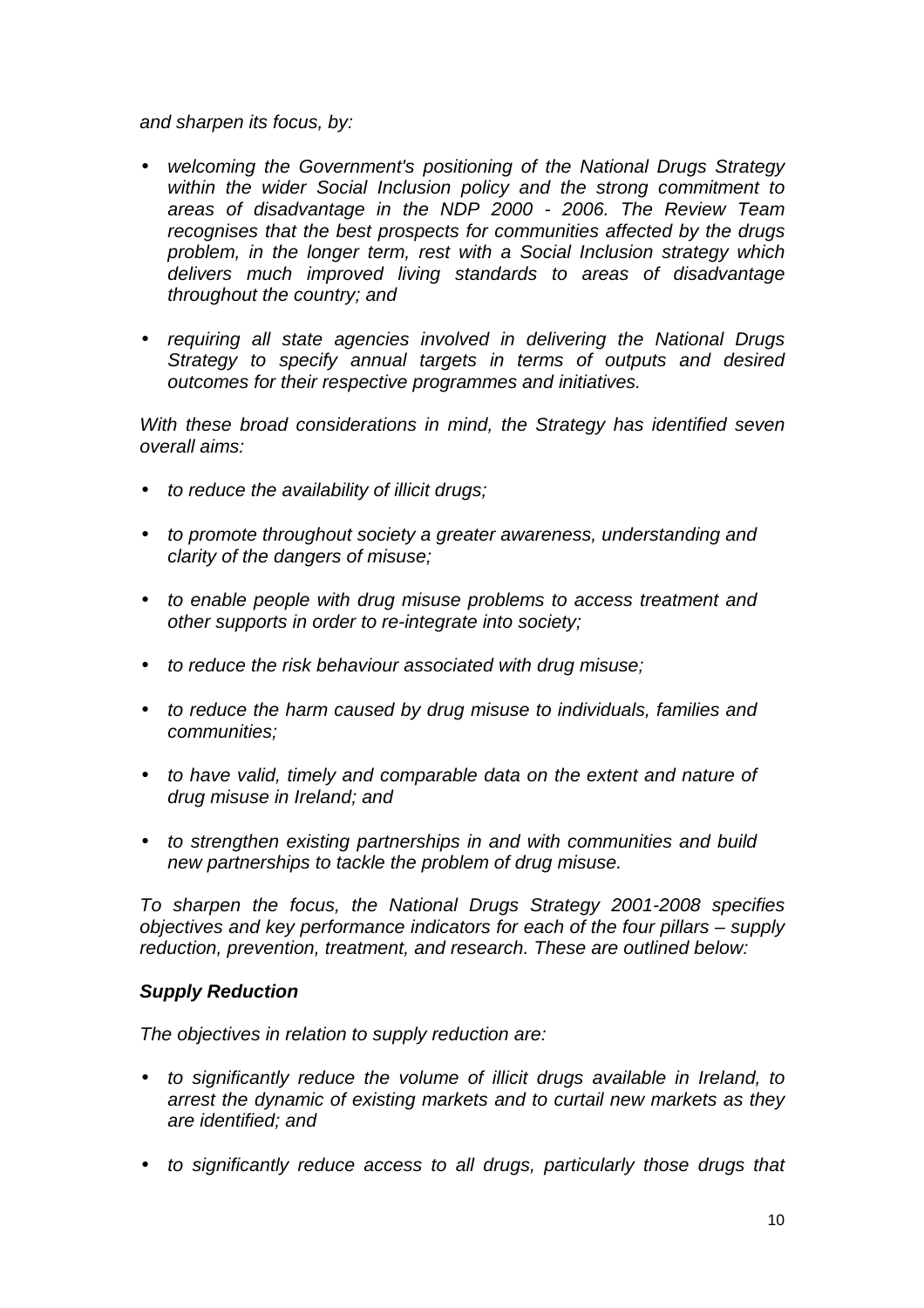*cause most harm, amongst young people especially in those areas where misuse is most prevalent.* 

*The key performance indicators in relation to supply reduction are:* 

- *increase the volume of opiates and all other drugs seized by 25% by end 2004 and by 50% by end 2008 (using 2000 seizures as a base);*
- *establish a co-ordinating framework in relation to drugs policy in each Garda District by end 2001; and*
- *increase the level of Garda resources in Local Drugs Task Force areas by end 2001, building on lessons emanating from the Community Policing Forum model;*
- *strengthen and consolidate existing coastal watch and other ports of entry measures designed to restrict the importation of illicit drugs;*
- *co-operate and collaborate fully, at every level, with law enforcement and intelligence agencies, in Europe and internationally, in reducing the amount of drugs coming into Ireland.*

#### *Prevention*

*The objectives in relation to prevention are:* 

- *to create greater social awareness about the dangers and prevalence of drug misuse; and*
- *to equip young people and other vulnerable groups with the skills and supports necessary to make informed choices about their health, personal lives and social development.*

*The key performance indicators in relation to prevention are:* 

- *bring drug misuse by schools-goers to below the EU average and, as a first step, reduce the level of substance misuse reported to ESPAD by school-goers by 15% by 2003 and by 25% by 2007 (based on 1999 ESPAD levels as reported in 2001);*
- *develop and launch an ongoing National Awareness Campaign highlighting the dangers of drugs, the first stage to commence by end 2001;*
- *develop formal links at local, regional and national levels with the National Alcohol Policy, by end 2001 and ensure complementarity between the different measures being undertaken;*
- *publish and implement a policy statement specifically relating to education supports for Local Drugs Task Force areas, including an audit of the level*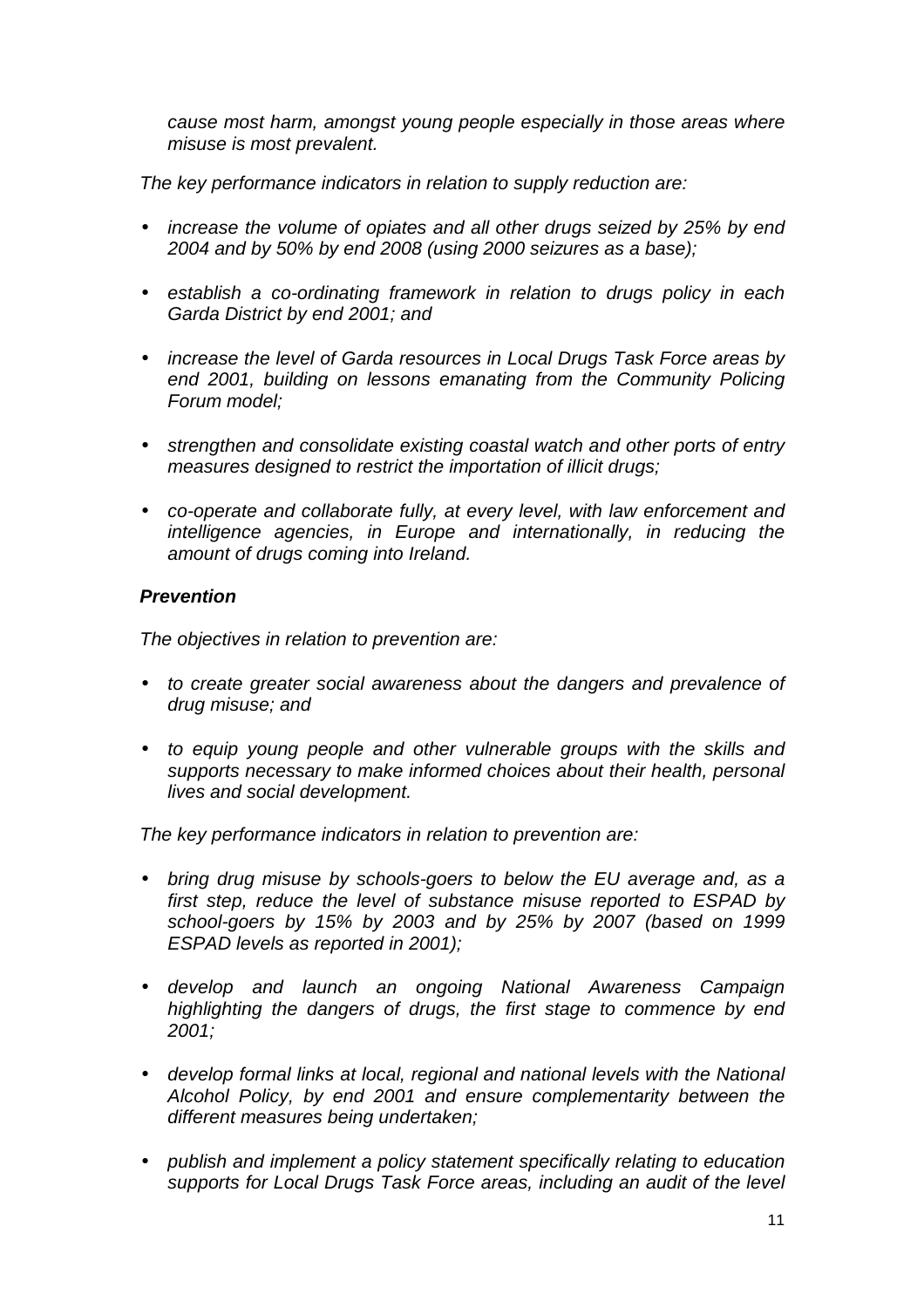*of current supports, by end 2001;* 

- *nominate an official from the Department of Education and Science to serve as a member of each of the Local Drugs Task Forces by end 2001;*
- *prioritise Local Drugs Task Force areas during the establishment and expansion of the services of the National Educational Welfare Board;*
- *have comprehensive substance misuse prevention programmes in all schools and, as a first step, implement the "Walk Tall" and "On My Own Two Feet" Programmes in all schools in the Local Drugs Task Force areas during the academic year 2001/02;*
- *complete the evaluation of the "Walk Tall" and "On My Own Two Feet" Programmes by end 2002; and*
- *deliver the SPHE Programme (Social, Personal & Health Education) in all second level schools nation-wide by September 2003.*

## *Treatment*

*The objectives in relation to treatment are:* 

- *to encourage and enable those dependent on drugs to avail of treatment with the aim of reducing dependency and improving overall health and social well being, with the ultimate aim of leading a drug-free lifestyle; and*
- *to minimise the harm to those who continue to engage in drug-taking*
- *activities that put them at risk.*

*The key performance indicators in relation to treatment are:* 

- *have immediate access for drug misusers to professional assessment and counselling by health board services, followed by commencement of treatment as deemed appropriate, not later than one month after assessment;*
- *have access for under-18s to treatment following the development of an appropriate protocol for dealing with this age group;*
- *increase the number of treatment places to 6,000 places by end 2001 and to a minimum of 6,500 places by end 2002;*
- *continue to implement the recommendations of the Steering Group on Prison-Based Drug Treatment Services as a priority and implement proposals designed to end heroin use in prisons during the period of the Strategy;*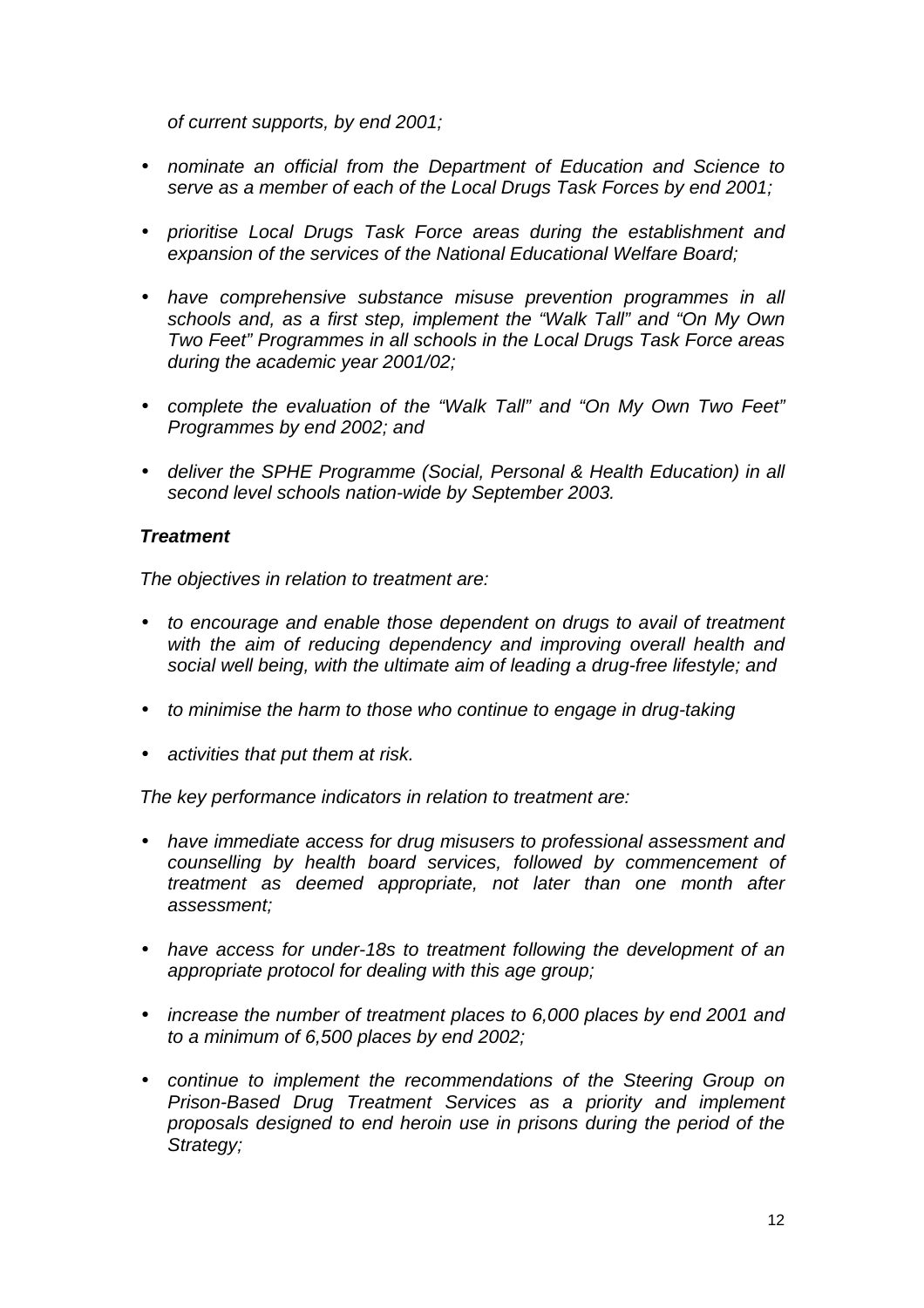- *have in place, in each Health Board are a, a service user charter by end 2002;*
- *have in place, in each Health Board area, a range of treatment and rehabilitation options as part of a planned programme of progression for each drug misuser, by end 2002; and*
- *provide stabilised drug misusers with training and employment opportunities and, as a first step, increase the number of such opportunities by 30% by end 2004.*

#### *Research*

*The objectives in relation to research are:* 

- *to have available valid, timely and comparable data on the extent of drug misuse amongst the Irish population and specifically amongst all marginalised groups; and*
- *to gain a greater understanding of the factors which contribute to Irish people, particularly young people, misusing drugs.*

*The key performance indicators in relation to research are:* 

- *eliminate all major research gaps in drug research by end 2003; and*
- *publish an annual report on the nature and extent of the drug problem in Ireland and on progress being made in achieving the objectives set out in the Strategy.*

*Although not designated one of the 'pillars' of the National Drugs Strategy, key performance indicators relating to the establishment of an efficient and effective framework for implementing and evaluating the Strategy are identified. They include establishing an effective regional framework to support the measures; completing an independent evaluation of the effectiveness of the overall framework; requiring each agency to prepare a critical implementation path for each of the actions listed in the Strategy that are relevant to their remit; and reviewing the membership, workload and supports required by the National Drugs Strategy Team to carry out its terms of reference.* 

*Apart from specifying objectives and key performance indicators the Review Group also recommended 100 individual actions to be taken across the full range of Departments and Agencies involved in the delivery of drugs policy. The actions are designed to address specific gaps in the current strategy, to strengthen each of the four pillars which underpin it and to ensure that the foregoing objectives are met thus driving the new strategy forward. Their implementation will be overseen by the Inter-Departmental Group on Drugs in consultation with the National Drugs Strategy Team. Six monthly progress reports will be made to the Cabinet Committee on Social Inclusion.*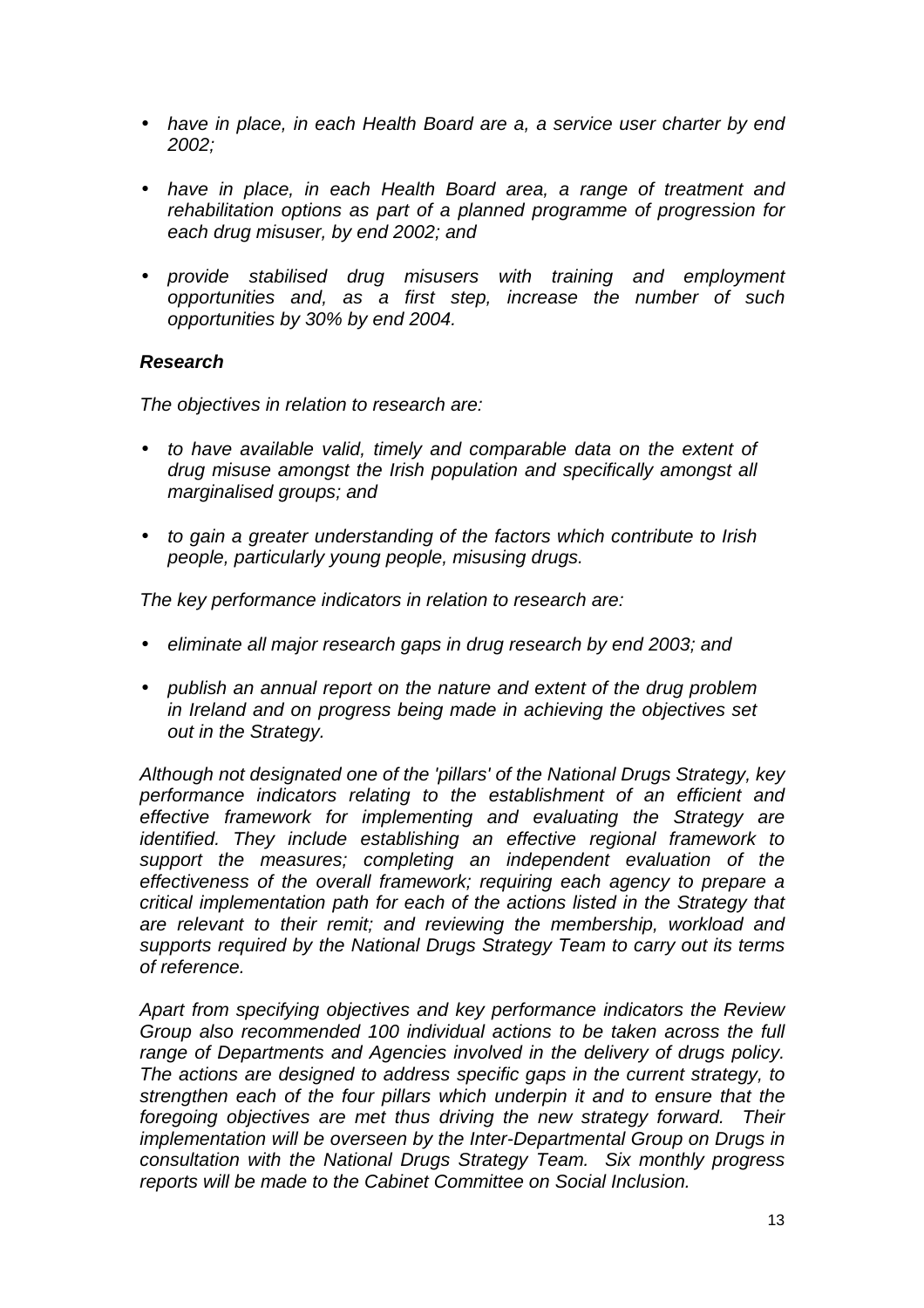## *(b) Basic elements of drug policy at national, regional, local level*

*At national level, the policy and co-ordination tasks in relation to the drugs issue overlap with the mechanisms to promote Social Inclusion in general in Ireland. Foremost among these mechanisms is the Cabinet Committee on Social Inclusion, which gives political direction to the Government's Social Inclusion policies, including the National Drugs Strategy. Chaired by the Taoiseach, this committee receives input on the drugs issue from the Department of Tourism, Sport and Recreation, the Inter-Departmental Group on Drugs (IDG) and the National Drugs Strategy Team (NDST).* 

*The Department of Tourism, Sport and Recreation has responsibility for the overall co-ordination of national policy to tackle drug misuse, including implementation of the National Drugs Strategy 2001-2008. The Department works in partnership with government departments, state agencies and the community and voluntary sectors, through the IDG and NDST. The Department's co-ordinating responsibilities also include the establishment of an evaluation framework for the National Drugs Strategy. The Department of Tourism, Sport and Recreation also has responsibility for local development, and the implementation of the Integrated Services Process (ISP). The aims of the ISP include the development of a more focused and better co-ordinated response by the statutory authorities to the needs of communities with the greatest levels of disadvantage. The ISP is aimed at developing an integrated framework within which ongoing programmes can be rationalised and enriched to do a better job of making services available to communities.* 

*In early 2001 the Government launched the RAPID (Revitalising Areas by Planning, Investment and Development) Programme, under the aegis of the Department of Tourism, Sport and Recreation. RAPID is a focused initiative by the Government targeting the twenty-five most concentrated areas of disadvantage in the country. The targeted areas will be prioritised for investment and development in relation to health, education, housing, childcare and community facilities including sports facilities, youth development, employment, drug misuse and policing. The programme is based on ISP principles, involving an implementation team (comprising state agency personnel, the local Area Partnership and residents of the local community) and a co-ordinator. Under the National Development Plan, up to Ir£15 billion / E19.5 billion has been earmarked for Social Inclusion measures, and the RAPID programme will prioritise the twenty-five targeted areas and front-load a significant share of this money to them over the next three years.* 

*The Department also has continuing responsibility for providing accessible, positive alternatives to drug misuse through the YPFSF, through arts and culture youth programmes, the schemes run by the Irish Sports Council and the facilities provided under the Sports Capital Programme. The National Drugs Strategy 2001-2008 states that LDTF areas should be prioritised and specific efforts made to ensure that the groups who are most at risk of drug misuse are actively engaged in recreational activities at local level.*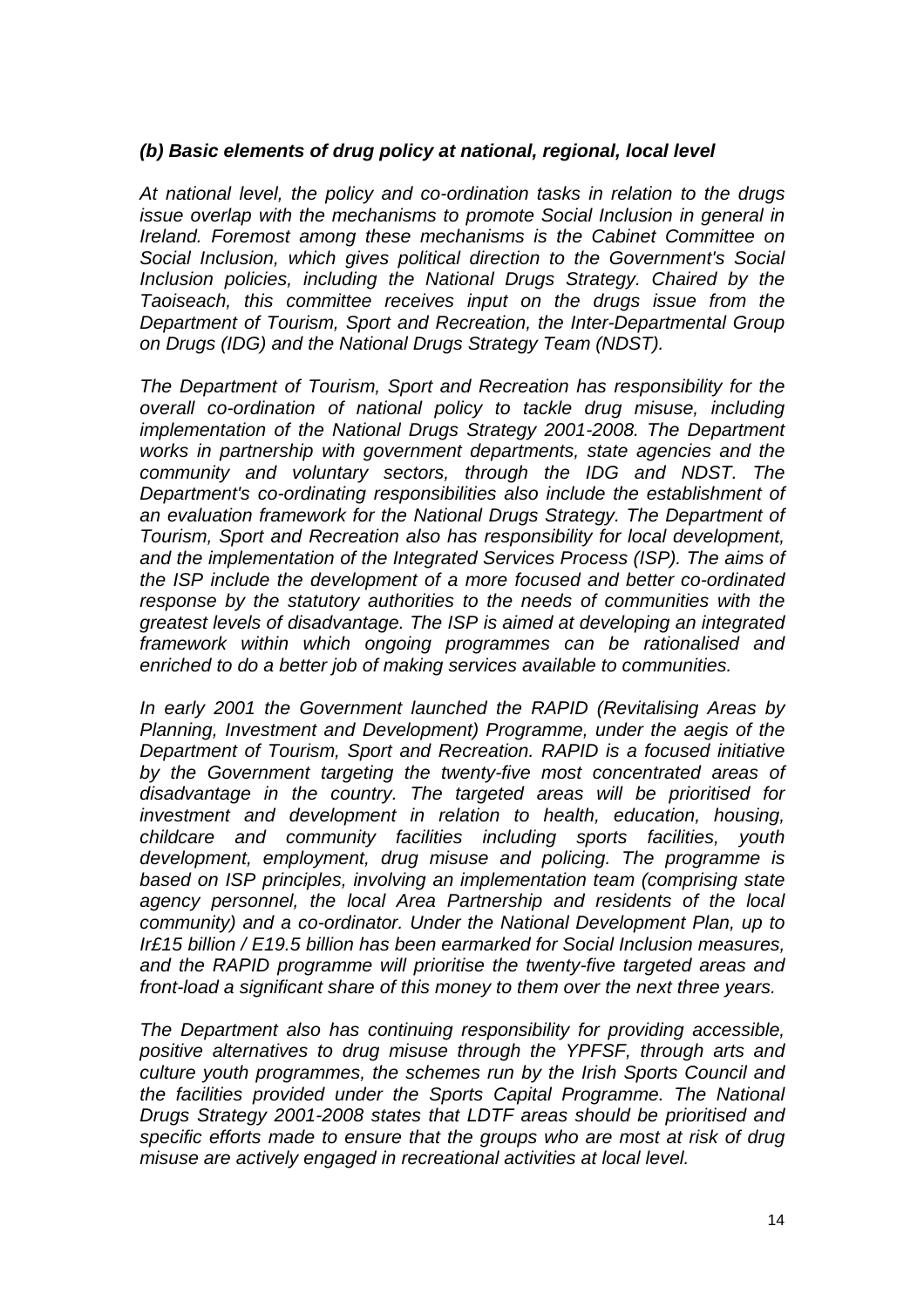*The National Drugs Strategy Review Group noted that, in other countries, responsibility for co-ordinating drugs strategies usually resides either in the Department of the Prime Minister or the Department of Health. While the advantages of both these options were acknowledged (in terms of political authority, budget size and service-provision experience), the Review Group recommended retaining the responsibility in Tourism, Sport and Recreation. The Team considered that the Department of Tourism, Sport and Recreation can be objective in relation to all the thematic areas covered by the national policy. Moreover, given this Department's role in local development and coordination of a number of different programmes relating to Social Inclusion, and given the correlation between drug misuse and social exclusion, it was considered that it was strategically well placed to take the lead role in coordination. In other words, it can bring a holistic and integrated approach to the drugs issue.* 

*The Inter-Departmental Group on Drugs (IDG) plays a key role on overseeing the implementation of the National Drugs Strategy. Strengthened under the National Drugs Strategy 2001-2008 to comprise senior level representatives from government departments, and the chair of the NDST, and to be chaired by the Minister of State at the Department of Tourism, Sport and Recreation, the IDG, inter alia, will advise the Cabinet Committee on Social Inclusion on critical matters of a public policy nature relating to the National Drugs Strategy; ensure timely and effective input by relevant Departments and agencies into emerging operational difficulties or conflicts; and approve the plans and initiatives of the LDTFs and the proposed Regional Drugs Task Forces - RDTFs, and monitor and evaluate the outcomes of their implementation, in conjunction with the NDST. By the end of 2001, the IDG, in conjunction with the NDST, is to develop formal links at local, regional and national levels with the National Alcohol Policy, to ensure complementarities between the different measures being undertaken.* 

*The National Drugs Strategy Team (NDST) includes representatives from relevant government departments and agencies, and also two nongovernment representatives, one each from the community and the voluntary sectors, making the NDTS a partnership between the statutory, community and voluntary sectors. Members of the NDTS play a central role in overseeing the implementation of the Government's National Drugs Strategy by ensuring, inter alia, effective co-ordination between departments, agencies and the community and voluntary sectors, in delivering LDTF and the proposed RDTF plans; reviewing the need for LDTFs in disadvantaged urban areas (particularly having regard to evidence of localised heroin misuse); identifying and considering policy issues and ensuring that policy is informed by the work of and lessons from the LDTFs; overseeing the establishment of the proposed RDTFs; drawing up guidelines for the operation of, and evaluating the action plans of, LDTFs and RDTFs. The NDTS has joint monthly meetings with the IDG, and they jointly report to the Cabinet Committee on Social Inclusion every six months.* 

*The National Drugs Strategy 2001-2008 identifies the need for an Oireachtas Committee on Drugs. The Strategy includes an action to establish a dedicated*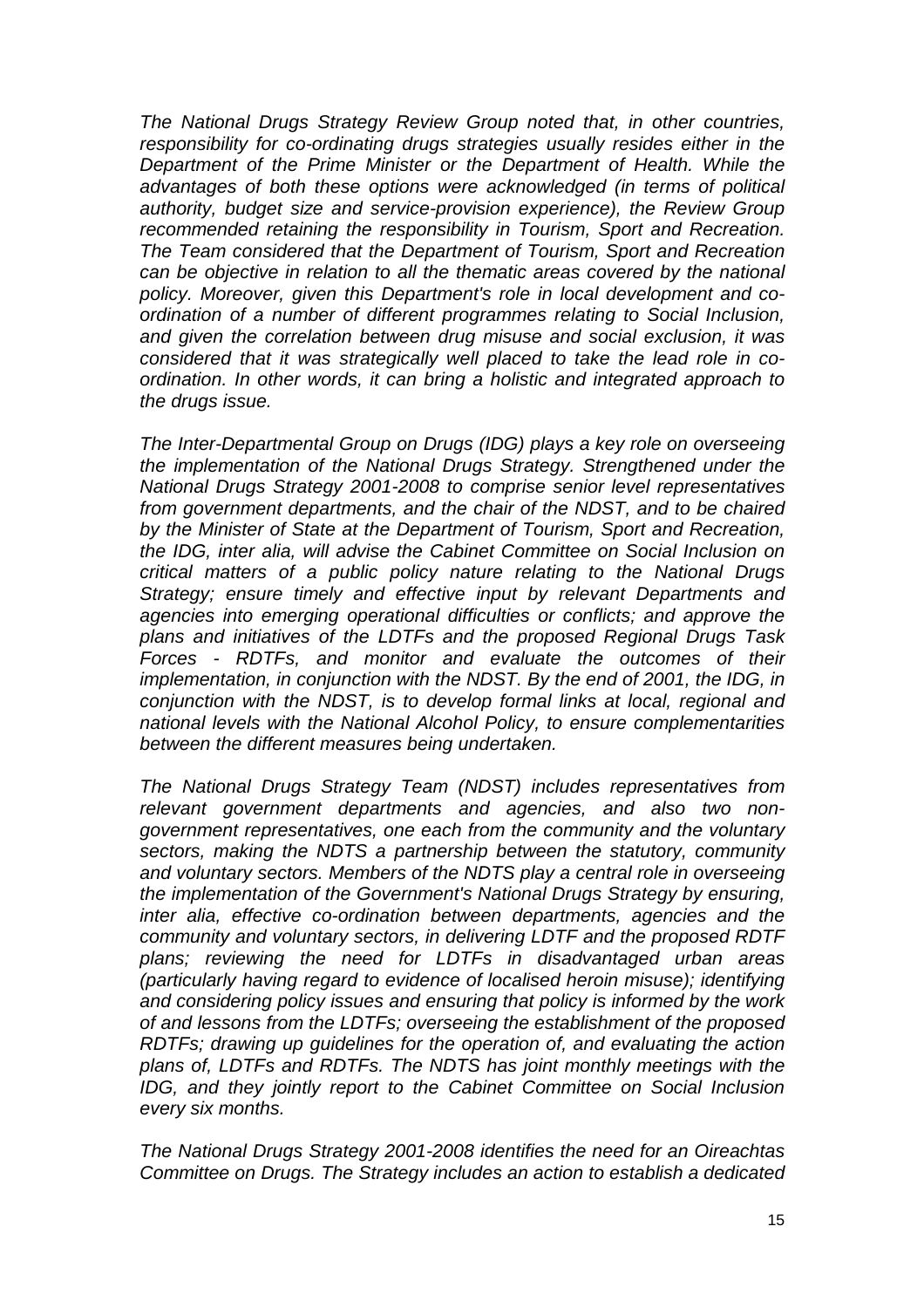*drugs sub-committee of the existing Select Committee on Tourism, Sport and Recreation. This Oireachtas committee would meet at least three times a year.* 

*A number of government departments and agencies play lead roles in developing and implementing policy to tackle the drugs issue in Ireland. Their roles and responsibilities are outlined under the four pillars - supply reduction, prevention, treatment, and research.* 

## *Supply Reduction*

#### *Department of Justice, Equality and Law Reform*

*The Department of Justice, Equality and Law Reform has overall responsibility for policy and legislation relating to the reduction of the supply of drugs. In recent years Ireland has put in place one of the strongest legislative frameworks in Europe for countering drugs. Key pieces of legislation include the Criminal Justice Act 1994, the Criminal Justice (Drug Trafficking) Acts 1996 and 1999, the Criminal Assets Bureau Act 1996, and the Proceeds of Crime Act 1996.* 

*The National Drugs Strategy 2001-2008 tasks the Department with overseeing the establishment of a framework to monitor the number of successful prosecutions, arrests and the nature of the sentences passed; establishing, after consultation, best-practice guidelines and approaches for community involvement in supply control activities with the law enforcement*  agencies; reviewing the ongoing effectiveness of crime legislation in tackling *drug-related activity; and working with regional health boards in considering how best to integrate child-care facilities in treatment and rehabilitation centers and in residential treatment settings.* 

#### *An Garda Síochána*

*An Garda Siochána has responsibility for the State security services and all traffic and criminal law enforcement functions, including those laws related to drug offences. Special units have been integrated into the organizational structure of An Garda Siochána in an effort to address the drugs issue. In each of the country's twenty-seven Garda Divisions, there is a specialised Drug Unit, which has responsibility for the enforcement of drugs legislation. There may also be a Drug Unit in a District where drugs present particular problems.* 

*The Garda National Drugs Unit (GNDU) was established in 1995 with specific responsibility for drug law enforcement. The primary focus of the GNDU is to target major drug traffickers, as well as monitoring, controlling and evaluating all drug intelligence and policies within the force. As part of its focus on the national and international aspects of drug trafficking, the GNDU maintains close liaison with police forces from other jurisdictions, through various police networks and operational exchange programmes (An Garda Síochána, 1999). In 1996 the Criminal Assets Bureau was set up as an inter-agency response,*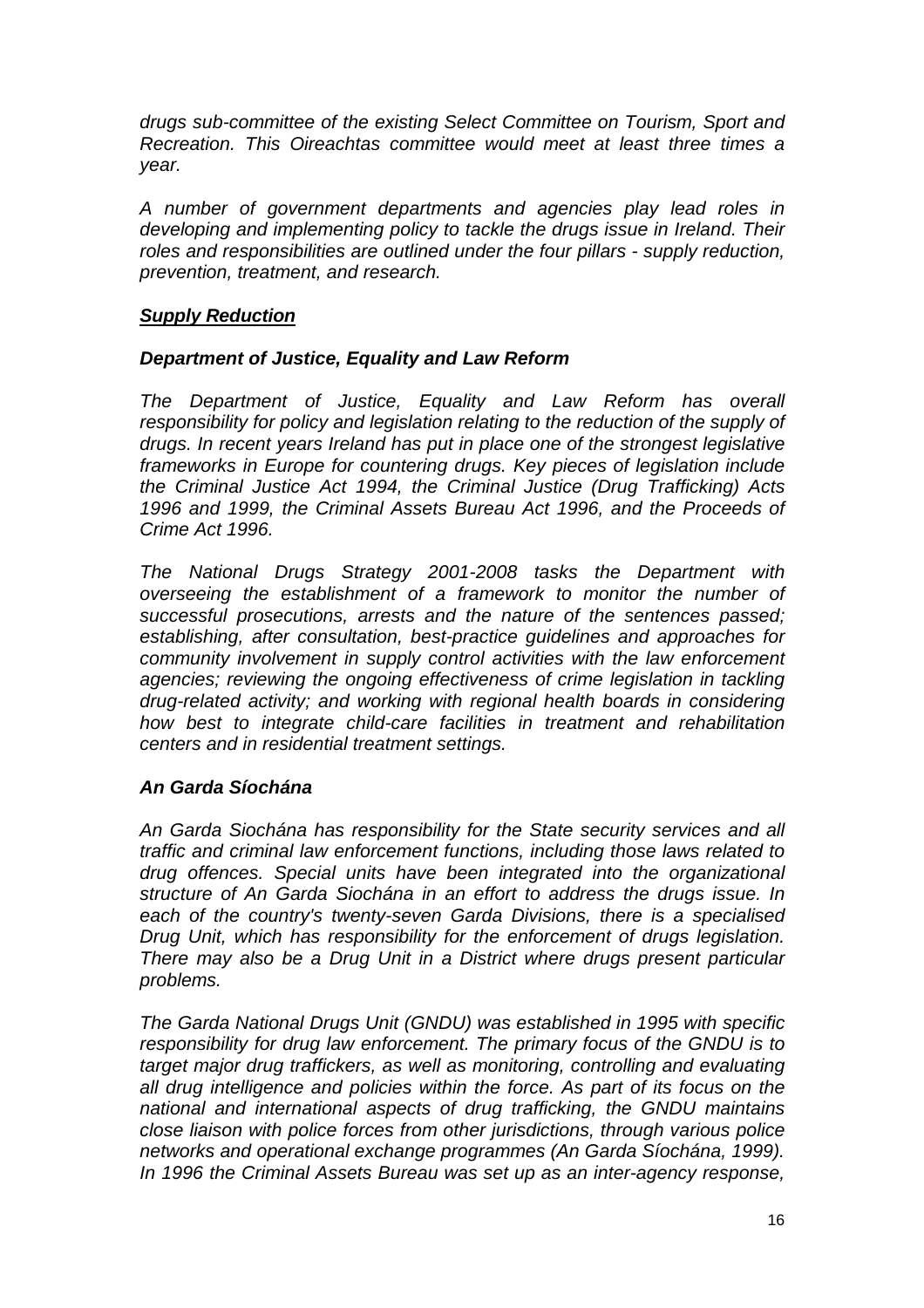*including An Garda Síochána, the Office of the Revenue Commissioners and the Department of Social, Community and Family Affairs, to target the proceeds of crime, especially drug trafficking. At a community level Community Policing Fora have been established on a pilot basis in several LDTF areas. The Garda have also been instrumental in implementing a number of operations addressing supply reduction, including Cleanstreet, Nightcap, Rectify, Tap and Dóchas. Under the National Drugs Strategy 2001- 2008 it is intended to extend, and enhance the efficiency of, all the above initiatives - adding resources to existing drug units, and establishing drug units in areas where they don't exist; establishing a co-ordinating framework for drugs policy in each Garda District to liaise with the community and act as a source of information for parents and members of the public; increasing the level of Garda resources in LDTF areas, building on the lessons learned from the Community Policing Fora, and extending the Community Policing Forum model to all LDTF areas, if the evaluation of the pilot is positive.* 

#### *Office of the Revenue Commissioners*

*The Office of the Revenue Commissioners includes the Customs and Excise Service. Customs have primary responsibility for the prevention, detection, interception and seizure of controlled drugs, intended to be smuggled or imported illegally into the State.* 

*In 1992 a Customs National Drugs Team was established, with the principal*  role of directing the work of Customs on the prevention of drugs smuggling and the enforcement of legislative provisions regarding the import and export *of controlled drugs and other substances. The Team's units are strategically located around the coast of Ireland in an effort to prevent drug trafficking.* 

*In 1996 a Memorandum of Understanding was agreed between Customs and Excise and An Garda Síochána regarding drugs law enforcement. As a result, a joint task force comprising Customs, Garda and the Naval Service was established, and personnel are exchanged at national level, and liaise at local level. Customs also liaise with the Garda National Drugs Unit and the Criminal Assets Bureau. Customs have also entered into agreements with trade associations and individual companies regarding detection of illegal drug smuggling, and developed a Coastal Watch Programme, which enlists the help of coastal communities and seagoing personnel in reporting suspicious activities. At an international level, the customs services of all EU member states are linked electronically to facilitate quick and effective exchanges of information. A Customs official has been assigned to the Irish Embassy in London, and appointments are to be made to Europol in The Hague.* 

*Under the National Drugs Strategy 2001-2008, these initiatives are to be strengthened and consolidated. Close liaison and collaboration, both nationally and in conjunction with enforcement and intelligence agencies in Europe, are to be developed; coastal watch and other port-of-entry measures to restrict importation of illicit drugs are to be strengthened; and a Customs official is to be assigned to the Europol National Unit. The Customs and Excise Service is also to develop benchmarks, in conjunction with the Gardaí,*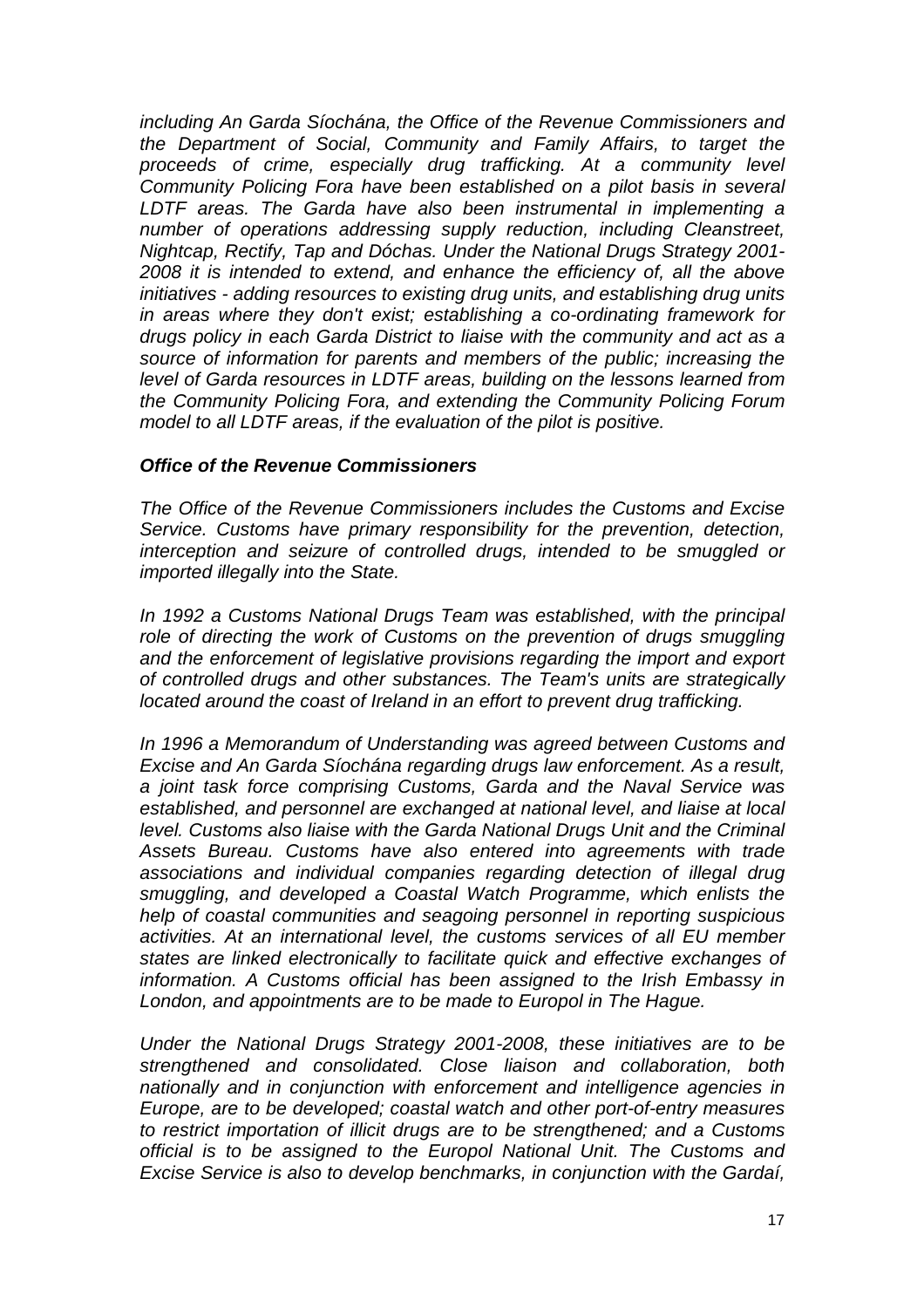*against which seizures of heroin and other drugs can be evaluated under the EU Action Plan on Drugs (Commission of the European Communities, 1999), in order to establish progress on a yearly basis.* 

## *Prisons Service*

*The Prisons Service has responsibility for the provision and maintenance of a secure, efficient and progressive system of containment and rehabilitation for offenders committed to custody. This role is undertaken in a co-operative and co-ordinated way with prisoners, their families, the community, other Government Departments and statutory agencies. However, serious capacity problems have, in the past, led to overcrowding, particularly in Mountjoy prison, which was, until recently, the main committal prison in the State. This severely undermined the development of prison-based treatment services in the past. However, the current prison building programme will alleviate this situation and will, accordingly, facilitate the on-going development of these services. In the past year, two new prisons have come on stream, Cloverhill Prison in Clondalkin and the Midlands Prison in Portlaoise. In addition, extensive redevelopment work is planned for Cork, Limerick and Mountjoy prisons. In this regard, approx. 1,000 extra prison places have been provided and 1,000 more are planned.* 

#### *Department of the Environment and Local Government*

*Under the 1997 Housing Act, the Department of the Environment and Local Government provides financial support to local authorities for housing management activities and other initiatives, on local authority estates, which are associated with problems of drug-related crime and anti-social behaviour.* 

## *Prevention*

## *Department of Education and Science*

*The Department of Education and Science plays a role in relation to prevention, operating mainly through the formal education system. Its initiatives to combat drug use, such as 'Walk Tall' for primary level and 'On My Own Two Feet' for secondary level, and more recently the Social, Personal and Health Education (SPHE) programme, are linked to its overall package of measures to combat educational disadvantage. The National Drugs Strategy 2001-2008 stipulates that the Department is to ensure that every second-level school is to have an active programme to counter early school-leaving, with particular focus on areas with high levels of drug misuse.* 

*In the non-formal education sector, the Department of Education and Science works closely with FÁS on joint-funded initiatives such as Youthreach, and in the running of workshops aimed at increasing drug awareness in areas where acute drug problems are apparent. In relation to LDTFs, the role of the Department of Education is to be strengthened under the National Drugs Strategy 2001-2008. The Department is to publish and implement a policy statement on education supports in LDTFs, including an audit of current*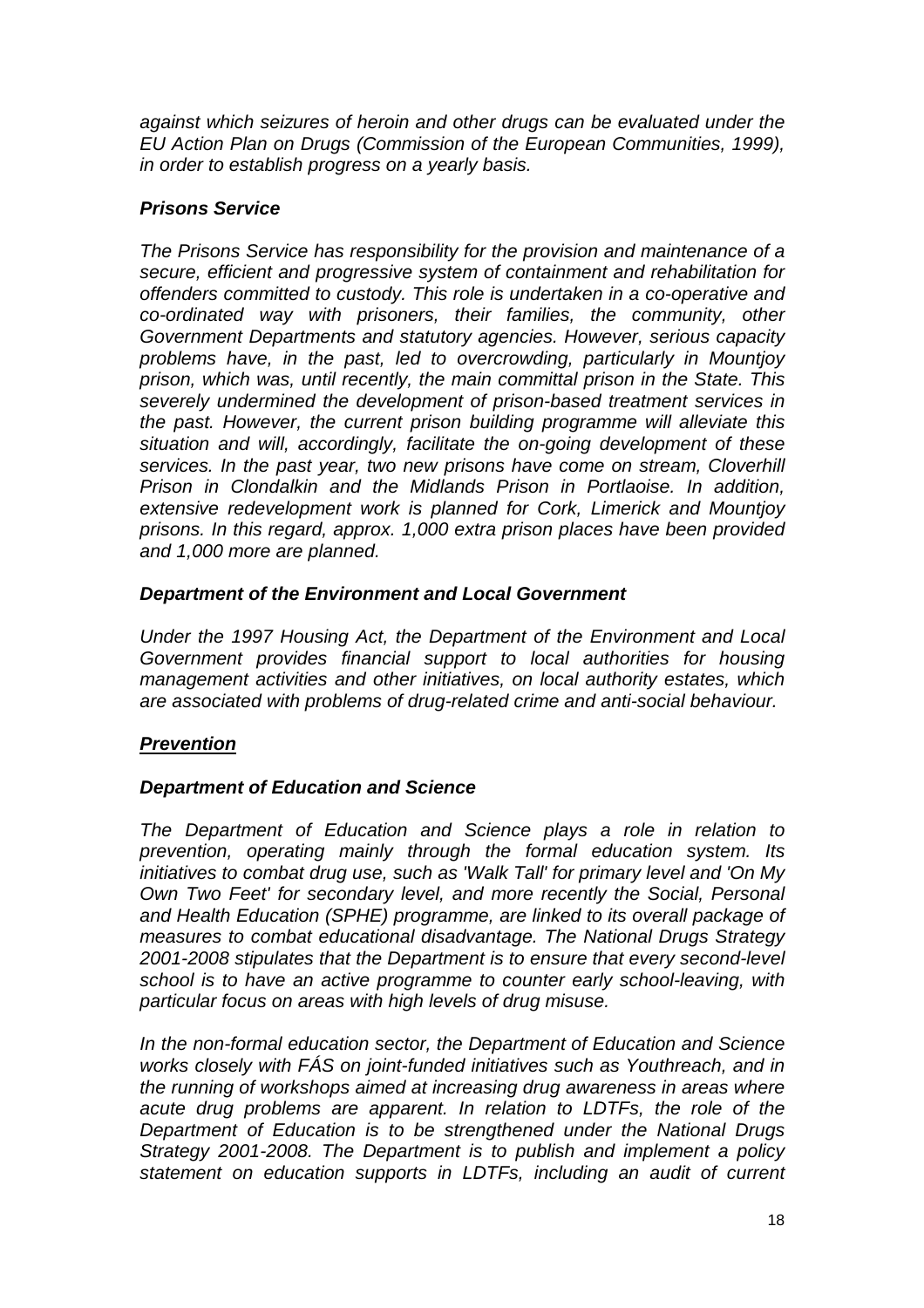*supports, by the end of 2001, and to nominate a departmental official to serve on each LDTF.* 

## *Department of Health and Children*

*The Department of Health and Children also places considerable emphasis on the need for education and prevention. The National Health Promotion Strategy, approved by the Government in 2000, has a strategic aim "to endeavour to reduce the numbers engaging in drug misuse". The Health Promotion Unit (HPU) promotes a multi-faceted approach to drug awareness, education and prevention. A range of activities are supported, for example:* 

- *life-skills programmes;*
- *award programmes for schools;*
- *initiatives in the youth service;*
- *the dissemination of resource material;*
- *and local campaigns in ERHA areas.*

*The HPU also formulates preventative policies. However, the implementation of these policies on the ground is very much a matter for the regional Health Boards, as the Department's role – at the policy level – has been to monitor and oversee implementation and to provide resources. The Department situates its policy responses in the context of UN efforts to combat drugs through establishing targets to be achieved by 2008.* 

#### *An Garda Síochána*

*The Gardaí are also active in prevention, particularly in relation to young people involved in, or at risk of becoming involved in, drugs and crime. Initiatives include the Garda Youth Diversion Projects, generally managed by Foróige and/or the City of Dublin Youth Service Board; the Drug Awareness Programme for communities; Garda Schools Programmes; the Garda Mobile Anti-Drugs Unit; and the Juvenile Diversion Project. Garda Juvenile Liaison Officers are also assigned throughout the country. The National Drugs Strategy 2001-2008 identifies an opportunity for enhanced co-ordination, whereby incidences of early use of alcohol or drugs by young people coming to Garda attention are followed up by the Community Police and/or the health and social services, so that problem-drug misuse may be diagnosed/halted early on.* 

#### *Young People's Facilities and Services Fund*

*In 1998, the Young People's Facilities and Services Fund (YPFSF) was set up to develop youth facilities, including sport and recreational facilities, and services in disadvantaged areas where a significant drug problem exists or has the potential to develop. The primary focus of the Fund is on LDTF areas and selected urban areas (i.e. Galway, Limerick, South Cork City, Waterford and Carlow) where a serious drug problem exists or has the potential to develop. A sum of £102 million has been provided under the National Development Plan (2000 – 2006) to support measures under the Fund, of*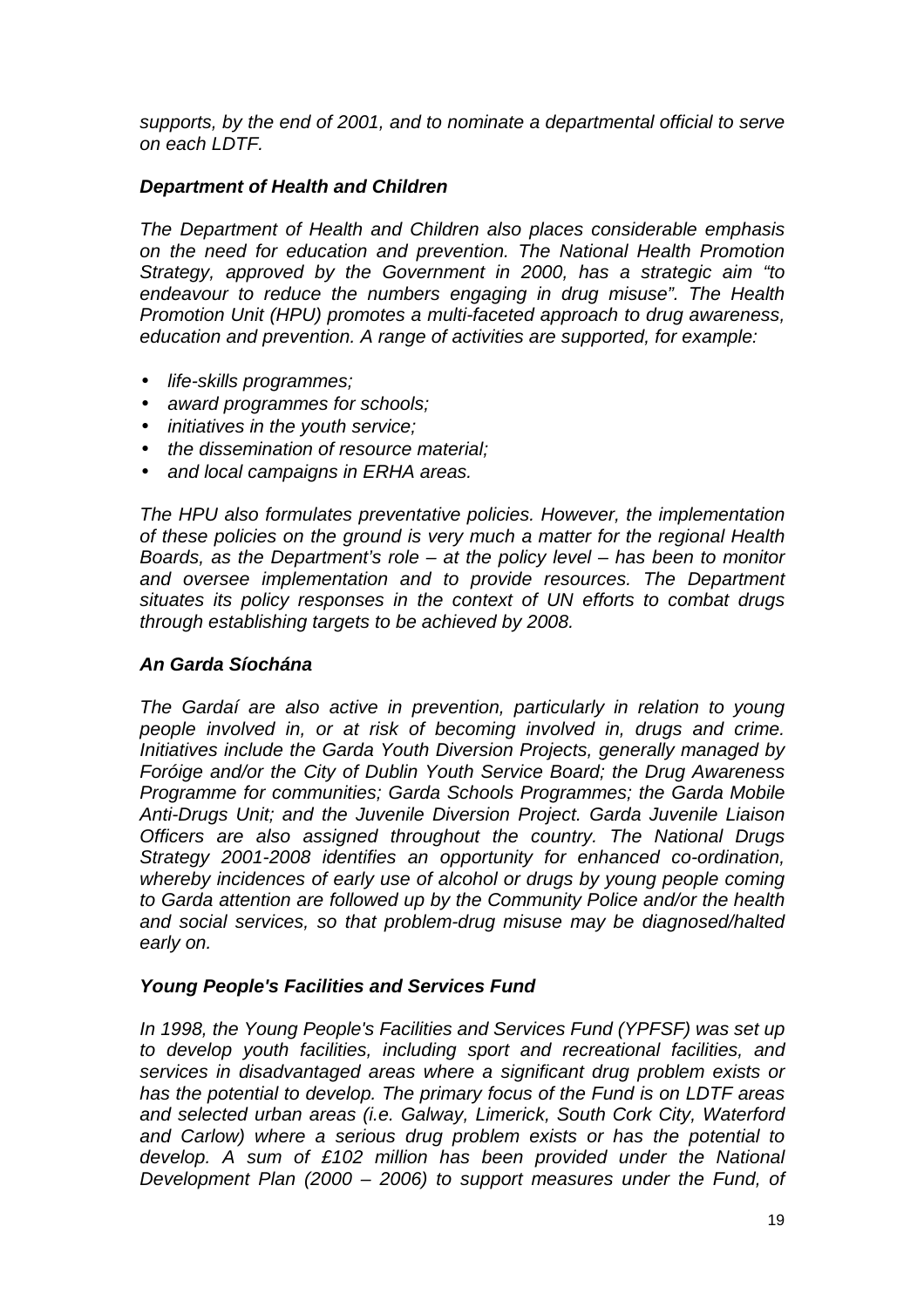*which approx. £46 million has been allocated to date in the first round of funding.* 

*In establishing the Fund, the Cabinet Committee set up a National Assessment Committee to (i) prepare guidelines for the development of integrated plans in the target areas, which meet the overall aims and objectives of the Fund; (ii) facilitate the establishment of the local structures charged with developing plans; (iii) assess the plans emanating from each of the target areas and (iv) make recommendations on funding to the Cabinet Committee on Social Inclusion. The National Assessment Committee is responsible for monitoring on-going progress in implementing the plans and strategies approved and addressing any difficulties or issues arising. It is also overseeing an external evaluation of the Fund, in conjunction with the Department of Education and Science, which will provide a comprehensive and independent assessment of the Fund, taking account of its overall aims and objectives. The evaluation of the Fund commenced in April 2001.* 

## *Local Drug Task Forces*

*The Local Drug Task Forces (LDTFs), in the context of implementing their Action Plans, are delivering a range of measures in the education, prevention and awareness areas. Initiatives include community-based drug awareness programmes in schools, youth clubs and other places where young people congregate; drug awareness programmes for parents, teachers etc; peer education programmes and projects to prevent early school-leaving.* 

## *Treatment*

## *Department of Health and Children*

*The Department of Health and Children has overall policy and legislative responsibility for health, social services and child welfare in Ireland, as well as various responsibilities for aspects of drug policy, principally treatment and rehabilitation services. In developing its policy on drug misuse, the Department has adopted a health promotion approach. The Department's national policy on the treatment of alcohol and drug misuse stresses the need for community based interventions rather than specialist in-patient approaches. These services include family support and community medical and social services.* 

*Responsibility for the provision of treatment and rehabilitation services for drug misusers is vested with the ten Regional Health Boards. The Health Boards also provide support and training for community groups which are involved in drug - related prevention or rehabilitation activities, as both the community and voluntary sectors play a significant part in the provision of drug related services, especially in the LDTF areas. The Health Boards have appointed Regional Drug Co-ordinators and many have also established Regional Drug Co-ordinating Committees comprising representatives of the relevant Health Board, An Garda Síochána, Education Services and the community and voluntary sectors. There is regular contact between the NDST*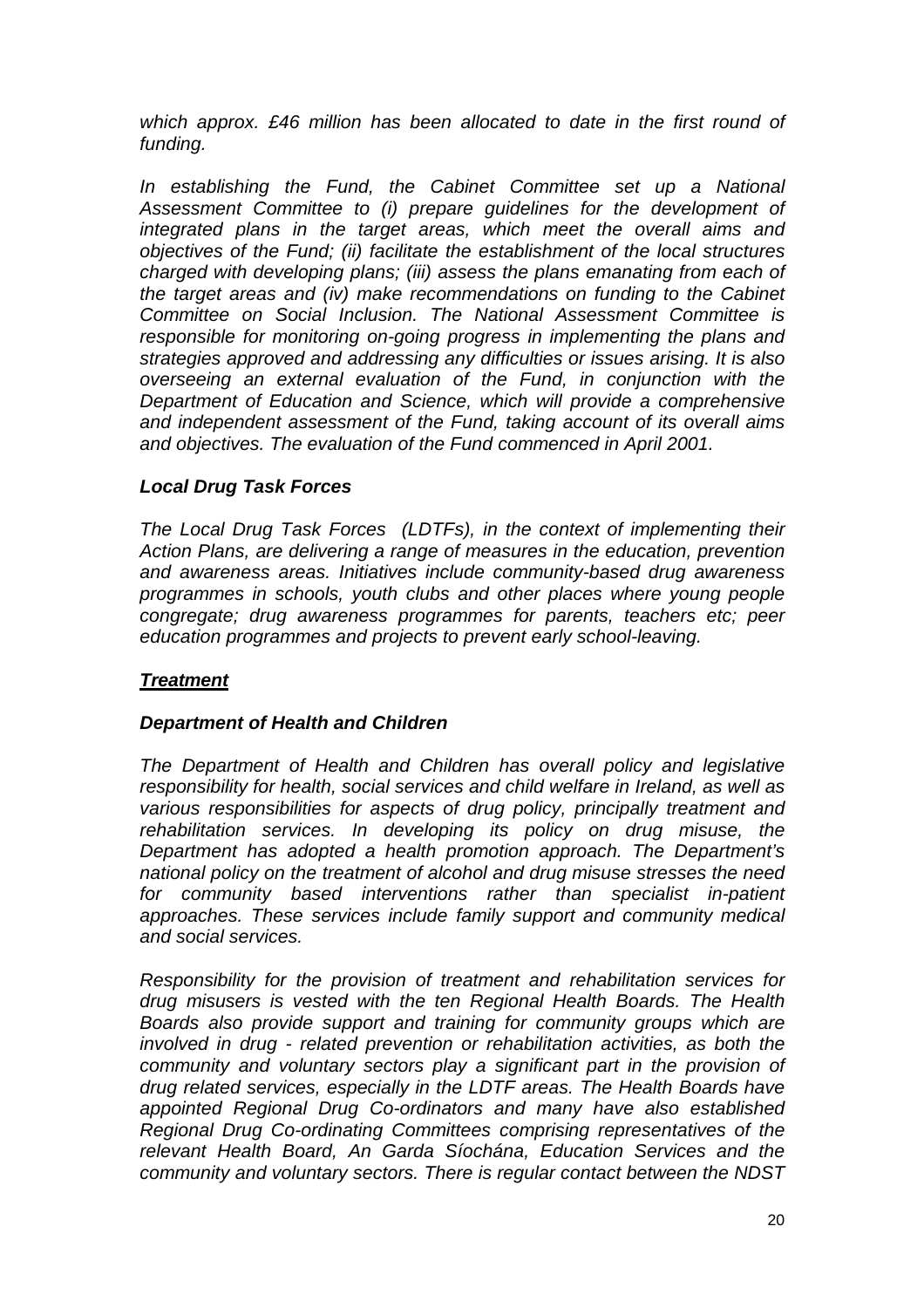*and the Regional Drug Co-ordinators.* 

*Growth in drug-related problems throughout the country has resulted in the need for many of the Health Boards to formulate a specific drug strategy for their region. This is especially the case in the area of development of services, which are local and tailored to the needs of particular communities. The majority of these strategies are being developed at present in accordance*  with emerging trends which are specific to the individual regions. Perhaps not *surprisingly, the emphasis in many Health Boards outside of the Eastern region has been on education and prevention initiatives. However, because of the nature of the drug problem in the Eastern catchment area, the Eastern Regional Health Authority (ERHA) has been involved in a significant degree of activity and expansion of treatment services within its area. The expansion of services in the ERHA area has been a priority in order to protect the health of misusers themselves, to prevent the spread of infectious diseases and to reduce the effect of chaotic behaviour on certain neighbourhoods.* 

#### *Prison Service*

*In October 2000, the Government approved in principle the implementation of the recommendations contained in the Report on Prison-Based Drug Treatment Services which was produced by a Steering Group, established by the Director General of the Prison Service. These proposals will result in a major overhaul of prison-based drug treatment services and should make a major contribution to breaking the cycle of drug dependency, crime and imprisonment which are inextricably linked at present. Perhaps the main conclusion of the report is that the Prisons Service must replicate in prison, the level of medical and other supports available in the community for drug dependent people, to the maximum extent possible.* 

*In addition, the report proposes a multi-disciplinary approach to the drug problem in prisons and the appointment of a senior figure from the ERHA to co-ordinate the overall treatment service in the Dublin prisons, as well as drugs counsellors and extra nurses, psychologists and probation service staff. All staff in the relevant institutions will receive training in drugs-related issues and refresher courses every year thereafter. Links are also being established with local community and voluntary groups, through liaison committees, to enhance the throughcare and aftercare arrangements for prisoners in receipt of drug treatments in custody. Implementation of the recommendations of the report are progressing at present.* 

#### *Probation and Welfare Service*

*The Probation and Welfare Service, although not a primary drug treatment agency, co-ordinates a range of drug treatment initiatives, in co-operation with a number of rehabilitation agencies and the community.* 

#### *Drug Court*

*A Drug Court was established in January 2001 in the North Inner City of*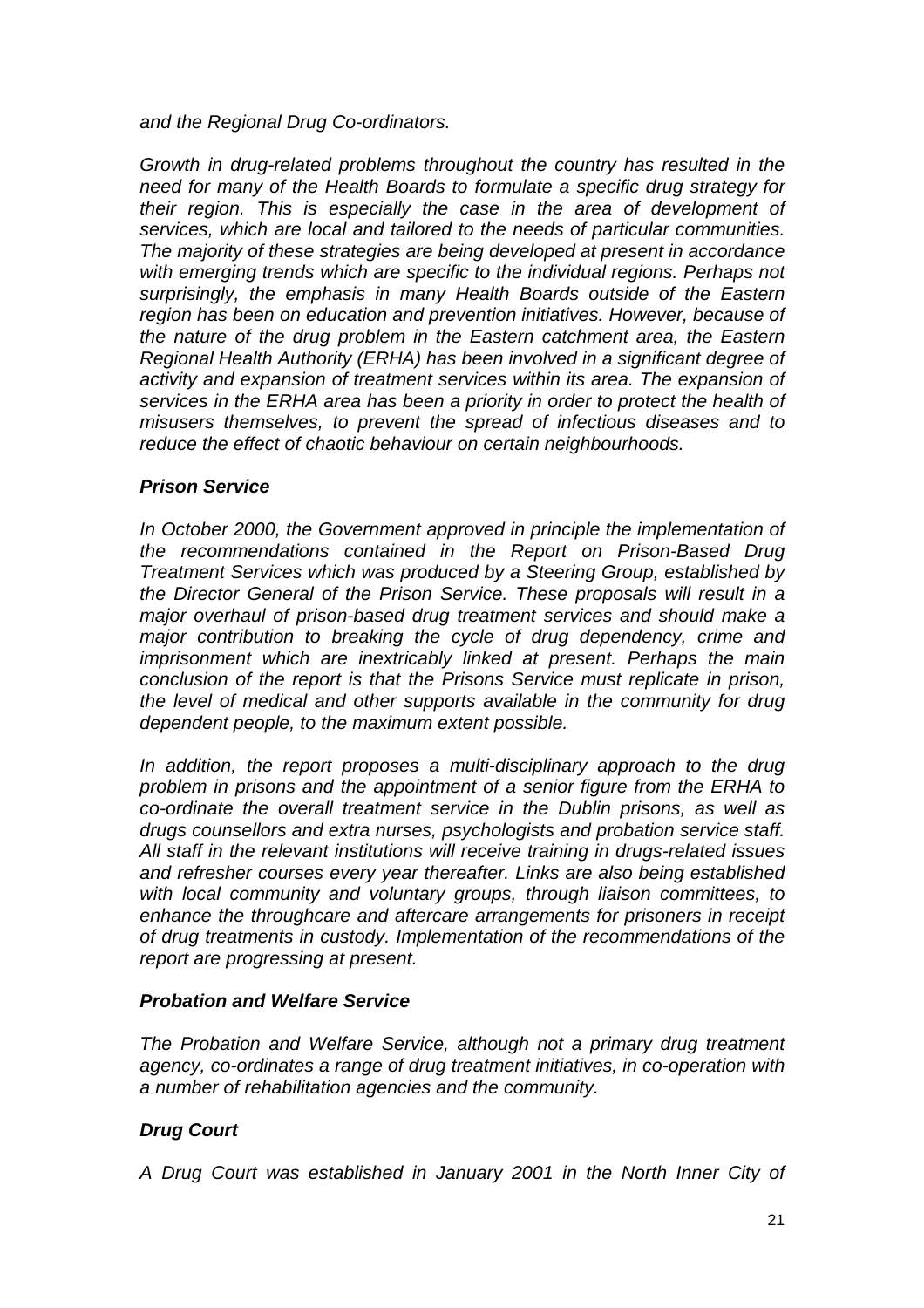*Dublin. It has as its primary aim "the reduction of crime through rehabilitation of the offender but not excluding punishment should the circumstances so warrant". Rehabilitation and structured supervision will be used to help*  participants to escape the cycle of offending with the ultimate objective of *ending all criminal activity. It is hoped that best practice will be identified to allow for expansion, as appropriate.* 

# *FÁS*

*FÁS, the state training agency, operates specific drug-related programmes, including the Special Drugs Community Employment Programme, on which 1,000 places have been assigned for recovering drug misusers. Trained staff are available to work with stabilised drug misusers, to help them access employment or further training. Similarly, advocates, located in severely disadvantaged areas, provide a mentoring service to young people experiencing drug problems.* 

*Acknowledging that the FÁS Community Employment Programme has been an important element of the existing approach to rehabilitation, the National Drugs Strategy 2001-2008 sets a target for increasing the number of training and employment opportunities for drug misusers by 30 per cent by the end of 2004. The Strategy also identifies the need to examine the potential to involve recovering drug misusers in Social Economy projects, and in other forms of vocational training.* 

## *Department of the Environment and Local Government*

*Special high support hostel accommodation is necessary for homeless people with drug dependence problems. Under the Homeless Strategy, funding has been provided by the Government for the provision of two high support hostels in Dublin for people with drug and alcohol dependence problems. In view of the number of people with such problems in Dublin, Dublin Corporation and the ERHA are taking the lead role in drawing up and implementing suitable proposals.* 

## *Voluntary Drug Treatment Network*

*The Voluntary Drug Treatment Network provides a framework for a number of voluntary drug groups working in the area of treatment to meet, share issues of concern and develop more comprehensive responses to the prevention and treatment of problem drug use. The Network is an umbrella group that aims to challenge drug misuse and related issues in a creative, caring and motivational way. It provides a comprehensive range of drug treatment methods that range from harm reduction intervention through to long-term residential drug-free programmes. There are two core strands to the composition of the Network. These are localized community-based treatment responses, that have emerged from local residents and individuals seeking to respond to issues in their areas and regional responses that provide treatment at national and, occasionally, at EU level.*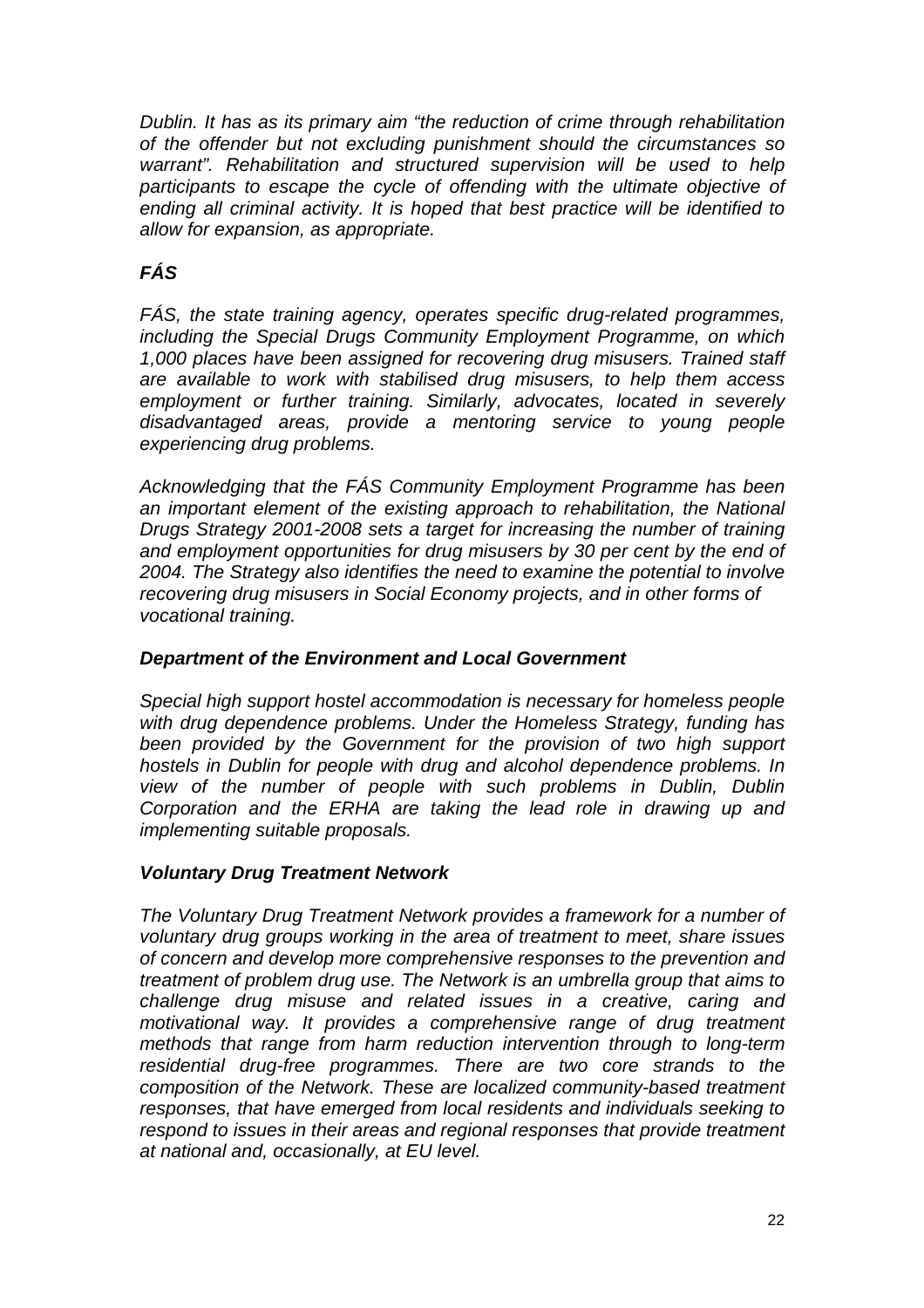*The Network has representatives on the National Aids Strategy Committee, the NDST and the National Advisory Committee on Drugs (NACD). They are also members of the Community Platform that forms part of the Community and Voluntary Pillar of the Social Partnership. However, the Network itself does not have a national remit to represent all the voluntary drug treatment organizations in the country. It is primarily for the Dublin based organisations which deal with drug misuse but some of its members do have a national focus in terms of treatment and training. The Network engages with various Government Departments and Regional Health Boards who assist in the funding of its services.* 

## *Research*

#### *Drug Misuse Research Division*

*The Drug Misuse Research Division (DMRD) of the Health Research Board was established in 1989 and is responsible for operating the National Drug Treatment Reporting System (NDTRS) which is the main source of information on drug misuse in Ireland. The NDTRS is an epidemiological database, which provides data on people who avail of treatment services for problem drug use, on a nationwide basis. This provides information on the current patterns and trends of treated drug use and drug addiction in Ireland. Data is provided to the NDTRS through centers or service locations where drug misuse is treated.* 

*The Government has designated the DMRD as the central point to which all research data and information should be channelled. In order to deliver on the role assigned to it, the DMRD is developing a National Documentation Centre which policy-makers and other interested parties can use to access all relevant and up-to-date information and research in the field of drug misuse in Ireland and internationally. In addition to existing data, all future research and information will be channelled or, as appropriate, its existence notified and recorded in a way which facilitates ease of retrieval by policy-makers and other interested parties. The Documentation Centre will build on the existing resources of the DMRD and will capitalise on its position as the National Focal Point for the European Monitoring Centre for Drugs and Drug Addiction (EMCDDA).* 

#### *National Advisory Committee on Drugs*

*The National Advisory Committee on Drugs (NACD) was established in July 2000 to advise the Government in relation to the prevalence, prevention, treatment and consequences of problem drug use in Ireland, based on the Committee's analysis and interpretation of research findings and information available to it. The Committee is overseeing the delivery of a three year prioritised programme of research and evaluation on the extent, nature, causes and effects of drug misuse in Ireland, identifying the contribution which can be made by all the relevant interests. Its membership reflects statutory, community, voluntary, academic and research interests as well as representation from the relevant Government Departments. The Committee*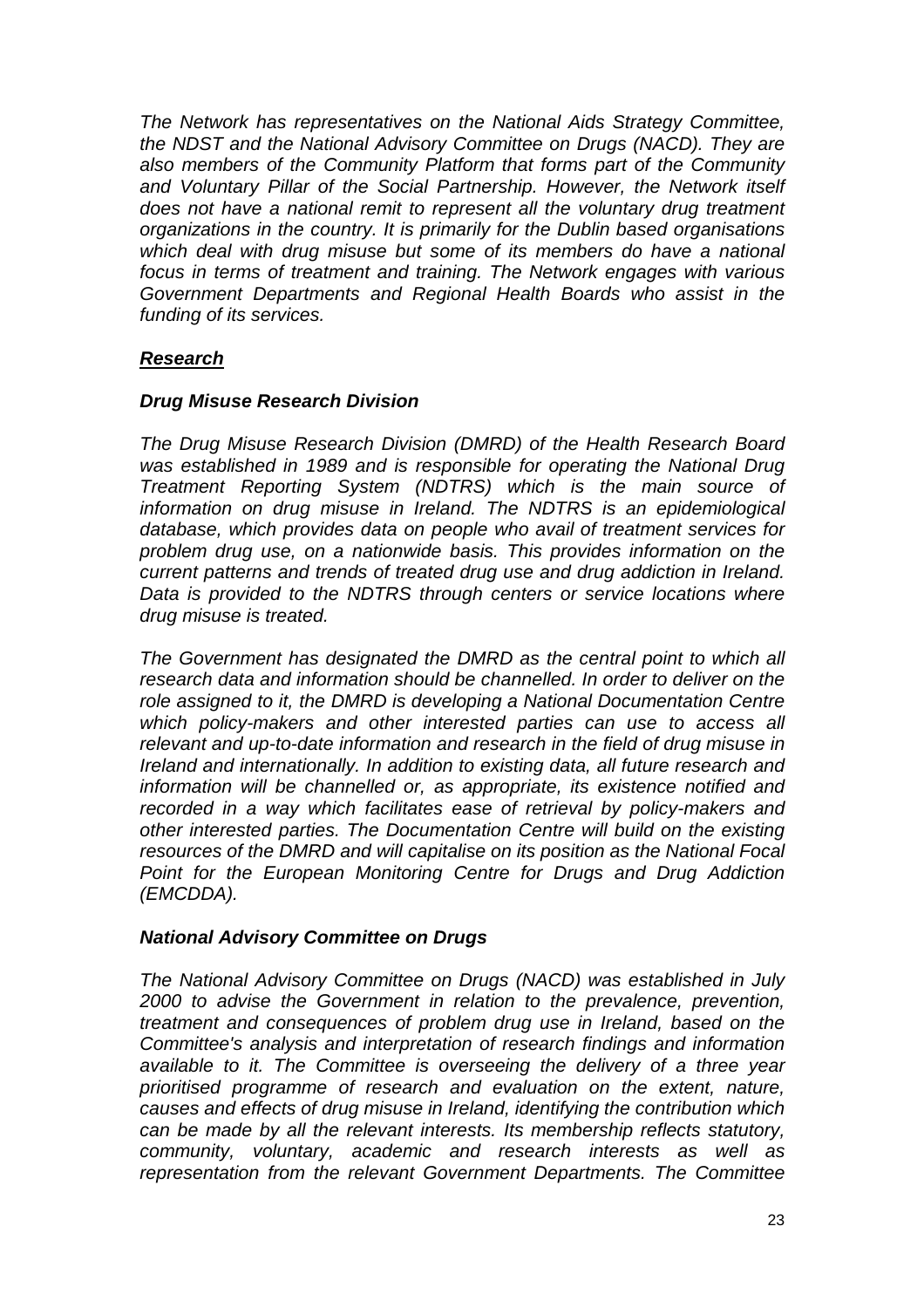*operates under the aegis of the Department of Tourism, Sport and Recreation.* 

## *Health Promotion Unit of the Department of Health and Children*

*The Health Promotion Unit (HPU) of the Department of Health and Children is also involved in the publication and dissemination of information and literature*  which promotes the avoidance of drug misuse. In this regard, the National *Health Promotion Strategy sets clear aims and objectives to support best practice models which promote the non-use of drugs and, where they are used, the minimisation of the harm done by them.* 

## *Conclusion*

*Ireland's National Drugs Strategy 2001-2008 has been developed in the context of various international and EU agreements, for example the Political Declaration on the Guiding Principles of Drugs Demand Reduction (UN*  Special Session on Drugs, held in New York, 1998)<sup>1</sup>, the UN Conventions on Narcotic Drugs and Psychotropic Substances<sup>2</sup>, the EU Action Plan on Drugs *2000 – 2004 (Commission of the European Communities, 1999), and the EU Drugs Strategy 2000 - 2004 (CORDROGUE 64, 1999). Development of the strategy has also involved extensive consultation, including public fora in a number of centers throughout the country.* 

*The main changes and new directions in Irish drugs policy, strategies, implementation and evaluation can be summarised as follows:* 

- *publication of a major review of the National Drugs Strategy;*
- *adoption of the promotion of Social Inclusion as one of the priorities of the National Development Plan 2000-2006, and the situation of the drugs issue within this context;*
- *adoption of National Drugs Strategy for 2001-2008;*
- *greater devolution of power to regional structures, with which existing structures in the drugs area will co-operate;*
- *continued adoption of an integrated, inter-agency response to the drugs problem involving local communities;*
- *continued involvement of local communities in the development and implementation of drugs policy;*
- *increasing role of voluntary and community sectors;*
- *continued development of a culture of evaluation and increased resources of knowledge infrastructure to support same; and*
- *development of drug-related research and information capability.*

l <sup>1</sup> At a UN Special Session on Drugs, held in New York in 1998, a Political Declaration on the Guiding Principles of Drug Demand Reduction was adopted. It put an onus on every member state to have in place a comprehensive drugs policy and an outline of how targets are to be achieved over the period 2000 to 2008.

<sup>&</sup>lt;sup>2</sup> Single Convention on Narcotic Drugs, 1961, as amended by the 1972 Protocol Amending the Single Convention on Narcotic Drugs, 1961; the Convention on Psychotropic Substances, 1971; and the UN Convention against the Illicit Traffic in Narcotic Drugs and Psychotropic Substances, 1988. The conventions may be accessed through the website - www.incb.org/e/conv/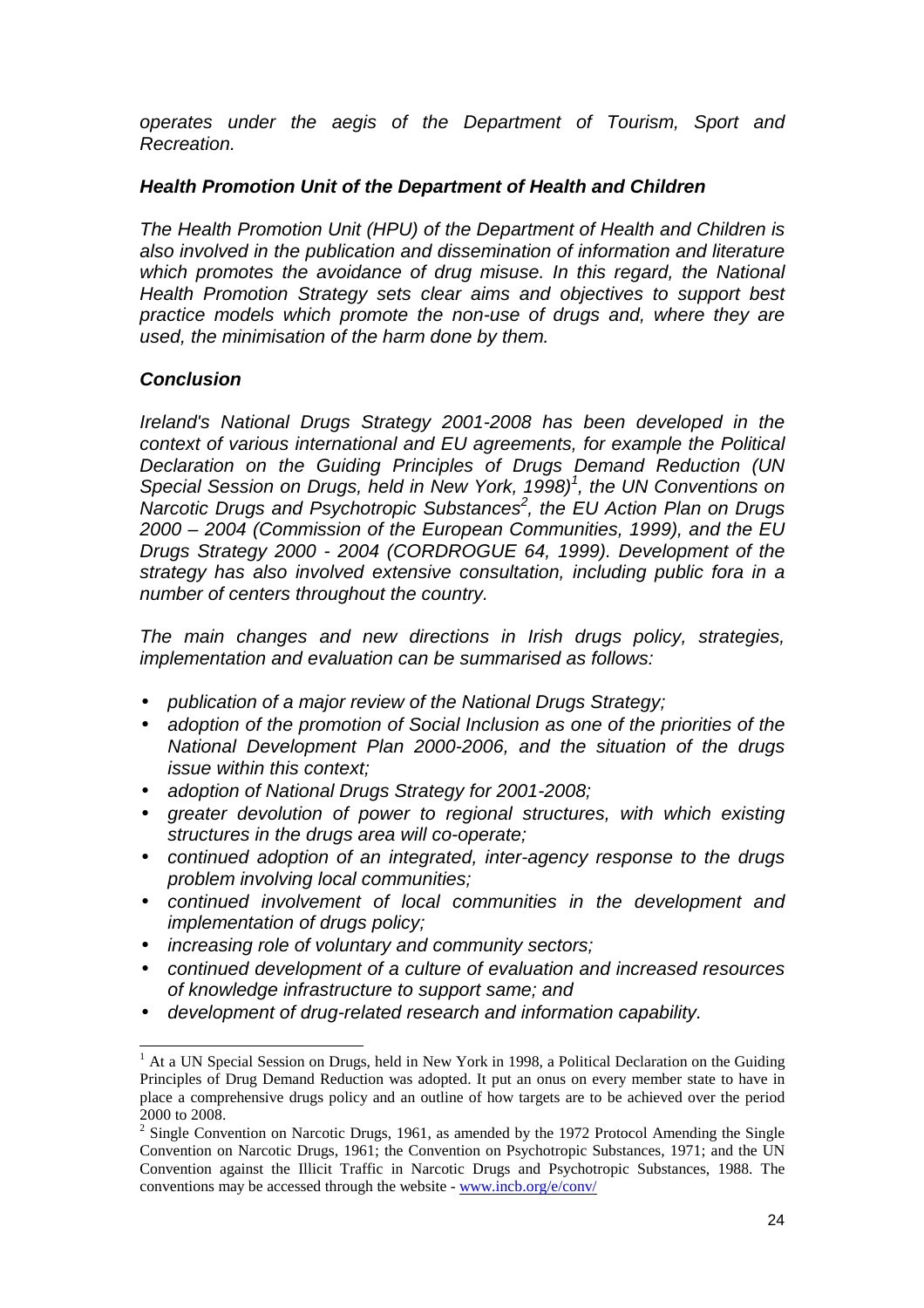## 1.2 **Policy implementation, legal framework and prosecution** - Mary O'Brien

## **a) Law and regulations**

Recent changes in legislation

l

Responsibility for the making of laws for the Republic of Ireland is vested in the Oireachtas (Parliament) subject to the obligations of European Union Membership as provided in the Constitution of Ireland. The Oireachtas consists of the President and two Houses, Dáil Eireann (House of Representatives) and Seanad Eireann (Senate). The Irish Statute Book $3$  is made up of Acts of the Oireachtas and Statutory Instruments (S.I.).

The legislation is drawn up by relevant government departments: Health & Children; Justice, Equality & Law Reform; and Environment and Local Government. It is implemented by An Garda Siochana (the Irish Police Force), the Revenue Commissioners and Customs authorities.

 The Misuse of Drugs Acts 1977 and 1984 are the two central pieces of legislation under which the majority of prosecutions in relation to drug misusers are made. A brief description of these Acts and the relevant listing of Regulations can be found at Appendix 1. These Acts provide for a wide range of controls over drugs, which are liable to be misused. They include controls relating to cultivation, licensing, administration, supply, record keeping, prescription writing*,* destruction and safe custody. These laws also include provisions designed to deal with the irresponsible prescribing of controlled drugs by medical practitioners.

 In the past few years a number of changes have been made to the legislative framework surrounding drug issues. The Criminal Justice Act, 1999 makes amendments to the Misuse of Drugs Act, 1977 to provide for a new drug related offence. The new section (15A) creates a new offence related to the possession of drugs, with a value of IR£10,000/ Euro12,700 or more, for the purpose of sale or supply. A person found guilty of such an offence may be imprisoned for up to life and be subject to an unlimited fine. The Act also provides for a mandatory minimum sentence of ten years in prison. However, where it is found that addiction was a substantial factor leading to the commission of the offence, the sentence may be reviewed after half of the mandatory period, at which time the court may suspend the remainder of the sentence on any condition it sees fit.

 The Housing (Traveller Accommodation) Act, 1998, which is the legislative framework within which housing authorities provide for the accommodation needs of Travellers, is a key element in the Government's efforts to promote social inclusion and equality and to counter discrimination. This law applies

<sup>3</sup> Electronic versions of the Irish Statute Book (*Acts of the Oireachtas* and *Statutory Instruments*) 1922-1998 may be viewed at the website of the Attorney General's Office www.irlgov.ie/ag/default.htm. Hard copies may be purchased from the Government Publications Sales Office, Sun Alliance House, Molesworth Street, Dublin 2.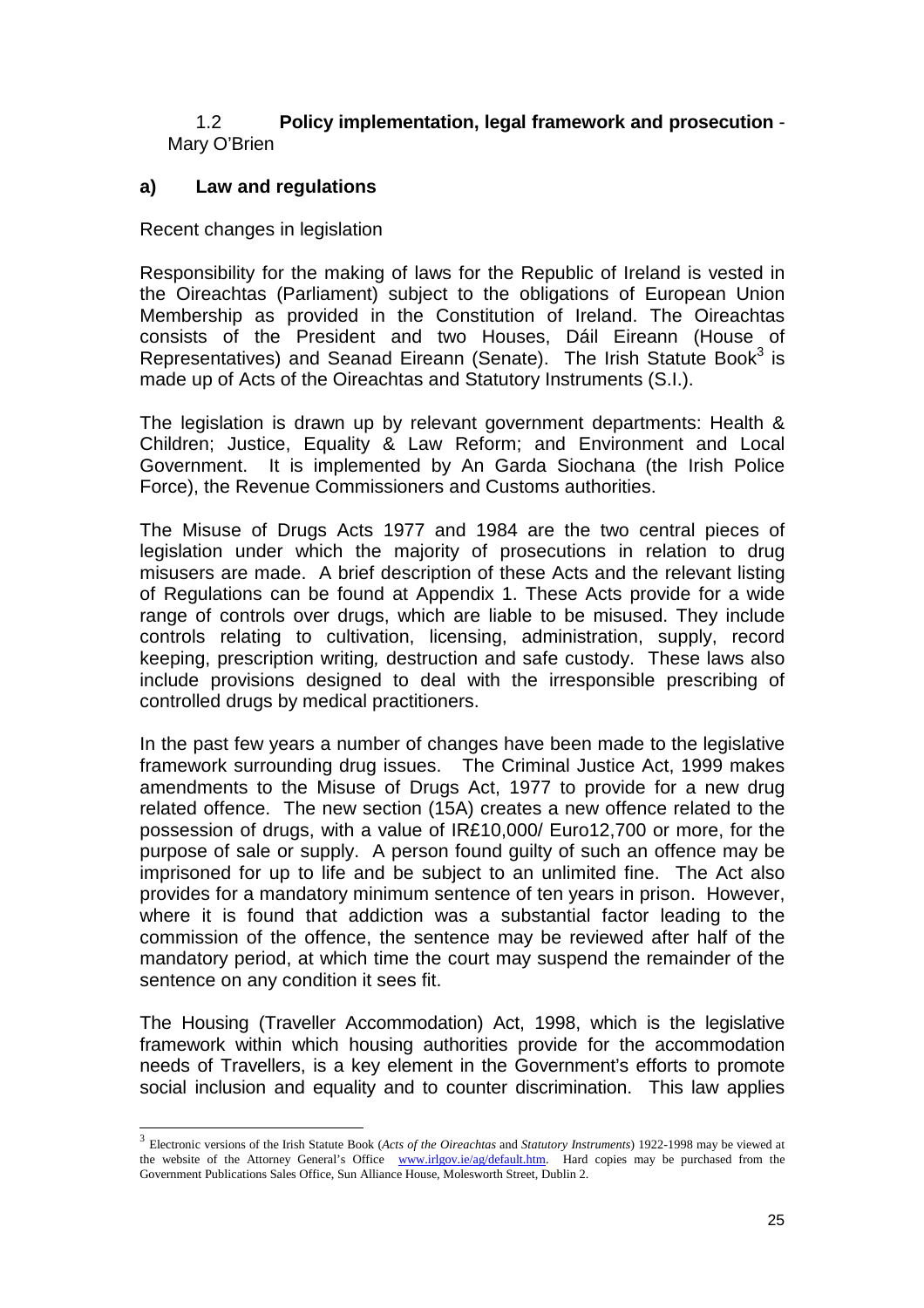relevant sections of the Housing (Miscellaneous Provisions) Act, 1997 in respect of the control of anti-social behaviour, such as drug dealing, to halting sites provided by local authorities or by voluntary bodies.

 New legislation in relation to mental health, which is being drawn up, proposes that addiction will be excluded from the scope of the definition of mental disorder in the legislation. Although in practice it is not invoked, under current legislation (Mental Treatment Act, 1945) addiction remains on the statute books as a criterion for non-voluntary committal to a psychiatric hospital. It is now considered unacceptable to detain by law, people whose primary problem is addiction*.* 

 Regulations introduced in 1999 (Misuse of Drugs (Amendment No. 1) Regulations, 1999) gave authority to certain officials of the Department of Agriculture to possess cannabis hemp, lawfully, in the course of their duties for monitoring and sampling in the production of hemp fibre.

 In 2000 new regulations (Customs-free Airport (Extension of Laws) Regulations, 2000) were introduced to extend drug controls under the Misuse of Drugs Acts, 1977 and 1984, and the Irish Medicines Board Act, 1995, to include the Customs free area at Shannon airport. This instrument covers a loophole in the legislation and allows the Irish Medicines Board to inspect any company within the customs free area at Shannon Airport.

An order has been drafted (Misuse of Drugs Act, 1977 (Controlled Drugs) (Declaration) Order, 1999) to extend the list of substances controlled under the Misuse of Drugs Acts. The need to do this arose out of Ireland's obligations under the United Nations Conventions on Narcotic Drugs, Psychotropic Substances and Precursor Chemicals<sup>4</sup>, but also because of concerns about the abuse of amphetamine-type substances, and the use of certain drugs in sport. The drugs to be controlled include substances associated with ecstasy misuse (4-MTA, ketamine, ephedrine and pseudoephedrine), as well as a number of substances which are on the current International Olympics Committee list of prohibited substances in an effort to prevent doping in sport. This order is due to be brought into force before the end of 2001.

Health and social drug-related issues

l

Social and health drug-related issues have arisen, particularly in relation to the implementation of two pieces of legislation. The first is a health issue in relation to the Criminal Law (Sexual Offences) Act, 1993. A study carried out by the Women's Health Project in Dublin (O'Neill and O'Connor 1999) found that the legislation dealing with prostitution is having a negative impact on the lives of prostitutes. The researchers comment that increasing complaints from local residents and the requirements of the legislation, that anyone 'loitering for the purposes of prostitution' be directed from the area, has resulted in sex workers going underground and working in increasingly unsafe environments. Consequently, it is becoming more difficult for health workers,

 $4$  The conventions may be accessed through the website – www.incb.org/e/conv/.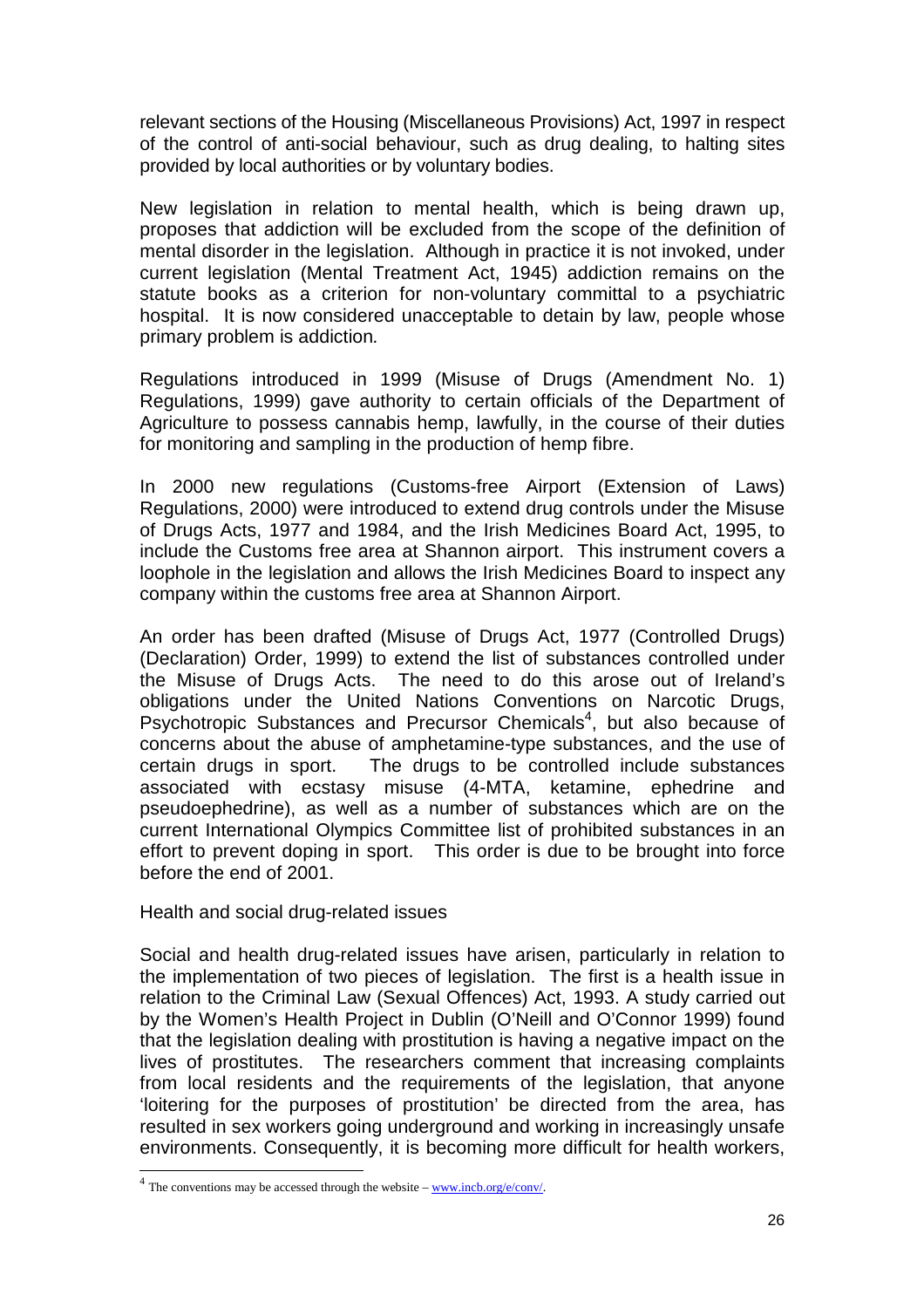with the aim of providing healthcare and preventing HIV, to reach the women. This has serious implications for public health policy. The authors of the study recommend that a review of the current legislation be undertaken as soon as possible.

The second is a social and health issue in relation to housing legislation (Housing (Miscellaneous Provisions) Act, 1997) and its effect on drug users. This law allows public housing authorities to initiate an excluding order procedure against occupants of local authority housing who are 'involved in anti-social behaviour'. A study of the impact of the legislation (Memery and Kerrins 2000) found that it gave local authorities the political go-ahead to evict tenants and to use indirect means, such as encouraging other family members to exclude the individual, to remove those considered to be involved in anti-social behaviour much of which was drug-related. People excluded from access to public housing can find themselves also discriminated against in seeking hostel accommodation because of their drug use. The exclusion of the individual involved in anti-social behaviour from the home, results in the loss of essential family supports, as well as removal from community based drug services. This report states that 'street homelessness resulting from exclusion leads to open drug taking and riskier drug taking practices' (p 33). Such behaviour will increase the risk of contracting infectious diseases. Outreach workers from one local drug project are experiencing difficulty in contacting intravenous drug users because they have gone 'underground' for fear of local anti-drug activists (personal communications with drug project workers). A study of out-of-home drug users (Cox and Lawless 1999) suggests that the housing legislation has contributed to the rise in homeless among drug users.

Other aspects of drug legislation were criticised at the public National Forum on Crime held in 1999. One such issue, is the provision under the Criminal Justice (Drug Trafficking) Act, 1996, which allows the police to detain a person accused of drug trafficking for a period of seven days. Some contributors to the Forum considered that this provision could prove to be counterproductive, resulting in more convictions of drug users and small-time dealers rather than curbing the activities of large-scale drug traffickers. Another was the then proposal (now law - Criminal Justice Act, 1999) to provide for a new drug offence related to the possession of drugs, with a value of IR£10,000 or more, for the purpose of sale or supply, and for a mandatory minimum sentence of ten years in prison. It was criticised 'both on grounds of principle relating to mandatory sentences generally and because of the difficulty of establishing the actual value of a seizure' (National Crime Forum Report 1998, p. 72).

Barry (2000) in a discussion paper writes that the supply of drugs and the legal framework in which drug policy is formulated in Ireland require examination. He poses the question as to what the benefits and disadvantages of current drug laws are to the health of the population. He suggests that posing such questions usually meets a blanket response of no softening of the laws on drugs. He also comments that there does not seem to be an acknowledgement of the fact that there is not necessarily a link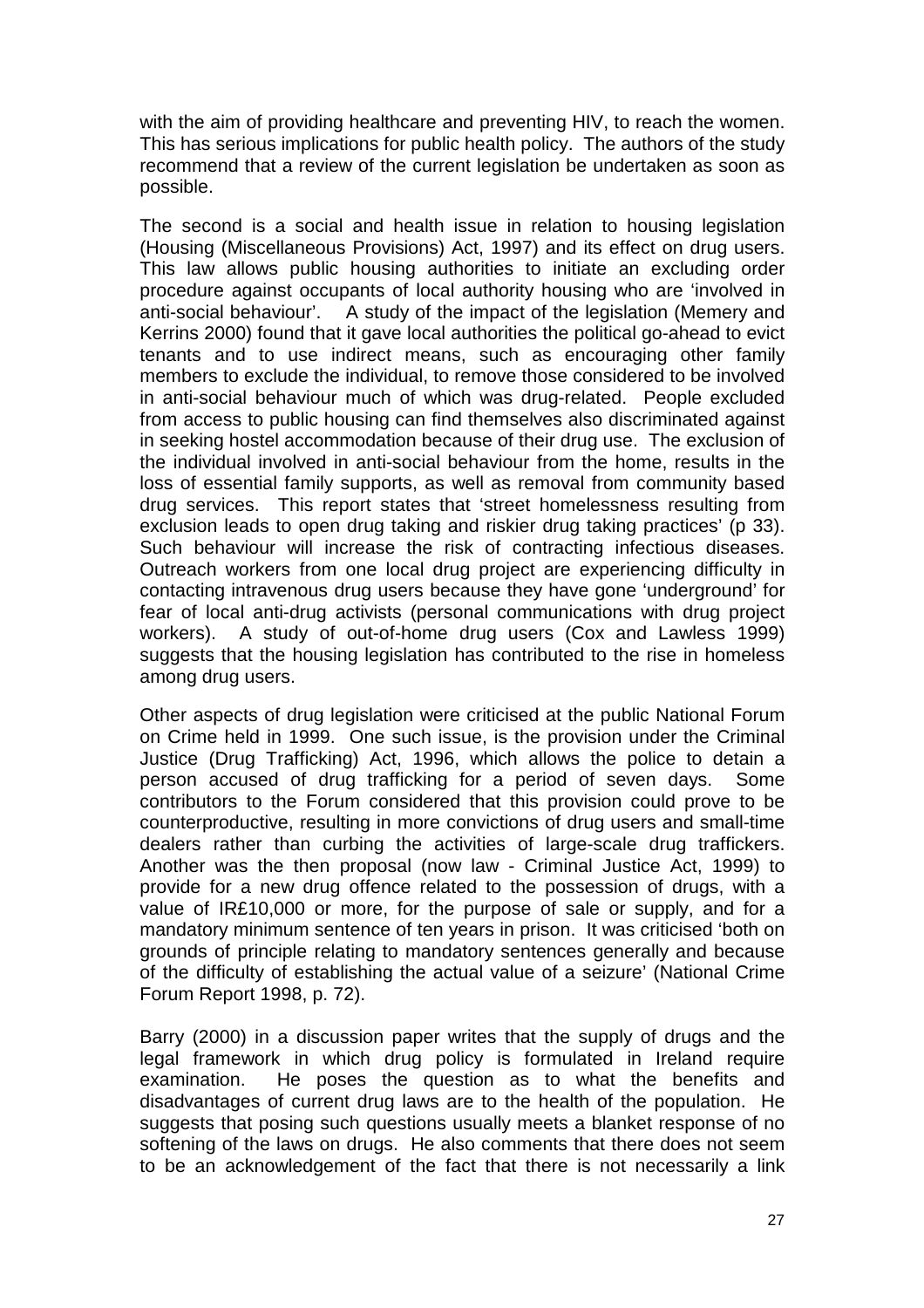between whether something is legal, and whether it is good or not good for one. He proposes that the time is right to have an honest debate on the current legislative basis of drug policy in Ireland; and though such a debate may not be welcomed, he posits that it is necessary.

## **b) Prosecution policy, priorities and objectives in relation to drug addicts, occasional users, drug-related crime**

All criminal prosecutions are taken under the authority of the Director of Public Prosecutions (DPP). It is a function of the Garda Siochana (police) not alone to investigate crime but also to initiate prosecutions and in summary cases (where an offence is a minor one chargeable by way of a summons, tried before a judge) to prosecute offenders to verdict. Consequently most prosecutions are taken by the police, usually the Garda who investigated the matter, under the name of the DPP.

Sections 3 and 15 of the Misuse Drugs Act, 1997, are the sections most frequently used in drug prosecutions. Section 3 covers the possession of any controlled drug, and Section 15 concerns trafficking of controlled substances. The use per se of a drug, other than opium, is not a criminal offence.

*In addition to custodial measures there is a range of non-custodial options available to sentence those who plead or are found guilty. The decision of the court in relation to sentencing may be influenced by a Pre-Sanction Report. This report is compiled by the Probation and Welfare Service and includes information on factors that may have contributed to the individual's offending, such as addiction to drugs. Non-custodial options include :* 

- Probation Order (Probation of Offenders Act, 1907) this is to secure the rehabilitation of the offender, to protect the public and to prevent the offender from committing further offences. It is used, inter alia, for drug users where conditions may include attendance for treatment and the provision of urine for analysis. This is the preferred procedure in the District Court when dealing with drug users.
- Order of Recognisance (Misuse of Drugs Act, 1977, Section 28 as amended by the Misuse of Drugs Act, 1984) – This is an order requiring an offender to undergo treatment for drug addiction in a residential centre or in the community. This is an important non-custodial option for drug users who offend in Ireland. However, in practice this Order is not generally used by the courts since the provision of a statutory place of treatment has always been problematic, inter alia.

It has been recommended that the necessary Courts' Rules and Regulations be updated by the various Court Rules Committees (Final Report of the Expert Group on the Probation and Welfare Services, 1999).

## **c) Any other important project of law or other initiative with political relevance to drug related issues**

While the legislative framework requiring an individual to undergo treatment for drug addiction as a non-custodial option in sentencing exists, in practice it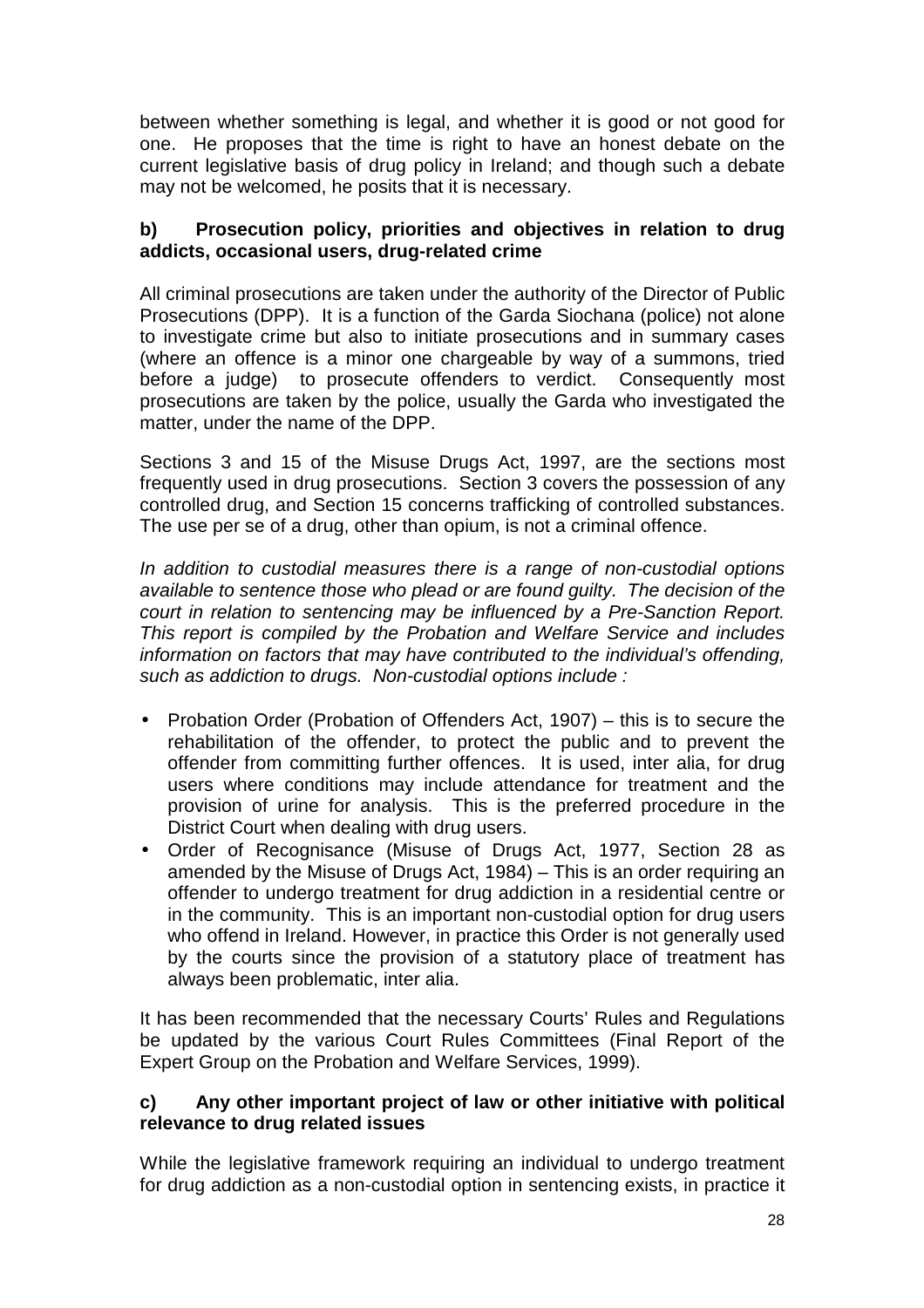is rarely used by the courts. A Drug Courts system, initially on a pilot basis in Dublin, under the jurisdiction of the District Court, was established in January 2001. These courts are treatment oriented, where people with a drug problem and who are charged with non-violent offences, are diverted to treatment programmes rather than to prison. This development is likely to have major implications for treatment services and the success of the initiative will depend on the formulation and implementation of cohesive treatment and rehabilitation programmes.

The Medical Bureau of Road Safety at the Department of Forensic Medicine, National University of Ireland, Dublin, in collaboration with the Garda Siochana (police) has undertaken a study to examine the level and type of drug use among drivers and its contribution to accidents. All samples submitted between 1 July and 31 December 1999, which were under the legal limit for alcohol, were tested. Preliminary results from 338 samples showed that cannabis was most frequently found (34%), followed by benzodiazepines (25%). Cocaine was the drug least commonly found at 4% of the sample (Moane et al. 2000).

**1.3 Developments in public attitudes and debates –** Hamish Sinclair and Brigid Pike

#### **a) Public perceptions of the drug issues and public debates carried out by civil society, national Parliament, organizations, NGO's**

*The first national survey of Drug-Related Knowledge, Attitudes and Beliefs in Ireland was published by the Drug Misuse Research Division of the Health Research Board in September 2000. The questionnaire on which the research was based constituted a module of the 1998 Irish Social Omnibus Survey. A total of 1,000 adults 18 years and over, randomly selected from the 1997 Register of Electors for Ireland, took part in the study. Data was collected using face-to-face interviews between February and April 1998.* 

*A second national survey of Drug-Related Knowledge, Attitudes and Beliefs in Ireland was commissioned by the Drug Misuse Research Division in 2000 and carried out as part of the 2000 Irish Social Omnibus Survey. A total of 1,000 adults 18 years and over, randomly selected from the 2000 Register of Electors for Ireland, took part in the study. Data was collected using face-toface interviews between November and December 2000.* 

*Some of the main changes in the public's drug related attitudes and beliefs between 1998 and 2000 are summarised below.* 

*Concern about the drug problem in Ireland remains high, especially regarding the threat to young people from the availability of illegal drugs (Table 1.3a).*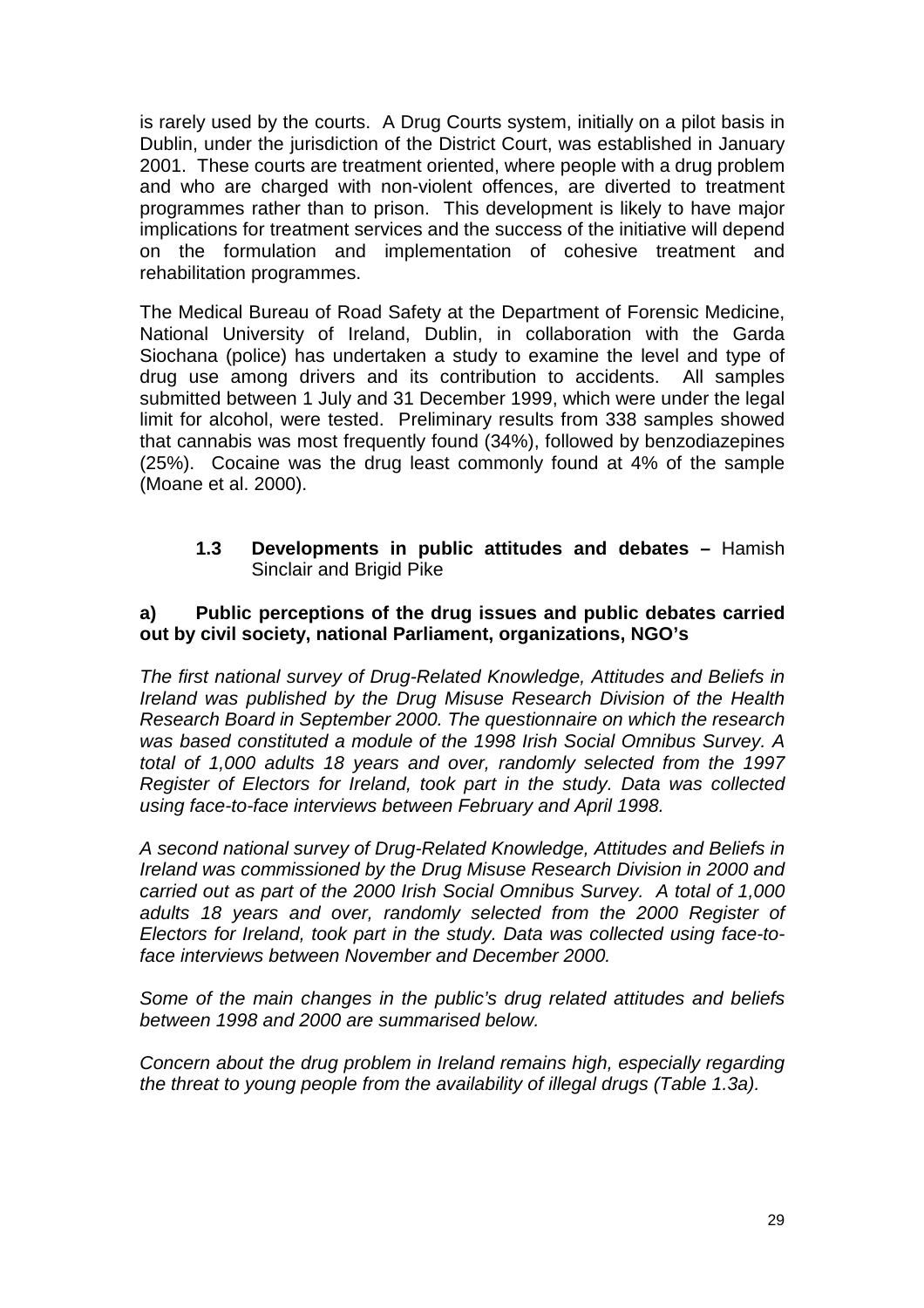| <b>Statement</b>                                | <b>Survey</b><br>year<br>(number<br>Οt | Agree | <b>Disagree</b> | Don't<br>Know |
|-------------------------------------------------|----------------------------------------|-------|-----------------|---------------|
|                                                 | responses)                             | (%)   | (%)             | (%)           |
| Alcohol abuse causes more<br>problems in        | 1998 ( $n = 998$ )                     | 56.1  | 30.5            | 13.4          |
| society than drug abuse                         | $2000 (n = 999)$                       | 54.8  | 25.5            | 19.7          |
| Drugs are not really a problem to us here in    | 1998 ( $n = 999$ )                     | 46.9  | 38.7            | 14.3          |
| this neighbourhood                              | $2000 (n = 996)$                       | 36.8  | 46.0            | 17.2          |
| Most people are concerned about the drug        | 1998 ( $n = 998$ )                     | 91.0  | 5.2             | 3.8           |
| problem in Ireland                              | $2000 (n = 1000)$                      | 88.3  | 8.6             | 3.1           |
| The drug problem in Ireland is out of control   | 1998 ( $n = 996$ )                     | 75.0  | 15.1            | 9.9           |
|                                                 | $2000 (n = 998)$                       | 74.4  | 13.2            | 12.3          |
| Drug related crime is a major problem in        | 1998 ( $n = 998$ )                     | 94.4  | 2.0             | 3.6           |
| Ireland today                                   | $2000 (n = 996)$                       | 88.6  | 6.1             | 5.3           |
| The availability of illegal drugs poses a great | 1998 ( $n = 995$ )                     | 94.4  | 2.1             | 3.5           |
| threat to young people nowadays                 | $2000 (n = 995)$                       | 96.9  | 0.3             | 2.8           |

*Table 1.3a. Changes in the perceived extent and nature of the drug problem in Ireland, 1998 and 2000* 

*Source: 1998 data Bryan et al 2000, 2000 data unpublished* 

*Concern regarding the availability of drugs in local neighbourhoods has increased, with only 36.8% of respondents in 2000 agreeing with the statement that drugs were not really a problem in their neighbourhood compared with 46.9% in 1998.* 

*Sympathy for drug-addicted individuals has grown, with fewer people (30.4% in 2000 compared to 39.7% in 1998) agreeing that many drug addicts exaggerate their troubles to get sympathy and fewer (43.4% in 2000 compared to 52.5% in 1998) agreeing that almost all drug addicts are dangerous (Table 1.3b). However, while 45.6 per cent disagree that they would see drug addicts more as criminals than as victims in 2000, a growing proportion (61.7% in 2000 compared to 56.9% in 1998) agree that people who end up with a drugs problem have only themselves to blame.*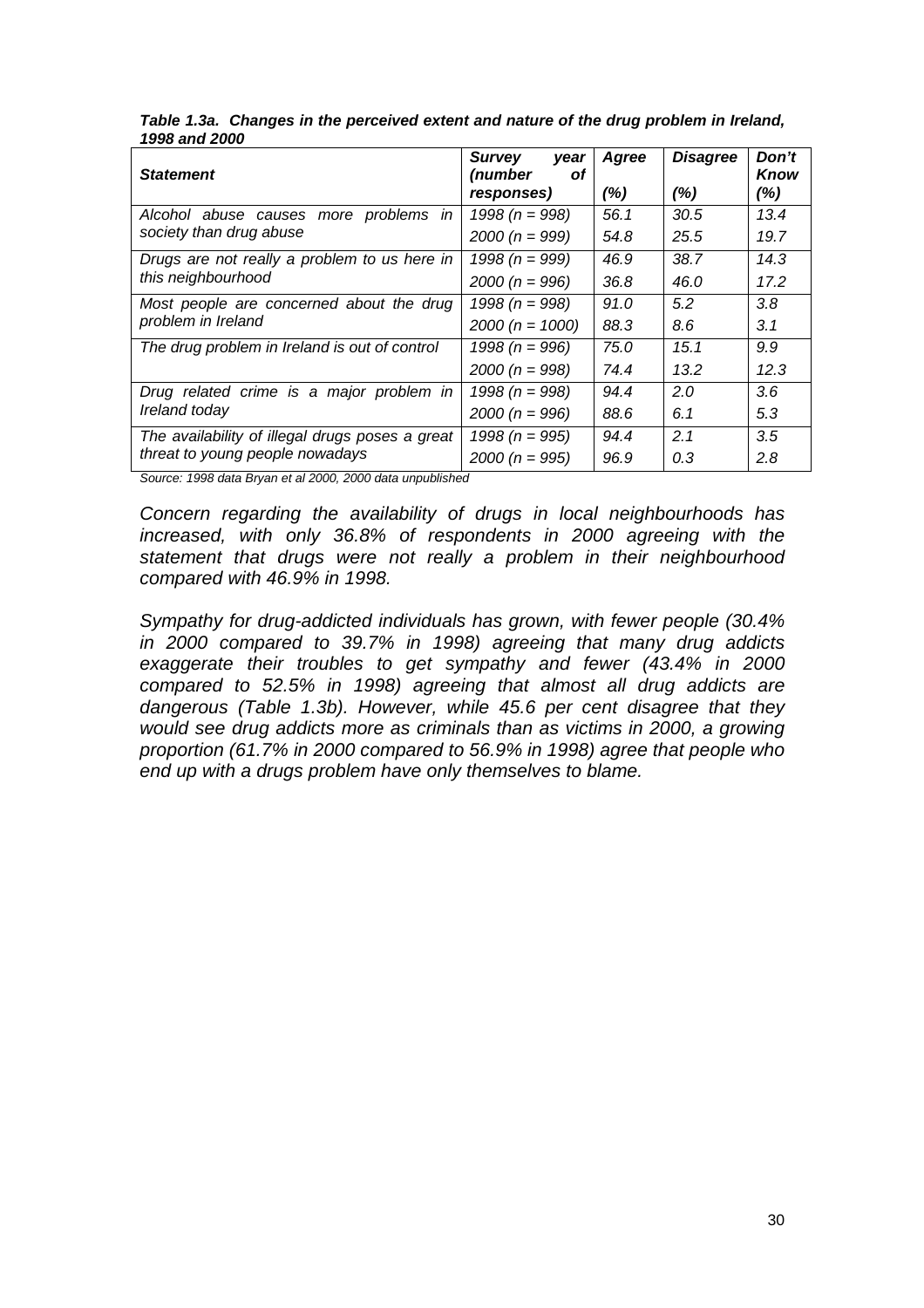| rable 1.5b. Changes in the attitudes towards unug addicts, 1990 and 2000 |                                 |        |                 |               |
|--------------------------------------------------------------------------|---------------------------------|--------|-----------------|---------------|
| <b>Statement</b>                                                         | Survey<br>year<br>(number<br>οt | Agree  | <b>Disagree</b> | Don't<br>Know |
|                                                                          | responses)                      | $(\%)$ | $(\%)$          | (%)           |
| I would see drug addicts more as criminals                               | 1998 ( $n = 999$ )              | 42.6   | 45.2            | 12.1          |
| than victims                                                             | $2000 (n = 998)$                | 37.8   | 45.6            | 16.6          |
| I would tend to avoid someone who is a drug                              | 1998 ( $n = 999$ )              | 71.1   | 21.6            | 7.3           |
| addict                                                                   | $2000 (n = 998)$                | 69.0   | 21.8            | 9.1           |
| Drug addicts are not given a fair chance to get                          | 1998 ( $n = 999$ )              | 30.5   | 50.7            | 18.8          |
| along in society                                                         | $2000 (n = 995)$                | 30.1   | 48.6            | 21.3          |
| People who end up with a drugs problem have                              | 1998 ( $n = 999$ )              | 56.9   | 33.9            | 9.2           |
| only themselves to blame                                                 | $2000 (n = 998)$                | 61.7   | 26.0            | 12.3          |
| Drug addicts really scare me                                             | 1998 ( $n = 997$ )              | 66.4   | 26.0            | 7.6           |
|                                                                          | $2000 (n = 999)$                | 61.1   | 29.9            | 12.1          |
| Many drug addicts exaggerate their troubles to                           | 1998 ( $n = 998$ )              | 39.7   | 29.1            | 31.3          |
| get sympathy                                                             | $2000 (n = 995)$                | 30.4   | 36.9            | 32.8          |
| Almost all drug addicts are dangerous                                    | 1998 ( $n = 998$ )              | 52.5   | 34.7            | 12.8          |
|                                                                          | $2000 (n = 997)$                | 43.4   | 42.6            | 13.9          |
| It would bother me to live near a person who is                          | 1998 (n = 995)                  | 69.9   | 22.4            | 7.6           |
| a drug addict                                                            | $2000(n = 998)$                 | 63.0   | 24.0            | 12.9          |

*Table 1.3b. Changes in the attitudes towards drug addicts, 1998 and 2000* 

*Source: 1998 data Bryan et al 2000, 2000 data unpublished* 

*Social avoidance and fear of drug addicts remains high in 2000, with around two thirds of respondents agreeing that they would tend to avoid someone who is a drug addict (69%), that it would bother them to live near a person who is a drug addict (63%), and that drug addicts really scare them (61.1%).* 

*The results summarised in Table 1.3c indicate that societal attitudes towards those who use or misuse illegal drugs still tend to be negative, with 64.8% of respondents in 2000 believing Irish society is too tolerant towards drug users compared to 70.1% in 1998. The proportion believing tougher sentences for drug misusers are the answer to the drugs problem still remains about half.* 

| <b>Statement</b>                     | <b>Survey</b><br>(number | year<br>0f | Agree | <b>Disagree</b> | Don't<br>Know |
|--------------------------------------|--------------------------|------------|-------|-----------------|---------------|
|                                      | responses)               |            | (%)   | (%)             | (%)           |
| Our society is too tolerant towards  | 1998 ( $n = 998$ )       |            | 70.1  | 21.1            | 8.7           |
| drug users                           | $2000 (n = 995)$         |            | 64.8  | 23.6            | 11.6          |
| I would be nervous of someone who    | 1998 ( $n = 998$ )       |            | 75.5  | 19.1            | 5.4           |
| uses illegal drugs                   | $2000 (n = 999)$         |            | 70.0  | 19.1            | 10.9          |
| Tougher sentences for drug misusers  | 1998 ( $n = 998$ )       |            | 51.3  | 37.7            | 11.0          |
| - is the answer to the drugs problem | $2000 (n = 998)$         |            | 49.4  | 35.4            | 15.2          |

*Table 1.3c. Changes in the attitudes towards those who use or misuse illegal drugs, 1998 and 2000* 

*Source: 1998 data Bryan et al 2000, 2000 data unpublished* 

*Support for drug prevention strategies remains high (Table 1.3d), though there was a slight drop in the proportion agreeing with the statement that 'money well spent in the prevention of drug use, is money well spent'.*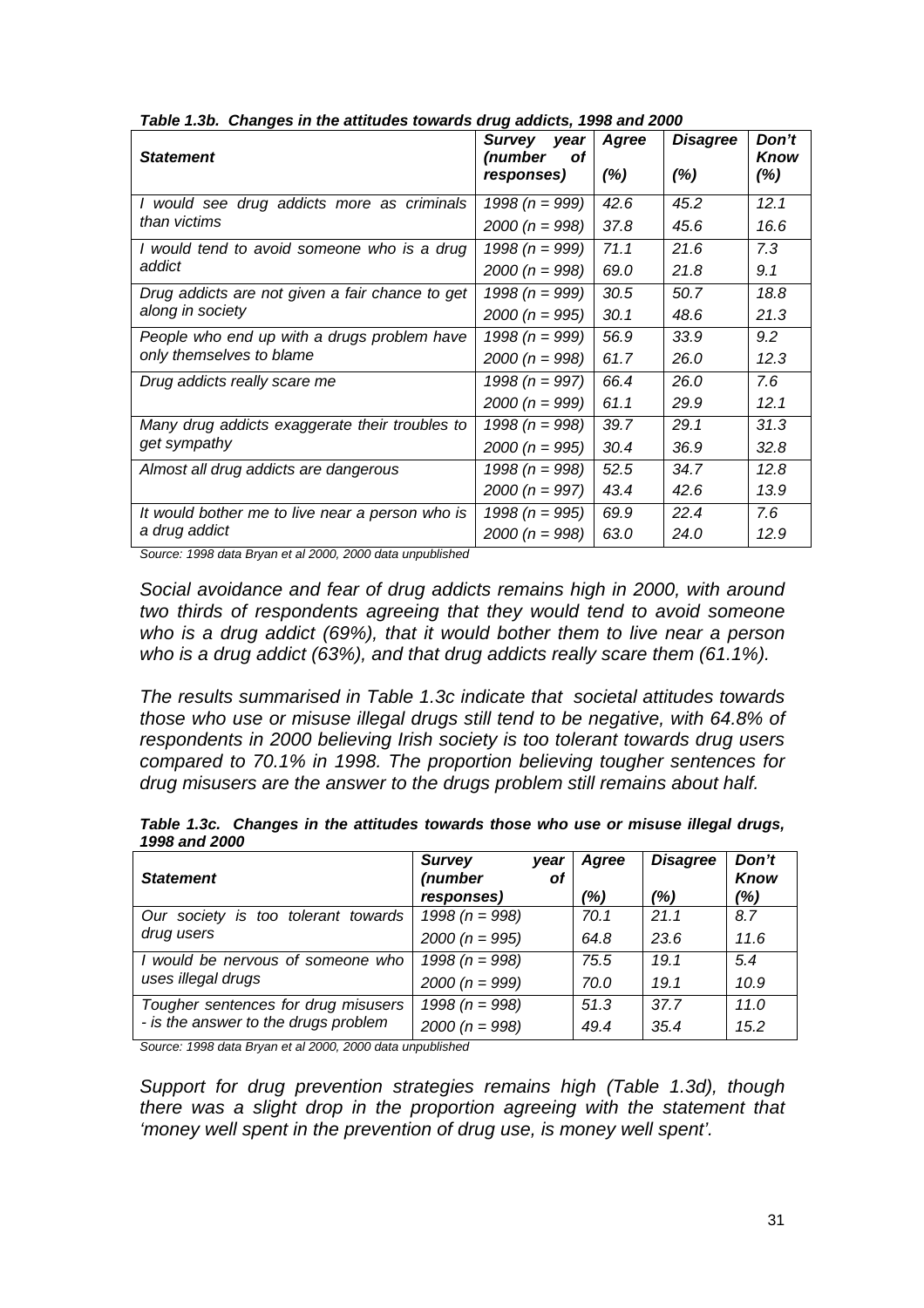| <b>Statement</b>                       | -- - -<br><b>Survey</b><br>(number<br>responses) | vear<br>of | Agree<br>(%) | <b>Disagree</b><br>(%) | Don't<br><b>Know</b><br>(%) |
|----------------------------------------|--------------------------------------------------|------------|--------------|------------------------|-----------------------------|
| Money spent in the prevention of drug  | 1998 ( $n = 997$ )                               |            | 91.6         | 4.1                    | 4.3                         |
| use, is money well spent               | $2000 (n = 998)$                                 |            | 87.3         | 3.8                    | 8.9                         |
| Drugs education in school should start | 1998 ( $n = 996$ )                               |            | 94.5         | 2.3                    | 3.2                         |
| at primary level                       | $2000 (n = 999)$                                 |            | 93.5         | 2.9                    | 3.6                         |

#### *Table 1.3d. Changes in the support for drug prevention strategies, 1998 and 2000*

*Source: 1998 data Bryan et al 2000, 2000 data unpublished* 

*While support for treatment being available to all drug addicts according to their needs remains high (90.5% in 2000), Table 1.3e reveals that support for the statement that 'treatment should only be given to drug addicts who intend to give up drugs for good' has increased by over 9 per cent, from 64.5% in 1998 to 73.8% in 2000.* 

|  |  | Table 1.3e. Changes in the support for drug treatment strategies, 1998 and 2000 |
|--|--|---------------------------------------------------------------------------------|
|  |  |                                                                                 |

| <b>Statement</b>                                                                          | <b>Survey</b><br>(number<br>responses) | year<br>of | Agree<br>(%) | <b>Disagree</b><br>(%) | Don't<br><b>Know</b><br>(%) |
|-------------------------------------------------------------------------------------------|----------------------------------------|------------|--------------|------------------------|-----------------------------|
| Treatment should only be given to<br>drug addicts who intend to give up<br>drugs for good | 1998 ( $n = 999$ )<br>$2000 (n = 997)$ |            | 64.5<br>73.8 | 27.3<br>18.4           | 8.2<br>7.8                  |
| Treatment should be available to all<br>drug addicts, according to their needs            | 1998 ( $n = 999$ )<br>$2000 (n = 999)$ |            | 90.2<br>90.5 | 3.7<br>3.1             | 6.1<br>6.4                  |

*Source: 1998 data Bryan et al 2000, 2000 data unpublished* 

*Support for harm reduction strategies (including availability of medicallysubscribed heroin substitutes and the provision of syringes and needles free of charge) has increased to over 70 percent.* 

#### *Table 1.3f. Changes in the support for harm reduction strategies, 1998 and 2000*

| <b>Statement</b>                                                                                       | <b>Survey</b><br>vear<br>(number<br>οf<br>responses) | Agree<br>(%) | <b>Disagree</b><br>(%) | Don't<br>Know<br>(%) |
|--------------------------------------------------------------------------------------------------------|------------------------------------------------------|--------------|------------------------|----------------------|
| heroin<br>Medically<br>prescribed                                                                      | 1998 ( $n = 933$ )                                   | 64.8         | 16.1                   | 19.1                 |
| <b>Such</b><br>substitutes<br>as<br>methadone/physeptone]<br>should<br>be<br>available to drug addicts | $2000 (n = 963)$                                     | 70.9         | 14.3                   | 14.7                 |
| Society should provide syringes and                                                                    | 1998 ( $n = 998$ )                                   | 66.7         | 17.3                   | 15.9                 |
| needles free of charge to drug addicts<br>to avoid the spread of HIV/AIDs                              | $2000 (n = 998)$                                     | 72.3         | 14.4                   | 13.2                 |

*Source: 1998 data Bryan et al 2000, 2000 data unpublished 1*

*.Question only applies to those who had heard of heroin* 

#### **b) Media presentation and imaging drug use**

#### NO INFORMATION AVAILABLE

Note no research has been carried out in this area on a national basis in Ireland.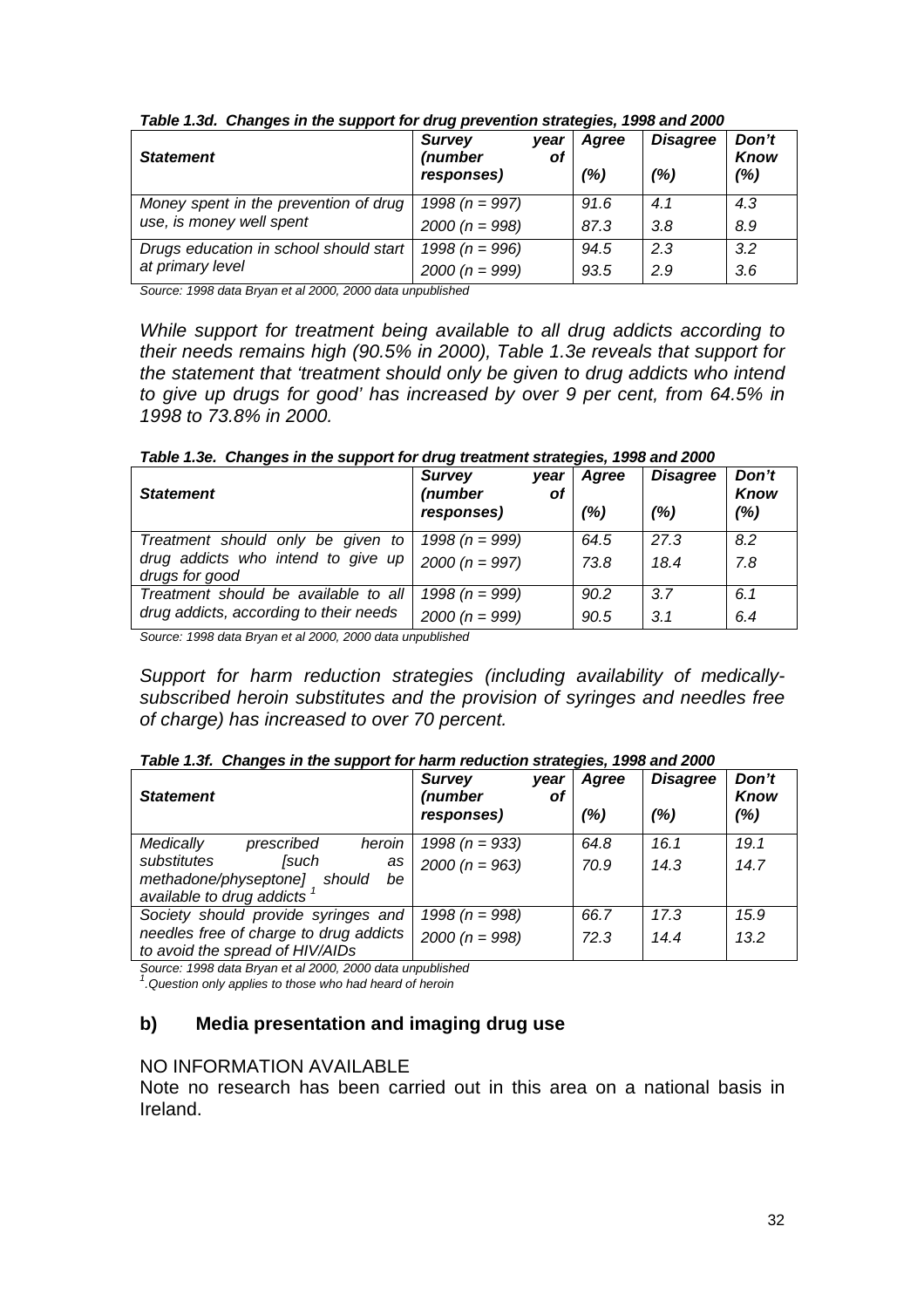## **1.4 Budget and funding arrangements –** Hamish Sinclair

## **a) Funding (figures) at national level**

*The cost of drug misuse at a societal level is extremely difficult to quantify as it encompasses areas like the public health costs of disease associated with drug dependence, the cost of acquisitive crime and associated losses and insurance costs which are borne by both business and individuals. The level of State spending on drugs-related issues is also difficult to estimate and is complicated by the fact that expenditure is spread across a number of Departments, Local Authorities, Agencies and other statutory organisations. Even within Departments and Agencies, it is difficult to arrive at an accurate estimate of costs associated specifically with drug misuse as services such as An Garda Síochána, the Prisons, the Courts and Probation and Welfare Services and the various health agencies deal with drugs issues as part of their wider daily services.* 

*Bearing these limiting factors in mind it is estimated that the development, coordination and delivery of the National Drugs Strategy approximated to 183 million Euros in 2000. This is broken down by Departments and Agencies in Table 1.4.* 

| Table 1.4. Direct public expenditure on the National Drugs Strategy in 2000 |                            |  |  |  |
|-----------------------------------------------------------------------------|----------------------------|--|--|--|
| Department/Agency                                                           | <b>Expenditure (Euros)</b> |  |  |  |
| Dept. of Justice, Equality & Law Reform                                     | 123.2                      |  |  |  |
| Dept. of Health & Children                                                  | 32.0                       |  |  |  |
| Dept of Enterprise, Trade & Employment                                      | 6.0                        |  |  |  |
| Dept of Education & Science                                                 | 7.5                        |  |  |  |
| Dept of Tourism, Sport & Recreation                                         | 11.6                       |  |  |  |
| Revenue Commissioners (Customs and Excise)                                  | 1.9                        |  |  |  |
| State Laboratory                                                            | 0.5                        |  |  |  |
| Total                                                                       | 182.7                      |  |  |  |

*Table 1.4. Direct public expenditure on the National Drugs Strategy in 2000* 

*Notes: The expenditure for the Department of Education and Science includes the YPFSF. The expenditure for the Department of Tourism, Sport and Recreation is mainly for the implementation of the LDTF action plans and is paid through the implementing Departments and Agencies. The expenditure figure for the Department of Enterprise, Trade and Employment represents funding for the Special Drugs Community Employment Programme run by FÁS for recovering drug misusers. Expenditure for the Department of Health and Children comprises the additional funding granted to Health Boards from 1996 to 2000 plus the 2000 funding allocated (from other sources as well as the Department of Health and Children) to the DMRD.* 

**No detailed breakdown of national expenditure relating to drugs in the requested areas i.e. law enforcement, epidemiological research, prevention and treatments, evaluation, quality and training is available.** 

## **b) Geographical differences**

*Geographical differences in the nature and extent of drug misuse exist in Ireland. Problematic drug use, in particular the heroin problem is*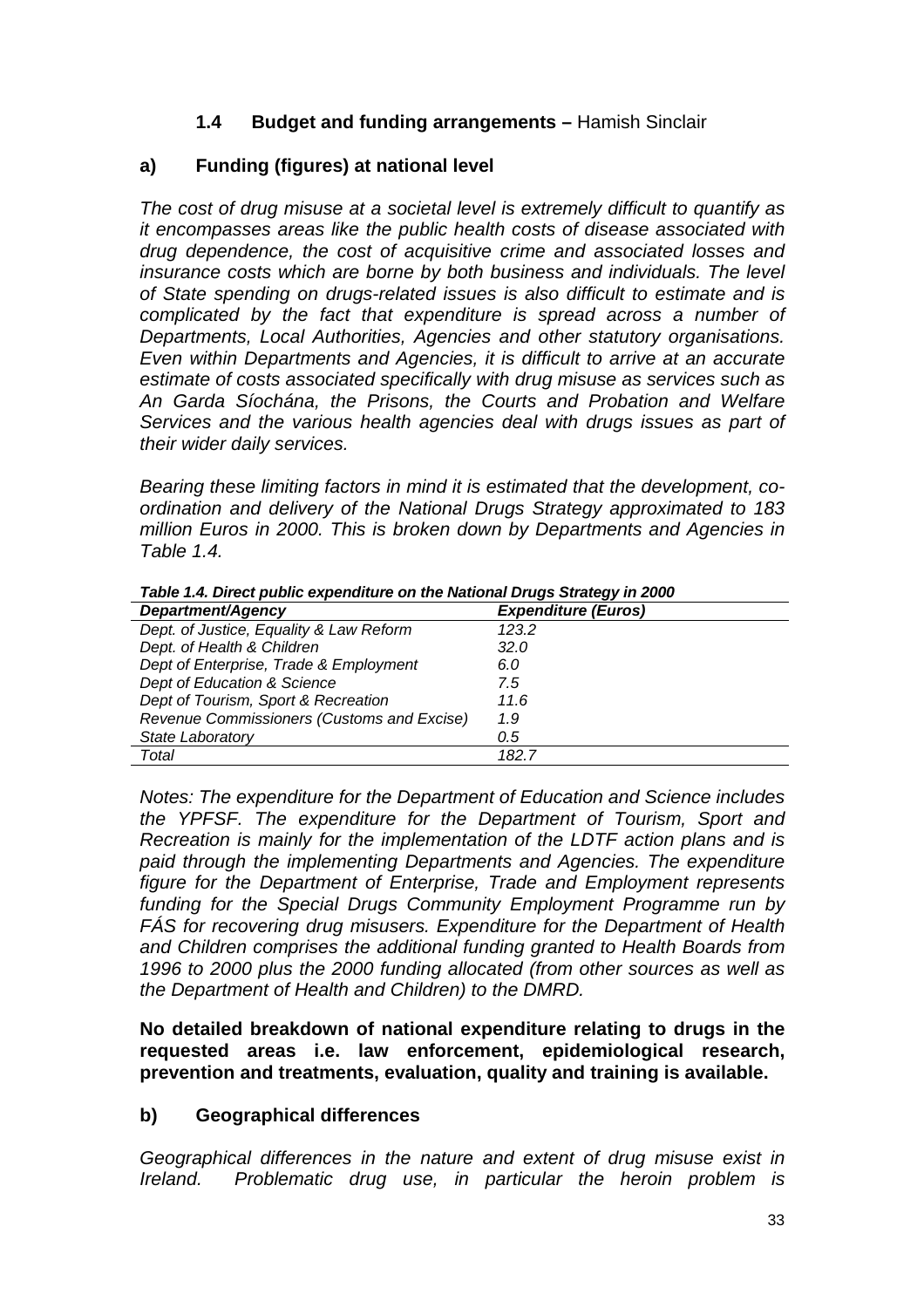*concentrated in inner city areas of our larger cities. Consequently the major policy programmes and financial resources are targeted at these areas of need.* 

**No complete and comprehensive breakdown of national expenditure relating to drugs by geographical area is currently available.**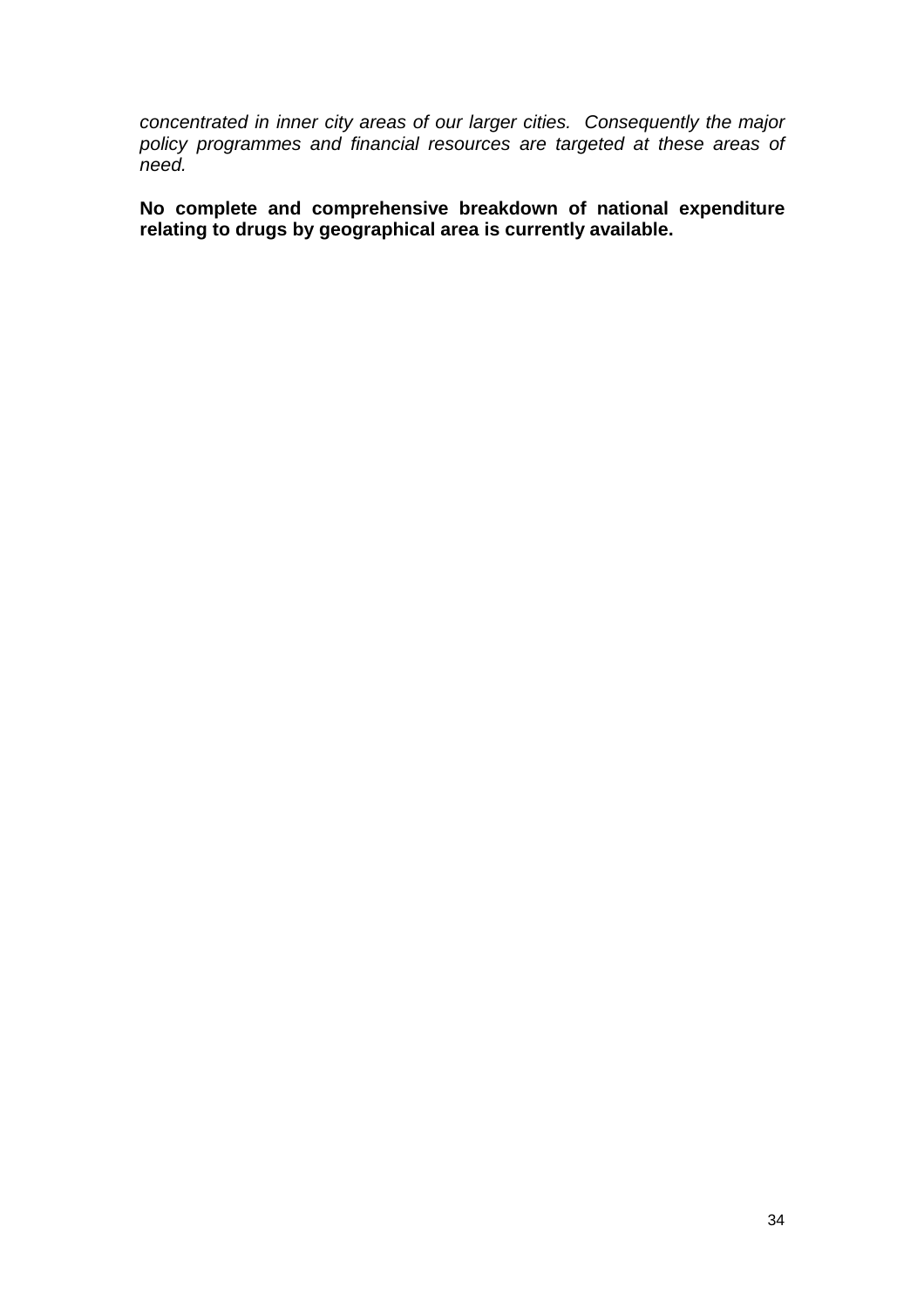## **PART 2**

## **EPIDEMIOLOGICAL SITUATION**

## **2. Prevalence, Patterns and Developments in Drug Use**

## **2.1 Main developments and emerging trends –** Mary O'Brien

The following is a summary of the main developments and emerging trends in drug use in Ireland. Supporting data and references are included in subsequent sections of the report.

#### **a) Overview of most important characteristics and developments of drug situation**

- -*After alcohol and tobacco, cannabis is the most commonly used drug in Ireland, followed to a much lesser extent by amphetamine and ecstasy use.*
- -*A main development is the stabilising and decreasing drug use among young people at school. The* lifetime *experience of cannabis use, in particular in the general population of young people in Ireland, is one of the highest in Europe, but recent results show a levelling off of use. Explanations are speculative and many factors are likely to be involved. For example, the impact of drug prevention policies or the availability of cannabis at street level could be factors associated with the decrease in prevalence.*
- -*Misuse of solvents among young people is relatively high at around onefifth of the population.*
- -*There is evidence of polydrug use from a number of sources treatment data, information on intoxicated drivers, death statistics.*
- > Drug use is most prevalent among young Dublin males.
- $\triangleright$  Heroin is the least used illicit drug in the general population, but it is the most problematic from a health and social point of view.
- > Problem heroin use is mainly confined to the Dublin area but there are pockets of heroin use in other urban areas of the country.
- > Injecting drug use continues to be a problem in Dublin and surrounding areas, and is one of the main risk categories to which new HIV positive cases are attributed each year.
- > The profile of the typical problematic drug user is young, unemployed male, leaving school at an early age and living in a socially and economically disadvantaged area.
- > On a positive note the level of employment among problem drug users in treatment has increased considerably.
- $\triangleright$  A significant proportion of prisoners, who have a history of drug use, continue to engage in illicit drug use once incarcerated.
- -*A survey to investigate factors underlying international variations in youth drug use undertaken in five cities including Dublin, found that sporting activities by young people were linked with low rates of drug use.*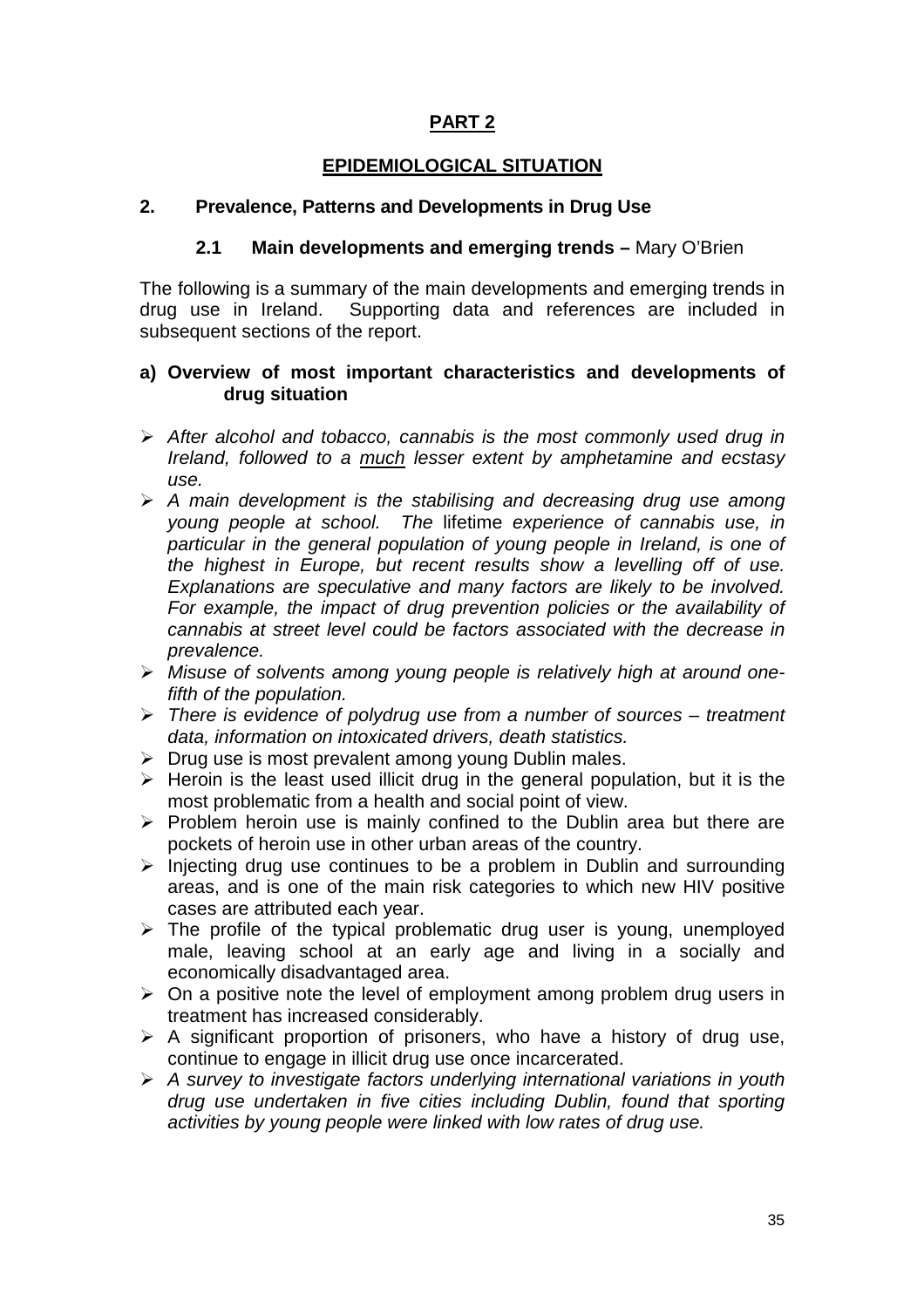- -*It is now recognised at official level that homeless young people are seriously at risk of becoming involved in drugs, prostitution and crime. As a result a strategy on youth homelessness has been drawn up.*
- -*Services need to be developed for drug users in the prison setting that take account of the particular nature of the prison environment. They also need to address the needs both of those who continue to engage in drug use and the associated risk behaviours; and those who wish to cease their drug use while incarcerated.*
- > There are indications of increasing homelessness among young drug users.
- > There has been a decrease in high-risk behaviours needle sharing decreased and safe sex (use of condoms) practices increased among clients attending a needle exchange programme over an eight-year period. This could be due to increase in service provision and the freer availability of clean needles and condoms
- > Women are more at risk than men, but while women tend to be involved in more risky behaviours than male drug users, they do present earlier for treatment
- > Patterns of problem drug use are changing. Over a number of years (1990-1996), among those presenting to treatment for the first time, there was a trend towards the smoking, rather than injecting, of heroin. Smoking seems to have been the preferred route for young people starting to use heroin, at least in the initial year or so of their drug careers. However, trends since 1997 show that the route of administration for heroin is tending again towards injecting. The explanation is likely to be a complex one, involving many factors such as the availability of heroin, fluctuations in the price of heroin, but it may be that young people who originally preferred to smoke heroin are now no longer reluctant to inject.
- -*Studies indicate the need for more imaginative education initiatives in harm reduction interventions. Greater attention needs to be paid to the social context of injecting drug use and the sharing of injecting equipment. Outcomes of harm reduction interventions could be improved by exploring the perceptions surrounding unsafe injecting practices.*

## **b) Emerging trends**

Changing patterns

- > Patterns of drug use are changing. Over a number of years, among those presenting to treatment for the first time, there was a trend towards the smoking, rather than injecting, of heroin. Smoking seems to have been the preferred route for young people starting to use heroin, at least in the initial year or so of their drug careers. However, trends since 1997 show that the route of administration for heroin is tending again towards injecting. The explanation is likely to be a complex one, involving many factors such as the availability of heroin, fluctuations in the price of heroin, but it may be that young people who originally preferred to smoke heroin are now no longer reluctant to inject.
- $\triangleright$  There has been a decrease in high-risk behaviours needle sharing decreased, safe sex (use of condoms) practices increased among clients attending a needle exchange programme over the eight-year period 1990-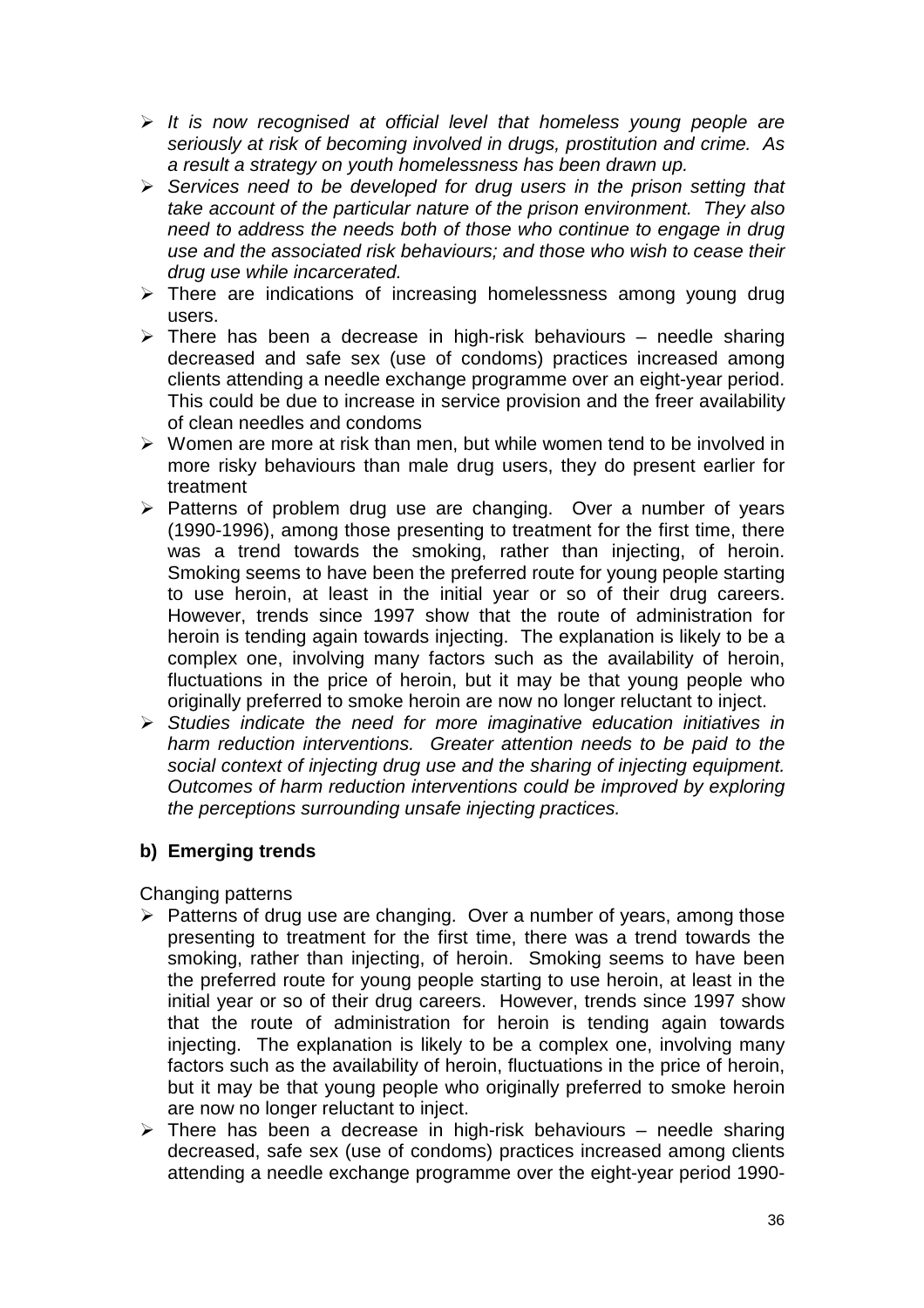1997. This is probably due to increases in service provision and the freer availability of clean needles and condoms.

- -*While the decrease in risk behaviours is a welcome development, nonetheless studies indicate that there is a need for more imaginative education initiatives if harm reduction intervention outcomes are to be further improved.*
- > The quantity of cannabis seized fell significantly in 2000, while the *number of seizures rose, and has been rising over several years. The number of seizures is usually a better indicator of trends at user level, suggesting an increasing use of cannabis. Although it is too early to indicate a trend, there are anecdotal suggestions of a shift in the nature of the cannabis market, which now seems to involve a greater number of individuals trafficking smaller amounts of the drug.*

## New user groups

-*In the absence of research and information based evidence there are no up-to-date indications of new drug using groups emerging.* 

## New drugs

> There are no indications of the use of new drugs among drug users in *Ireland. Apart from seizures of MDMA, and relatively small amounts of MDEA, MDA, ephedrine and ketamine, which are sold as ecstasy, there is no evidence of the use of new drugs, such as 4MTA or MBDB.* 

New problems

- > There is no evidence of the emergence of new problems related to drug *misuse.*
- > The prevalence of Hepatitis C among injecting drug users over the past decade has been consistently high.
- > Women are more at risk than men, but while women tend to be involved in more risky behaviours than male drug users, they do present earlier for treatment.

## **c) Analysis of drug trends in wider social context**

Several factors, including the media, can influence society's perspective on drug use and drug users, and research evidence can sometimes be at variance with what is perceived in society at large. When discussing drug issues 'It is important to look beyond the stereotypes or reliance on the mediafed explanations of phenomena' (NicGabhainn and Walsh 2000, p. 2).

The KAB study (Bryan et al. 2000, p. xv) on the knowledge, attitudes and beliefs of the general public in Ireland found that:

- > Irish people have a good general awareness of commonly used illegal drugs. However, their perception of the general harmfulness of these drugs indicated a lack of accurate knowledge about the different effects of different types of drugs.
- > Societal attitudes to drugs were mostly negative. Younger members of society and those with personal experience of someone with a drug problem tended to have less negative attitudes.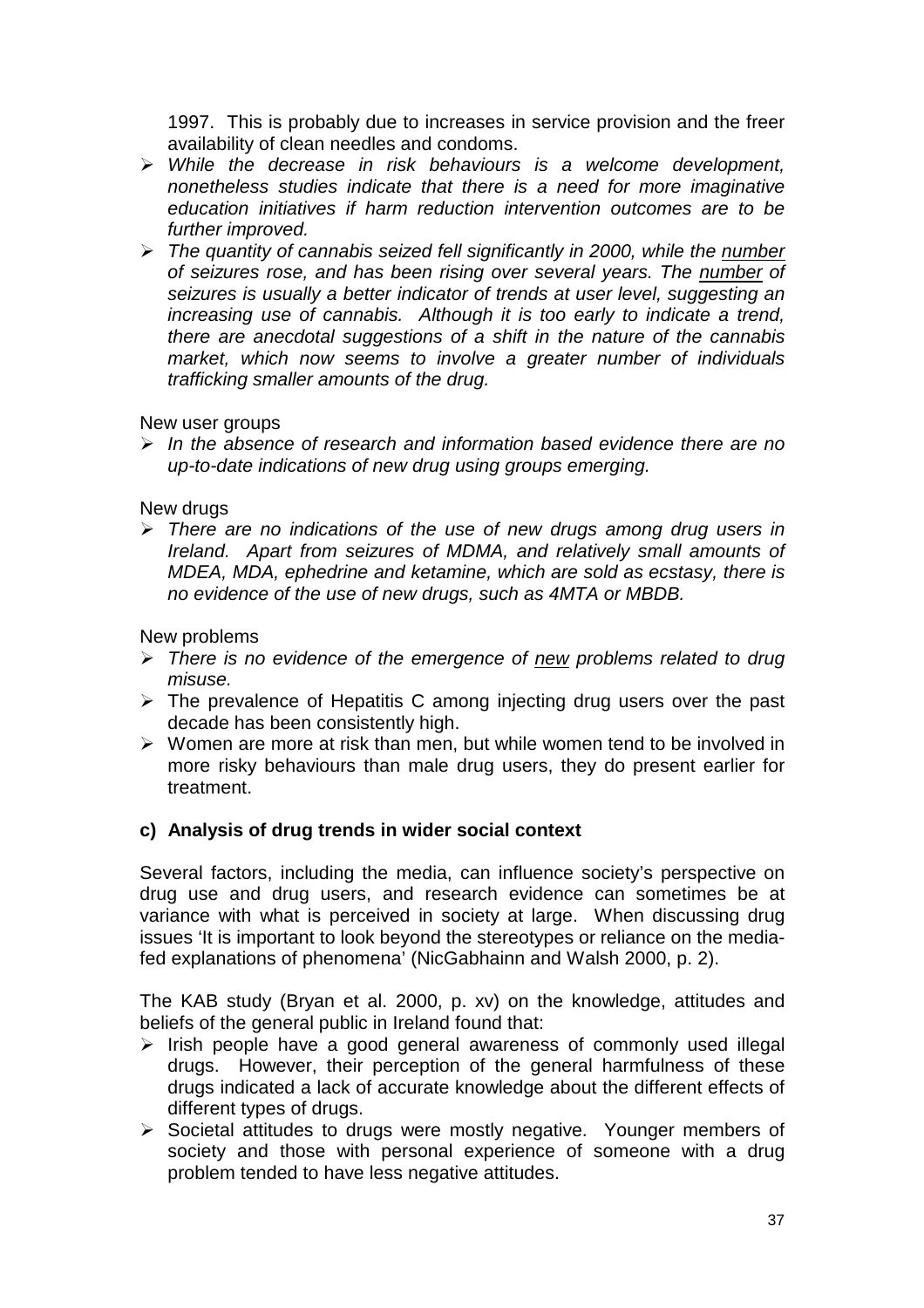> The public generally perceived drug taking to be common among young people, and there was a high level of concern about the current drug situation in Ireland.

Not many qualitative studies have been carried out in the general population of young people in Ireland. Such studies to date have tended to concentrate on problematic drug use. It is important that there is a general awareness, and in particular awareness among policy makers of the social context of young people's drug taking if suitable and appropriate prevention measures are to be adopted *(see Section 2.2c for a summary of the results from one such study).*

The lifetime experience of drug use in the general population of young people in Ireland is widespread but this does not necessarily mean they continue to use drugs after an initial experience, or go on to become regular users. A sizeable minority of young people have tried cannabis at some time in their lives. Media reports tend to concentrate on such figures without any reference to what is meant by lifetime prevalence. Drug use in the past year or the past month is more indicative of recent use but such distinctions tend to be ignored in media reports of drug use.

The authors of the KAB study recommend that accurate information of a nonsensationalist type on the relative known risks associated with different types of drugs, should be made available to all age groups of people; and that more positive attitudes towards those who misuse drugs should be promoted. This is important to the social integration of problem drug users and their willingness to avail of treatment.

# **2.2 Drug use in the population – Mary O'Brien**

## **a) Main results of surveys and studies**

Historically there has been little information available in Ireland on drug use among the general population. The first nation-wide survey of drug use among adults was carried out in 1998. Information on drug use among school pupils is more readily available but most of the studies have been conducted at regional level and use different methodologies, different sample sizes, different questionnaire designs, different age groups, etc.. In addition, differences in theoretical approaches (health behaviours, health promotion, education/prevention, problem drug use behaviours) reflecting different perspectives can preclude meaningful comparisons of survey results.

*What is evident from survey results (SLÁN; HBSS; Rhatigan and Shelley 1999; Kiernan 1995; Hibell et al. 1997; Hibell et al. 2001) is that alcohol and tobacco are the most widely used drugs in Irish society. Cannabis is the most commonly used illicit drug, followed to a much lesser extent by amphetamine and ecstasy use, and their use is widespread (see Sections 2.2c and 2.2b below). Where there is evidence from general population survey data (Table 2.2c), it seems that cannabis use is decreasing. Among young people of school-going age this is also the case. The relatively high lifetime prevalence*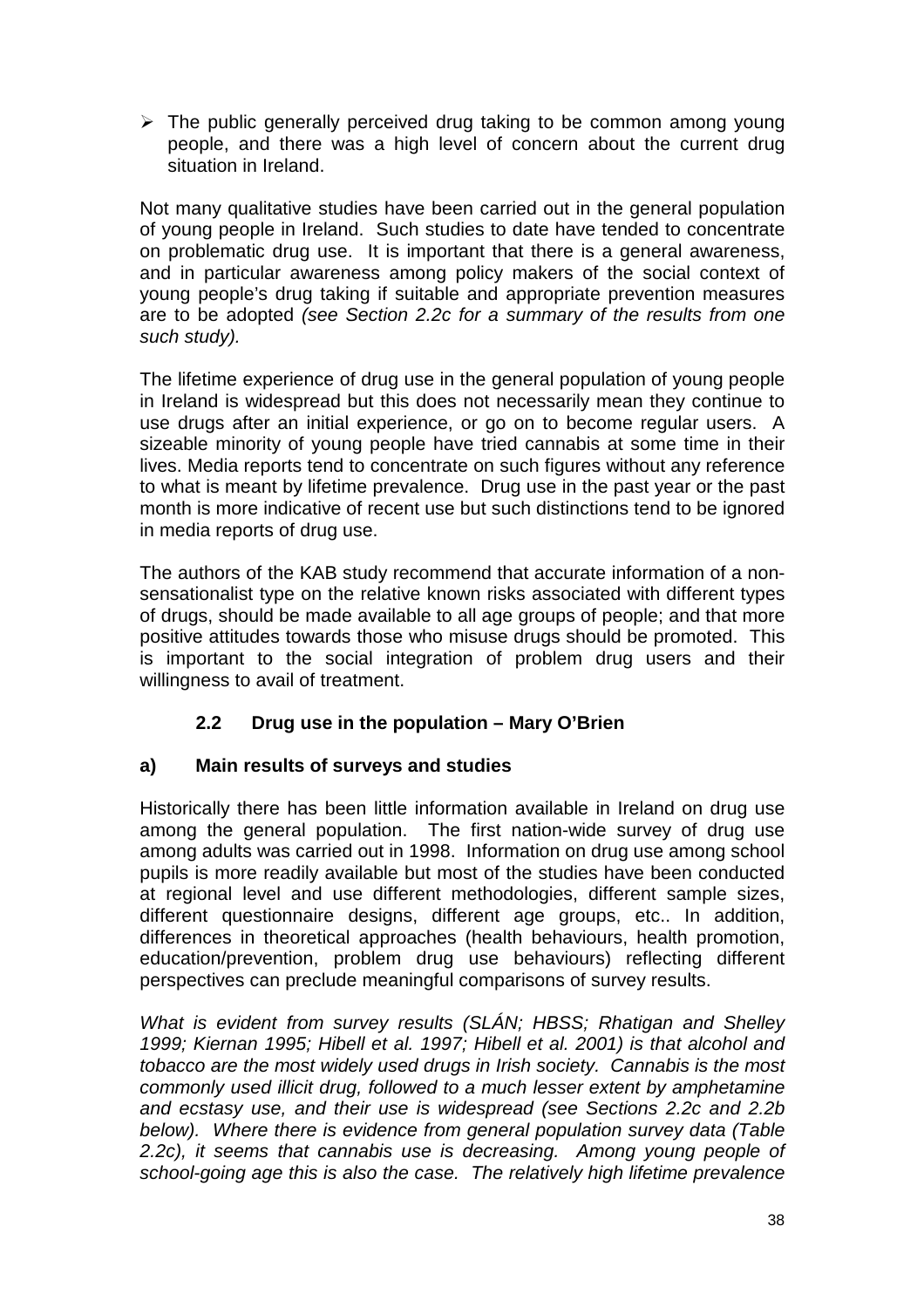*of cannabis use (37%) among 15-16 year old school pupils in 1995 (Hibell et al. 1997), had decreased to 32% in 1999 (Hibell et al. 2001).* 

From the available general population survey data it is apparent that, generally speaking, young men in urban areas are the most likely to have misused drugs, mainly cannabis. However, a distinction must be made between the adult population and young people. Among adults aged 18 years and over, after cannabis, amphetamines and ecstasy are the drugs most commonly used, though to a much lesser extent. On the other hand, among young people there is some disparity between different age groups. For example, among young people in general (ages 9-18) after cannabis, solvents are the most widely used substances. However, adolescents between 11-14 years of age are more likely to use solvents (see Section 2.2c). Anecdotal evidence suggests that the recreational use of cocaine is on the increase. Heroin, which is generally considered to be the drug that causes the most problems for individuals, communities and society, is the drug least used in the general population (see Section 2.3).

## **b) General population**

In 1998, a general population Survey of Lifestyle, Attitudes and Nutrition (SLÁN) was undertaken for the Department of Health and Children by the Department of Health Promotion, National University of Ireland, Galway (results of module on drug use unpublished). This is the largest study undertaken in Ireland to date in which drug use prevalence was measured. The sampling frame was the electoral register, the target population thus being adults of 18 years and over. A proportionate random sampling design was used to select the survey sample. The questionnaires were posted to respondents and were self-administered. The sample size of the drug module of the survey was 10,415. The response rate was 62.2% (n=6,539) (Friel, personal communication).

*Cannabis was the most commonly used drug, followed to a much lesser extent by amphetamines and ecstasy (Tables 2.2a and 2.2b). The use of amphetamines was just slightly higher than ecstasy use. Cocaine use is quite rare at 3% among 18 to 34 year-olds. Heroin use was found to be the drug least used (less than one percent) in the general population.*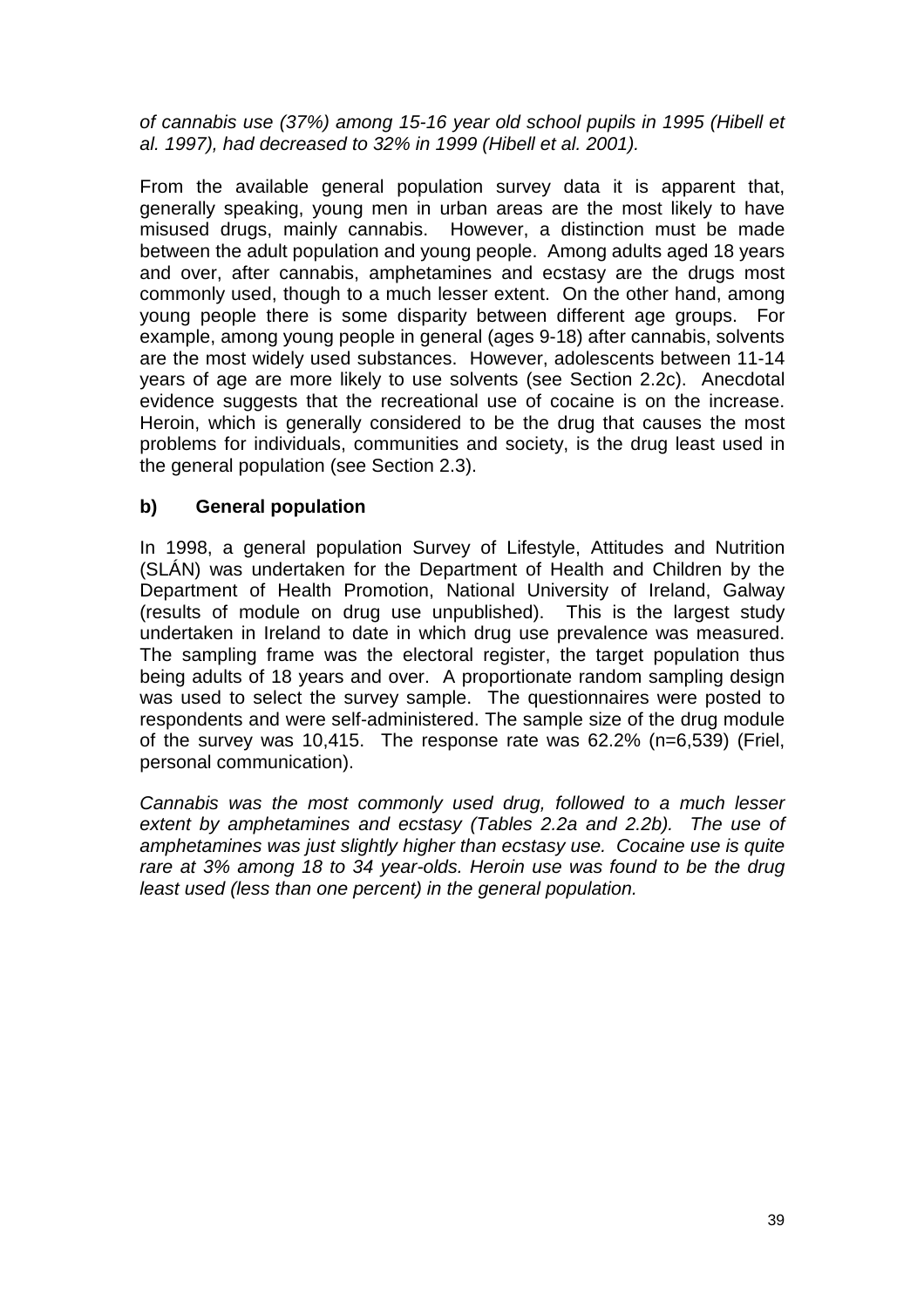|                          |       | <b>Age Groups</b> |       |
|--------------------------|-------|-------------------|-------|
| <b>Type of Drug</b>      | 18-64 | 18-34             | 18-24 |
| Cannabis                 | 9.4   | 17.7              | 26.0  |
| Amphetamines             | 2.6   | 5.4               | 8.8   |
| Ecstasy                  | 2.4   | 4.9               | 8.1   |
| LSD                      | 1.4   | 2.9               | 5.1   |
| Cocaine                  | 1.3   | 2.6               | 3.4   |
| Hypnotics and sedatives* | 1.2   | 1.4               | 2.1   |
| Solvents                 | 0.3   | 0.8               | 1.4   |
| Heroin                   | 0.3   | 0.7               | 0.8   |

*Table 2.2a. Ireland 1998. SLÁN Survey. Last 12 months prevalence. Type of drug by age groups. Percentages* 

Source: SLÁN, Dept. Health Promotion, NUI, Galway \*includes benzodiazepines

The highest prevalence rate for cannabis use was found among 18-24 year olds: 33.4% had used cannabis at some time in the past; 26.0% during the last 12 months; and 15.3% in the last 30 days. The rates were lower in older age groups.

*Table 2.2b. Ireland 1998. SLÁN Survey. Lifetime, last 12 months, last 30 days prevalence of cannabis use by age groups. Percentages*

|       | <b>Age Groups</b> |                                                   |
|-------|-------------------|---------------------------------------------------|
| 18-64 | 18-34             | $18-24$                                           |
|       |                   |                                                   |
| 19.9  | 30.0              | 33.4                                              |
| 9.4   | 177               | 26.0                                              |
| 5.1   | 97                | 15.3                                              |
|       |                   | Course Of AN Deat Health Desmatics, MIII Ochineir |

Source: SLÁN, Dept. Health Promotion, NUI, Galway

Young men under 25 were the most likely to have used drugs. This was the case for all drug types in the 18-24 age group (see EMCDDA 2000 Standard Table 1a). In the older age groups women were slightly more likely to have used hypnotics and sedatives which include benzodiazepines. Interestingly, there were no gender differences in the 55-64 year olds for cannabis use during the past year and the past month, although the rates were small at 0.5%. Geographically, drug users were more likely to live in an urban location.

In the same year (1998) a general population survey (KAB1 survey), using a much smaller sample (n=1,000), was undertaken by the Drug Misuse Research Division, Health Research Board (Bryan et al. 2000). The fieldwork was carried out by an independent research organisation as part of a broader social omnibus survey. The aim of the survey was to investigate the attitudes of the general public towards drug use and drug users, and to determine the extent of cannabis use. As in the SLÁN study, the sampling frame was the register of electors, target population adults aged 18 years and over. The sampling procedure was a two-stage proportionate to size random sample. The questionnaires were administered face-to-face in the respondents' homes. The final sample size was 1,000 (response rate was 64.5%). Prevalence information on lifetime use of cannabis only was collected.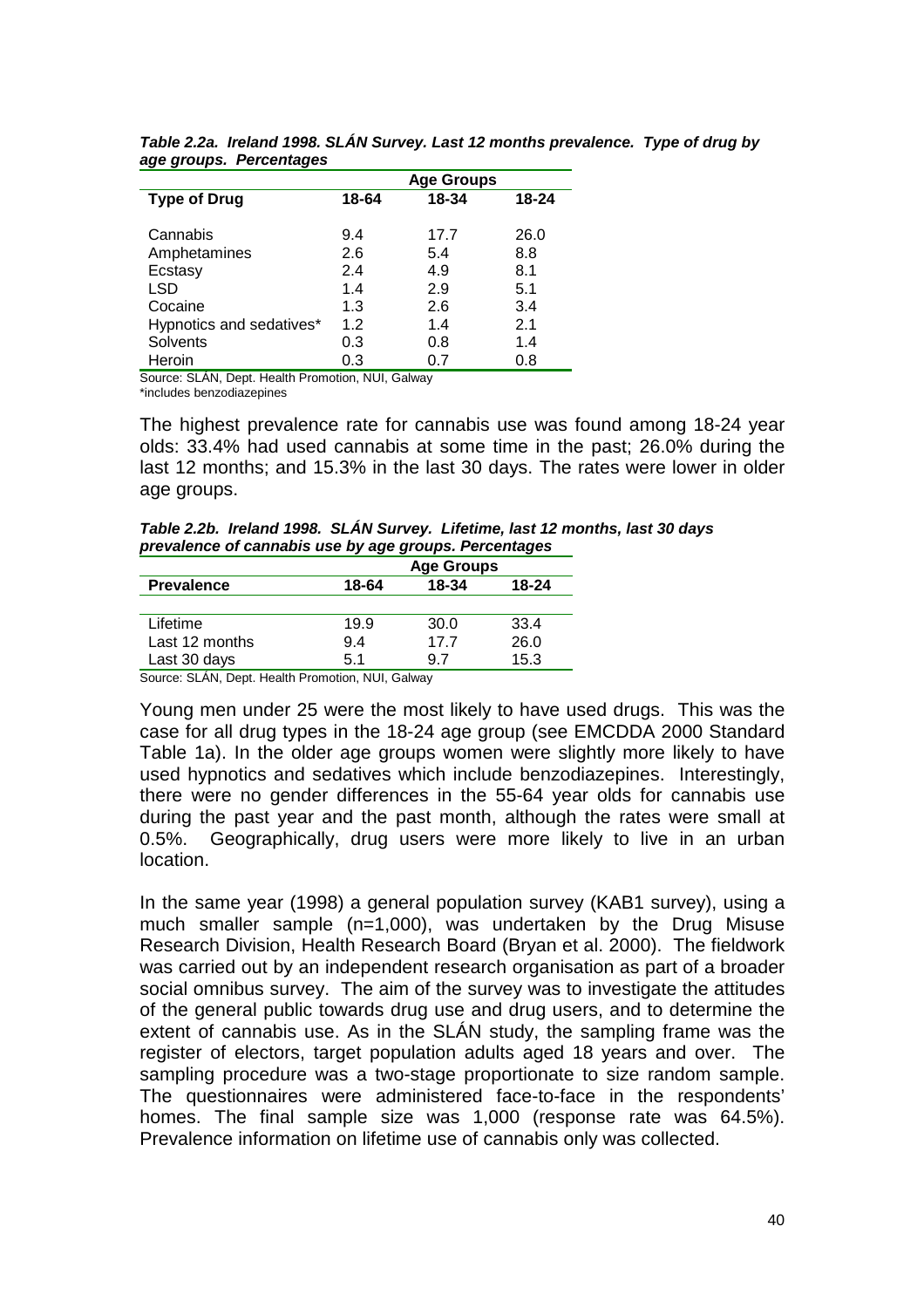*A follow-up to this survey - KAB2 - was carried out in 2000, for which preliminary results are available. The findings of KAB1 were quite similar to those found in SLÁN, particularly so in the case of the 18-24 age group. As mentioned above, SLÁN found that lifetime prevalence of cannabis use among 18-24 year olds was 33.4% (Table 2.2b), the KAB1 figure was 32.3% (Table 2.2c). This was not the case in KAB2 where the lifetime prevalence of cannabis use among the same age-group had fallen to 21.5% (Table 2.2c).*

*Table 2.2c. Ireland 1998 & 2000. KAB Surveys. Lifetime prevalence of cannabis use by age groups. Percentages* 

|                   |       | <b>Age Groups</b> |           |  |
|-------------------|-------|-------------------|-----------|--|
| <b>Prevalence</b> | 18-64 | 18-34             | $18 - 24$ |  |
|                   |       |                   |           |  |
| KAB1-1998         |       |                   |           |  |
| Lifetime          | 14.2  | 26.2              | 32.3      |  |
| KAB2 - 2000       |       |                   |           |  |
| Lifetime          | 11.4  | 19.8              | 21.5      |  |

Source: Knowledge Attitudes & Beliefs Surveys, Drug Misuse Research Division, Health Research Board

## **c) School and youth population**

There is more information available on drug use among school pupils, than among adults in the general population in Ireland. However, most of the work has been carried out at regional level. The survey studies vary in a number of ways; objectives, methodologies, focus of data collection, questionnaire design, age groups studied etc.. Differences in theoretical approaches, for example health behaviour, health promotion, education, prevention, problem drug use behaviour, reflect different perspectives. This affects interpretations of survey results and can preclude meaningful comparisons. Therefore, comparisons below are tentative and must be viewed with these variations borne in mind.

A survey of substance use among adolescents of school-going age (12-18 year olds) was conducted in the Western Health Board area (WHB) (Kiernan 1995). A sample of early school-leavers was also included in this study. Cannabis and solvents were the drugs most likely to have been used (Table 2.2g below).

In 1995 nation-wide school surveys of 15-16 year old (born in 1979) postprimary pupils (ESPAD95) were carried out in a number of European countries (Hibell et al. 1997, p. 12). The Irish lifetime prevalence rate for cannabis use was found to be 37%. This was among the highest of the countries participating in the study – UK was higher at 40%. However, this relatively high rate has not been found in subsequent surveys.

*A follow-up to this survey (ESPAD99) was conducted in 1999 in schools throughout Ireland (Hibell et al. 2001). Cannabis, which is by far the most commonly used illicit drug, was down in 1999 as compared to 1995.*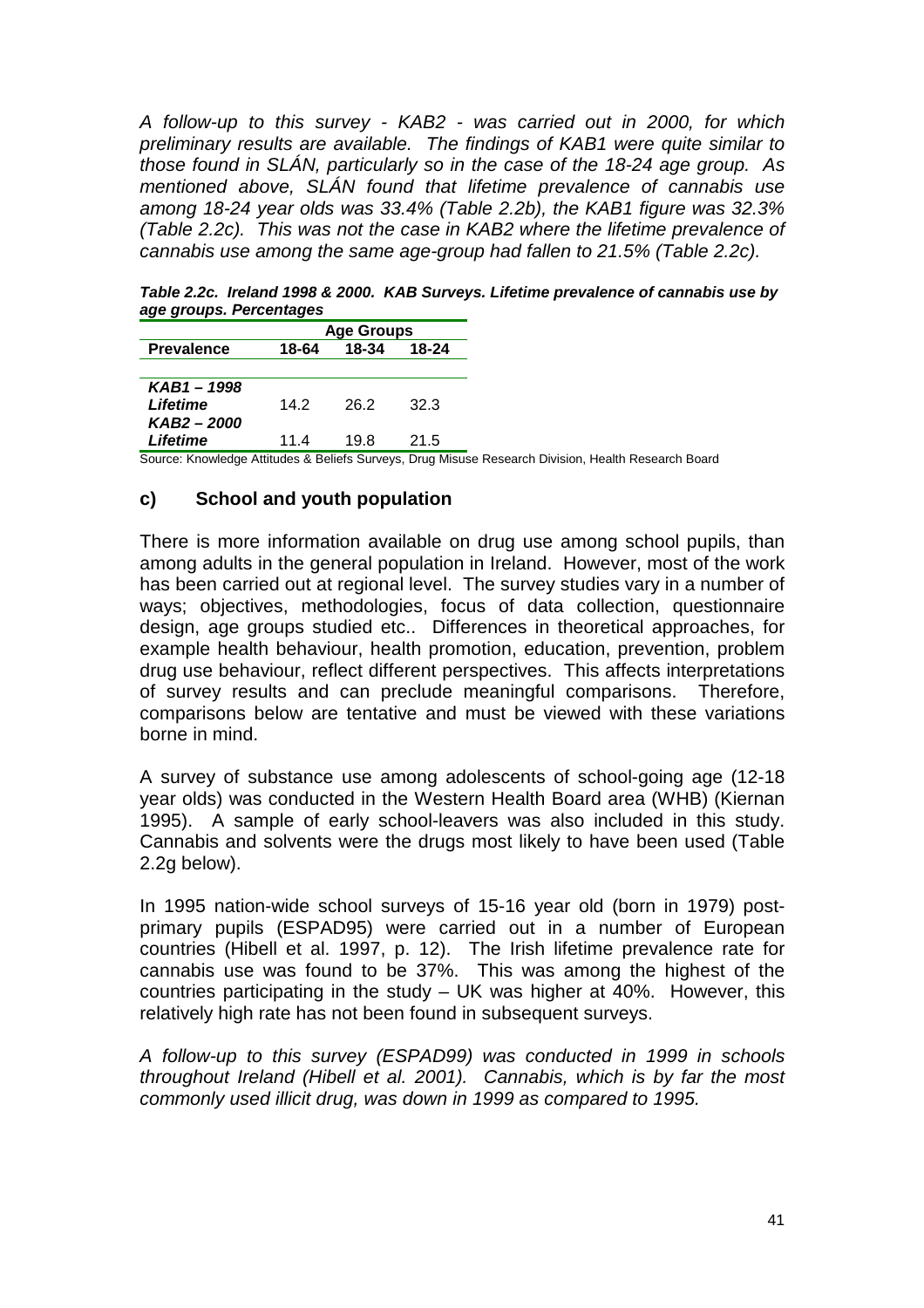| -000 - 000 - 000 - 000 - 000 - 000 - 000 - 000 - 000 - 000 - 000 - 000 - 000 - 000 - 000 - 000 - 000 - 000 - 0 |    |          |       |    |                  |       |    |                   |       |
|----------------------------------------------------------------------------------------------------------------|----|----------|-------|----|------------------|-------|----|-------------------|-------|
|                                                                                                                |    | Lifetime |       |    | <b>Last Year</b> |       |    | <b>Last Month</b> |       |
|                                                                                                                | м  |          | -otal | М  |                  | Total | м  |                   | Total |
| ESPAD95                                                                                                        | 42 | 31       | 37    | 39 | 27               | 33    | 25 | 12                | 19    |
| ESPAD99                                                                                                        | 35 | 29       | 32    | 31 | つつ               | 26    | 18 |                   | 15    |

*Table 2.2d. Ireland 1995 & 1999. Schools Surveys - ESPAD. Lifetime, Last Year, and Last Month Prevalence of cannabis use by Gender. Percentages* 

*Source: Hibell et al. 1997, 2001* 

*Lifetime use of cannabis, as well as more recent use, in the past year or the past month, among both males and females all show downward trends (Table 2.2d). Lifetime use was down by 5% (from 37% in 1995 to 32% in 1999); use in last year was down from 33% to 26%; and use in the last month had decreased by 4% - from 19% to 15%.* 

*Use of other drugs is also decreasing: LSD fell from 13% to 5%; ecstasy from 9% to 5%; and hypnotics from 7% to 5% (Table 2.2g). The use of less popular drugs, such as heroin and cocaine is stablilising, with 1999 lifetime rates remaining similar to those of 1995 at around 2 % (Table 2.2g). Lifetime use of solvents was the exception: according to the results of ESPAD 1999 the lifetime use of solvents had increased slightly, from 19% in 1995 to 22% in 1999.* 

*Similarly high levels of solvent use (19%) were found in a local survey of adolescent drug use in the north-east of the country (Department of Public Health 1999). The geographic area covered by this survey is located just north of Dublin. The survey was conducted in 1997 among 1,516 young people between 13 and 19 years of age (Table 2.2g). The stratified (by county and type of school) sample of 21 schools was randomly selected from a total of 57 schools in the area. Three classes were selected from each school.* 

*Lifetime prevalence of cannabis use was less, at 25%, than the national figure of 32% found in ESPAD99. Other drugs used did not show such a difference. For example, national and local ecstasy prevalence was quite similar at 6% and 5%; in both cases LSD was 5%, cocaine was 2% and heroin 2%.* 

*This survey was unusual in that it included a qualitative element to the research, which gave an interesting insight to young peoples' views about different aspects of drug use. It found that while young people seem to be* au fait *with illicit drugs, in fact knowledge about drugs was often vague and inaccurate, suggesting that current educational methods are falling short of getting the message across. Young people are not impressed with educational strategies currently in operation. The study concluded that 'the views and ideas of young people should form an integral part of future drug strategies' (Department of Public Health 1999, p. 58<sup>5</sup> ). The central messages emanating from the study were as follows:* 

-*So called 'soft' drug use was not a problem for most young people in the north-east. Those who were involved in illicit drug use felt in control of* 

l

 $5$  Can be viewed at website: www.nehb.ie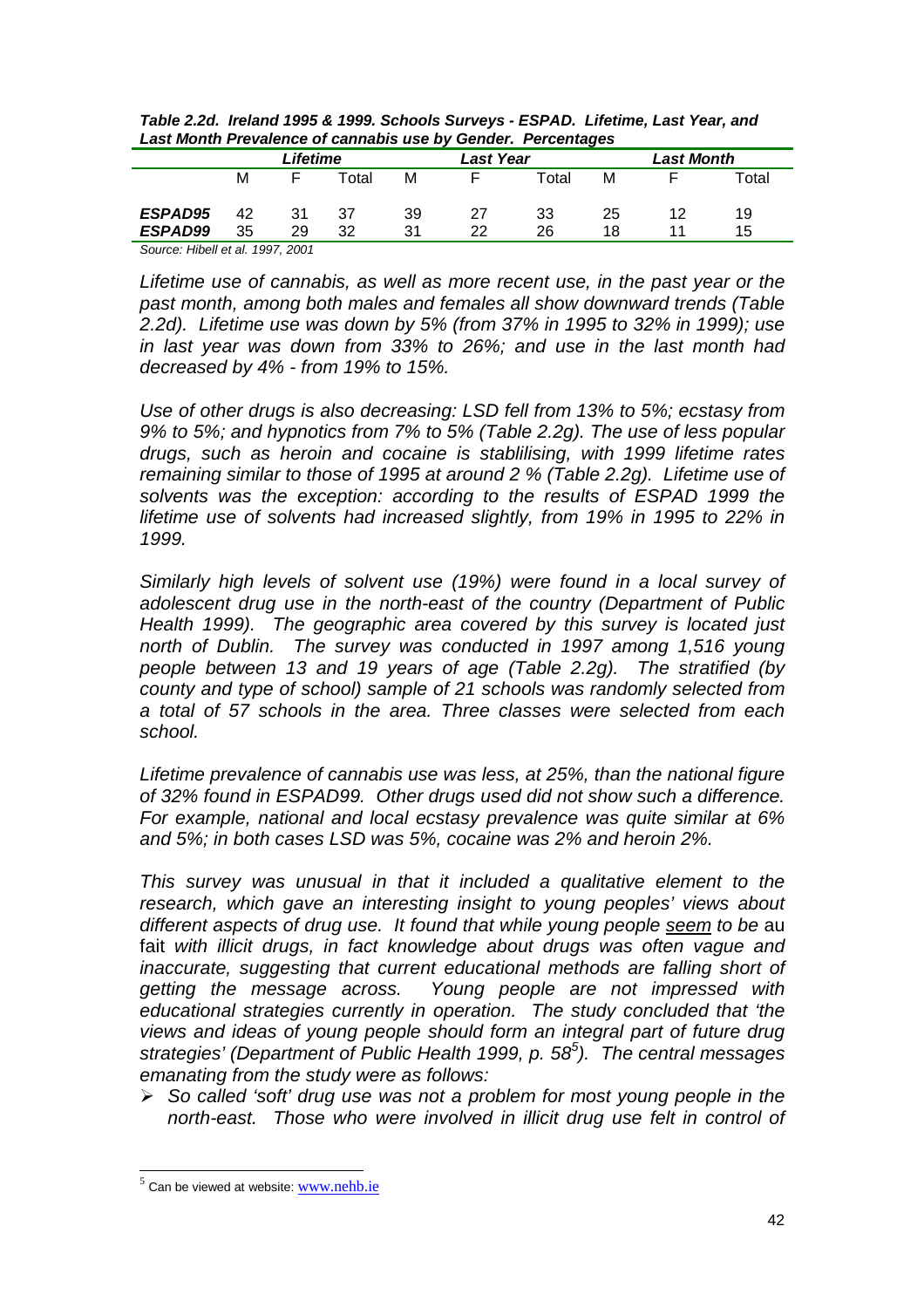*their drug use. Under-age drinking is the area of concern where both parental and professional attention should be directed.* 

- -*Young people do not see drugs as being on a continuum from soft to hard drug use.*
- -*Drug use was not considered to be an isolated part of young peoples' lives, but one of a number of ordinary and unremarkable activities, which is part of growing up in contemporary Ireland.*
- -*Current drug education strategies were deemed irrelevant because they do not reflect young peoples' realities.*

*A survey, to investigate factors underlying international variations in youth drug use, was undertaken in five cities – Bremen, Dublin, Groningen, Newcastle-upon-Tyne and Rome (McArdle et al. 2000). The findings showed a higher level of drug use in the English-speaking compared to the continental populations. The authors also found a number of factors associated with drug use: peer affiliation, family structure and individual anti-social behaviour. Sporting activities were linked with low rates of drug use, supporting the view that when activities that include sport are increased in urban districts there is significant decline in problem behaviour in general (ibid.)* 

A survey was carried out in 1996 to examine lifestyles of second level students in the Midland Health Board area (MHB). The results were presented in a short report entitled *Report on school survey of second level students in the Midland Health Board area* (unpublished). Unfortunately, a detailed description of the methodology was not provided. Twelve schools were randomly selected and 1,654 pupils completed a questionnaire in the classroom. Cannabis was the most widely used drug, followed by solvents (Table 2.2g).

A national survey was conducted in 1998 (Irish Health Behaviours in Schools Survey [HBSS], Department Health Promotion, NUI Galway, unpublished) (Tables 2.2e and 2.2f). All types of schools were sampled – primary and postprimary schools - from Department of Education & Science lists. Pupils were selected using two-stage random sampling within health board regions and classrooms. The sample size was 8,497; the response rate was 73%. Respondents ranged in age from 9-18 years old. Lifetime prevalence of cannabis use was found to be much less (21.7% for 15-16 year olds) than the ESPAD findings of 1995 (37%) or 1999 (32%) (Tables 2.2d, 2.2e).

|                     |  |  | Table 2.2e. Ireland 1998. Schools Survey - HBSS. Prevalence of cannabis use by age |
|---------------------|--|--|------------------------------------------------------------------------------------|
| groups. Percentages |  |  |                                                                                    |

|                   |           |           | <b>Age Groups</b> |           |
|-------------------|-----------|-----------|-------------------|-----------|
| <b>Prevalence</b> | $11 - 12$ | $13 - 14$ | $15 - 16$         | $17 - 18$ |
| Lifetime          | 3.0       | 8.0       | 21.7              | 28.5      |
| Last 12 months    | 2.3       | 6.5       | 18.3              | 24.0      |
|                   |           |           |                   |           |
| Last 30 days      | 1.3       | 4.3       | 10.5              | 11.0      |

Source: Irish Health Behaviours in Schools Survey (HBSS), Department Health Promotion, NUI, Galway

The highest prevalence was among 17-18 year olds; 28.5% had used cannabis at some time in the past (lifetime prevalence); 24% had done so in the past twelve months and 11% had used cannabis recently (in past 30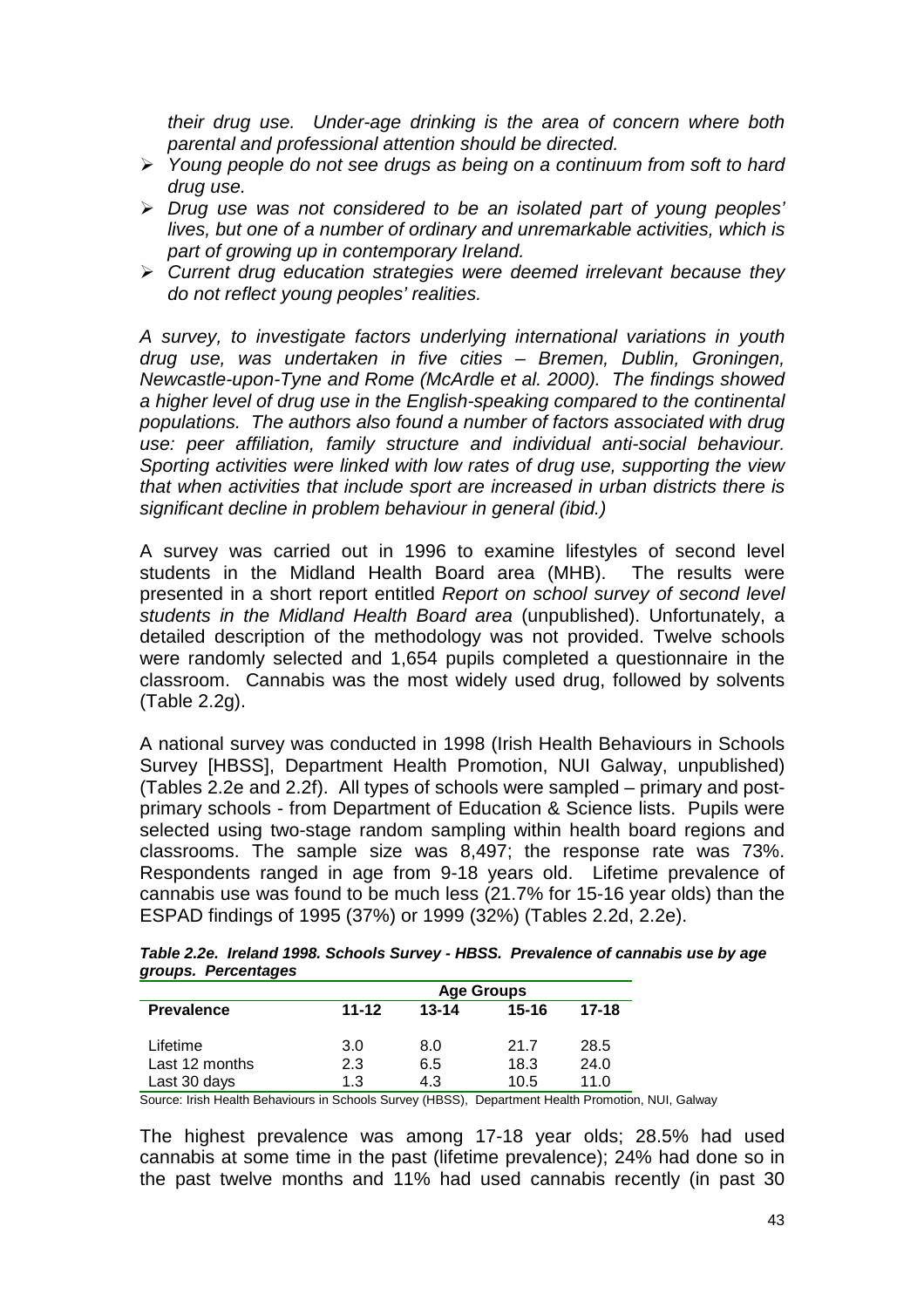days). All drug types were more likely to be used by males. However, in the case of lifetime use of cannabis among this (17-18) age group there was very little gender difference – male 28.7%, female 28.5% (EMCDDA 2000 Standard Table 2a). Details on different types of drugs were not provided for drug use experience in the past 12 months.

Among young people in general (ages 9-18) after cannabis, solvents are the most commonly used substances (Table 2.2f).

|                        |           |           | <b>Age Groups</b> |           |          |
|------------------------|-----------|-----------|-------------------|-----------|----------|
| <b>Type of Drug</b>    | $11 - 12$ | $13 - 14$ | $15 - 16$         | $17 - 18$ | $9 - 18$ |
| Cannabis               | 1.3       | 4.3       | 10.5              | 11.0      | 5.9      |
| Amphetamines           | 0.7       | 0.9       | 2.4               | 4.9       | 1.6      |
| Ecstasy                | 0.6       | 0.9       | 1.9               | 3.7       | 1.3      |
| <b>LSD</b>             | 0.8       | 0.9       | 1.7               | 3.7       | 1.3      |
| Hypnotics & sedatives* | 0.8       | 1.4       | 1.9               | 2.1       | 1.4      |
| Cocaine                | 1.9       | 1.6       | 1.5               | 1.8       | 1.7      |
| <b>Solvents</b>        | 2.9       | 5.7       | 5.9               | 4.1       | 4.8      |
| Heroin                 | 0.8       | 0.8       | 1.0               | 2.0       | 0.9      |

*Table 2.2f. Ireland 1998. Schools Survey - HBSS. Last 30 days prevalence. Type of drug by age groups. Percentages* 

Source: Irish Health Behaviours in Schools Survey (HBSS), Department Health Promotion, NUI, Galway \*includes tranquilisers or sedatives without prescription (barbs, jellies, downers)

Among 17-18 year olds (Table 2.2f) prevalence of recent cannabis use (11.0%) was followed by amphetamine use (4.9%). Solvents (4.1%) were the next most commonly used substances, and not ecstasy (3.7%) as might be expected. The prevalence of LSD use was the same as that of ecstasy use at 3.7%. The picture which emerged among younger age groups was quite different. Among 15-16 year olds the use of cannabis (10.5%) and solvents (5.9%) was followed by amphetamine use (2.4%). Solvents were the substances most commonly used by 11-14 year olds; followed by cannabis in the case of 13-14 year olds. Surprisingly, among 11-12 year olds, use of solvents (2.9%) was followed by cocaine use (1.9%), even before cannabis use (1.3%). Cocaine use was in fact highest among 11-12 year olds (1.9%). Heroin use seems higher than would be expected, especially among 17-18 year olds at 2%.

In 1998 also, a school survey was conducted in the eastern region (Eastern Health Board (EHB), now Eastern Regional Health Authority, area) of the country (Rhatigan and Shelley 1999) to study the health behaviours of school pupils. Again, as above, the sampling frame was the schools' list of the Department of Education & Science. A random sample of schools stratified by county and school type was selected. The response rate was 78.2%. The sample size was 6,081 pupils aged between 10-18 years. Cannabis was the drug most commonly experienced at least once (lifetime) followed by solvents (Table 2.2g below). These data – lifetime use of cannabis (21%), solvents (13%); and recent use of cannabis (11%), solvents  $(7%)$  – are somewhat higher than results from HBSS (Health Behaviours in Schools Survey). This could be expected given that the sample was drawn from the most urbanised eastern region, including Dublin. Prevalence rates (both lifetime and recent)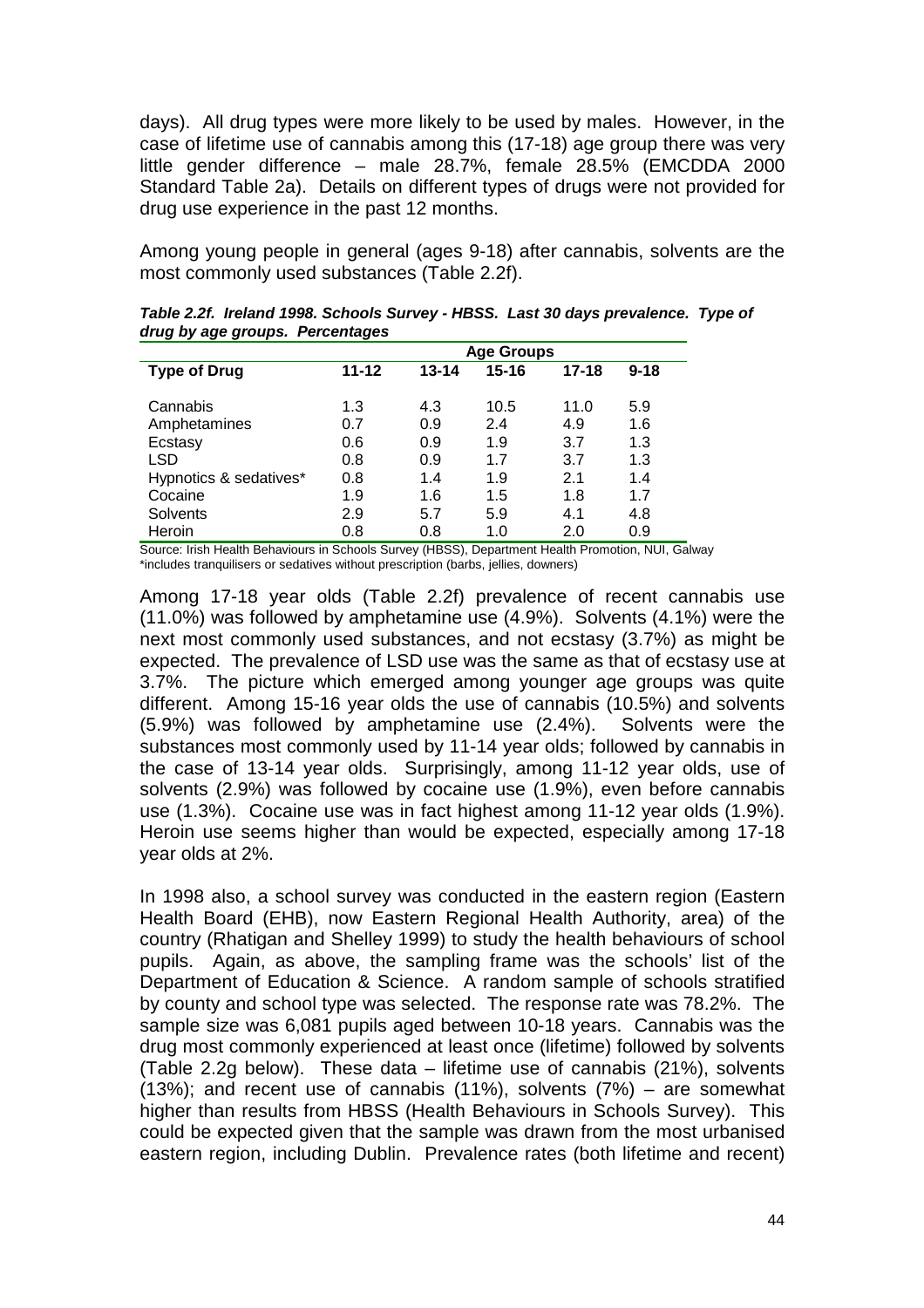for cocaine use among the whole group are the same, both in the HBSS and the EHB surveys, at 2%.

Tables 2.2g and 2.2h below illustrate the difficulties involved in making comparisons between different studies. Attempting to compare youth surveys for different geographic locations where different methodologies are used must be done with considerable caution. Drug use prevalence among young people also varies quite considerable according to the age groups examined. As an example of the disparity in results - in the HBSS the prevalence of cannabis use for the whole sample (9-18 year olds) was 12% whereas for the 15-16 year olds it was 22%, and for those aged 17-18 it was 29% (Table 2.2e).

| Survey/<br>Year               | <b>ESPAD</b><br>1995<br><b>National</b> | <b>WHB</b><br>1994<br>Local | <b>MHB</b><br>1996<br>Local | <b>HBSS</b><br>1998<br><b>National</b> | EHB<br>1998<br>Local | <b>NEHB</b><br>1997<br>Local | <b>ESPAD</b><br>1999<br><b>National</b> |
|-------------------------------|-----------------------------------------|-----------------------------|-----------------------------|----------------------------------------|----------------------|------------------------------|-----------------------------------------|
| Sample size                   | 1,849                                   | 2,762                       | 1,654                       | 8,497                                  | 6,081                | 1,516                        | 2,277                                   |
| Age group                     | $15 - 16$                               | $13 - 18$                   | 16-18                       | $9 - 18$                               | $10 - 18$            | $13 - 19$                    | $15 - 16$                               |
| Cannabis                      | 37%                                     | 16%                         | 26%                         | 12%                                    | 21%                  | 25%                          | 35%                                     |
| Amphetamine                   | 3%                                      | 2%                          | 5%                          | 3%                                     | 5%                   | 6%                           | 3%                                      |
| Ecstasy                       | 9%                                      | 2%                          | 7%                          | 2%                                     | 3%                   | 6%                           | 5%                                      |
| LSD or other<br>hallucinogens | 13%                                     | 9%                          | 9%                          | 4%                                     | 3%                   | 5%                           | 5%                                      |
| Hypnotics & sedatives         | 7%                                      | 2%                          | 4%                          | 3%                                     | 3%                   |                              | 5%                                      |
| Cocaine                       | 2%                                      | 1%                          | na                          | 2%                                     | 2%                   | 2%                           | 2%                                      |
| Crack                         | 3%                                      | na                          | na                          | na                                     | na                   |                              | 2%                                      |
| Solvents/inhalants            | 19%                                     | 14%                         | 17%                         | 10%                                    | 13%                  | 19%                          | 22%                                     |
| Heroin                        | 2%                                      | 1%                          | na                          | 1%                                     | 1%                   | 2%                           | 2%                                      |

*Table 2.2g. Ireland 1995-1999. Comparison of school/youth surveys of drug use. Lifetime prevalence of drug use by type of drug.* 

na=not available

*The results from the 1999 ESPAD survey show lower lifetime prevalence rates for most drug types (cannabis, ecstasy, LSD, and hypnotics). The exception was solvents. While the rate for these substances was the same in the ESPAD95 and 1997 NEHB surveys (19%), it increased slightly in the 1999 ESPAD study to 22%. Amphetamine use was slightly higher in the north east of the country at 6% (Table 2.2g) (Department of Public Health 1999). Cocaine use remained stable at the low rate of 2%.*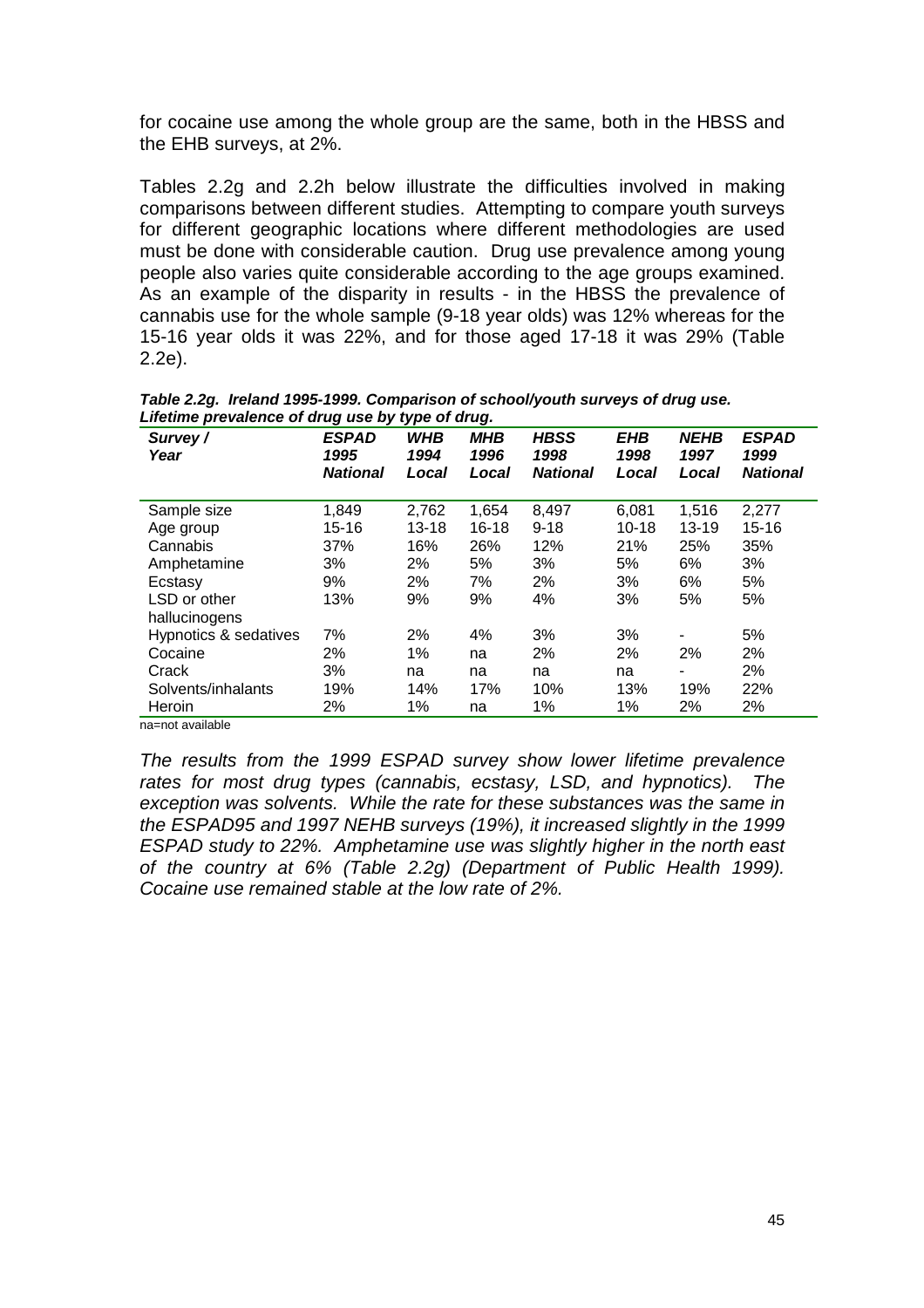| Survey/<br>Year       | <b>ESPAD</b><br>1995<br><b>National</b> | <b>WHB</b><br>1994<br>Local | <b>MHB</b><br>1996<br>Local | <b>HBSS</b><br>1998<br><b>National</b> | <b>EHB</b><br>1998<br>Local | <b>NEHB</b><br>1997<br>Local | <b>ESPAD</b><br>1999<br><b>National</b> |
|-----------------------|-----------------------------------------|-----------------------------|-----------------------------|----------------------------------------|-----------------------------|------------------------------|-----------------------------------------|
| Sample size           | 1,849                                   | 2,762                       | 1,654                       | 8,497                                  | 6,081                       | 1,516                        | 2,277                                   |
| Age group             | 15-16                                   | $13 - 18$                   | 16-18                       | $9 - 18$                               | $10 - 18$                   | $13 - 19$                    | $15 - 16$                               |
| Cannabis              | 19%                                     | 9%                          | Na                          | 6%                                     | 11%                         | 10%                          | 15%                                     |
| Amphetamine           | Na                                      | 1%                          | Na                          | 2%                                     | 3%                          | 1%                           | Na                                      |
| Ecstasy               | Na                                      | 1%                          | Na                          | 1%                                     | 3%                          | 2%                           | Na                                      |
| <b>LSD</b>            | Na                                      | Na                          | Na                          | 1%                                     | 2%                          | 1%                           | Na                                      |
| Hypnotics & sedatives | Na                                      | na                          | Na                          | 2%                                     | 2%                          | -                            | Na                                      |
| Cocaine               | Na                                      | 1%                          | Na                          | 2%                                     | 2%                          | 0%                           | Na                                      |
| Solvents/inhalants    | Na                                      | Na                          | Na                          | 5%                                     | 7%                          | 2%                           | 4%                                      |
| Heroin                | Na                                      | 0%                          | Na                          | 1%                                     | 1%                          | 0%                           | Na                                      |

|  |  |                                                               | Table 2.2h. Ireland 1995-1999. Comparison of school/youth surveys of drug use. |  |
|--|--|---------------------------------------------------------------|--------------------------------------------------------------------------------|--|
|  |  | Recent prevalence (past 30 days) of drug use by type of drug. |                                                                                |  |

\* Na=not available

*More recent use, for which very little comparable information is available, also seems to be decreasing. Cannabis was down from 19% in 1995 to 15% in 1999 ESPAD.* 

*The explanation for the decrease in the prevalence of drug use is likely to be a complex one. For example, anecdotal information from street level sources suggests that in the past year there is less cannabis available at street level than formerly. The impact of drug prevention policies could also be a factor. In the absence of research on drug markets, availability, trafficking patterns, etc., it is difficult and unwise to speculate on explanations for changes in trends, such as the decrease in cannabis use.* 

*What is very apparent is the importance of carrying out research, such as population surveys on the use of all types of illicit drugs. This should be done at regular intervals using comparable methodologies, if meaningful comparisons and interpretations are to be made. It should include information on lifetime use (ever used), and recent use (past 30 days/past month) of drugs – the latter being a better indication of the current situation. Also qualitative research studies, such as drug use and its social context, the perceptions of drug users, would enhance the findings of survey work by providing insight for the formulation of effective drug policies, particularly in relation to prevention interventions and the reduction of demand for drugs.* 

#### **d) Specific groups –** Mary O'Brien & Lucy Dillon

*Homeless people: It has been suggested that the extent of drug use among the homeless population 'is substantially higher than it is among the rest of the population' (Costello and Howley 2001, p. v). Holohan (2000) found that the lifetime prevalence of drug use among homeless people in Dublin was 28%, which compares with 20% in the general population (see Table 2.2b). Costello and Howley (2001) carried out a feasibility study to explore the idea of setting up a direct-access hostel in Dublin for drug users who sleep rough, using a qualitative methodology. Fifteen in-depth interviews were carried out with homeless drug users exploring their contact with services, their drug use, physical and mental health and accommodation alternatives. A number of*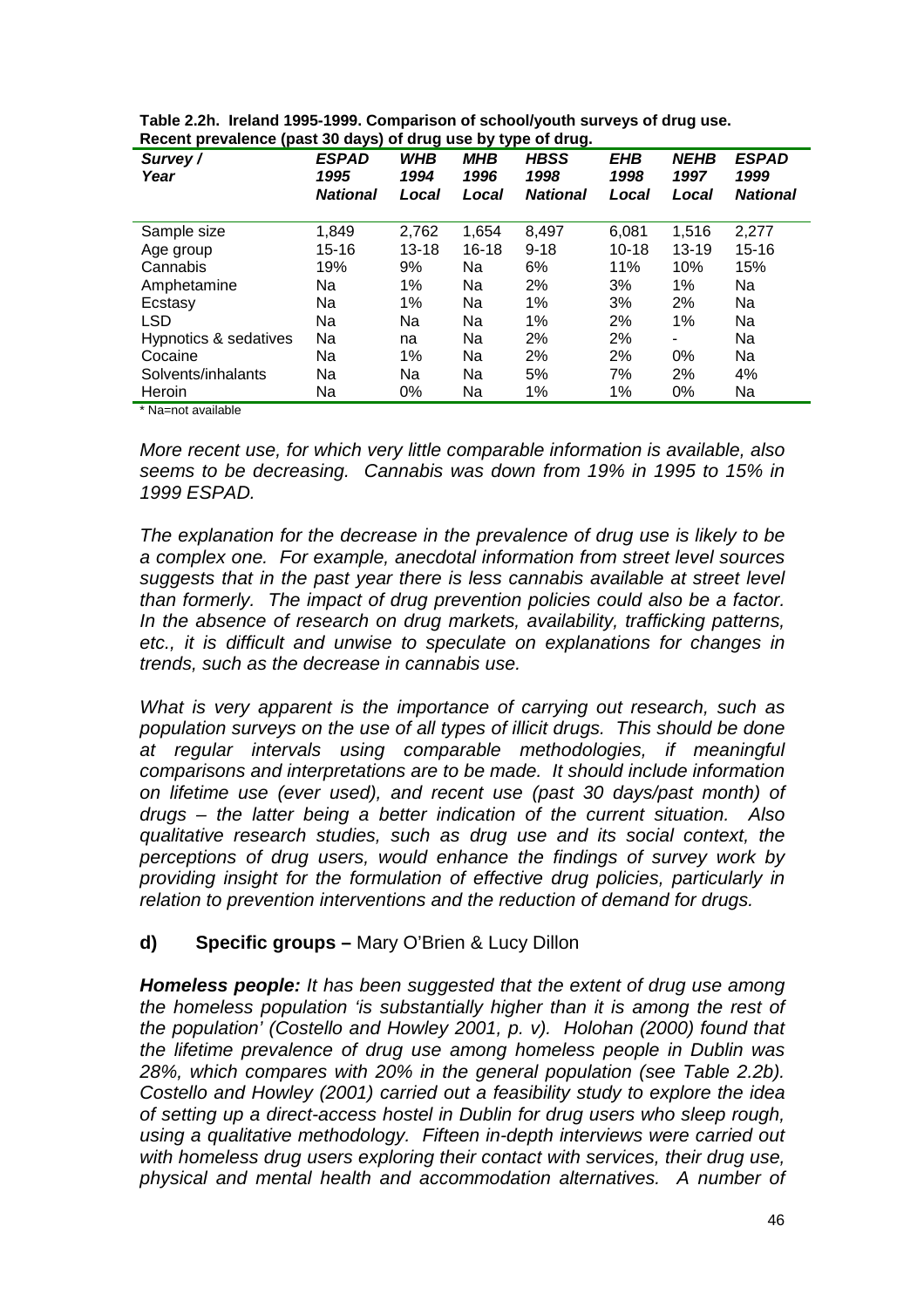*personal reasons were cited, such as family and domestic problems, as precipitating their homeless state, as well as drug use itself which forced some to leave home. All of their experiences were against a backdrop of social disadvantage and exclusion. While no attempt was made to measure the extent of homeless drug users in Dublin, the study did identify a gap in homeless services for people using drugs. It concluded that ''without the committed and consistent challenging of barriers to housing for people who are homeless and using drugs, efforts of homeless services are severely limited'' (Costello and Howley 2001, p. 70).* 

*A small scale pilot study examined the health status of 14 families with 31 children in Dublin. The families were living in a transitional housing project (O'Brien et al. 2001). Only two of the families had both parents, the other twelve were headed by mothers alone. The aim of the study was to examine the mental health status of homeless children and their families. The findings show that the study group were socially isolated and lacked support from*  fathers and wider family members. High addiction levels and poor parenting *skills were other features of the group. Heroin addiction was the main reason cited for four of the families' homelessness. The authors concluded that there should be targeted services to support vulnerable families. A comprehensive and integrated approach by housing, childcare, education and family support services is needed to address the need of homeless families.* 

*As a result of recognition at official level that homeless young people are seriously at risk of becoming involved in drugs, prostitution and crime, a strategy on youth homeless has been drawn up, stressing the need for a cross-sectoral approach involving health boards, education and local authorities, voluntary organisations and local communities. (Department of Health and Children 2001).* 

*Ethnic Minorities :**Research in Ireland continues to be limited in the area of drug use among minority groupings. However, one study has been carried out on drug use among the Travelling Community (Hurley 1999). Data were collected using a range of data collection methods that focussed on exploring perceptions of members of the Travelling Community on the extent and nature of drug use among the Travelling Community. The study does not in fact provide information on prevalence rates. It does however, report a number of interesting findings on the perceptions of drug use:* 

- -*The main drug used by young members of the Travelling Community was perceived to be cannabis rather than alcohol, 'and is normalised and not perceived to be an illegal activity' (Hurley 1999, p. 41)*
- -*Heroin use was perceived to be a problem for 'a minority of Travellers' (Hurley 1999, p. 41)*
- -*Travellers who either mixed with members of the settled community or had spent time in prison were perceived to be particularly at risk of becoming involved in illicit drug use.*

*Recent years have seen a significant change in the migration profile of Ireland. Net migration in Ireland has gone from 8,000 in 1996 to an estimated 20,000 for the year 2000. Furthermore, there has been a large increase in the*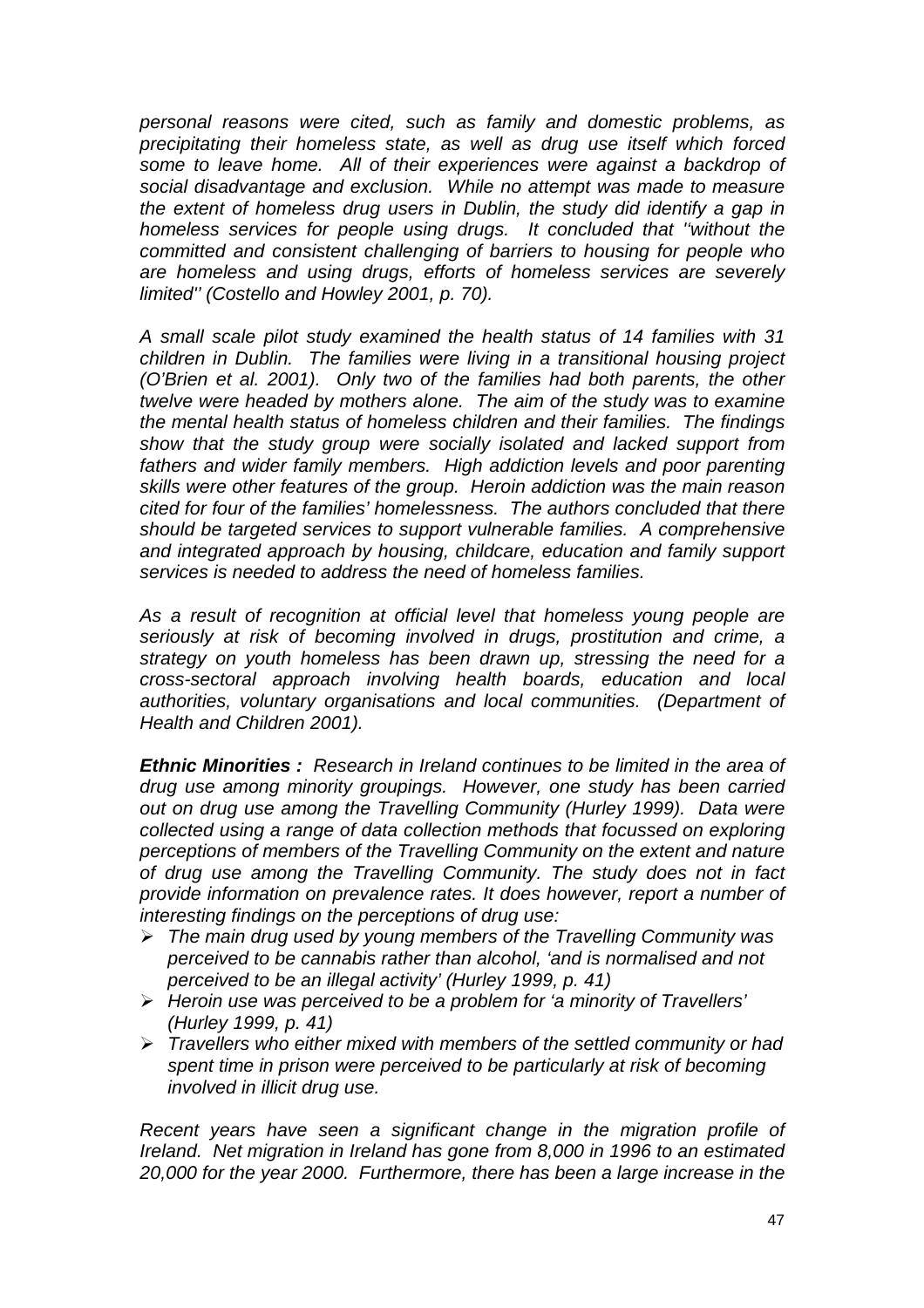*numbers of people applying for asylum in Ireland. In 1992 there were only 39 applications made, whereas for 2000 the figure had increased to 10,938 (Table 2.2i below).* 

*Table 2.2i. Ireland 1992-1999 (30/11). Total number of applications for asylum in Ireland.* 

| 1992 | 1993 | 1994 | 1995 | 1996                                                   | 1997    | 1998  | 1999  | 2000   |
|------|------|------|------|--------------------------------------------------------|---------|-------|-------|--------|
| -39  | 91   | 362  | 424  | 1.179                                                  | - 3.883 | 4.626 | 7.724 | 10.938 |
|      |      |      |      | Source: Department of Justice, Equality and Law Reform |         |       |       |        |

*However, there is no evidence-based information on drug use among the immigrant population.* A change in the nationality profile of people presenting for treatment is not evident from data recorded in the National Drug Treatment *Reporting System. For example, in 1999 only 36 of the total number of first treatment contacts (N=1852) were non-nationals (other than Irish). Twentyfive of these were from Great Britain.* 

, *There is, therefore, a need to explore drug use in this context. It is important that the necessary information be available to facilitate Irish services to address any specific needs that drug users from minority groups may have, and to offer services in a way that will encourage these users to access them.* 

**Prisoners:** Research has found that a significant proportion of Ireland's prison population has a history of drug use, and that a number of prisoners continue to use drugs while incarcerated. Two studies (Allwright et al. 1999; Long et al. 2000) concerned with the prevalence of HIV, hepatitis B and hepatitis C among the Irish prison population, explored the related risk behaviours and drug use engaged in by prisoners. Allwright et al. (1999) found that of 1,205 respondents, 630 (52.3%) reported that they had used heroin and 43.2% reported that they had ever injected drugs. Furthermore, the authors concluded that "drug use within prison was common" (Allwright et al. 1999, p. 18). Forty-five percent of the 334 respondents who reported that they had a history of drug use and had been in prison for longer than three months, reported that they had injected drugs in the previous month. Thirty one percent (n=103) reported that they had injected between 1 and 19 times in the previous month, while 14% (n=48) said they had injected more than 20 times in the previous month (Allwright et al. 1999). The subsequent study of a sample (n=604) of committal<sup>6</sup> prisoners found lower rates of prisoners reporting drug use (Long et al. 2000). Thirty five and a half percent of the sample reported that they had ever smoked heroin and/or injected drugs, 29% reported that they had ever injected drugs. Both of these studies suggest that there is a significant proportion of prisoners who have a history of drug use and, furthermore, a significant proportion continues to engage in illicit drug use once incarcerated.

l

 $6$  Committal prisoners were defined as "prisoners who have been admitted to the prison within the preceding 48 hours, accused or guilty of a new crime, excluding those on temporary release or transferred from another prison. The committal population includes individuals entering on remand, following sentence, committed as a result of a bench warrant, and non-nationals without valid documentation" (Long et al 2000).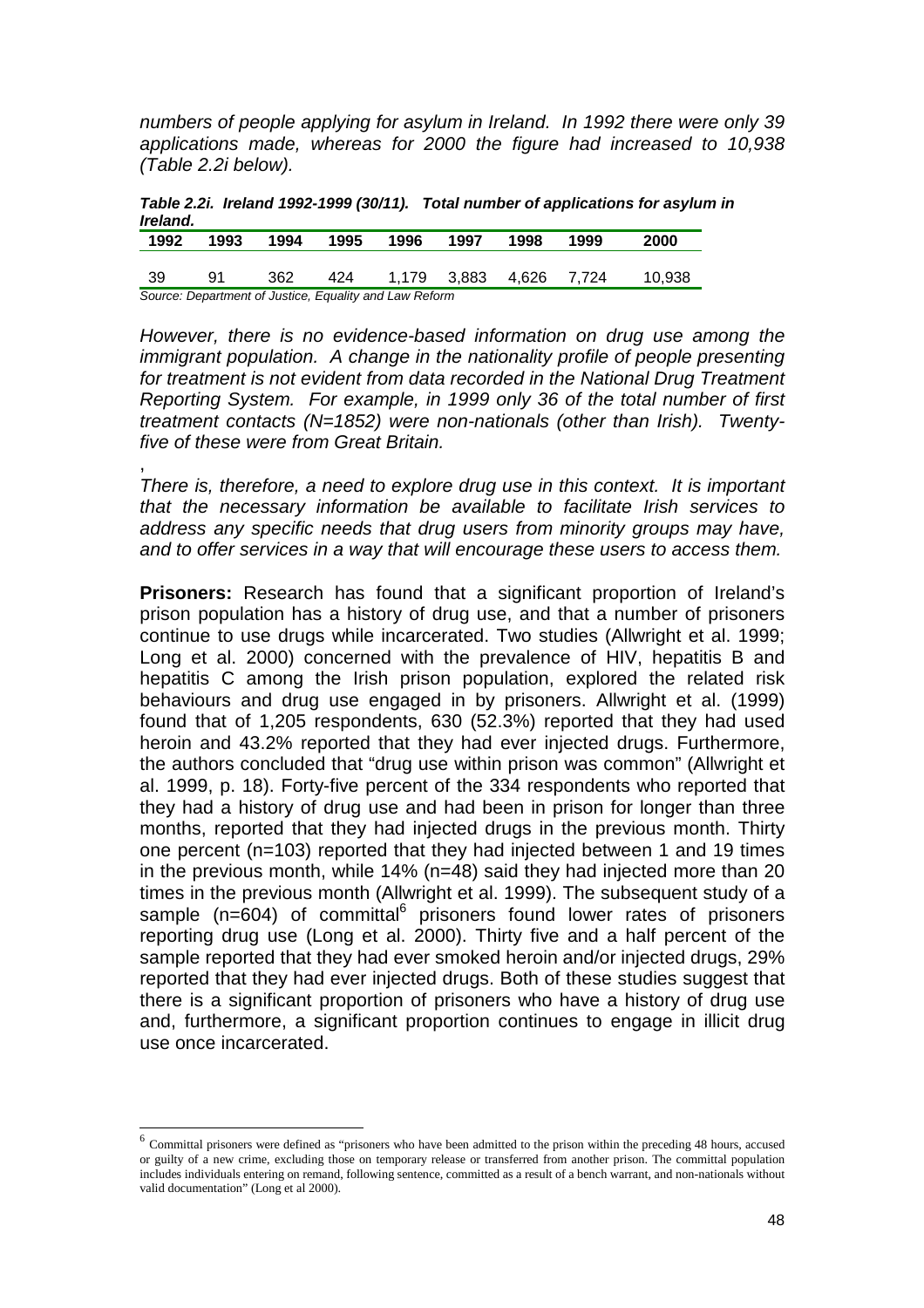## **2.3 Problem drug use –** Mary O'Brien

## **a) National and local estimates**

## *NO NEW INFORMATION FOR NATIONAL OR LOCAL ESTIMATES OF PROBLEM DRUG USE IS AVAILABLE.*

*The National Advisory Committee on Drugs [NACD] has issued a call for expressions of interest in conducting a study of opiate users in Ireland. The aim of the study is 'to provide data on a number of aspects of opiate use in Ireland which can be used to develop multipliers for use in assessing changes in the prevalence of opiate use'7 . The specified methodologies are to be network analysis or nomination technique. The final report is expected in 2003.* 

Studies on national and local prevalence estimates of problem drug use are quite limited in Ireland. An exploratory study was carried out (Comiskey 1998) to estimate the prevalence of problematic opiate use. Using the capture recapture methodology with three samples of data (methadone treatment list, hospital inpatient data and police record data), this local study in Dublin estimated that there were between 10,655 and 14,804 opiate users in Dublin in 1996. There were difficulties with the samples used in this study - 12% of the Garda (police) sample contained ambiguous data (7% were non-opiate users; and 5% were identified by unspecified means). The Garda data were originally collected for a study to examine drug-related crime (Keogh 1997), with different definitions to those used in the prevalence study. Prevalence studies such as this should be regarded as an exploratory exercise in the development of methodologies to estimate the prevalence of problem drug use, and the resultant estimates of opiate use should be viewed in this light.

Another local area prevalence study was carried out in north-east inner city Dublin, an area with higher than average levels of social and economic disadvantage. This study (Coveney *et al*. 1999) collected data from four sources: five treatment and support agencies; agency waiting lists; a residents' street survey and two general practitioners. Of the 1,657 individuals identified, 477 were residents of the Dublin 1 postal district (north inner city). It was estimated that the prevalence rate of heroin use was 2.0 percent of the population of that area. This is surprisingly low, given that it is considered to be a high-risk area, but is probably a reflection of the methodology used in the study.

More problematic drug use is represented by the treated population of drug users. This information is collected by the Drug Misuse Research Division, Health Research Board for the National Drug Treatment Reporting System (NDTRS) and refers to people who receive treatment for problem drug use. In recent years there has been an extensive increase in the services provided for problem drug users. Compared to ten years ago services are now decentralised and have become more diversified and dispersed both locally and nationally. Data collected by the National Drug Treatment Reporting System

<sup>&</sup>lt;sup>7</sup> Tender for network analysis study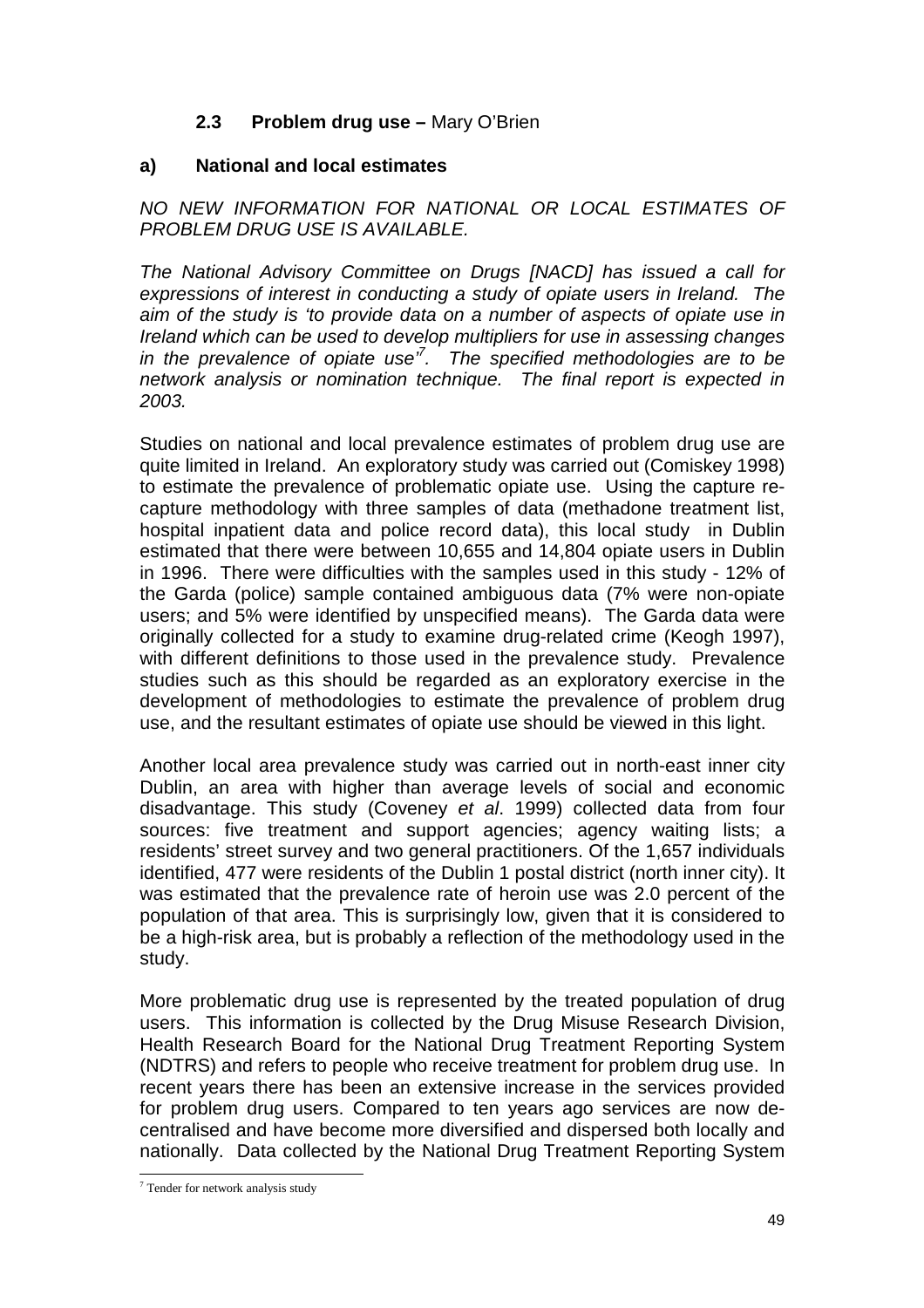give a good profile of the characteristics of clients, patterns of use and trends over time (see Section 3.1a). Problematic opiate use, mainly heroin, continues to be concentrated in the Dublin area, in localities with high levels of social and economic disadvantage. Pockets of heroin use are being reported in recent times in a number of areas throughout the country.

## **b) Risk behaviours and trends**

Risk behaviours are very important in the transmission of HIV infection; injecting with shared equipment is the crucial transmission route among injecting drug users; sexual contact is likely to be the most common transmission route to the wider population. A retrospective examination of data from the Needle Exchange Programme (NEP) in the Eastern Health Board area was carried out to identify the factors associated with high-risk behaviours (Mullen and Barry 1999, 2001). The NEP was set up in 1989. Drug users who attended for the first time between 1990-1997 were included – 6025 in total. The number of first attenders increased from 350 in 1990 to 1039 in 1997. Four needles, on average, were distributed to first attenders; all were offered condoms, 45% accepted. First-time attenders were predominantly male, but over the eight-year period the proportion of women increased from 18% in 1990 to 24% in 1997 - this increase was particularly noticeable in young women under 20 years of age. The mean number of years of injecting drug use of the study group was 4 years. The overall prevalence of needle sharing in the year prior to attendance was 39%, but women (44%) were more likely to share than men (38%). Women (51%) were also more likely to engage in unsafe sex than men (44%). Young injectors under 20 years old, were just as likely as all attenders to share injecting equipment (39%). Those who did not share injecting equipment were more likely to use condoms, than those who did share. Young attenders under 20 years old, were less likely to be involved in unsafe sex than the overall group (Table 2.3).

| ≖                             |               |                 |
|-------------------------------|---------------|-----------------|
| Characteristics               | All attenders | Young attenders |
|                               |               | <20 years       |
|                               |               |                 |
| <b>Total N</b>                | 6025          | 1224            |
| Gender ratio:                 |               |                 |
| <b>Overall Male:Female</b>    | 80:20         | 75:25           |
| 1990 Male:Female              | 82:18         | 86:14           |
| 1997 Male:Female              | 76:24         | 68:32           |
| Mean age                      | 25            | 18.6            |
| Risk behaviour:               |               |                 |
| Injecting-mean no. years      | 4             | ا>              |
| Sharing prevalence-past year: |               |                 |
| Total                         | 39%           | 39%             |
| Male                          | 38%           | Nа              |
| Female                        | 44%           | Na              |
| Unsafe sex:                   |               |                 |
| Male                          | 44%           | 36%             |
| Female                        | 51%           | 48%             |

*Table 2.3. Eastern Health Board area. Characteristics and Risk Behaviours of Needle Exchange Attenders 1990-1997.* 

Source: Mullen and Barry (1999)

\* Na=not available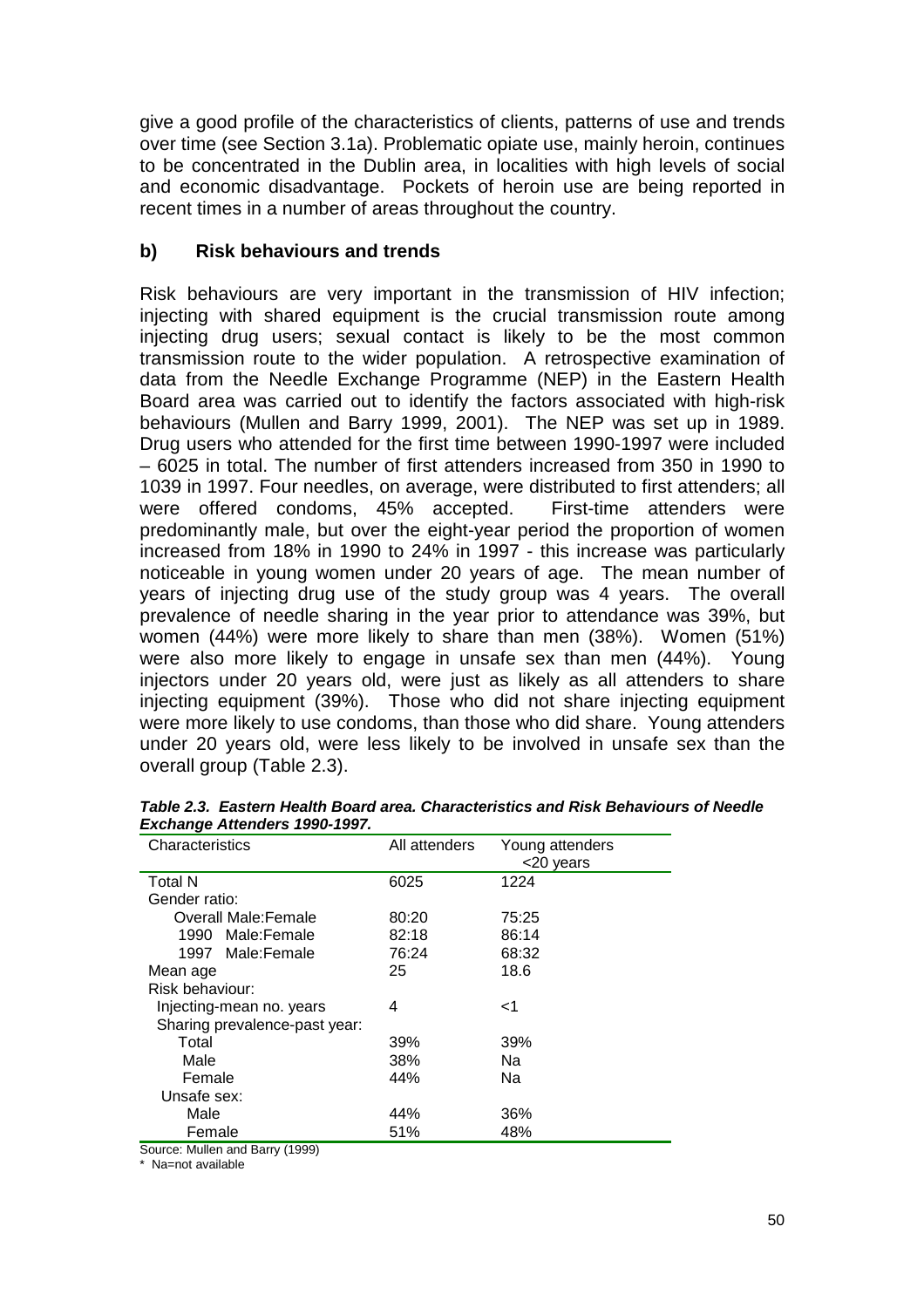Trends over the time period 1990-1997 showed a significant decrease in highrisk behaviours – needle sharing practices fell and safe sex (use of condoms) practices increased. Women engage in more risky behaviours, and with the proportion of women increasing over time this has serious health implications. Young injecting drug users are a particularly at-risk group. However, they do seem to present quite early in their drug using careers to needle exchange programmes. The authors state that 'it is crucial that young people do not encounter barriers to protecting themselves, such as parental permission, mandatory treatment, and statutory notification' (Mullen and Barry 1999, p.29). The authors argue that this would defeat the purpose of a low threshold service, to which young people are more likely to present. The profile of the attenders at the NEP highlights the importance of providing prevention and early intervention programmes particularly for young people. The authors recommend that more in-depth/qualitative research is needed to increase understanding of injecting drug users – 'the issues surrounding drug use, risk management and sexual relationships' (ibid. p. 25) – in order to make prevention strategies more effective.

*While the Mullen and Barry study did not provide details on the sharing of injecting equipment, another study in Dublin did examine the frequency of syringe borrowing among young intravenous drug users (Smyth et al. 2001). The study was carried out between September 1997 and June 1999 in a number of treatment settings in Dublin. Consecutive new attenders, who had injected in the preceding 6 months, were eligible to participate in the study. The perception of danger involved in borrowing syringe equipment was measured using 'a 100-mm visual analogue scale' (Smyth et al. 2001, p. 719). Three-hundred-and-ten candidates were identified, and 294 participated.* 

*Sixty percent of the participants were male; heroin was the primary substance injected in 97% of cases. Cocaine (in 30% of cases) and benzodiazepines (in 60% of cases) were injected as secondary drugs. Over half (56%) had on average re-used ones own syringe; 70% had borrowed a syringe or needle; and 87% had borrowed spoons or filters from other intravenous drug users. All indicating a high level of recent unsafe behaviours, and also explaining the very early acquisition of hepatitis C infection by IDUs in Dublin. The study found that poly-drug users are more likely to inject unsafely; and that those who inject benzodiazepines in addition to heroin appear to be a particularly high-risk group. Social factors such as early school leaving and parental unemployment were associated with increased reporting of syringe borrowing. While social deprivation and social exclusion are generally accepted to be associated with increased occurrence of drug use and general health risk behaviour, this study found that these social markers are predictors of current unsafe injecting within populations of intravenous drug users. The authors suggest that greater attention needs to be paid to the social context in which individuals inject and share equipment, and that exploration of perceptions of unsafe injecting practices could prove to be a useful area of focus for harm reduction interventions.* 

Another study also highlights the fact that women, although in a minority, are a very at-risk group among drug users (Geoghegan et al. 1999). Taking a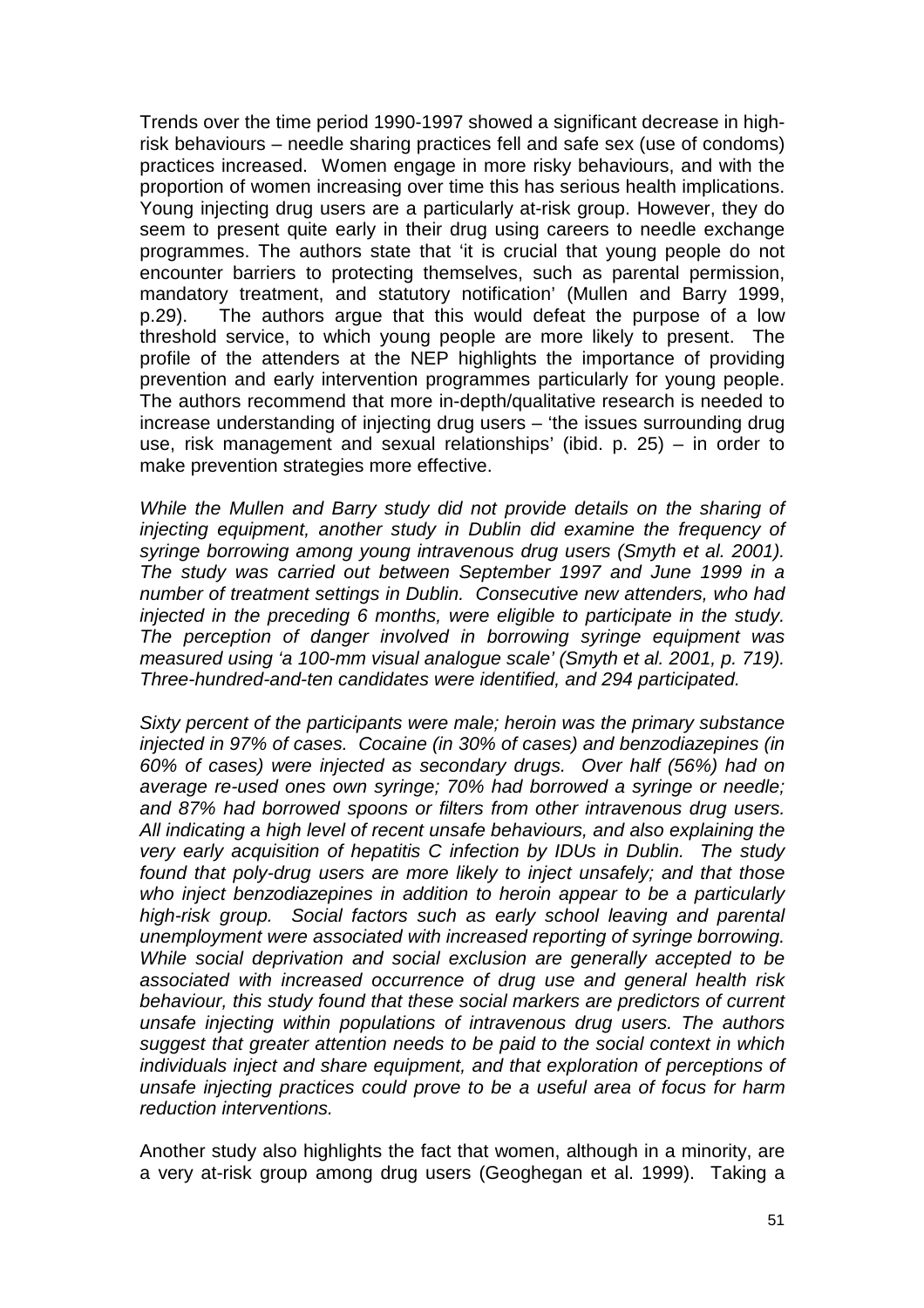somewhat different perspective and focusing on gender differences the research study carried out at the Merchants' Quay Project (a voluntary agency providing a needle exchange service), explored patterns of drug use, risk behaviour, health and well-being among 934 new attenders. Data were collected, between May 1997 and April 1998, from all new clients. A sizeable minority was female (25%) and notable gender differences were found. Women were younger than men and were more likely to:

- > have a sexual partner who was an injecting drug user
- $\triangleright$  be living with an injecting drug user
- $\triangleright$  share injecting equipment with their sexual partner
- $\triangleright$  report recent sharing of injecting paraphernalia
- > report having problems finding an intravenous site
- > report having abscesses and to be suffering from weight loss
- > report depression, unable to cope, feeling isolated and having suicidal tendencies
- $\triangleright$  have attended a GP in the previous 3 months
- $\triangleright$  have a medical card.

Heroin was the preferred drug of choice of all the study participants. A majority (86%) of the overall group reported that they had smoked heroin prior to injecting – no gender difference was found. However, women had significantly shorter smoking careers and were more likely to present sooner in their injecting careers to treatment services, than men. The authors conclude that this research illustrates that it is important to recognise that women drug users *do* exist and that they 'are more likely than their male counterparts to engage in risk behaviour which has a detrimental effect on their mental and physical health' (Geoghegan et al. 1999, p. 135).

Data from the National Drug Treatment Reporting System (NDTRS) were used in a study (Smyth et al. 2000) to examine trends in treated opiate use and to identify factors associated with the route of administration of heroin. Dublin clients presenting for the first time for treatment of an opiate problem over the six-year period 1991-1996 were included. The study population was 3981. Over the period there was a three-fold increase in the number of new clients and the proportion of females increased. The mean age of first opiate use declined and users began presenting for treatment earlier in their opiateusing careers. There was an increase in the proportion who were using heroin as distinct from other opiates, such as morphine sulphate tablets. There was a dramatic increase in heroin smoking after 1994 when it became the most common route of heroin use. Heroin was most likely to be smoked by young, employed people who were using heroin for less than three years.

The reasons for the increase in chasing (heroin smoking) are not clear. It is suggested that while awareness of AIDS and the risks of injecting may be a factor, it would be simplistic to assume that this alone accounts for the change in the pattern of heroin use (Smyth et al. 2000). In a later study of first time attenders at a needle exchange programme between May 1997 and February 1998, a comparative analysis of the risk behaviour of younger and older injectors, i.e. under 25 and over 25 years of age, was carried out. It was found that the younger group (under 25 years old) were significantly more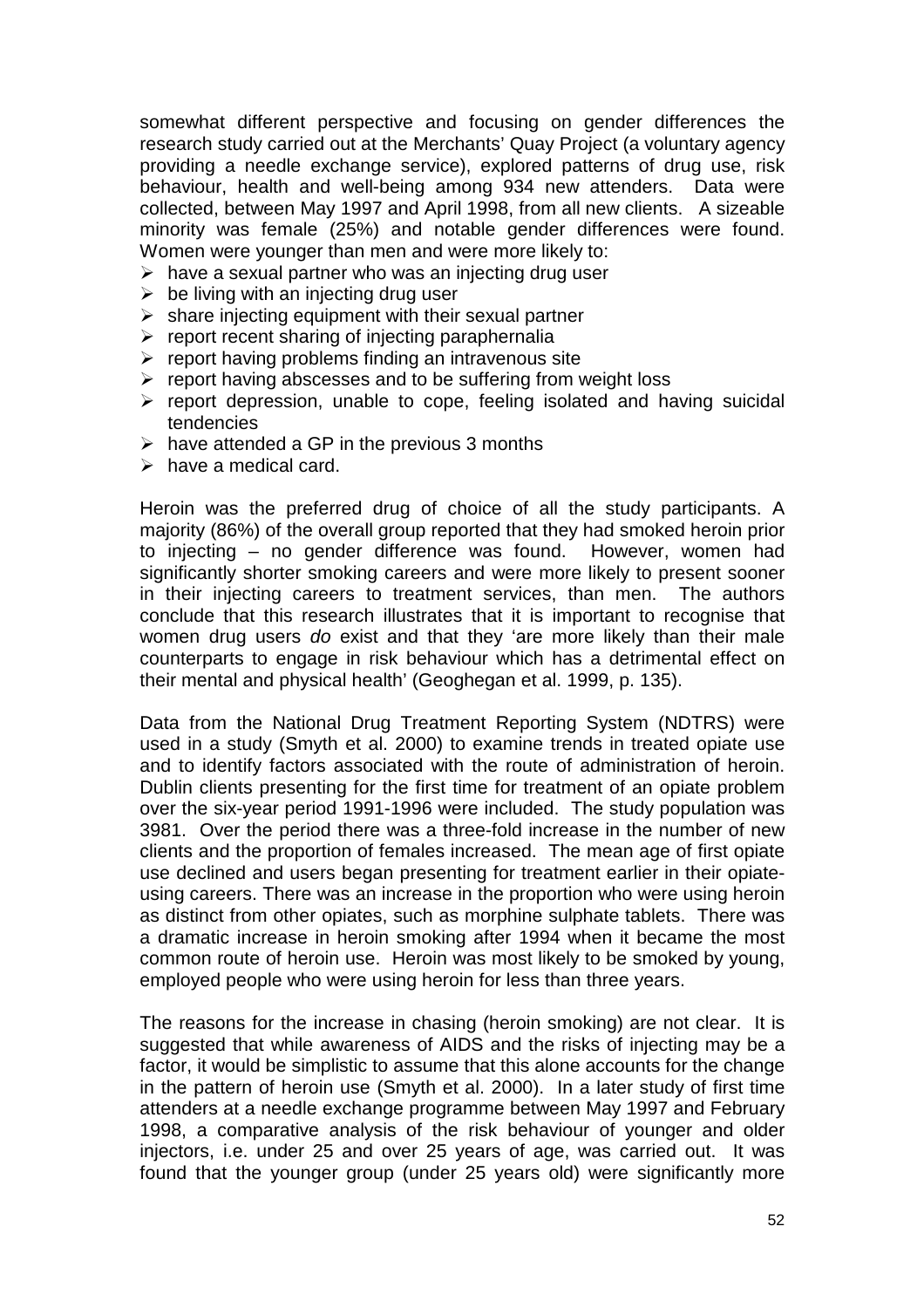likely to have smoked illicit drugs prior to injecting and to report using heroin as their primary drug (Cassin et al. 1998). It may be that smoking is the preferred route for young people starting to use heroin, particularly for those reluctant to inject. The more acceptable nature of chasing, it was suggested, may attract increasing numbers to use heroin and concern was expressed that 'chasing may prove to be a dragon in sheep's clothing' (Smyth et al. 2000, p. 1223).

Data from the NDTRS for 1997-1999, suggest that these concerns were warranted. The data show (EMCDDA Standard Table 4) that between 1990 and 1996 the proportion of all treated drug users who injected their main drug decreased from 66% to 37%. However, since then the proportion who inject has increased a little, from 45% in 1997, to 49% in 1998 and 51% in 1999. The explanation is likely to be a complex one, involving many factors (subgroup norms, availability, price of drugs, etc.) but it may be that the young people who preferred to smoke heroin initially are no longer reluctant to inject. In other words they have 'progressed' to injecting.

In a qualitative study of a group of prisoners (n=29) it was found that moving from smoking to injecting heroin was motivated by a more efficient use of a scarce commodity. Because of the limited quantity of heroin available in prison, drug-using prisoners managed their drug use in order to ensure that the maximum number of people were facilitated by the heroin which could be accessed. Since smoking was considered to be wasteful this meant that injecting rather than smoking the heroin was more acceptable. Furthermore, injecting was perceived to give a better 'buzz' than smoking, once an individual had become an habitual user (Dillon 2001).

A study of 77 drug-using women (O'Neill and O'Connor 1999) involved in prostitution found them to be a very at-risk group:

- $\geq$  45 percent started working in prostitution between 13 and 19 years old, mainly to earn money for drugs
- ▶ 83 percent had injected in the past month. A quarter of these (n=16) had shared needles in the past month
- > less than one-third had been screened for sexually transmitted diseases.

Compared to similar research carried out in 1996 (in O'Neill and O'Connor 1999, p. 9) the women in the 1999 study:

- $\triangleright$  tended to be younger
- $\triangleright$  their children were more likely to be cared for by someone else
- $\triangleright$  they were more likely to be homeless.

The women in the latter study were found to be a particularly vulnerable and marginalised group who engaged in high-risk behaviours.

The importance of more imaginative education initiatives in harm reduction interventions was demonstrated by a study conducted in a specialised treatment setting (Smyth *et al*. 1999b). The level of knowledge of intravenous drug users regarding hepatitis C (HCV) and the factors influencing this knowledge were assessed using an instrument developed by the research team. The results showed that there were prominent misconceptions about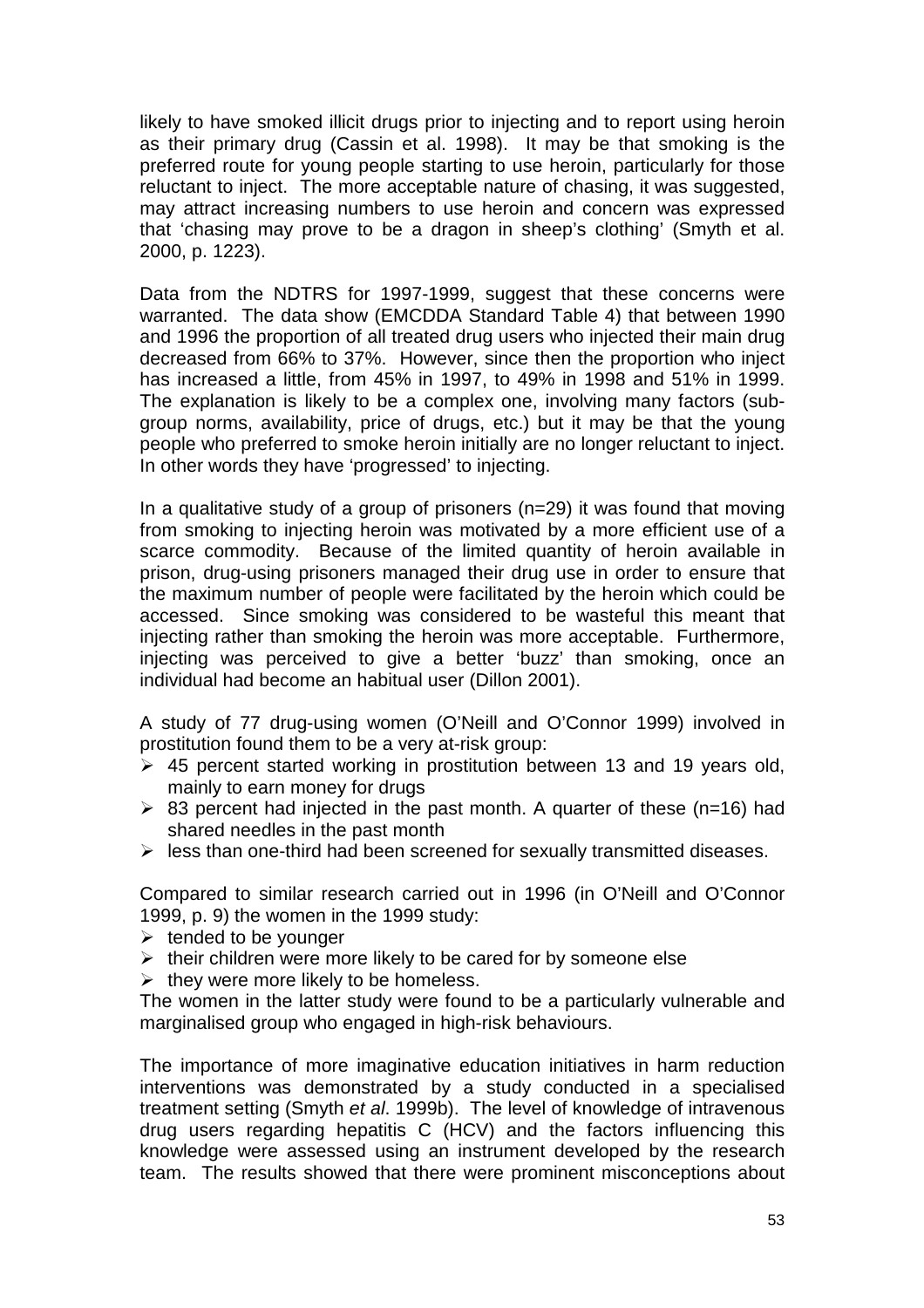the cause of transmission and natural history of HCV infection. Contact with services did not lead to any significant gain in understanding. The authors concluded that current education approaches in specialist treatment centres and by general practitioners are deficient. They recommend a move away from the 'typical didactic model of fact provision' (ibid. p. 263) to a more explorative approach where misconceptions are more likely to emerge, thereby providing the opportunity to correct and educate.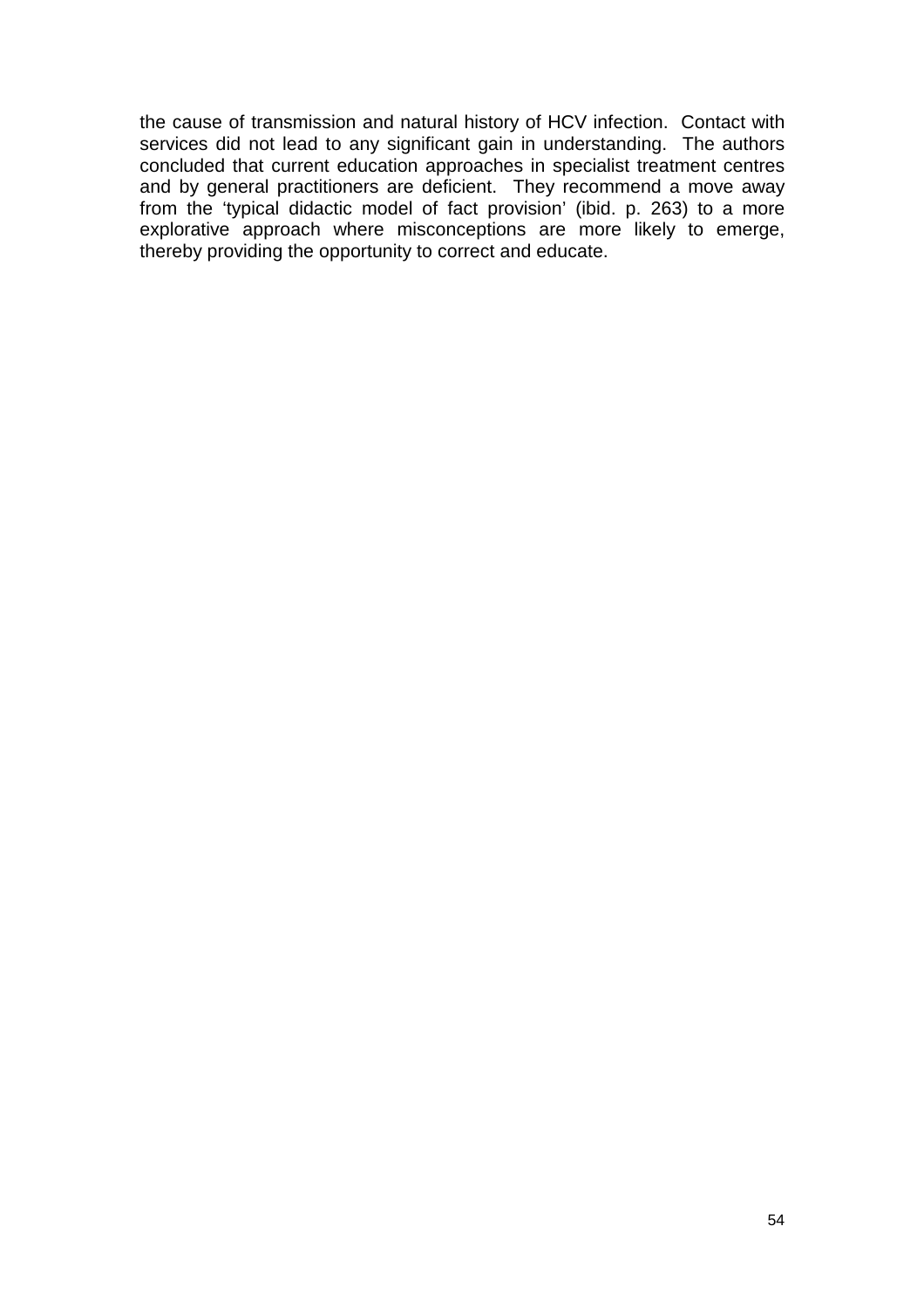## **3. Health Consequences –** Mary O'Brien

### **3.1 Drug treatment demand**

*NO NEW INFORMATION AVAILABLE FOR THIS SECTION TREATMENT DATA FOR 2000 NOT YET AVAILABLE (Oct 2001)* 

#### **a) Characteristics of clients, patterns of use and trends**

People encountering very serious problems with drug misuse will more than likely eventually come into contact with treatment services. The treated population of drug users is well represented in the National Drug Treatment Reporting System (NDTRS). Analysis of the characteristics of clients presenting to treatment for the first time, gives a good overview of trends over time.

Drug use patterns in Ireland vary according to geographic location. Problem opiate use, mostly heroin, is mainly confined to the Dublin area. This is beginning to change, with pockets of heroin use now becoming apparent in a number of urbananised areas in regional locations. While the profile of the typical problematic drug user – young, unemployed male, leaving school at an early age and living in a socially and economically disadvantaged area – has not varied much over the years, there has been a change in some trends over the past five years.

Data on clients presenting for treatment for the first time are presented in Table 3.1 below. Gender distribution has not changed much over the fiveyear period, and the mean age has remained fairly stable at around 22 years. Over 70% of those presenting for treatment for the first time are under 25 years old. This is younger than in other EU countries and is a reflection of the demographic situation in Ireland where the median age of the Irish population is much younger than the EU average. Nearly half the population in Ireland (47%) is under 30 years of age, whereas the median age in other EU countries is between 35 and 40 years of age.

*Table 3.1. Ireland 1995-1999. New clients presenting for treatment. Characteristics and patterns of use. Percentages.* 

| <b>Characteristics</b>                       | 1995  | 1996  | 1997  | 1998  | 1999* |
|----------------------------------------------|-------|-------|-------|-------|-------|
| Valid N                                      | 1886  | 2014  | 1465  | 1621  | 1852  |
| Gender ratio Male: Female                    | 80:20 | 73:27 | 72:28 | 74:26 | 73:27 |
| Mean age                                     | 21.1  | 21.3  | 22.0  | 22.1  | 23.3  |
| Living status – with parental family         | 78.9  | 76.5  | 71.6  | 71.1  | 68.9  |
| Early school-leavers (<16 years old)         | 51.9  | 50.3  | 46.0  | 45.2  | 44.6  |
| Regular employment                           | 15.3  | 13.9  | 19.5  | 24.9  | 30.8  |
| Mean age first used any drug (excl. alcohol) | 15.6  | 15.4  | 15.9  | 15.5  | 15.6  |
| Main drug - Heroin                           | 54.5  | 63.2  | 58.4  | 56.1  | 58.2  |
| Main drug - Route of administration- inject  | 23.6  | 24.0  | 29.2  | 28.9  | 35.3  |
| Main drug - Route of administration-smoke    | 56.2  | 59.8  | 50.7  | 53.3  | 49.9  |

Source: National Drug Treatment Reporting System (NDTRS), Drug Misuse Research Division, Health Research Board

\*NB changes, due to addition of extra data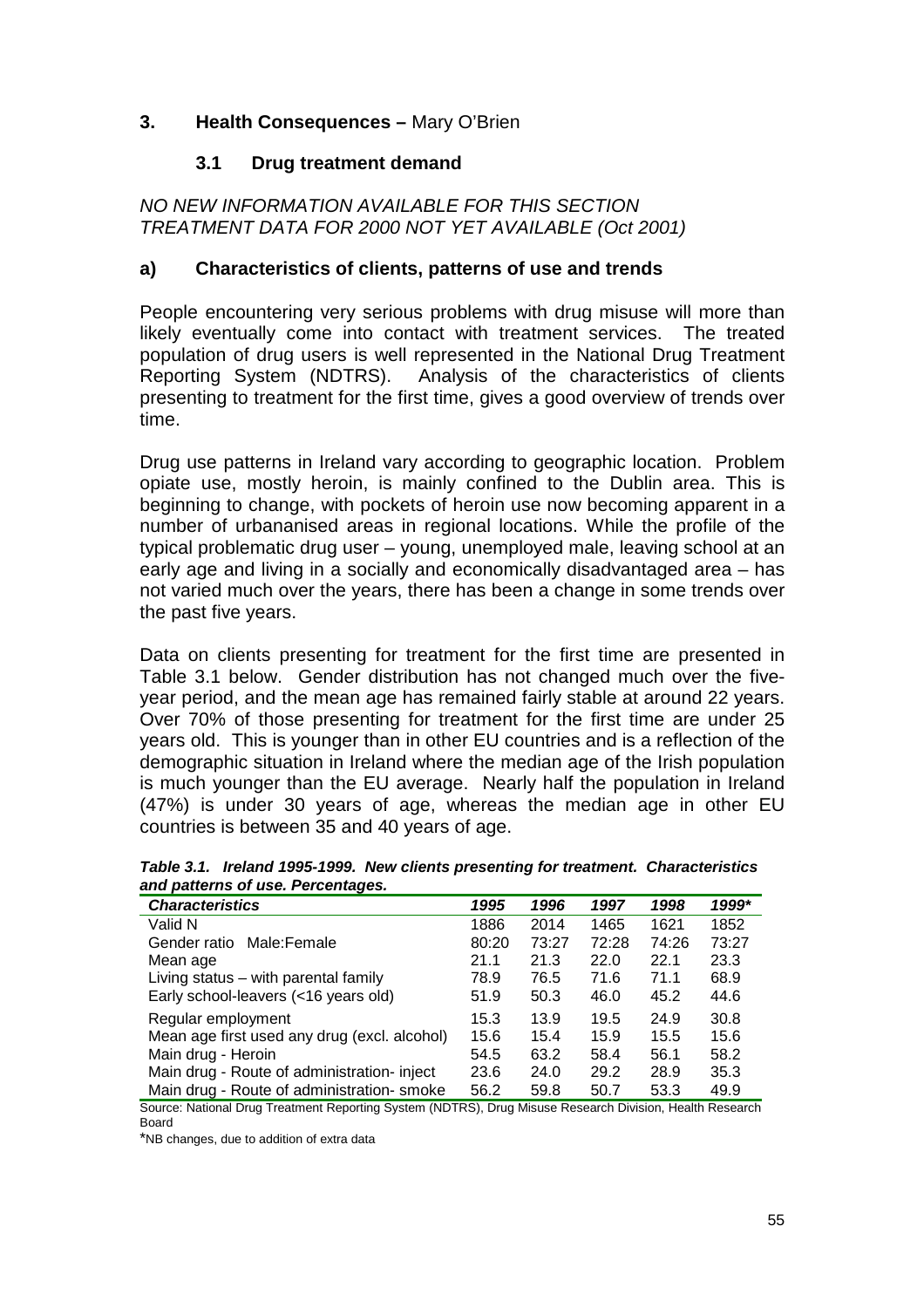Between 1995 and 1999 there was a fall in the proportion of clients living in the parental home (Table 3.1). There was a decrease in those who left school before the age of 16 years from 52% in 1995 to 45% in 1999. There was a sizeable increase in the level of employment among problem drug users, from a very low 15% in 1995 to 31% in 1999, again reflecting more general changes in Irish society in relation to improvements in the economy, *inter alia*, over the same period. The mean age of initial drug use was between 15-16 years of age and did not change much over the five-year period. Heroin was the main drug of misuse for over half of those presenting for treatment for the first time. Over the five-year period there was an increase in the proportion injecting their main drug of misuse and a decrease in smoking (see discussion on risk behaviours at Section 2.3).

There is great disparity in the pattern of drug use in different parts of the country. Problematic opiate/heroin use is mainly in the eastern region of the country, around Dublin. Seven out of ten Irish clients receiving drug treatment are residents of the Eastern Health Board area (now the ERHA) (O'Brien et al. 2000). Most of these clients (80%) are treated for heroin misuse (ibid.). In other health board areas throughout the country cannabis is the drug for which the majority of people receive treatment (ibid.). Of course, the characteristics of clients using different types of drugs varied accordingly. Heroin users were must less likely to be still at school than cannabis users; and they were much more likely to be involved in behaviours with detrimental effects to their health, such as injecting, and sharing injecting equipment.

#### **b) Comments on different client profiles in different types of treatment**

The majority of people presenting for treatment for drug use problems in Ireland are treated at non-residential treatment centres. Data from the NDTRS for 1999 show the following proportions presenting to different types of treatment services: 57% non-residential; 34% residential; 6% low threshold; 3% medical doctors in general practice (National Drug Treatment Reporting System, personal communication). It should be stressed that in 1999 not all GPs were reporting to the NDTRS and contacts in prisons were very poorly represented. Men were more likely to be receiving treatment at residential or low threshold services, while women were more likely to present to nonresidential or GP services for treatment. Clients living in the parental home were least likely to be attending low threshold services. Unemployed clients were the most likely to be attending low threshold services; those in regular employment were more likely to be receiving treatment from a GP.

Against a background of increasing encouragement of GPs to become more involved in the treatment of drug users, a study was carried out in a specialised drug treatment setting during August-September 1997, to assess the utilisation of primary care services for general health purposes, by injecting opiate users (n=77) (Smyth et al 1999a). A structured questionnaire was used to interview clients. The sample size was 139 with a response rate of 75 percent. The sampling procedure was opportunistic. Despite general policy changes, such as more emphasis on harm minimisation, the findings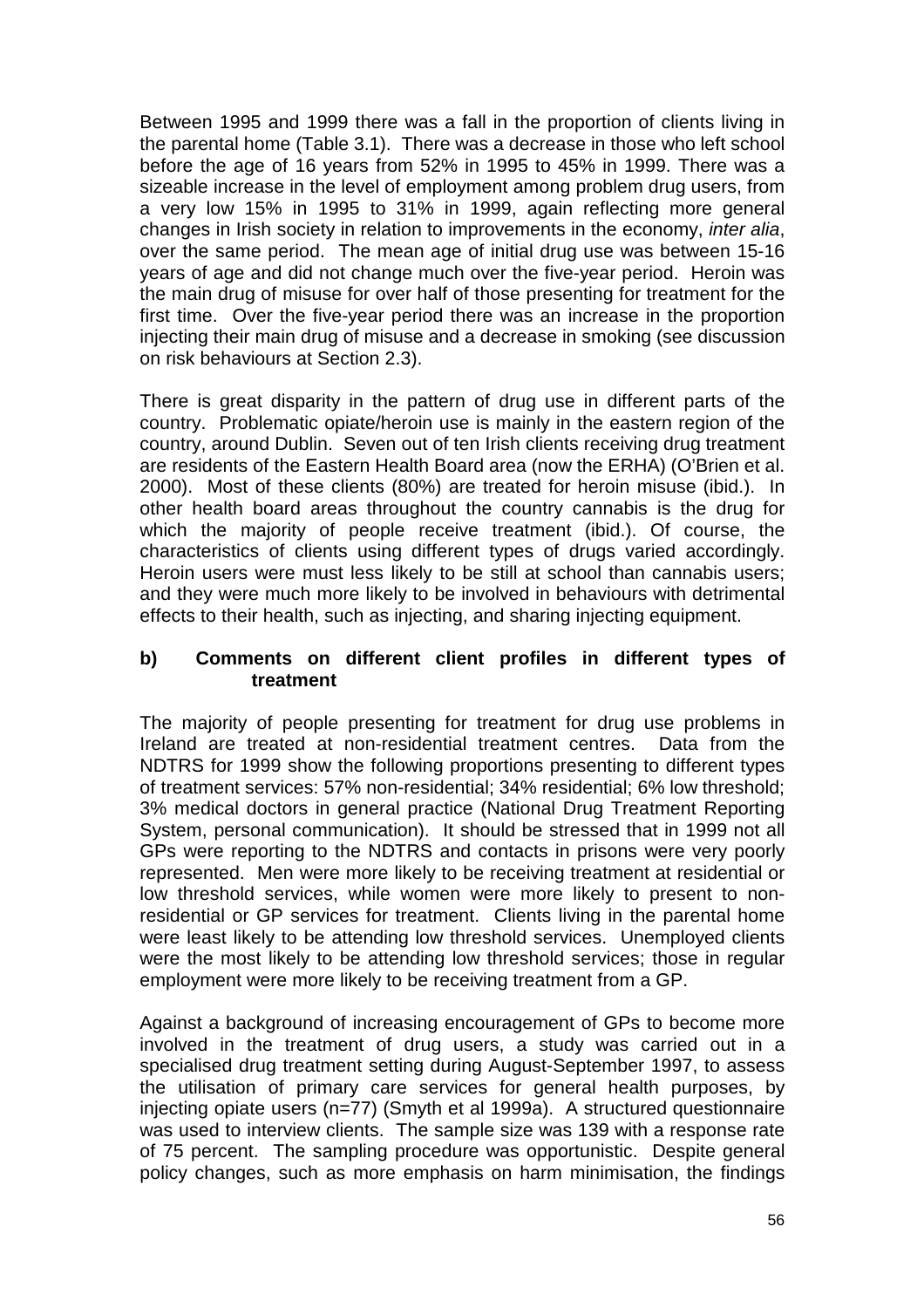were similar to those of a similar study in 1991. In particular, the relative frequency of GP and A&E (hospital accident and emergency department) attendances were unchanged. Concern was expressed by the authors (Smyth et al. 1999a) at the high proportion who were being prescribed benzodiazepines (39%) by GPs. They state that this indicated that there is 'clearly a wide gap' between treatment approaches by psychiatrists specialising in substance misuse at treatment centres, and GPs, in the management of co-morbid disorders, such as anxiety and sleep disorders among drug users. The need for improved communication and co-operation as well as explicit protocols relating to clarity, consistency and continuity in treatment approaches, was stressed.

## **c) Comments on treatment demand for different drugs**

**Heroin :** A majority of people (around 6 out of 10 new cases each year) presenting to the treatment services have problems with the misuse of heroin, i.e. it is the main drug of misuse (National Drug Treatment Reporting System). This is mainly confined to the Dublin area but in recent years pockets of heroin use in other parts of the country are being reported. A sizeable proportion (59% in 1999) of those presenting to treatment services with problem heroin use for the first time are involved in intravenous drug using practices with very serious health and social consequences. This is the highest level in the past five years (37% in 1995; 37% in 1996; 49% in 1997; 50% in 1998) (EMCDDA Standard Table). See discussion at Section 2.3b.

**Cannabis :** Since the NDTRS was set up in 1990, the proportion of people presenting for treatment for cannabis use has not varied much: between 11% and 15%. After heroin it is the next drug, at a much lower level, for which treatment is most commonly sought. More than half (55%) started to use cannabis between 15-19 years of age, 37% started before the age of 15 years (Moran et al. 1997).

**Cocaine :** Treatment demand for problem cocaine use has always been very low: between 1%-2%. Apart from addiction counselling, there are no specific treatments for problem cocaine users in Ireland right now. Of all those presenting for treatment for the first time in 1999 with multiple drug problems (more than one drug) (64%), 7% were seeking treatment for problem cocaine use.

**Synthetic drugs :** Demand for treatment for problem ecstasy use has decreased somewhat in recent years (from 11% in 1995 to 8% in 1999). The proportion of problem amphetamine users presenting for treatment for the first time has increased from 0.4% in 1995 to 2% in 1999. A worrying development is that in 1999, 6% of these were injecting the drug. The proportion presenting with problem LSD use has been falling (from 1.6% in 1995 to 0.2% in 1999).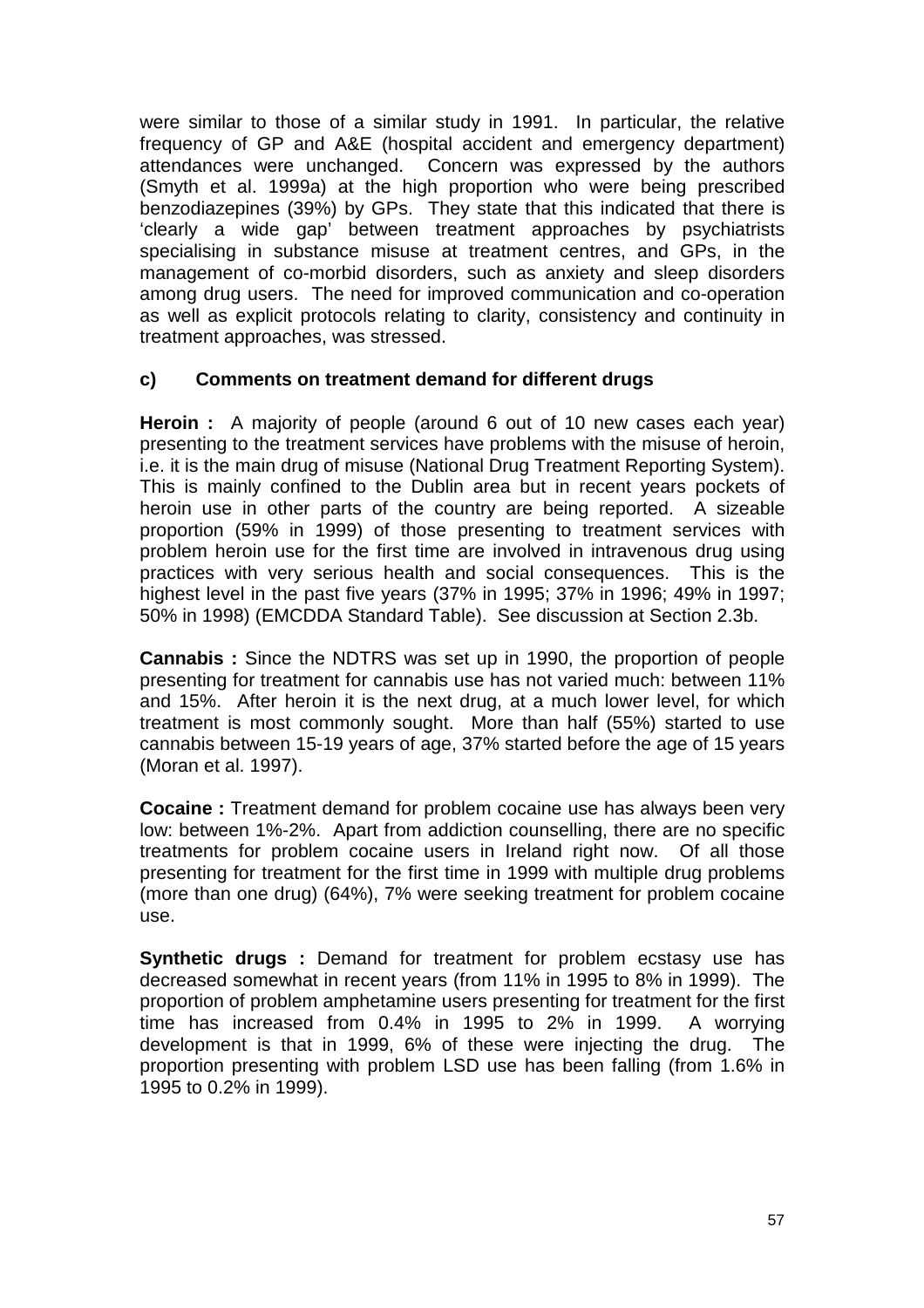#### **3.2 Drug-related mortality**

#### **a) Drug-related deaths, direct and indirect, characteristics and trends**

Official Irish statistics on drug-related deaths from the General Mortality Register (GMR) are compiled routinely by the Central Statistics Office. They are recorded according to the International Classification of Diseases, Version 9 (ICD-9), that is, the cause of death is designated as the *underlying cause of death.* This is defined as -

*(a) the disease or injury which initiated the train of morbid events leading directly to death, or (b) the circumstances of the accident or violence which produced the fatal injury (WHO, 1977, p. 700)* 

The underlying cause of death can be from natural or external causes. The definition of external cause of death is as follows:

*…a supplementary classification that may be used, if desired, to code external factors associated with morbid conditions classified to any part of the main classifications. For single-cause tabulation of the underlying cause of death, however, the E Code should be used as a primary code if, and only if, the morbid condition is classifiable to Injury and Poisoning*  (WHO, 1977, p. xxix)

*Data from the General Mortality Register at the Central Statistics Office show that drug-related deaths increased considerably between 1995 and 1997, and then levelled off in 1999 and 2000 (Table 3.2a). It should be noted that data for 1999 and 2000 are provisional, and are likely to change as late returns are recorded.* 

| - 1- - -                                          | $\cdot$ |                  |         |                      |         |         |         |          |          |          |          |
|---------------------------------------------------|---------|------------------|---------|----------------------|---------|---------|---------|----------|----------|----------|----------|
|                                                   | 1990    | 1991             | 1992    | 1993                 | 1994    | 1995    | 1996    | 1997     | 1998     | 1999*    | 2000*    |
| Ireland<br>(All ages)                             | 7       | 8                | 14      | 18                   | 19      | 43      | 53      | 81       | 97       | 85       | 89       |
| Male<br>Female                                    | 6<br>1  | 8<br>$\mathbf 0$ | 11<br>3 | 16<br>$\overline{2}$ | 18<br>1 | 37<br>6 | 44<br>9 | 67<br>14 | 70<br>27 | 64<br>21 | 71<br>18 |
| Under 30 years<br>old                             | 7       | $\overline{4}$   | 8       | 8                    | 11      | 22      | 30      | 51       | 42       | 39       | 38       |
| 15-49 years old                                   | 7       | 7                | 14      | 16                   | 19      | 39      | 50      | 75       | 86       | 75       | 76       |
| <b>Dublin</b><br>(All ages)                       | 6       | 8                | 14      | 16                   | 17      | 39      | 43      | 70       | 73       | 68       | 69       |
| Drug dependence<br>(ICD-9 Code 304)<br>(All ages) | 4       | 5                | 13      | 13                   | 15      | 38      | 42      | 69       | 91       | 80       | 81       |

|                                   | Table 3.2a. Ireland 1990-1999. Drug-Related Deaths** from Drug Dependence and |
|-----------------------------------|-------------------------------------------------------------------------------|
| <b>Opiate Poisoning. Numbers.</b> |                                                                               |

Source: Central Statistics Office

\* provisional data

\*\* A drug-related death is defined here as one where the underlying or external cause of death was due to drug dependence (ICD-9 Code 304) or opiate poisoning (ICD-9 Code 965.0).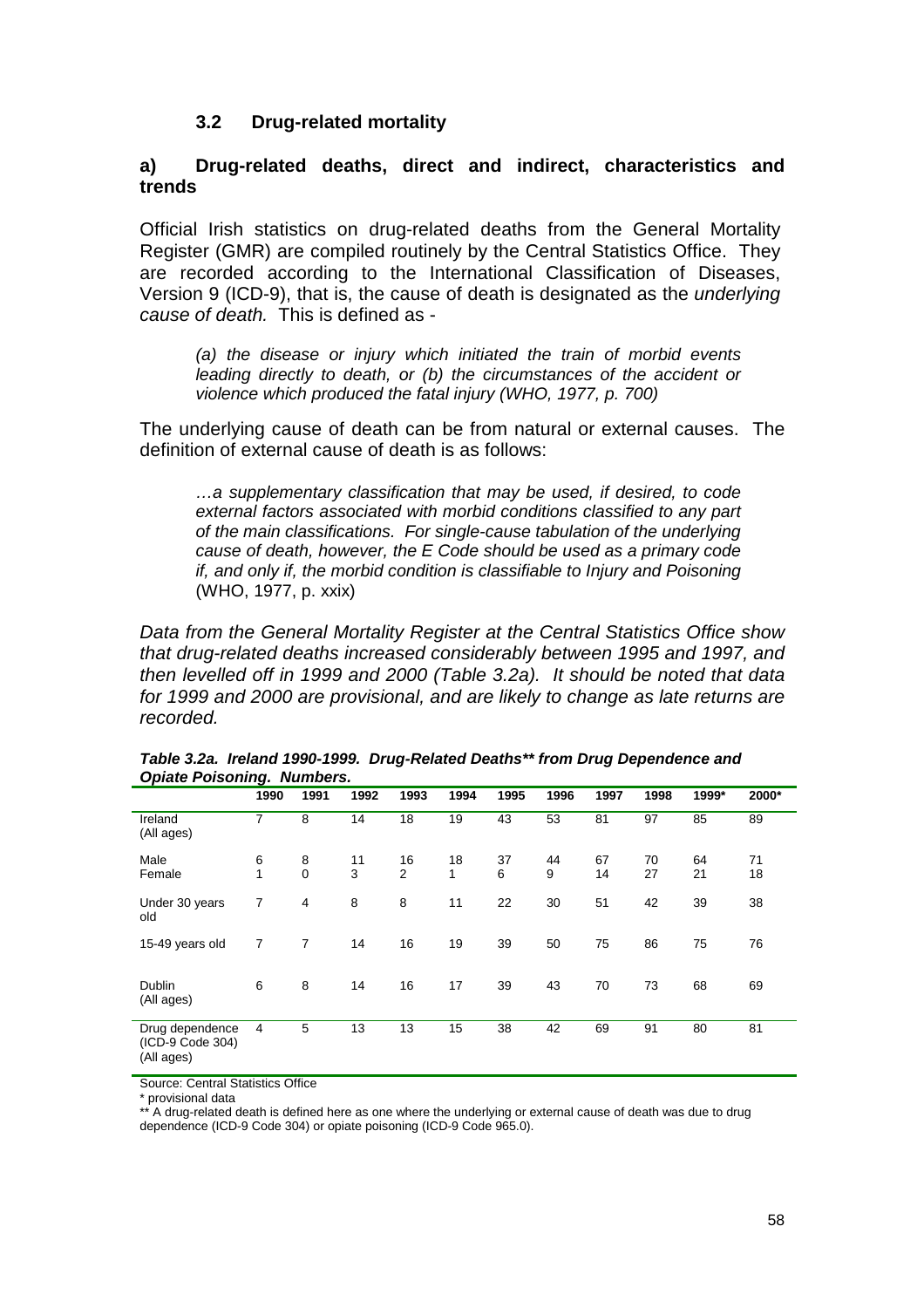The highest number (N=97) was recorded in 1998. It was in that year that an amendment was made to the information recorded, in the case of a sudden death, by the Garda Siochana (on Form 104): a question on drug/alcohol dependency was included on Form 104. This was as a result of the work of the National Task Force on Suicide (Department of Health and Children 1996; 1998). The increasing trend did not continue in 1999 and 2000 when the number of deaths was 85 and 89 respectively (Table 3.2a). In terms of geographic location the vast majority of deaths each year were in Dublin. The majority were males, between the ages of 15 and 49.

Indirect as well as direct drug-related death was the subject of an ad hoc retrospective study carried out in 1999 (Keating et al. 1999). Dublin City and County Coroners' files were examined to study the number of drug-related (direct and indirect) deaths in 1997. The criteria for inclusion were that the death had to have occurred in Dublin (city or county), between 1 January and 31 December 1997, and have positive toxicological evidence of the presence of drugs, and where drugs were implicated in the cause of death - this is a much broader definition that that used for the purpose of the GMR. Toxicological screens included testing for alcohol, opiates, benzodiazepines, tricyclics, barbiturates and cocaine. One-hundred-and-twenty cases were found to be toxicologically positive for drugs and 65 of these were known to be drug users. The gender ratio was 3:1 (male:female) and more than half of the deaths were in the 20-39 year age group. The drug most commonly identified was benzodiazepine (75 cases) mainly in combination with other drugs. The most common combination of drugs was opiates and benzodiazepines. Methadone was found in 47 cases; alcohol was found in 47 cases; cocaine in 7 cases; MDMA in 2 cases; and amphetamines in 2 cases. A similar study of coroners' files in 1992 (in Keating et al. 1999) found no cocaine, MDMA nor amphetamines in drug-related deaths. The 1992 study found a similar number of drug-related deaths recorded (in Dublin coroners' files) to that recorded in the GMR for that year. However, the total number (120) found in the 1997 study did not correspond with the number (49) recorded in the more narrowly defined GMR for the same year.

*A more recent study in Dublin in 1999 also found that statistics recorded in the GMR fell short of those found in the coroners' records (Ward and Barry 2001). The study definitions, which included indirect as well as direct drug-related deaths, were somewhat different from the GMR definition. One of the aims of the study was to determine the number of opiate-related deaths in Dublin city and county in 1999. Eighty-four drug-related deaths were found: methadone and/or morphine were detected in 72; benzodiazepines in 52; alcohol in 26; codeine cocaine, amphetamines and ecstasy were found in 14 cases. Toxicological analyses showed that 2 or more drugs were identified in 73 of 84 cases. The majority was young males who had been involved in benzodiazepine or alcohol co-abuse.*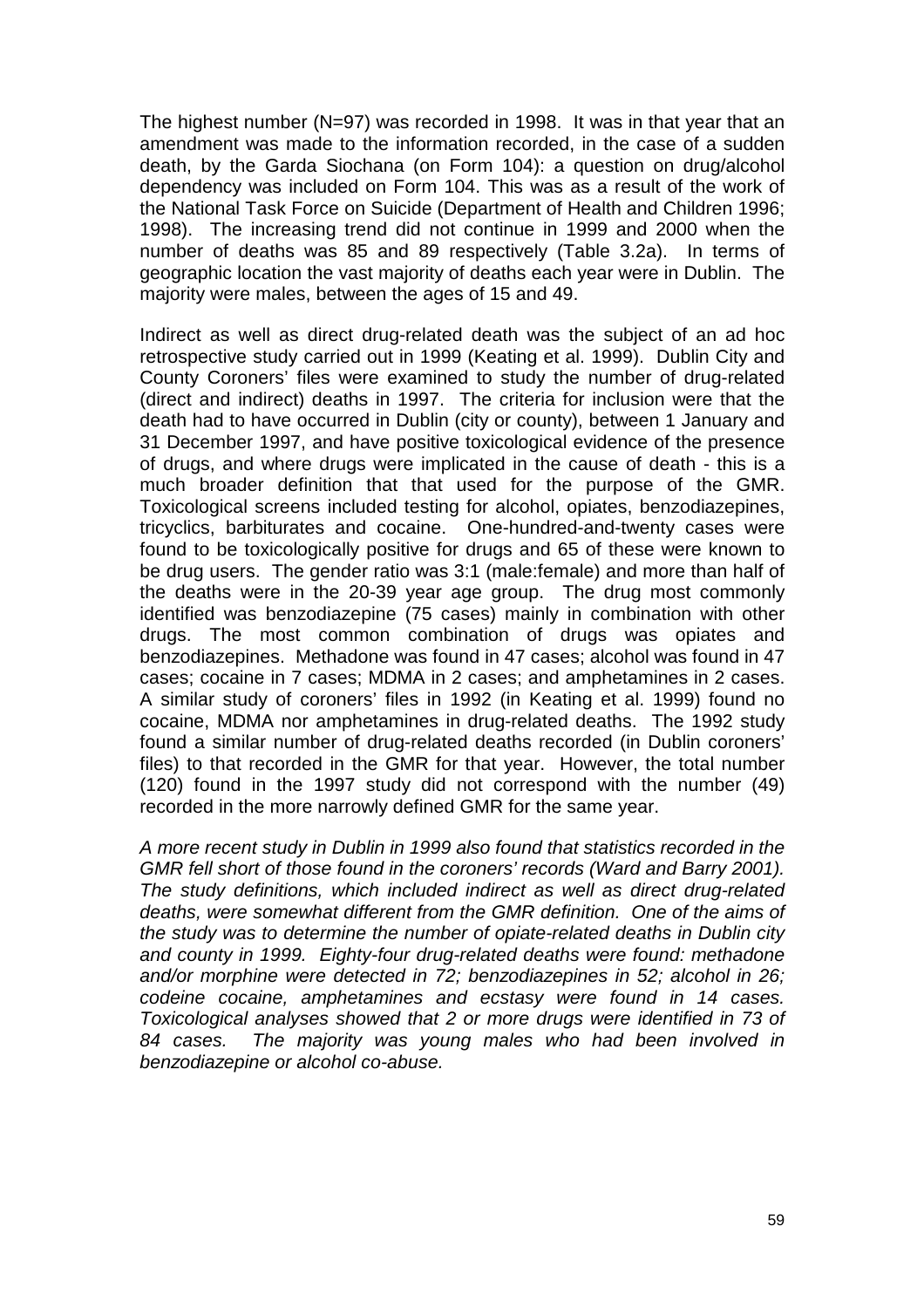| rable J.Z.D. Dublin 1999. Drug-related death by cause or death. Numbers. |                      |               |  |  |  |  |
|--------------------------------------------------------------------------|----------------------|---------------|--|--|--|--|
| Cause of death                                                           | <b>ICD Code</b>      | <b>Number</b> |  |  |  |  |
| Drug dependence                                                          | 304.0-304.9          | 63            |  |  |  |  |
| Poisoning by opiates & related narcotics                                 | 965.0-965.2, 965.9   | 2             |  |  |  |  |
| Violent & accidental (hanging, gunshot wound, fall etc.)                 | 994.7, E922.0, E888  | 13            |  |  |  |  |
| Miscellaneous 9not established, vasculitis, alcohol                      | 799.0. 447.5. 303.0. | 6             |  |  |  |  |
| dependence, liver disease)                                               | 571                  |               |  |  |  |  |
| <b>Total</b>                                                             |                      | 84            |  |  |  |  |

*Table 3.2b. Dublin 1999. Drug-related death by cause of death. Numbers.* 

*Source: Ward & Barry 2001* 

*The cause of death was recorded as drug dependence in 75% of cases (N=63), and violence accounted for a sizeable minority (15%, N=15) (Table 3.2b).* 

*These study findings show that polydrug use is a serious problem. They also highlight the fact that the full extent of drug-related death is not evident from GMR statistics, suggesting the need for a Special Register to record indirect as well as direct drug-related deaths* 

## **b) Mortality and causes of death in drug users, trends**

An outbreak of 24 cases of illness among injecting drug users in the Dublin area in Summer 2000 resulted in 8 deaths. This was similar to an outbreak of the illness in Glasgow where the first cases were recognised. While the definitive cause of death for all cases has not yet been established, the likely cause has been identified as a toxin-producing strain of *Clostridium novyi*, but other bacteria may be involved. The 'significance of the presence of clostridial species remains to be determined but it may suggest contamination of the drugs or other materials' used by the intravenous drug users (Andraghetti et al. 2000).

Research findings on mortality among drug users is not yet available, therefore it is not possible to discuss associated mortality trends.

## **3.3 Drug-related infectious diseases –** Lucy Dillon

*This section will summarise the Irish situation in relation to drug-related infectious diseases and report and comment on updated figures and any new research carried out in the area8 .* 

## **a) HIV and AIDS**

l

*As described in the National Report for 2000, the majority of data collected on drug related infectious diseases in Ireland are related to HIV. Two sources of data exist: the routine data on HIV positive tests that are reported by the Department of Health and Children<sup>9</sup> ; and special studies which have been* 

 $8$  An in-depth account of the Irish situation in relation to drug-related infectious diseases was given as a Special Topic in the National Report for Ireland, 2000- this has subsequently been published in a

collection of papers produced by the DMRD (Moran, Dillon, O'Brien, Mayock, Farrell & Pike, 2001).<br><sup>9</sup> The National Disease Surveillance Centre (NDSC) took over statutory responsibility for sexually transmitted infections (STIs), including HIV/AIDS, from the Department of Health and Children (DOHC) on July 1<sup>st</sup> 2000. Data on HIV/AIDS are now provided directly to the NDSC by the Departments of Public Health of each health board. Quarterly STI reports for 2000 are now available on this website. The DOHC provided finalised data for quarter 1 (Q1) and quarter 2 (Q2), 2000. Data for quarter 3 (Q3) and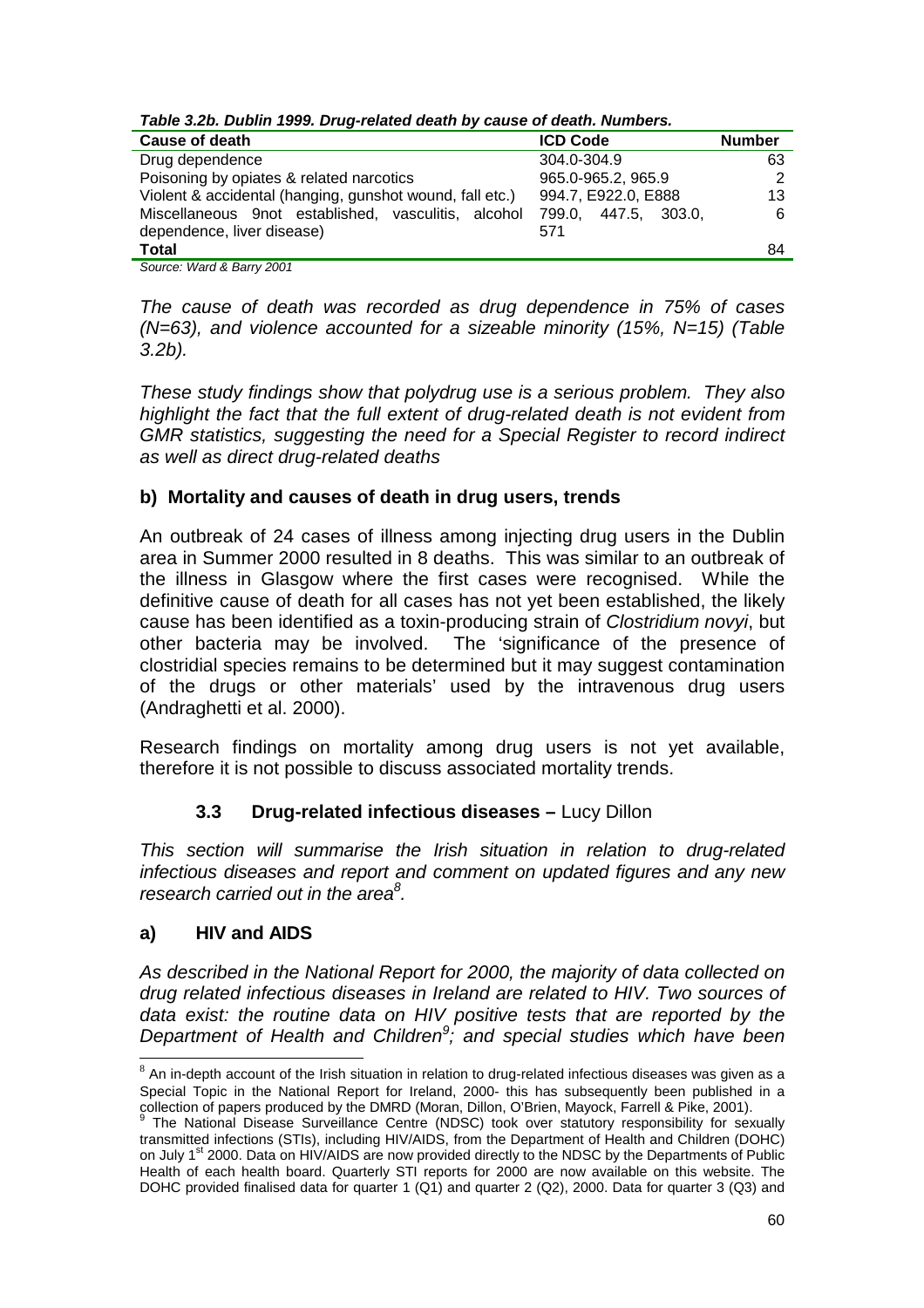*carried out estimating the prevalence of HIV among particular cohorts of drug users.* 

#### **Routine data on HIV testing**

*Up until July 2000, the Department of Health and Children, in collaboration with the Virus Reference Laboratory, was responsible for producing statistics on HIV positive tests which are published every six months. On 1st July 2000, the Infectious Diseases (Amendment) Regulations, 2000 (S.I. No 151 of 2000) came into force. Under these regulations the National Disease Surveillance Centre (NDSC) was assigned responsibility for the collation and analysis of weekly notifications of infectious diseases, taking over from the Department of Health and Children. In their first six months of data collation (July 2000- December 2000), data were collected in the same manner as previous years. However, in July 2001 a new HIV case-based reporting system has been developed. The aim of the new HIV case based reporting system has been noted as "to ensure the collection of accurate and complete epidemiological data on the distribution and mode of transmission of HIV infection" (O'Donnell, Cronin and Igoe 2001, p. 21). The socio-demographic data that will be collected within this new system are the patient's age, gender, county of residence (if Dublin, then the postal code) and country of birth (if not Ireland then year of first arrival in Ireland). Furthermore, an expanded list of probably routes of transmission is included. The new list reads as follows:* 

| <b>Probable route of transmission</b>                                 |
|-----------------------------------------------------------------------|
| (please tick one)                                                     |
| $\Box$ Men who have sex with men (MSM)/Bisexual                       |
| $\Box$ Injecting Drug User (IDU)                                      |
| $\Box$ IDU and men who have sex with men (MSN)/Bisexual               |
| $\Box$ Heterosexual                                                   |
| If heterosexual (please circle)                                       |
| 1. From a country with a generalised HIV epidemic                     |
| 2. Sex with a bisexual male                                           |
| 3. Sex with an injecting drug user                                    |
| 4. Sex with a haemophiliac or a transfusion recipient                 |
| 5. Sex with a person from a country with a generalised HIV epidemic   |
| 6. Sex with a person known to be HIV infected (not number 1-5 above)  |
| 7. Infected through heterosexual transmission, no further information |
| $\Box$ Mother-to-child                                                |
| If mother-to-child please indicate status of mother (please circle)   |
| 1. Injecting drug user                                                |
| 2. From a country with a generalised HIV epidemic                     |
| 3. Infected through heterosexual contact (not number 2 above)         |
| 4. Transfusion recipient                                              |
| 5. Other/undetermined                                                 |
| $\Box$ Haemophiliac                                                   |
| $\Box$ Transfusion recipient                                          |
| $\varPi$ Nosocomial infection                                         |
| $\Box$ Occupational                                                   |
| $\Box$ Other/undetermined (if other please otate)                     |

 *Other/undetermined (if other please state)* 

*Source: HIV/AIDS Surveillance Report Form, NDSC.* 

l

quarter 4 (Q4) 2000 was provided to NDSC by the Departments of Public Health. The figures for the Q3 and Q4 2000 reports are provisional and will not be regarded as final until all returns are received and data has been validated.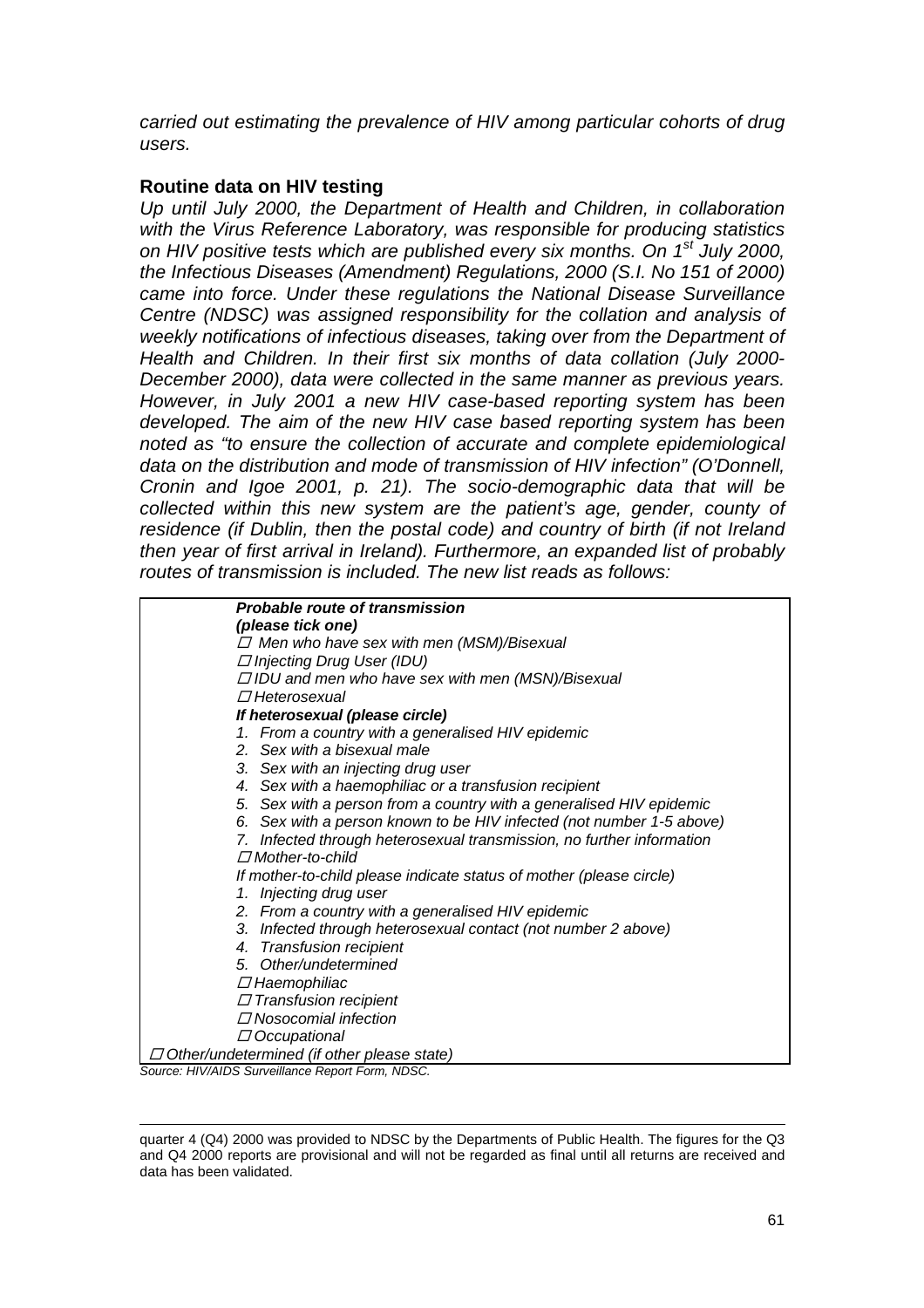*This new system of data collection for HIV will be evaluated in Spring 2002, and any necessary changes made.* 

*In considering the data available for 2000, the remainder of this section refers to data gathered on positive test by the Virus Reference Laboratory and collated by the Department of Health and Children, and, from July 2000, the NDSC. Within this system figures relating to HIV tests are broken down according to risk category, one of which is injecting drug use. As noted in the National Report for 2000, while it is possible to get a breakdown of the number of positive HIV cases attributable to injecting drug use in a given year, there continue to be a number of limitations to this data source:* 

- > It is limited to the *tested* population. Nothing can be inferred for those drug users who have *not* been tested.
- > It is not possible to identify non-injecting drug users within the data set.
- > No socio-demographic data is collected on those who are tested.
- $\triangleright$  There is only a limited geographical breakdown available.
- > A gender breakdown has only been made available since 1997.
- > Both risk behaviours (e.g. injecting drug use) and test locations (e.g. prison) are used as categories. This makes the data somewhat unclear. For example, it is not known through what risk activity those tested in the prison setting became infected with HIV. (National Report 2000)

Despite these limitations, this data source provides the best information with which to examine the epidemiological profile of HIV in Ireland over the past decade and a half.

The cumulative figures for the positive cases of HIV from the start of data collection in 1982 up until 1985, show that just over 60% (n=221) of all positive cases (n=363) were attributed to injecting drug use (see table 3.3a). Since 1985, injecting drug use has continued to be one of the main risk categories, accounting for 38.6% of the cumulative number of positive cases up until December  $31<sup>st</sup>$  2000 (see table 3.3a).

*As can be seen in Table 3.1 the proportion of positive HIV cases attributed to the intravenous drug user category generally decreased from 1992 through to 1998. The proportion of positive HIV tests attributed to intravenous drug use fell from 49.7% in 1989, to a low of 17.6% in 1997 (see Table 3.3a). It was noted in the National Report for 2000 that 1999 had seen a significant rise in the numbers of injecting drug users testing positive for HIV. The number of positive tests has remained stable in 2000 with 70 positive tests being attributed to injecting drug use. Proportionately, in 2000 injecting drug use decreased to representing 20.5% compared to 33% of all positive tests in 1999- this was primarily due to the significant increase in the number of positive tests attributable to the heterosexual sex/risk unspecified categorythis more than doubled during 2000, increasing from 59 in 1999 to 129 in 2000.*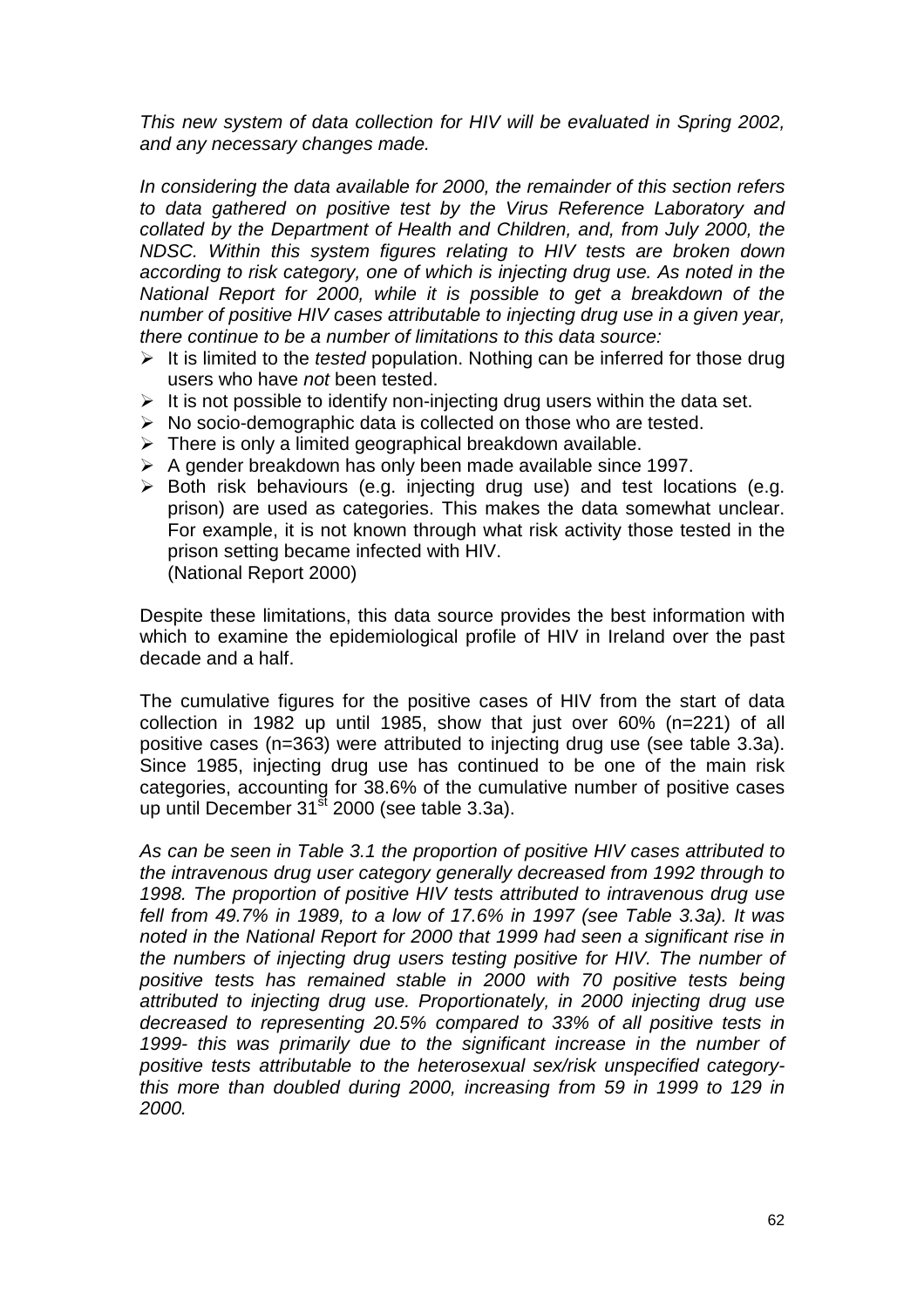| Year  | ັ<br><b>IVDUs</b><br>n (%) | Homosexual<br>Sex | Heterosexual Sex/<br><b>Risk unspecified</b> | Other<br>n (%) | <b>Total</b><br>n (%) |
|-------|----------------------------|-------------------|----------------------------------------------|----------------|-----------------------|
|       |                            | n (%)             | n (%)                                        |                |                       |
| 1985  | 221 (60.9)                 | 39 (10.7)         | 0                                            | 103 (28.4)     | 363 (100.0)           |
| 1986  | 112 (66.3)                 | 11(6.5)           | 21 (12.5)                                    | 25(14.8)       | 169 (100.0)           |
| 1987  | 72 (49.7)                  | 21(14.5)          | 26 (17.9)                                    | 26 (17.9)      | 145 (100.0)           |
| 1988  | 58 (50.4)                  | 17(14.8)          | 20(17.4)                                     | 20 (17.4)      | 115 (100.0)           |
| 1989  | 57 (49.1)                  | 33(28.5)          | 0                                            | 26 (22.4)      | 116 (100.0)           |
| 1990  | 50(45.1)                   | 25(22.5)          | 24 (21.6)                                    | 12(10.8)       | 111 (100.0)           |
| 1991  | 34 (36.9)                  | 27 (29.4)         | 25 (27.2)                                    | 6(6.5)         | 92 (100.0)            |
| 1992  | 82 (40.8)                  | 58 (28.9)         | 50 (24.9)                                    | 11(5.5)        | 201 (100.1)           |
| 1993  | 52 (38.0)                  | 48 (35.0)         | 21(15.3)                                     | 16(11.7)       | 137 (100.0)           |
| 1994  | 20(23.5)                   | 31(36.5)          | 22 (25.9)                                    | 12(14.1)       | 85 (100.0)            |
| 1995  | 19 (20.9)                  | 33(36.3)          | 30(33.0)                                     | 9(9.9)         | 91 (100.1)            |
| 1996  | 20 (18.9)                  | 41 (38.7)         | 27 (25.5)                                    | 18 (17.0)      | 106 (100.1)           |
| 1997  | 21(17.7)                   | 37(31.1)          | 40 (33.6)                                    | 21(17.7)       | 119 (100.1)           |
| 1998  | 26 (19.1)                  | 37(27.2)          | 47 (34.6)                                    | 26(19.1)       | 136 (100.0)           |
| 1999  | 69 (33.0)                  | 40 (19.1)         | 59 (28.2)                                    | 41 (19.6)      | 209 (99.9)            |
| 2000  | 70 (20.5)                  | 72 (21.1)         | 125 (36.4)                                   | 75 (22)        | 342 (100)             |
| Total | 983                        | 500               | 537                                          | 447            | 2537                  |

*Table 3.3a: Ireland 1985-1999. HIV positive cases by risk category. Numbers and percentages* 

*Source: Department of Health and Children and National Disease Surveillance Centre.* 

As discussed in the National Report for 2000, anecdotal evidence suggests a couple of explanations for the increase in the number of positive cases being attributed to injecting drug use during 1999 which may also offer an explanation for the 2000 figures. Firstly, leading on from the *Protocol for the Prescribing of Methadone* issued in 1993, guidelines were developed for GPs prescribing methadone within the general practice setting and for pharmacists in their dispensing of methadone. Following the completion and evaluation of a pilot programme, in January 1998 the Report of the Methadone Treatment Services Review Group made a number of recommendations on tightening control on both the prescribing and dispensing of methadone, in accordance with the 1993 protocol. Consequently, the Misuse of Drugs (Supervision of Prescription and Supply of Methadone) Regulations, 1998. The regulations aim to create a more controlled environment for the prescribing and dispensing of methadone. Within this context, all those who were receiving methadone in Ireland were integrated into a structured programme. Furthermore, drug users were integrated into a structured programme setting where there is an active policy of carrying out virology in relation to HIV and hepatitis. It is suggested therefore, that this may have resulted in an increase in the number of injecting drug users being tested for HIV and, in turn, an increase in the number of positive cases being attributed to injecting drug use during 1999 and 2000. Secondly, it has also been suggested anecdotally that perceptions may be beginning to change among the drug using population in relation to HIV. It is argued that the availability of new treatment (HAART) and the visibility of individuals in the community for whom treatment has been effective, has encouraged people to come forward for testing so that they can avail of treatment if necessary.

l

<sup>\*</sup> Cumulative figures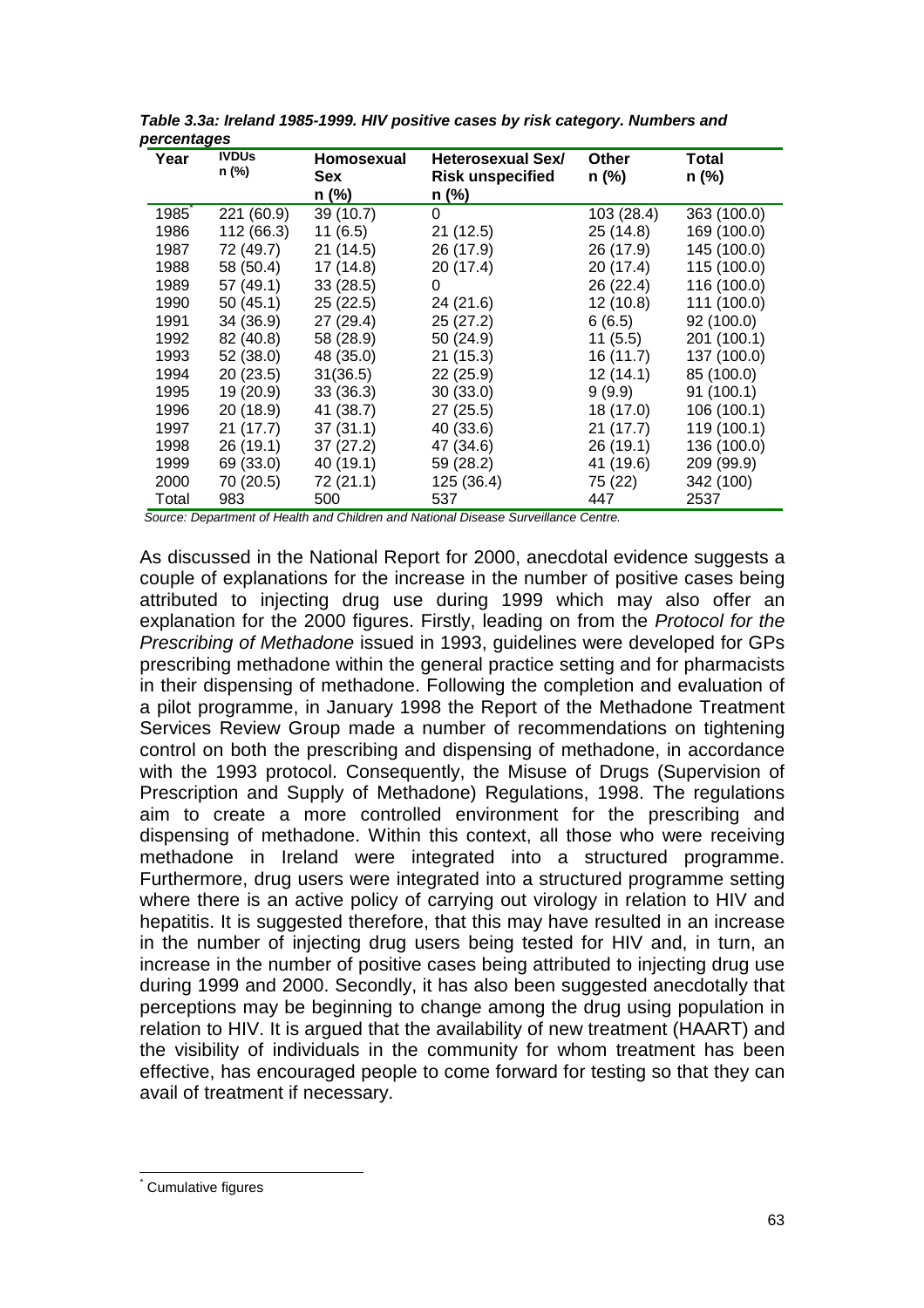*Gender: As discussed in the National Report for 2000, gender is the only sociodemographic data collected on those who are tested for HIV from the Department of Health and Children's Data source, but has only been reported since 1997. An examination of the figures by gender suggests a possible change in the profile of those who are testing positive for HIV in Ireland (see Table 3.3b). In 1997, females only accounted for 3 of the 21 new positive cases attributed to injecting drug use. In 1998 this had increased to 10 of the 26 positive cases among injecting drug users, and in 1999 it had increased further to account for 34 of the 69 positive cases. However, in 2000 only 29 of the 70 new positive cases were women. Speaking in percentage terms, women had increased from representing 14.3% of the positive tests among injecting drug users in 1997, to 38.5% in 1998 and up to a high of 49.3% in 1999. However, in 2000 they decreased proportionately to 41.4% of new cases. Due to the lack of information on gender prior to 1997, it is not possible to explore trends over a more extended period of time. Furthermore, research has not been carried out in the Irish context into the spread of HIV among female and male injecting drug users. As discussed in the National Report for 2000, anecdotal evidence suggests that the overall increase in the number of positive tests among women with a history of injecting drug use since 1997, may reflect a real increase in the number of female injecting drug users who are becoming infected with HIV. However, it is also suggested that these women may be becoming infected through their sexual behaviour rather than their injecting drug use. Once identified as an injecting drug user however, their infection will tend to be attributed to their injecting drug using behaviour. Anecdotal evidence also suggests that a growing number of women may be attending for testing in order to be able to minimise the risk of infection to their baby were they to become pregnant.* 

*Table 3.3b Ireland 1997-2000. HIV seropositive intravenous drug users by gender. Numbers and percentages.* 

| Year                                               | <b>Male</b> | Female    | <b>Total</b> |  |  |
|----------------------------------------------------|-------------|-----------|--------------|--|--|
|                                                    | $n$ (%)     | $n$ (%)   | $n$ (%)      |  |  |
| 1997                                               | 18 (85.7)   | 3(14.3)   | 21 (100)     |  |  |
| 1998                                               | 16(61.5)    | 10(38.5)  | 26 (100)     |  |  |
| 1999                                               | 35(50.7)    | 34 (49.3) | 69 (100)     |  |  |
| 2000                                               | 41 (58.6)   | 29 (41.4) | 70 (100)     |  |  |
| Source: Department of Health and Children and NDSC |             |           |              |  |  |

#### AIDS

*Since 1983 and up until December 31st 2000, there have been 707 AIDS cases reported in Ireland, and 362 AIDS related deaths (see Appendix 2, Table 3.3). It has been noted that injecting drug use has accounted for approximately 40% of the AIDS cases reported between 1983 and 1999 (O'Donnell et al., 2000). In 2000 there were 21 new AIDS related cases recorded and 13 AIDS related deaths. Intravenous drug users continue to represent one of the main risk categories recorded in this data source. In 2000, intravenous drug users accounted for 28.6% of new AIDS cases, and 38.5% of the year's AIDS related deaths.* 

#### Special Studies

A number of special studies have been carried out which have explored the prevalence of HIV among cohorts of drug users in a range of study locations.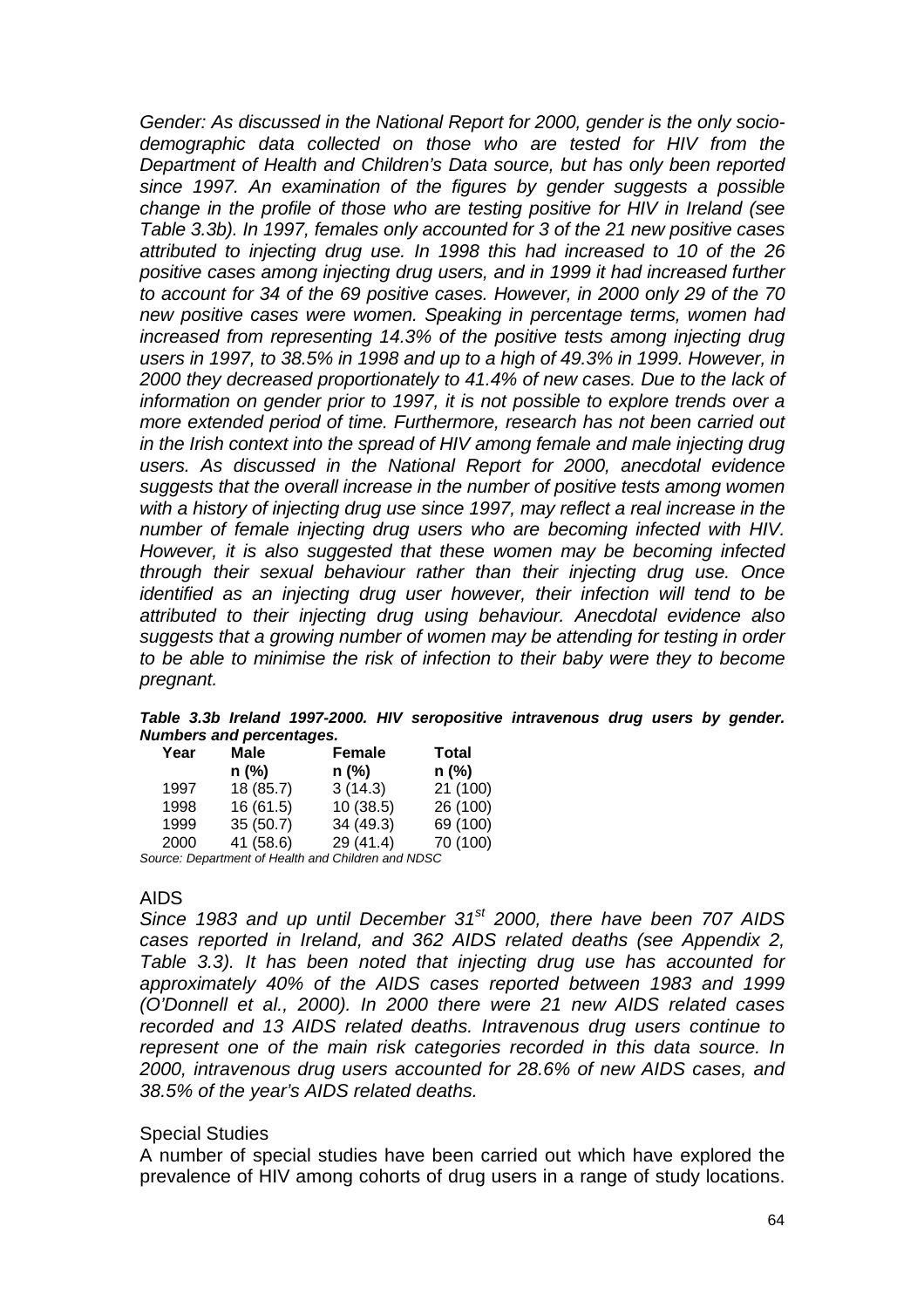The studies have included drug users located in: the community, drug treatment centres, needle exchange programmes and prisons. A summary of the research findings on the prevalence of HIV infection among particular cohorts of drug users is presented in Table 3.3c below. An in-depth description of these studies was presented in the National Report for 2000. *There have been very few data made available since that report. In a retrospective study of a sample of client records in a treatment setting, it was found that 16.7% had tested positive for HIV (Fitzgerald, et al., 2001). This prevalence rate is significantly higher than those found in recent studies. No explanation for the high prevalence rate is offered in the paper reporting this figure. However, it is noted that the study was primarily an audit of screening for infectious diseases and therefore was of "limited value in estimating true prevalence rates" (Fitzgerald et al., 2001: 33). In a study of a sample of those receiving methadone treatment within a general practice setting, 30 of 343 clients were reported to have tested positive for HIV (Cullen et al., 2000).*

| <b>Author</b>                   | <b>Study</b><br>period | <b>Sample</b><br><b>Source</b>                                              | <b>Self</b><br>Report/<br><b>Test</b> | Serum/<br><b>Saliva</b> | <b>Sample</b><br>size tested    | %<br>infected<br>those<br>οf<br>tested |
|---------------------------------|------------------------|-----------------------------------------------------------------------------|---------------------------------------|-------------------------|---------------------------------|----------------------------------------|
| Fitzgerald et<br>al<br>(2001)   | 1997                   | Drug<br>treatment<br>centre<br>$n = 138$                                    | Test                                  | Serum                   | n/a                             | 16.7%                                  |
| Cullen et al<br>(2000)          | 1999                   | General<br>practice<br>$n = 571$                                            | <b>Test</b>                           | Not<br>reported         | $n = 343$                       | 8.7%                                   |
| Long et al<br>(2000)            | 1999                   | Committal<br>prisoners<br>$n = 593$                                         | <b>Test</b>                           | Saliva                  | IDUs <sup>10</sup><br>$(n=173)$ | <b>IDUs</b><br>5.8%                    |
| Allwright<br>et<br>al<br>(1999) | 1998                   | Irish<br>Prison<br>Population<br>$n = 1178$                                 | Test                                  | Saliva                  | <b>IDUs</b><br>$(n=509)$        | <b>IDUs</b><br>3.5%                    |
| Smyth et al<br>(1998)           | 1992-<br>1997          | Drug<br>treatment<br>centre<br>$n = 735$                                    | Test                                  | Serum                   | <b>IDUs</b><br>$(n=600)$        | <b>IDUs</b><br>1.2%                    |
| Dorman<br>et<br>al<br>(1997)    | 1992                   | Drug<br>treatment<br>centre & non-<br>treatment<br><b>IDUs</b><br>$n = 185$ | Test                                  | Serum<br>and<br>saliva  | <b>IDUS</b><br>$(n=180)$        | <b>IDUs</b><br>8.4%                    |
| O'Kelly et al<br>(1996)         | 1984-<br>1995          | <b>IDUs</b><br>in<br>community<br>$n = 82$                                  | <b>Test</b>                           | Serum                   | <b>IDUs</b><br>$(n=66)$         | <b>IDUs</b><br>65%                     |
| Johnson<br>et<br>al<br>(1994)   | 1991                   | Needle<br>exchange<br>$n = 106$                                             | <b>Test</b>                           | Saliva                  | <b>IDUS</b><br>$(n=81)$         | <b>IDUs</b><br>14.8%                   |

*Table 3.3c Summary of research findings on the prevalence of HIV infection among particular cohorts of drug users*  **Self Serum/ Sample % infected** 

*In summary, injecting drug use continues to be one of the main risk categories to which HIV positive cases are attributed each year. Despite the rates of new HIV positive cases attributed to injecting drug use plateauing in the early and* 

l

<sup>&</sup>lt;sup>10</sup> IDUs: Injecting drug users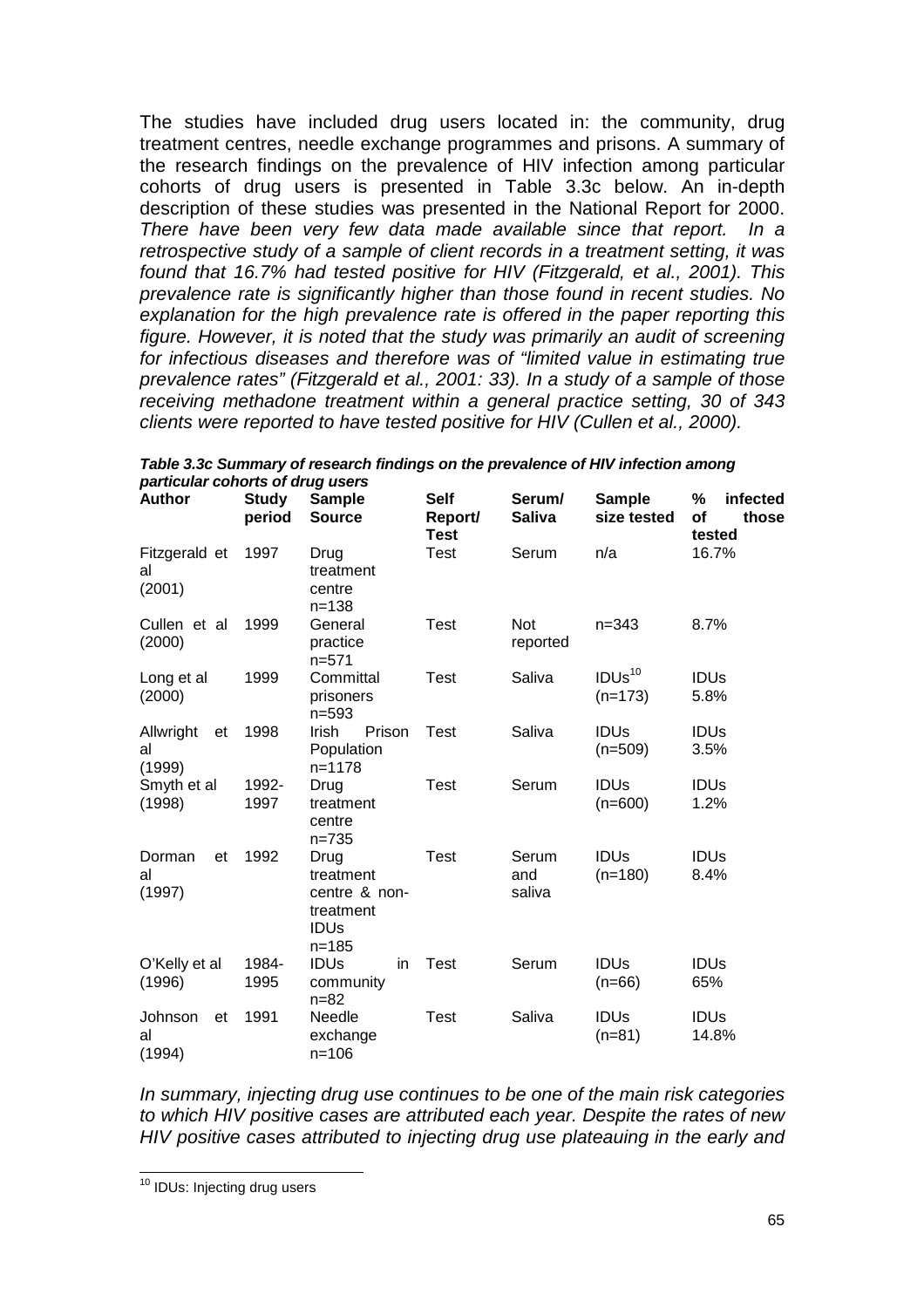*mid 1990s, recent figures suggest that there is an upward trend in the number of new HIV positive cases among Irish drug users. The information available on those who are testing positive for HIV remains limited. Analysis of the figures highlights the need for more information, in particular of a sociodemographic and behavioural nature, to facilitate comprehensive epidemiological analysis of the trends.* 

#### **b) Hepatitis B and C**

#### Hepatitis B

There is very little information in Ireland on the prevalence and incidence of hepatitis B among both the general population and the injecting drug using population. While data are collected on the number of positive tests carried out for hepatitis B by the Virus Reference Laboratory, no behavioural data is collected and therefore those infected through drug use cannot be identified. Information on prevalence rates is therefore confined to a small number of special studies that have been carried out in the field. A summary of the research findings is given in table 3.3d. *Only one study has addressed the prevalence of hepatitis B among drug users since last year's report. Cullen et al. (2000) found that 43 of 316 clients attending a general practice for methadone prescription had tested positive for hepatitis B. Overall, the prevalence rates of hepatitis B among samples of injecting drug users range from 1% to 18.5%.* 

| <b>Author</b>              | <b>Study</b><br>period | <b>Sample</b><br><b>Source</b>           | <b>Self</b><br>Report/<br><b>Test</b> | Serum/<br><b>Saliva</b> | <b>Sample</b><br>size tested | % infected<br>those<br>οf<br>tested |
|----------------------------|------------------------|------------------------------------------|---------------------------------------|-------------------------|------------------------------|-------------------------------------|
| Cullen et al<br>(2000)     | 1999                   | General<br>practice<br>$n = 571$         | Test                                  | Not<br>reported         | $n = 316$                    | 15.7%                               |
| al<br>et<br>Long<br>(2000) | 1999                   | Committal<br>prisoners<br>$n = 593$      | Test                                  | Saliva                  | <b>IDUS</b><br>$(n=173)$     | <b>IDUs 17.9%</b>                   |
| Allwright et<br>al (1999)  | 1998                   | General<br>prisoners<br>$n = 1178$       | Test                                  | Saliva                  | <b>IDUS</b><br>$(n=509)$     | <b>IDUS</b><br>18.5%                |
| Smyth et al<br>(1998)      | 1992-<br>1997          | Drug<br>treatment<br>centre<br>$n = 735$ | <b>Test</b>                           | Serum                   | <b>IDUS</b><br>$(n=729)$     | <b>IDUs</b><br>1%                   |

*Table 3.3d Summary of research findings on the prevalence of Hepatitis B infection among particular cohorts of drug users* 

#### Hepatitis C

*In Ireland, there is no routine data collection in the area of hepatitis C. Only total numbers of individuals who tested positive in a given year are availableit is not possible to differentiate those who have become infected through injecting drug use. However, there have been a number of special studies carried out among samples of drug users in a variety of study settings (see table 3.3e). These were discussed in detail in the National Report for 2000. Three papers presenting findings of special studies have been published since last year's report. In a study of a sample of clients (n=119) attending drug treatment services, of 48 injectors tested, 54% tested positive (Smyth,*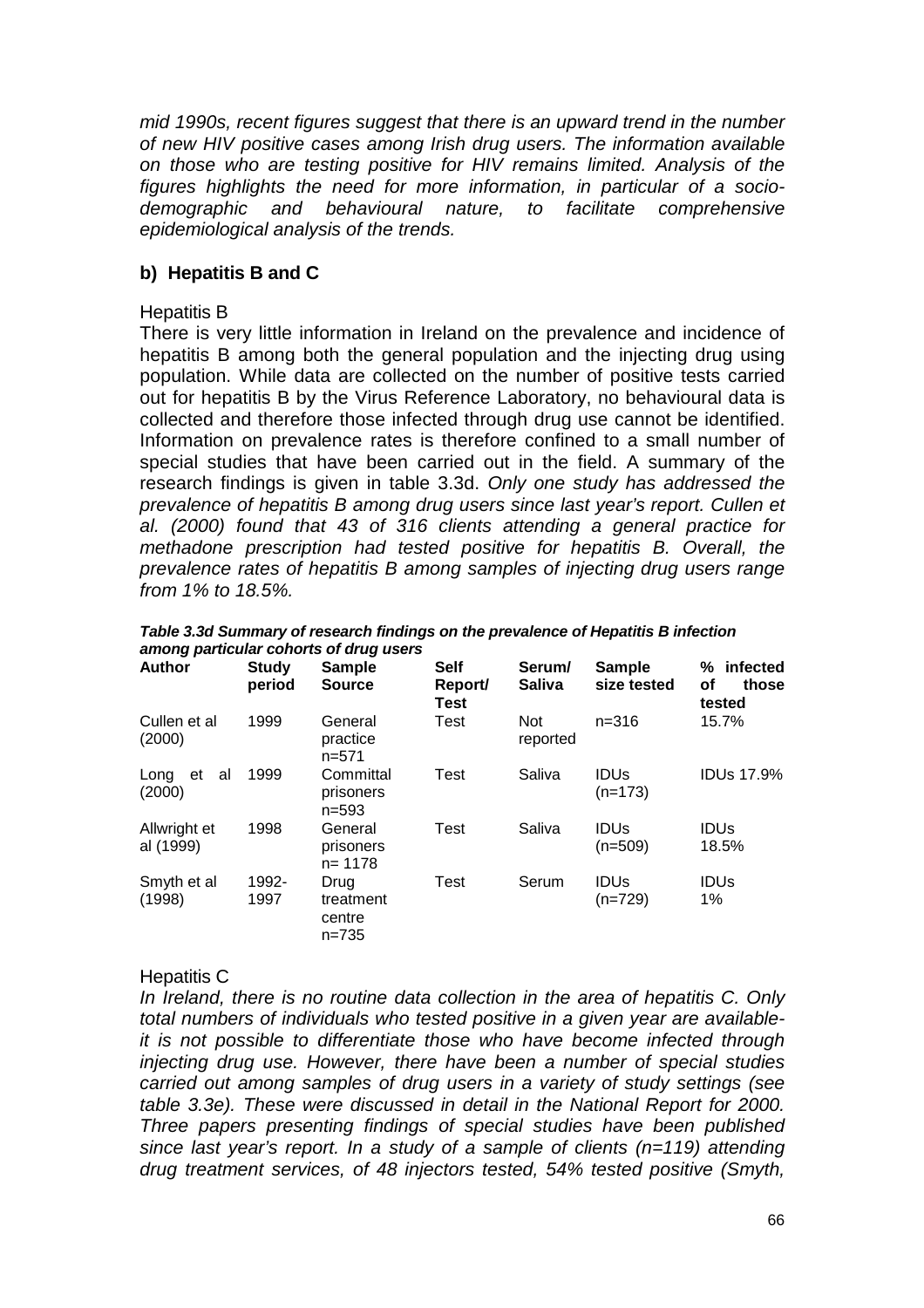*2000). Another study of 138 clients in a treatment centre with a history of injecting drug use, found a prevalence rate for hepatitis C of 78.8% (Fitzgerald et al, 2001). Finally, Cullen et al (2000) found that of 372 clients attending a general practice setting for methadone treatment, 270 had tested positive for hepatitis C. In summary, prevalence rates among samples of injecting drug users have been found to range from 52.1% to 89%- clearly indicating hepatitis C among injecting drug users as an issue of concern for public health.* 

While it is not possible from the available data to analyse infection trends over time, it would appear from the studies available that hepatitis C infection has been prevalent among Irish injecting drug users over the past decade. Anecdotal evidence suggests that the relative ease with which hepatitis C can be spread through injecting drug use, and a lack of knowledge among users about hepatitis C and the associated risks, have all contributed to its spread. In summary, the prevalence rate for hepatitis C has been found to be consistently high within the drug using population over the past decade.

|                               | among particular conorts of drug users |                                       |                                       |                         |                                                               |                                          |  |
|-------------------------------|----------------------------------------|---------------------------------------|---------------------------------------|-------------------------|---------------------------------------------------------------|------------------------------------------|--|
| <b>Author</b>                 | <b>Study</b><br>period                 | <b>Sample</b><br><b>Source</b>        | <b>Self</b><br>Report/<br><b>Test</b> | Serum/<br><b>Saliva</b> | <b>Sample</b><br>size tested                                  | % infected<br>of those<br>tested         |  |
| Fitzgerald<br>et al<br>(2001) | 1997                                   | Drug treatment<br>centre              | Test                                  | Serum                   | n/a                                                           | <b>IDUS</b><br>78.8%                     |  |
| Cullen et al<br>(2000)        | 1999                                   | General<br>practice<br>$n = 571$      | <b>Test</b>                           | <b>Not</b><br>reported  | $n = 372$                                                     | 72.6%                                    |  |
| Smyth et al<br>(2000)         | 08/1996-<br>01/1997                    | Drug treatment<br>centre $n=138$      | Test                                  | Serum                   | <b>IDUS</b><br>$n = 48$                                       | <b>IDUS</b><br>54%                       |  |
| Long et al<br>(2000)          | 1999                                   | Committal<br>prisoners<br>$n = 593$   | <b>Test</b>                           | Serum                   | <b>IDUs</b><br>$(n=173)$<br>Non IDU <sub>s</sub><br>$(n=420)$ | <b>IDUs</b><br>71.7%<br>Non IDUs<br>1.4% |  |
| Allwright et<br>al (1999)     | 1998                                   | General<br>prisoners<br>$n = 1178$    | Test                                  | Serum                   | <b>IDUs</b><br>$(n=509)$<br>Non IDU <sub>s</sub><br>$(n=669)$ | <b>IDUs</b><br>81.3%<br>Non IDUs<br>3.7% |  |
| Smyth et al<br>(1999a)        | 1993-<br>1996                          | Drug treatment<br>centre<br>$n = 353$ | Test                                  | Serum                   | <b>IDUs</b><br>$n = 353$                                      | <b>IDUS</b><br>52.1%                     |  |
| Smyth et al<br>(1999b)        | 1997                                   | Drug treatment<br>centre<br>$n = 84$  | Self-report                           | n/a                     | <b>IDUs</b><br>$n = 84$                                       | <b>IDUs</b><br>89%                       |  |
| Smyth et al<br>(1998)         | 1992-<br>1997                          | Drug treatment<br>centre<br>$n = 735$ | Test                                  | Serum                   | <b>IDUs</b><br>$n = 733$                                      | <b>IDUS</b><br>61.8%                     |  |
| Smyth et al<br>(1995)         | 1992-<br>1993                          | Drug treatment<br>centre<br>$n = 272$ | Test                                  | Serum                   | <b>IDUs</b><br>$(n=272)$                                      | <b>IDUS</b><br>84%                       |  |

*Table 3.3e Summary of research findings on the prevalence of Hepatitis C infection among particular cohorts of drug users*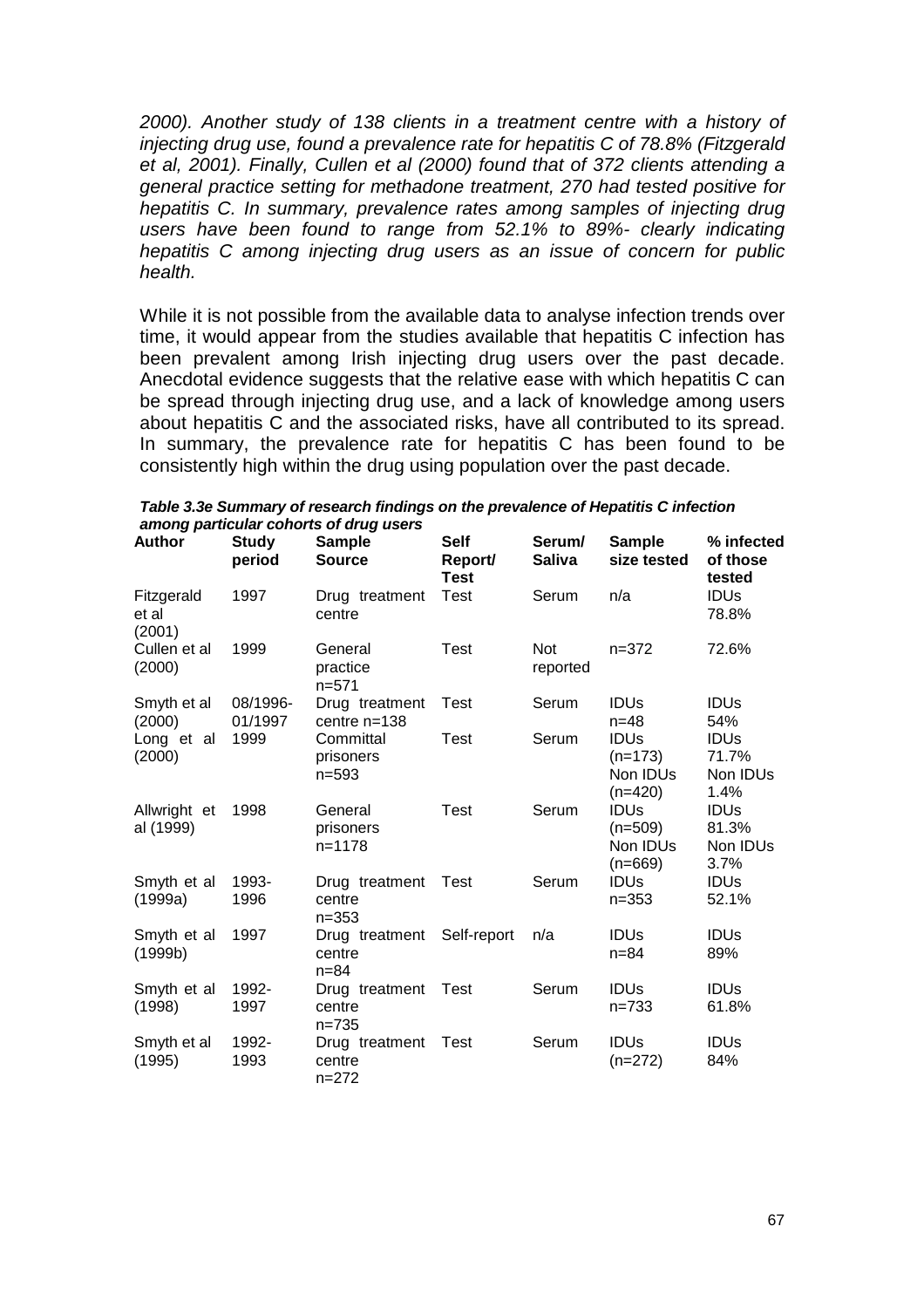# **c) Other drug related infectious diseases**

Data have not been collected on other drug-related infectious diseases in Ireland. Anecdotal evidence suggests however that tuberculosis may be increasing in prevalence among Irish drug users.

**Chronic drug effects:** The most obvious consequences of HIV and hepatitis B and C are the impact these diseases have on the individual's health. There are no data available on the number of drug users who develop chronic hepatitis C or require care for hepatitis B infection. The only routine data collected on the health consequences of drug related infectious diseases are those on AIDS related cases and deaths. *Since 1983 and up until December 31st 2000, there have been 707 AIDS cases reported in Ireland, and 362 AIDS related deaths. In 2000 there were 21 new drug-related AIDS cases recorded. Intravenous drug users continue to represent one of the main risk categories recorded in this data source. In 2000, intravenous drug users accounted for 28.6% of new AIDS cases, and 38.5% of the year's AIDS-related deaths (see appendix 2, Table 3.3).*

# **3.4 Other drug-related morbidity –** Mary O'Brien

## **a) Non-fatal drug emergencies**

## *NO INFORMATION AVAILABLE*

Information on non-fatal drug emergencies is not available in Ireland.

# **b) Psychiatric co-morbidity**

## *NO NEW INFORMATION AVAILABLE*

National policy on the treatment of alcohol and drug misuse (Department of Health 1984) stipulates that the emphasis in the management of alcohol and drug-related problems be on community-based intervention, rather than on specialist inpatient treatment. Despite the general policy of providing treatment for problem drug use at non-residential services in the community, drug-related admissions to psychiatric inpatient hospitals are continuing to rise (Table 3.4a). The proportion of drug-related admissions – with a primary or secondary diagnosis - increased from 2.2% in 1995 to 3.6% in 1999 for all admissions (National Psychiatric Inpatient Reporting System [NPIRS], personal communication). For first admissions (admission for the first time ever) the proportion increased from 2.4% to 5.0% in the same period. This is in contrast to the general trend of a decrease in overall admissions to psychiatric hospitals.

The rates (per 100,000 population) increased from 16.2 in 1995 to 24.6 in 1999 for all admissions, and in the case of first admissions the rate doubled between 1995 and 1999 from 4.7 to 9.8 per 100,000 population. Admission rates for 'drug dependence' to inpatient psychiatric hospitals vary according to geographic location (Table 3.4a). This is not necessarily an indication of morbidity but may perhaps be linked to drug treatment provision in different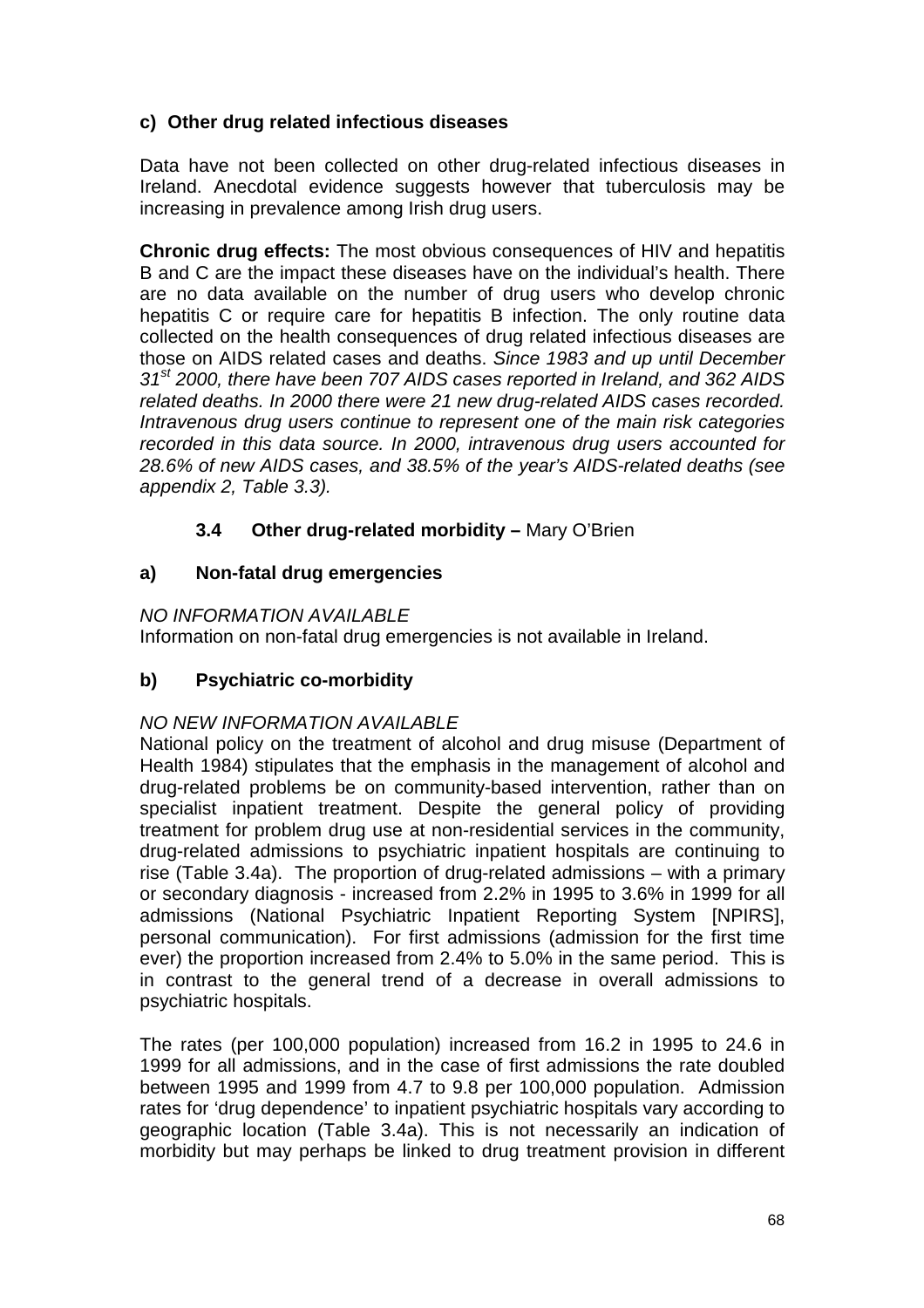areas and/or more willingness in certain areas to admit people with drug problems to psychiatric hospitals.

| <b>Health Board Area</b> | 1997 | 1998 | 1999 |
|--------------------------|------|------|------|
| Eastern                  | 10.9 | 13.4 | 13.4 |
| Midland                  | 10.1 | 8.0  | 17.4 |
| Mid-Western              | 10.6 | 10.2 | 13.2 |
| North-Eastern            | 6.3  | 6.8  | 8.6  |
| North-Western            | 6.5  | 6.5  | 2.6  |
| South-Eastern            | 7.1  | 8.0  | 8.7  |
| Southern                 | 6.6  | 6.1  | 6.1  |
| Western                  | 5.4  | 6.5  | 7.7  |
| Total                    | 8.7  | 9.6  | 10.6 |

 *3.4a. Ireland 1997-1999. First Admissions to Inpatient Psychiatric Hospitals. Drug dependence diagnosis. Rates per 100,000 population aged 16 years and over.* 

Source: National Psychiatric Inpatient Reporting System, Mental Health Division, The Health Research Board.

The NPIRS data from 1997 to 1999 did not show any noteworthy psychiatric co-morbidity (NPIRS, personal communication). Close family ties and good family supports could be a factor in preventing people with psychiatric disorders from becoming involved in problematic drug use.

In an attempt to draw attention to concerns of the Irish Council of Attention Deficit Disorder Support Groups (INCADDS) a submission was made on their behalf to the National Drugs Strategy Review which took place during 2000. The submission was made as a result of concern that attention deficit hyperactivity disorder (ADHD) may be a significant risk factor for involvement in substance misuse; and that people with ADHD are more likely to self medicate. The aim was to highlight the need to identify drug users who suffer from ADHD and ensure the provision of appropriate treatment programmes for their care and management.

#### **c) Other important health consequences**

The Medical Bureau of Road Safety (MBRS) in collaboration with the Garda Siochana (police) has undertaken a study to determine current trends in driving under the influence of drugs in Ireland. A survey being carried out in the year 2000 will investigate the presence of amphetamines, benzodiazepines, cannabis, cocaine, opiates and methadone in blood and urine samples taken by the Gardai under the Road Traffic Act, 1994. One thousand samples will be randomly selected and another 1,000 from those who are *under* the legal alcohol limit for driving. Preliminary results (Table 3.4b) from 338 samples (under the legal alcohol limit) showed that cannabis was most frequently found (34%), followed by benzodiazepines (25%). Cocaine was the drug least commonly found at 4% of the sample (Moane et al. 2000).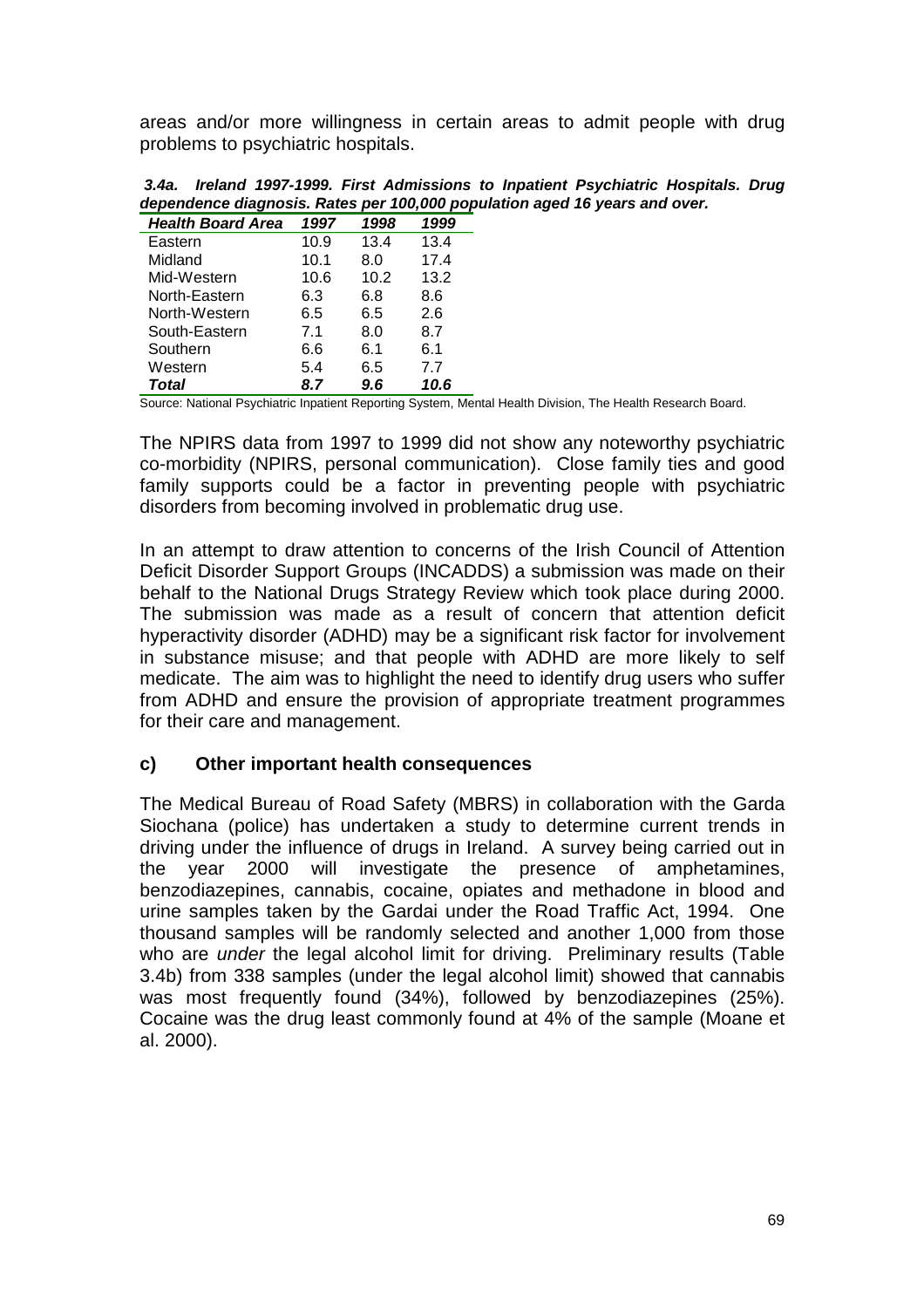*Table 3.4b. Drugs Driving in Ireland 2000. Preliminary Study of Prevalence of Driving under the Influence of Drugs - for sample under legal alcohol limit. Type of Drug. Percentages* 

| <b>Type of Drug</b> | Percentage<br><b>Prevalence</b> |
|---------------------|---------------------------------|
| Cannabis            | 34                              |
| Benzodiazepines     | 25                              |
| Amphetamines        | 16                              |
| Opiates             | 14                              |
| Methadone           | 7                               |
| Cocaine             | 4                               |
| Total N=338         |                                 |
|                     |                                 |

Source: Moane et al. 2000

These results indicate that there has been a significant increase in driving under the influence of drugs since 1987, when a similar study was carried out and 14.6% of samples (under the legal alcohol limit) tested were found positive for drugs. The current preliminary study found that the percentage had risen to 37%. The results of this survey, which will be available in 2002, will identify the types of drugs including alcohol, and their combination with other drugs, being used by Irish drivers.

*The MBRS is responsible for analysing blood and urine specimens taken from people suspected of driving under the influence of an intoxicant, for prosecution purposes. The number of specimens analysed has been increasing for both alcohol and drugs.* 

*Table 3.4c. Ireland 1995-2000. Toxicological analysis of blood/urine specimens. Numbers.* 

| Year                     | Alcohol                                         | Drug |  |
|--------------------------|-------------------------------------------------|------|--|
| 1995                     | 4766                                            | 8    |  |
| 1996                     | 5514                                            | 16   |  |
| 1997                     | 6591                                            | 24   |  |
| 1998                     | 7812                                            | 32   |  |
| 1999                     | 8476                                            | 50   |  |
| 2000                     | 10134                                           | 78   |  |
| $\overline{\phantom{a}}$ | $\cdot$ $\cdot$ $\cdot$ $\cdot$ $\cdot$ $\cdot$ |      |  |

*Source: Flynn et al. 2001* 

*Analyses of specimens for drug concentrations increased from 8 in 1995 to 78 in 2000. Of the 78 tested in 2000, 71 were found to be positive for drugs; 23 for one drug; 48 for more than one drug.* 

*Table 3.4d. Ireland 2000. Toxicological analysis by type of drug found in blood and urine specimens\*. Percentages.* 

| Type of Drug    | Percentage |
|-----------------|------------|
| Cannabinoids    | 32         |
| Benzodiazepines | 19         |
| Methamphetamine | 18         |
| Amphetamine     | 15         |
| Methadone       | 8          |
| Other opiates   | 7          |
| Cocaine         | 1          |
| Total N=71      |            |

*Source: Flynn et al. 2001* 

*\*using Cozart immunoassay kits.*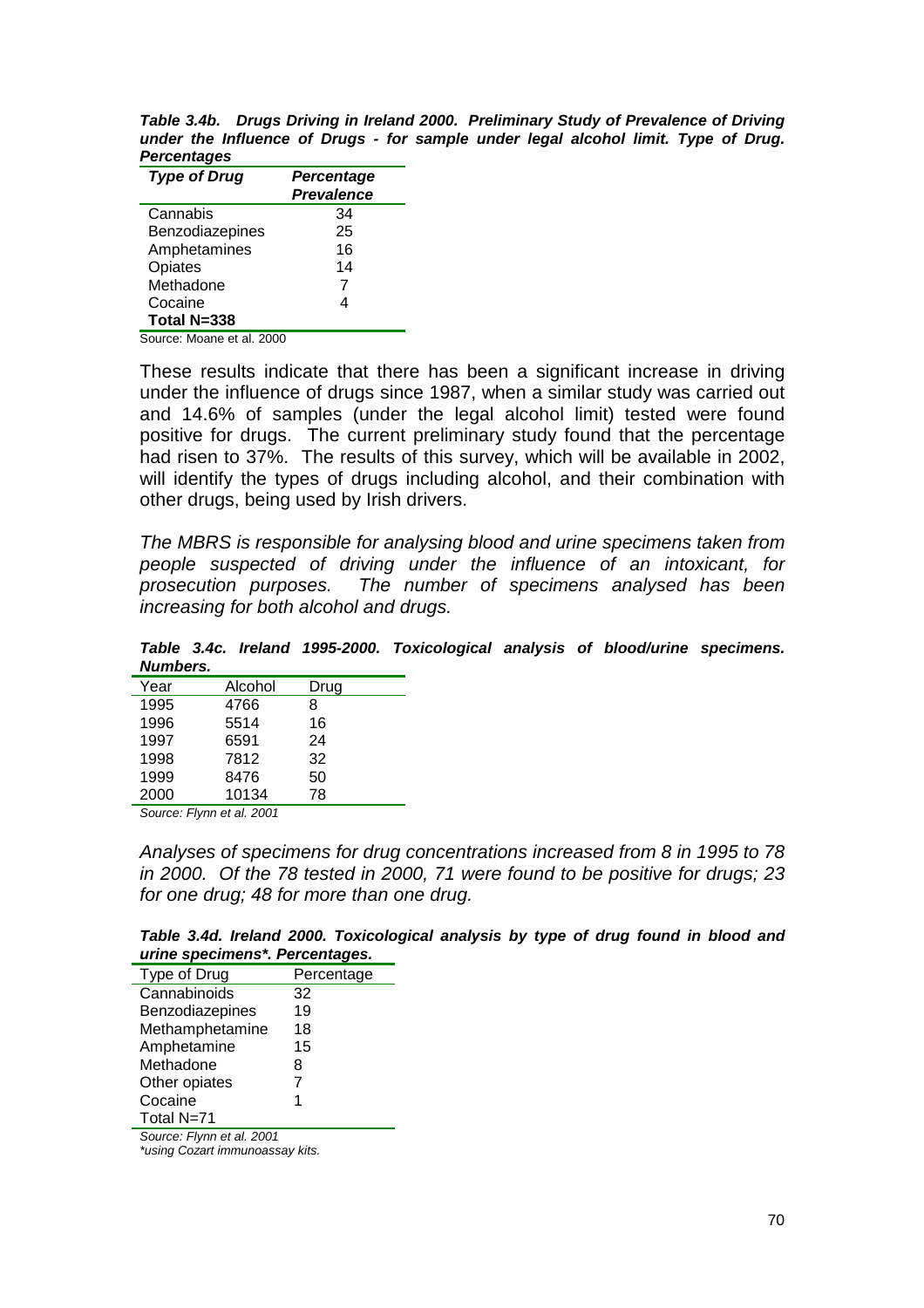*The drug most frequently found was cannabis in almost a third of cases (32%), followed by benzodiazepines (19%). Amphetamine-type drugs were identified in 33% of cases. This study of a small sample of blood/urine samples illustrates the occurrence of polydrug use among of Irish drivers.* 

*Summary:* 

- > There is great disparity in patterns of drug use in different regions of *Ireland. Problematic drug use is mainly in the eastern region of the country, but in recent years heroin use is being reported in other areas. Cocaine use accounted for 7 percent of new treated drug users with multiple drug problems. Demand for treatment for problem ecstasy use declined between 1995 and 1999.*
- -*The most comprehensive data available on drug related infectious diseases in Ireland are for HIV. While the number of new positive tested cases for HIV, which were attributable to injecting drug use, appeared to stabilise in the mid-1990s, figures for 1999 showed an increase in the number of cases, which has remained stable in 2000. For both hepatitis B and C, analysis is dependent solely on data from special studies. Despite the absence of comprehensive data it appears from the evidence available that hepatitis C continues to be highly prevalent among Irish injecting drug users. Overall, it would appear from the data that is available that drugrelated infectious diseases continue to be an issue of concern in relation to Irish injecting drug users. Furthermore, this highlights the need for more comprehensive data collection in the area of all drug related infectious diseases in order to monitor changes in the trends over time.*
- -*The sharp rise in the number of drug-related deaths in the 1990s was partly attributable to more accurate recording procedures, but undoubtedly there was also a real increase in drug-related deaths. In the late 1999 and 2000 the increases of earlier years levelled off.*
- -*Findings of ad hoc studies show that the full extent of drug-related deaths is not apparent from the GMR data. These studies also show that polydrug use is a problem among drug users and highlights the need to create more awareness of the risks involved and thereby prevent or at least reduce such deaths.*
- -*Given that the full extent of deaths, in particular those related to opiate use, is not evident from official statistics, the need for a Special Register to record indirect as well as direct drug-related deaths has been recognised. Discussions, between the Department of Health & Children, the Department of Justice, Equality & Law Reform, and the Focal Point, are taking place about the establishment of such a Special Register.*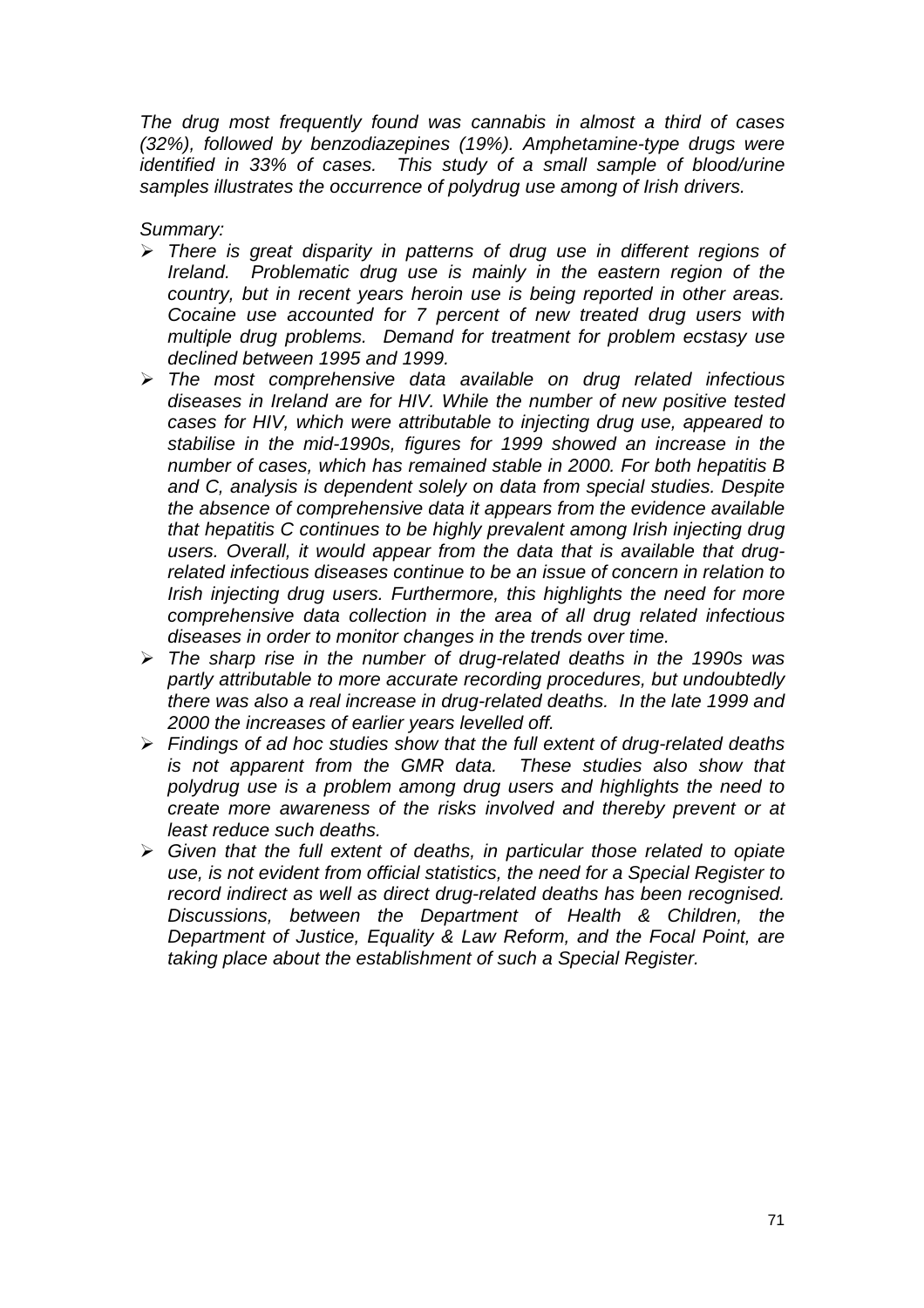## **4. Social and Legal Correlates and Consequences**

#### **4.1 Social problems**

#### **a) Social exclusion**

For several years, professionals working in disadvantaged communities and in the field of drug treatment have been aware that the development of longterm and damaging drug careers is most often associated with social marginalization and exclusion (McCarthy and McCarthy 1995; Loughran 1996). Research in Ireland has, over the past two decades, consistently demonstrated a link between concentrations of drug use and various indicators of poverty and social exclusion, such as unemployment, poor housing, one-parent families and low educational attainment (Dean et al. 1983; O'Kelly et al. 1988; McKeown et al. 1993; O'Higgins and O'Brien 1995; Coveney et al. 1999). In 1996, Irish Government drug policy recognised the link between poverty and concentrations of serious drug problems in the *First Ministerial Task Force on Measures to Reduce the Demand for Drugs*. As Butler (1991) has commented, the role of *setting,* that is the impact of environmental or contextual factors in the development of drug-related problems, was acknowledged for the first time. The Irish National Drugs Strategy, which aims to provide an integrated response to the problems posed by drug misuse, can be characterised as supporting general initiatives to tackle social exclusion and specific initiatives targeted at drug related problems.

The mid-1990s in Ireland witnessed increased attention to the plight of families, parents and children living in neighbourhoods with high concentrations of drug use and related illegal activity. In 1996, community members engaged in direct action by marching on the homes of suspected drug dealers with the intention of intimidating them. Media attention to the activities of resident anti-drug and vigilante groups increased substantially during this time, raising public awareness of drug-related activities as well as the link between drug use and crime. The murder of journalist Veronica Guerin in 1996, resulting in public outrage and heightened intolerance of drugrelated activities, forced the drugs issue to the top of the political agenda (Memery and Kerrins 2000). In December 1996, the Government introduced the Housing (Miscellaneous Provision) Bill which was enacted in July, 1997. According to Section (1), (a) and (b) of the 1997 Act, anti-social behaviour includes either or both of the following :

(a) the manufacture, production, preparation, importation, exportation, sale supply, possession for the purposes of sale or supply, or distribution of a controlled drug (within the meaning of the Misuse of Drugs Act, 1997 and 1984),

(b) any behaviour which causes or is likely to cause and significant or persistent danger, injury, damage, loss or fear to any person living, working or otherwise lawfully in or in the vicinity of a house provided by a housing authority under the Housing Acts, 1966 to 1997, or a housing estate in which the house is situated and, without prejudice to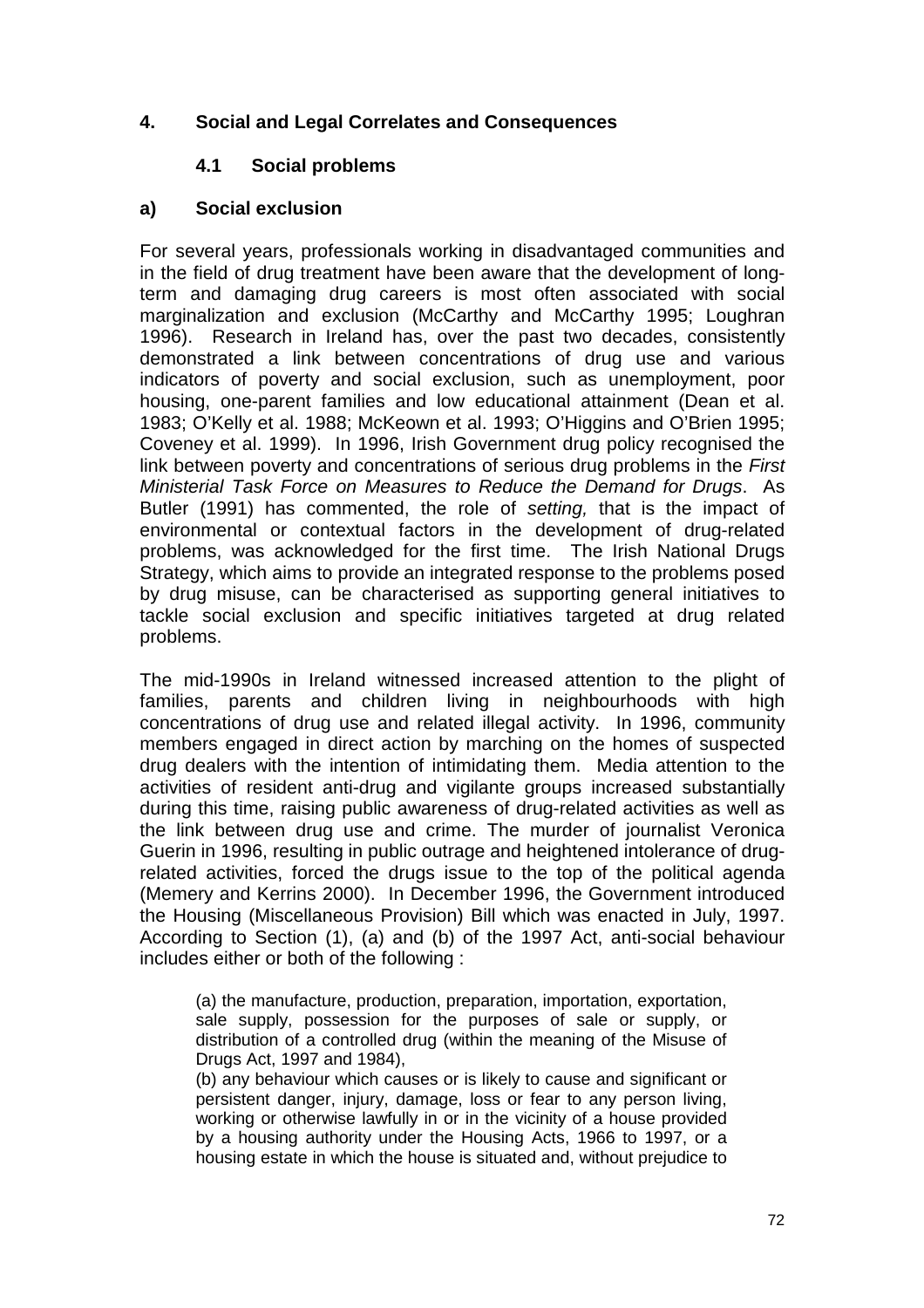the foregoing, includes violence, threats, intimidation, coercion, harassment or serious obstruction of any person.

This legislation, which gave powers to local authorities to evict tenants on grounds of anti-social behaviour, was and remains strongly criticised by several sectors involved in the care and rehabilitation of drug users, and is equally strongly supported by certain community activists. According to the Merchants Quay Project, a voluntary service which provides a range of services to drug users seeking help, the Housing Act 1997 has contributed to an increase in homeless drug users in Dublin (Memery and Kerrins 2000). The Merchants Quay Project has noted an increase of young drug users sleeping rough in its recently published annual report. They claim that "both homelessness and lack of experience of drug use make these drug users a particularly vulnerable group in terms of risk of infection and general health and well being" (Merchants Quay Project 2000, p. 1).

Research evidence across a range of studies suggests that the Housing Act 1997 has impacted negatively on drug users. The Costello and Howley (2000) qualitative study of fifteen homeless drug users found that several of their respondents perceived the 1997 Act as leading to their further exclusion in gaining access to independent housing. The respondents' perception that they are discriminated against by local authority and resident committees because of their drug use was reported as creating a considerable barrier to their seeking accommodation. Similarly, Woods (2000), reporting on a study of female drug users' experience of parenting, found that respondents described the Housing Act 1997 as "anti-woman" and "anti-family". Respondents recounted several cases where drug users have been delivered the ultimatum to either access treatment or leave their communities.

The Cox and Lawless (1999) study of homeless drug users in Dublin city highlights the extreme vulnerability of this group, among whom they found low levels of educational attainment, high unemployment and histories of serving prison sentences. Fifty-six percent of the study's respondents reported that their drug use had escalated as a result of being out of home. This group of homeless drug users was found to engage in very high levels of risk behaviour, with 66% of clients injecting in public places, 49% reporting sharing injecting equipment and a further 24% stating that they recently borrowed used injecting equipment. This highly marginalised group meet further exclusion at some of the homeless services due to a policy of nonacceptance of active drug use in most direct access accommodation, such as hostels or shelters. Costello and Howley (2000) note the numerous negative consequences of excluding drug users from accommodation services for homeless people, including increased likelihood of sharing needles, lack of safe places to store and dispose of needles, lack of access to clean injecting equipment, and the lack of a clean safe environment in which to inject.

The impact of the Housing (Miscellaneous Provision) Act 1997 has been recently assessed by Memery and Kerrins (2000). This report documents an increase in evictions related to anti-social behaviour by Dublin Corporation since the introduction of the Housing Act, 1997. These authors conclude :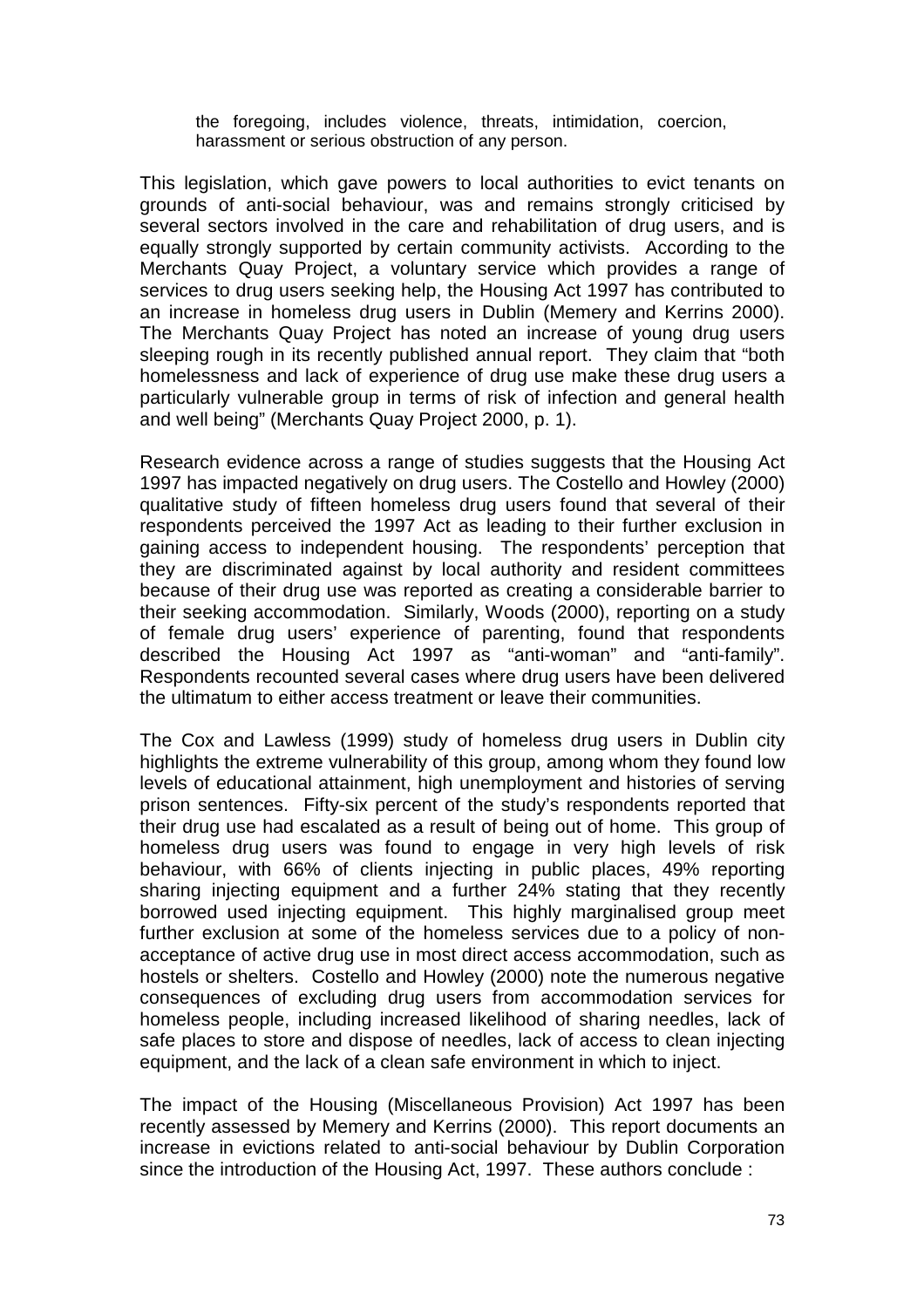Instead of working to resolve the wider and complex drug issues for these communities and address the needs of drug users directly, a very blunt piece of legislation was put in place with the emphasis on excluding those involved with drugs from local authority housing. (ibid., p. 29).

### **b) Public nuisance, community problems**

The links between local authority rental tenure and various forms of disadvantage are well-documented in Ireland (Nolan et al. 1998). Less attention has been given to the investigation of the impact of social and environmental conditions on areas characterised by extreme deprivation, despite the susceptibility of such communities to a range of social problems, including drug misuse. However, one recent study of living conditions in seven local authority estates in urban areas throughout Ireland (Fahey 1999), highlights a range of social order problems in the study's estates. O'Higgins (1999) notes that the nature of social order problems experienced in the seven estates varied. At one end of the scale, social problems consisted of relatively minor "nuisance behaviour", while at the other, a number of estates endured more serious problems, ranging from illegal drug use and dealing to intimidation and harassment. This study found that the use of heroin and other "hard" drugs was confined mainly to Dublin estates, and was particularly acute in one large local authority flat complex located in Dublin's south inner city. The profound negative effects of concentrations of drug problems emerged strongly from the reports of children living in the estate, and interviewed for the purpose of the research. Children in focus groups recounted routine encounters with drug users and made casual reference to the presence of drugs paraphernalia on the stairs, on balconies and in the stairwells. Coupled with this, parents expressed extreme anxiety about the negative consequences of high level of exposure to drugs for their children. Drug use and activities related to the distribution of illegal drugs were considered to be among the most enduring problems on the estate, and one which impacted negatively on the quality of life of a high proportion of residents.

In another study of a local authority estate, Corcoran (1998) similarly reported that all aspects of the drug problem, including drug-taking in public areas and the sale and distribution of drugs, were perceived as the biggest problem. Both Corcoran (1998) and O'Higgins (1999) note that the activities surrounding the distribution of drugs draw a steady stream of non-residents onto estates. This among other factors, exacerbates the "palpable sense of tension" (Corcoran, 1998: 21) in the area. There was a widespread belief among residents that the drug situation was out of the control of both residents and the Gardai (McAuliffe and Fahey 1999). Reporting on research carried out in another large inner-city flat complex with a long history of social problems, Morley (1998) also highlighted the perceived negative impact of drug problems on the quality of life in the community. The socio-economic profile of this estate revealed in the research - high rates of long-term unemployment, low educational attainment levels and high rates of early school leaving - is again indicative of a community struggling with the issues of social exclusion and marginalisation. This estate also hosted a large number of problem opiate users.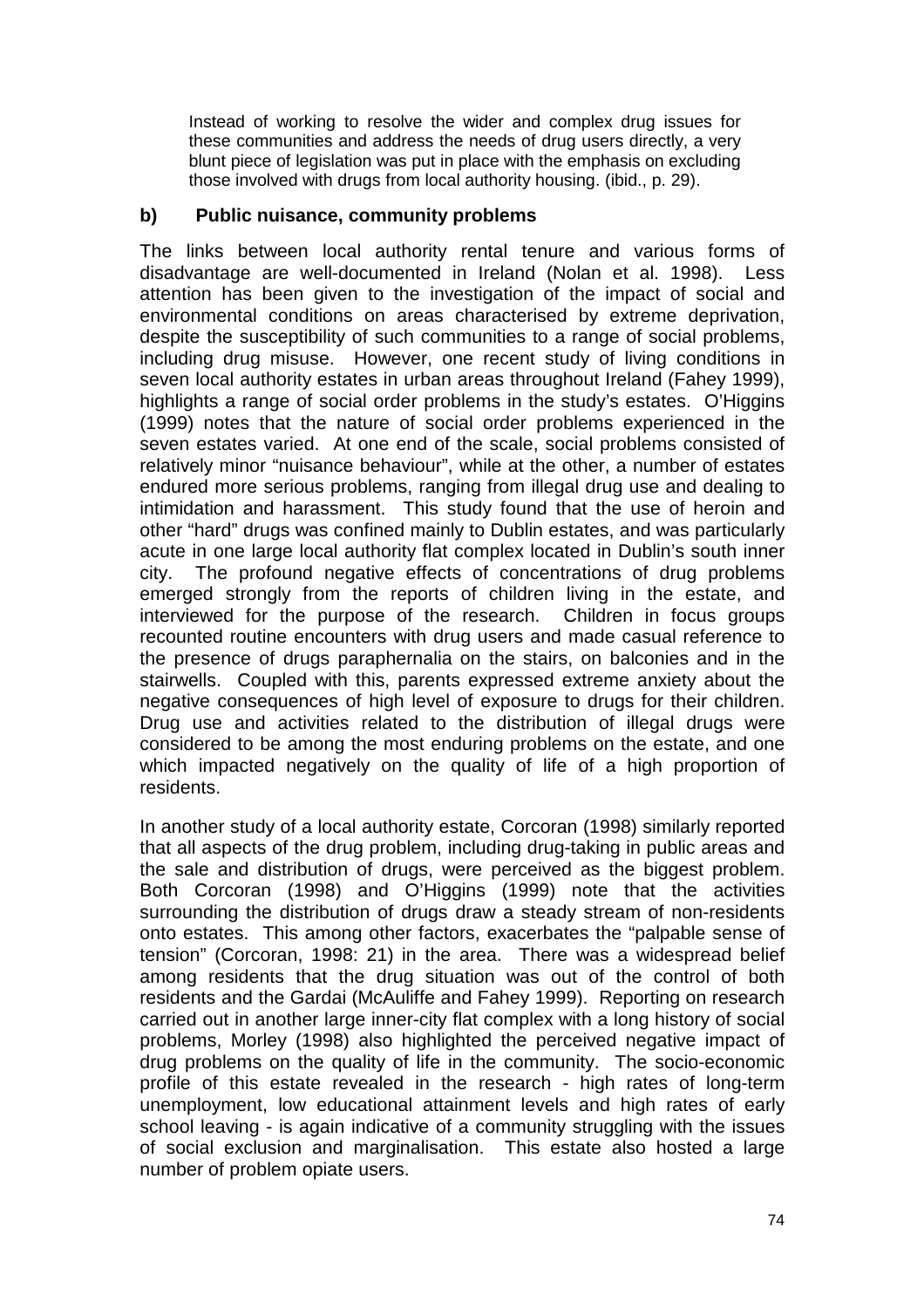The management of social order problems on local authority estates has involved, inter alia, evictions of problem tenants, particularly those individuals associated with drug dealing and related activities. Fahey (1999) notes that while the use of exclusionary strategies has resulted in some improvements in social order in a number of estates, they can lead to further social problems which ultimately exacerbate social exclusion.

# **4.2 Drug offences and drug-related crime –** Mary O'Brien

# **a) 'Arrests' for use/possession/traffic and trends**

The use per se of drugs, excluding opium, is not a criminal offence in Ireland. Under the Misuse of Drugs Acts, 1977 and 1984 (MDA), possession (MDA Section 3) and trafficking/dealing/supplying (MDA Section 15) are illegal activities. In 2000 prosecutions for 'possession' of an illegal drug made up 73% of total MDA prosecutions; 24% were prosecuted under Section 15 of the Misuse of Drugs Acts for drug-related trafficking offences (Table 4.2a). A breakdown by Garda regions<sup>11</sup> shows that most offences  $(34%)$  were committed in the Dublin Metropolitan area (N=2995), followed by 22% in the Southern region (N=1961). The proportion of 'possession' offences was almost the same in these two areas: in Dublin 26% (N=1705); in the Southern region, 23% (N=1516). Over half (53%, N=1116) of trafficking (supply/dealing) offences were in Dublin.

| $\frac{1}{2}$<br><b>Region/Offence</b><br><b>Type</b> | <b>Possession</b><br><i>(Section3 MDA)</i> | Supply/Dealing<br>(Section15 MDA) | <b>Obstruction</b><br>(Section 21 MDA) | <b>Other</b><br><i>offences</i> | <b>Total</b> |
|-------------------------------------------------------|--------------------------------------------|-----------------------------------|----------------------------------------|---------------------------------|--------------|
| <b>Eastern</b>                                        | 1376                                       | 222                               | 0                                      | 1                               | 1599<br>17.9 |
| Dublin metropolitan                                   | 1705                                       | 1116                              | 95                                     | 79                              | 2995<br>33.5 |
| <b>Northern</b>                                       | 514                                        | 117                               | 11                                     | 10                              | 652<br>7.3   |
| <b>South Eastern</b>                                  | 749                                        | 156                               | 28                                     | $\overline{7}$                  | 940<br>10.5  |
| <b>Southern</b>                                       | 1516                                       | 395                               | 29                                     | 21                              | 1961<br>21.9 |
| Western                                               | 644                                        | 119                               | 13                                     | 15                              | 791<br>8.8   |
| <b>Total N</b>                                        | 6504                                       | 2125                              | 176                                    | 133                             | 8938         |
| %                                                     | 72.8                                       | 23.8                              | 2.0                                    | 1.5                             | 100.0        |

*Table 4.2a. Ireland 2000<sup>12</sup>. Drug law offences by type of offence and region. Numbers and percentages.* 

Source: Annual Report of An Garda Siochána 2000

*With regard to the type of drug involved nationally, more than half (59%) were cannabis offences; in fact cannabis accounted for most of drug law offences in each region of the country (Table 4.2b). Nationally, ecstasy accounted for 25% of drug offences; after cannabis it was the drug implicated in most cases, except, that is, in the Dublin region where heroin accounted for over a quarter (28%) of offences. This is in contrast to the national situation where heroin was implicated in 10 percent of cases. In the Dublin region cocaine offences* 

l

 $11$  Since 1996 a regional command structure has been in place in An Garda Siochana and the country is divided into six separate regions – Eastern, Dublin Metropolitan, Northern, South-Eastern, and Western.

Provisional data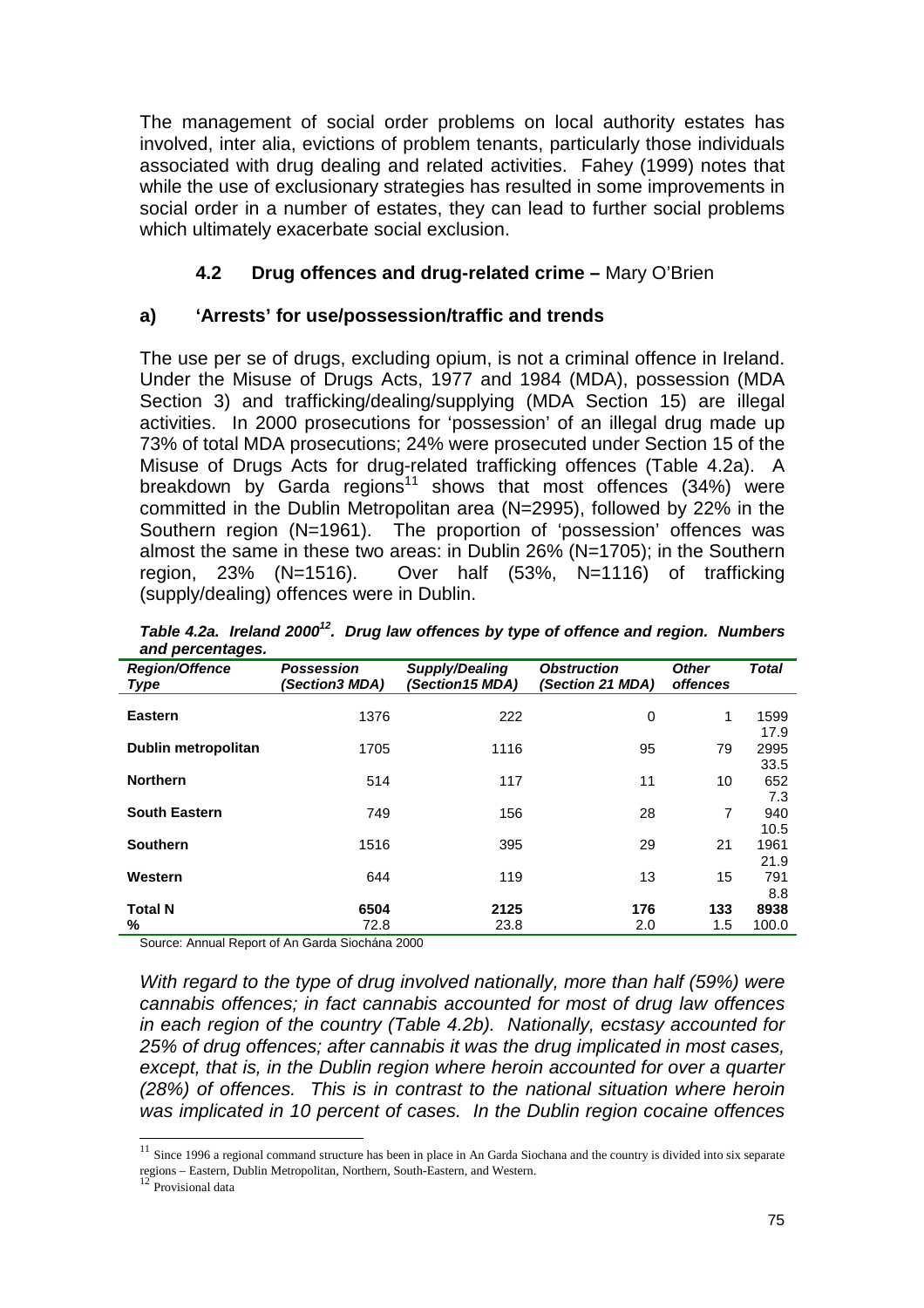*were 5 percent of the total; nationally cocaine accounted for 2 percent of offences.* 

| <u>NUMBER'S AND DETCHILIQUES.</u> |      |                 |               |            |                |             |                |       |                                |
|-----------------------------------|------|-----------------|---------------|------------|----------------|-------------|----------------|-------|--------------------------------|
| <b>Region/Drug</b><br>Type        |      | <b>Cannabis</b> | <b>Heroin</b> | <b>LSD</b> | <b>Ecstasy</b> | Amphetamine | Cocaine        | Other | $\overline{\text{Total}^{14}}$ |
| <b>Eastern</b>                    | N    | 819             | 24            | 5          | 656            | 75          | 19             | 0     | 1598                           |
|                                   | %    | 51.2            | 1.5           | 0.3        | 41.1           | 4.7         | 1.2            | 0.0   | 100.0                          |
| <b>Dublin</b>                     | N    | 1481            | 778           | 0          | 346            | 47          | 128            | 41    | 2821                           |
| metropolitan                      | %    | 52.5            | 27.6          | 0.0        | 12.3           | 1.7         | 4.5            | 1.5   | 100.0                          |
| <b>Northern</b>                   | N    | 372             | 4             | 7          | 234            | 11          | $\overline{2}$ | 1     | 631                            |
|                                   | %    | 59.0            | 0.6           | 1.1        | 37.1           | 1.7         | 0.3            | 0.2   | 100.0                          |
| <b>South Eastern</b>              | N    | 580             | 3             | 0          | 255            | 55          | 11             | 1     | 905                            |
|                                   | %    | 65.2            | 0.3           | 0.0        | 28.2           | 6.1         | 1.2            | 0.0   | 100.0                          |
| <b>Southern</b>                   | N    | 1253            | 5             | 10         | 530            | 91          | 21             | 1     | 1911                           |
|                                   | $\%$ | 65.6            | 0.3           | 0.5        | 27.7           | 4.8         | 1.1            | 0.1   | 100.0                          |
| Western                           | N    | 551             | 2             | 7          | 156            | 36          | 7              | 4     | 763                            |
|                                   | %    | 73.5            | 0.3           | 0.9        | 20.4           | 4.7         | 0.9            | 0.5   | 100.0                          |
| <b>Total</b>                      | N    | 5056            | 816           | 29         | 2177           | 315         | 188            | 48    | 8629                           |
|                                   | %    | 58.6            | 9.6           | 0.3        | 25.2           | 3.7         | 2.2            | 0.5   | 100.0                          |

Table 4.2b. Ireland 2000<sup>13</sup>. Drug law offences by type of drug and region. *Numbers and percentages.* 

Source: Annual Report of An Garda Siochána 1999

*Trends over the six-year period between 1995 and 2000 show an increase in the number of drug charges, from 4146 in 1995 to 8938 in 2000 (Table 4.2c). There was a rise in the number of cannabis offences in 1999 (N=4185) and again in 2000 (N=5056). In 1998 cannabis offences (N=2190) made up 39% of total drug law offences, increasing to 59% in 1999: the proportion decreased a little to 57% in 2000. Heroin offences which had been steadily increasing between 1995 and 1999 dropped slightly in 2000 (N=816), accounting for 9% of total drug law offences. Amphetamine offences increased from 138 in 1995 to 464 in 1999 and dropped in 2000 to 315. The most dramatic jump was in relation to ecstasy offences which more than doubled in 2000 to 2177, accounting for nearly a quarter (24%) of all offences.* 

|  | Table 4.2c. Ireland 1995-2000. Drug law offences by type of drug. Numbers. |  |
|--|----------------------------------------------------------------------------|--|
|--|----------------------------------------------------------------------------|--|

|                       |      |      | .    | -    |      |      |
|-----------------------|------|------|------|------|------|------|
| <b>Type of Drug</b>   | 1995 | 1996 | 1997 | 1998 | 1999 | 2000 |
|                       |      |      |      |      |      |      |
| <b>Cannabis</b>       | 2600 | 1834 | 2671 | 2190 | 4185 | 5056 |
| <b>Heroin</b>         | 296  | 432  | 564  | 789  | 887  | 816  |
| Cocaine               | 30   | 42   | 97   | 88   | 169  | 188  |
| Amphetamine           | 138  | 152  | 239  | 273  | 464  | 315  |
| LSD                   | 70   | 24   | 39   | 13   | 26   | 29   |
| <b>Ecstasy</b>        | 645  | 340  | 475  | 439  | 1023 | 2177 |
| <b>Other offences</b> | 385  | 454  | 65   | 1839 | 383  | 357  |
| Total                 | 4146 | 3278 | 4156 | 5631 | 7137 | 8938 |

Source: Annual Reports of An Garda Siochána 1990-1999

*In 2000 cannabis and ecstasy offences accounted for the majority (81%) of offences against the Misuse of Drugs Acts. It is likely that the increase in cannabis and ecstasy offences in 1999 and 2000 was related to intensive* 

<sup>&</sup>lt;sup>13</sup> Provisional data

 $14$  Total for classification by drug type. There were 309 'other' offences – obstruction etc..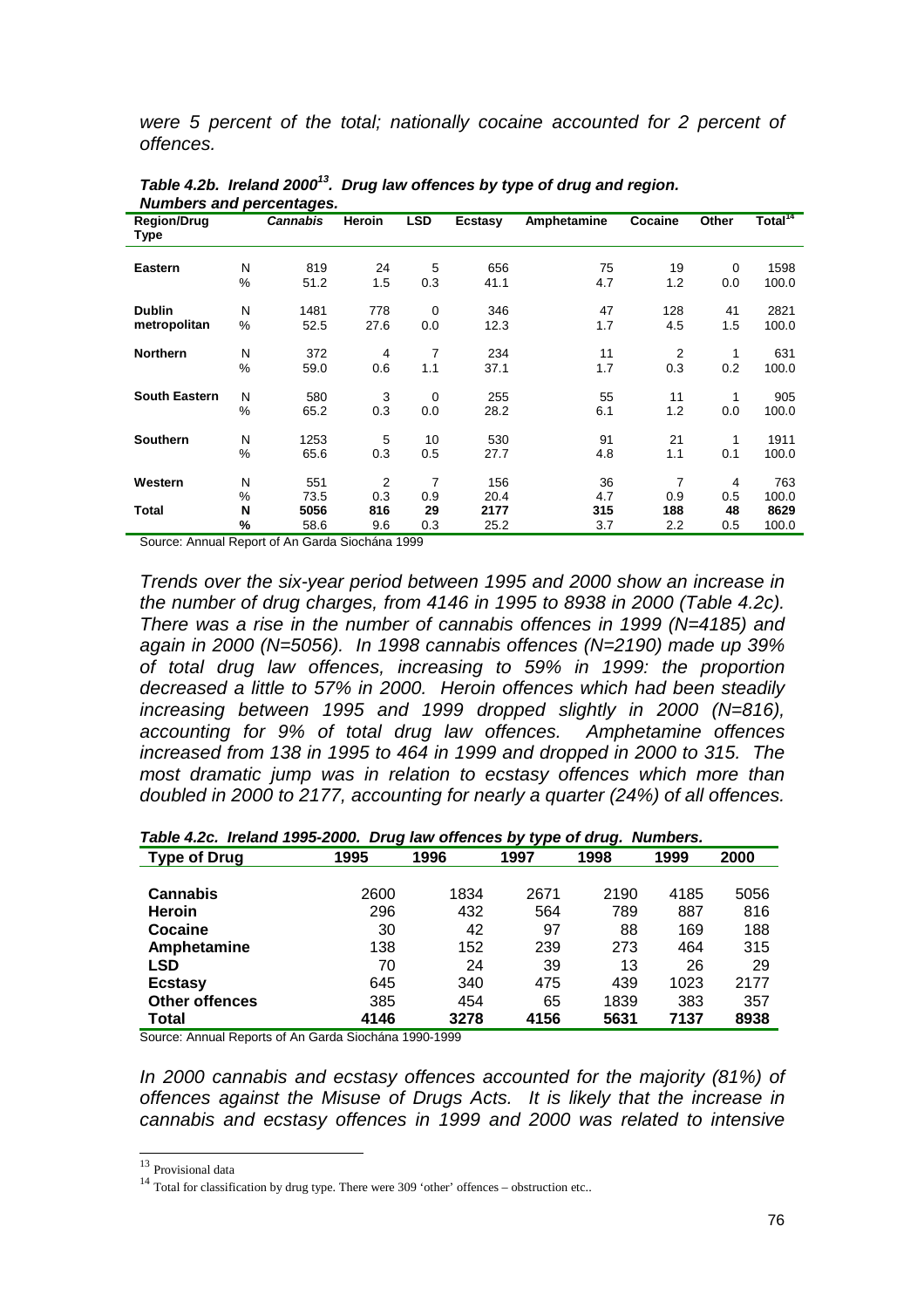*police activity, at large-scale music events at a number of venues in the country. Heroin and cocaine offences were more likely to be detected in the Dublin region.* 

# **b) Convictions and court sentences for drug offences**

NO INFORMATION AVAILABLE

### **c) Drug-related crime**

THERE IS NO NEW INFORMATION AVAILABLE ON DRUG RELATED CRIME

In a study of the general healthcare of the Irish prison population (sample size  $=$ 777: 718 males, 59 females) Hannon *et al.* (2000) found that 51 percent of males and 69 percent of females stated that they were under the influence of drugs when they committed the crime for which they were incarcerated.

A study to examine the association between drug use and crime in Dublin Metropolitan Area was carried out by the Garda Research Unit (Keogh 1997). The 'population' (N=4,105) was drawn from police records and from (police) local knowledge. It included all those who had come in contact with the Gardai through being arrested, charged or suspected of criminal activity between August 1995 and September 1996. The inclusion criterion was 'individuals involved in hard drug use'; opiates, stimulants, hypnotics and hallucinogens were included in the definition of 'hard drugs'. During the study period 19,046 serious crimes were detected and 7,757 individuals were apprehended for these crimes: of these 3,365 (43%) were identified as known hard drug users. It was deduced that the drug users were responsible for 12,583 (66%) of the crimes.

A sample of (n=351) of these agreed to be interviewed to provide more detailed information. Over a third (37%) had left school before the official school leaving age of 15; and 84% were unemployed. While three-quarters of the respondents had at some time sought treatment for problem drug use and most had received it, a number (n=81) had never sought treatment of any kind. A majority said they had a poor understanding of the effects of drug use. It was found that 51% had been involved in crime before their involvement with drugs; 48% said family members were involved in crime.

The authors of the National Crime Forum Report (1998, p. 74) stated that they were 'deeply concerned with the impact of drug abuse on crime and the response of the criminal justice system to that issue'. The authors were impressed by suggestions to keep otherwise law-abiding young people out of the criminal justice system – that young experimental users of cannabis and ecstasy should be diverted to the Juvenile Diversion Programme. (The aim of this programme, which was established by the Garda Siochana, is crime prevention and to provide an alternative for juvenile offenders. Rather than being dealt with under criminal law, they enter the programme and thus are diverted from the formal criminal justice system). The case for the decriminalisation of certain drugs was presented to the Forum which agreed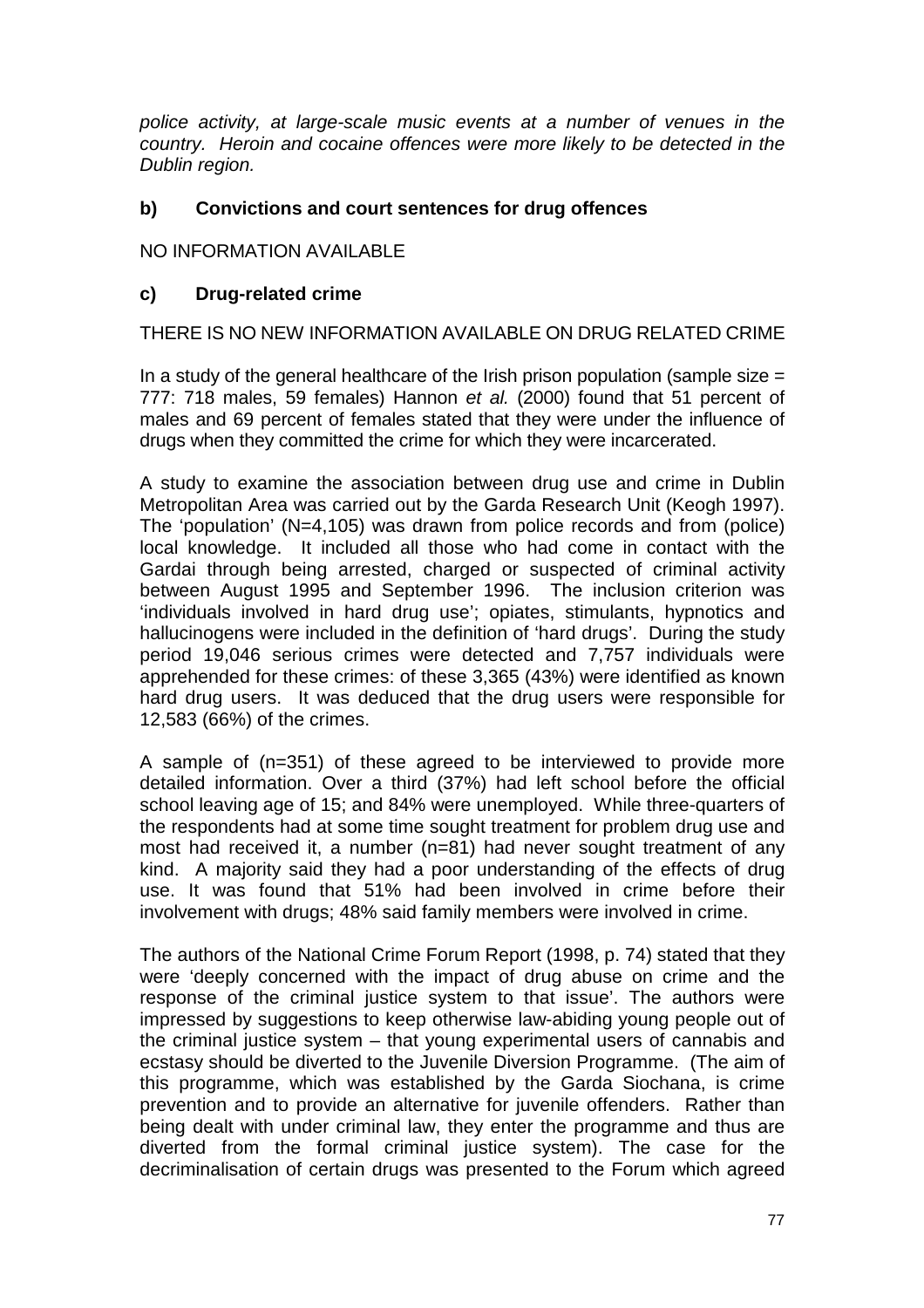that the issue was important and required more careful study. Those against decriminalisation argued that public opinion was opposed to such a change. A general population survey (Bryan et al. 2000) to examine drug-related knowledge, attitudes and beliefs, could be interpreted to support this view – 66 percent agreed that cannabis should be against the law. Results from the same study found that drug-related crime is considered to be a major problem in Ireland by 94 percent (n=998) of those interviewed, and three-quarters of the sample felt that the drug problem was out of control.

In 1998 a study was conducted by the Garda Research Unit to explore the links between alcohol/drug use and crime (Millar et al. 1998). Gardai at 27 stations throughout the country (12 in Dublin, 15 in the other 5 Garda divisional regions) were asked for their 'informed opinion' (ibid. p.2) as to whether alcohol or drugs were involved in offences where a person was 'arrested, charged, summonsed, or diverted under the Juvenile Diversion Programme' (ibid. p.1). Offences under the Misuse of Drugs Acts and the Liquor Licensing Acts were excluded. A total of 4,334 offences (no indication is given as to whether these refer to individuals or incidents) were noted during the study period (March-May 1998). Forty-two percent of cases were considered to be related to alcohol consumption, 17 percent to drugs and 4 percent to alcohol and drugs (drugs were implicated in 913 cases). Alcohol was most likely to be associated with public order offences, while drugs were most often linked to robberies. In Dublin heroin was the drug most likely to be involved (83 percent of cases), while outside of Dublin cannabis (37 percent) and ecstasy (26 percent) were the drugs most commonly cited (see Table 4.2d).

| Other areas                                                                 |
|-----------------------------------------------------------------------------|
|                                                                             |
| 20.1                                                                        |
| 37.4                                                                        |
| 25.9                                                                        |
| 1.1                                                                         |
| 0.6                                                                         |
| 1.1                                                                         |
| 0.0                                                                         |
| 13.8                                                                        |
|                                                                             |
| 174                                                                         |
| 69                                                                          |
| 243                                                                         |
| 83.1<br>13.5<br>0.9<br>0.9<br>0.6<br>0.2<br>0.2<br>0.6<br>534<br>136<br>670 |

*Table 4.2d. Ireland 1998. Juvenile Diversion Programme. Drug-related crime by type of drug. Percentages & Numbers.* 

Source: Garda Research Report No. 7/98

#### **Summary**

- > Most offences under the Misuse of Drugs Acts are committed under *Section 3, that is, for possession of a controlled drug. During 2000 prosecutions involved 'possession' offences in almost three-quarter of cases (73%).*
- -*One-third of all MDA offences were prosecuted in the Dublin metropolitan region of the country. Cannabis accounted for the majority of drug law offences in each region of the country, varying from 51 percent in the*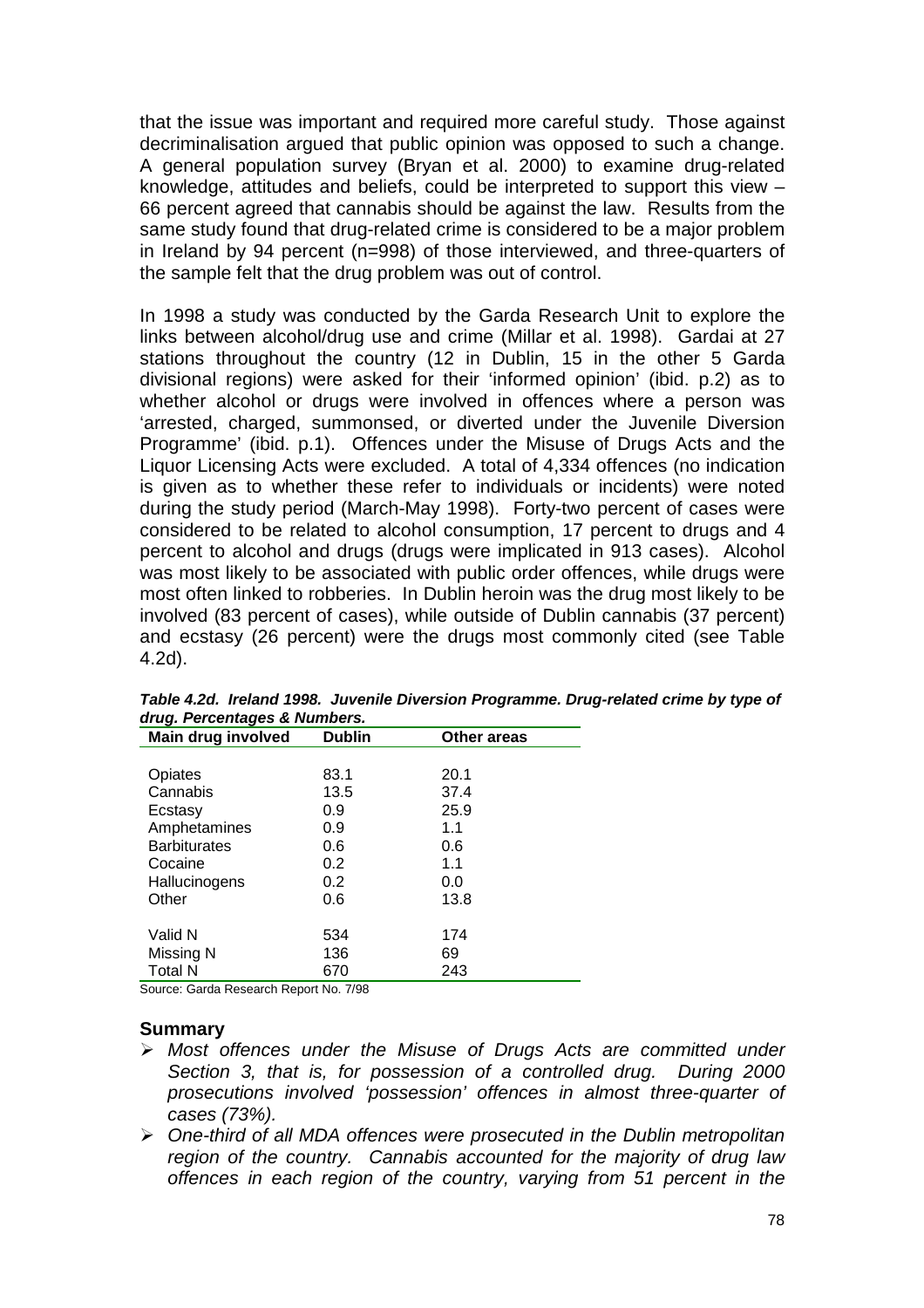*Eastern region, to 74 percent in the western region. Nationally, ecstasy accounted for 25% of drug offences, and after cannabis it was the drug implicated in most offences committed under the MDA, throughout the country. One exception to this was the Dublin region where heroin offences were more likely to be detected, accounting for over a quarter (28%) of offences in that region. Nationally, heroin was implicated in 10 percent of prosecutions.* 

> It is likely that the increase in cannabis and ecstasy offences in 1999 and *2000 was related to police activity at large-scale music events in the country.* 

# **4.3 Social and economic costs of drug consumption**

# **a) Studies and estimates of healthcare costs, other social costs**

Studies to estimate the healthcare or other social costs of drug consumption have not been carried out in Ireland. Nor are estimates available on the economic costs to society from drug use. Accepting that the "social costs" incurred by drug use can be defined and interpreted variously, and that no research has been undertaken in Ireland with the specific aim of estimating such costs, a number of research findings can be drawn upon to illustrate evidence of significant costs to individuals, families and communities as a result of drug use.

As might be expected, this evidence arises primarily from research on a range of social problems associated mainly with disadvantaged communities. Numerous researchers have documented the perceived negative impact of high levels of drug misuse on communities where drug use is concentrated (O'Higgins 1999; Corcoran 1998; Morley 1998). Residents of estates where drug use is concentrated consistently draw attention to the destructive effect of drug use and drug trafficking on community life. Furthermore, they are acutely aware of the negative way in which their community is perceived by outsiders. Mayock (2000), in a qualitative study of drug use by young people in a Dublin inner-city community noted that respondents made constant reference to the area's drug problem. Furthermore, these young people expressed resentment of outside representations of their neighbourhood. They were particularly critical of the negative effects of disparaging media reports of drug problems in their community, which they felt exaggerated the issue. Many clearly felt stigmatised by virtue of living in a locality where drug use and associated activities are concentrated.

There is relatively little research available pertaining to the consequences of drug problems for individual families. For example, there is no available estimate of the number of individuals affected by familial drug use. However, the issue of how children are affected by drug misuse has emerged as an issue of critical concern. Hogan (1997), in an exploratory study of the social and psychological needs of children of drug using parents, found that the majority of children whose parent(s) were heroin users were experiencing difficulties at school. Key workers interviewed for the purpose of the research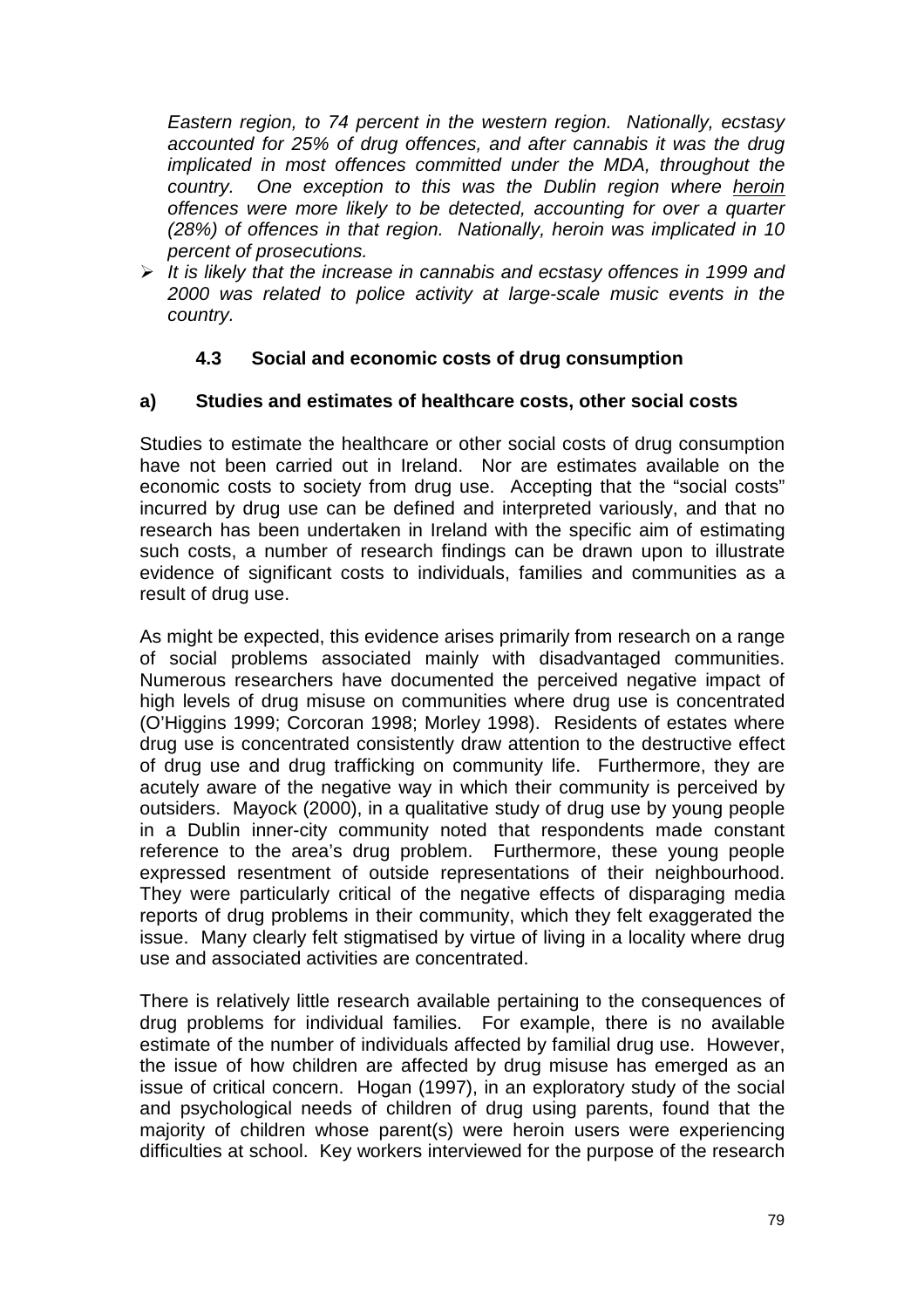expressed concern about the quality and consistency of care-giving by drug using parents.

# **b) Estimates of total consumption/demand/expenditure on drugs**

In Ireland, there are no estimates of consumption nor demand nor expenditure on drugs available.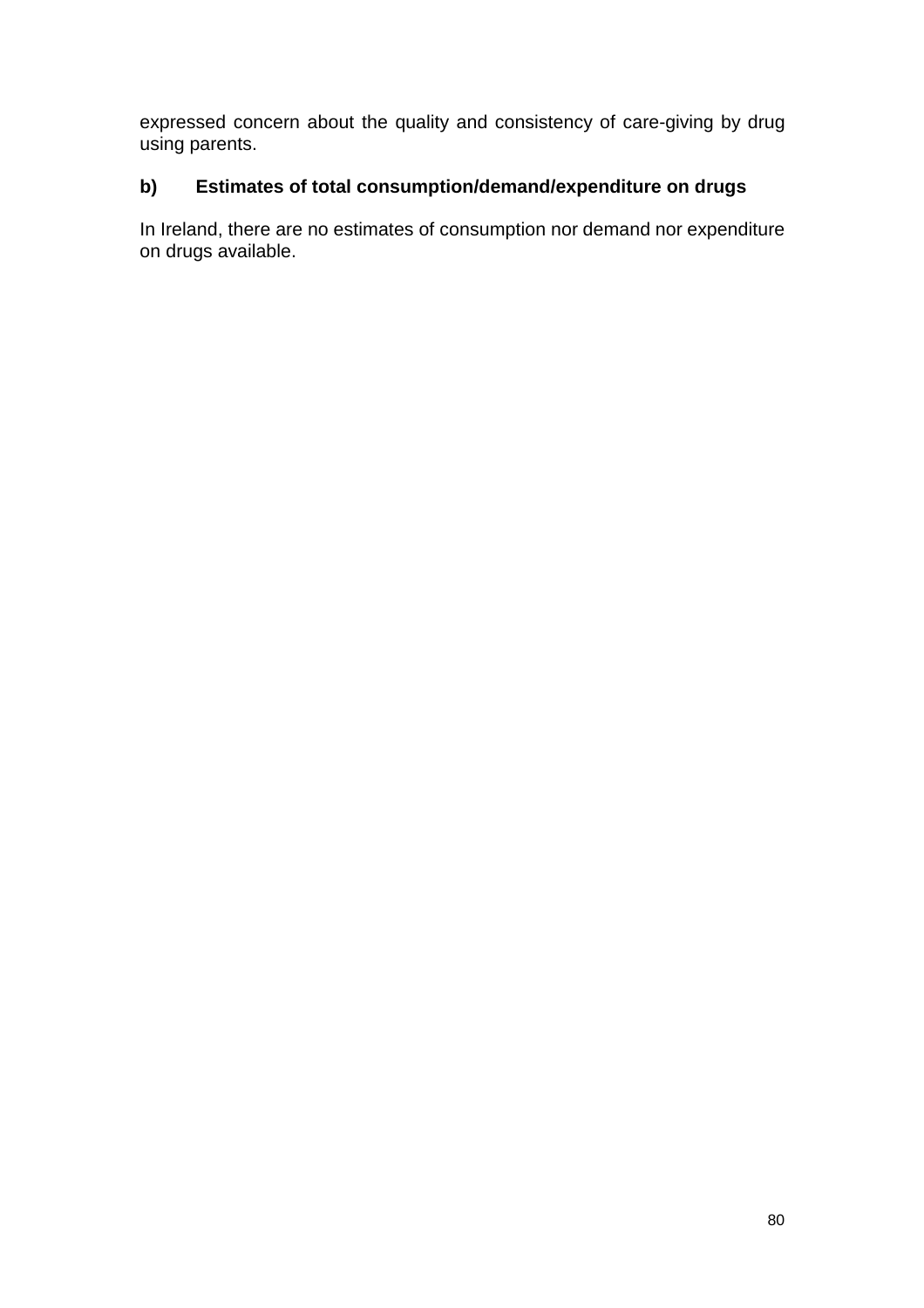# **5. Drug Markets** - Mary O'Brien

### **5.1 Availability and supply**

# **a) Availability of different drugs, trends and possible reasons**

*The ESPAD 1999 nation- wide school survey of 15-16 year-old post-primary school pupils (Hibell et al. 2001) found that many illicit substances were perceived as being easy to obtain in Ireland. However, in most cases perceptions of availability were lower in 1999 than in the previous ESPAD survey in 1995. Throughout Europe the proportion that thought that inhalants were easy to obtain, was highest among Irish students (63%). This was a decrease from 80 percent since the previous ESPAD study in 1995. Fifty-nine percent of Irish students thought that cannabis was easy to obtain, this was less than the 1995 figure of 62 percent. Irish students were at the top of the list in Europe for perceived availability of LSD (30%): this had diminished from 43 percent in 1995.* 

| Substance/Year             | 1995 | 1999 |  |
|----------------------------|------|------|--|
| Inhalants                  | 80   | 63   |  |
| Anabolic steroids          | 15   | 19   |  |
| Marijuana                  | 62   | 59   |  |
| Amphetamines               | 31   | 28   |  |
| LSD or other hallucinogens | 43   | 30   |  |
| Crack                      | 23   | 23   |  |
| Cocaine                    | 20   | 21   |  |
| Ecstasy                    | 54   | 35   |  |
| <b>Heroin</b>              | 28   | 21   |  |
| Magic Mushrooms            |      | 38   |  |
| Tranquilisers              | 31   | 21   |  |

*Table 5.1 Ireland 1995 & 1999. Perceived availability of substances. Percentages* 

*Source: Hibell et al. 1995, 1999.* 

Qualitative information from a survey in the north-east of the country (an area that is geographically proximate to Dublin), to explore the experience and knowledge of adolescents in relation to barriers and motivating factors to illicit drug use, found that drugs are readily available, in particular cannabis and acid (Department of Public Health 1999). However, unlike the adult world of drug trafficking/dealing where distribution networks revolve around large quantities of money, 'procurement of drugs in adolescent worlds, for the most part, revolves around friendship, reciprocity and sharing, where money is pooled and drugs are shared among friends. The stakes involve friendship not profit' (Department of Public Health 1999: 30).

In a qualitative study of illicit drug use by young people in an inner city community, a sample (n=57) of 15-19 year olds considered to be particularly at risk were interviewed. Thirty-nine were drug users and 18 did not use drugs (Mayock 2000). Both users and non-users were exposed to the drug culture in the locality and for them 'procuring drugs was a largely uncomplicated matter, provided they had the necessary financial resources at their disposal' (Mayock 2000, p. 34). They could identify specific areas in the locality where they could get a range of drugs with relative ease.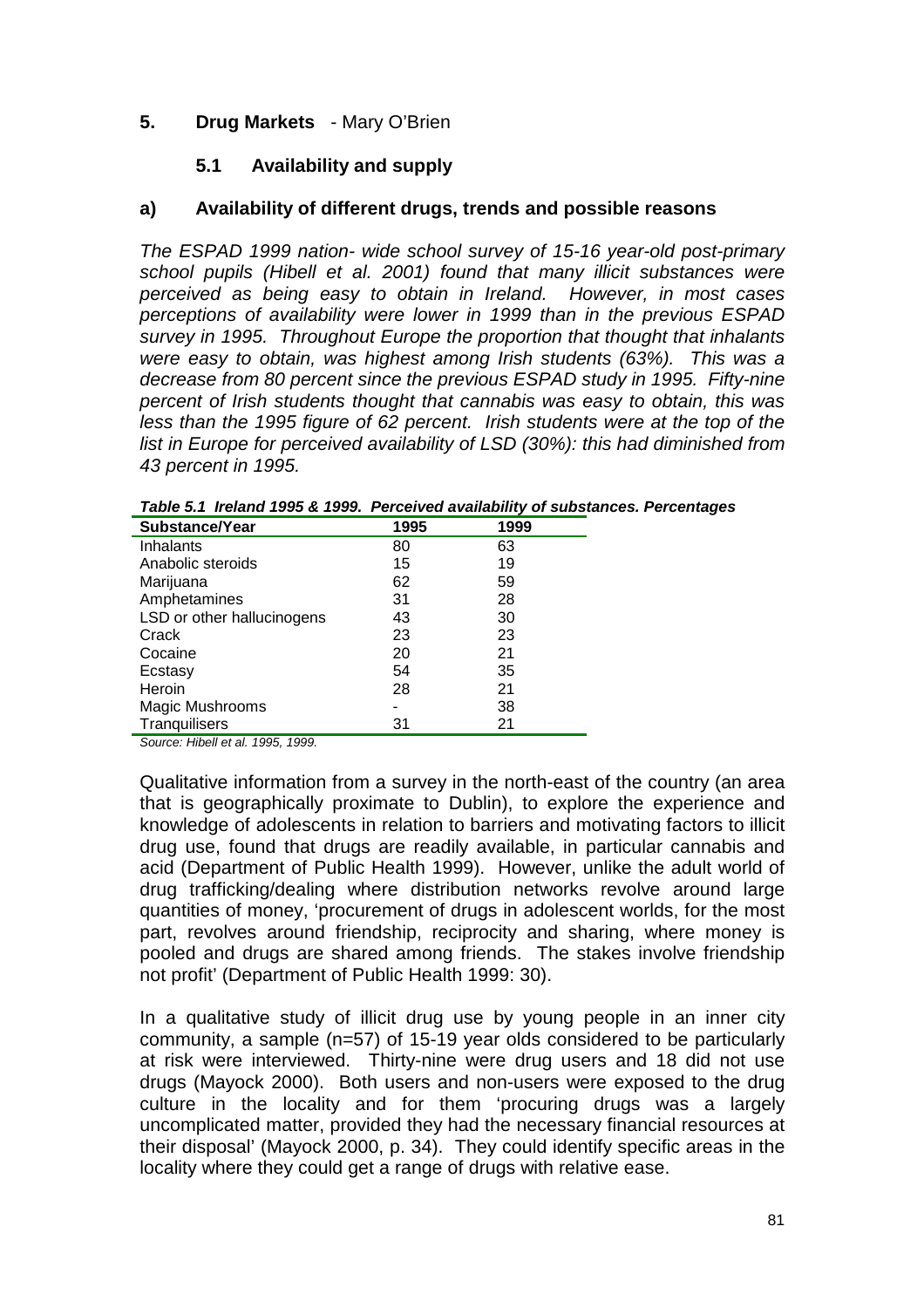Another qualitative study in Mountjoy Prison involving 29 prisoners, found the prison atmosphere to be 'characterised by a drugs culture' (Dillon 2001, p. 3). While availability of drugs within the prison was said to fluctuate, it was reported in the Dillon study that when they are available the drugs are not sold for cash, but are distributed through a reciprocal network system (ibid.).

Seizures may, with caution, be taken as an indirect indication of the availability of illicit drugs. However, since the number of seizures and the amounts of illicit drugs seized can be affected by factors such as the resources committed to detection, changes in the quality of intelligence on illicit drugs trafficking etc., they cannot be used as a reliable indicator of trends in relation to the amount of drugs available on the market. The fact also, that not all drugs seized in Ireland are destined for the Irish market, but are in transit elsewhere, complicates the issue even further (Garda Siochána, personal communication).

In Ireland there was a sizeable increase in the *quantity* of drugs seized in 1995 over previous years. This can be partly attributed to the setting up of the Garda National Drugs Unit and the Customs National Drugs Team in 1995. In that year there were two major seizures of cannabis, and one seizure of ecstasy contained 40,000 tablets. More recently, the reported ban on opium production by the Taliban in Afghanistan does not appear to have had any impact on the availability of heroin at street level.

Measuring the availability of drugs is a very difficult task given the illicit nature of the activity. Special studies would need to be undertaken in order to explore the issues involved. Given that no such studies have yet been conducted in Ireland it is not possible to comment on drug availability trends.

# **b) Sources of supply and trafficking patterns within Ireland**

The sources of supply vary according to the type of drug. Cannabis comes mainly from Morocco, while some smaller seizures are known to have originated in Pakistan, Afghanistan and Lebanon (Garda Siochána, personal communication). Most of the trafficking in cannabis to Ireland takes place between Morocco, up through Iberian peninsula to the south coast of Ireland. It is transported in freight trucks using cross-channel ferries; and on sea-going yachts. The south-west of Ireland is a major trans-shipment point. In recent years some cannabis seizures were known to have originated in South Africa. Heroin seized in Ireland is thought to come from Asia, mainly Afghanistan, Pakistan, India and Laos. The bulk of heroin seizures are transported to Ireland through the UK and some through the Netherlands. Individual drug couriers travelling by air, bring smaller amounts from Europe. Cocaine traffic is believed to originate in South America. The main place of origin for ecstasy seized in Ireland is the Netherlands and to a lesser extent Belgium (Garda Siochána, personal communication).

The police believe that most of the drugs seized in Ireland in recent years are for the home market. In the case of very large shipments it is speculated that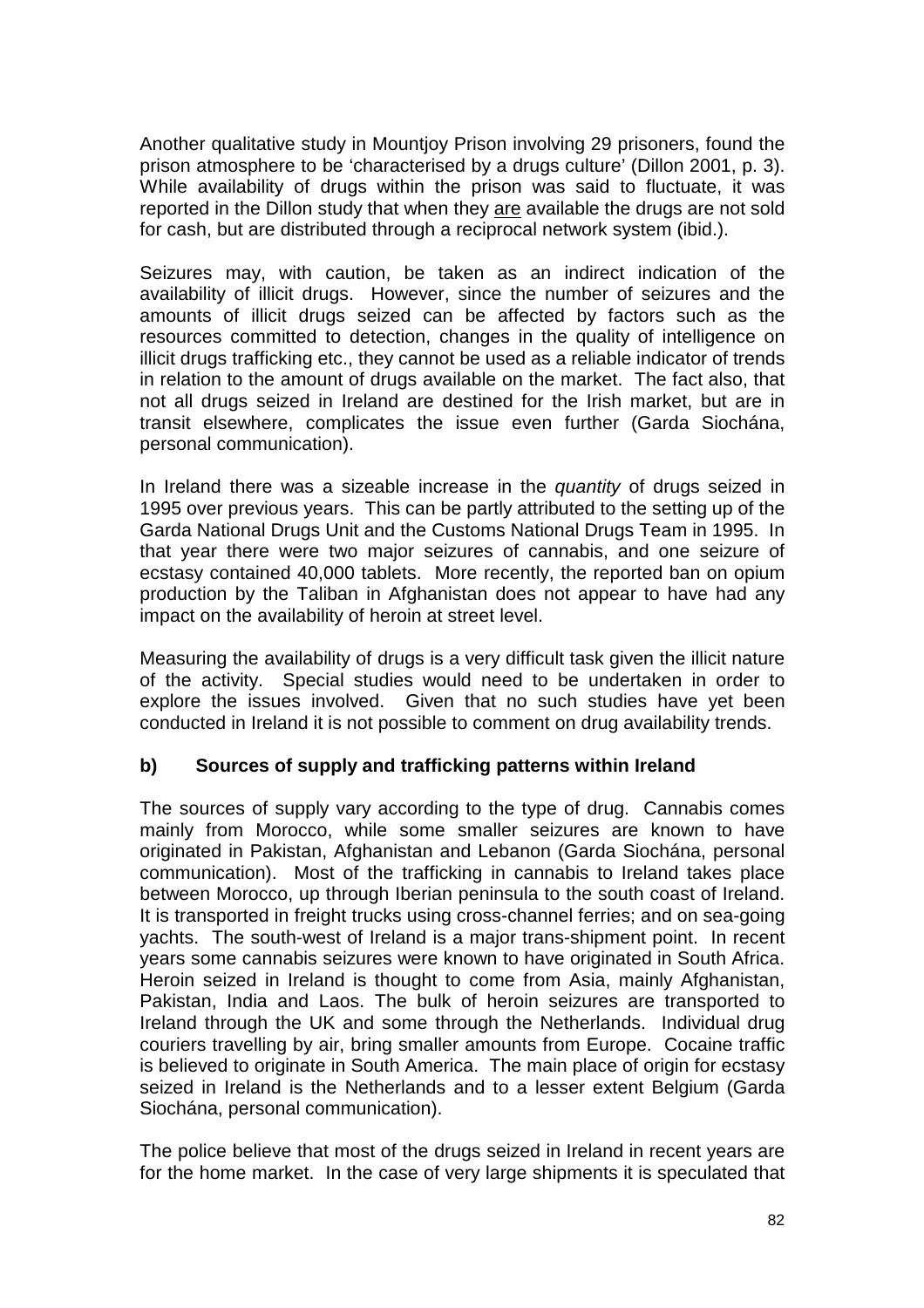Ireland with its long coastline, isolated in many areas, is used as an access point for transit to the UK and Europe. The police also believe that the distribution of drugs within the country is organised by networks of criminal gangs. In some cases these gangs involve members of the same family.

Sale patterns of drugs at street level in Dublin differ from location to location, with price and purity of drugs varying according to supply and demand factors. No research studies have been conducted on drug supply sources or patterns of trafficking as yet in Ireland.

*In recent times the nature of the cannabis market seems to have changed to a larger distribution network, involving smaller amounts of the drug. In other words, there are many more carriers, trafficking smaller amounts of cannabis.* 

# **5.2 Seizures**

### **Trends in quantities and numbers of seizures**

In Ireland it is not possible as yet to distinguish between police and customs seizures in relation to the quantities and numbers of drugs seized. All seizures, by both police and customs, are included in published Annual Reports of An Garda Siochána (police). *Police and customs authorities increasingly work on a collaborative basis and data collection is being organised so that separate information on seizures will be provided in the future*.

*Drug seizures are sometimes taken as an indirect indicator of the supply and availability of drugs, however they are more likely to reflect law enforcement resources, and police and customs activities. The* quantity *of drugs seized*  fluctuates from one year to the next, sometimes due to a small number of *large seizures. The* number *seized is usually more useful as an indicator of trends at user level.* 

*Between 1996 and 2000 the total number of seizures increased steadily from 5,244 to 7,706 (Table 5.2a).*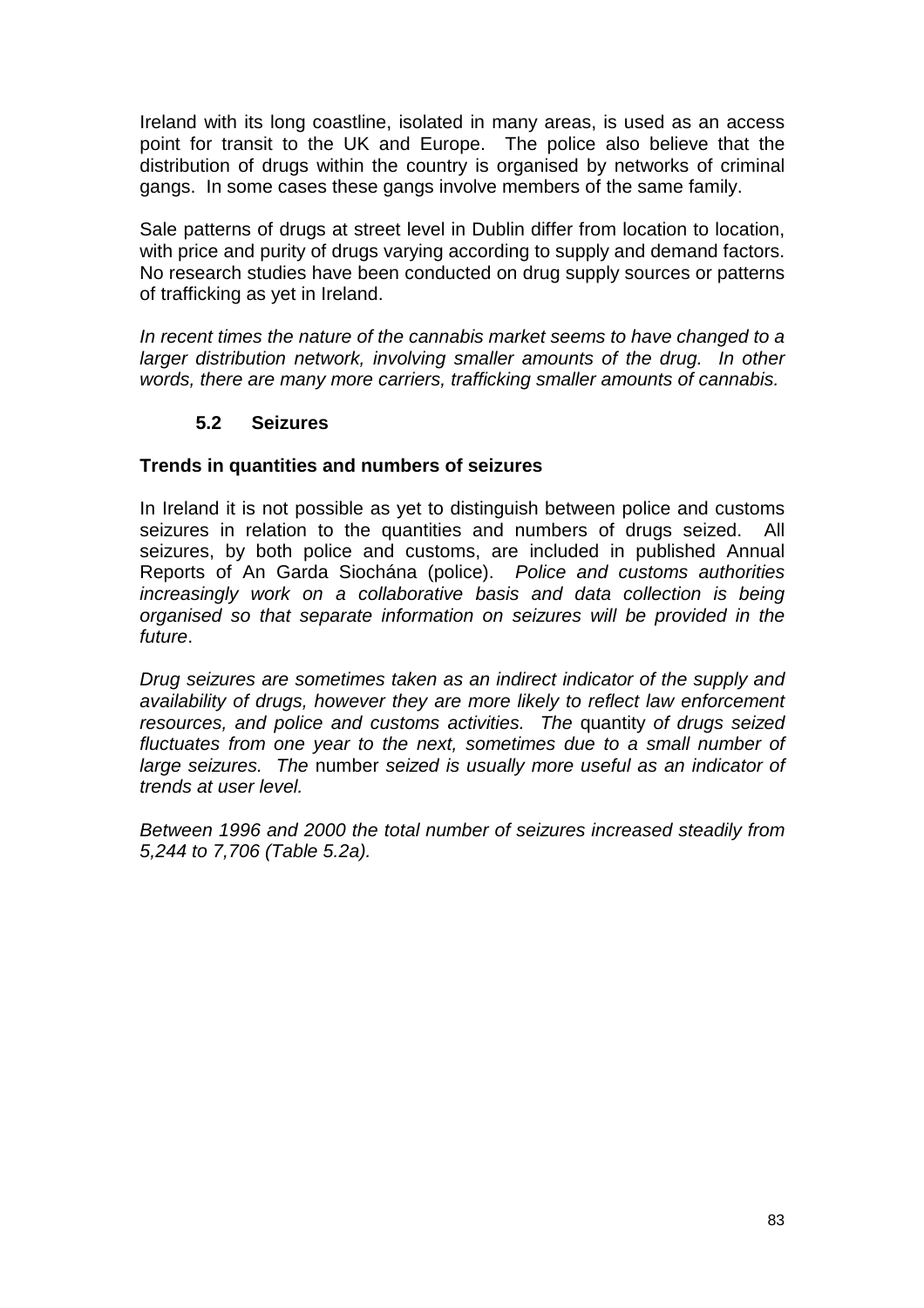|                                 |       |        |       | י-ت י    |       |          |       |          |      |          |
|---------------------------------|-------|--------|-------|----------|-------|----------|-------|----------|------|----------|
|                                 |       | 1996   |       | 1997     |       | 1998     |       | 1999     |      | 2000     |
| <b>Type of Drug</b>             | $N^*$ | Q**    | $N^*$ | $Q^{**}$ | $N^*$ | $Q^{**}$ | $N^*$ | $Q^{**}$ | N    | $Q^{**}$ |
| Cannabis                        | 3449  | 1935.4 | 4102  | 1282.7   | 4513  | 2201.7   | 4538  | 2577.3   | 4641 | 588      |
| Heroin                          | 664   | 10.8   | 599   | 8.2      | 884   | 38.3     | 767   | 17       | 598  | 24       |
| Cocaine                         | 93    | 642    | 157   | 11       | 151   | 333.2    | 213   | 85.6     | 206  | 18       |
| Amphetamines                    | 217   | 7.6    | 475   | 102.9    | 680   | 45       | 467   | 13.4     | 184  | 6        |
| Ecstasy***                      | 534   | 23012  | 423   | 20434    | 509   | 609301   | 1074  | 229101   | 1910 | 558588   |
| <b>LSD</b>                      | 42    | 5901   | 48    | 1851     | 19    | 798      | 29    | 577      | 31   | 1127     |
| Benzodiazepines                 | 152   | 7146   | 219   | 4942     | 181   | 2885     | 175   | 15393    | 99   | 2626     |
| Other drugs                     | 93    |        | 159   |          | 93    |          | 55    |          | 37   | 674      |
| <b>Total number</b><br>seizures | 5244  |        | 6182  |          | 7030  |          | 7318  |          | 7706 |          |

|  |  |  |  | Table 5.2a. Ireland 1996-2000 <sup>15</sup> . Quantity (kgs) and number of seizures of illicit drugs. |
|--|--|--|--|-------------------------------------------------------------------------------------------------------|
|--|--|--|--|-------------------------------------------------------------------------------------------------------|

*Source: Annual Reports of Garda Siochána* 

**\* N***=Number of seizures* 

**\*\* Q***=Quantity seized in kilograms; number of tablets in the case of ecstasy, benzodiazepines; and number of doses* 

*in the case of LSD. Q of 'other drugs' for 2000 refers to methadone and dihydrocodeine tablets.* 

*\*\*\* Ecstasy includes MDMA, MDEA, MDA, ephedrine, ketamine* 

*There are more seizures of cannabis than any other drug: the number increased from 3449 in 1996 to 4641 in 2000. During the same period the number of heroin seizures remained fairly stable dropping to 598 in 2000 from 767 the previous year. Cocaine numbers increased to 213 in 1999 and dropped slightly in 2000 to 201. The number of amphetamine seizures is falling, from the highest number seized (N=680) in 1998 to 184 in 2000. The number of ecstasy seizures increased quite considerably from 534 in 1996 to 1,910 in 2000. It should be noted that 'ecstasy' can include various substances such as MDMA, MDEA, MDA, ephedrine or ketamine, and the user is not necessarily aware of the content. There are no testing facilities at user level in Ireland. In 2000 the number of cannabis, ecstasy and LSD seizures increased over those of the previous year; seizures of all other drugs decreased.* 

*The quantity of different types of drugs seized fluctuates from year to year. Between 1997 and 1999 the quantity of cannabis increased each year, but in 2000 this dropped significantly from 2,577kg in 1999 to 588kg in 2000. The amount of heroin seized in 2000 increased slightly to 24kg from 17kg the previous year. Except for the large amount seized in 1998, heroin seizures have remained fairly stable over the five-year period 1996 to 2000. Cocaine quantities are down considerably, as are amphetamines. The quantity of ecstasy seized in 2000 (558,588 tabs) increased over 1999 (229,101 tabs), but was less than the 1998 amount (609,301 tabs). LSD also increased in 2000 to 1,127 doses from 577 doses for 1999.* 

*In 1999 there was a large quantity of benzodiazepines (15,393 tablets/capsules) seized. The majority of these (13,389) were diazepam and* 

l

<sup>15</sup> Provisional data for 2000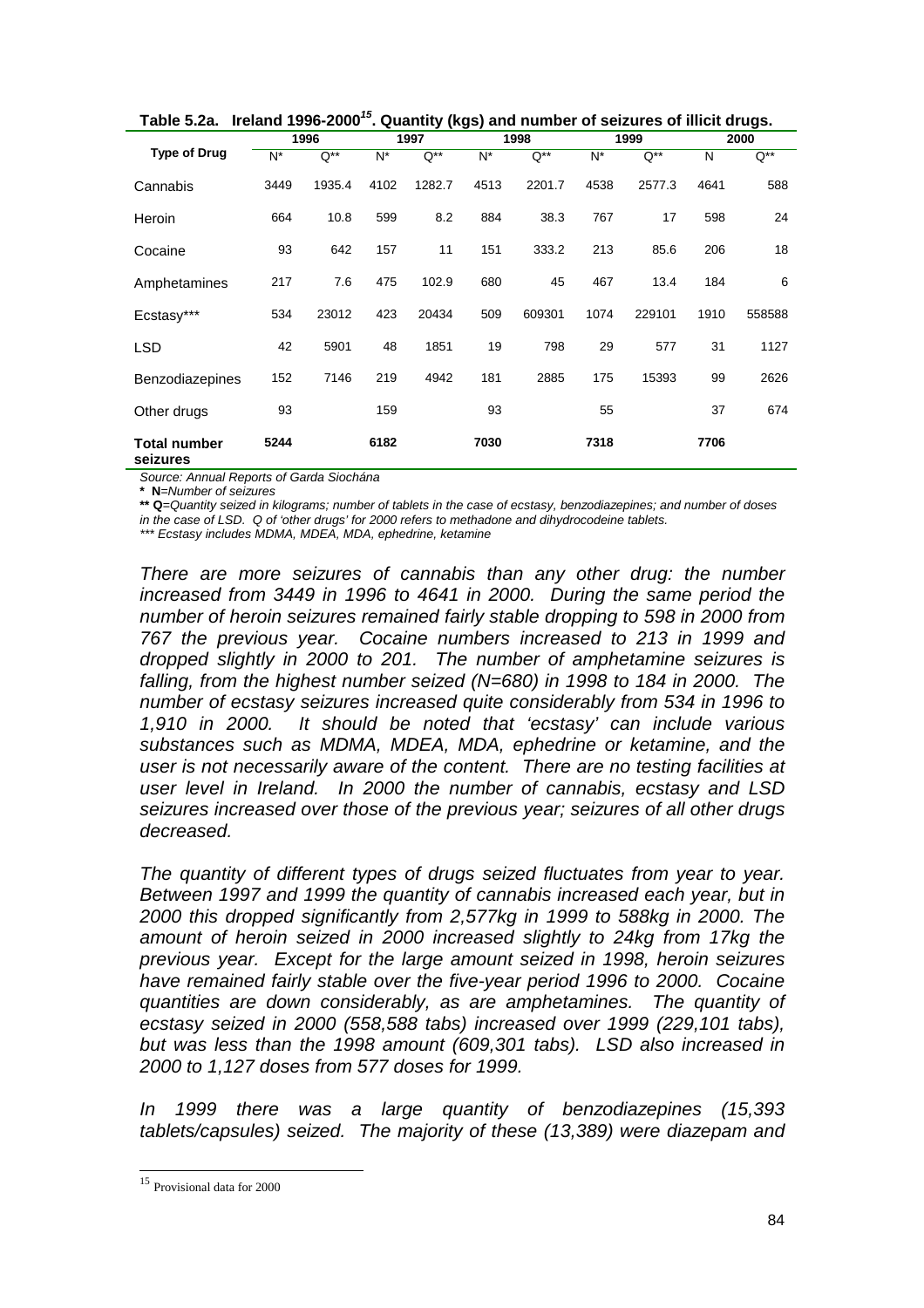*one seizure alone that year constituted 7,800 diazepam. In 2000 the quantity of benzodiazepine seizures dropped to 2,626 tablets. The number of seizure also fell from 175 in 1999, to 99 in 2000. All benzodiazepines are controlled under Section 15 of the Misuse of Drugs Acts - it is illegal to supply or deal them other than by prescription. However, in the case of flunitrazipam (Rohypnol) and temazepam they are controlled under both Section 15 and Section 3 of the Misuse of Drugs Acts - it is illegal to supply or possess them other than by prescription.* 

# *NO NEW INFORMATION AVAILABLE ON PURITY OF DRUGS*

Drug seizures by the police are analysed at the Forensic Science Laboratory of the Department of Justice, Equality and Law Reform, to ascertain purity levels of heroin, cocaine and amphetamine. Cannabis purity, for THC content, is not analysed. Between 1995 and 1999 the purity levels of heroin decreased and in 1999 a minimum purity level of 0.25% was recorded. Purity levels of amphetamine seizures have also decreased somewhat. Cocaine purity levels have fluctuated in the five-year period but the trend is downward (Table 5.2b).

|                   |  |        |      |      |      | Table 5.2b. Ireland 1995-1999. Purity of seized drugs. Average percentages |
|-------------------|--|--------|------|------|------|----------------------------------------------------------------------------|
| Type of Drug 1995 |  | , 1996 | 1997 | 1998 | 1999 |                                                                            |

|               | .   | .   | .   | .  | .  |
|---------------|-----|-----|-----|----|----|
|               |     |     |     |    |    |
| <b>Heroin</b> | 45  | 49  | 46  | 35 | 33 |
| Cocaine       |     | 62  | 54  | 38 |    |
| Amphetamine   | 4.7 | 9.8 | 3.5 |    |    |
|               |     |     |     |    |    |

Source: Forensic Science Laboratory, Department of Justice, Equality and law Reform

### *Summary*

- > The limited information that exists on availability, suggests that drugs are perceived to be easily obtainable. However, perceptions of availability among 15-16 year olds were lower in 1999 than in 1995.
- $\triangleright$  According to police the drug supply sources are the same as in the past  $$ cannabis from Morocco, heroin from Asia and cocaine from South America. Ecstasy is believed to originate in the Netherlands, and to a smaller extent Belgium.
- ▶ Overall, the number of seizures in Ireland increased in 2000. Cannabis and ecstasy account for 85% (6,551/7,706) of the total number*.* Ecstasy seizures are increasing in both number and quantity. In the case of cannabis, the number of seizures increased but the quantity dropped very significantly. It is speculated that this may be due to a change in the nature of the cannabis market, which seems to have changed to a larger distribution network, trafficking in smaller amounts of the drug (Garda National Drugs Unit, personal communication). Heroin seizures remained stable. Cocaine and amphetamine seizures (number and quantity) were down in 2000.
- > Special studies need to be undertaken in order to explore the issues involved in drug markets in Ireland, vis-a-vis availability, sources of supply and trafficking patterns.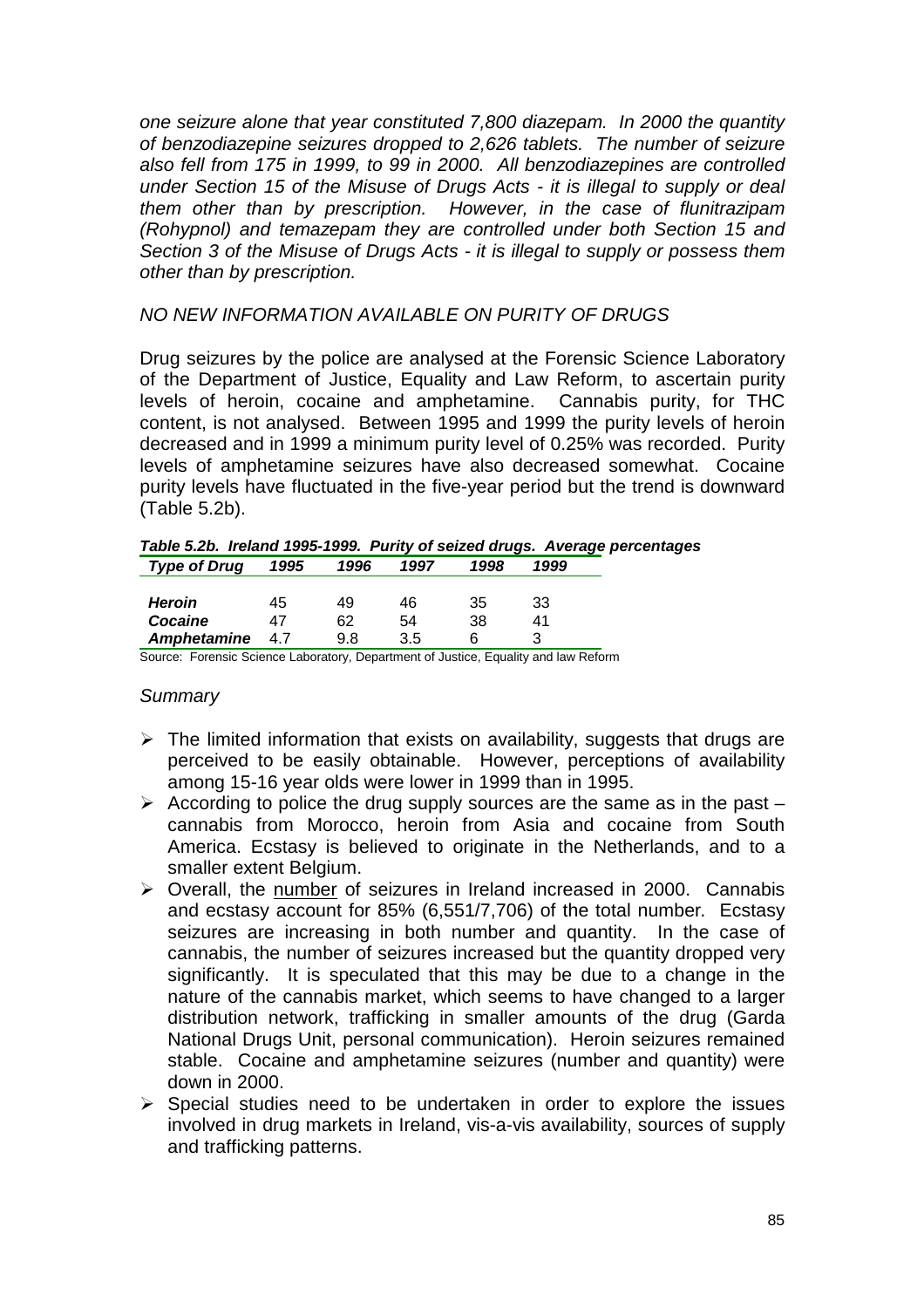# **6 Trends per Drug** - Mary O'Brien

### **a) Information from different indicators and other sources plus comments on possible reasons and factors that may be associated to reported trends for each substance**

*There is great disparity in the pattern of drug use in different parts of the country. Overall cannabis is the most commonly used illicit drug. Problematic opiate/heroin use is mainly in the eastern region of the country, around Dublin (cf. Section 2).* 

# **b) Analysis for the following substances:**

# **Cannabis**

- -*Cannabis remains the most widely available and the most commonly used illicit drug in Ireland. Use is more experimental than habitual (see Section 2.2). Latest available survey results show that cannabis use is decreasing. However, this is not borne out by the number of cannabis seizures which has been steadily increasing for several years.*
- > Around 20% of those aged between 18-64 years have tried cannabis at least once (see Section 2.2).
- > Nine percent of those aged 18-64 have used cannabis in the past 12 months; 5% in the past month (see Section 2.2).
- > Cannabis use is most prevalent among young people between 18-24 years; around a third have tried it at least once. A quarter of this age group used it in the past 12 months; and 15% in the past month (see Section 2.2).
- > The relatively high lifetime prevalence rate among 15-16 year olds, found in the ESPAD 1995 study, was not sustained in subsequent research (see Section 2.2).
- > The proportion of all contacts presenting for treatment for problem cannabis use remained stable at around 15% between 1995 and 1999 (EMCDDA Standard Table 4).
- -*Cannabis is the drug that features most frequently in prosecution and seizure data. Cannabis offences account for 59% of drug law prosecutions. The number of prosecutions increased from 1834 in 1996 to 5056 in 2000 (see Section 4.2). The number of cannabis seizures over the past five years has increased from 3449 in 1996 to 4641 in 2000 (see Section 5.2). The quantities of cannabis seized fluctuated between 1996 and 1999, and dropped considerably in 2000 to 588kg, from 2,577kg the previous year (see Section 5.2).*
- > Preliminary results from a study to determine current trends in driving under the influence of drugs found that cannabis was the drug most frequently found in 34% of cases (see Section 3.4c).
- -*Cannabis was the drug most frequently found (in 32% of cases) in toxicological analyses of blood and urine specimens for prosecution purposes (see Section 3.4c).*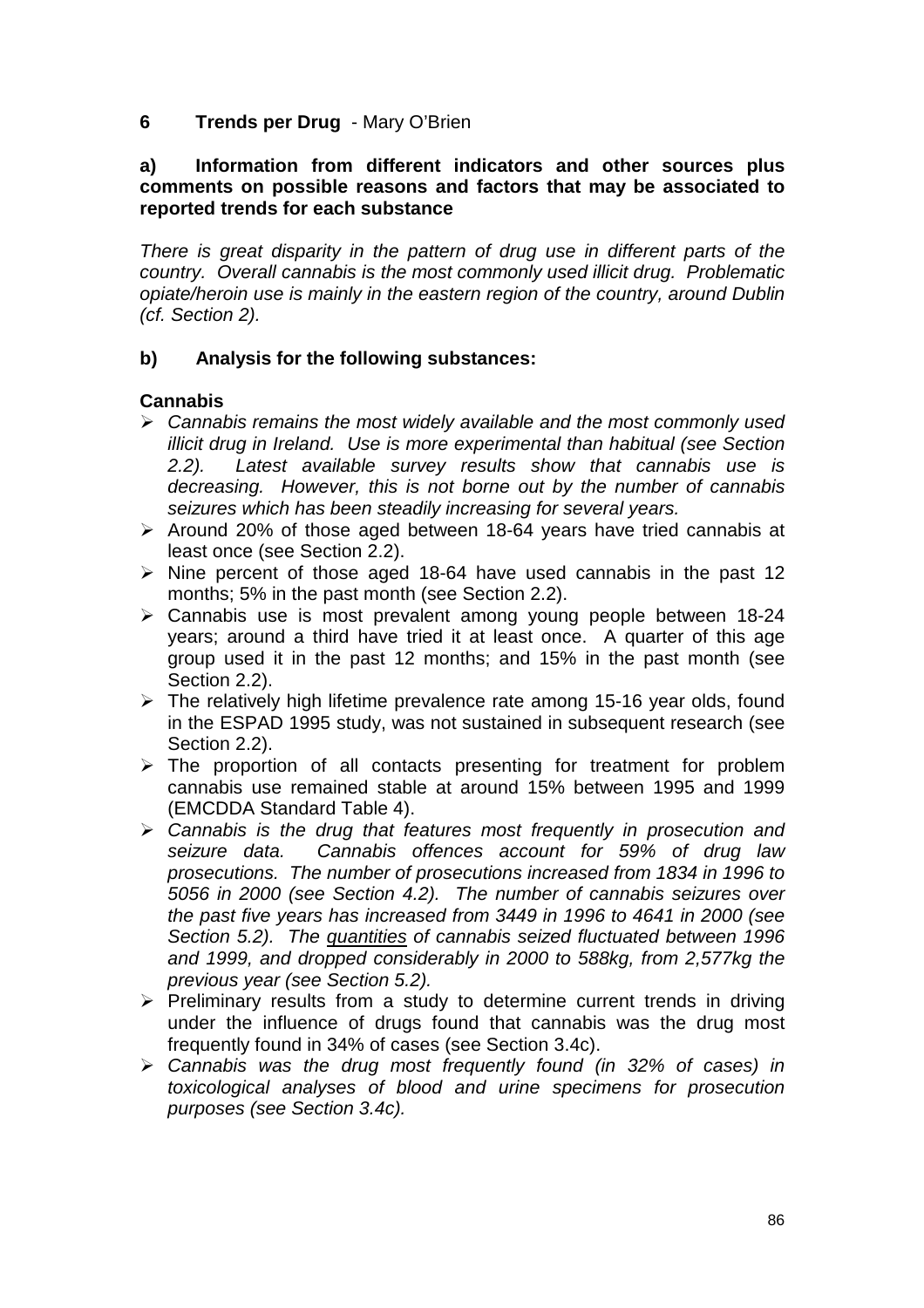### **Synthetic drugs** (amphetamine, ecstasy, LSD, other/new)

- -*After cannabis, although much less prevalent, amphetamines and ecstasy are the second most commonly used drugs in the general population.*
- -*Amphetamine use is slightly more common than ecstasy in general population studies. Around 3 percent of those aged between 18-64 had used amphetamines in the past year (see Section 2.2). Among younger people between 18 and 24 years old the annual prevalence was 9 percent. However, the picture among school pupils between 9 and 18 years of age is quite different: recent use of amphetamine, ecstasy or LSD is quite similar (under 2 percent); but prevalence of solvent misuse is higher at 5 percent (see Table 2.2f at Section 2.2).*
- -*The proportion presenting for treatment (for the first time) for ecstasy use has decreased, from 11% in 1995 to 8% in 1999 (EMCDDA Table 4).*
- -*Treatment for amphetamine use is quite low but has increased a little; from 0.4% in 1995 to 2% in 1999.*
- -*After cannabis, ecstasy is the drug that features next in prosecutions and seizures data. Up to 1998, the trend in ecstasy offences was fairly stable but in 1999 and 2000 the number of offences increased considerably (see Table 4.2c at Section 4.2).*
- > Ecstasy seizures come mostly from street or dance events, rather than *from point of entry to the country. Tablets tested are composed mainly of a combination of ketamine, ephedrine and caffeine. Ketamine is due to be controlled in Ireland under the Misuse of Drugs Acts, as is 4MTA. There have been no seizures nor reports of use of 4MTA in Ireland; nor have there been reports of ecstasy production in Ireland in recent years.*
- > Preliminary results from a study to determine current trends in driving under the influence of drugs found that amphetamine was found in 16% of cases (Moane et al. 2000).

### **Heroin/opiates**

- > Heroin dependence is still mainly concentrated in and around the Dublin area, although this seems to be changing with diffusion to urban areas throughout the country. The 'visible' users have serious health and social problems. Unlike treated heroin users in other EU countries, they are a younger population: around 80% of all contacts presenting for treatment are between 15 and 29 years of age; up to 90% of those presenting for treatment for the first time are aged between 15 and 29. There are no indications of serious psychiatric problems among treated drug users.
- $\triangleright$  Heroin is the least used drug in Ireland but it is the most problematic with serious health and social consequences.
- > The trend some years ago (among treated heroin users) towards smoking rather than injecting heroin now seems to be changing. Smoking was the preferred route for people starting to use heroin, at least initially. However, latest trends show that heroin is more likely to be injected. It seems that people who originally preferred to smoke heroin are now no longer reluctant to inject (O'Brien *et al.* 2000).
- -*In 2000 heroin offences constituted 10% of total drug law offences (see Section 4.2). The number of annual heroin seizures fluctuates from year to year but remains fairly stable. There were 598 heroin seizures in 2000, out of a total of 7,706 for all drug types. In the five years between 1996*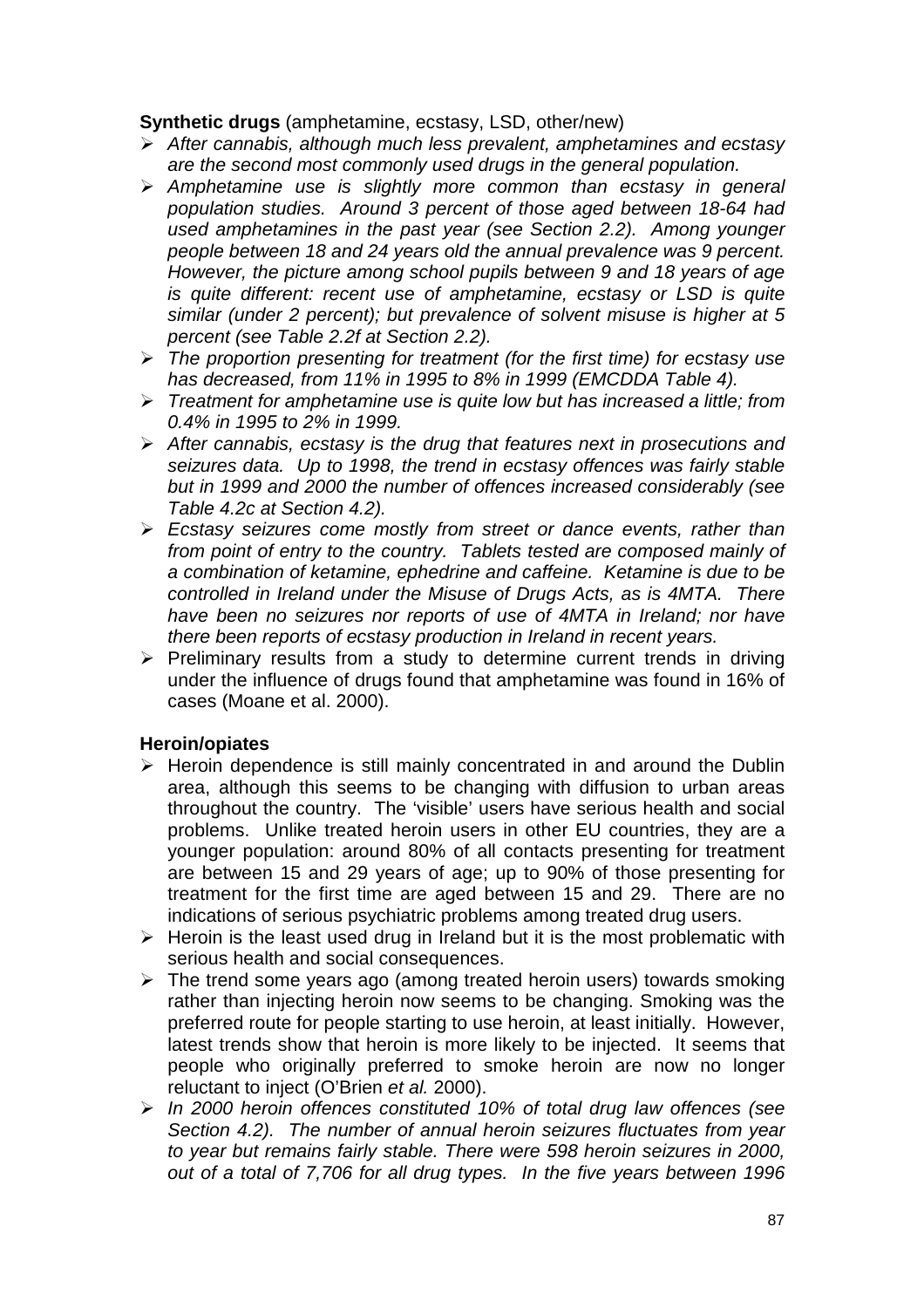*and 2000 the largest quantity was seized (38kg) in 1998. For other years the amount fluctuated between 11kgs in 1996 and 24kgs in 2000 (see Table 5.2 in Section 5.2).* 

> Preliminary results, from a study to determine current trends in driving under the influence of drugs, found opiates in 14% and methadone in 7% of cases (Moane et *al.* 2000).

# **Cocaine/crack**

- ▶ Cocaine is used by about 2% of the general population in Ireland.
- > Treatment demand for problem cocaine use has always been very low: less than 2%. Apart from addiction counselling, there are no specific treatments for problem cocaine users in Ireland right now. Of all those presenting for treatment for the first time in 1999 with multiple drug problems (64%), 7% were seeking treatment for problem cocaine use.
- -*Up to 1999 the number of cocaine seizures was increasing. However, in 2000 there was a slight drop: there were 206 seizures of cocaine out of a total of 7,706 for all drug types. In 2000 there was also a considerable decrease in the quantity of cocaine seized from 86kgs in 1999 to 18kgs in 2000.*
- > A small-scale (N=10) qualitative study of recreational cocaine users found that cocaine is more easily available in Ireland than previously, and that more people are perceived to be using it. It is used in private social settings, such as home-based parties, rather than in public settings (I Moran *et al*. 2001).
- > Preliminary results from a study to determine current trends in driving under the influence of drugs found that cocaine was present in 4% of cases (Moane et *al*. 2000).

# **Multiple use**

- > In 1999, 64% of clients presenting for treatment for the first time were using two or more drugs. Heroin was the primary drug for which the majority of people sought treatment. Cannabis was the most frequently cited (26%) secondary drug of misuse followed by ecstasy (21%); benzodiazepines (10%); amphetamines (9%); cocaine (7%); and methadone (7%) (National Drug Treatment Reporting System, personal communication).
- -*Concern was expressed from a number of quarters regarding the overprescribing of benzodiazepines, in general, and in drug treatment settings. Benzodiazepines continue to be widely prescribed particularly to women, the elderly, the chronically ill, and other groups of people socially and educationally disadvantaged (Quigley 2000). Quigley states that 'benzodiazepine regulation is a crucial public health responsibility', and goes on to say that the medical profession should acknowledge its central role 'in the creation, as well as the solving, of drug problems'. In 2000 a Committee was established by the Minister for Health and Children to explore the nature and extent of benzodiazepine prescribing in Ireland. This Committee will examine current trends and make recommendations on good prescribing practices, paying particular attention to the management of drug users. The Committee is due to make its report to the Minister at the end of 2001.*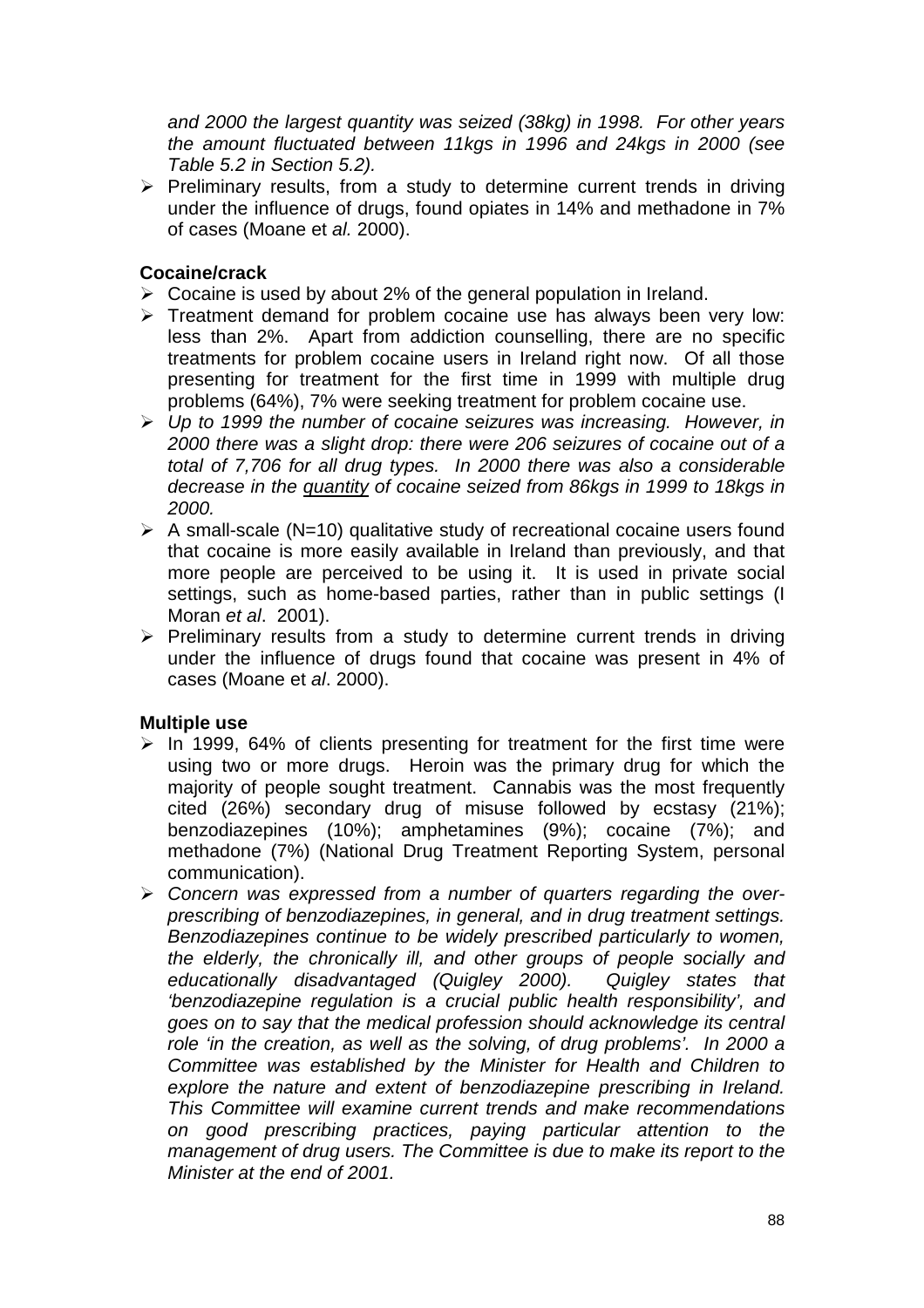- A study on drug-related death in 1999 found that benzodiazepine was the drug most commonly identified (in 75 cases), and was mainly in combination with other drugs. The most common combination of drugs was opiates and benzodiazepines (Keating *et al*. 1999).
- > Preliminary results from a study to determine current trends in driving under the influence of drugs found quite a high prevalence of benzodiazepines – in 25% of cases (Moane et al. 2000).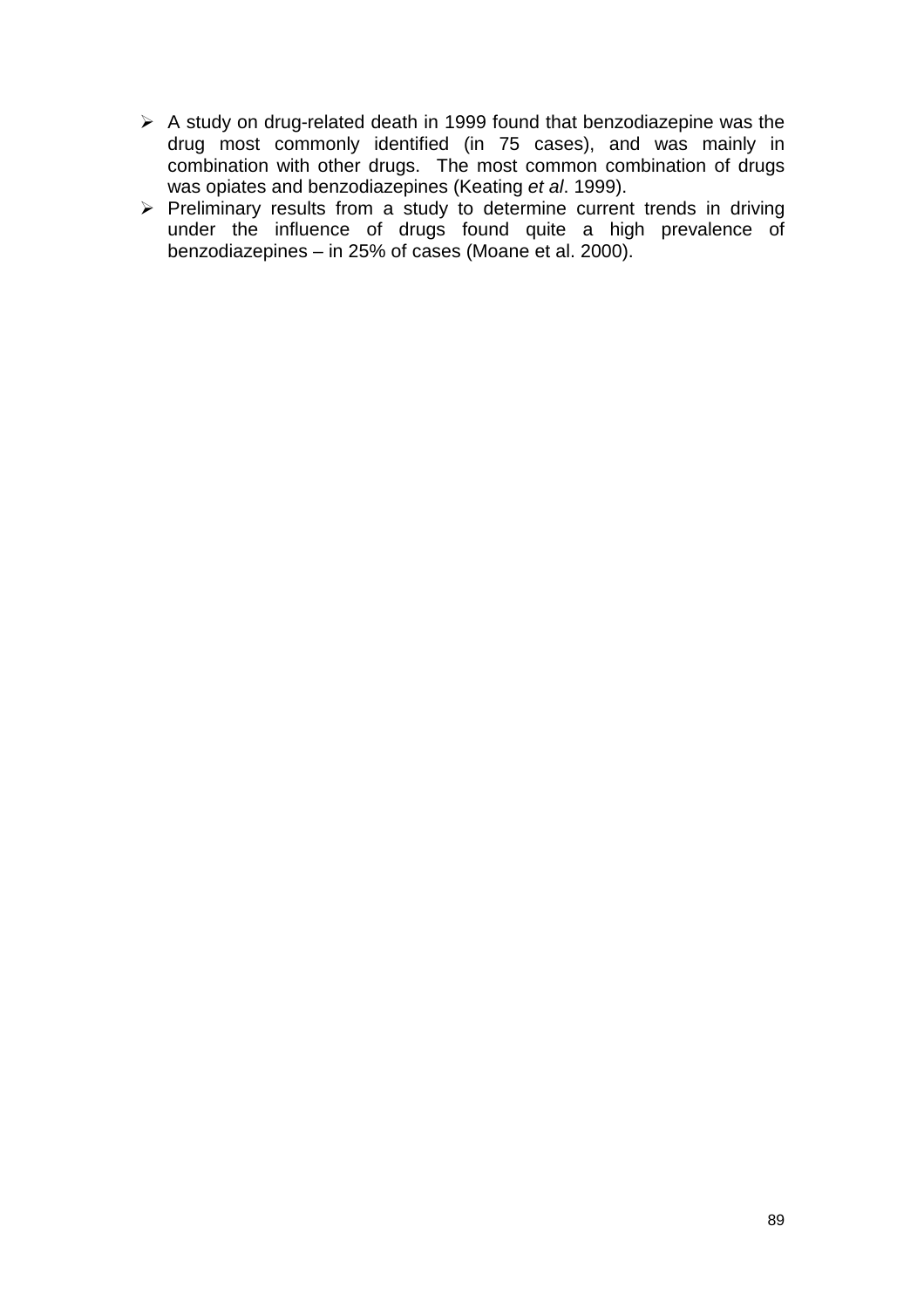# **7. Conclusions**

# **7.1 Consistency between indicators**

*The five key indicators of drug misuse are at different stages of development as tools to measure the drug situation in Ireland. For example,* 

- -*Estimates of national and local prevalence of problem drug use are at initial stages of development, and studies on prevalence of problem drug use are limited*
- -*General population surveys on the use of all types of illicit drugs are very scarce, which makes it very difficult to make comparisons or discuss trends in drug use. Where they are available comparability can be a problem.*
- -*A number of ad hoc studies on the prevalence of infectious diseases among drug populations of drug users have been carried out, but no systematic monitoring of such populations for disease prevalence is currently taking place.*
- > Statistics on drug-related death, which are obtained from the General *Mortality Register at the Central Statistics Office, are not, by their nature, all-inclusive of death related to drug use. Research on mortality among drug-using populations is only just beginning to be carried out in collaboration with the EMCDDA.*
- -*Treatment demand monitoring, the most developed of the indicators, has been adversely affected in recent years, mainly due to lack of commitment/priority given to data collection by drug treatment service providers.*
- -*Drug seizures over a number of years can indicate trends in drug use Law enforcement data tend to be more of a reflection of police and customs activities than good indicators of drug use*

*Despite all these drawbacks, there have been improvements in data collection and monitoring, for example, GMR data collection, law enforcement data, data on infectious diseases.* 

*From the limited information that is available there does seem to be some consistency between indicators of drug misuse. For example, in the case of more problematic opiate use a number of indicators – treatment demand, deaths, HIV and survey data – point to a stabilisation in use. In the case of cannabis use, consistencies are not so evident: population surveys point to a decrease or a stabilisation in use; whereas law enforcement data, particularly the number of drug seizures, indicate increasing use. The quantity of cannabis seized, however, did drop very considerably in 2000.*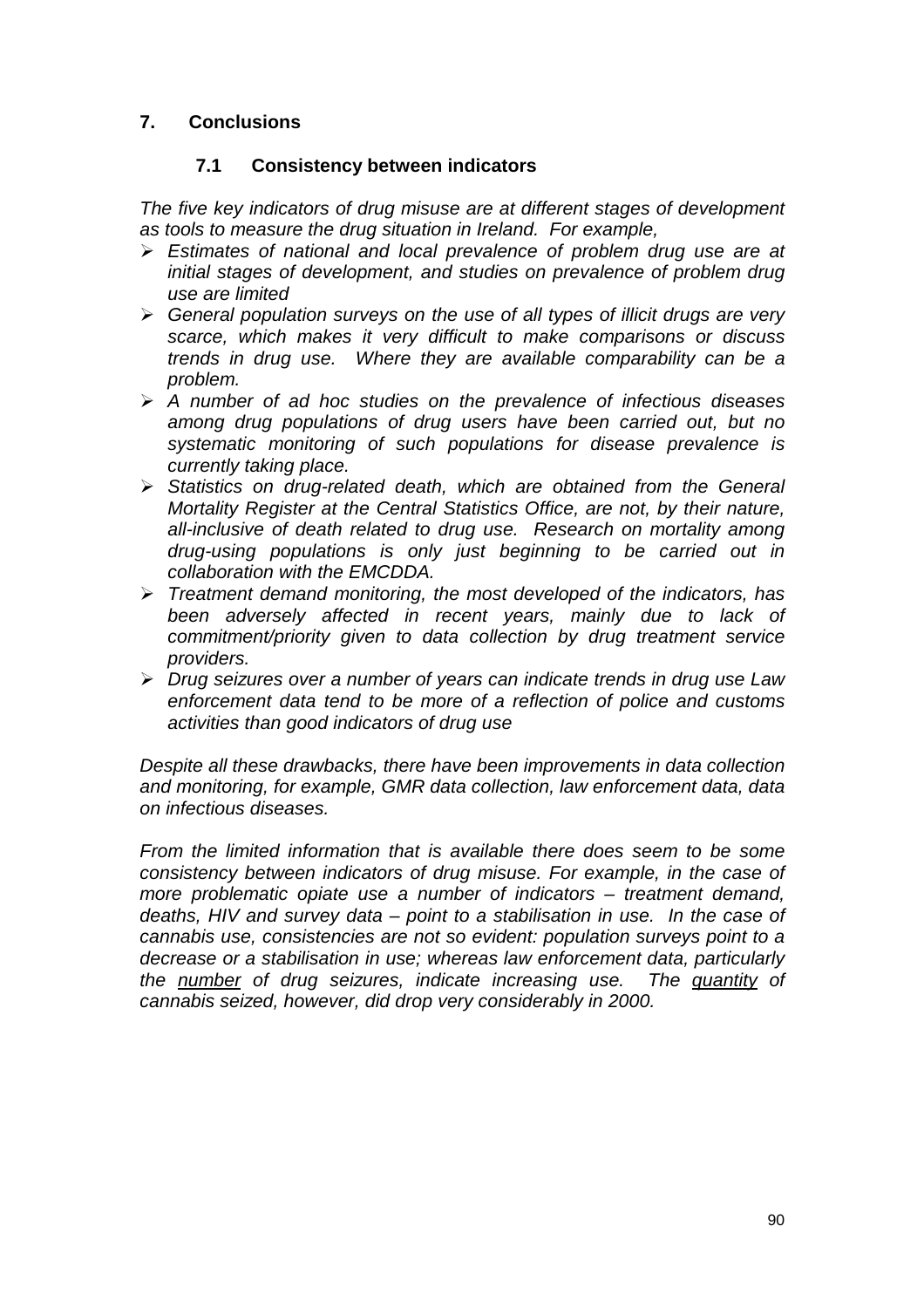# **7.2 Implications for policy and interventions**

#### **a) Possible hypotheses and reasons for main trends and new developments in drug use**

*Against the background outlined above, the difficulties involved in attempting to make interpretations from the data that are available can be understood. Even taking the improvements in monitoring, data collection and institutional procedures, which initially partially contributed to increasing trends, into consideration, these trends have not been sustained. The rising trend in drug use seen over several years, now seems to be stabilising.* 

*It is difficult to offer reasons, and explanations can only be speculative. Several factors are likely to be involved, such as the availability of drugs at street level, drug prevention policies. However in the absence of consistent, comparable and regular data collection, it is impossible to make meaningful interpretations.* 

### **b) Relevance to policy issues or interventions for policy makers and professionals**

*The gaps in available information, particularly in relation to the main indicators of drug misuse, do not help in the formulation of good policies. Therefore the development of the five key indicators is vital. As well as this, more in-depth qualitative research studies are needed in order, for example, to understand more about different user groups, different patterns of use e.g. drug users involved in risky behaviours. This would help towards making prevention strategies more effective.* 

Data from different indicators over several years show high levels of social deprivation among problem drug users. Economically, Ireland is relatively better off than in previous times but not all its people have access to the means of benefiting from the economic boom. Certain sectors of society have been excluded from participating in the benefits of the so-called 'Celtic tiger'. Lack of material and cultural capital such as having a job, having a decent place to live, access to education, having good skills, even having expectations, prevents people from availing of the current opportunities. This is not just confined to so-called marginalised urban areas. Key policy areas, which require attention in this context are; economic and fiscal policy, housing policy, education policy, employment policy, and the operation of the criminal justice system. New policies and strategies in the context of the National Drug Strategy, the National Development Plan and Local Drugs Task Forces (see Parts 1 & 3 of this report) aim at addressing the drug problem in the broader socio-economic context and will help towards the alleviation of such adverse social conditions.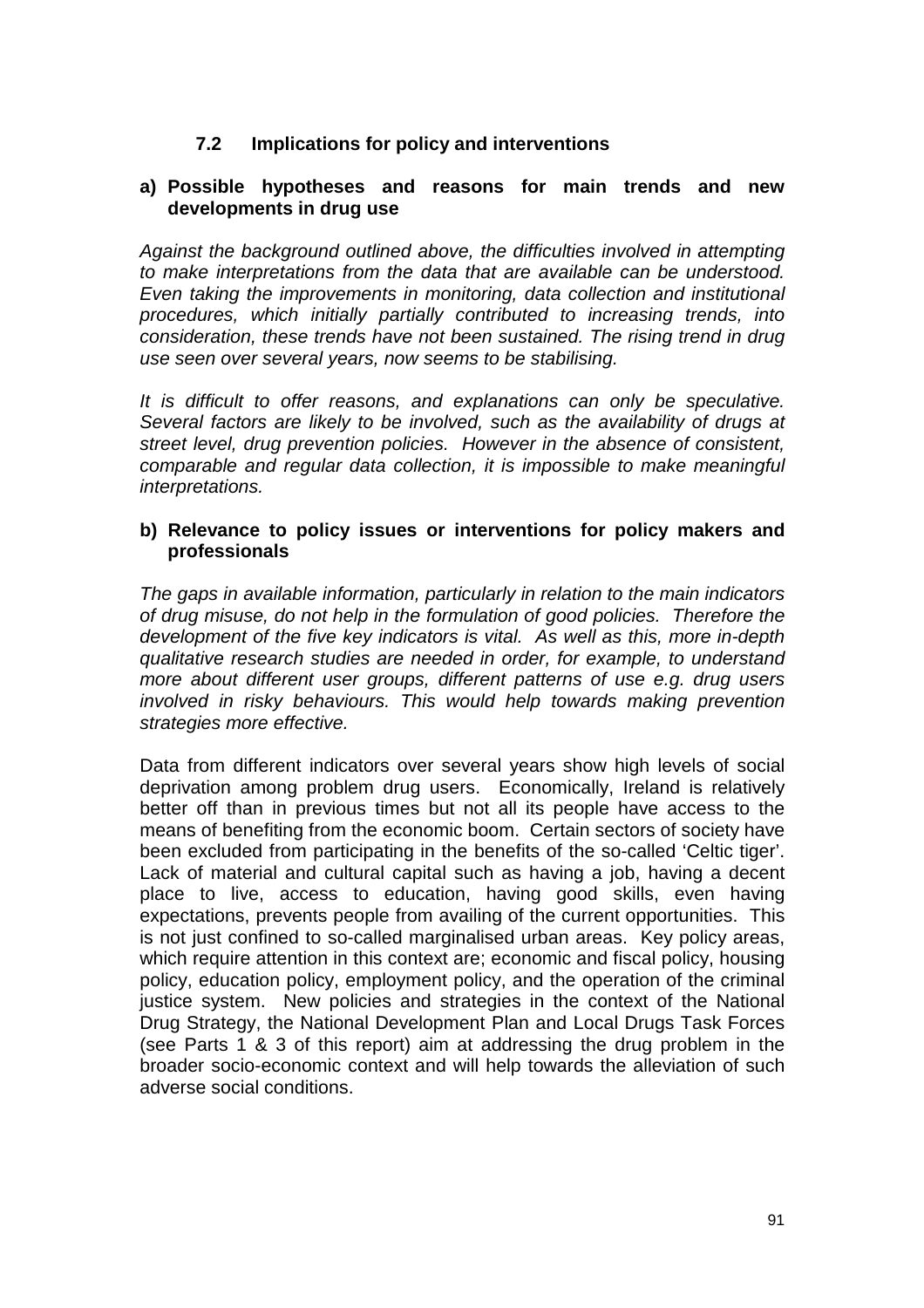# **7.3 Methodological limitations and data quality**

### **Methodological limitations, evaluation of data quality, new information needs and priorities for future work**

- > General population surveys to study the extent of drug use in Ireland vary in objectives, methodologies, focus of data collection, questionnaire design, age groups studied etc.. Comparisons are therefore tentative and must be viewed with these variations borne in mind. If meaningful interpretations and comparisons are to be made a priority for future work should be that prevalence surveys are carried out using comparable methodologies. Information on recent and annual use should be available as well as lifetime experience of drug use. Surveys should be comparable nationally as well in the wider European sense where possible. It is also important that these surveys be replicated at frequent interval if trends over time are to be available.
- > More work needs to be carried out on the improvement and evaluation of data quality, particularly in relation to the five key indicators of drug misuse.
- > More in-depth qualitative research studies are needed to understand more about at-risk groups, such as injecting drug users, and thus help towards making prevention strategies more effective.
- > Interest in the availability of drugs has been growing. However, measuring this is a very difficult task given the illicit nature of the activity. Special studies would need to be undertaken in order to explore the issues involved in drug markets in Ireland, vis-a-vis availability, sources of supply and trafficking patterns.
- > In Ireland, there are no estimates of consumption or demand, or expenditure on drugs available. Nor are there any estimates of healthcare or other social costs available. This is an area that will need to be developed.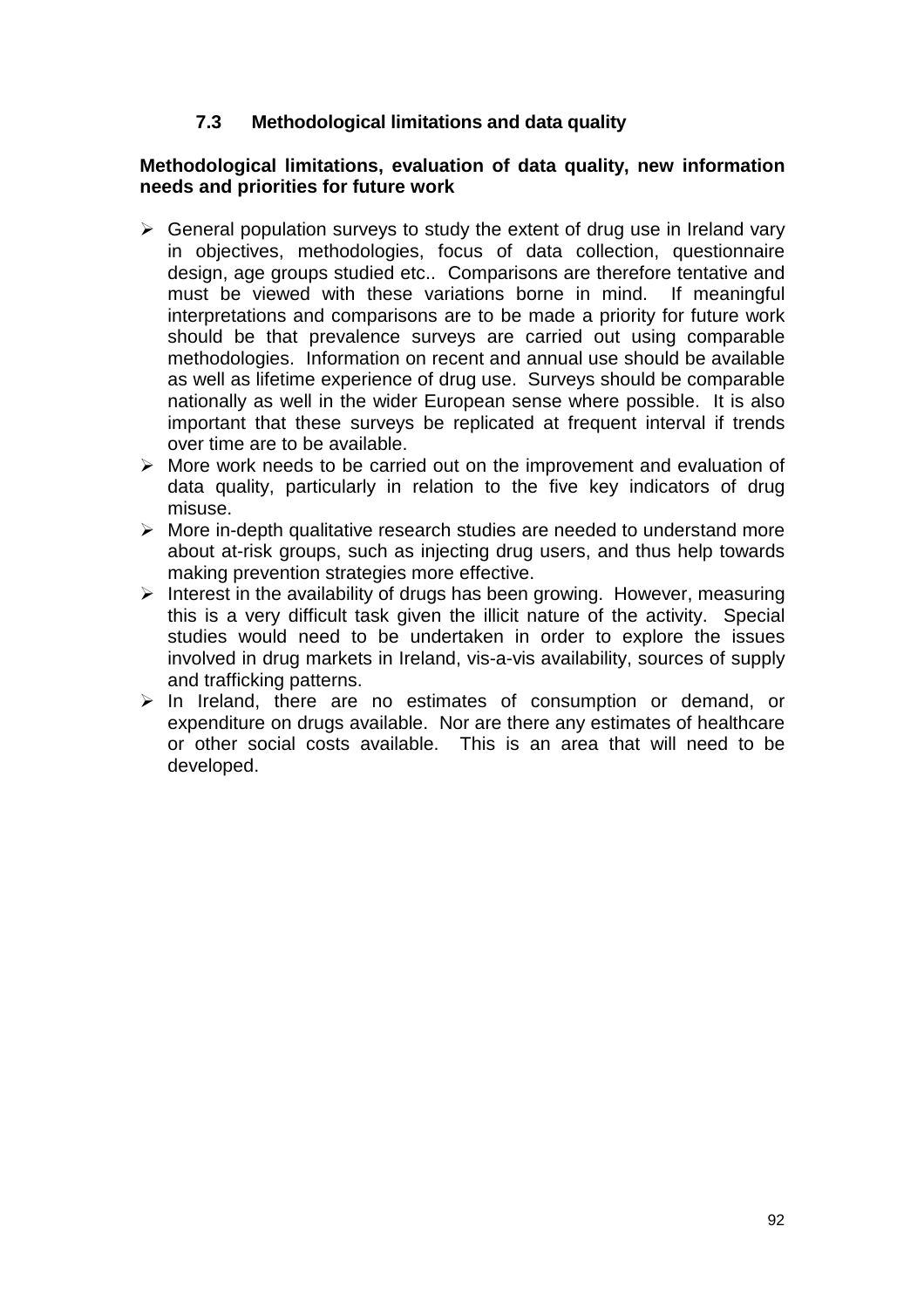# **PART 3**

### **DEMAND REDUCTION INTERVENTIONS**

### *8. Strategies in Demand Reduction at National Level – Martin Keane*

*Demand reduction comprises interventions, which are aimed at decreasing the demand for drugs at an individual or at a collective level. Interventions aimed at reducing the harmful consequences of drugs are also included. The scope of demand reduction intervention is wide and consists of many facets. (EMCDDA 1996)* 

### *8.1 Major strategies and activities*

*The Irish Government's approach to combating drug misuse in the coming years has been set out in the National Drugs Strategy 2001-2008. The strategy includes four key areas that will receive focused attention from government and other relevant agencies, namely the areas of supply reduction, prevention, treatment and research. In terms of demand reduction, the areas of prevention, treatment and research are of particular relevance.* 

### *Prevention*

*A number of government departments are involved in delivering a range of education, prevention and awareness measures that aim to reduce the demand for drugs. For example, the Department of Education and Science oversee a number of initiatives, which are aimed at addressing the link between drug misuse and educational disadvantage. Such initiatives include The Disadvantaged Area Scheme, The Stay in School Retention Initiative and the Home-School Liaison Scheme. The rationale underlying these initiatives is that by seeking to improve educational opportunities for disadvantaged young people, a corresponding decrease in the demand for illicit drugs may materialise. The Department of Education and Science also oversee the provision of two key national prevention programme which specifically aim to prevent school going individuals from engaging with illicit drug misuse. The Substance Misuse Prevention Programme "Walk Tall" is delivered to primary school pupils, while the Substance Misuse Prevention Programme "On My Own Two Feet" is provided to secondary school students.* 

*The Department of Health and Children focuses on the need for education and prevention in terms of equipping young people with the skills and resources that may prevent engagement with illicit drug misuse. The Department through the Health Promotion Unit is responsible for disseminating information on drug misuse to the general public and in particular to groups that are designated at risk. The Department, through the regional Health Boards has developed extensive links with the Community and Voluntary sectors and is in a position to contribute to the provision of prevention, outreach and harm reduction programmes throughout the state.*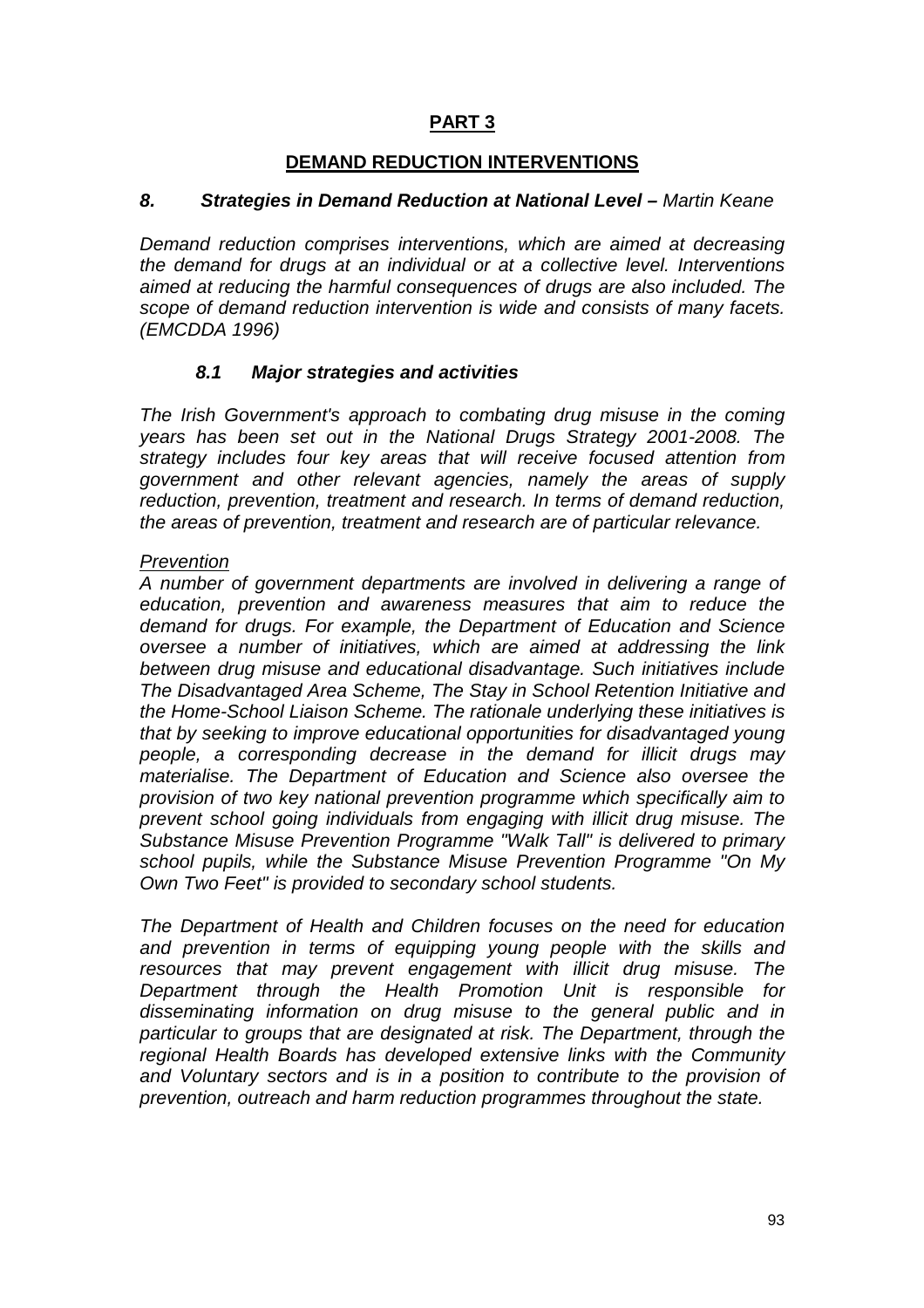### *Treatment*

*The Department of Health and Children has primary responsibility for developing aspects of drug misuse policy related to treatment, through the Drugs/AIDS/HIV Services Unit which is a sub-division of the Primary Health Care Division. Responsibility for the provision of treatment and rehabilitation services for drug misusers is vested in the ten Regional Health Boards. In particular, the Eastern Regional Health Authority (ERHA) which includes the Greater Dublin area has been involved in developing an expansive range of services, covering prevention, harm reduction and treatment/rehabilitation (See Section 9.3). In addition the health boards outside the ERHA region have also bee involved in providing treatment services through the services of addiction counsellors, psychosocial therapy programmes and family support. Also, It must be noted that representatives from the voluntary sectors provide a range of services and supports in the areas of prevention and treatment of drug misuse.* 

#### *Local Drug Task Forces*

*A key part of the National Drug Strategy is the development of the Local Drug Task Forces (LDTFs). The LDTFs were set up to provide a strategic local response to drug misuse in priority areas. There are currently 14 LDTFs operating under the direction of the National Drug Strategy. Twelve task forces operate in the Greater Dublin Area in what have been termed priority areas where drug misuse has been identified as an issue that merits attention. The remaining task forces are located in North Cork in the South of Ireland and in Bray, Co. Wicklow an area close in proximity to Dublin. Both areas have been linked with a serious drug misuse problem. Each task force is comprised of representatives from statutory, voluntary and the community sector. It is planned to develop the task force model by having a task force in each region by the end of 2001. (See section 8.2)* 

*Each Task Force is involved in developing local action plans that are designed to respond to the issue of drug misuse at area level. Such responses include a range of measures such as treatment, education, rehabilitation and prevention. Funding is provided at government level to support the implementation of local initiatives under the respective task forces, for example, a sum of €154908045 has been provided in the National Development Plan to support the work of the Local Drugs Task Forces up to 2006.* 

### *Research*

*The National Advisory Committee on Drugs (NACD), that was established in July 2000, has collaborated with other groups and individuals on preparing a three-year research programme in the drug area. It is anticipated that the outcomes of research will contribute significantly to the development of policy on drugs, in particular in the field of demand reduction. For instance, priority areas for research have been identified to include prevalence, treatment outcomes and research into drug use and also marginalised groups in an Irish context. (See section 10.3)*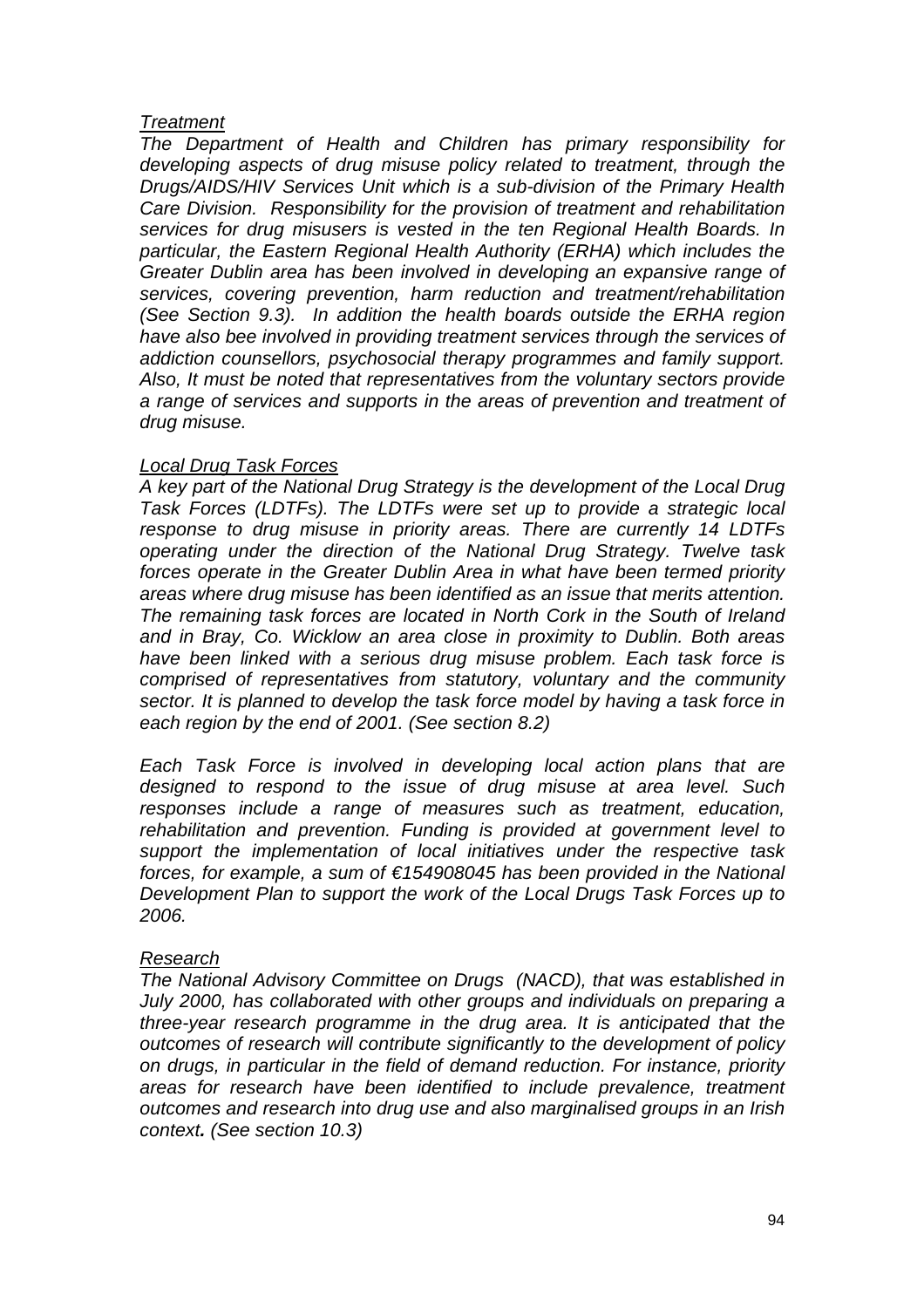*The Drug Misuse Research Division (DMRD) of the Health Research Board (HRB) continues to be the designated central point to which all drug research data and information should be sent. In order to facilitate this process, the*  **DMRD** is developing a National Documentation Centre which will contain all *relevant and up-to-date information and research in the field of drug misuse in Ireland and internationally. The centre when established will be accessible to the public and facilitate ease of access and retrieval of drug related research for policy makers and researchers with an interest in the field.* 

*In addition the Eastern Regional Health Authority plans to conduct a number of evaluations during 2001 into the addiction services that they provide. For instance it is planned to carry out:* 

- *An evaluation of the drug treatment services investigating adherence of service providers to prescribing protocols, assessment and referral procedures, methadone users' perception's of the quality of service, and the experience of heroin users not currently in treatment*
- *A review of the drug treatment waiting list to validate the numbers awaiting treatment, to profile clients on the waiting list and to assess treatment personnel's views of the efficiency of the waiting list procedures.*

# *8.2 Approaches and New Developments*

### *a) New and Innovative Approaches*

#### *Rehabilitation*

*In recent times there has been an increasing focus on developing the role of rehabilitation provision for recovering drug misusers. This is in part due to the increasing number attending treatment (See Section 9.3) plus the recognition that individuals who have been through or are progressing through primary treatment services very often require further support and intervention in order to access mainstream education and employment opportunities. The definitional boundaries between treatment and rehabilitation can quite often appear blurred. However, in relation to opiate addiction one approach can be to view treatment as the pre-stabilisation stage involving detoxification, and methadone maintenance. Whereas rehabilitation can be seen to occur in the post-stabilisation stage, covering the period when an individual is encouraged to engage with educational/training activities for instance. In both the treatment and rehabilitation phases, there is also a range of therapeutic options available.* 

*The emphasis on rehabilitation has received a more focused approach in recent times, particularly within the Eastern Regional Health Authority area (ERHA). This is not surprising given that, by far the greatest number of individuals reporting for treatment is drawn from the ERHA region. (See NDTRS Data) In response, a blueprint was drawn up in 2000 to guide the development of rehabilitation services within the remit of the ERHA. Central to the measures set out in the aforementioned blueprint, was the creation of "re-integration centres" in the three health board areas under the ERHA. It was proposed that these centres would provide a base for integration workers to support individual clients towards re-integration into mainstream social*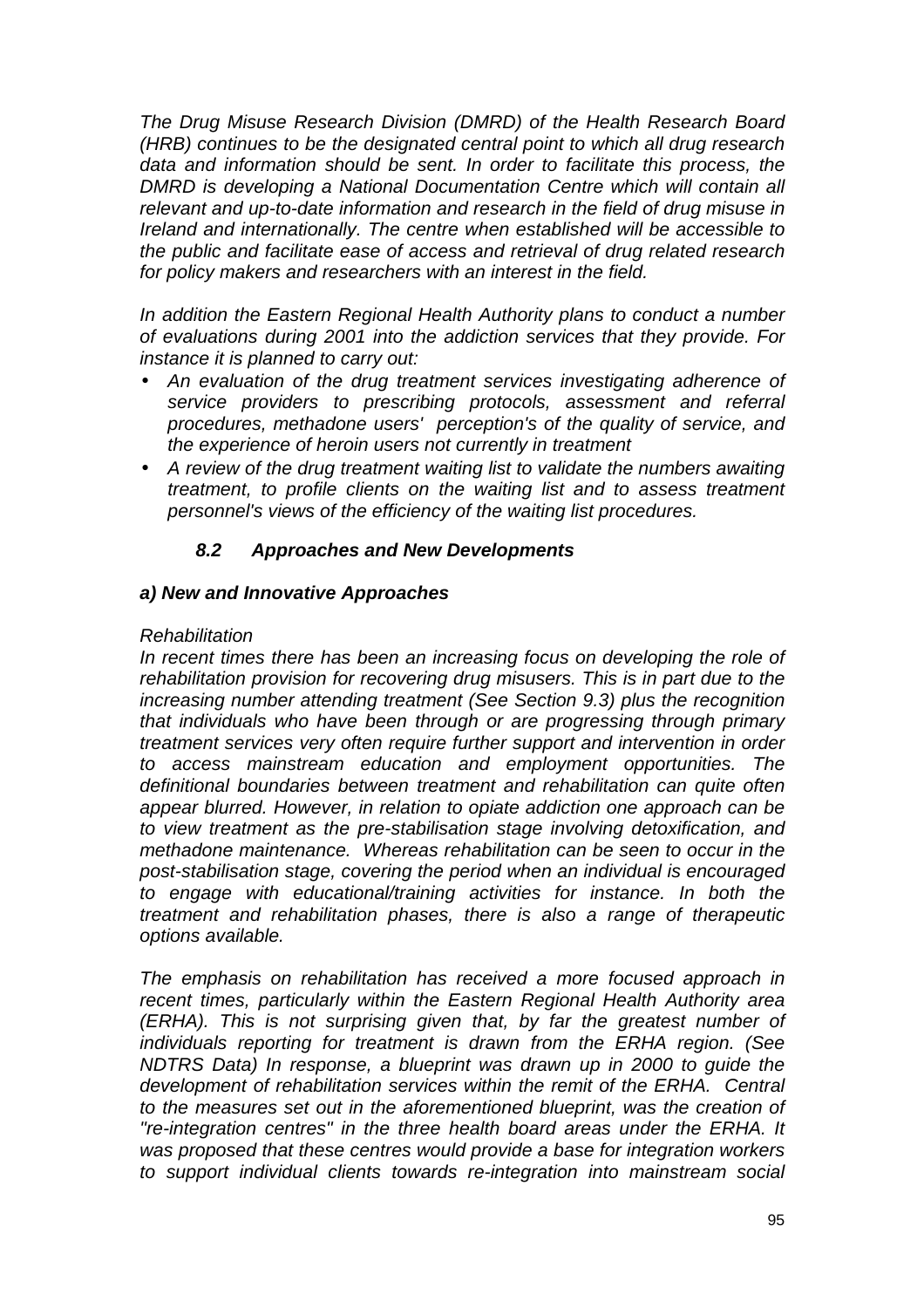*activity. In pursuit of this aim the centres would provide career guidance and counselling, personal skills development, and educational/training opportunities. The latest information would seem to suggest that the development of these centres is still on track in two of the three health board areas. In the Northern Area Health Board (NAHB) where the idea of a reintegration centre has been sidelined, a re-habilitation manager has been appointed to work in each of the five task force areas within their remit. In addition, the NAHB have appointed three re-habilitation co-ordinators to oversee policy creation, quality assurance and strategic planning for the area. Two facilitators will assist each co-ordinator.* 

*Further recognition of the important role of rehabilitation for people recovering from drug misuse is evidenced by the recently produced recommendations from the South-Eastern Health Board's Regional Treatment and Rehabilitation Working Group 2001. Some of the key recommendations that have been documented by the Treatment and Rehabilitation Working Group are:* 

- *That a Substance Misuse Unit should be established in each Community Care area. Such a unit would primarily play a co-ordinating role regarding substance misuse activities in each area.*
- *That a regional counselling policy is developed which would be community based and easily accessible, particularly to under eighteen-year-olds.*
- *That outreach services are developed to target at risk community members.*
- *That locally based treatment services should include harm reduction, counselling, support aftercare, rehabilitation and detoxification.*
- *That 'one-stop shops' be established where different services are represented and young people feel relaxed about making inquiries.*
- *The Health Board should support the development of supervised 'Halfway Houses'.*
- *The difficulties in accessing treatment for drug users who are homeless, in prostitution or pregnant need to be addressed.*
- *All hospitals in the South-East region should have clear protocols for the management and referral of drug misusers admitted hospital.*
- *A system of on-going evaluation needs to be developed for treatment services.*
- *A partnership approach should be developed for the provision of prevention, treatment and aftercare programmes.*

*(South Eastern Health Board Regional Treatment and Rehabilitation Working Group Recommendations 2001; South Eastern Health Board Drug Coordinating Unit)* 

### *Regional Drug Task Forces*

*A key recommendation contained in the National Drugs Strategy Programme for 2001-2008 is the creation of a number of Regional Drug Task Forces (RDTFs) to be established in each of the ten regional health board areas. The RDTFs will consist of representatives from the statutory, voluntary and community sectors and are being set up:*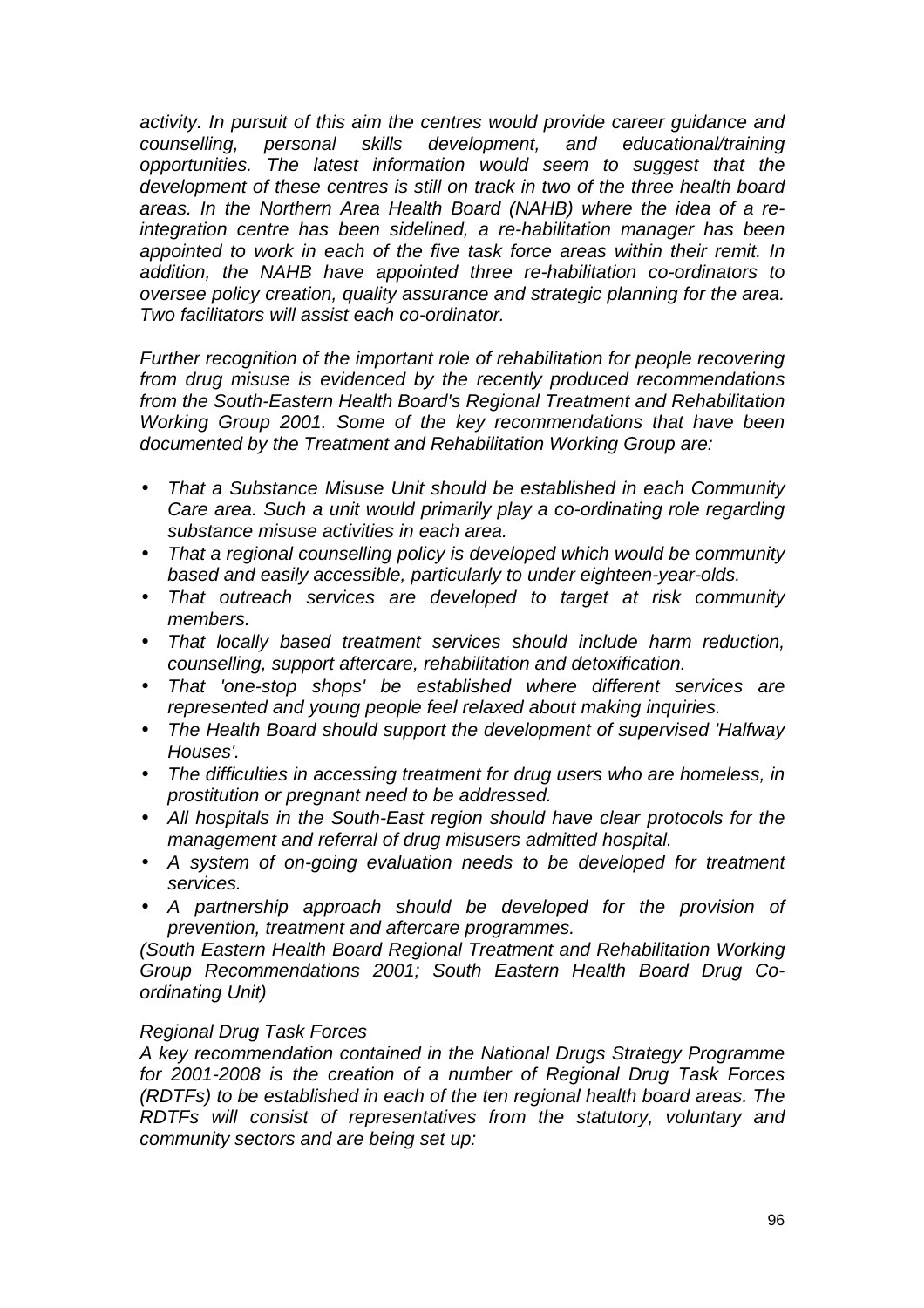- *To ensure the development of a co-ordinated and integrated response to tackling the drugs problem in their region;*
- *To create and maintain an up-to-date database on the nature and extent of drug misuse and to provide information on drug-related services and resources in the region;*
- *To identify and address gaps in service provision having regard to evidence available on the extent and specific location of drug misuse in the region;*
- *To prepare a development plan to respond to regional drugs issues for assessment by the NDST and approval by the Inter-Departmental Group (IDG);*
- *To provide information and regular reports to the NDST in the format and frequency requested by the team; and*

• *To develop regionally relevant policy proposals, in consultation with NDST. (Building on Experience: National Drugs Strategy 2001-2008, Department of Tourism, Sport and Recreation)* 

### *Social Inclusion Initiative*

*The Northside Partnership is an area-based company working in a designated area on the Northside of Dublin. The work of the partnership is primarily engaged in combating social exclusion and promoting social integration: the target area comprises over 100,000 people. The partnership has identified a number of specific priority groups that experience social exclusion. Through consultation with relevant agencies and organisations ex-drug misusers have been identified as a social group that have tended to be marginalised in terms of accessing education and employment opportunities. The partnership has recognised that an estimated 4,000 drug misusers are resident in the partnership area (New Frontiers 2000-2006). In response, the partnership has outlined a series of measures that aim to support existing social integration initiatives with ex-drug misusers. In addition, the partnership has developed a number of innovative initiatives that aim to assist ex-drug misusers in the process of reintegration. For example, The Labour-Market Inclusive Project (LIP) is designed to target recovering drug misusers referred by treatment centres. It aims to support participants before and after placement in employment. Additional work with ex-drug misusers will take place through the Targeted Outreach Initiative which aims to make contact with ex-drug misusers who are not contactable through treatment centres; and the Business Network Initiative which comprises of local business contacts that work to reintegrate ex-drug misusers into employment* 

### *Drug misuse and young homeless people*

*A new development to emerge in recent times has been the focus on service provision for young homeless people who misuse drugs. The Eastern Regional Health Authority (ERHA) has recently appointed a Director of Homelessness, and the three area health boards under the auspices of the ERHA have each appointed an Assistant Chief Executives for Child Care and Homelessness. The ERHA have identified a core of approximately 23 young people who continually present for emergency accommodation.16 Behavioural* 

l

<sup>&</sup>lt;sup>16</sup> See http://www.erha.ie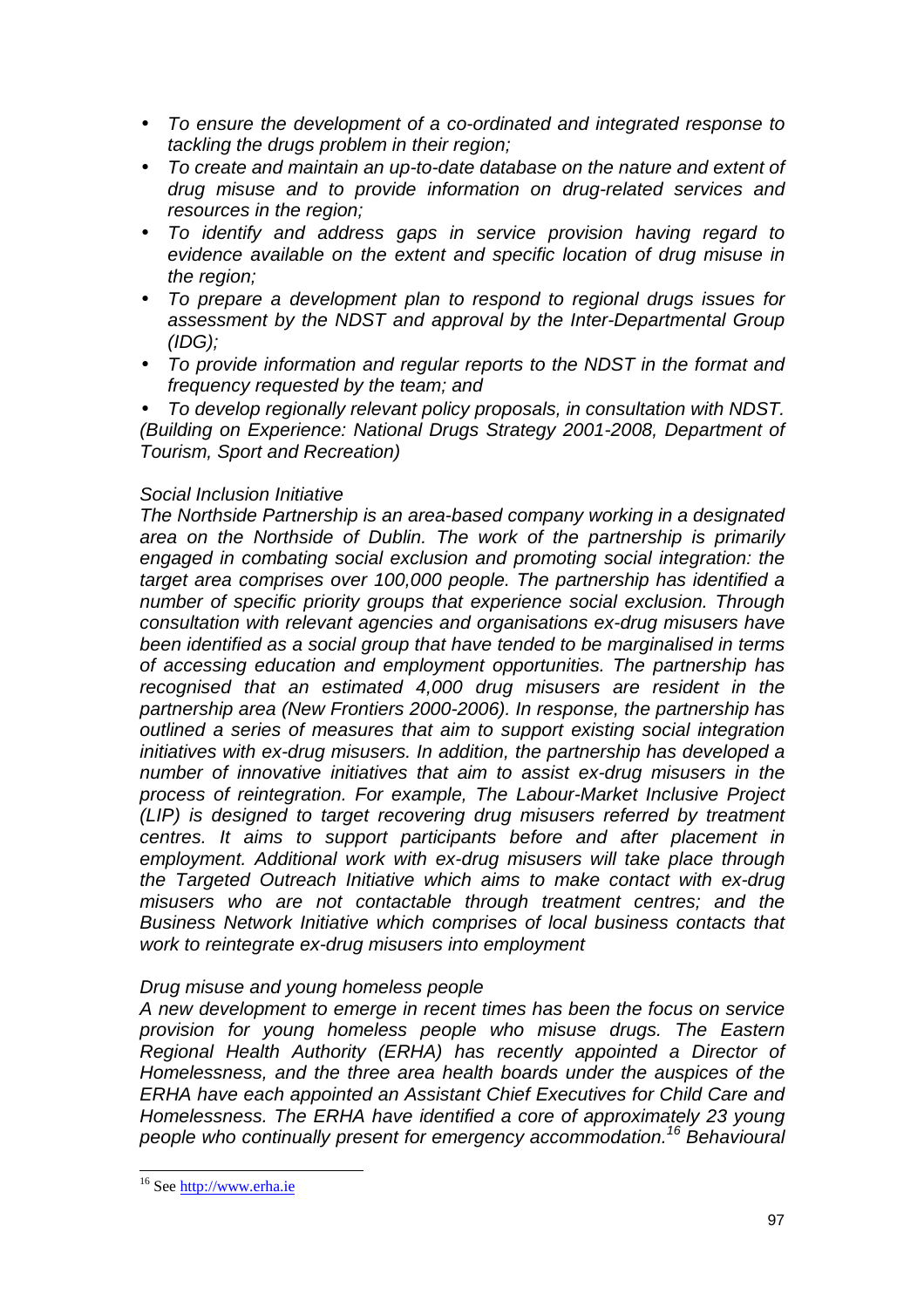*problems and substance misuse among these young people are seen as further obstacles to them securing accommodation.* 

*Under the ERHA a large property in the north inner city of Dublin capable of providing a day treatment programme for up to a 100 young local drug misusers has been purchased. In addition, proposals are being formulated by the ERHA to provide a detoxification centre for young homeless people. Also a 12 bed residential service and two additional day services for drug users under 18 from the south inner city of Dublin is to be established at Cherry Orchard Hospital.17 According to the Service Development Plan of the ERHA for 2001, an allocation of €380921 is provided to enable initiatives to be developed for homeless young people who are drug misusers. It is envisaged that specific facilities will be developed in each of the three area health boards to ensure access by young homeless persons to the relevant drug services.* 

### *b) Socio-cultural developments relevant to demand reduction*

*In recent year's social policy analysis and the construction of policy in an Irish context has witnessed an increase in the usage of the term 'social exclusion'. In particular, policy developments in the drug area have come to embrace the idea that 'problematic drug users' primarily tend to experience high levels of 'social exclusion'.* According to the Combat Poverty Agency of Ireland <sup>18</sup>

*" Social exclusion is a process which pushes people out to the edge of society and distances them further and further from the chance of a job or an adequate income, from social and educational opportunities, from social and community networks , and from power and decision making."* 

*It could be argued that one of the strengths of seeing the drug problem, as being influenced by social conditions, is that in responding the emphasis is as much on society as on the individual engaged in drug misuse. In terms of Irish society, in recent times the response has been to counteract the negative effects of social exclusion by focusing on the merits of social inclusion. A particular model of partnership has underpinned this move towards a more socially inclusive socio-cultural framework in the drug field. This has manifested itself, whenever possible, in promoting a coordinated approach between the statutory, voluntary and community sectors in pursuit of creating the social conditions that will enhance the chances of those involved in drug misuse to rehabilitate and reintegrate as far as possible into mainstream society. Much of this activity has taken place within a policy framework greatly influenced by the idea that it is necessary to support social inclusive initiatives if marginalised groups such as drug users are to be reintegrated. For example, the Cabinet Committee on Social Inclusion as part of its wide remit, has political responsibility for reviewing trends in the drugs problem, for assessing progress in implementing the National Drugs Strategy and for resolving policy or organisational difficulties which may inhibit effective responses to the problem.* 

l

<sup>&</sup>lt;sup>17</sup> See  $\frac{http://www.erha.ie}{http://www.cpa.ie}$ <sup>18</sup> See  $\frac{http://www.cpa.ie}{http://www.cpa.ie}$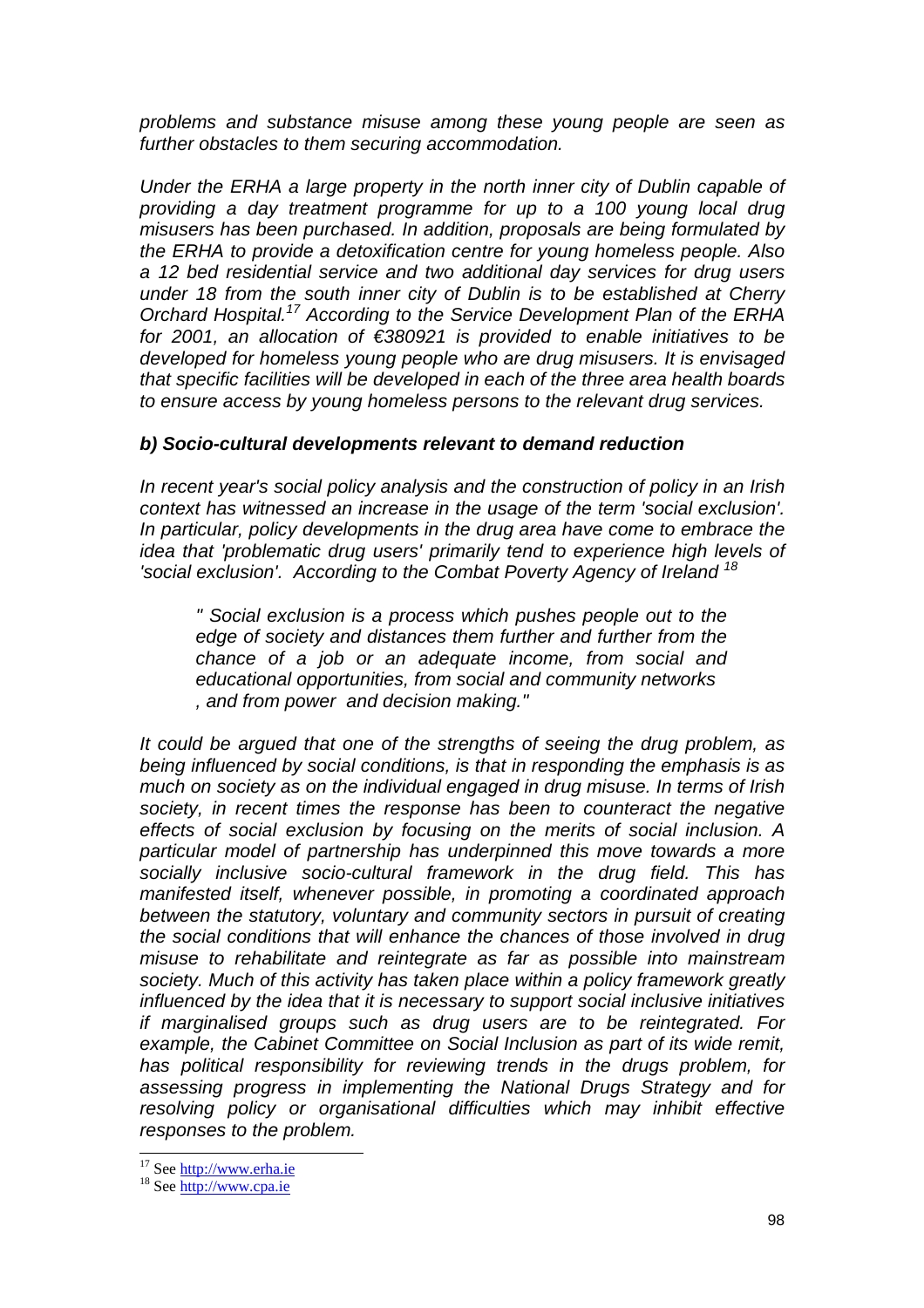### *c) Developments in Public Opinion*

*The data referred to in this section comes from two studies that investigated public attitudes towards, and perceptions of, aspects of the drug issue in Ireland (Bryan et al, 2000, 2000 data unpublished). Both studies touched on many aspects of public opinion that have a bearing on how measures to reduce the demand for illicit drugs are perceived in Irish society. For example, both studies investigated public attitudes and perceptions towards:* 

- *drug users and drug addicted individuals;*
- *drug treatment for individuals engaged in drug misuse;*
- *and aspects of current drug policy including drug prevention, harm reduction, drug education*

*A majority of the Irish people does not view drug addicts as criminals, and there has been little change to this viewpoint between the years 1998 and 2000. (Table 8.2a) This attitude could be taken as one indicator that the Irish public would be supportive of measures taken by the state to treat individuals who present for drug misuse treatment. Also, a further interpretation may be that a majority of people in Irish society has begun to question the links between drug addiction and criminality.* 

| rapic o.za. Onanges in aunuacs towards arag agaicts, 1990-2000 |                     |       |          |        |  |  |  |  |  |
|----------------------------------------------------------------|---------------------|-------|----------|--------|--|--|--|--|--|
| <b>Statement</b>                                               | Survey year (number | Aaree | Disagree | Don't  |  |  |  |  |  |
|                                                                | of responses)       | %     | %        | Know % |  |  |  |  |  |
| I would see drug addicts more   1998 (n=999)                   |                     | 42.6  | 45.2     | 12.1   |  |  |  |  |  |
| as criminals than victims                                      | 2000 (n=998)        | 37.8  | 45.6     | 16.6   |  |  |  |  |  |

*Table 8.2a. Changes in attitudes towards drug addicts, 1998-2000* 

*Source: 1998 data Bryan et al 2000, 2000 data unpublished* 

*In supporting the view that drug addicts are more victim than criminal (Table 8.2a) it could be argued that a majority of the Irish people are implicitly questioning the efficacy of the use of prison as a criminal justice sanction for drug addicts. Indeed, this interpretation is given additional support by the findings recorded below. (Table 8.2b) This shows a majority of the Irish public agrees with the statement that drug addicts charged with a petty offence ought to be allowed to choose between treatment and prison.* 

*Table 8.2b. Changes in the support for alternative policy interventions, 1998 and 2000* 

| <b>Statement</b>                                | Survey year (number   Agree |      | <b>Disagree</b> | Don't  |
|-------------------------------------------------|-----------------------------|------|-----------------|--------|
|                                                 | of responses)               | %    | %               | Know % |
| addicts charged with   1998 (n=997)<br>Drua     |                             | 71.9 | 17.2            | 10.9   |
| petty offences should be given   $2000$ (n=994) |                             | 72.9 | 15.2            | 11.9   |
| a choice between treatment                      |                             |      |                 |        |
| and prison service                              |                             |      |                 |        |

*Source: 1998 data Bryan et al 2000, 2000 data unpublished* 

*However, as (Table 8.2c. Below) shows an increasing proportion of Irish society agrees with the view that treatment should only be given to drug addicts who intend to give up drugs for good. Perhaps in some quarters this could be interpreted as a hardening of public attitude towards some drug*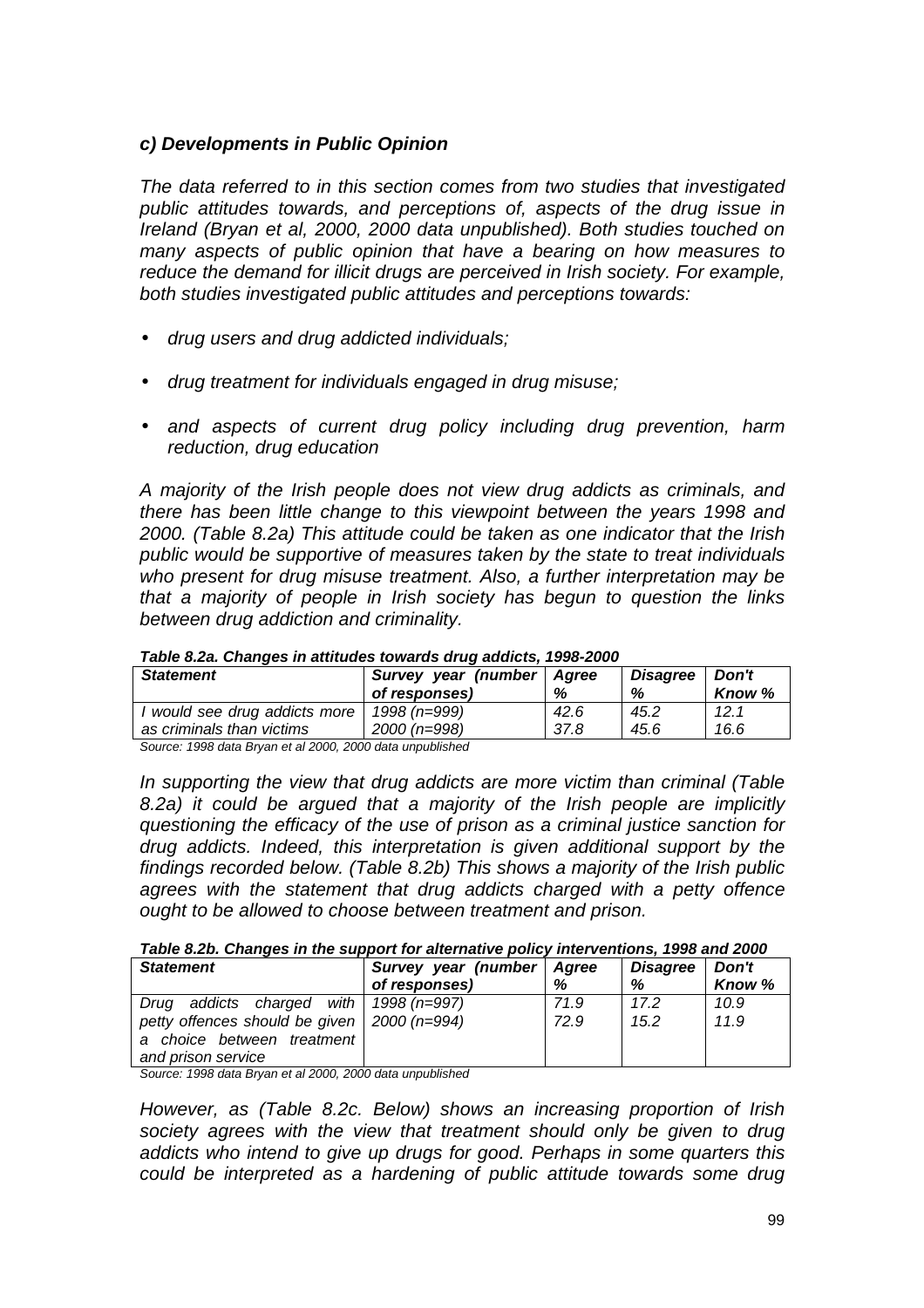*addicts whose intentions regarding drug treatment may sometimes be open to question. Nevertheless it would seem the case that the public is very much in favour of treatment provision for drug addicts (Table. 8.2c) and that treatment for drug addiction has become a legitimate and integral part of the demand reduction response in Irish society.* 

| <b>Statement</b>                               | Survey year (number of Agree |      | Disagree | Don't  |
|------------------------------------------------|------------------------------|------|----------|--------|
|                                                | responses)                   | %    | %        | Know % |
| Treatment should only<br>be l                  | 1998 (n=999)                 | 64.5 | 27.3     | 8.2    |
| given to drug addicts who $\vert$ 2000 (n=997) |                              | 73.8 | 18.4     | 7.8    |
| intend to give up drugs for                    |                              |      |          |        |
| good                                           |                              |      |          |        |
| Treatment should be available                  | 1998 ( $n = 999$ )           | 90.2 | 3.7      | 6.1    |
| to all drug addicts according to               | 2000 (n=999)                 | 90.5 | 3.1      | 6.4    |
| their needs                                    |                              |      |          |        |

*Table 8.2c. Changes in the support for drug treatment strategies, 1998 and 2000* 

*Source: 1998 data Bryan et al 2000, 2000 data unpublished* 

*There is widespread public approval towards the view that money spent on prevention of drug use is money well spent (Table 8.2d). In addition it would appear from that the Irish public express positive affirmation regarding drug education as a viable preventative strategy, whilst agreeing with the view that primary level in school is the most appropriate social location for the beginning of drug education.* 

*Table 8.2d. Changes in the support for drug prevention strategies, 1998 and 2000* 

| Statement                                      | Survey year (number of Agree |      | Disagree | Don't  |
|------------------------------------------------|------------------------------|------|----------|--------|
|                                                | responses)                   | %    | %        | Know % |
| Money spent in the prevention   $1998 (n=997)$ |                              | 91.6 | 4.1      | 4.3    |
| of drug use is money well $\vert$ 2000 (n=998) |                              | 87.3 | 3.8      | 8.9    |
| spent                                          |                              |      |          |        |
| education in school<br>Drug                    | 1998 (n=996)                 | 94.5 | 2.3      | 3.2    |
| should start at primary level                  | 2000 (n=999)                 | 93.5 | 2.9      | 3.6    |

*Source: 1998 data Bryan et al 2000, 2000 data unpublished* 

*Public support for the use of medically prescribed heroin substitutes such as methadone or physeptone among drug addicts has increased. (Table. 8.2e) However it should be noted that 29% of the Irish public either disagree with this position or are unsure of their attitude towards the issue. Public support for the provision of syringes and needles has also increased (Table 8.2e) but again there is a notable opposition and uncertainty on the part of the public regarding this aspect of harm reduction.* 

*A further analysis (Table 8.2e.) raises some important questions regarding the dissemination of drug related information to the public which is crucial in gaining public support for demand reduction interventions. For example, it could be argued that the provision of methadone as a heroin substitute has been, to some extent at least, a relatively effective tool in reducing the commission of criminal acts by drug addicts. Yet, almost 30% of the public are either opposed to its provision or are uncertain of their position on the issue. This could be due to the fact that the public is not being made aware of the links between the use of methadone and a reduction in crime. Similarly, the provision of syringes and needles to drug addicts usually means that there is an exchange for 'dirty' needles, thereby reducing the risk of the spread of drug*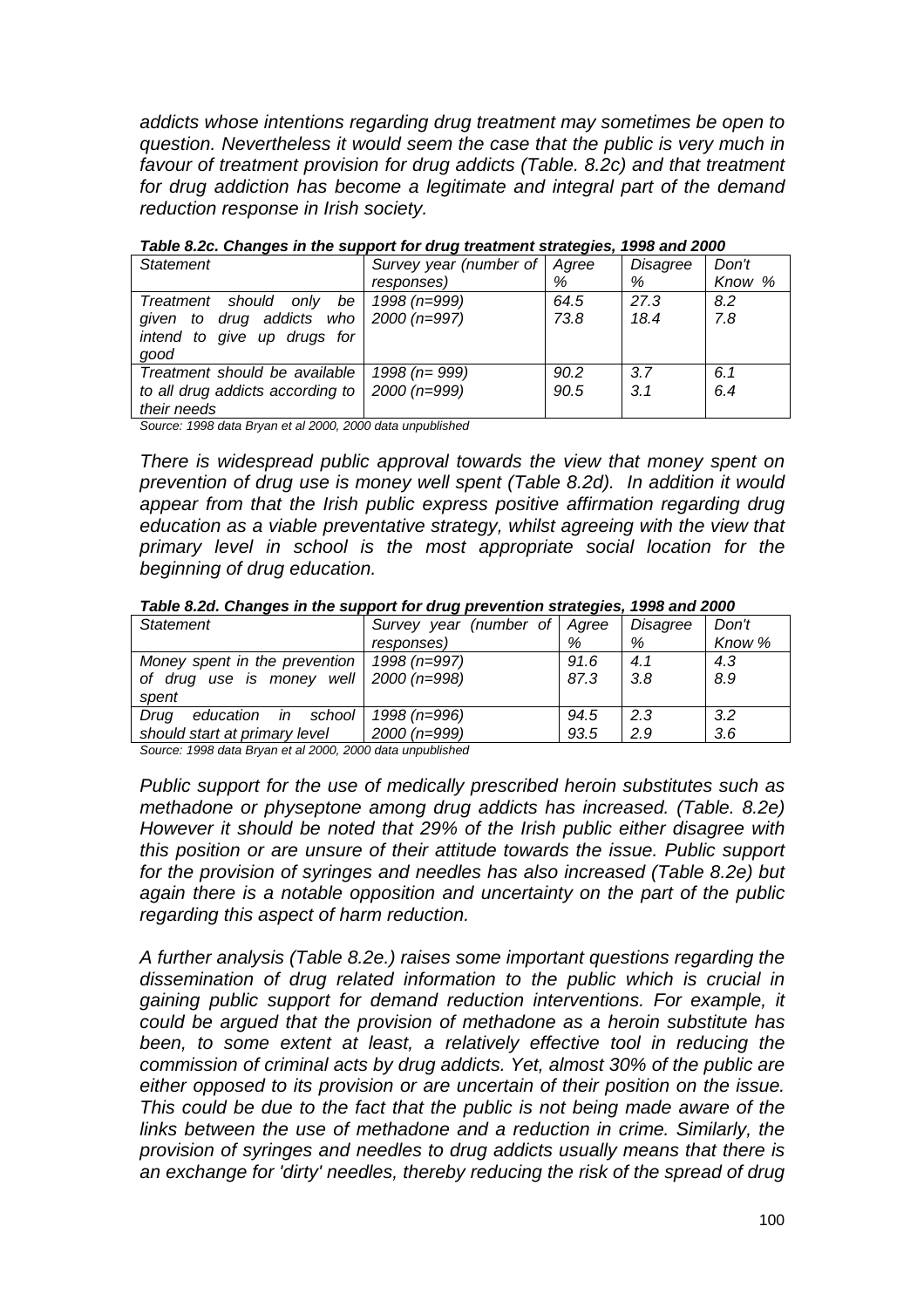*related infectious diseases. Yet, almost 28% of the public either disagree or express a 'don't know' position regarding the provision of syringes and needles to drug addicts. This again suggests that the quality of information for public consumption may need some revision if harm reduction measures are to gain similar levels of public support as the provision of drug treatment and education enjoy.* 

| rapic o.zu. Onangus in the support for namn requetion strutugics, 1990 and 2000 |                           |      |          |        |
|---------------------------------------------------------------------------------|---------------------------|------|----------|--------|
| <b>Statement</b>                                                                | Survey year (number Agree |      | Disagree | Don't  |
|                                                                                 | of responses)             | %    | %        | Know % |
| heroin<br>prescribed<br>Medically                                               | 1998 (n=933)              | 64.8 | 16.1     | 19.1   |
| substitute (such as methadone,                                                  | 2000 (n=963)              | 70.9 | 14.3     | 14.7   |
| physeptone) should be available to                                              |                           |      |          |        |
| drug addicts                                                                    |                           |      |          |        |
| Society should provide syringes                                                 | 1998 (n=998)              | 66.7 | 17.3     | 15.9   |
| and needles free of charge to drug                                              | $2000(n=998)$             | 72.3 | 14.4     | 13.2   |
| addicts to avoid the spread of                                                  |                           |      |          |        |
| <b>HIV/AIDS</b>                                                                 |                           |      |          |        |

*Table 8.2e. Changes in the support for harm reduction strategies, 1998 and 2000* 

*Source: 1998 data Bryan et al 2000, 2000 data unpublished* 

*In the final analysis, it could be argued that by embracing drug treatment, and drug education as viable methods in addressing drug addiction, the Irish public is indicating their strong support for some of the key strands of official demand reduction strategy. The Irish public appear amenable to embracing aspects of harm reduction with similar enthusiasm and perhaps a more effective means of disseminating information to the public will enhance this process.* 

# *d) New Research Findings*

*People sleeping rough in Dublin and using drugs:* 

*The Dublin Simon Community in partnership with the Merchant's Quay Project, initiated a feasibility study to explore the possibility of setting up a direct access hostel in Dublin, for people who are sleeping rough and using drugs (Costello and Howley 2000). As part of the study 15 people who were sleeping rough in Dublin and using drugs were interviewed in depth using a semi-structured interview. The interviews were conducted qualitatively with the focus on the experience of drug use and homelessness among the interviewees. Twelve of the sample was accessed while they were begging on the streets, and a €6.35 payment was offered as payment for their time. The three remaining interviewees were accessed through hostels.* 

*All 15 interviewees reported injecting heroin on a daily basis. The extent of drug use varied from injecting twice a day to injecting eight times a day, with a daily cost varying from €101.50 to €254 per day. In terms of maintaining their drug use, the two primary options utilised were stealing or begging.* 

*In addition, sixteen hostels, five transitional housing projects and two refuges were included in a survey of policies relating to illicit drug use in homeless services in Dublin (IBID). The study found that hostels and night shelters tended to limit access to people who were identified as active drug users. Additional factors such as charging high rents and barring individuals, who are*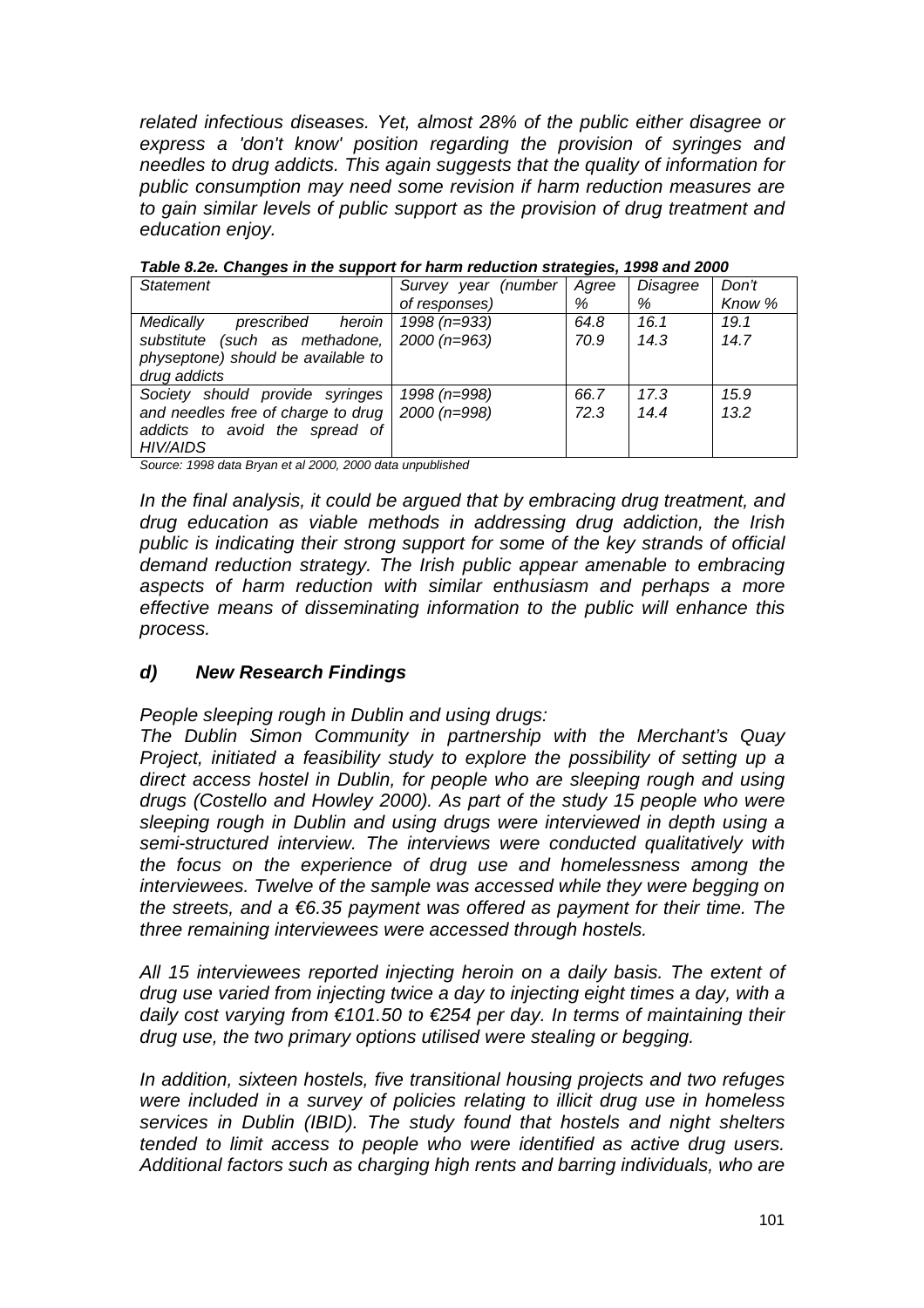*found to be drug users for long periods of time, contribute to many homeless people who are using drugs having no other options but to sleep rough on the streets. It was found that few transitional housing projects were willing to accommodate people who were using or had a history of using drugs. Overall, the authors of the study concluded that there is an urgent need for a direct access hostel which would overcome access barriers for homeless people using drugs and provide relevant support needs for residents.* 

# *e) Specific events during the reporting year*

*Perhaps the most significant event in terms of developing the field of demand reduction in an Irish context was the launch of the new National Drugs Strategy 2001-2008. This strategy has already been referred to in Section 8.1.* 

*One of the key developments emerging from the Drugs Strategy in terms of providing tangible support for demand reduction was the announcement during the year of €4444083 in capital funding for Local Drug Task Force Projects. This money has been allocated primarily for the purpose of refurbishing premises being used by local drug projects. In total 16 separate projects have benefited through funding under the new Community Based Premises Initiative which has been underpinned to the value of €12697380 to cover the next three years.* 

### *f) Dissemination of information on demand reduction among professionals (networks, Internet, etc)*

# *DrugNet Ireland*

*The Drug Misuse Research Division of the Health Research Board publishes and distributes the newsletter "Drugnet Ireland" twice yearly. This newsletter fulfils an important role in the distribution of information, news and research among health professionals and other interested parties involved in the drugs area in Ireland. Its readership includes community groups, policy makers, treatment providers and academics. The newsletter contains information on research, recent publications, and upcoming events. It also looks at developments in the drugs area within the EU, as well as local and world news.* 

# *EDDRA*

*The EDDRA project plays a key role in the demand reduction field by raising awareness on the different types of demand reduction activities that operate throughout the country. In order to facilitate this process further, an "EDDRA column" will be included in Drugnet Ireland, with effect from the next publication in November 2001. This column will include regular up to date information on developments relating to demand reduction initiatives at national level. Also included will be an assessment of 'best practice' models of demand reduction at national level, while the importance of impact/outcome evaluation of interventions will be emphasised. Significant attention will be given to encouraging local projects/initiatives to explore and develop the theoretical foundations on which their interventions are grounded.*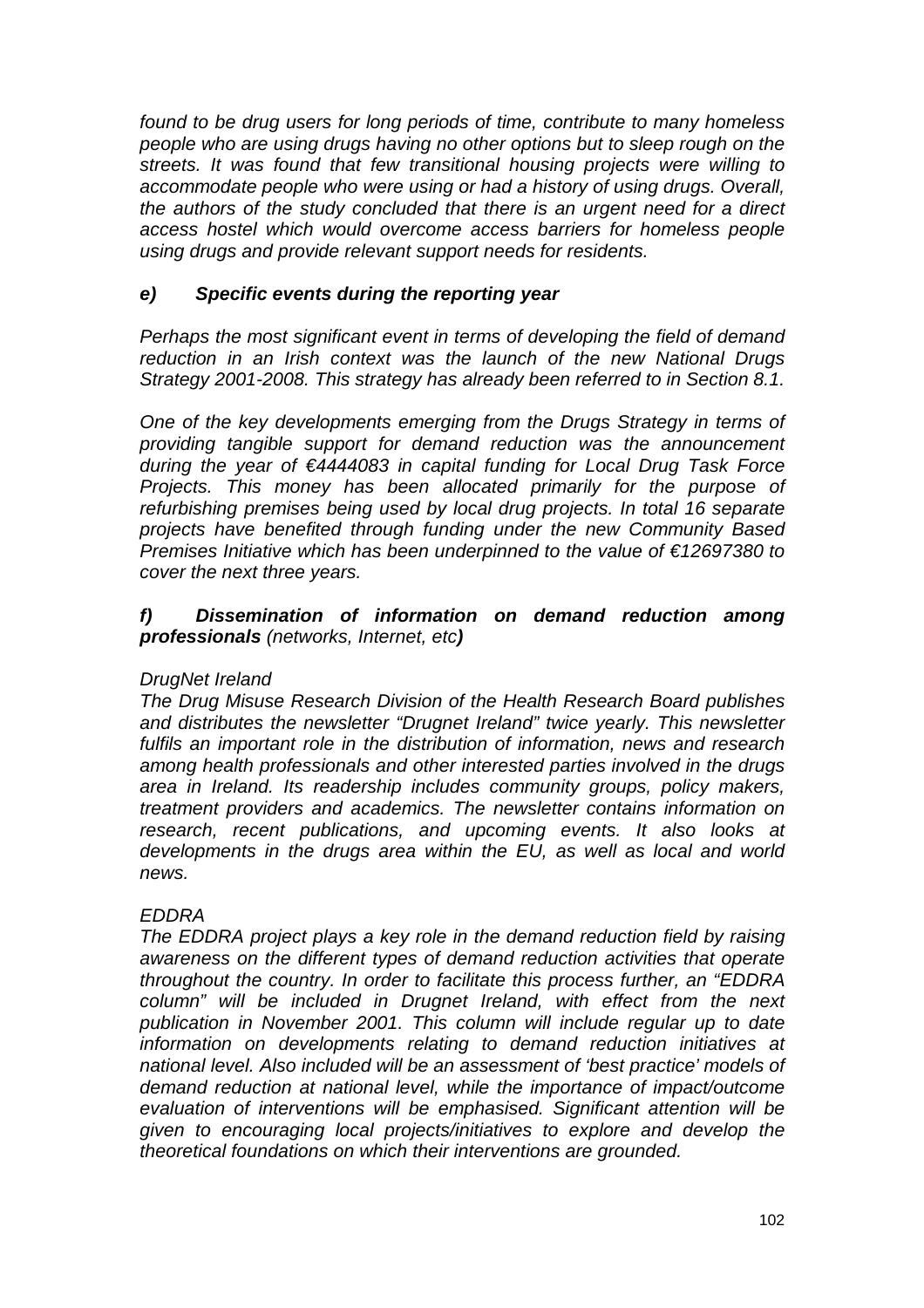# *9. Intervention Areas*

### *a) Typologies of interventions with synthetic description of: objectives, target groups, settings and results.*

# *9.1 Prevention*

*The field of prevention is very much dominated by interventions that target children 'at risk' and also the provision of initiatives to support parents by providing drug awareness courses, and in general seeking to improve the content of information on drugs that parents receive. A key source of funding for many initiatives in the preventative field has been the Young People's Facilities and Services Fund (YPFSF). This fund was established by the Government in 1998 to assist in the development of preventative strategies in a targeted manner through the development of youth facilities, including sport and recreation facilities and services in disadvantaged areas, where a significant drug problem exists or has the potential to develop. The aim of the fund is to attract "at risk" young people in disadvantaged areas into these facilities and activities, thereby diverting them from the dangers of substance misuse. Listed below is an example of some of the initiatives that are prominent in the prevention field.* 

# *9.1.1 Infancy and Family*

# *(a) Intervention in different fields*

*During pregnancy and for future parents:* 

*A number of drug liaison midwifes have been appointed to work in three major hospitals in Dublin. The hospitals in question are the Coombe, the Rotunda and Holles St. hospital, with each providing an extensive maternity service. A*  large part of the workload of each midwife entails visiting the various drug *treatment centres located around the city of Dublin, and making contact with women who are pregnant and misusing drugs. This work occurs on an almost daily basis and is viewed as being essential in building trust and positive relationships with the women involved. No evaluation has been carried out on this service yet and the limited amount of statistical information available indicates that in the case of one midwife during the first seven months of her work she worked directly with 40 women who were pregnant and misusing drugs.* 

*Families with adolescent children/'children at risk'.* 

| <b>Activities:</b>      | <b>Community supports</b>                   |
|-------------------------|---------------------------------------------|
| <b>Projects aims:</b>   | To support families with children 'at risk' |
| <b>Name of project:</b> | The Springboard Initiative                  |
| Category:               | <b>Primary prevention</b>                   |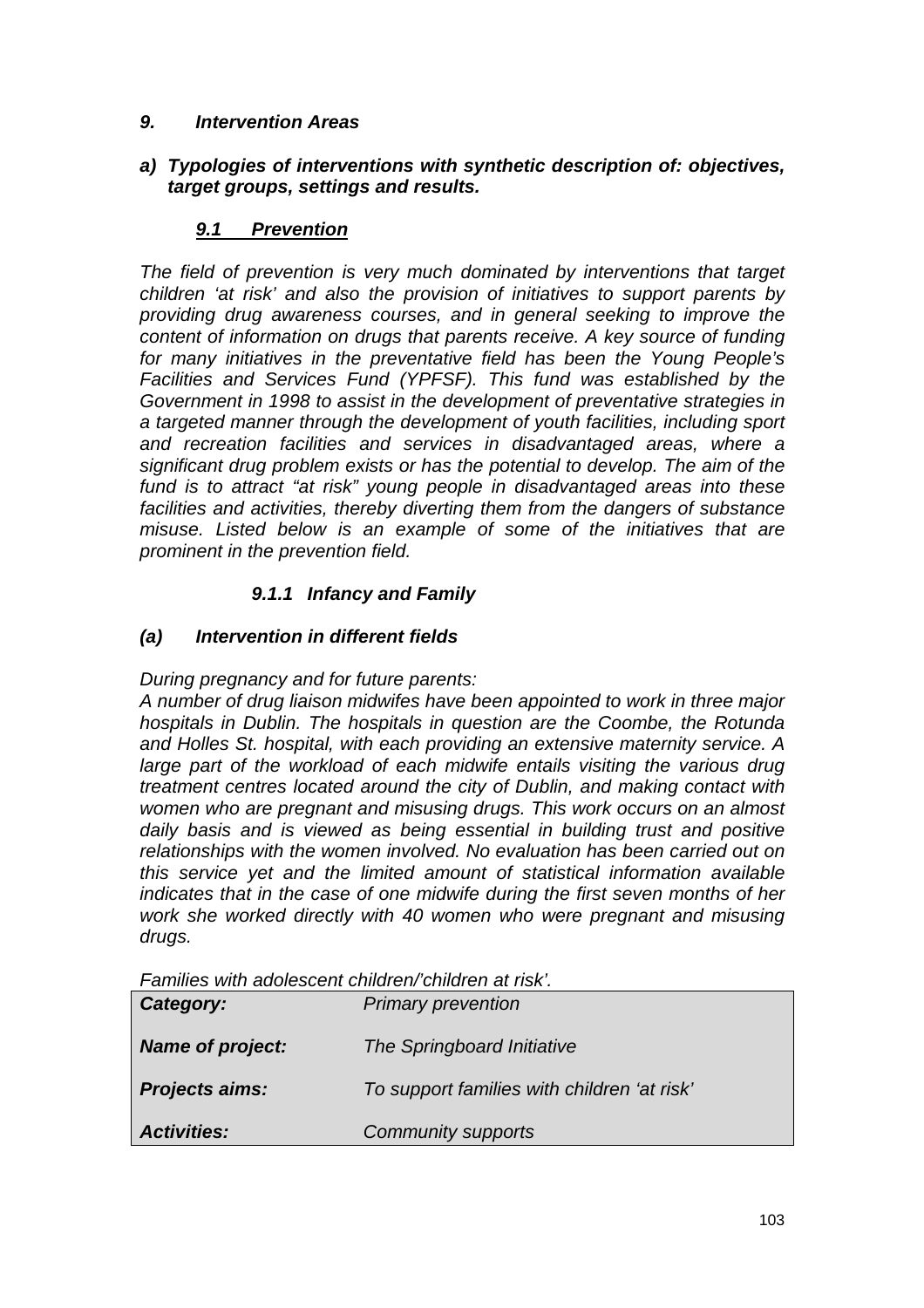| Category:               | Drugs information provision                                                                                                                                                                       |
|-------------------------|---------------------------------------------------------------------------------------------------------------------------------------------------------------------------------------------------|
| <b>Name of project:</b> | Mid Tipperary Drugs Initiative Parenting Programme                                                                                                                                                |
| <b>Projects aims:</b>   | To inform local parents on drug misuse issues                                                                                                                                                     |
| <b>Activities:</b>      | Group discussion led by facilitators                                                                                                                                                              |
|                         |                                                                                                                                                                                                   |
| Category:               | Drugs information provision                                                                                                                                                                       |
| <b>Name of project:</b> | Carlow Community Awareness of Drugs (CCAD)                                                                                                                                                        |
| <b>Projects aims:</b>   | To create awareness among local parents, children and<br>teachers on drug misuse related issues                                                                                                   |
| <b>Activities:</b>      | Drug information courses for parents, drug projects for 1 <sup>st</sup><br>year students in local schools, running Addiction Studies<br>courses, presenting talks on drug issues in local schools |
|                         |                                                                                                                                                                                                   |
| Category:               | Parent support programme                                                                                                                                                                          |

| Category:                             | Parent support programme                                                                                                                      |
|---------------------------------------|-----------------------------------------------------------------------------------------------------------------------------------------------|
| <b>Name of project:</b> Fas Le Cheile |                                                                                                                                               |
| <b>Projects aims:</b>                 | To encourage inter-family dialogue, to provide accurate<br>information on drugs and alcohol and to enhance<br>parenting skills and confidence |
| <b>Activities:</b>                    | Group discussion, peer led facilitation, training parents to<br>run courses for other parents                                                 |

| Category:            | Parenting education and support programme                                                                                                                                                     |
|----------------------|-----------------------------------------------------------------------------------------------------------------------------------------------------------------------------------------------|
| Name of project:     | <b>Family Communication and Self-Esteem</b>                                                                                                                                                   |
| <b>Project aims:</b> | The enhancement of parents and children's self-esteem,<br>develop responsibility for family health and raise<br>awareness of drug related issues and provide accurate<br>information on drugs |
| <b>Activities:</b>   | Tutors receive specialised training to run health education                                                                                                                                   |

# and drug awareness courses for parents and children

# *(b) Intervention in crèche, kindergarten and other specific interventions*

*Crèche facilities are provided in association with drug treatment services on a limited based at present. For example, a pilot study (Moran 1999) that looked at the availability, use and evaluation of the provision of crèche facilities in*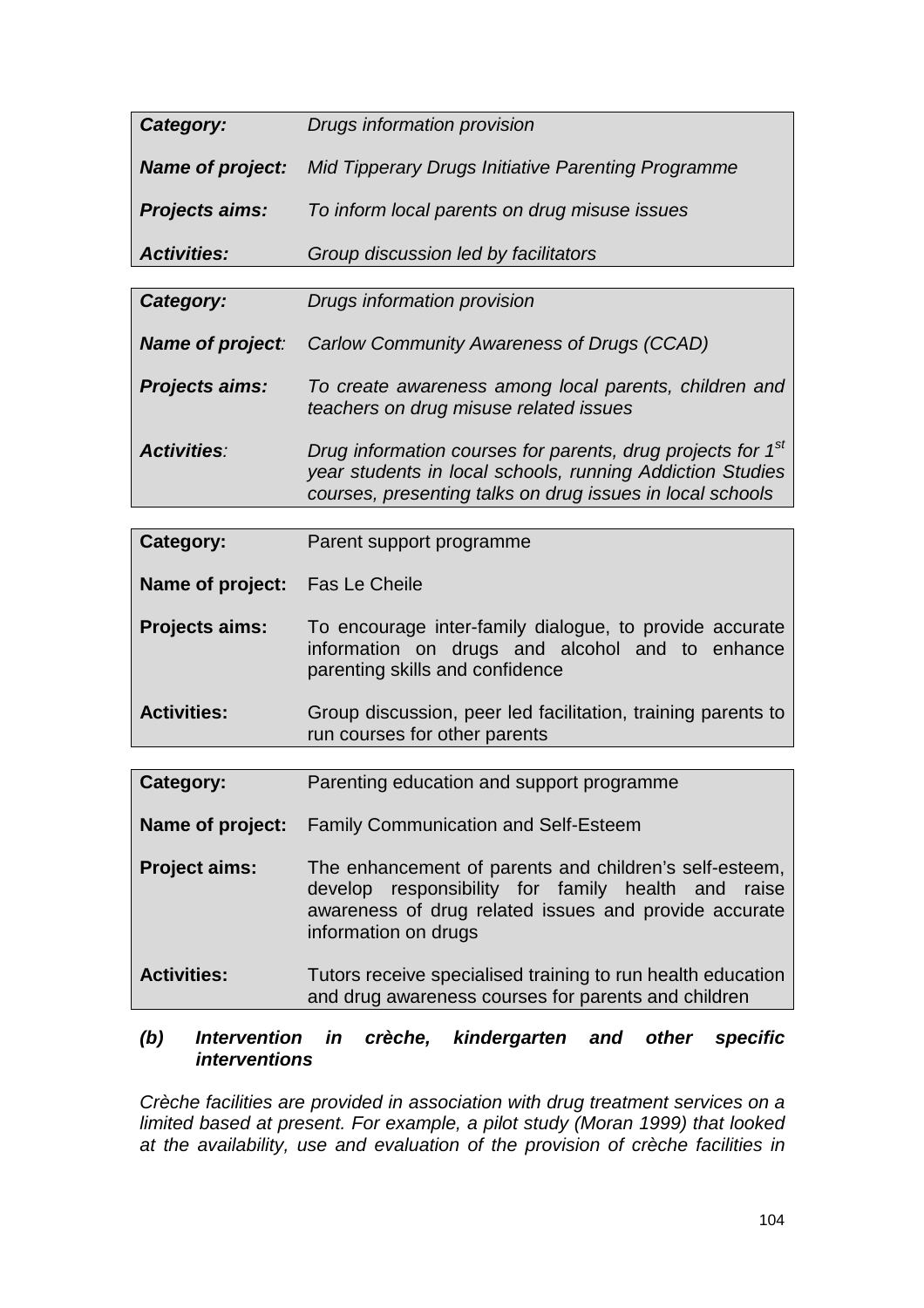*drug treatment locations found that when the study was being carried out in late 1998, 20% of the 45 treatment centres in Dublin provided crèche facilities.* 

| <b>Project</b>                                               | <b>Statistics</b>       | <b>Evaluation Results</b>                                                                                                                                                                                                                                                                                                                                                                                                          |
|--------------------------------------------------------------|-------------------------|------------------------------------------------------------------------------------------------------------------------------------------------------------------------------------------------------------------------------------------------------------------------------------------------------------------------------------------------------------------------------------------------------------------------------------|
| Springboard Initiative                                       | No statistics available | No evaluation carried out                                                                                                                                                                                                                                                                                                                                                                                                          |
| Mid Tipperary Drugs Initiative<br><b>Parenting Programme</b> | No statistics available | No evaluation carried out                                                                                                                                                                                                                                                                                                                                                                                                          |
| <b>Carlow Community Awareness</b><br>of Drugs                | No statistics available | No evaluation carried out                                                                                                                                                                                                                                                                                                                                                                                                          |
| Fas Le Cheile                                                | No statistics available | a) improvement in parents<br>communication<br>and<br>listening<br>skills<br>with<br>children<br>b) parents report relevancy<br>of course content<br>c) improvement in overall<br>parental skills and in<br>dialogue<br>between<br>partners/spouse<br>(Evaluation of Medium<br>Term Impact of Fás Le<br>Cheile 1999)                                                                                                                |
| Family Communication<br>and<br><b>Self Esteem</b>            | No statistics available | positive response to the<br>a)<br>programme by tutors<br>with<br>and<br>parents<br>parents<br>reporting<br>learning outcomes<br>b)<br>parents<br>reporting<br>relative satisfaction with<br>information provided by<br>programme<br>parents reported the<br>C)<br>usefulness of being in<br>with<br>other<br>contact<br>parents and indicated<br>that<br>they<br>would<br>recommend programme<br>to other parents (Ruddle<br>1993) |

# *(c) Statistics and evaluation results*

# *(d) Specific training*

*Some of the initiatives mentioned above encapsulate specific training programmes which aim to train parents to act as group leaders/facilitators and in some cases parents are trained to become trainers themselves.* 

# *9.1.2 School Programmes*

*The following are an example of prevention programmes operating in schools throughout the country.*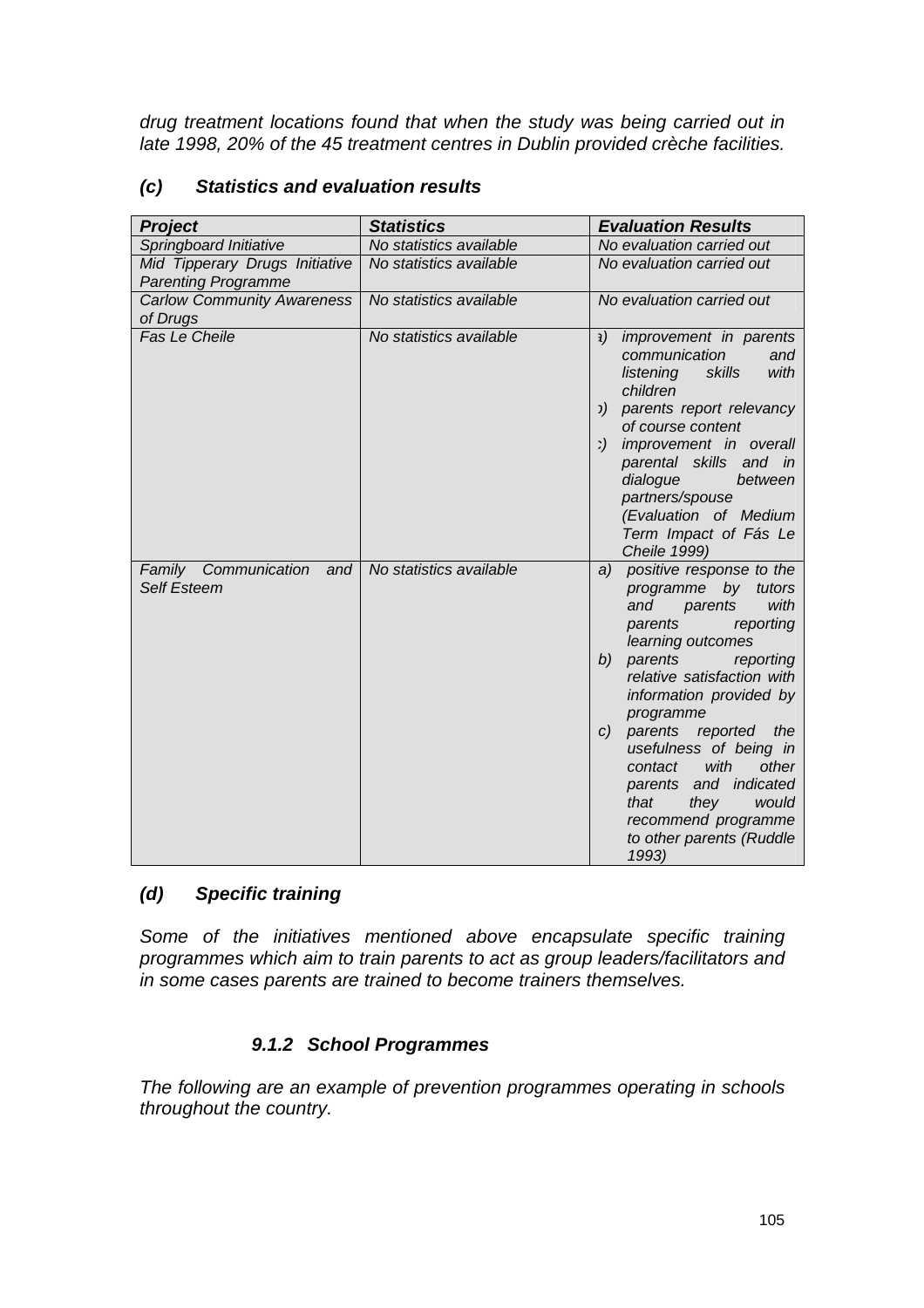*(a) Mandatory, recommended or voluntary at different school levels* 

|                         | <u>UMMIUMUU UI TUMMUU J</u>                                                                                                                                                                                                                                                                                                                                                                                                                                                                              |
|-------------------------|----------------------------------------------------------------------------------------------------------------------------------------------------------------------------------------------------------------------------------------------------------------------------------------------------------------------------------------------------------------------------------------------------------------------------------------------------------------------------------------------------------|
| Category:               | Drug education/awareness                                                                                                                                                                                                                                                                                                                                                                                                                                                                                 |
| Name of project:        | The Awareness FC Drugs Prevention Programme                                                                                                                                                                                                                                                                                                                                                                                                                                                              |
| Target group:           | $5th$ and $6th$ class pupils in schools in Finglas and Cabra                                                                                                                                                                                                                                                                                                                                                                                                                                             |
| Projects aims:          | To increase awareness on drug misuse, to encourage<br>participants to make informed decisions about drugs and<br>to increase self-esteem in participants                                                                                                                                                                                                                                                                                                                                                 |
| <b>Activities:</b>      | Weekly half-hour drug education/awareness classes in<br>school setting during seven/eight weeks per programme                                                                                                                                                                                                                                                                                                                                                                                            |
| Category:               | Drugs information/awareness programme                                                                                                                                                                                                                                                                                                                                                                                                                                                                    |
| <b>Name of project:</b> | <b>The Changeling Project</b>                                                                                                                                                                                                                                                                                                                                                                                                                                                                            |
| Target group:           | $5th$ and $6th$ class in primary school                                                                                                                                                                                                                                                                                                                                                                                                                                                                  |
| <b>Project aims:</b>    | To stimulate awareness of substance misuse within a<br>framework of individual and social responsibility where<br>choices, decisions and consequences are explored                                                                                                                                                                                                                                                                                                                                       |
| <b>Activities:</b>      | Utilising a series of metaphors a drama production<br>performed in schools explores themes such as peer<br>pressure, personal responsibility and the adverse<br>consequences of substance abuse. A pre-show workshop<br>and a post-show workshop accompanied each<br>performance with teachers being encouraged<br>to<br>participate. An information pack is also prepared for<br>teachers and is designed as a support mechanism for<br>them to handle substance misuse related issues as they<br>arise |
| Category:               | Substance misuse prevention project                                                                                                                                                                                                                                                                                                                                                                                                                                                                      |
|                         |                                                                                                                                                                                                                                                                                                                                                                                                                                                                                                          |
| Name of project:        | On My Own Two Feet:                                                                                                                                                                                                                                                                                                                                                                                                                                                                                      |
| Target group:           | Secondary school students                                                                                                                                                                                                                                                                                                                                                                                                                                                                                |
| <b>Project aims:</b>    | To provide accurate information on drugs and drug<br>misuse, to equip young people with the necessary skills                                                                                                                                                                                                                                                                                                                                                                                             |

- misuse, to equip young people with the necessary skills to withstand social pressures to engage in substance misuse and to instill confidence in young people to make informed decisions which benefit them in the long run
- **Activities:** Special classes are delivered by specially trained teachers/trainers that explore issues such as substance misuse and personal decision-making on a thematic basis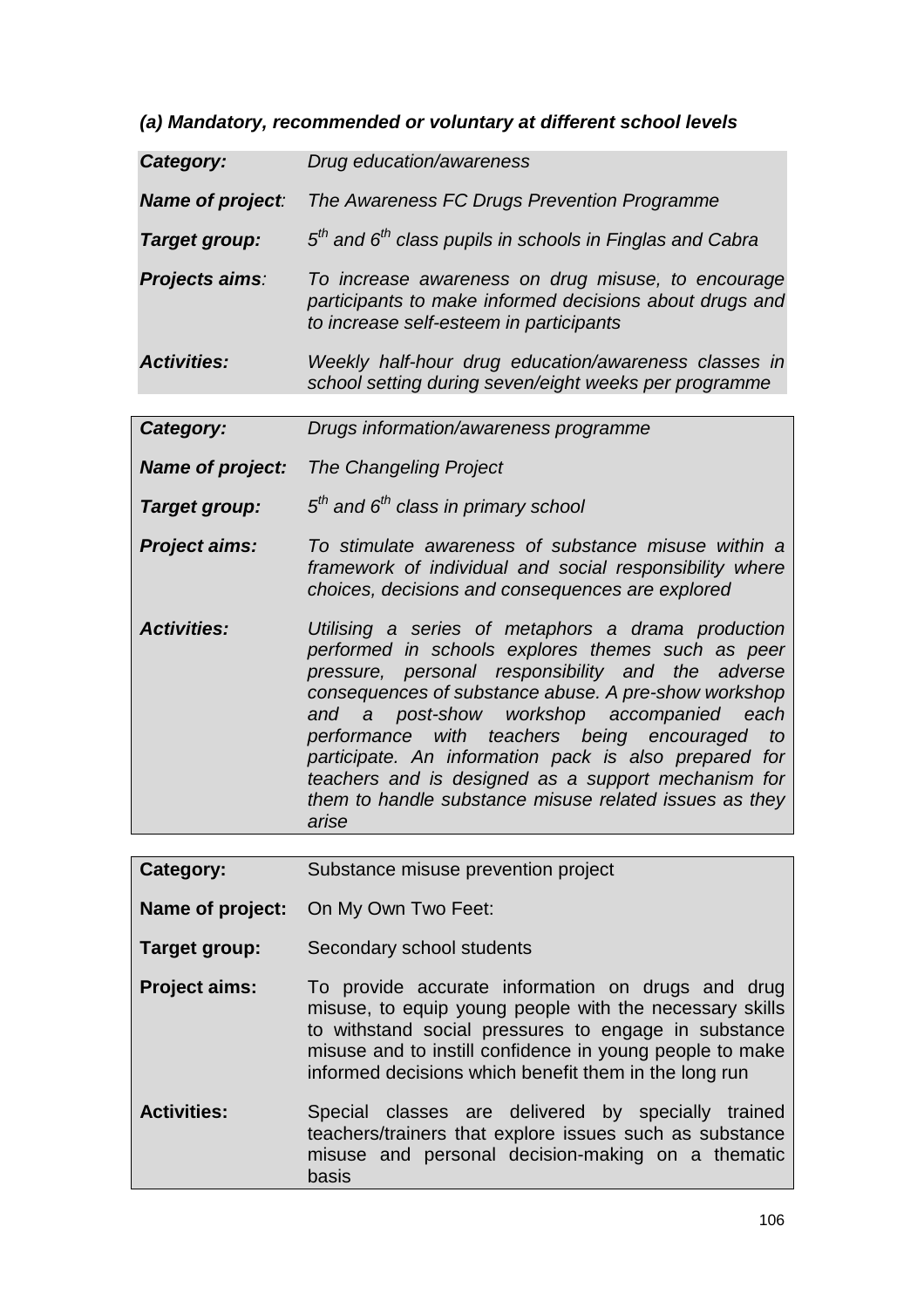# *(b) General (health promotion, life skills) or specific (directed to high risk groups) and type of approaches*

| Category:            | <b>Health Promotion</b>                                                                                                                                                                                                                                                                                                                      |
|----------------------|----------------------------------------------------------------------------------------------------------------------------------------------------------------------------------------------------------------------------------------------------------------------------------------------------------------------------------------------|
| Name of project:     | The Healthy Schools Project                                                                                                                                                                                                                                                                                                                  |
| Target group:        | Second level students in the North Eastern Health Board<br>area                                                                                                                                                                                                                                                                              |
| <b>Project aims:</b> | To enable young people to accept responsibility for their<br>own health and behaviour, to facilitate the enhancement<br>of self-confidence, self-esteem, decision making and<br>assertiveness skills. To provide factual information on<br>matters that can impact on their health, including<br>substance misuse.                           |
| <b>Activities:</b>   | Provides specialised training for all teachers involved in<br>health education. All members of staff who receive<br>special training deliver classes to students in schools.<br>Classes last 35-40 minutes and are held once a week.<br>Classes are presented under a thematic framework and<br>group discussion is encouraged at all times. |

### *Category: Alternative Lifestyle Approach*

*Name of project: The Give Kids A Choice Project* 

- *Target group: Young people 'at risk' of early school leaving and of substance misuse and anti-social behaviour*
- *Project aims: The overall aim of the project is to involve young people at risk of early school leaving in a positive school based programme that will provide them with opportunities to develop their personal and inter-personal skills. It is hoped that participation in the project may contribute to the young people remaining in formal education for longer and decreasing the chances for engaging with drug misuse and anti-social behaviour.*
- *Activities: The project incorporates various activities such as a Tuesday/Thursday group, which involve young people participating in developmental, social and recreational activities for approximately 1.5 hours each week. A dance programme that involves young people developing their dance and movement skills. An Amigos programme involving 5th year students befriending 1st year students. In addition the project provides a homework club, one-toone counselling and a parenting for prevention drugs awareness programme for local parents.*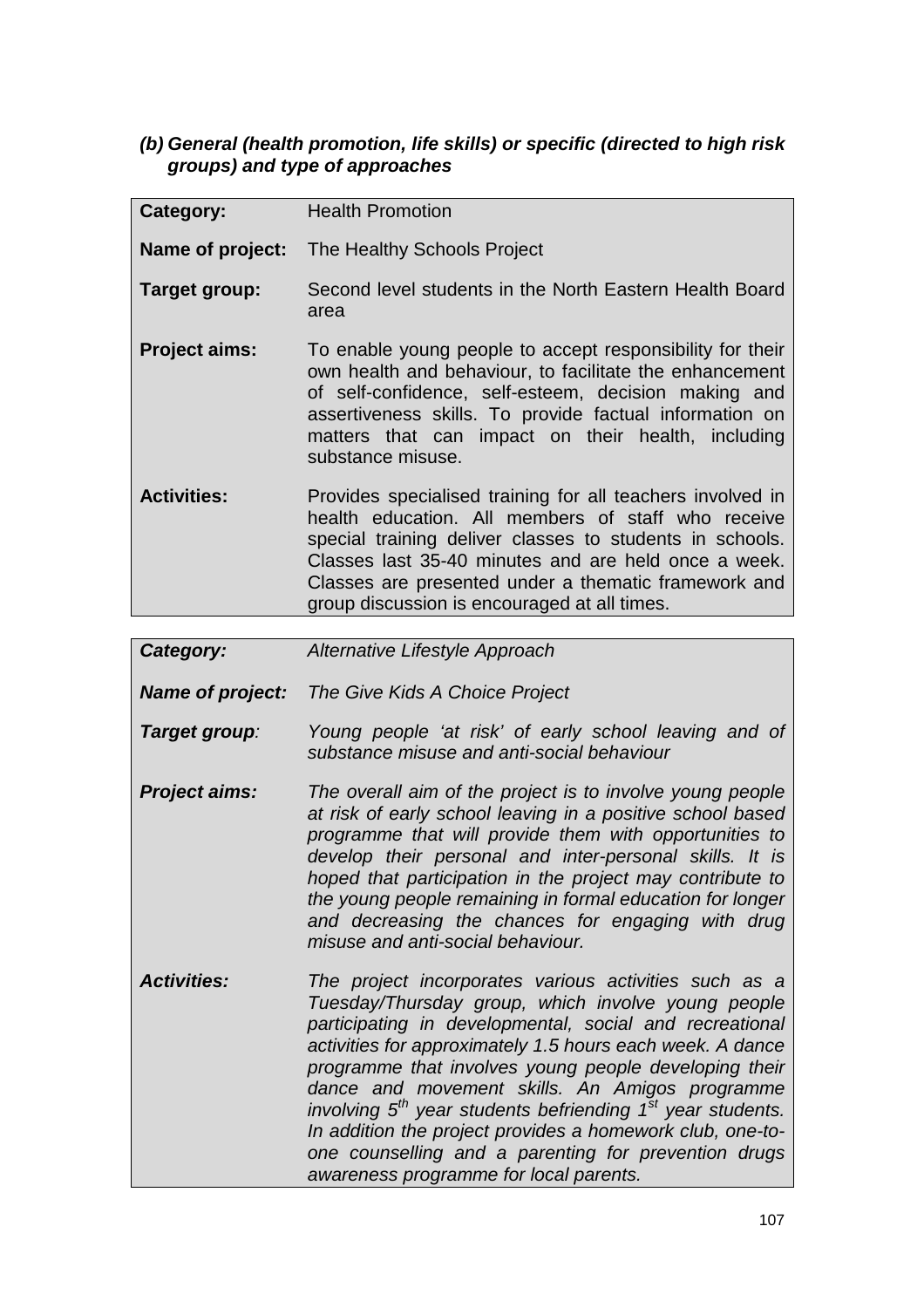| Category:          | Drug awareness/education                                                                                                                                                |
|--------------------|-------------------------------------------------------------------------------------------------------------------------------------------------------------------------|
|                    | <b>Name of Project:</b> Killinarden Drug Primary Prevention Group                                                                                                       |
| Target group:      | Primary and secondary school students considered 'at<br>risk' of early school leaving in the area and of becoming<br>involved in drug misuse and anti-social behaviour. |
| Project aims:      | The aims to contribute to the personal development of<br>participants as well as increasing awareness of drug<br>related issues                                         |
| <b>Activities:</b> | The project is run through eight trained facilitators who<br>deliver a number of programmes and courses to pupils in<br>schools throughout the area                     |

# *(c) Involvement of teacher, parent and community*

# *NO INFORMATION AVAILABLE*

# *(d) Guidelines for school policy*

# *NO INFORMATION AVAILABLE*

# *(e) Specific research results, statistics and evaluation results*

| <b>Project</b>                                         | <b>Statistics</b>                    | <b>Evaluation Results</b>                                                                                                                                                                                                                                                                                                                                                                                                                                                                                          |
|--------------------------------------------------------|--------------------------------------|--------------------------------------------------------------------------------------------------------------------------------------------------------------------------------------------------------------------------------------------------------------------------------------------------------------------------------------------------------------------------------------------------------------------------------------------------------------------------------------------------------------------|
| <b>FC</b><br>Awareness<br>Drug Prevention<br>Programme | information<br>No.<br>available      | An evaluation of this programme (Morgan 1999)<br>a)<br>reported a link between improvements in the<br>accuracy of drugs information held by participants<br>and their participation in the programme<br>participants less likely to rely on 'myths' about<br>b)<br>drugs and more likely to make informed decisions<br>participants reporting more confidence in making<br>c)<br>personal decisions about the use of drugs                                                                                         |
| Killinarden Drug<br>Primary<br>Prevention<br>Group     | statistics<br>No.<br>available       | A recent project report (Rourke 1999) has revealed<br>a)<br>that high participation rates and a generally positive<br>response from young people are indicators that the<br>project is well received.<br>An additional development has been that local people<br>b)<br>such as parents have been trained in facilitation skills<br>for the purpose of delivering the programme, this has<br>enabled them to make a positive contribution to the<br>community and in the process develop their own self-<br>esteem. |
| The Changeling<br>Project                              | <b>No</b><br>statistics<br>available | An evaluation of the project found that the response from<br>teachers and pupils was positive with a lot of voices<br>echoing the message that this was a welcome intervention<br>as relatively little educational work on substance abuse<br>had been done previously in the targeted schools. (Kiely et<br>al 2000)                                                                                                                                                                                              |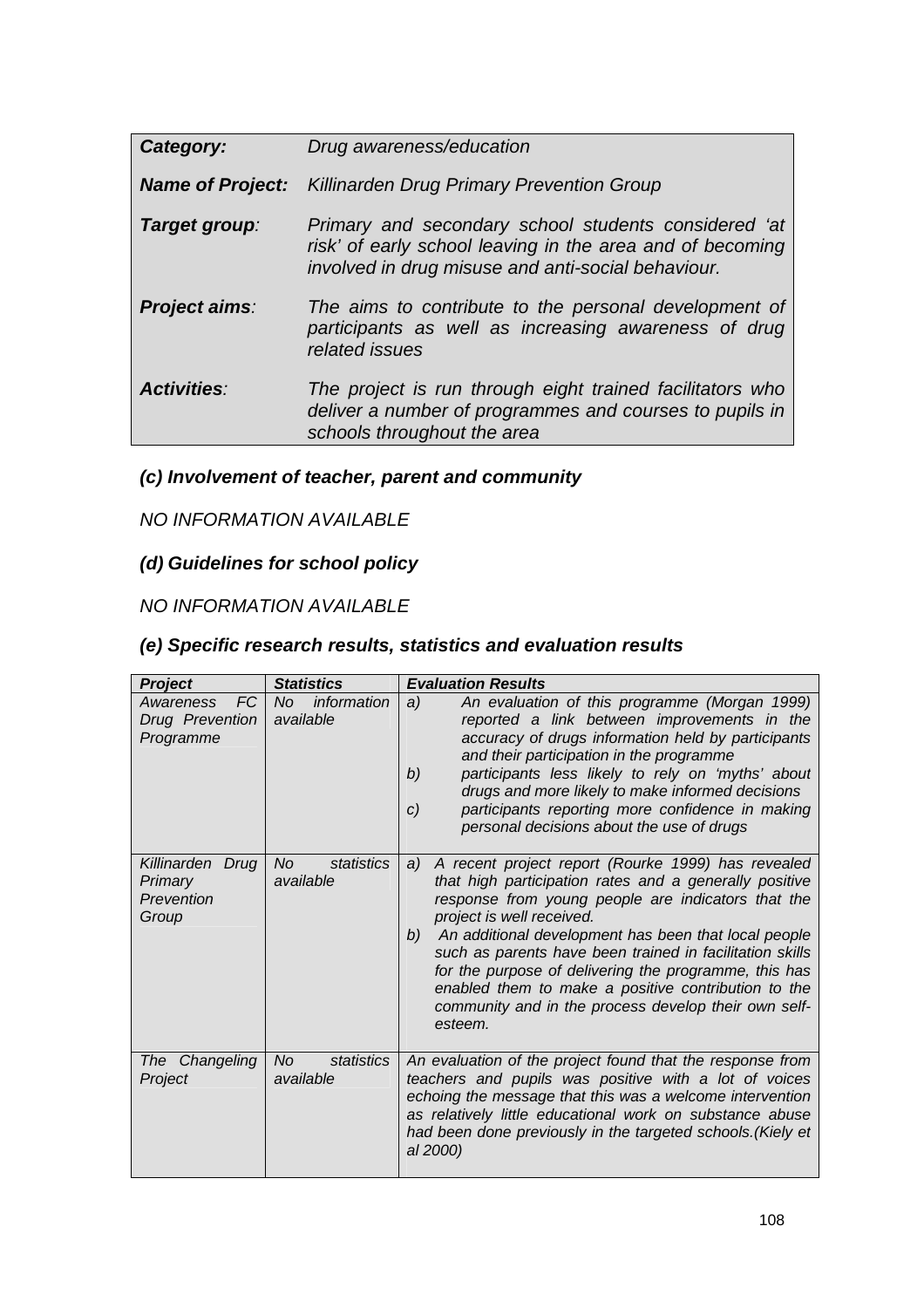| The<br><b>Healthy</b><br><b>Schools Project</b> | No l<br>information<br>available | An evaluation of the programme indicated that there were<br>significant differences between the pilot and the control<br>group on items relating to acceptance of responsibility,<br>self-esteem, and positive outcomes in adulthood and<br>attitudes to substance abuse (Morgan 1997).                                                                                                                                                                                                                                                                                                                                                                                          |
|-------------------------------------------------|----------------------------------|----------------------------------------------------------------------------------------------------------------------------------------------------------------------------------------------------------------------------------------------------------------------------------------------------------------------------------------------------------------------------------------------------------------------------------------------------------------------------------------------------------------------------------------------------------------------------------------------------------------------------------------------------------------------------------|
| The Give Kids A<br><b>Choice Project</b>        | information<br>No.<br>available  | Main results of the project indicate that a total of 104<br>people have participated in the various activities which<br>have been organised and delivered through the project.<br>Initial indications would suggest that young people are<br>benefiting from their participation in the activities of the<br>project. Participants have displayed enthusiasm for the<br>activities and have also demonstrated consistently high<br>attendance rates at various activities. In addition<br>improvements in self-esteem among participating young<br>people have been noted, also school attendance among<br>project participants has shown signs of improvement.<br>(Rourke 2000) |
| On My Own Two<br>Feet                           | No.<br>information<br>available  | An outcome evaluation of 'On My Own Two Feet' found<br>that compared to a control group, students who<br>participated in the programme had less positive attitudes<br>to drug/alcohol use, and stronger beliefs in the negative<br>outcomes of such use (Morgan et al. 1996).                                                                                                                                                                                                                                                                                                                                                                                                    |

## *9.1.3 Youth Programmes outside schools*

# *(a) Types, settings of activities*

| <b>Project name:</b>    | St Michael's Parish Youth Project                                                                                                                                                                                                                                                                                                                                                                                                                                                     |  |  |
|-------------------------|---------------------------------------------------------------------------------------------------------------------------------------------------------------------------------------------------------------------------------------------------------------------------------------------------------------------------------------------------------------------------------------------------------------------------------------------------------------------------------------|--|--|
| Type of project:        | The project is a community-based intervention<br>designed to provide a number of services for<br>young people in the Inchicore area of Dublin, who<br>are engaged in substance misuse or are at risk of<br>becoming involved.                                                                                                                                                                                                                                                         |  |  |
| Settings of activities: | The project operates in an area of Dublin<br>characterised by high unemployment and an acute<br>drug misuse problem. Main activities/services<br>provided by the project include outreach work, a<br>drop-in centre, a Teenage Health Initiative, a<br>referral service and working with local schools to<br>develop preventative strategies.                                                                                                                                         |  |  |
| <b>Project name:</b>    | Finglas Action Now (FAN)                                                                                                                                                                                                                                                                                                                                                                                                                                                              |  |  |
| Type of project:        | The FAN project is a multi-agency initiative funded<br>by the Department of Justice, Equality and Law<br>Reform and run by the Finglas Youth Service with<br>support from the Garda, the Probation and Welfare<br>Service and the local community. The project aims<br>to engage young people in alternative constructive<br>activities in the hope that such pursuits may<br>provide an alternative lifestyle to that of crime and<br>drugs which are endemic in the local community |  |  |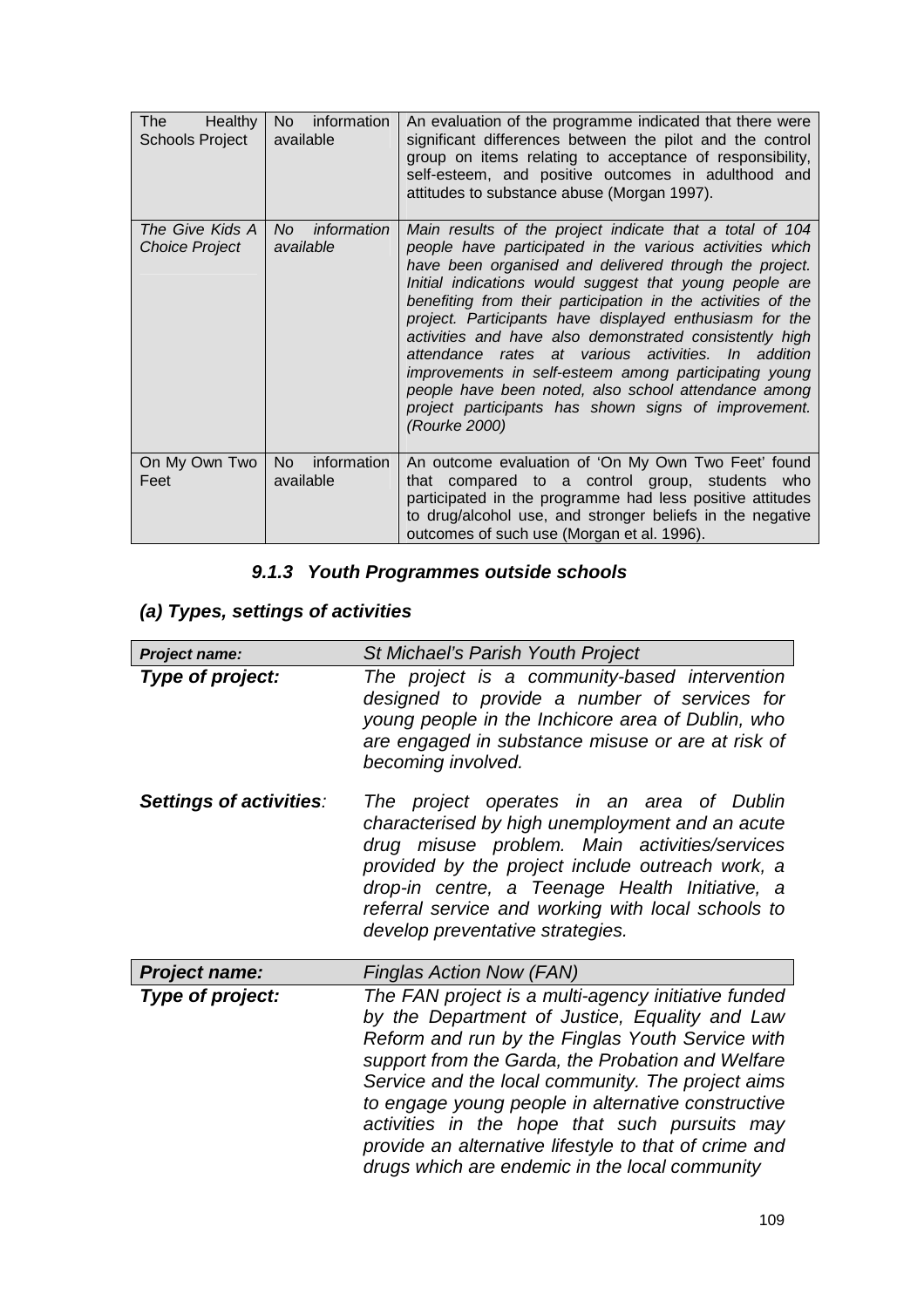- *Settings of activities: The project operates in an area with high unemployment, low educational attainment levels, a high crime rate and an acute drug misuse problem. Participants of the project can avail of activities such as camping, fishing, football, rock climbing, canoeing, music, computers, photography, drama and community awareness training.*
- *Project name: The Clondalkin Teen Counselling Project Type of project: Provides counselling to young people in the Clondalkin area of Dublin, who are experiencing difficulties with substance misuse, domestic problems, issues at school, and behavioural difficulties.*
- *Settings of activities: The Clondalkin area is characterised by high levels of socio-economic disadvantage in particular there is acute inter-generational unemployment attached to the area. The project primarily provides a counselling service that operates four days a week.*
- *Project name: The STAY project Type of project: The project is an integrated community response that aims to work with young people at risk of early school leaving and of engagement with drug misuse and anti-social behaviour. The project endeavors to support young people to stay in school and to engage with health and constructive activities.*
- *Settings of activities: The project operates within the St. Aengus parish area in Tallaght, Dublin. Participants in the project tend to reside in the most disadvantaged parts of Tallaght. The project's activities include drug awareness courses, swimming, homework support club, art, cooking, computers, canoeing, and a host of other outdoor pursuits.*
- *Project name: The Bluebell Youth Initiative Type of project: The initiative seeks to develop the confidence, self esteem and personal skills of young people at risk of early school leaving and engagement with substance misuse through a programme based around recreational and social activities.*
- *Settings of activities: The project operates in an area where social disadvantage and problematic drug use is high.*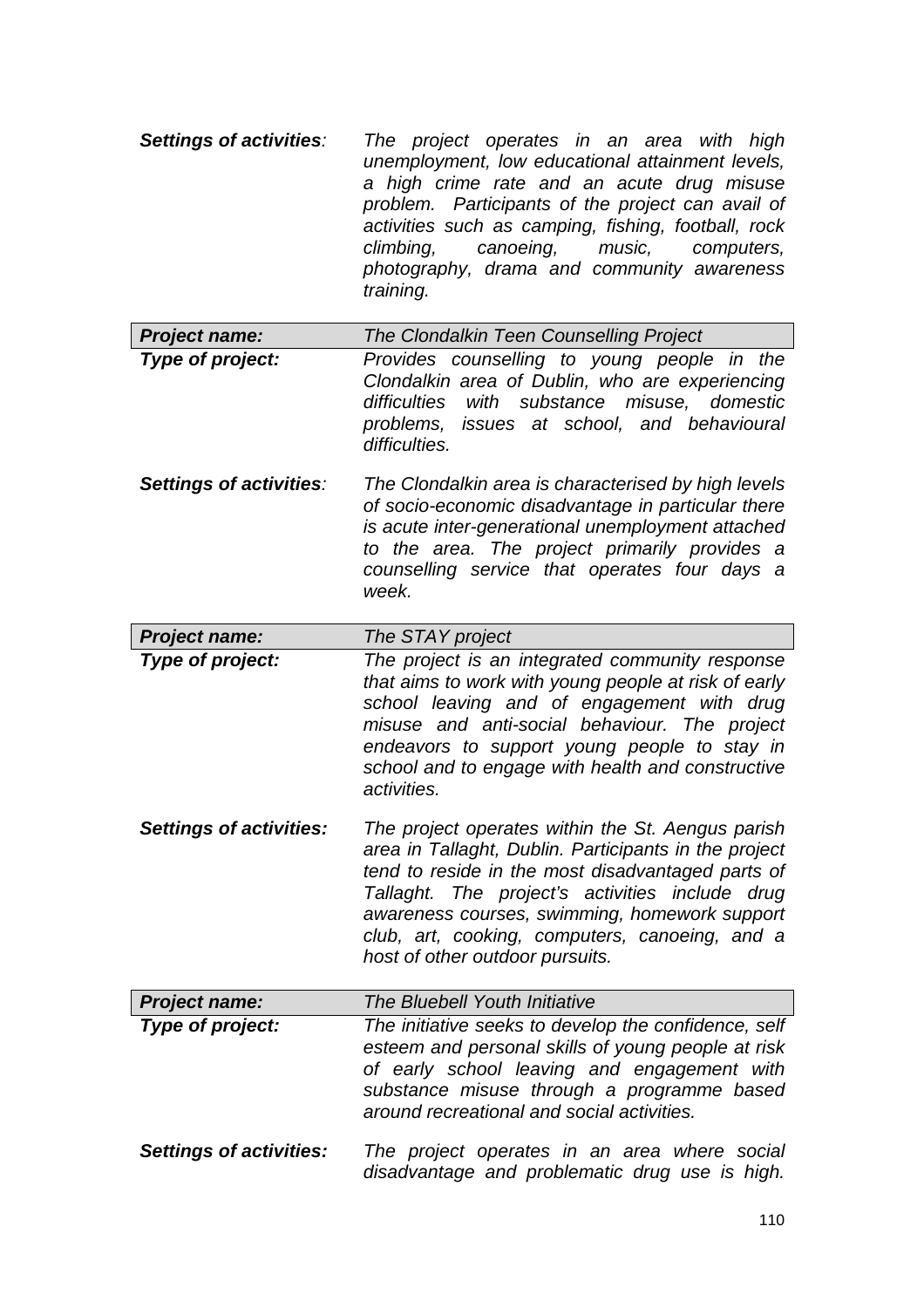*Activities offered by the project include the summer project, football tournament, a media group for 11-14 year olds, an after schools group and a drop-in facility for young people. The project works with parents of young people and in particular run's a women's group to assist mothers of children at risk of early school leaving and substance abuse.*

| <b>Project name:</b> | The Carline Project of Learning                                                                                                                                                                                                                                                                                                      |
|----------------------|--------------------------------------------------------------------------------------------------------------------------------------------------------------------------------------------------------------------------------------------------------------------------------------------------------------------------------------|
| Type of project:     | The Carline Project provides day-to-day support<br>and training for young people in the Clondalkin<br>area who are unable to access existing training<br>programmes. The project aims to target young<br>people who are at risk of becoming involved in<br>drug misuse or crime, and who are without training<br>and qualifications. |
|                      |                                                                                                                                                                                                                                                                                                                                      |

*Settings of activities: The project is located in Clondalkin, a large suburb of Dublin. The area is characterised by high levels of unemployment. The project provides training in educational and social skills, computers, mechanics, woodwork/glasswork, horticulture, arts and crafts and various sporting pursuits. The project has developed extensive links with local companies and training agencies.* 

- *Project name: National Youth Health Programme Type of project: This programme is a partnership between the National Youth Council of Ireland, the Health Promotion Unit of the Department of Health and Children and the Youth Affairs Section of the Department of Education. The aim of the programme is to provide broad based flexible youth health education within the non-formal education sector.*
- *Settings of activities: The programme assists youth workers, leaders and volunteers working within youth services and community groups nation-wide in addressing the health needs of young people. The service provides training at an organisational, regional and national level in the health promotion area. The project has developed a Youth Work Support Pack dealing with the drugs issue. The pack covers a number of issues and is divided into four sections; 1) Youth work in a drug using society; 2) Youth work responses to drug use; 3) Policy development and 4) Supporting information*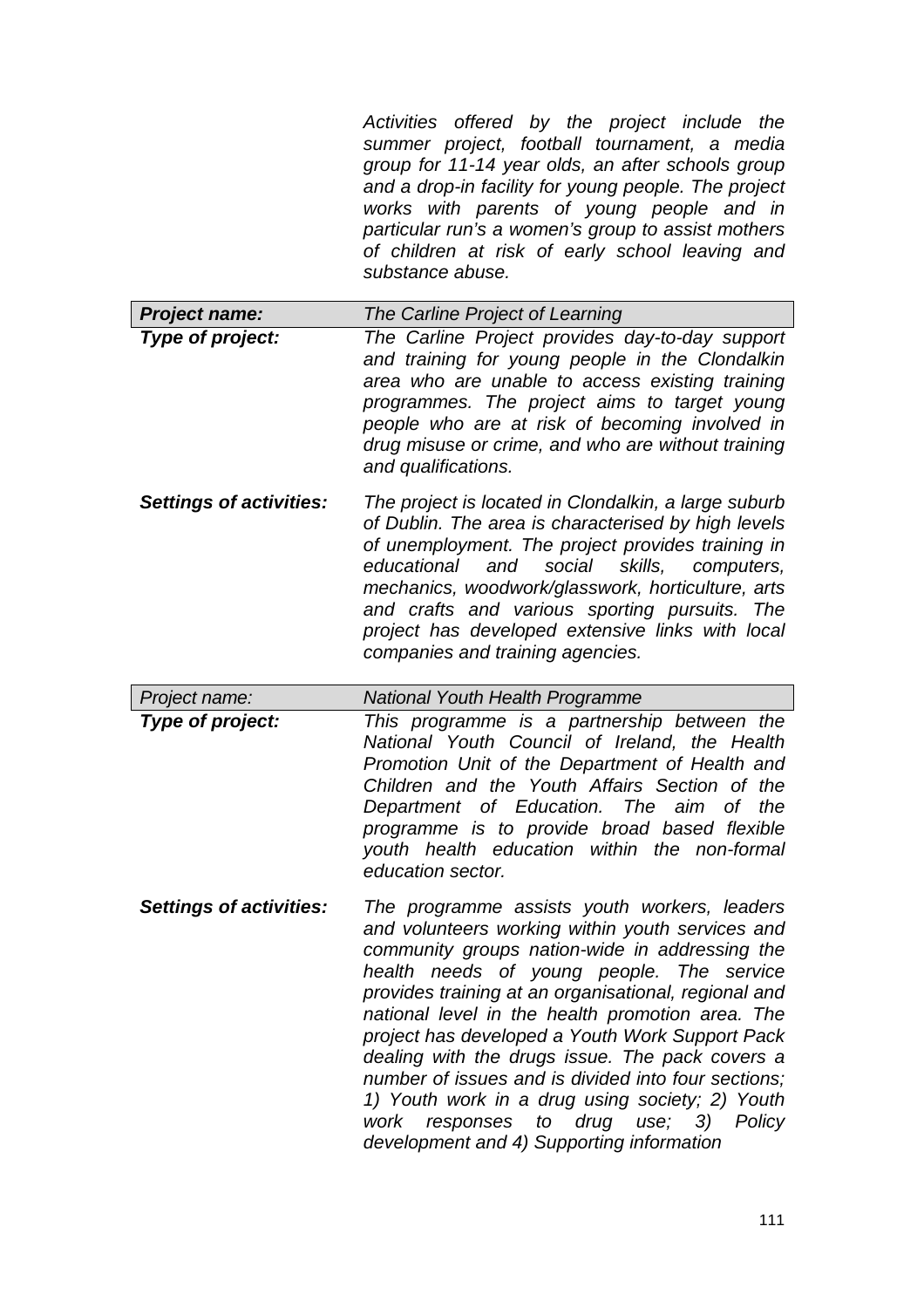| Project name:                  | <b>Sound Decisions</b>                                                                                                                                                                                                                                                                                                                                                                                                                                                                                                                                                                                                                                                                                                                                                                                                                                                                                                                                           |  |
|--------------------------------|------------------------------------------------------------------------------------------------------------------------------------------------------------------------------------------------------------------------------------------------------------------------------------------------------------------------------------------------------------------------------------------------------------------------------------------------------------------------------------------------------------------------------------------------------------------------------------------------------------------------------------------------------------------------------------------------------------------------------------------------------------------------------------------------------------------------------------------------------------------------------------------------------------------------------------------------------------------|--|
| Type of project:               | The project is designed to raise awareness of the<br>dangers of drugs among young people and<br>nightclub staff. It was also designed to increase<br>the competence of nightclub staff in dealing with<br>drug related issues                                                                                                                                                                                                                                                                                                                                                                                                                                                                                                                                                                                                                                                                                                                                    |  |
| <b>Settings of activities:</b> | The programme primarily operates in the North<br>Eastern region and consists of training sessions to<br>inform nightclub staff about the legal implications<br>relating to drug use, to enable them to recognise<br>signs of drug use and to respond effectively to<br>drug related emergencies. Promotional materials<br>such as pins, posters, leaflets, stickers and t-shirts<br>are used to highlight for club-goers the dangers<br>associated with drugs                                                                                                                                                                                                                                                                                                                                                                                                                                                                                                    |  |
| <b>Project name:</b>           | The Staying Alive Campaign - A Dublin Safer<br><b>Dancing Initiative</b>                                                                                                                                                                                                                                                                                                                                                                                                                                                                                                                                                                                                                                                                                                                                                                                                                                                                                         |  |
| Type of project:               | This initiative introduced in 1997 in the Eastern<br>Health Board area is designed to provide training<br>and support to night club staff in order to allow<br>them to respond more effectively to drug related<br>situations in night clubs                                                                                                                                                                                                                                                                                                                                                                                                                                                                                                                                                                                                                                                                                                                     |  |
| <b>Settings of activities:</b> | This initiative operates primarily in the Eastern<br>region and activities include training programmes<br>for club owners/managers and door supervisors<br>focusing on increasing participants knowledge<br>about drugs, exploring their attitudes towards<br>drugs and examining legal, health and safety<br>issues. Information about drugs in the form of a<br>small credit card sized booklet known as the Vital<br>Information Pack (VIP) are being distributed<br>through a number of venues including third level<br>colleges and clubs for the benefit of young people<br>who frequent nightclubs. A one-day conference<br>organised to gain support from<br>the<br>was<br>music/dance industry for the development of<br>acceptable policies in dance venues across the<br>Eastern region. The project will eventually involve<br>standardising training for door supervisors where<br>different training elements will be provided in<br>modular form. |  |
| Project name:                  | <b>Health Advice Café</b>                                                                                                                                                                                                                                                                                                                                                                                                                                                                                                                                                                                                                                                                                                                                                                                                                                                                                                                                        |  |
| Type of project:               | The main aim of the café is to offer young people<br>direct access to health services and to health<br>information and advice.                                                                                                                                                                                                                                                                                                                                                                                                                                                                                                                                                                                                                                                                                                                                                                                                                                   |  |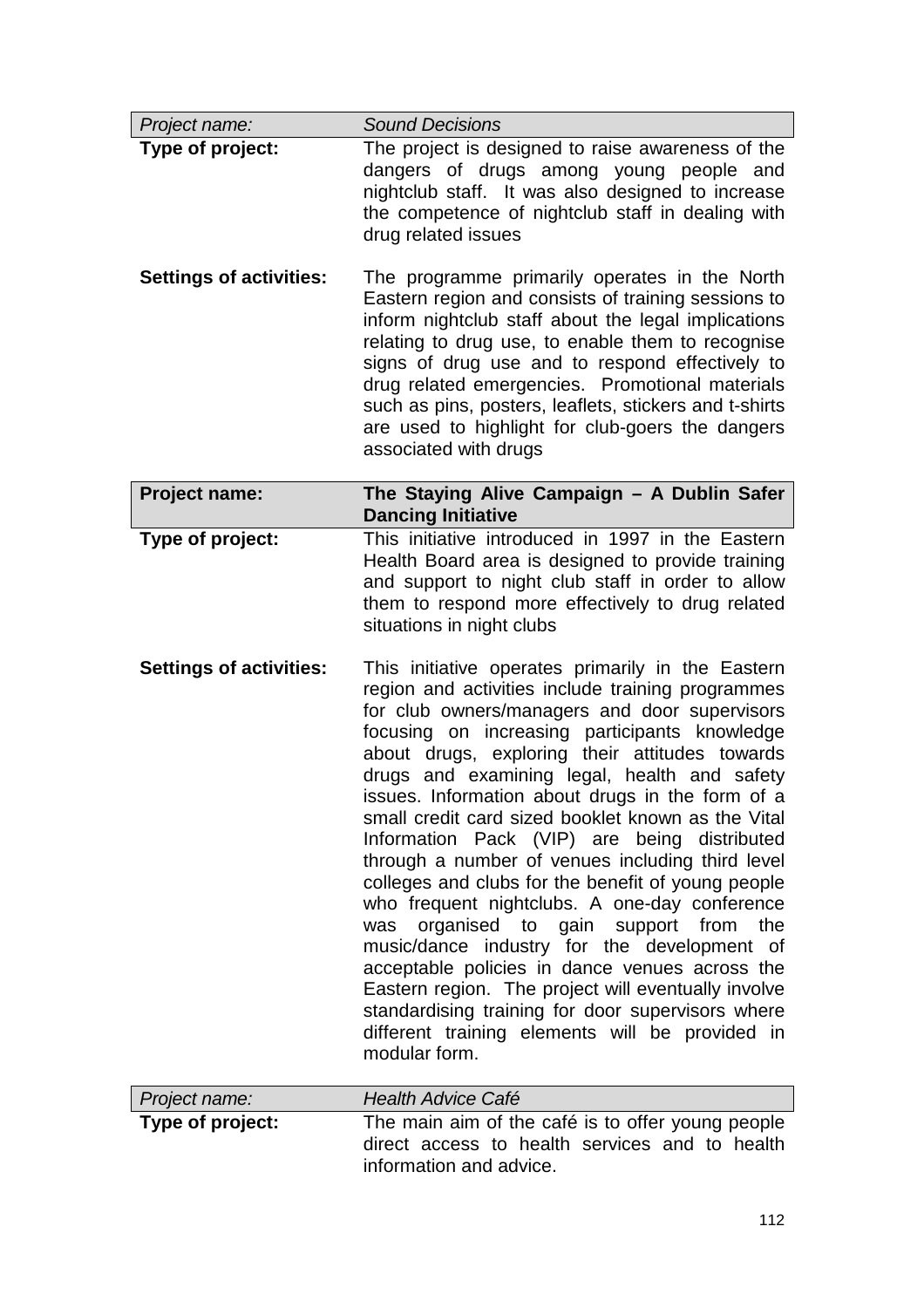**Settings of activities:** The café is located in Galway's city centre in the Western region of Ireland. The café incorporates a range of drug prevention and education strategies and provides information about available treatment services. It also places an emphasis on 'fun drug free activities' to illustrate to young people that it is possible to have a good time without using drugs

### *b) Peer to Peer Approaches*

### *Mid Tipperary Peer Education Programme*

*The Mid Tipperary Drugs Initiative began to implement A Peer Education Programme in January 2001. The programme intends to cater for teenagers in the 13-18 age group. The programme generally works with groups of ten young people at a time, and participants are recruited through request and referral. The programme operates a flexible approach where the participating young people are encouraged to contribute to the development of the programme. The initial stages of the programme are very much regarded as the pre-induction stages and in general have been focusing on building awareness and confidence levels among young people and encouraging discussion on drug related issues. From September 2001 it is planned to develop the Peer Education Programme to stage two where young people who have completed stage one will be trained to become Peer Educators of other young people on drug related issues. So far the programme has worked with approximately 70 young people.* 

### *c) Target groups*

| <b>Project</b>                                            | <b>Target group</b>                                                                                                                                                                                                                                                              |  |
|-----------------------------------------------------------|----------------------------------------------------------------------------------------------------------------------------------------------------------------------------------------------------------------------------------------------------------------------------------|--|
| Parish<br>St Michael's<br><b>Youth Project</b>            | Young people in the Inchicore area of Dublin between the age of 8-<br>25, who are at risk of early school leaving and who may be<br>experimenting with illicit drugs                                                                                                             |  |
| Action<br><b>Now</b><br>Finglas<br>(FAN)                  | Young people aged between 12-18 and living in Finglas, Dublin who<br>are experiencing difficulties in school, at home and in the community<br>resulting from aspects of their behaviour.                                                                                         |  |
| The Clondalkin Teen<br><b>Counselling Project</b>         | Young people aged between 12-18 who are resident in Clondalkin,<br>Dublin and are engaged in substance misuse to some extent                                                                                                                                                     |  |
| The STAY Project                                          | Young people between the age of 10-15 who have been identified as<br>potential early-school leavers, and who reside in Tallaght, Dublin                                                                                                                                          |  |
| The Bluebell<br>Youth<br>Initiative                       | Young people aged between 12-18 resident in the Bluebell area of<br>Dublin who have identified as at risk of engaging in substance misuse<br>and anti-social behaviour                                                                                                           |  |
| Peer<br><b>Tipperary</b><br>Mid<br>Education<br>Programme | Young people in the 13-18 age group from the Tipperary region who<br>could be at risk of engaging in substance misuse and other anti-social<br>pursuits                                                                                                                          |  |
| The Carline Project of<br>Learning                        | Young people from Clondalkin, Dublin aged between 13-18 who are<br>at risk of becoming involved in drug misuse and crime, and who are<br>without training and qualifications. In particular young people who are<br>unable to access existing training programmes are focused on |  |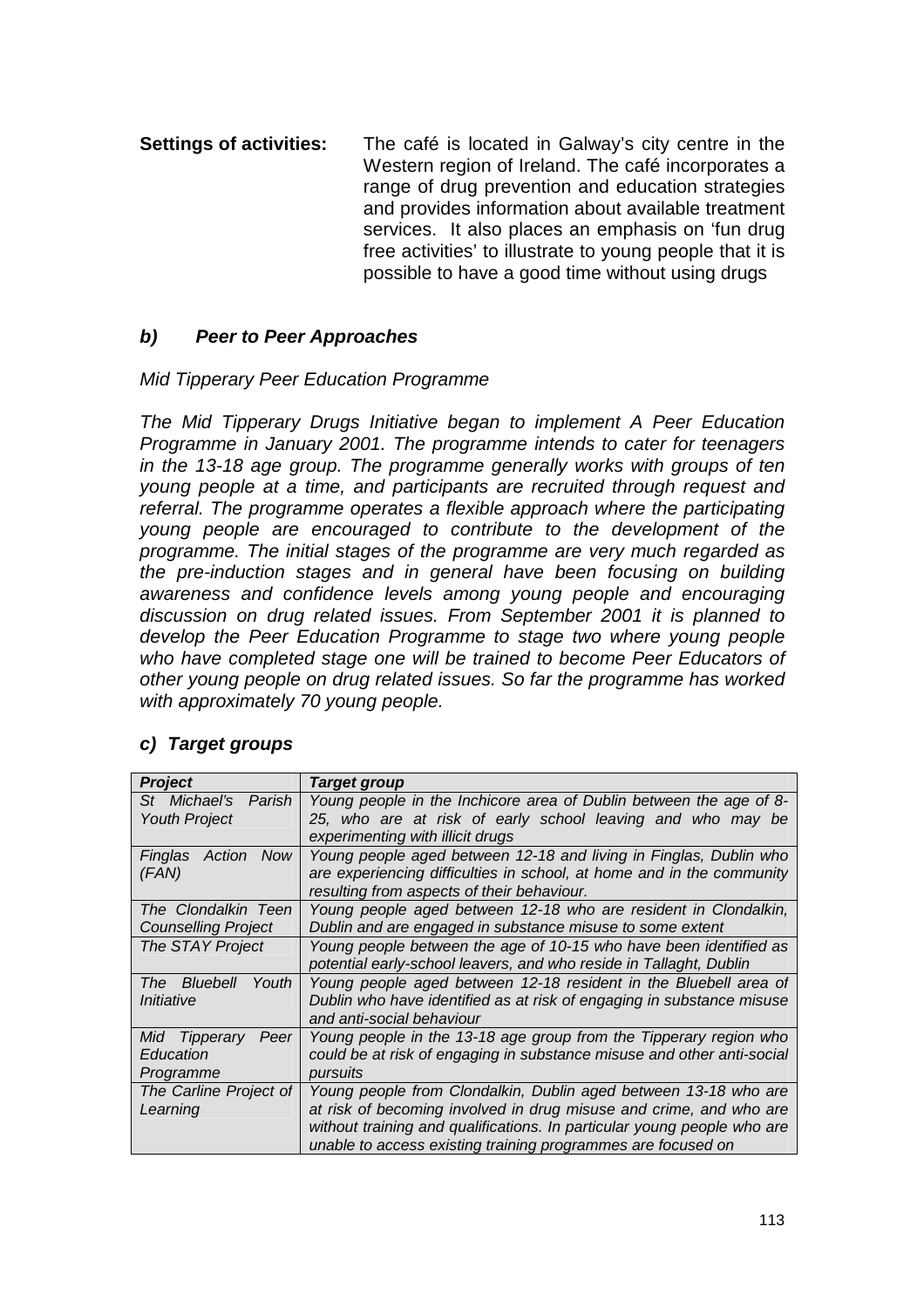| National Youth Health<br>Programme                                                      | Targets all young people nationwide through individuals at<br>community, voluntary and statutory levels who work with young<br>people in a health enhancement context                                                             |  |  |
|-----------------------------------------------------------------------------------------|-----------------------------------------------------------------------------------------------------------------------------------------------------------------------------------------------------------------------------------|--|--|
| Alive<br>Staving<br><b>The</b><br>Campaign - A Dublin<br>Safer<br>Dancing<br>Initiative | Young people who frequent disco's and nightclubs in Dublin are<br>targeted through a campaign that trains nightclub staff to deal with<br>the issue of drug misuse in nightclubs and to inform teenagers of the<br>risks involved |  |  |
| <b>Sound Decisions</b>                                                                  | Both young people who frequent nightclubs in the North Eastern<br>region and nightclub staff who work in this region are targeted with<br>information and awareness training on the risks of substance misuse<br>in nightclubs    |  |  |
| Health Advice Café                                                                      | Young people from Galway in the West of Ireland, who may benefit<br>from advice, advocacy and information on health related matters in<br>particular drug misuse                                                                  |  |  |

# *d) Specific research results, statistics and evaluation results*

| <b>Project</b>                                                  | <b>Research results and statistics</b>                                                                                                                             | <b>Evaluation results</b>                                                                                                                                                                                                                                                                                   |
|-----------------------------------------------------------------|--------------------------------------------------------------------------------------------------------------------------------------------------------------------|-------------------------------------------------------------------------------------------------------------------------------------------------------------------------------------------------------------------------------------------------------------------------------------------------------------|
| Michael's<br>Parish<br>St.<br><b>Youth Project</b>              | The project has reported to be<br>catering for the needs of over 200<br>young people since inception<br>(Quinn 2000, Project Report)                               | No information available                                                                                                                                                                                                                                                                                    |
| Finglas<br>Action<br>Now<br>(FAN)                               | No information available                                                                                                                                           | No information available                                                                                                                                                                                                                                                                                    |
| Clondalkin<br>Teen<br><b>Counselling Project</b>                | No information available                                                                                                                                           | No information available                                                                                                                                                                                                                                                                                    |
| The STAY project                                                | No information available                                                                                                                                           | The project reports that all<br>young people who joined the<br>project since March 1998 are<br>still within the mainstream<br>education sector. Attendance<br>levels at various activities in<br>the project are around 90%<br>with a high level of positive<br>feedback from participants<br>(Rourke 2000) |
| <b>Bluebell Youth Initiative</b>                                | Since the inception of the project<br>it is estimated that over 250<br>young people have benefited<br>from contact with the project<br>(Quinn 2000 Project Report) | No information available                                                                                                                                                                                                                                                                                    |
| Mid-Tipperary<br>Peer<br><b>Education Programme</b>             | So far it is estimated that the<br>programme has worked with over<br>70<br>people<br>(Internal<br>young<br>communication)                                          | No information available                                                                                                                                                                                                                                                                                    |
| The Carline Project of<br>Learning                              | Many young people on the project<br>have been placed in jobs or<br>further training and some have<br>chosen to return to school full-<br>time (Interim Report)     | No information available                                                                                                                                                                                                                                                                                    |
| National Youth Health<br>Programme                              | No information available                                                                                                                                           | No information available                                                                                                                                                                                                                                                                                    |
| Alive<br>Staying<br>Campaign-Dublin Safer<br>Dancing Initiative | No information available                                                                                                                                           | No information available                                                                                                                                                                                                                                                                                    |
| <b>Sound Decisions</b>                                          | No information available                                                                                                                                           | No information available                                                                                                                                                                                                                                                                                    |
| The Health Advice Cafe                                          | No information available                                                                                                                                           | No information available                                                                                                                                                                                                                                                                                    |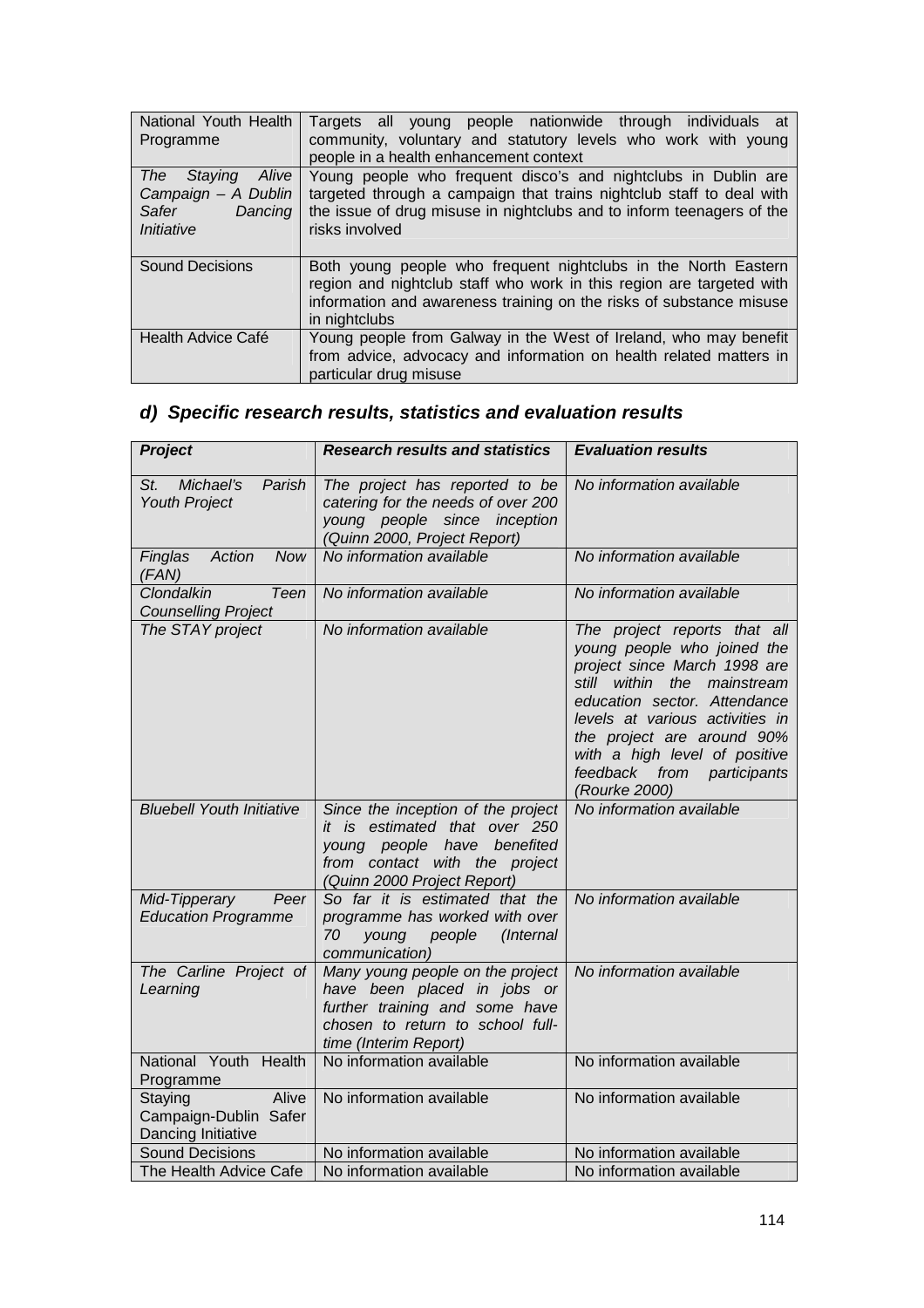### *e) Specific Training*

### *NO INFORMATION AVAILABLE*

### *9.1.4 Community Programmes*

#### *a) Drug-specific/drug non-specific*

*The bulk of Community Programmes operating in Ireland can be considered as drug non-specific interventions. Although some programmes emerged in response to an opiate problem, most have developed to include the misuse of all illicit drugs. For example, programmes that prescribe methadone to recovering opiate misusers run a urine analysis to screen for the presence of other drugs. Below is a list of some community programmes that operate as Drug Non-Specific programmes.* 

| <b>Fettercairn Drug Rehabilitation Project</b>               |
|--------------------------------------------------------------|
| The Community and Prison Link Service                        |
| The Candle Community Trust: Training Workshop and Day Centre |
| Cabra Community Positive Living Year                         |
| Kilbarrack Community Coast Programme (KCCP)                  |
| <b>Ballyfermot Star Community Support Group.</b>             |
| Edenmore Drugs Intervention Team (EDIT)                      |
| <b>Clondalkin Addiction Support Programme (CASP)</b>         |
| Drugs Information Community Education Project (D.I.C.E.)     |
| The Advance Project                                          |
| Darndale/Belcamp Drugs Awareness Group (DAG)                 |
| St. Dominics Community Response Project                      |
| The Community Addiction Programme (CAP)                      |
| <b>Clonmel Community Based Drugs Initiative (CCBDI)</b>      |
| Co. Waterford Community Based Drugs Initiative (CWCBDI)      |
| Southside Communities Drugs Initiative (Waterford)           |
| <b>Crew Network</b>                                          |
| DAP - Crosscare                                              |
| Community Addiction Response Programme (CARP)                |
| <b>Ballymun Youth Action Project</b>                         |
| <b>Ballymun Community Action Programme</b>                   |
| <b>Adult Substance Misuse Education Programme</b>            |
| Jobstown Assisting Drug Dependency (JADD)                    |
| Cabra Resource Centre                                        |
| <b>The Crinian Project</b>                                   |

### *b) Cities/Rural areas*

*The vast majority of community programmes operating in Ireland are based in Dublin. (See Table below) There is also a limited amount of community interventions operating outside Dublin. However, when the city/rural divide is referred to in an Irish context, it usually means that includes all areas outside Dublin. Based on this definition a selection of the main Community Programmes operating in Dublin and outside Dublin are presented below.*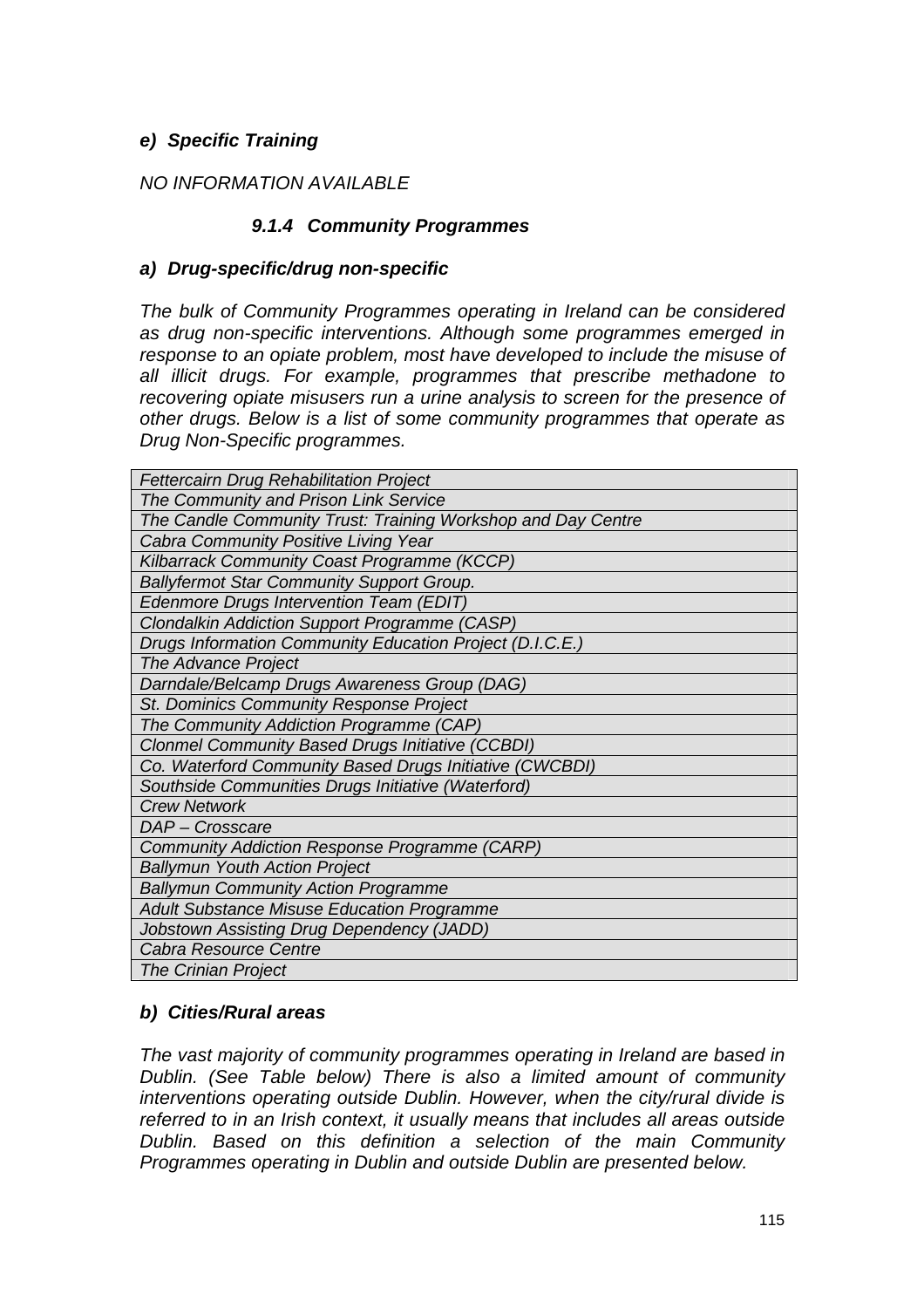*Community Programmes based in Dublin* 

| <b>Fettercairn Drug Rehabilitation Project</b>               |  |  |  |
|--------------------------------------------------------------|--|--|--|
| The Community and Prison Link Service                        |  |  |  |
| The Candle Community Trust: Training Workshop and Day Centre |  |  |  |
| Cabra Community Positive Living Year                         |  |  |  |
| Kilbarrack Community Coast Programme (KCCP)                  |  |  |  |
| <b>Ballyfermot Star Community Support Group.</b>             |  |  |  |
| Edenmore Drugs Intervention Team (EDIT)                      |  |  |  |
| <b>Clondalkin Addiction Support Programme (CASP)</b>         |  |  |  |
| Drugs Information Community Education Project (D.I.C.E.)     |  |  |  |
| The Advance Project                                          |  |  |  |
| Darndale/Belcamp Drugs Awareness Group (DAG)                 |  |  |  |
| St. Dominics Community Response Project                      |  |  |  |
| <b>Crew Network</b>                                          |  |  |  |
| DAP - Crosscare                                              |  |  |  |
| <b>Community Addiction Response Programme (CARP)</b>         |  |  |  |
| <b>Ballymun Youth Action Project</b>                         |  |  |  |
| <b>Ballymun Community Action Programme</b>                   |  |  |  |
| <b>Community Addiction Programme (CAP)</b>                   |  |  |  |
| <b>Jobstown Assisting Drug Dependency (JADD)</b>             |  |  |  |
| Cabra Resource Centre                                        |  |  |  |
| <b>The Crinian Project</b>                                   |  |  |  |

*Community Programmes based outside Dublin that can be considered rural interventions* 

*Adult Substance Misuse Education Programme Clonmel Community Based Drugs Initiative (CCBDI) Co. Waterford Community Based Drugs Initiative (CWCBDI) Southside Communities Drugs Initiative (Waterford)* 

### *c) Cooperation Structures*

### *NO INFORMATION AVAILABLE*

#### *d) Statistics and evaluation results*

| <b>Project</b>                                   | <b>Statistics</b>                                                                                                                                                                       | <b>Evaluation results</b>                                                                                                                                                                                                                                                                                                                                           |
|--------------------------------------------------|-----------------------------------------------------------------------------------------------------------------------------------------------------------------------------------------|---------------------------------------------------------------------------------------------------------------------------------------------------------------------------------------------------------------------------------------------------------------------------------------------------------------------------------------------------------------------|
| Fettercairn<br>Drug<br>Rehabilitation<br>project | The project has worked with a<br>total of 70 clients since 1997, in<br>the year 2000 there were 31<br>active clients involved with the<br>project (Rourke 2000)                         | A number of clients with the project<br>have progressed onto employment,<br>training and further education.<br>Clients have also set up their own<br>drama group and produced a play,<br>whilst others are competing in a<br>competitive football league. The local<br>community has also noted the<br>benefits from the activities of the<br>project (Rourke 2000) |
| Community<br>and<br>Link<br>Prison<br>Programme  | Over 20 people enrolled<br>for<br>regular meetings with the liaison<br>worker when he visited the<br>prison during the initial phase of<br>programme (Personal<br>the<br>communication) | No information available                                                                                                                                                                                                                                                                                                                                            |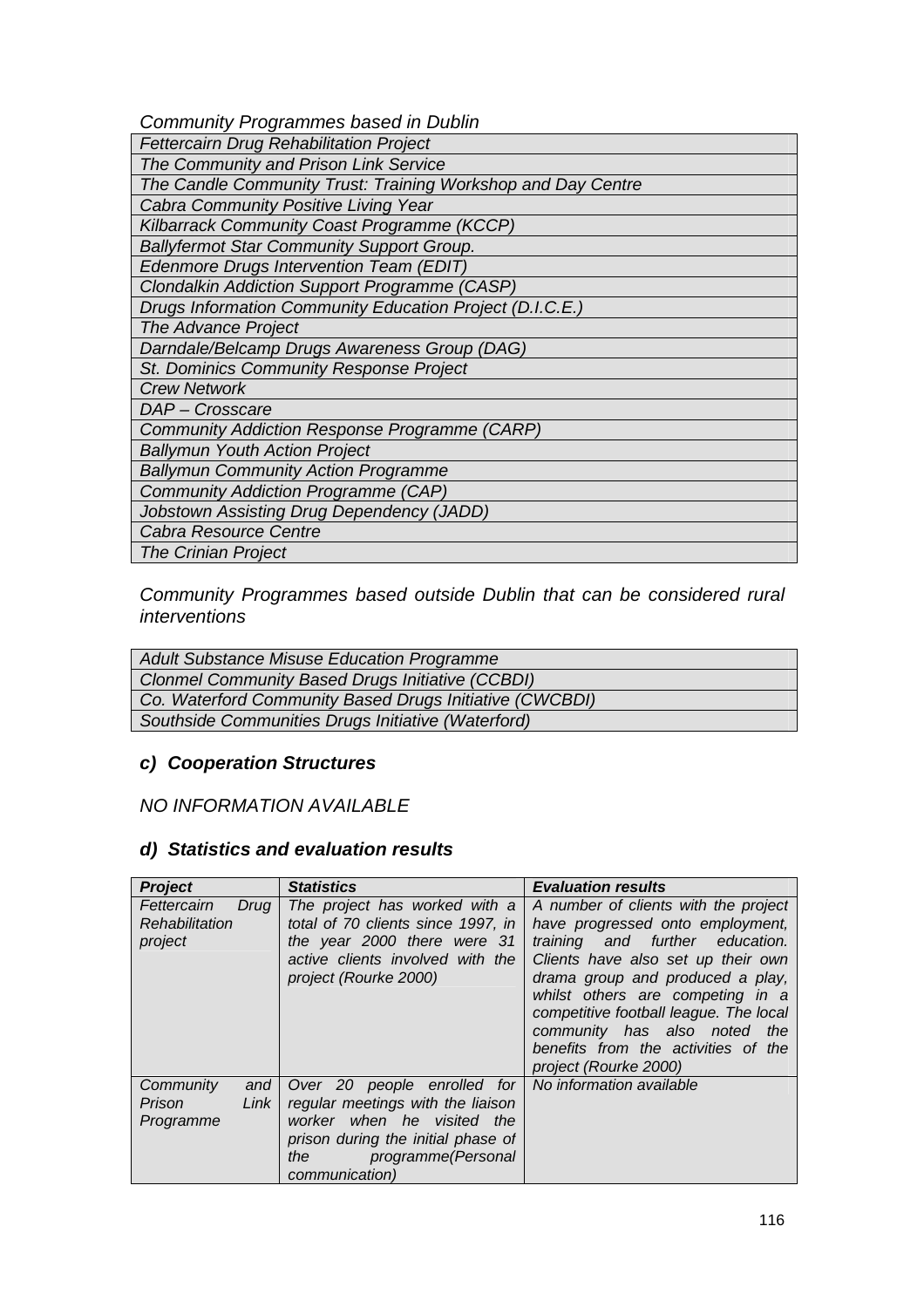| The<br>Candle<br><b>Trust</b><br>Community<br>Programme           | 57 young men and 7 young<br>with<br>women<br>registered<br>the<br>workshop in the year 2000. In<br>addition, the project offered 33<br>throughout<br>programmes<br>that<br>year In total, the attendance<br>figures for the day centre in the<br>year 2000 were 2,423, however,<br>some of these figures may relate<br>the<br>attendance<br>Οf<br>an<br>to<br>individual on more than<br>one<br>occasion<br>(Candle<br>Community<br><b>Trust Annual Project Report)</b>                                                 | Subsequent to their participation in<br>the workshop programme, 14 have<br>found employment, 5 went into<br>further education and 20 are still with<br>the project (Candle Community Trust<br><b>Annual Project Report)</b>                    |
|-------------------------------------------------------------------|-------------------------------------------------------------------------------------------------------------------------------------------------------------------------------------------------------------------------------------------------------------------------------------------------------------------------------------------------------------------------------------------------------------------------------------------------------------------------------------------------------------------------|------------------------------------------------------------------------------------------------------------------------------------------------------------------------------------------------------------------------------------------------|
| The<br>Cabra<br>Community<br>Positive<br>Living<br>Year Project   | No information available                                                                                                                                                                                                                                                                                                                                                                                                                                                                                                | An increase in numbers attending<br>youth club activities in the area with<br>many clubs operating a waiting list.<br>Recent surveys in the area indicate<br>an increase in drug awareness in the<br>(Personal<br>community.<br>Communication) |
| Kilbarrack<br>Community Coast<br>Programme<br>(KCCP               | Kilbarrack<br>Community<br>The<br>Coast Programme is primarily<br>through<br>the<br><b>FAS</b><br>operated<br>Community<br>Employment<br>Scheme. Currently The project<br>caters for 10 recovering drug<br>through<br>FAS<br>misusers<br>a<br>Community<br>Employment<br>Scheme.<br>(Personal<br>Communication)                                                                                                                                                                                                         | No information available                                                                                                                                                                                                                       |
| Ballyfermot<br><b>Star</b><br>Community<br>Support Group.         | No information available                                                                                                                                                                                                                                                                                                                                                                                                                                                                                                | No information available                                                                                                                                                                                                                       |
| Edenmore<br><b>Drugs</b><br><b>Intervention Team</b><br>(EDIT)    | The project caters for 13 clients<br><b>FAS</b><br>through<br>Community<br>a a<br>Employment<br>Scheme.<br>In<br>addition to this, the programme<br>offers a short therapeutic service<br>to a further 12 clients, who are<br>unable<br>engage<br>to<br>with<br>the<br>structural requirements of the<br>FAS scheme. In addition<br>the<br>programme currently facilitates<br>eighteen<br>parents<br><b>or</b><br>CO-<br>on the<br>dependents<br>10-week<br>drugs education/support course.<br>(Personal Communication) | No information available                                                                                                                                                                                                                       |
| Clondalkin<br><b>Addiction Support</b><br>Programme<br>(CASP)     | At present the treatment phase<br>of the project has 40 clients in<br>full time treatment<br><i>(Personal Communication)</i>                                                                                                                                                                                                                                                                                                                                                                                            | No information available                                                                                                                                                                                                                       |
| Drugs Information<br>Community<br>Education Project<br>(D.I.C.E.) | No information available                                                                                                                                                                                                                                                                                                                                                                                                                                                                                                | No information available                                                                                                                                                                                                                       |
| Advance<br>The<br>Project                                         | No information available                                                                                                                                                                                                                                                                                                                                                                                                                                                                                                | The project has created over 20 full-<br>time jobs that have been filled by<br>twenty local people. All of those                                                                                                                               |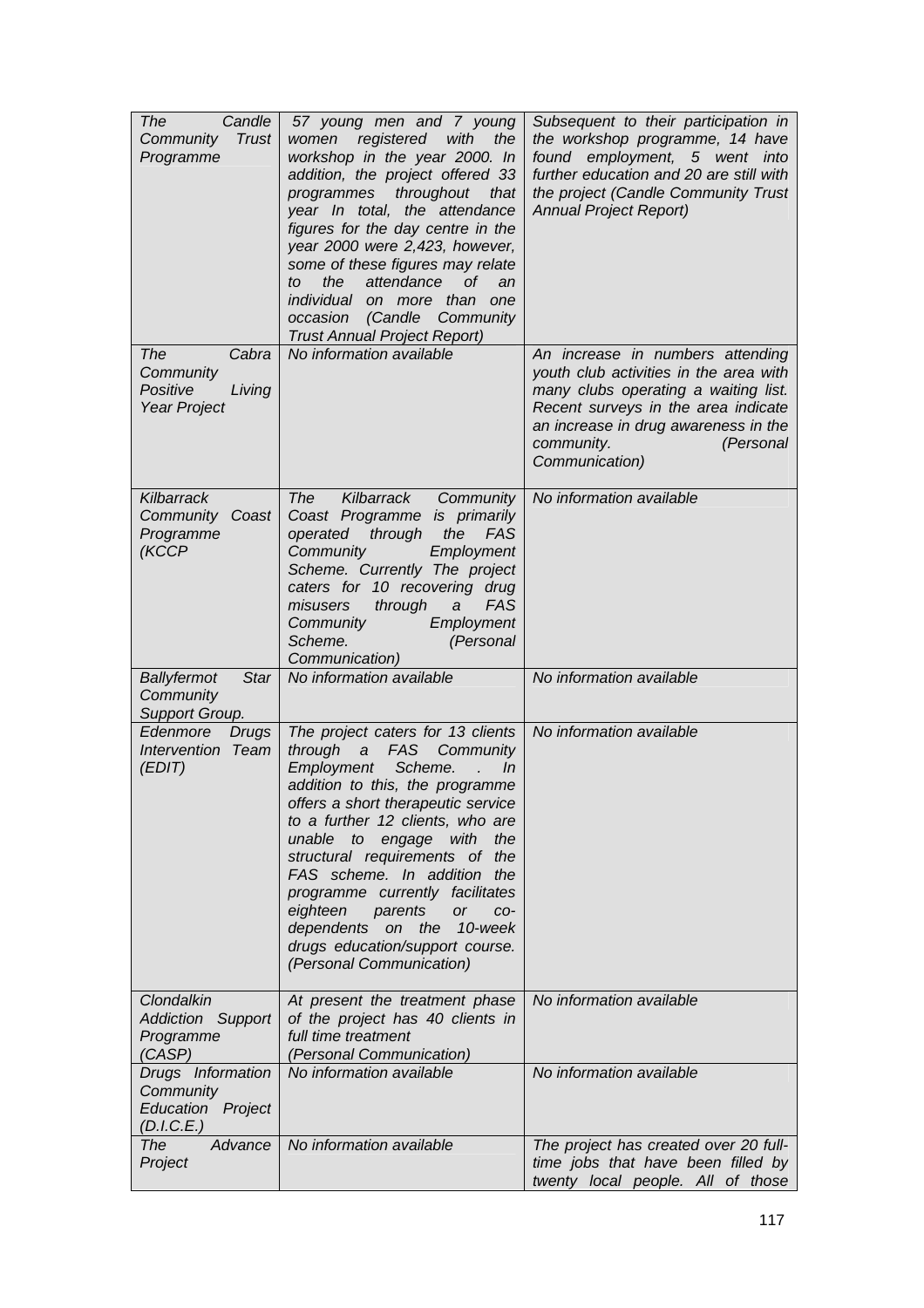|                                                                    |                                                                                                                                                                                                                                                                                         | employed are over 35 and have<br>been unemployed for at least five<br>years. Most have a history of drug<br>misuse (Personal Communication)                                                                                                                                                |
|--------------------------------------------------------------------|-----------------------------------------------------------------------------------------------------------------------------------------------------------------------------------------------------------------------------------------------------------------------------------------|--------------------------------------------------------------------------------------------------------------------------------------------------------------------------------------------------------------------------------------------------------------------------------------------|
| Darndale/Belcamp<br>Drugs Awareness<br>Group (DAG)                 | No information available                                                                                                                                                                                                                                                                | No information available                                                                                                                                                                                                                                                                   |
| <b>Dominics</b><br>St.<br>Community<br>Response Project            | A drop-in centre is provided five<br>days a<br>week.<br><b>The</b><br>centre<br>recorded 2,155 visits by clients<br>to the drop-in centre from 1997<br>to 2000 (Rourke 2000)                                                                                                            | No information available                                                                                                                                                                                                                                                                   |
| <b>Crew Network</b>                                                | No information available                                                                                                                                                                                                                                                                | No information available                                                                                                                                                                                                                                                                   |
| DAP - Crosscare                                                    | No information available                                                                                                                                                                                                                                                                | No information available                                                                                                                                                                                                                                                                   |
| Community<br><b>Addiction</b><br>Response<br>Programme<br>(CARP)   | No information available                                                                                                                                                                                                                                                                | An evaluation report (Bowden 1997)<br>showed that participants generally<br>viewed the programme in positive<br>terms and the programme allowed<br>participants to develop the ability to<br>resist heroin.                                                                                |
| Youth<br>Ballymun<br><b>Action Project</b>                         | No information available                                                                                                                                                                                                                                                                | No information available                                                                                                                                                                                                                                                                   |
| Ballymun<br>Community Action<br>Programme                          | No information available                                                                                                                                                                                                                                                                | No information available                                                                                                                                                                                                                                                                   |
| Adult<br>Substance<br>Misuse Education<br>Programme                | The programme is delivered to<br>groups of between 6 and 12<br>participants at<br>$\overline{a}$<br>time<br>and<br>consists of between two and five<br>sessions that are two hours in<br>duration<br>and<br>various<br>cover<br>aspects of substance misuse<br>(Personal Communication) | No information available                                                                                                                                                                                                                                                                   |
| Jobstown<br>Assisting<br>Drug<br>Dependency<br>(JADD)              | No information available                                                                                                                                                                                                                                                                | A recent evaluation (O'Rourke 2000)<br>found that participants generally<br>viewed the programme in positive<br>terms and that JADD had made a<br>significant contribution to the quality<br>of life and provision of opportunities<br>for many people living within the<br>Jobstown area. |
| Cabra<br>Resource<br>Centre                                        | No information available                                                                                                                                                                                                                                                                | No information available                                                                                                                                                                                                                                                                   |
| The<br>Crinian<br>Project                                          | No information available                                                                                                                                                                                                                                                                | No information available                                                                                                                                                                                                                                                                   |
| Community<br>The<br><b>Addiction</b><br>Programme (CAP             | The programme caters for 15<br>clients at a time<br>through<br>- a<br>FAS<br>special<br>Community<br>Employment Scheme that runs<br>over a 12-month period (CAP<br>Project report)                                                                                                      |                                                                                                                                                                                                                                                                                            |
| Clonmel<br>Community Based<br>Initiative<br><b>Drugs</b><br>(CCBDI | The maximum number of people<br>group is 20 and the<br>$\overline{a}$<br>in<br>minimum is 8. The course runs<br>for eight weeks and the each                                                                                                                                            | Internal assessments of participants<br>perception of the course indicate the<br>following. All respondents report it to<br>informative,<br>useful<br>be<br>and                                                                                                                            |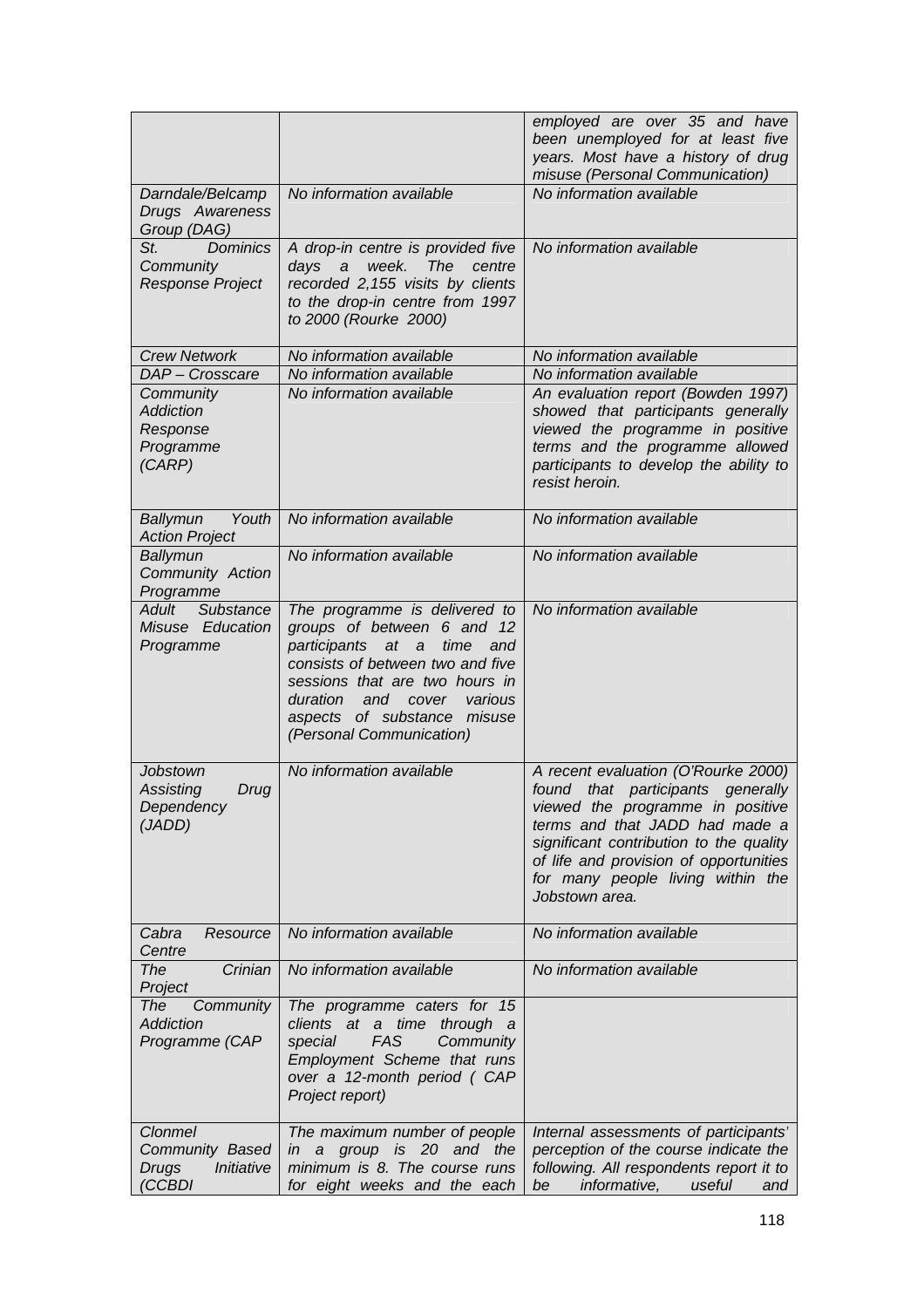|                                                                               | session lasts about two hours.<br>undergoing<br>The<br>is<br>course<br>continuos evaluation and after<br>four<br>had<br>been<br>courses<br>completed for a total of 44<br>people initial feedback indicates<br>the following.                                                                                                                                                                                                                                                                                                                                                                                | interesting. 53.28% reported that the<br>most important idea they learned<br>from the course was to get more<br>involved in their child's life. All<br>respondents agreed that the course<br>should be offered again and that<br>they would<br>willingly promote a<br>repeat. 70% of respondents reported<br>that they would be interested in<br>becoming a facilitator on the course<br>and 86.58% of respondents reported<br>that they felt their skills, confidence<br>and ability were enhanced by their<br>participation on the course. (Annual<br>Report 2000) <sup>19</sup> |
|-------------------------------------------------------------------------------|--------------------------------------------------------------------------------------------------------------------------------------------------------------------------------------------------------------------------------------------------------------------------------------------------------------------------------------------------------------------------------------------------------------------------------------------------------------------------------------------------------------------------------------------------------------------------------------------------------------|------------------------------------------------------------------------------------------------------------------------------------------------------------------------------------------------------------------------------------------------------------------------------------------------------------------------------------------------------------------------------------------------------------------------------------------------------------------------------------------------------------------------------------------------------------------------------------|
| Waterford<br>Co.<br>Community Based<br>Initiative<br><b>Drugs</b><br>(CWCBDI) | Included is<br>4-week<br>drug<br>a<br>for<br>programme<br>awareness<br>parents in the local communities.<br>To date 5 such programmes has<br>been completed. The Parent to<br>Parent programme conducted<br>under the guise of the CWCBDI<br>now has 7 trained facilitators.<br>For the programme, which runs<br>for a period of eight weeks at a<br>time. Extensive work with young<br>has<br>also<br>people<br>been<br>undertaken by the CWCBDI with<br>a total of 5 Drug Awareness and<br>Education Programmes being<br>run with young people from the<br>Co. Waterford area. (Internal<br>Communication) | No information available                                                                                                                                                                                                                                                                                                                                                                                                                                                                                                                                                           |
| Southside<br>Communities                                                      | No information available                                                                                                                                                                                                                                                                                                                                                                                                                                                                                                                                                                                     | No information available                                                                                                                                                                                                                                                                                                                                                                                                                                                                                                                                                           |
| Initiative<br><b>Drugs</b><br>(Waterford)                                     |                                                                                                                                                                                                                                                                                                                                                                                                                                                                                                                                                                                                              |                                                                                                                                                                                                                                                                                                                                                                                                                                                                                                                                                                                    |

### *e) Specific Training*

*NO INFORMATION AVAILABLE* 

### *9.1.5 Telephone Help-lines*

### *a) Interventions at national/regional/local: their characteristics (type of information, costs)*

*The Northern Area Health Board, the SouthWestern Area Health Board and the East Coast Area Health Board each provide a Freephone Drugs Helpline. The Midland Health Board has recently set up a new 24 hour Helpline service, entitled "Don't Get Down-Get Help". It can be accessed from anywhere in Ireland for the price of a local call regardless of the duration of the call. The service operates 7 days a week, 365 day a year. The helpline was set up to primarily target the 15-24 age group, who may be experiencing emotional* 

l <sup>19</sup> Hayes, M. (2000) Yearly Report of Clonmel Community Based Drugs Initiative( Draft Report)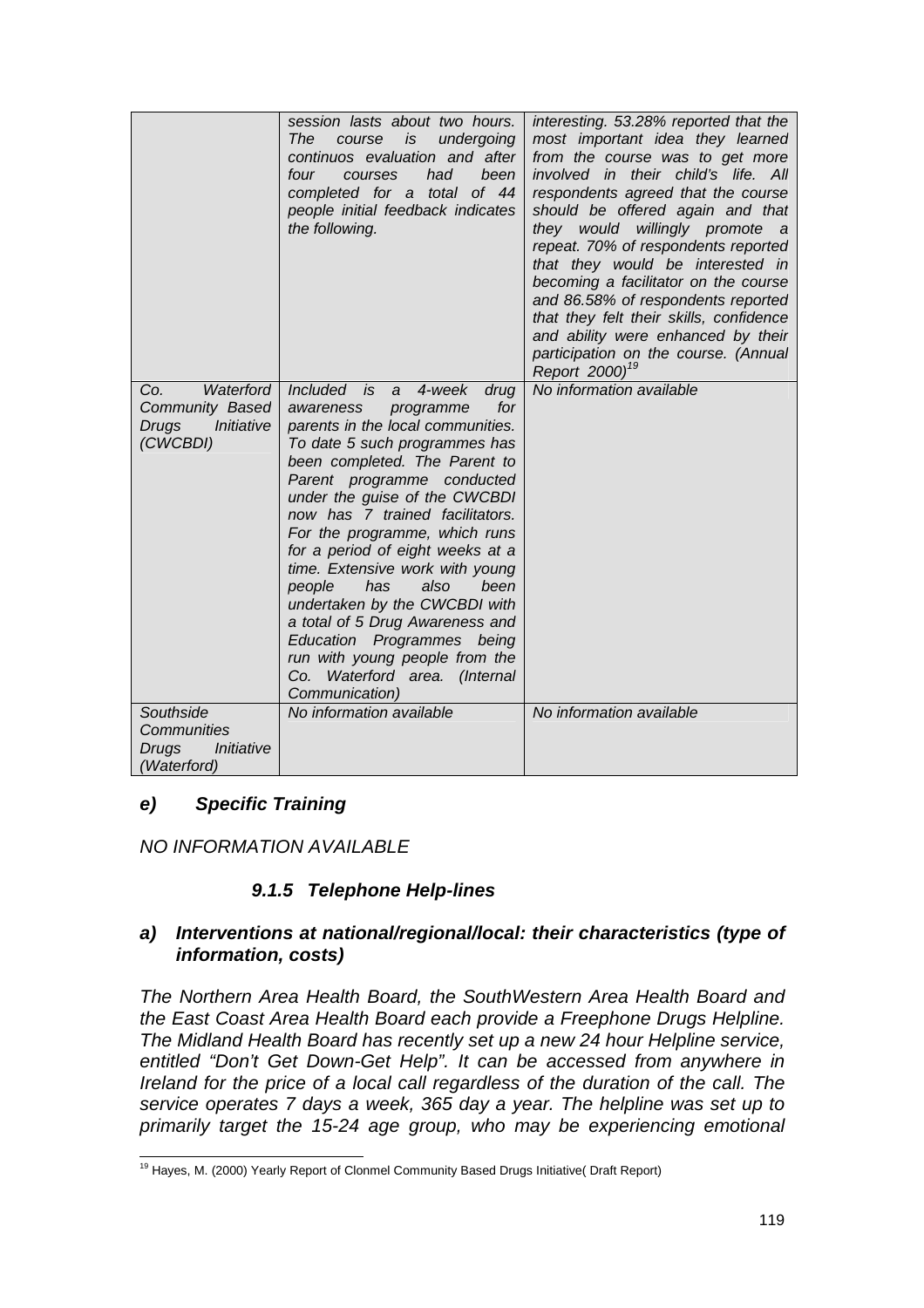*distress and suicidal thoughts. Although this helpline is not specifically aimed at drug related matters, it is felt that the service can also capture individuals who may be experiencing alcohol and drug related problems.* 

### *b) Statistics and evaluation results*

*NO INFORMATION AVAILABLE* 

### *c) Specific training*

*NO INFORMATION AVAILABLE* 

### *9.1.6 Mass Media Campaigns*

*a) Types and characteristics of mass media campaigns (TV, radio, posters…)* 

*The Health Promotion Unit of the Department of Health and Children disseminates information on drugs and their effects on people on an on-going basis. This information primarily comes in the form of booklets, posters and leaflets and is distributed through local health centres, clinics, schools and hospitals. The South Eastern Health Board has recently produced a number of videos on drugs. The videos are primarily aimed at teenagers and parents and are based on prevention and education.* 

#### HYPER

 *'HYPER' was launched in 1999 by the project promoter – Soilse which is a rehabilitation programme in the Northern Area Health Board area. HYPER which is an acronym for Health, Youth, Promotion, Education and Rehabilitation acts as a voice for young people affected by drugs. HYPER was initially funded through a combination of Eastern Health Board and European funding, however, recently the project has been mainstreamed and is now being funded solely by the Northern Area Health Board. Initially the project targeted 18-20 year olds, however, it has now been decided to increase the age profile of prospective clients to the 18-25 age group. The magazine is produced by former drug users as part of a rehabilitation project and aims to bring young people a magazine which they can relate to and which critically addresses their lifestyles without preaching or scaremongering. The magazine includes interviews, book and theatre reviews, cartoons and articles that challenge peoples' attitudes towards drugs, young people and health. In July 1999, HYPER won an award in the British based Total Publishing Awards competition for design innovation. The magazine was selected from over 400 entries. The magazine is due to be re-launched in October 2001 under a new editorial team.* 

### *b) Cooperation with mass media (cost and cost sharing with media)*

*NO INFORMATION AVAILABLE*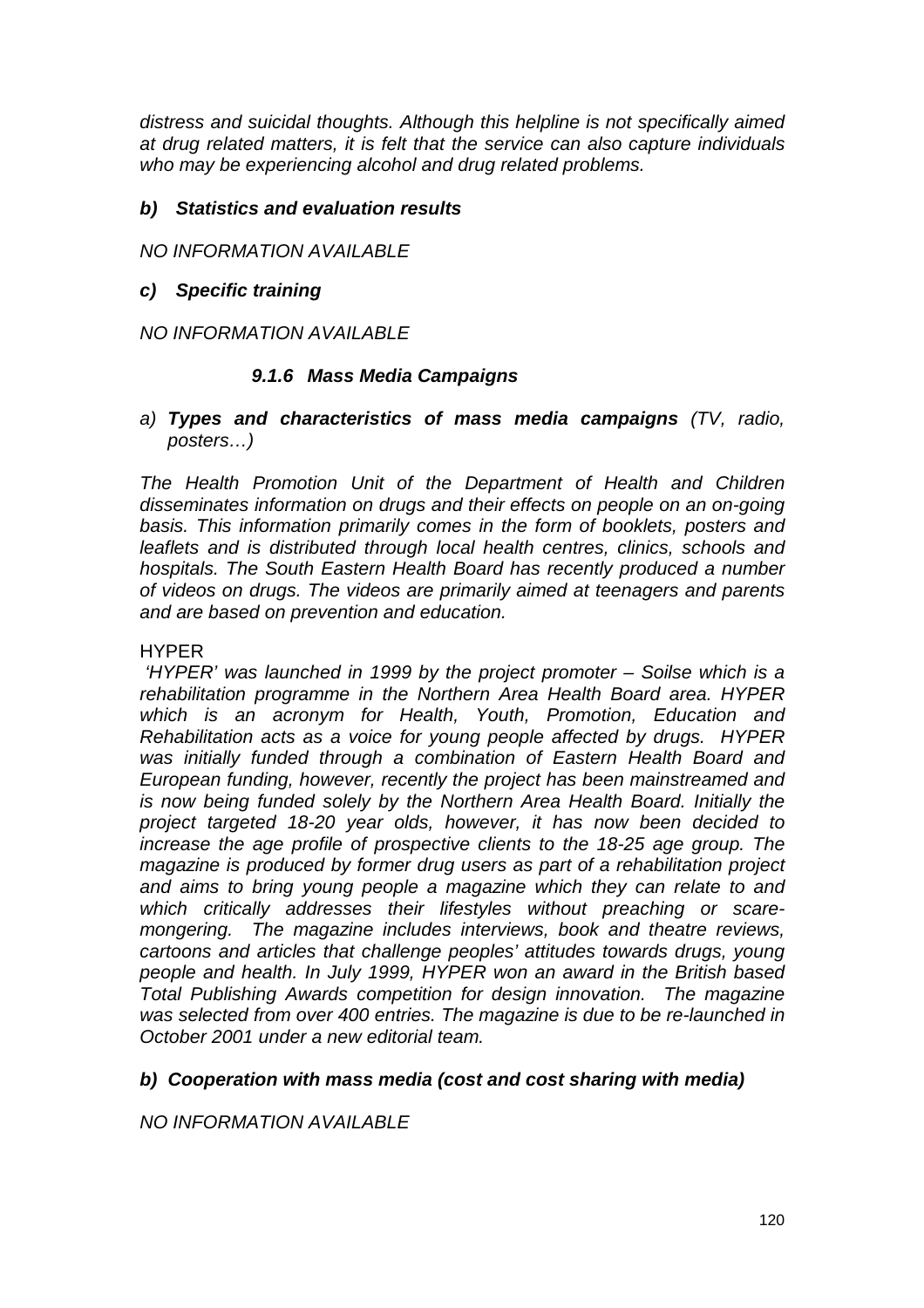### *c) Statistics and evaluation results*

### *NO INFORMATION AVAILABLE*

### *d) Specific training*

#### *NO INFORMATION AVAILABLE*

#### *9.1.7 Internet*

*a) Use of Internet for: prevention (type of intervention, target, other relevant characteristics) – dissemination of prevention know-how among professionals* 

#### *<http://dnedrugstaskforce.ie/>*

*This website has been set up by the Dublin North East Drug Task Force and outlines various activities which have been initiated in response to the problem of drug misuse in the local areas under the task force. It also contains information on treatment centres and rehabilitation initiatives in the local areas.* 

#### *[http://www.mqi.ie](http://www.mqi.ie/)*

*Merchant's Quay Ireland is a voluntary organisation which provide treatment, rehabilitation and harm reduction methods to people who misuse drugs. Their website, which was recently launched, contains extensive information on their service provision.* 

#### *<http://www.kildare.ie/drugsawareness/>*

*This website covers the areas of Kildare and West Wicklow, which are situated around 20 miles from Dublin. The site offers information on services in the area, as well as seeking to engage visitors to the site to reflect on the issues pertaining to drug misuse.* 

#### *<http://www.kildare.ie/outreach/index/htm>*

*This site offers extensive information on outreach services in the areas covered by the Eastern Regional Health Authority, which cover most of the areas which have the most serious problems of drug misuse.* 

#### *[http://www.drugawareness.ie](http://www.drugawareness.ie/)*

*This site offers information on education programmes that teaches local community activists to respond to local drug problems in a measured and informed manner.* 

#### *[http://www.coolchoices.ie](http://www.coolchoices.ie/)*

*This is a government-sponsored website seeking to offer information to young people on the dangers of drug and alcohol abuse.* 

#### *[http://www.rutlandcentre.org/](http://www.rutlandcentre.ie/)*

*This website introduces the treatment programme that is provided by the Rutland Centre. The centre provides treatment for addiction, to drugs, alcohol*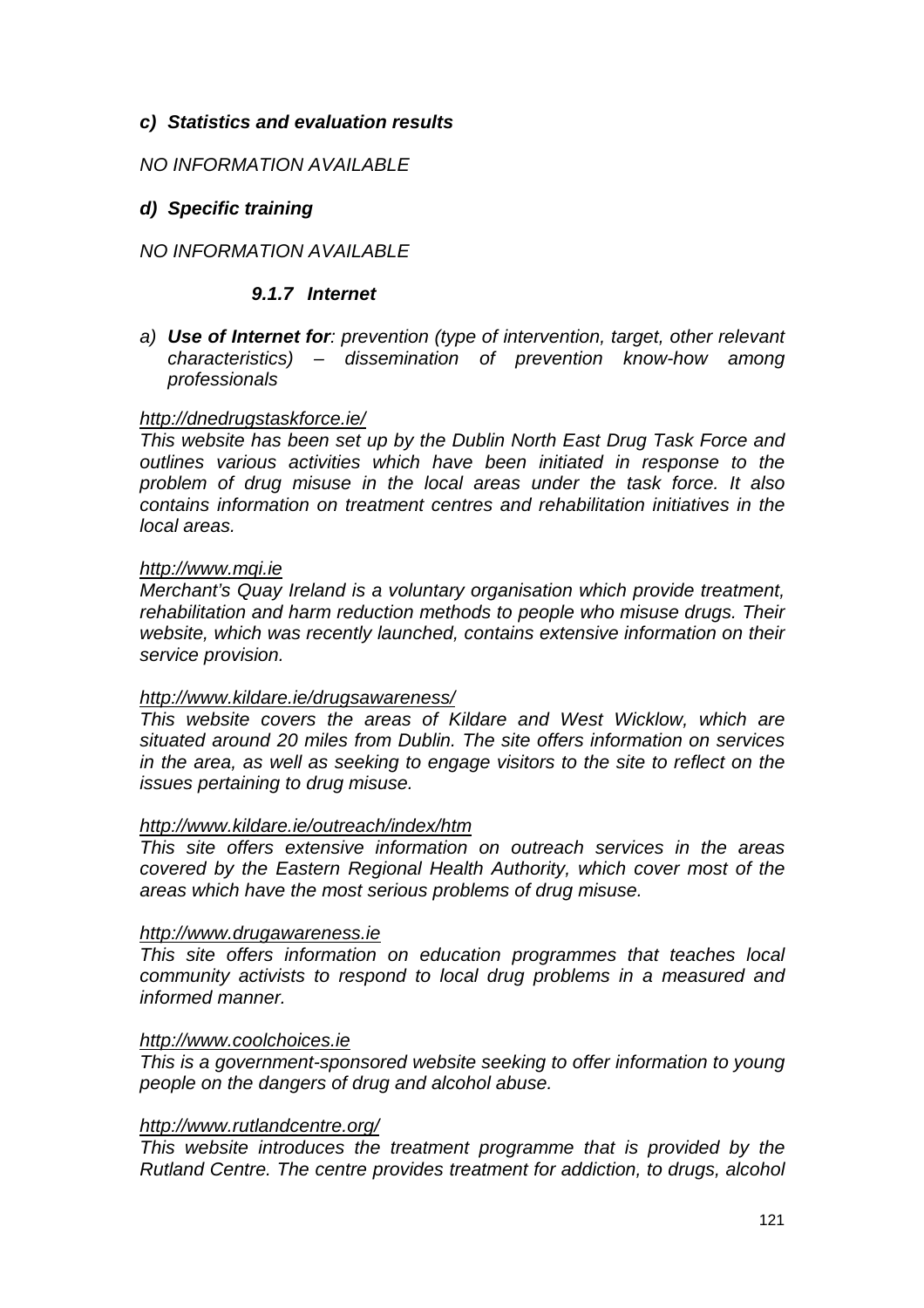*gambling and other recognised conditions. The programme provides residential treatment and extensive aftercare programmes.* 

### *<http://www.clubscene.ie/>*

*Merchants Quay Ireland has launched a unique and innovative new website aimed at clubbers, containing advice and information in relation to dance drug use, harm reduction etc.* 

### *b) Statistics and evaluation results*

### *NO INFORMATION AVAILABLE*

### *9.2 Reduction of drug related harm*

### *9.2.1 Outreach work*

*a) Strategies (youth work approach, family/community approach, "catching clients", public health model, self help initiatives, etc)* 

*Outreach workers employ various strategies in order to make contact with target groups. Essentially the bulk of work carried out by outreach workers in the Dublin/Kildare area consists of the following:* 

- *Providing support to local communities and individuals who are not in contact with established services*
- *Promoting awareness of HIV/AIDS, drugs and sexual health through the provision of education and information*
- *Advocating on behalf of identified target groups*
- *Attempting to link people into treatment centres for heroin detoxification and maintenance*
- *Providing detoxification options as alternatives to methadone maintenance*

### *b) Target groups*

- *Homeless people engaged in drug misuse*
- *Individuals engaged in male and female prostitution*
- *Individuals engaged in illicit drug misuse who are not in contact with established services*

### *c) Synthetic description of actors and instrument*

*The Eastern Regional Health Authority (ERHA) is responsible for providing the bulk of outreach services to drug misusers in the Dublin-Kildare area. The ERHA are instrumental in providing outreach workshops that promote safe sex practices, and which cover hepatitis A/B/C and substitution services in the form of methadone distribution for instance. Workshops are also provided for people working with drug users and precautions are outlined for individual*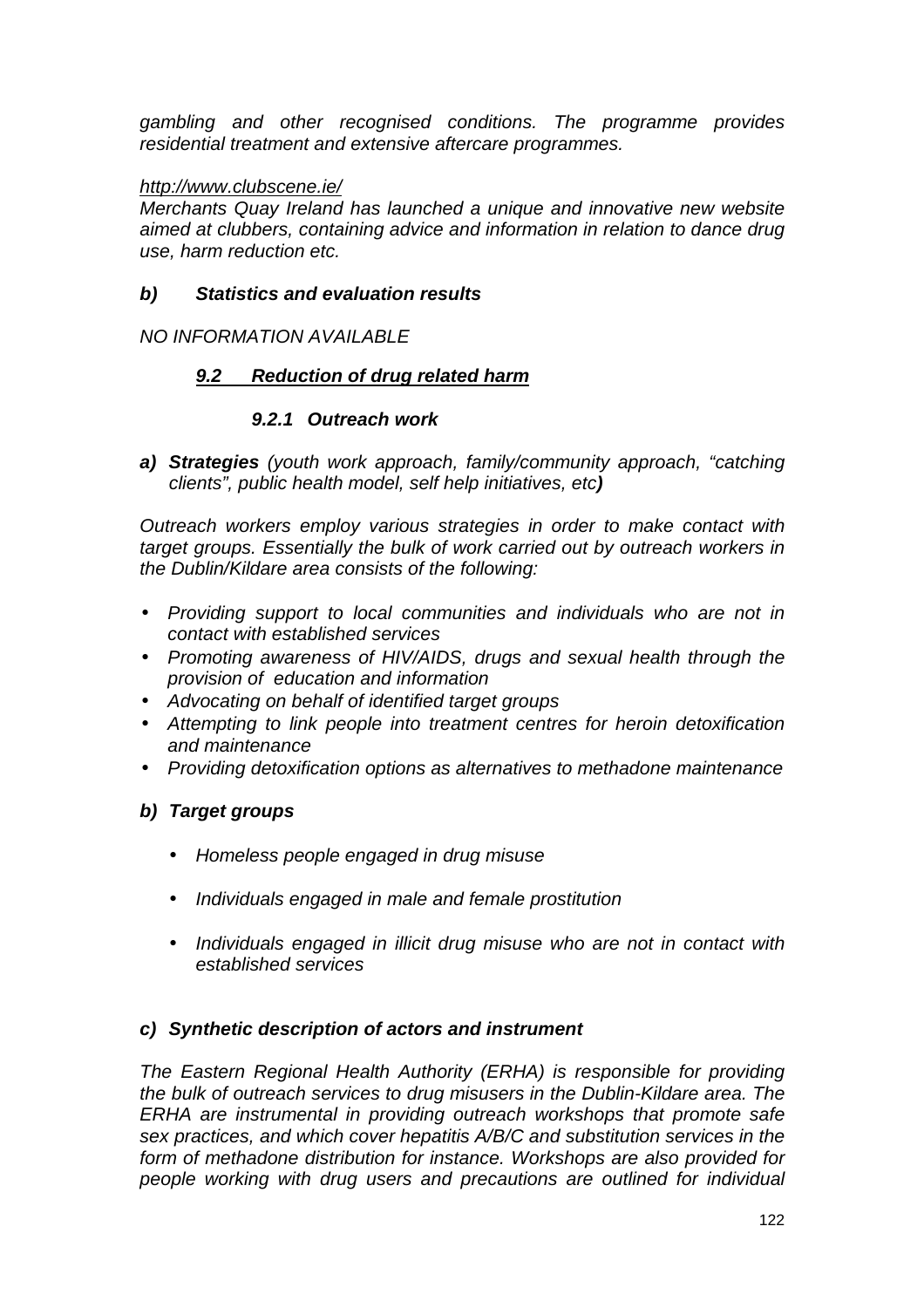*workers regarding the dangers of needlestick injuries. The ERHA also provide an extensive range of services through street work, these include* 

• *Reaching out to people who are not presently receiving help or advice. Providing information on contaminated heroin. Monitoring preferred drug use and current price in the area. Providing HIV information and hepatitis information.* 

### *d) Statistics and evaluation results*

### *NO INFORMATION AVAILABLE*

### *e) Specific training*

### *NO INFORMATION AVAILABLE*

### *9.2.2 Low threshold services*

### *a) Organisational framework: structures (public service, NGO, cooperation schemes), tasks and special services*

*The Mobile Clinic was established in the Eastern Regional Health Authority area in 1996. The mobile clinic service is designed for low threshold work and provides initial services to the more chaotic drug users, who are not stabilised on methadone maintenance and who benefit by such intervention. By definition low threshold services place increased emphasis on harm reduction than on abstinence from opiates. Part of the service is the provision of a needle exchange facility and in some cases the administration of low doses of methadone. The clinic also provides a specific service for women engaged in sex work. Currently there are four mobile clinics operating on a seven day a week basis.* 

### *b) Target groups*

- *Chaotic drug users, who are primarily injecting opiates and are not stabilised on a methadone maintenance programme*
- *Women and men using drugs and engaged in sex work*

### *c) Statistics and evaluation results*

### *NO INFORMATION AVAILABLE*

### *d) Specific training*

### *NO INFORMATION AVAILABLE*

### *9.2.3 Prevention of infectious diseases*

### *a) Synthetic outline on organisations, strategies and actors*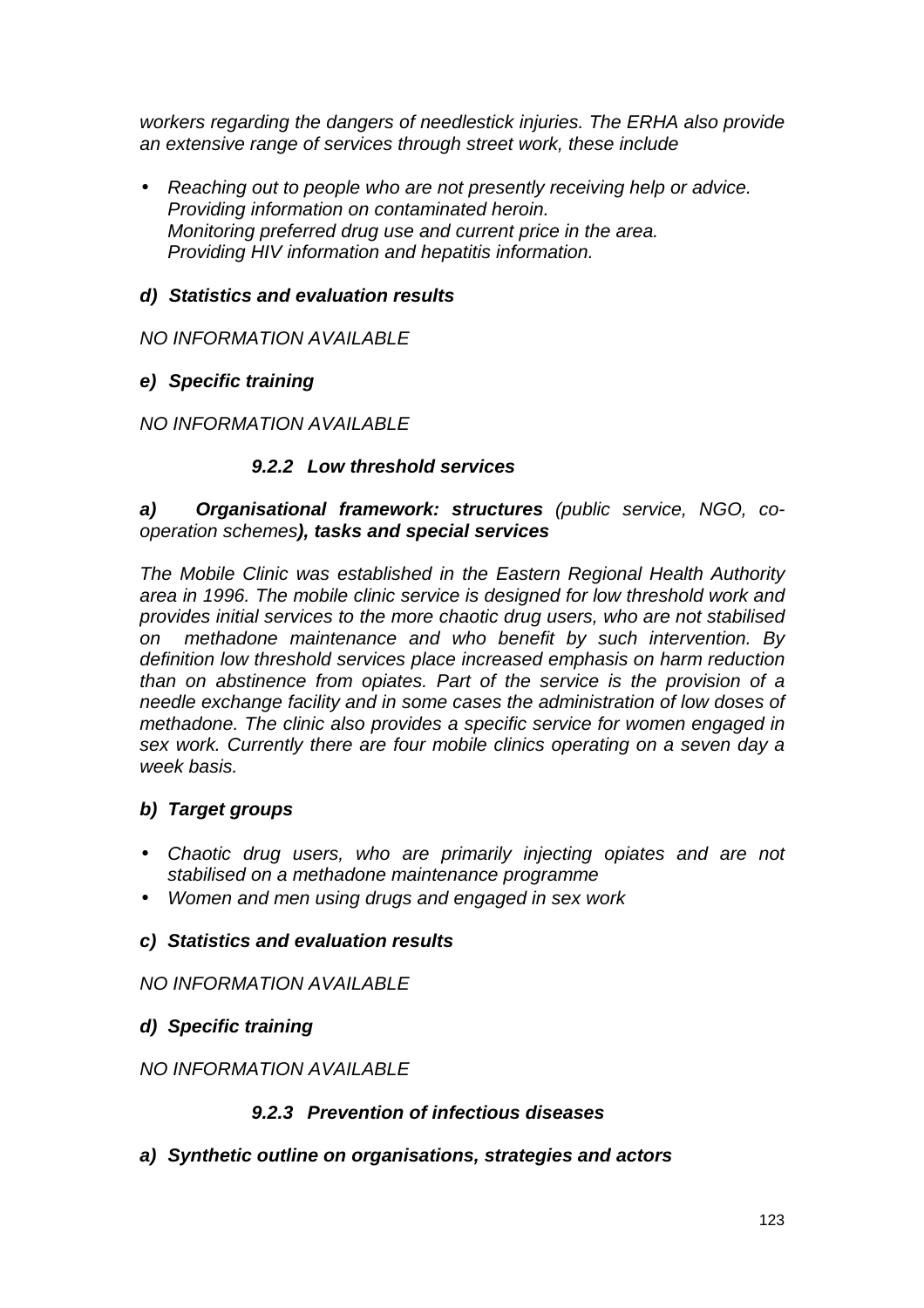*The prevention of the spread of drug-related infectious diseases in Ireland falls under the general auspices of treatment services, in the context of Irish drug policy's emphasis on harm reduction. Under the treatment pillar of the National Drugs Strategy (2001-2008) one of the two main objectives of treatment provision in Ireland is "to minimise the harm to those who continue to engage in drug-taking activities that put them at risk" (Department of Tourism Sport and Recreation 2001, p.6). Each health board is responsible*  for the provision of services for drug users that will facilitate them in *minimising the spread of drug-related infectious diseases. The concentration of injecting drug use in the ERHA has meant that these services have tended to be focused heavily in this region. Both voluntary and statutory agencies are involved in the provision of services and programmes aimed at preventing the spread of drug-related infectious diseases.* 

### *b) Principal interventions:*

### -*Needle and syringe exchange*

*Approximately 12 needle exchange sites are in operation in Ireland-, all of*  which are located in the ERHA where the vast majority of known injecting *drug users resides (O'Brien et al. 2000). There are three main 'types' programme contexts in which an exchange programme is provided:* 

- - *The Merchant's Quay Project is a voluntary organisation that, among other services, provides a needle exchange programme.*
- - *There is a mobile clinic which provides low threshold services to drug users including a needle exchange and a low dosage methadone programme. This clinic services four areas in Dublin City and the surrounding suburbs on a Monday to Friday basis.*
- - *The remaining programmes are all statutory services run by the ERHA. These are located in health centres and drug treatment centres around the city.*

### -*Safer sex/safer education*

*In Ireland condoms are distributed free of charge to 'at risk' groups, including drug users, through both voluntary and statutory agencies. However, it should be noted that condoms are not made available to prisoners in Ireland.* 

### -*Testing, vaccination*

*Drug users who present for treatment at any of the statutory drug treatment services are routinely offered HIV and hepatitis C testing, and a similar service is also available through voluntary agencies. Testing is available free of charge and users are encouraged by service providers to have a test carried out. However, two prison studies on the prevalence of hepatitis C (Allwright et al.1999; Long et al. 2000) of all prisoners and committal prisoners respectively, found that only 59.3% of all prisoners who had a history of injecting drug use had been tested for hepatitis C (Allwright et al. 1999), and 65.7% of the committal population (Long et al. 2000).* 

*Another form of testing is antenatal testing. A nationwide routine linked antenatal HIV testing programme has been established which can reduce perinatal transmission through the use of antenatal treatment of HIV positive*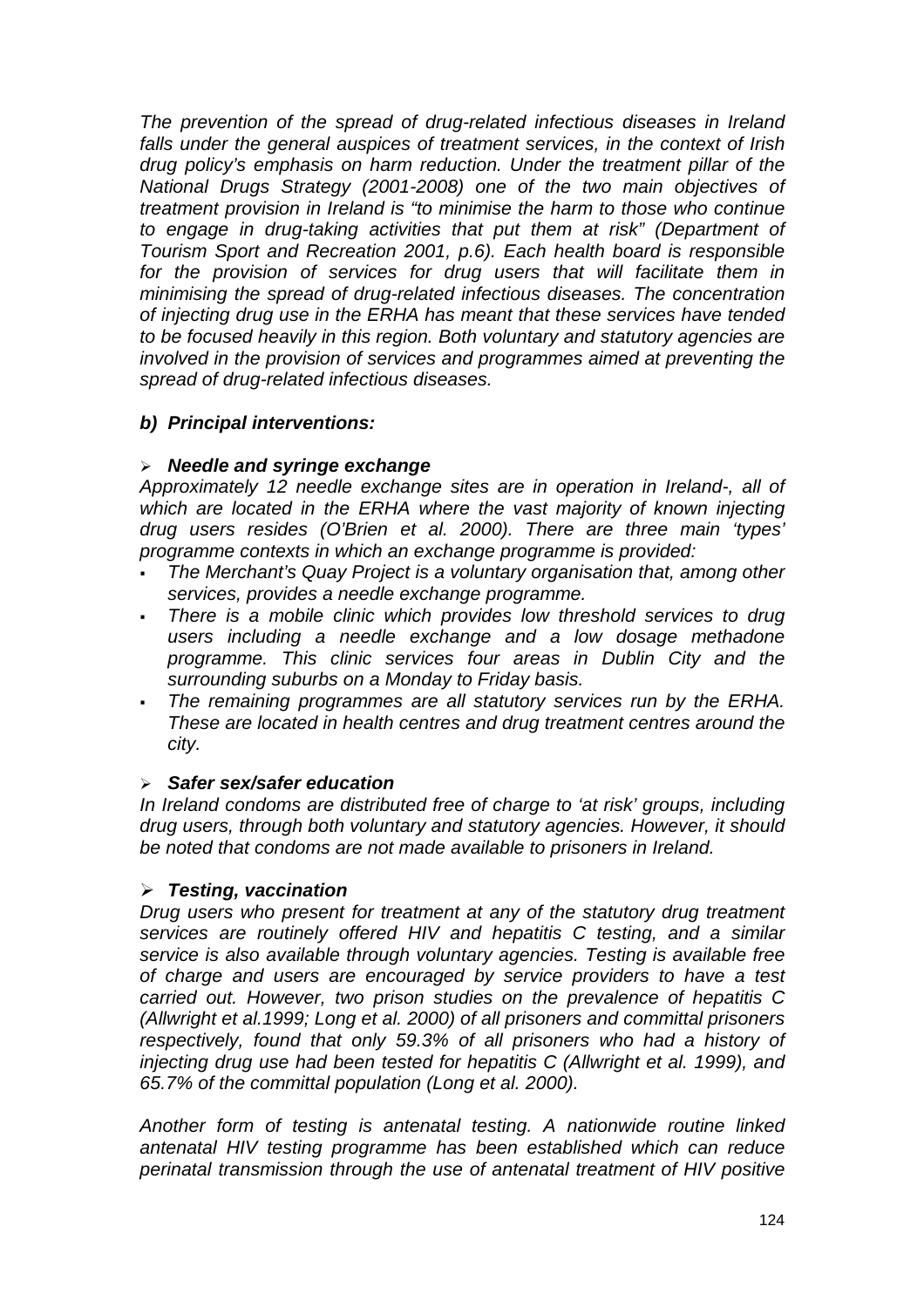*women with anti-retroviral drugs and careful management at delivery (Department of Health 2000).* 

*Hepatitis B vaccination is available free of charge to drug users from drug treatment clinics, hospitals and general practitioners. In theory all drug users are routinely offered vaccination when in contact with services, but the proportion who are fully vaccinated is not known. A study of clients attending the Merchant's Quay project found that only 19% of clients reported having been vaccinated for hepatitis B (Cox & Lawless 2000). Furthermore, a study of HIV and hepatitis B/C prevalence among committal prisoners (Long et al. 2000) found that of 175 prisoners who reported a history of injecting drug use, only 23% (n=41) reported that they had been fully vaccinated for hepatitis B. This would suggest that to date the services have not been effective in providing a comprehensive vaccination programme.* 

### -*Treatment*

*Treatment for both HIV and hepatitis C are available free of charge to people infected through drug use.* 

*HIV treatment/HAART is available to IDUs through referral through GUM and Infectious Disease clinics in Ireland. The selection of patients for HAART is based on medical criteria as set out by international recommendations, and the motivation of the individual to undergo the treatment. The first three treatment sites are in Dublin based hospitals, and the fourth in Cork:* 

- *St. James's Hospital*
- *Beaumont Hospital*
- *Mater Misericordiae Hospital*
- -*Cork University Hospital*

*Treatment for hepatitis C is also available. While there are no written selection criteria for acceptance onto a hepatitis C treatment programme, in practice certain criteria need to be met. It is generally agreed among service providers that a potential client should be 'drug stable' (i.e. free from street opiates and injecting drug use) for a minimum of a year prior to starting treatment. It is argued that an individual needs to be drug stable in order to maximise the chances of compliance with the treatment regime. Therefore, while a person with a history of injecting drug use may access treatment for hepatitis C, an active IDU may not. Treatment for hepatitis C is therefore not offered to active IDUs.* 

### *c) Providing equipment*

*As described above injecting drug users are provided with access to clean injecting equipment through a number of needle exchange services.* 

### *d) Statistics and evaluation results*

*Statistics are not routinely collected in the area of programmes for the prevention of the spread of drug-related infectious diseases and evaluations are rare. On a general basis according to the report of the National AIDS Strategy Committee, recent HIV statistics indicate that interventions with*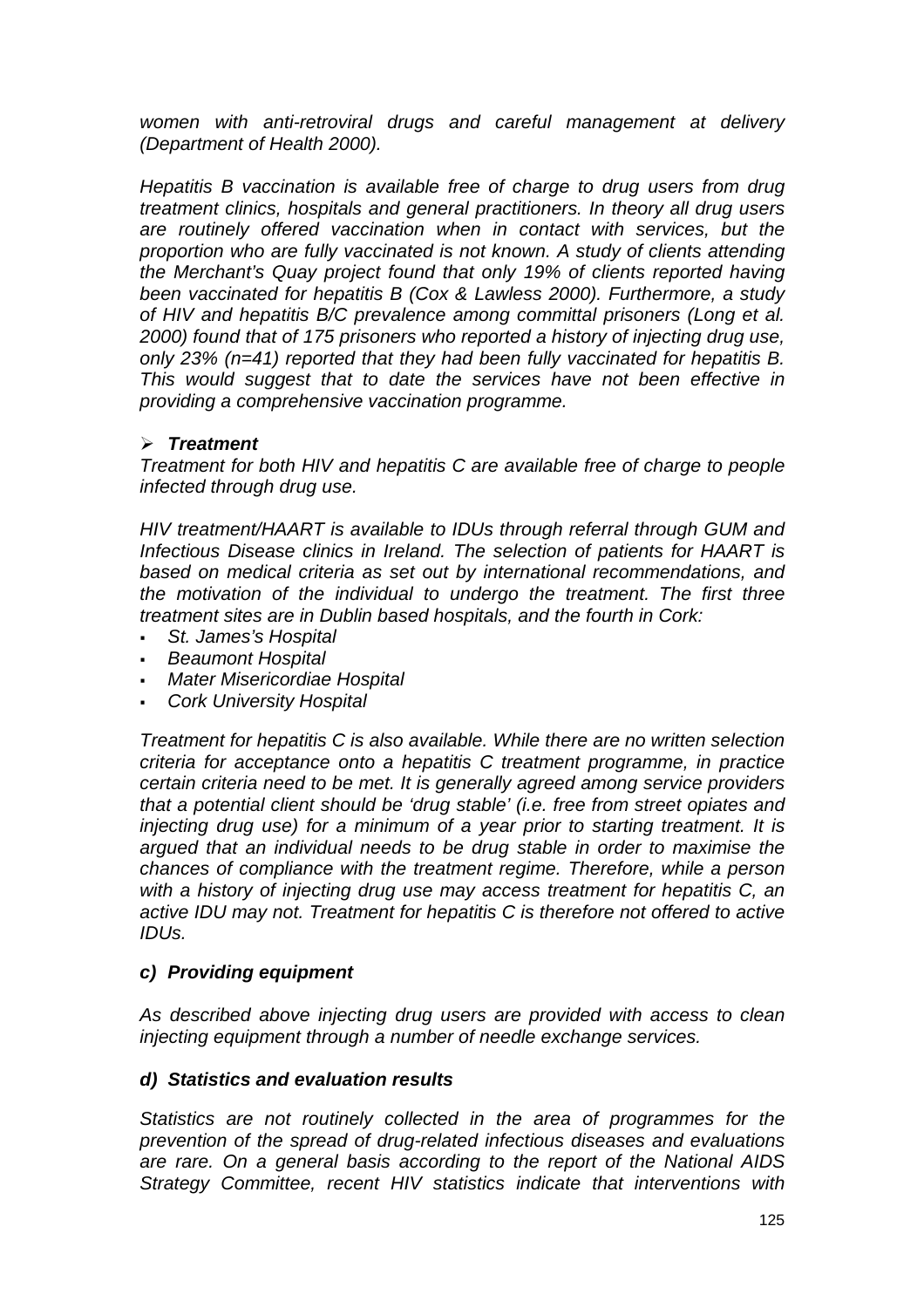*intravenous drug misusers are effective in reducing transmission rates among this 'at risk' group (Department of Health and Children 2000). However, between 1998 and 1999 there was a major increase in the numbers of drug users with HIV which stabilised in 2000 (see Section 3.3 of this report). Smyth et al. (1999) attempted to explore the impact harm reduction programmes in Ireland had on the spread of hepatitis C by carrying out tests for hepatitis C among a cohort of drug users. The cohort included those who had begun their injecting drug use both before and after the expansion of harm reduction programmes in Ireland. Smyth et al. (1999) argue that the findings suggest that those injecting drug users who began their injecting drug use after the introduction of harm reduction strategies, demonstrated a reduced risk of HCV infection. However, Smyth et al. (1999) emphasise that it was not possible to control for other factors that may explain the decline in the HCV infection rate, such as a possible reduction in overall injecting frequency among more recent injectors.* 

### **Health Promotion Unit – Merchants Quay Project**

*The largest needle exchange in the country is operated by a voluntary agency – Merchants Quay. The Health Promotion Unit within Merchants Quay operate the needle exchange which is aimed at drug users who inject heroin and offers a drop-in service which is open Monday to Friday, 2.00pm until 4.30pm. The Health Promotion Unit offers a range of services to its clients. It provides a range of needles and syringes, sterile water, filters, swabs, citric acid and condoms. The Unit also acts as a source of referral to other drug treatment services and offers a nursing service. This service provides clients with basic wound care, and deals with other health issues such as scabies, athlete's foot and any other conditions that clients present. When appropriate, referrals are made to other services and clients may also apply for a medical card. Encouraging clients to engage in specialist contact such as having an HIV test and receiving the hepatitis B vaccination is also considered an integral part of the Health Promotion Unit. A recent evaluation (Cox and Lawless 2000) found that the Health Promotion Unit had a positive impact on clients' drug using behaviour. There was a reduction in the frequency of injecting and the incidence of sharing and an increase in condom use reported by clients at the three month follow up visit.* 

### *e) Specific training*

*Training is made available to midwives and others involved in the routine linked antenatal HIV testing mentioned above. This is provided in all health boards by a team including expert clinicians, a midwife and a social worker.* 

### *9.3 Treatments*

### *9.3.1 Treatments and health care at national level*

*a) Services offered and their characteristics (typology, staffing, monitoring and other relevant aspects)* 

*According to the recent National Drugs Strategy Report (2001)*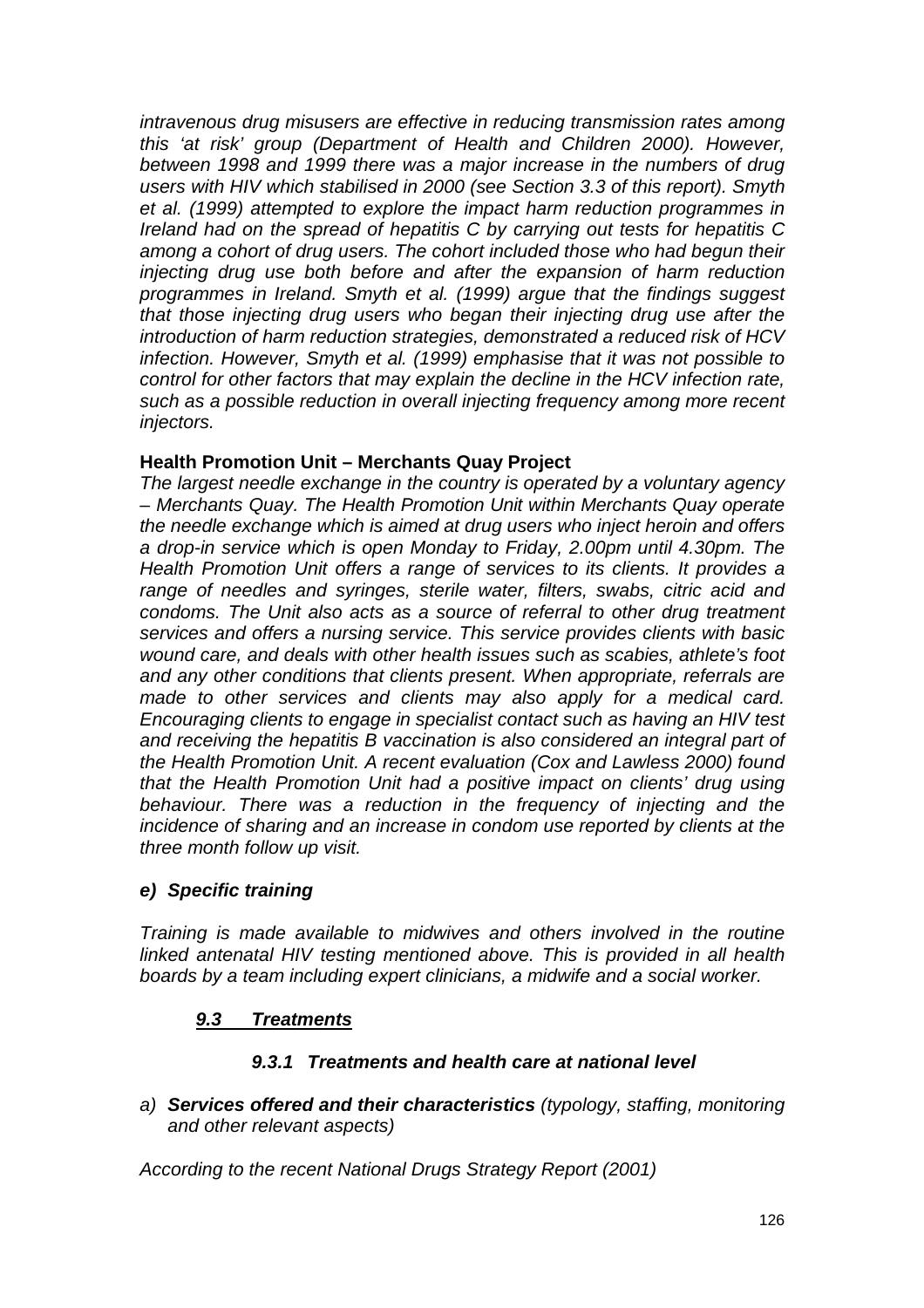*"…The provision of a comprehensive range of drug treatment options was a crucial component in a number of submissions relating to treatment…"* 

*(p 86)* 

*In recognising the diverse nature of individuals who engage with drug misuse, and in response to concerns raised through community networks, the response has been to implement as far as possible a comprehensive range of treatment options. These can include detoxification, treatment in therapeutic communities, methadone maintenance, counselling and harm reduction methods such as needle exchange. Throughout the 1990s there has been an emphasis on the provision of methadone maintenance for opiate misusers, however, in recent times the role of rehabilitation for drug misusers has been explored. This emphasis on rehabilitation is reflected in the rehabilitation/reintegration blueprint devised by the Eastern Regional Health Authority (ERHA) and the appointment of three rehabilitation co-ordinators by the ERHA. (See section 8.2)* 

### *b) Objectives: drug free treatment, not drug free treatments*

*NO INFORMATION AVAILABLE* 

### *c) Criteria of admission*

### *NO INFORMATION AVAILABLE*

### *d) Involvement of public health services and GPs*

*Drug treatment services are provided through a network of treatment locations with the emphasis on the provision of local based treatment where possible. Within the Eastern Regional Health Authority, 54 treatment locations have been developed over the last number of years and at the end of August 2001 5,605 clients were receiving treatment with methadone. By the end of August 2001 there were 166 general practitioners involved in the prescribing of methadone for opiate addiction and by the end of August 2001 there were 237 community pharmacies dispensing methadone to opiate addicts.* 

### *e) Co-ordination between public health services and GPs*

*NO INFORMATION AVAILABLE* 

### *f) Special services*

### *NO INFORMATION AVAILABLE*

### *g) Financing*

*One of the difficulties in assessing expenditure on treatment in the drug area is that of locating a definition of treatment from which to measure expenditure. This difficulty has been identified for some time, as according to the*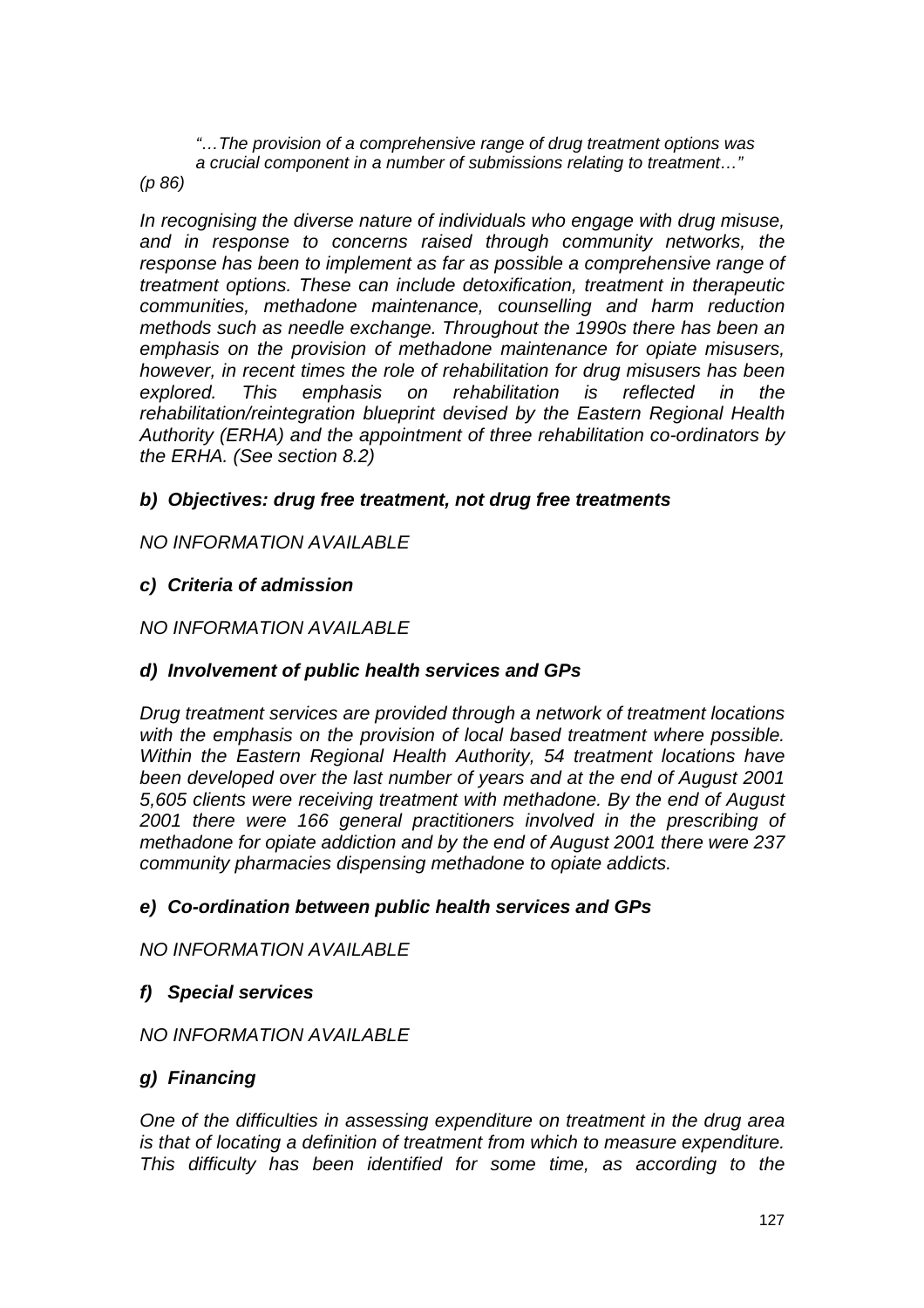*Government Strategy to Prevent Drug Misuse (1991) the treatment, care and management of drug misuse does not lend itself to a 'one-solution' approach. Consequently treatment of drug misuse in an Irish context can involve a diverse set of responses which seek to intervene at different stages of the treatment process. These can range from detoxification to the provision of a pre-employment training programme. Therefore it is difficult to arrive at a reliable estimate of costs associated with the treatment of drug misuse. However there is some data available for the year 2000 on Government expenditure on drug misuse initiatives, from which it is accepted that a proportion of this expenditure was directed towards treatment initiatives. The National Drug Strategy Review Group has calculated the following expenditure estimates based on the available data.* 

| Department/Agency                         | Expenditure $\in$ Millions |  |  |  |
|-------------------------------------------|----------------------------|--|--|--|
| Dept. of Health and Children              | €31997400                  |  |  |  |
| Dept. of Enterprise, Trade and Employment | €5967770                   |  |  |  |
| Dept. of Education and Science            | €7491455                   |  |  |  |
| Dept. of Tourism, Sport and Recreation    | €11554617                  |  |  |  |

*Table 9.3a. Government expenditure on drug misuse initiatives, 2000* 

*Source: Department of Tourism, Sport and Recreation 2001-2008: 63* 

*The expenditure for the Department of Education and Science includes the Young Person's Facilities and Services Fund. This fund was set up to provide sport and recreational facilities in disadvantaged areas where a significant drug problem exists. The expenditure for the Department of Enterprise, Trade and Employment represents funding for the Special Drugs Community Employment Programme run by FAS for recovering drug misusers. This is an integral component of the rehabilitation/reintegration approach being implemented through the local projects funded through the Local Drugs Task*  Forces. The Department of Health and Children and the Department of *Tourism, Sport and Recreation are primarily responsible for the funding of recognised treatment centres through the area Health Boards and the Local Drug Task Forces respectively.* 

*One of the areas identified as in need of immediate expenditure was the provision of funding for adequate premises from where to run treatment programmes. A specific sum of €4444083 million was provided by the Department of Tourism, Sport and Recreation through the National Drugs Strategy for the Capital funding of 16 separate premises. This was the first allocation of funding under the new community based Premises Initiative, whereby €12697380 million is being provided over 3 years to assist community based drug projects to meet their accommodation needs.* 

*The Eastern Regional Health Authority (ERHA) in their Service Development Plan for 2001 has drawn up the following proposals as part of their Opiate Addiction Services. An allocation of €2841673 has been received for the development of new drug demand reduction initiatives. It is planned to provide for the following new developments with this allocation:* 

• *to develop three pilot projects in A&E Departments in acute hospitals to liase with the drug services - €76185*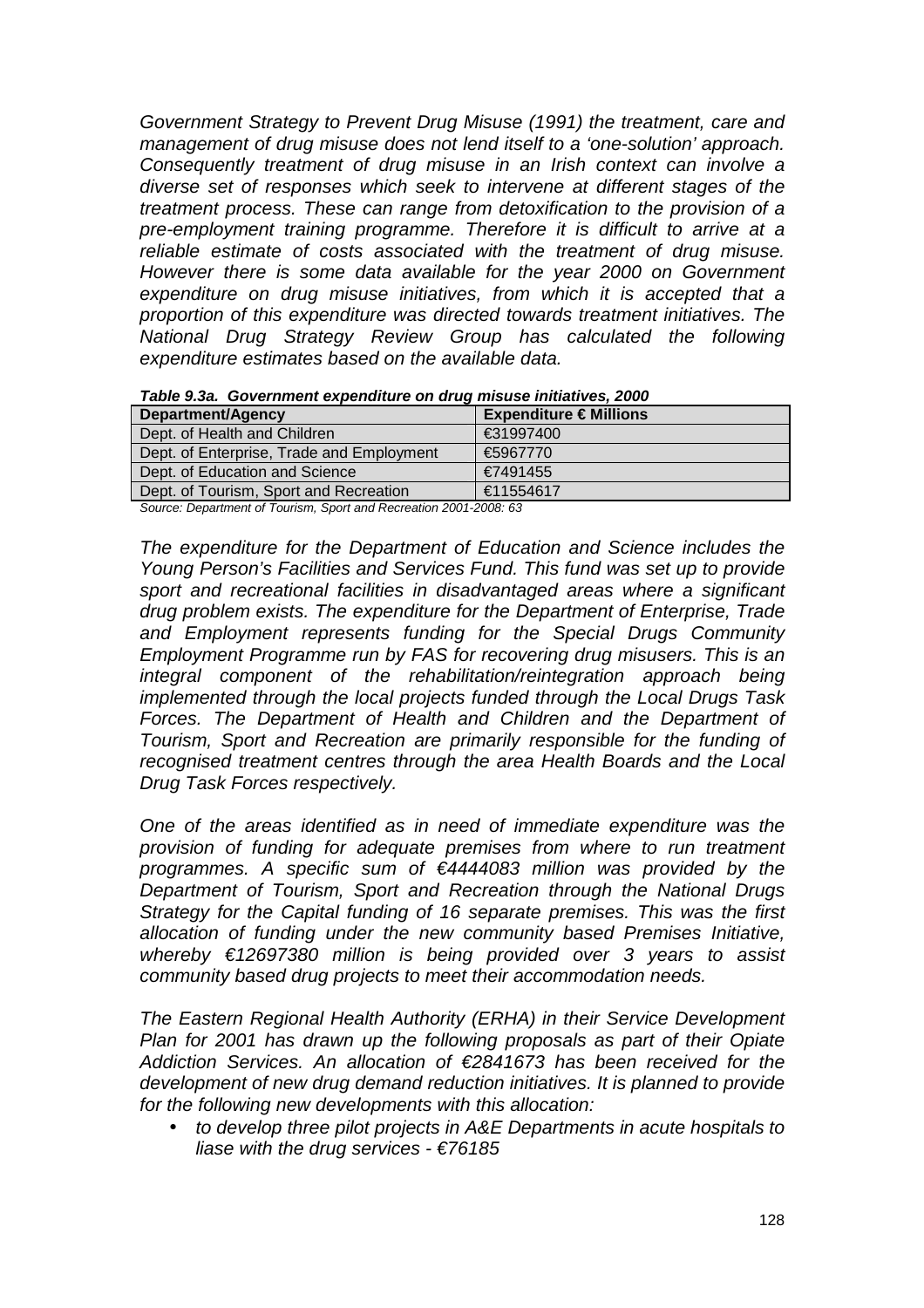- *to develop a pilot project in each Area Health Board to utilise community pharmacists in the area of health promotion for persons with an addiction and who are still using needles - €50790*
- *to appoint a Hepatitis C Co-ordinator for each Area Health Board to ensure that the links are maximised with the acute hospitals to ensure that persons who are drug using and have hepatitis C access services and attend treatment and follow up - €95230*
- *to provide three additional Consultant Psychiatrists with a particular expertise in youth and adolescent addiction problems - €190460.*
- *to establish a dedicated 12 bed unit for adolescents who require treatment in Cherry Orchard Hospital - €317435*
- *to provide 2 specialist day programmes for young people who wish to access treatment - €380920*
- *to continue the provision of treatment services in areas of greatest need and in particular those areas which have waiting lists for treatment - €733910*
- *to open a new 20-bed rehabilitation unit in St. Mary's Hospital (Phoenix Park) early in 2001. This will have the benefit of providing greater access to rehabilitation services and will also allow for a greater number of clients to be detoxed in the Cuan Dara unit as the overall length of the programme in Cuan Dara will be changed to allow clients to move to the residential unit - €380920*
- *to establish a drop-in centre for drug free clients who are in recovery in the inner city - €63486*
- *to establish a further clinic for women involved in prostitution who have a drug addiction problem - €95230*
- *to provide dedicated counselling services for general practitioners who are involved in treating clients in the community - €126973*
- *to commission a number of research projects particularly in relation to outreach services and counselling services - €63486*
- *to address the capacity problems that has emerged from the number of additional patients in treatment and the need for more detailed reporting of urinalysis and screening programmes*
- *to provide additional laboratory staff to ensure that specimens are reported on in a timely manner - €126973*
- *to appoint a Co-ordinator for the development of drug services to the prison population. A separate development plan is being prepared which will be the subject of a separate funding application to the Department of Health & Children and the Department of Justice, Equality & Law Reform – cost in 2001 €50789*
- *to appoint a Senior Administrative person in each Area Health Board to ensure that the projects are mainstreamed, funded and evaluated on an on-going basis - €88880*

*The decision of the National Drugs Strategy Team to mainstream a large number of projects, which were being funded by the Drug Task Forces, has resulted in significant additional responsibility for the Area Health Boards in the funding and management of projects. The total additional cost of providing these developments in 2002 is €321245*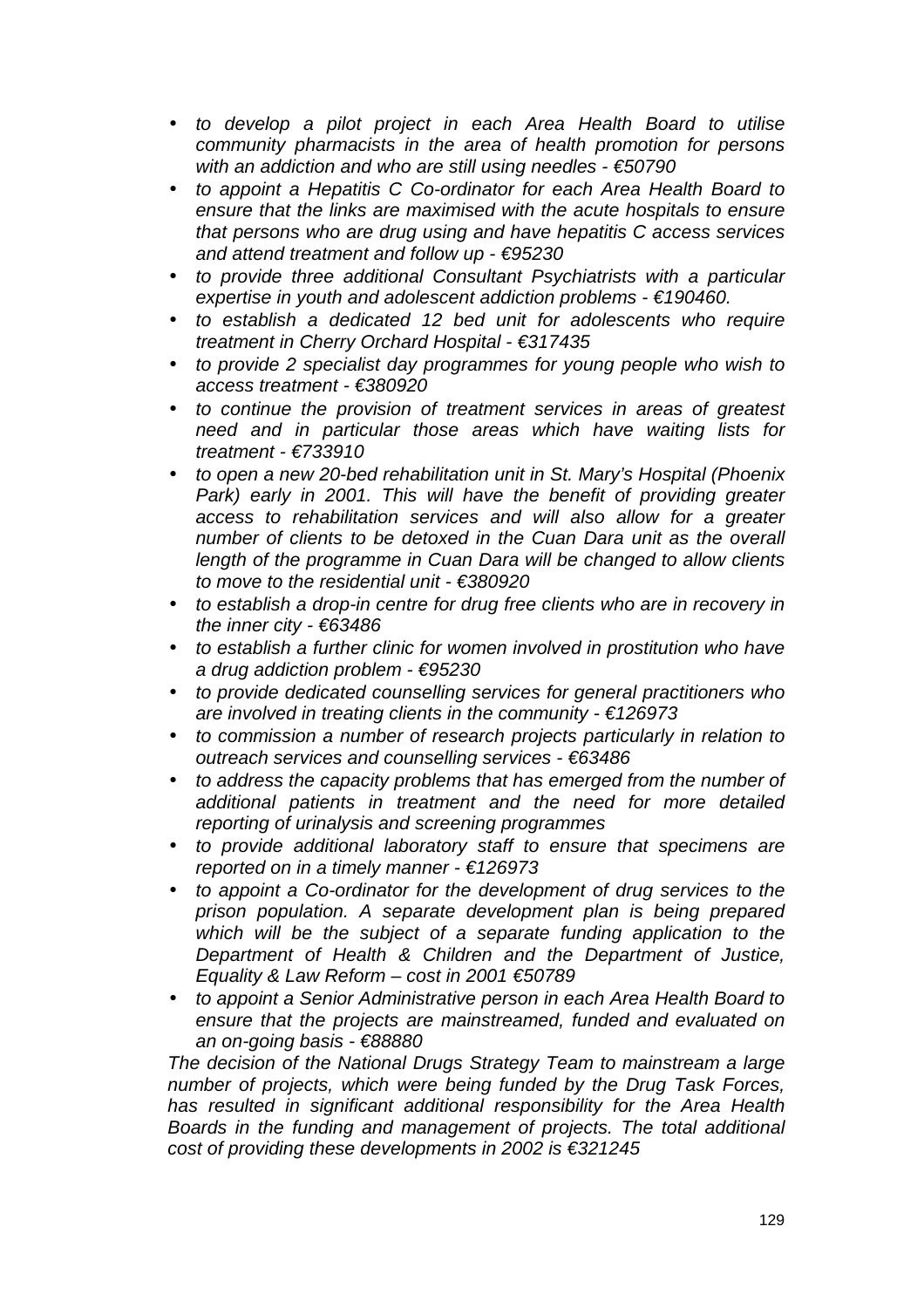### *h) Statistics and evaluation results*

*National Drug Treatment Reporting System Statistics* 

*The National Drug Treatment Reporting System (NDTRS) data for 1999 (the latest year for which published data are available) indicate that there was an increase in the numbers reporting for treatment for drug related problems, compared to the 1998 figures. Similarly there has been a corresponding increase in the numbers recorded as first time treatment contacts. (Table 9.3b)* 

*Table 9.3b: Ireland 1998-1999. Number of all recorded and first time treatment contacts.* 

|                                           | 1998 | 1999 |
|-------------------------------------------|------|------|
| Number of all recorded treatment contacts | 6043 | 6443 |
| Number of first time treatment contacts   | 1652 | 1852 |
| Cause NDTDC Data 1000.00                  |      |      |

*Source: NDTRS Data, 1998-99* 

*75.2% of all recorded treatment contacts in 1999 indicated that their main drug of misuse was heroin, and 57.9% of first time treatment contacts in 1999 also gave heroin as their main drug of misuse. 83.5% of all recorded treatment contacts for 1999 were treated in the then Eastern Health Board area. This Health Board area caters for the Greater Dublin area, which has been identified as having the most severe cases of drug misuse in Ireland. The fact that this area contains 13 of the 14 established Local Drug Task Forces is testament to the response that was required to address the drug misuse issue.* 

*According to the data collected in 1999, there was a slight increase in those reporting to having injected drugs at some point in their lives. (Table 9.3c)* 

*Table 9.3c: Ireland 1998-1999 All recorded treatment contacts reporting to have injected drugs at some point in their drug use. Percentages.* 

|                                                |                                                   |  |  |  | 1998 | 1999  |
|------------------------------------------------|---------------------------------------------------|--|--|--|------|-------|
|                                                | All recorded treatment contacts reporting to have |  |  |  | 66%  | 68.9% |
| injected drugs at some point in their drug use |                                                   |  |  |  |      |       |
| Cause: NDTDC Data 1008.00                      |                                                   |  |  |  |      |       |

*Source: NDTRS Data, 1998-99* 

*A gender breakdown of all recorded treatment contacts for 1999 show that 69% were male which shows little variation on the 70.2% recorded as male contacts in 1998. It would appear that there has been a decrease in the numbers reporting for treatment in 1999 who report living with either parents/family, in contrast to the 1998 figures. (Table 9.3d). A decrease in the numbers reporting for treatment that is under age 25 has also been recorded. (Table 9.3e)* 

*Table 9.3d: Ireland 1998-1999. All recorded treatment contacts living with either parents/family. Percentages.* 

|                           |          |                           |  |  |      |        | 1998 | 1999  |
|---------------------------|----------|---------------------------|--|--|------|--------|------|-------|
| All                       | recorded | treatment contacts living |  |  | with | either | 65%  | 62.7% |
| parents/family            |          |                           |  |  |      |        |      |       |
| Course MDTDC Data 1000.00 |          |                           |  |  |      |        |      |       |

*Source: NDTRS Data, 1998-99*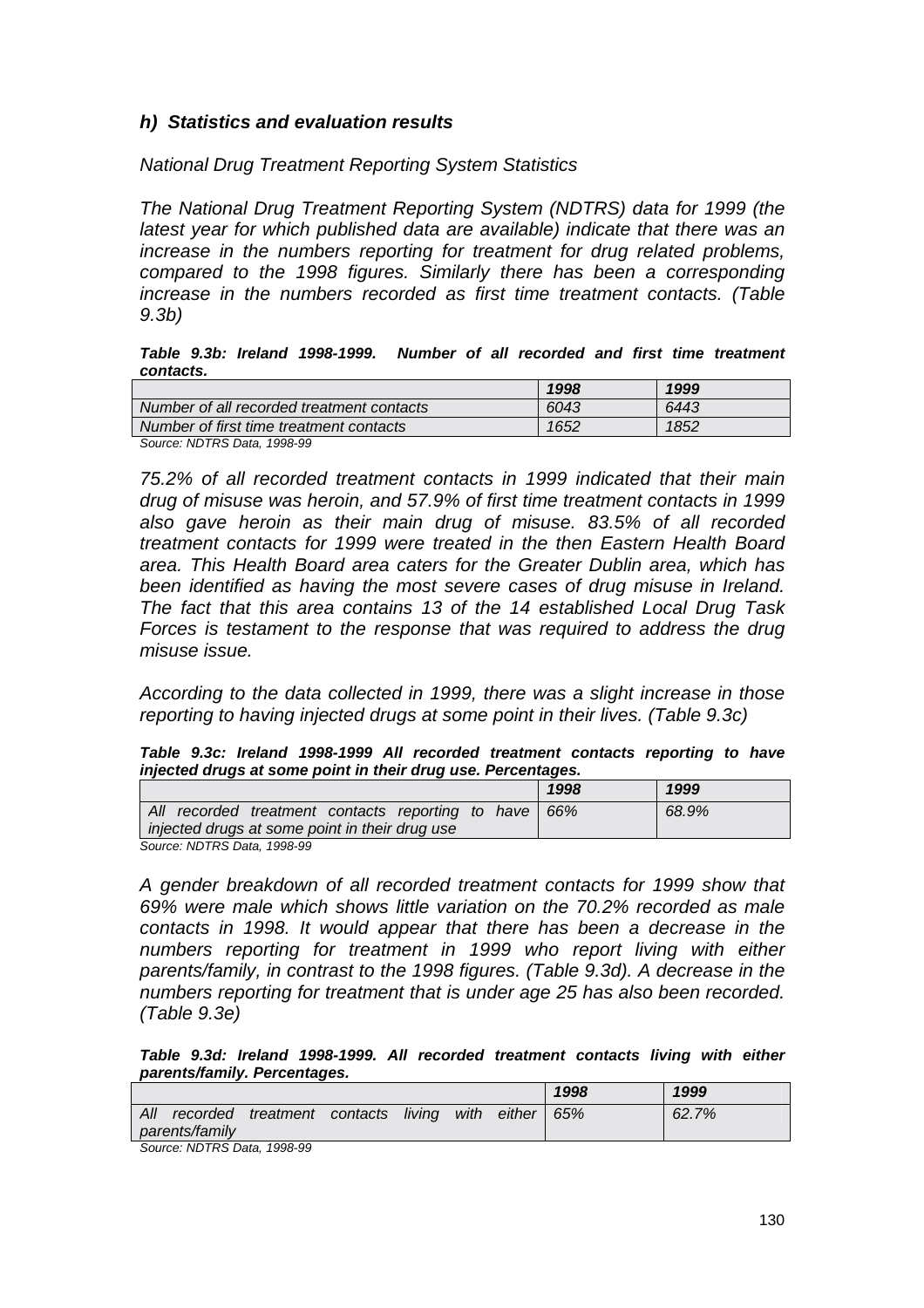#### *Table 9.3e: Ireland 1998-1999. All recorded treatment contacts under 25 years of age. Percentages.*

|                                                       | 1998 | 1999  |
|-------------------------------------------------------|------|-------|
| All recorded treatment contacts under 25 years of age | 58%  | 52.6% |
| Source: NDTRS Data, 1998-99                           |      |       |

*A number of questions arise as a result of the data collected, on the employment/unemployment status of clients reporting for treatment. An emerging trend is apparent in the increase in the numbers reporting for treatment that are in gainful employment (Table 9.3f)-gainful employment meaning paid employment. Some of the questions that can be posed are to what extent does Ireland experience this increase due to the positive economic climate in recent times, which has seen a steady growth in employment figures? What role has the use of prescribed methadone played in increasing the employment opportunities of individuals attending for treatment? Or can this increase be partly explained by a greater and more visible availability of treatment?* 

*Table 9.3f: Ireland 1997-1998-1999. All recorded drug treatment contacts reporting to be in gainful employment. Percentages* 

|                                         | 1997 | 1998 | 1999 |
|-----------------------------------------|------|------|------|
| All<br>recorded drug treatment contacts | 14%  | 20%  | 26%  |
| reporting to be in gainful employment   |      |      |      |
| Source: NDTRS Data, 1998-99             |      |      |      |

### *i) Specific training*

*General practitioners – GPs who are the primary substitution service providers in Ireland, are required to undergo specific training before they are permitted to prescribe methadone. This requirement has been in place since the introduction of the Methadone Prescribing Protocol in 1998. The Irish College of General Practitioners provides this training in conjunction with the local health boards. There are two training levels that GPs can complete. The level attained will dictate the nature of the contract the GPs will have with the health boards in terms of the substitution services he/she can provide within their general practice.* 

*Level 1: This level permits GPs to prescribe methadone only for clients that have been stabilised on a methadone programme in a clinic setting. These stabilised clients are referred to the GP from the health board treatment centres. GPs in this group are limited to providing services to a maximum of 15 clients per GP.* 

*Level 2: This level of training permits GPs to initiate the treatment of opiate dependent persona. Doctor's must have worked for a minimum of one year in a clinic based setting before they can undergo this training. A GP in this group may treat up to 35 clients in their own practice. If a GP is involved in a practice with two or more doctors, they may cater for a maximum of 50 clients.* 

*The number of GPs providing this service has increased over the year. In*  1996 there were 58 GPs registered as prescribing methadone in the setting of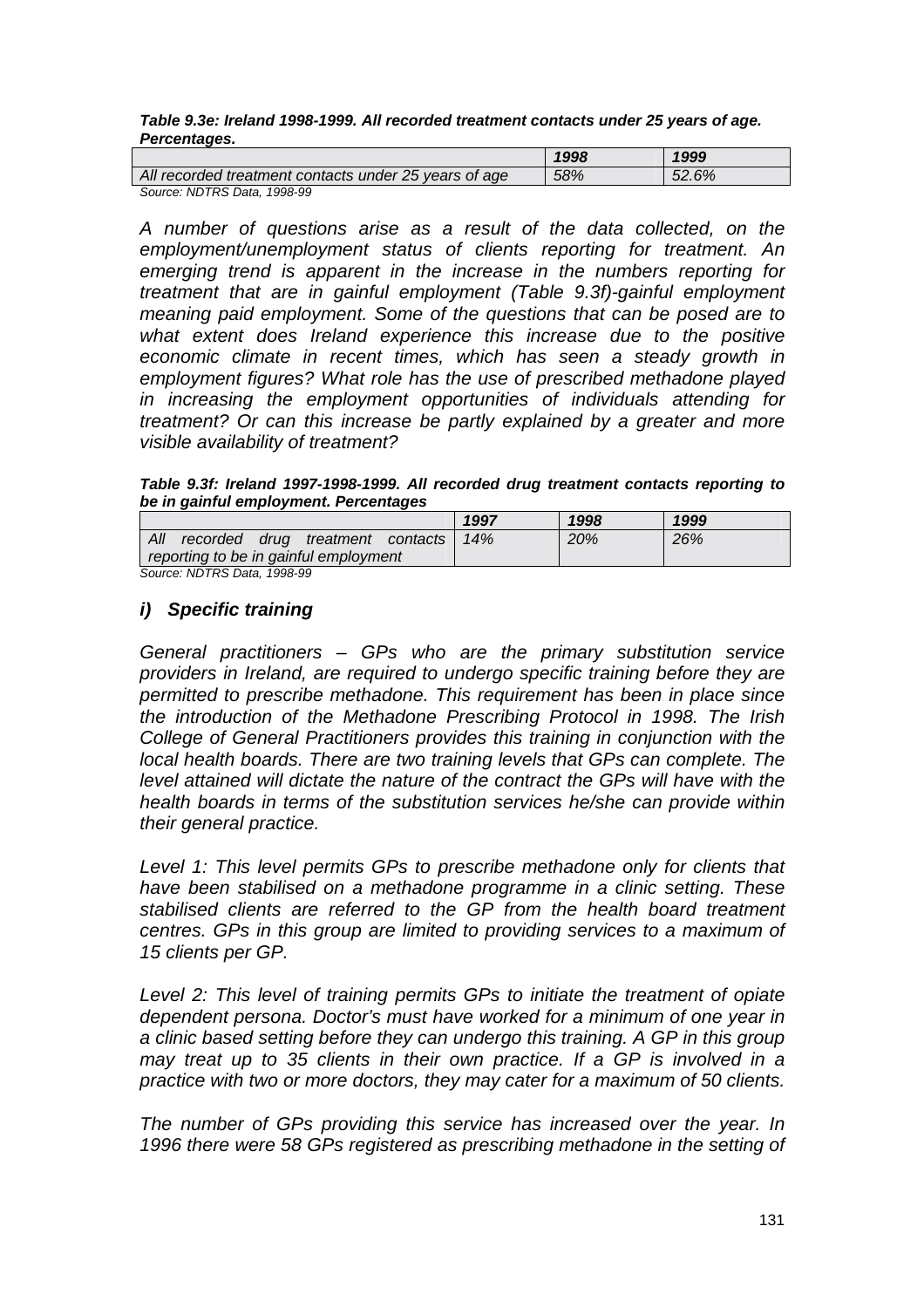*their practice. This number increased to 97 in 1998, 143 in 1999, and 158 in 2000 and to 166 by the end of August 2001.* 

*The Irish Council of General Practitioners (ICGP) collaborates with the Drug Misuse Research Division (DMRD) in encouraging GPs to participate in the National Drug Treatment Reporting System (NDTRS), by providing a slot in GP training sessions for briefing on the NDTRS. Training in NDTRS data collection is subsequently provided to GPs on an individual level by the DMRD.* 

### *j) Other national specifications*

*NO INFORMATION AVAILABLE* 

### *9.3.2 Substitution and maintenance programmes*

#### *a) Organisation and delivery of substitution drugs:*

#### *NO INFORMATION AVAILABLE*

#### *b) Criteria of admission*

*During the early 1990's substitution services in Ireland were expanded and became more widely available to the opiate using population. In accessing maintenance programmes preference has always been given to pregnant women and those who have AIDS or is HIV positive. However, in 1998 the Eastern Health Board produced an 'Inventory of Policies' which lays down criteria for admission to substitution programmes.* 

#### *Methadone Maintenance*

*The following are the criteria for inclusion of a person on a methadone maintenance programme.* 

- - *They must meet physical emotional and behavioural criteria for addiction as set*  down by the 10<sup>th</sup> edition of the International Classification of Diseases.
- *They must be aged over 18, but those between the ages of 18 and 20 will require a more extensive investigation before being commenced on methadone. This would require an extensive drug history going back more than two to three years, which will need careful clarification.*
- -*They must have an extensive one-year history of intravenous drug use.*

*Special cases that need not meet the above criteria for admission will include the following:* 

- *patients who are HIV positive;*
- *partners; and*
- *patients who are pregnant.*

*These patients will be offered detoxification, maintenance or inpatient services as appropriate.*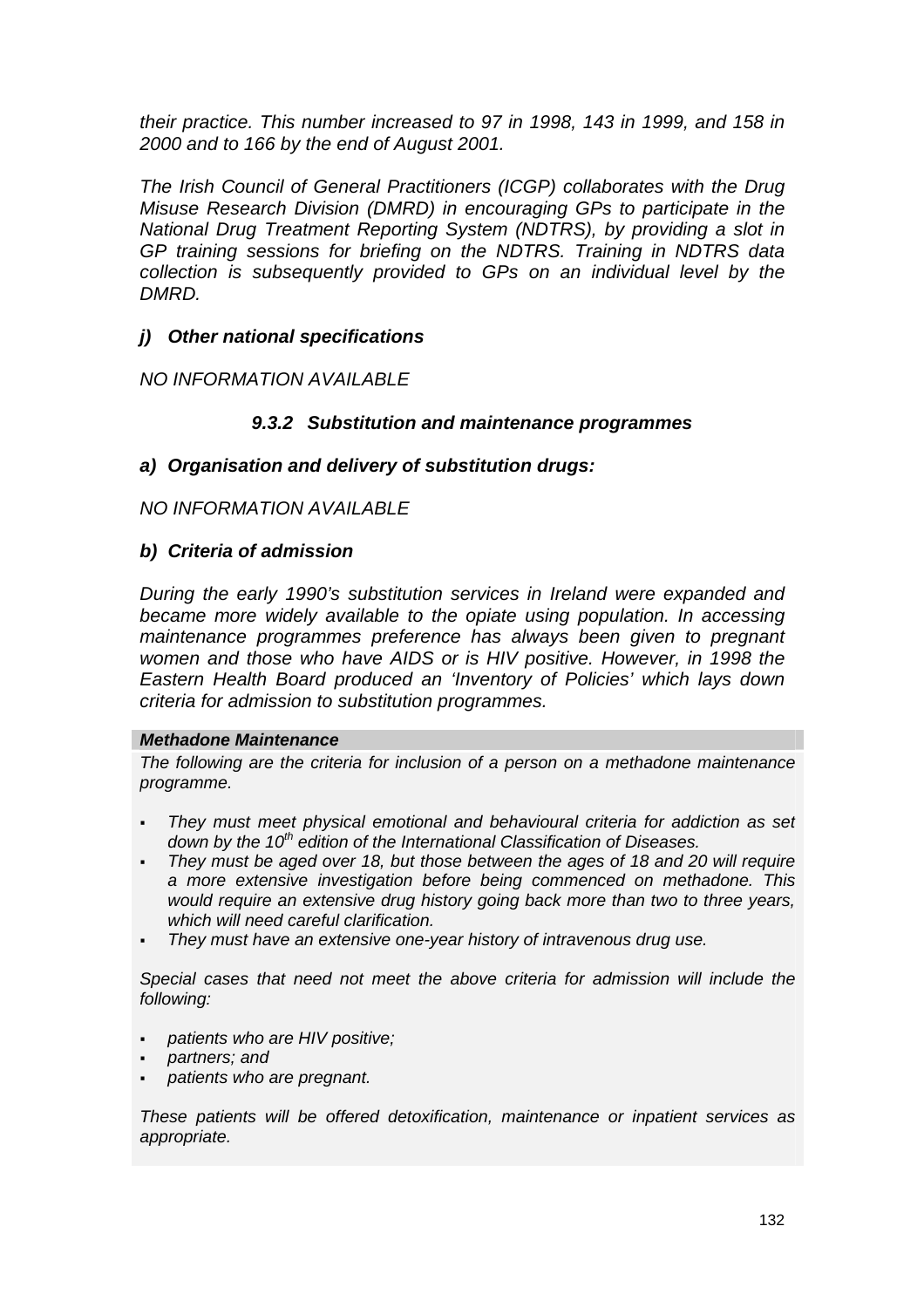#### **Young people, 18 years or younger**

*Young persons under the age of 18 will need their parents to attend and give parental consent. There should be a history of at least one failed detoxification, usually two or three preferably at inpatient level. However, where patients have a very long history that can be verified, this condition may be waived.* 

*Young persons 18 years or younger will require very careful assessment and consideration at team meetings and will need the formal decision of a consultant psychiatrist before commencing methadone maintenance.* 

*Dosages above 80mg can only be offered after consultation with the consultant psychiatrist. Source: Barry (2000)* 

*Prior to the introduction of these guidelines, the criteria of admission onto maintenance programmes were generally left to the discretion of an individual GP or particular clinic. As such, there may have been extensive variation between programmes in terms of the criteria used for admission.* 

#### *c) Mode of prescription*

#### *Legal Basis for Substitution*

*Prior to October 1998 there was no policy in relation to GPs prescribing of methadone. There are no data available on the extent to which GPs prescribed methadone up until this point, as the provision of such a service was up to the discretion of individual GPs. However, in the early 1990s there was a move away from the centralised specialist model toward a more decentralised model of service provision. This called for the involvement of community based GPs and pharmacists in the prescribing and dispensing of methadone. Although some individual GPs were already involved in providing this service, the aim was to establish a structured and co-ordinated approach to the provision of services. An Expert Group was set up to develop a suitable treatment protocol. In March 1993, the Protocol for the Prescribing of Methadone was issued which set out guidelines for GPs prescribing methadone within the general practice setting, and for pharmacists in their dispensing of methadone. Guidelines set out in a review of this protocol produced in 1997 were implemented in October 1998. Consequently, the Misuse of Drugs (Supervision of Prescription and Supply of Methadone) Regulations were published in 1998.* 

*The guidelines aim to create a more controlled environment for the prescribing and dispensing of methadone. Under the Regulations the prescribing medical practitioner must register each client in receipt of a methadone prescription on the Central Methadone Treatment List. The guidelines aim to restrict the number of clients for whom individual GPs can prescribe methadone. While there is no specific licence required by GPs in Ireland to provide substitution programmes, they are required to undergo training and must be approved by the relevant health board. Approval is only forthcoming after the GP has undergone the training programme organised by the Irish College of General Practitioners. Methadone itself is a licensed prescription drug controlled under Schedule 2 of the Misuse of Drugs Regulations, 1988. Methadone is currently prescribed in a number of service*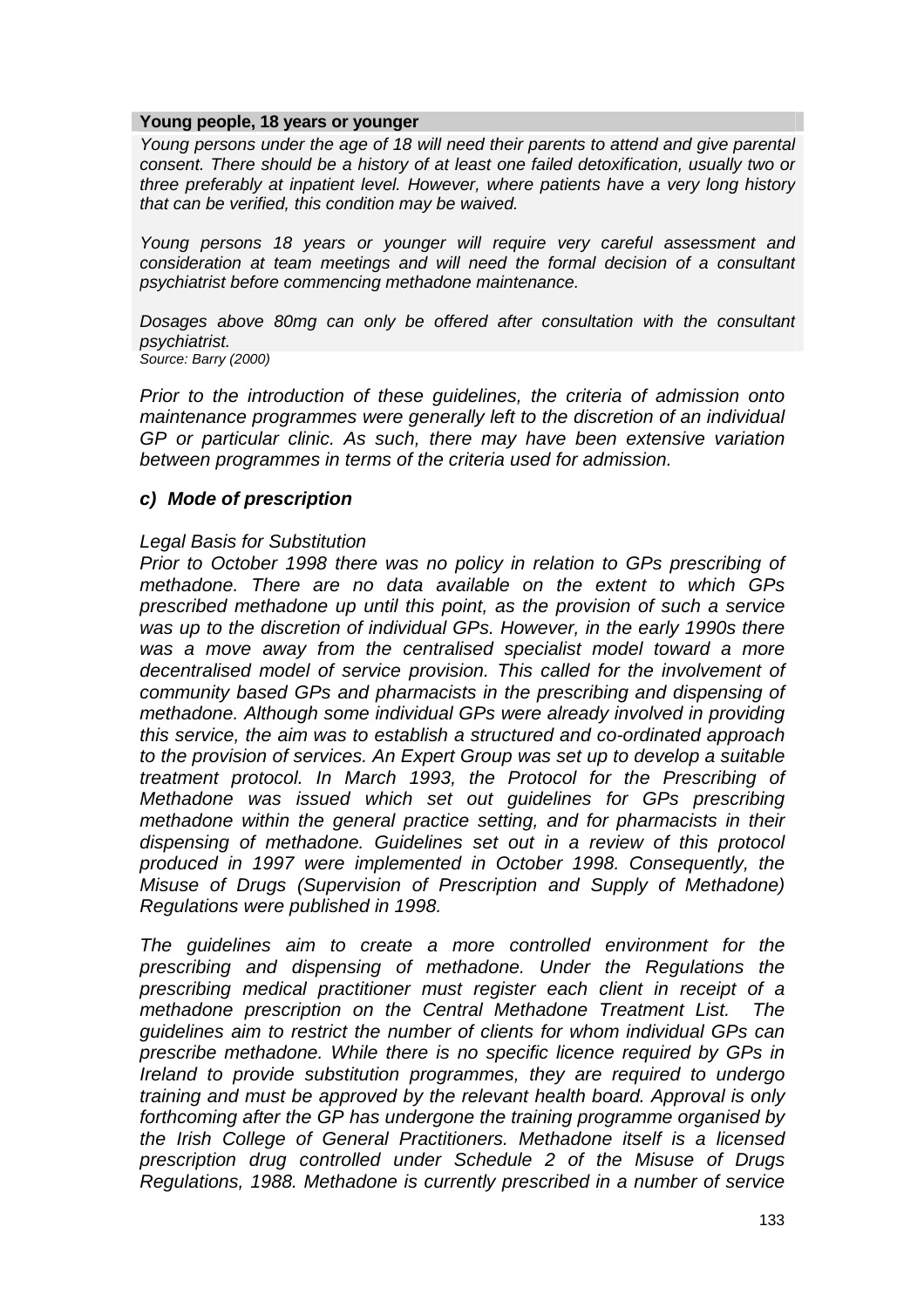*settings: drug clinic setting and GP setting. Furthermore, it is also dispensed from community pharmacies.* 

#### Clinic Setting

Clinics have been developed specifically to meet the needs of drug users. Expansion in the clinic services has been overwhelmingly in the area of substitution programmes, including methadone detoxification, stabilisation and maintenance. The number of clinic locations where methadone is prescribed has grown from two in 1991 to 45 in 1999 and 62 in August 2001. Fifty-six of the sixty-two clinics are based in the Eastern Regional Health Authority Area where the large majority of opiate users reside.

Clinics fall in to one of two categories. First is the category referred to as 'addiction centres' where a range of services are available to clients, including methadone programmes. The majority of the clients attending these clinics are dispensed their methadone on-site on a daily basis, this means they consume the methadone under the supervision of a member of staff. Supervised urine samples are taken on a regular basis. When clients have demonstrated a certain level of stability by providing opiate-negative samples over a period of time, they may be dispensed 'take home' doses. This means less frequent attendance at the clinic is required.

The second category of clinic is referred to as 'satellite clinics'. These are clinics based in communities identified as having a significant opiate using population. These clinics provide methadone prescribing services, although it is not dispensed on site. Rather, clients attend a designated community pharmacy where their methadone is dispensed.

#### General Practice Setting

As mentioned above, in 1993 a protocol was published for the prescribing of methadone in the GP setting. The basic premise outlined in the 1993 Protocol is that GPs should take on responsibility for the care of opiate dependent people once they have been stabilised in either an addiction centre or a satellite clinic. GPs and clients should then have the continued support of that centre. A protocol review committee was established which produced a report in 1997, the recommendations of which were implemented through legislation in October 1998. The main changes this had on the organisation and delivery of methadone services in the GP context were:

- *GPs had to register with the health board to enable them to prescribe methadone.*
- - *GPs were restricted in the number of drug users they could treat, depending on their level of training.*
- *Only GPs having undergone specialised training could initiate the prescription of methadone in the treatment of drug addiction. Other GPs could only treat those already stabilised in a clinic setting.*
- *GPs were no longer allowed to prescribe methadone to patients in a private capacity but had to provide the service free of charge to the patient under the General Medical Scheme.*
- *All patients in receipt of a methadone prescription had to be registered on a Central Methadone Treatment List.*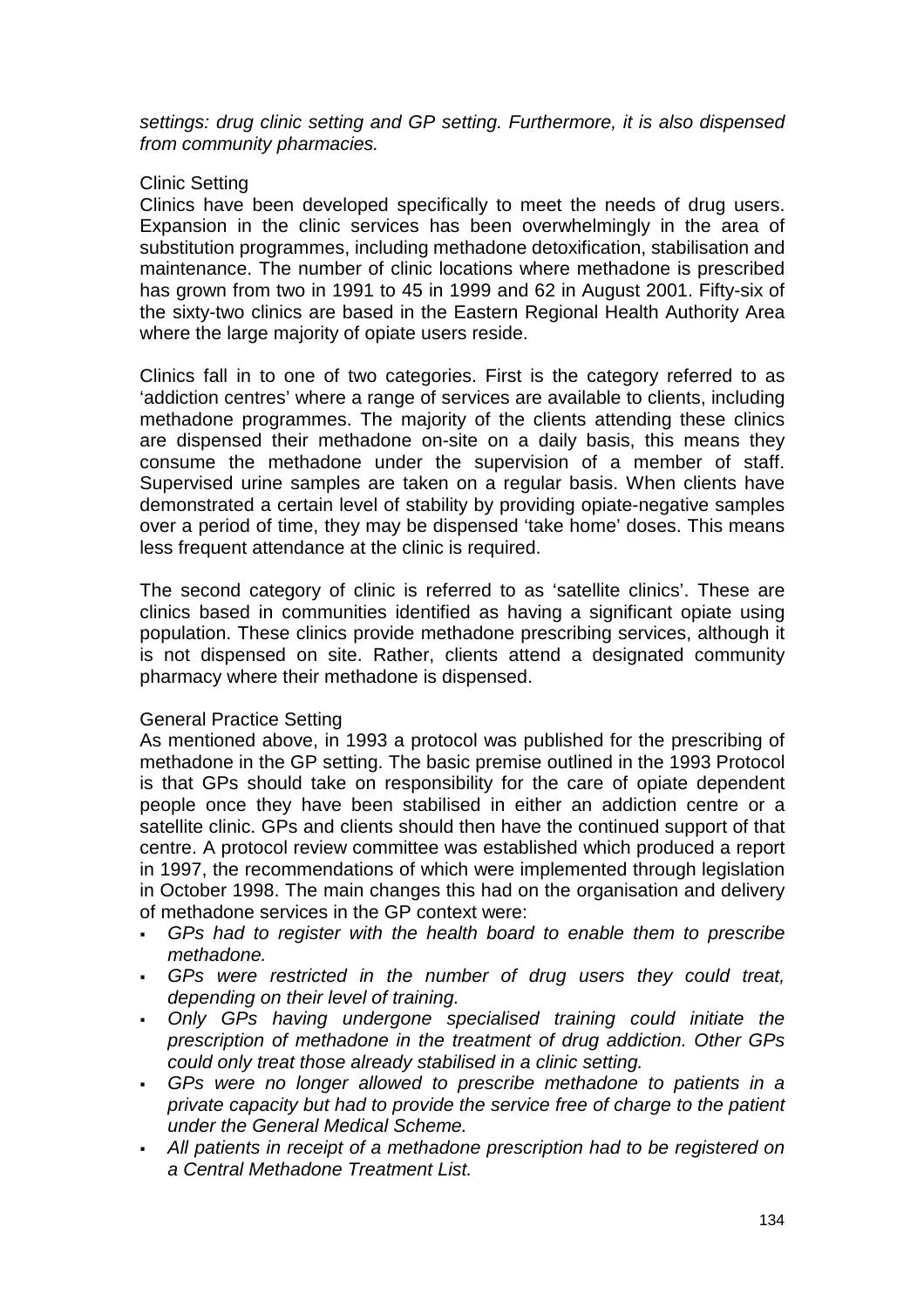*As with the number of clinics providing substitution services, the number of GPs offering the service has increased dramatically over recent years. In 1996 there were 58 GPs registered as prescribing methadone in their practice setting, this grew to 143 in 1999 and in August 2001 was 166.* 

#### *Community Pharmacists*

*As substitution programmes have become more decentralised the role of the community pharmacist has become increasingly important. Pharmacies are responsible for dispensing methadone to clients attending a GP based substitution programme and those attending satellite clinics. Each client is assigned to a particular pharmacy in the local community, from which his or her methadone will be dispensed. Pharmacists are involved in dispensing take home doses and also provide a supervised administration service. The Pharmaceutical Association of Ireland recommends that pharmacists agree a written contract with clients upon initiating these services. Contracts detail the pharmacy service and the expected standards of behaviour of clients. The number of pharmacies involved in dispensing methadone has increased significantly over recent years. As of August 2001 there were 237 pharmacists involved in dispensing methadone, 167 of these were based in the Eastern Regional Health Authority area.* 

*Specialised Prescription Forms* 

*It is required that methadone be prescribed using specialised prescription forms. These prescription forms must be correctly written and allow for a single supply or supply on installment. The prescription form must also indicate whether or not the administration of the dose should be supervised by the pharmacist (Department of Health 1997).* 

*d) Objective (gradual detoxification, maintenance)* 

*The objectives of substitution programmes vary depending on the type of programme. While the ultimate aim of the services is to facilitate the individual to return to a drug free lifestyle, a variety of programmes are available. While some programmes aim to detoxify the individual on a short-term programme others offer a longer term maintenance which is not subject to a specific time limit.* 

### *e) Substitution drug/s, mode of application*

*The only substitution drug currently prescribed in Ireland is oral methadone. The average dose of methadone prescribed is 55mg (Barry 2000). Prior to 1996 the only form of methadone available in Ireland was Physeptone Linctus (2mg methadone per 5mls of syrup). As part of a move in the reorganisation of the methadone treatment services, the health board decided to transfer patients on to methadone mixture (5mg methadone per 5mls syrup). This change was first implemented in treatment clinics and then in GP surgeries. This methadone mixture is the only form currently available from treatment services.*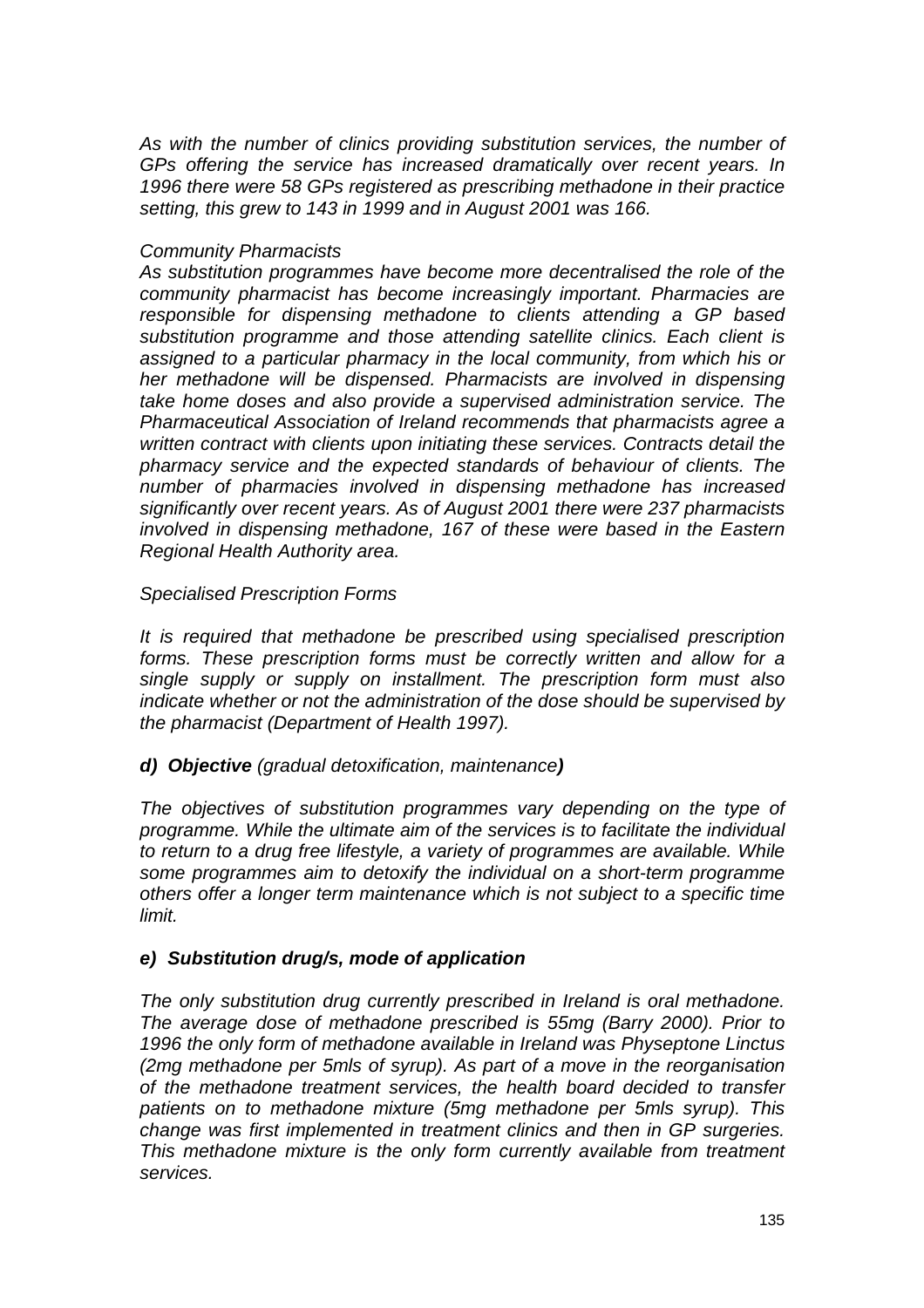*The Pharmaceutical Society of Ireland has proposed that the use of nonopioid alternatives to methadone for the management of addiction, such as Lofexidine, be considered in the future.* 

### *f) Psycho-social counselling (requirements and practice)*

*Counselling is available on-site to those attending a clinic-based programme. Interim programmes have counsellors available to clients on an ad hoc basis. Access to counselling is provided where there are complex/acute issues involved. Clients of maintenance programmes are allocated a full time counsellor. While participation is recommended within the programme, it is ultimately voluntary. In the GP setting clients can be referred to local counsellors if so required. Attendance is also voluntary. There is no data available on the level of uptake of counselling services or the number of visits made per client from either treatment setting.*

### *g) Drug testing*

*Both clinic and GP based programmes require clients to give regular supervised urine samples that are tested for the presence of prohibited substances. In the clinic settings, urine samples are taken on a twice-weekly basis during stabilisation, and on at least a weekly basis once clients are stabilised. These samples are all screened for opiates and methadone. On a monthly basis all clients are screened for other substances such as benzodiazepines and cocaine. Where clients are identified as having a specific 'problem' with such substances they are screened for them on at least a weekly basis. Where clients are transferred to a GP based programme, urine screening is organised between the Eastern Regional Health Authority and the GP, and carried out on a weekly basis. All samples are currently sent to the Trinity Court Drug Treatment Centre for analysis.* 

### *h) Diversion of substitution drugs*

*No research has been carried out to date in Ireland looking specifically at the extent to which substitution drugs are diverted. However, the National Drug Treatment Reporting System data show that of those who presented to drug treatment services with problem drug use during 1998 (N=5076), 6.3% reported 'street methadone' as their main drug of misuse. This suggests that at the time, methadone continued to be diverted from the treatment service environment. However, it will be necessary to examine these figures as they become available to asses the impact of the tighter regulations on methadone prescribing on the diversion of methadone to the street market.* 

### *i) Statistics (measure point)*

*At the end of August 2001 there were 5,605 clients registered as receiving substitution treatment in Ireland. Clients of both GP and clinic based programmes are all registered on a Central Methadone Treatment List. As mentioned in previous sections, opiate use in Ireland is overwhelmingly based*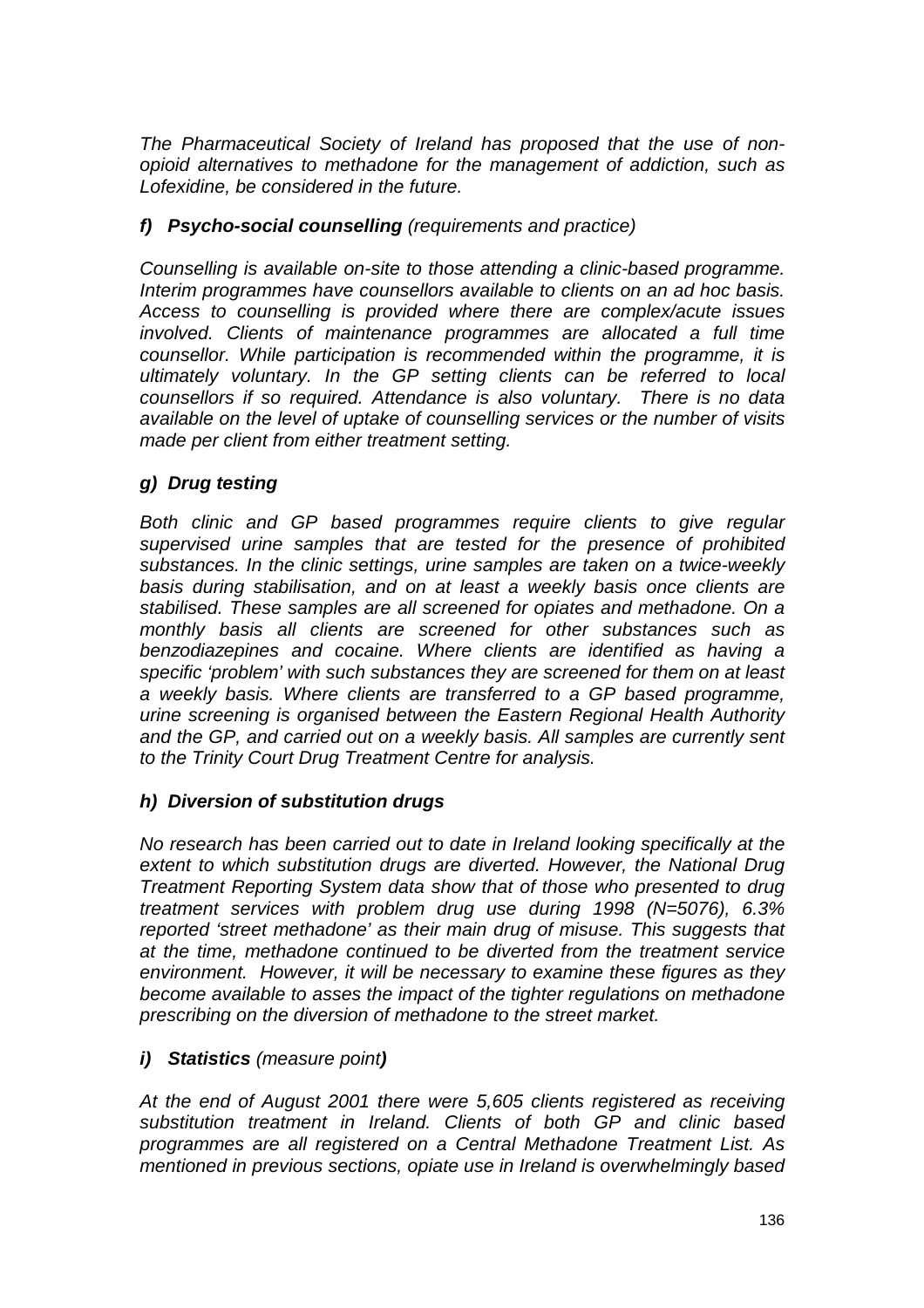*in the Eastern Regional Health Authority Area, therefore most substitution programme clients are resident there. In August 2001 163 of a total of 5,605 clients registered on the Central Methadone Treatment List were receiving substitution services outside the Eastern Regional Health Authority area. Data gathered through the Central Methadone Treatment List is confidential and is not available for analysis.* 

### *j) Specific research results*

*Most research carried out in Ireland with clients of substitution programmes*  has focused on their identity as injecting drug users rather than their *experiences of substitution programmes. In addition this has been limited to sample populations from one particular clinic (Smyth et al. 1998; Smyth et al. 1995; Dorman et al. 1997; Williams et al. 1997). Little research has been done looking at substitution programmes per se. However, this gap is due to be addressed by the National Advisory Committee on Drug (NACD), which has called for tenders to evaluate opiate addiction treatment services.* 

*A nation-wide general population survey on 'Drug-Related Knowledge, Attitudes and Beliefs in Ireland' (Bryan et al. 2000) has been carried out by the Drug Misuse Research Division of the Health Research Board. In this study one thousand members of the public were asked about a range of drugrelated issues, including drug treatment services. In relation to substitution services specifically, respondents were asked to what extent they agreed with the following statement:* 

'Medically prescribed heroin substitutes [such as methadone/physeptone] should be available to drug addicts.'

*Only 16.1% disagreed with this statement while 63.5% agreed and 20.3% responded 'don't know'. These views appear to contradict the negative attitudes expressed by communities in relation to the establishment of treatment centres in their localities.* 

### *k) Evaluation results*

*The following evaluative studies have been reported to be underway at the time of writing, most are nearing completion (Barry 2000):* 

- *an evaluation of the first 150 inpatients in the detoxification unit;*
- *a five year follow-up of the first 350 patients in outpatient methadone maintenance;*
- *a four-year follow-up of the first 150 patients in inpatient detoxification and stabilisation;*
- *an assessment of the care process for 700 patients referred to health board services as a result of regulatory changes in 1998;*
- *an analysis of the first decade of first-time needle-exchange patients;*
- *a review of the level of care of female users at a city centre clinic;*
- *an evaluation of outpatient satellite clinics; and*
- *a study of seroprevalence of blood-borne viral infections in methadone patients.*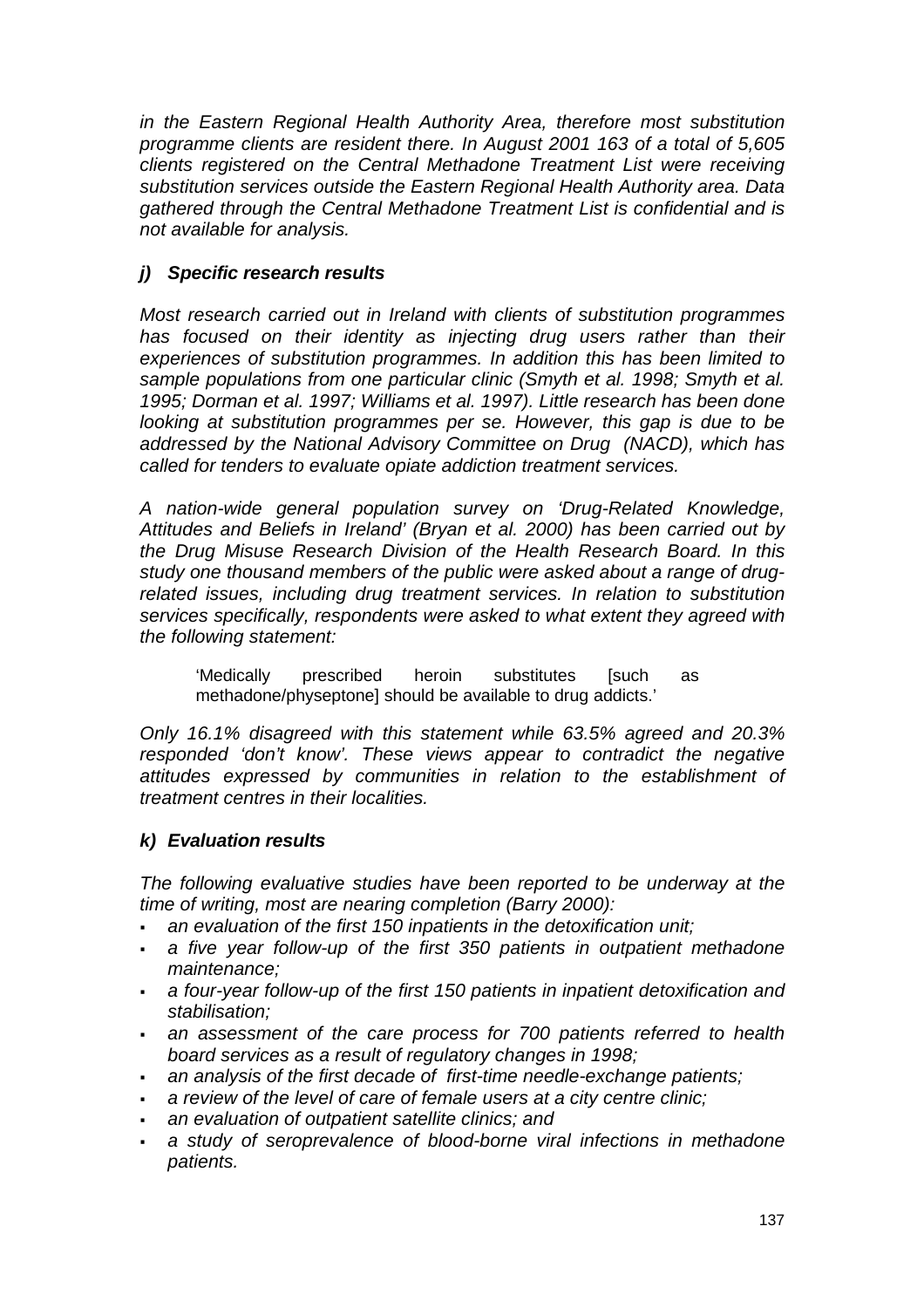### *9.4 After-care and re-integration*

### *a) Organisation*

## *NO INFORMATION AVAILABLE*

*b) Accessibility for different target groups (after treatment, after prison, for long term substitution clients)* 

| <b>Project</b>                                               | <b>Target Group</b>                                                                                                                            |
|--------------------------------------------------------------|------------------------------------------------------------------------------------------------------------------------------------------------|
| <b>The Fusion Project</b>                                    | After Treatment: Stabilised methadone users                                                                                                    |
| The Turas Project                                            | After Treatment: Stabilised methadone users                                                                                                    |
| <b>The</b><br>Millennium<br>Carving<br>Project               | Recovering drug misusers                                                                                                                       |
| Aislinn Addiction Treatment<br>Centre                        | For individuals aged 15-21 requiring treatment for addiction                                                                                   |
| The Cavan Centre                                             | Young people aged 16-19 who are at risk of early school leaving<br>and of engaging in substance misuse                                         |
| Rehabilitation<br><b>Tallaght</b>                            | Recovering/stable drug misusers from the Tallaght area who                                                                                     |
| Project                                                      | specialist intervention in pursuit of mainstream social integration                                                                            |
| Rehabilitation and Support<br>Programme (RASP)               | After Treatment: Stabilised methadone users                                                                                                    |
| The Pathways Post-Release<br>Centre                          | Ex-prisoners: including those recovering from drug misuse                                                                                      |
| The Merchant's Quay Re-<br>integration Programme             | Former drug misusers who have been through residential<br>treatment and are seeking to access mainstream employment<br>and educational options |
| <b>Treatment</b><br>Arbour<br>House<br>Centre                | Individuals seeking to recover from addiction plus the families of<br>individuals using the service                                            |
| Hesed House: Counselling<br>and Family Therapy               | Individuals engaged in drug misuse and their families, where the<br>need for counselling and therapy has been identified                       |
| Soilse/Rutland<br>Centre<br><b>Partnership for Treatment</b> | Individuals from the North Inner City of Dublin<br>who are<br>recovering from drug misuse                                                      |

## *9.4.1 C) Education and training*

| <b>Project</b>                                       | Medium through which education/training is delivered |
|------------------------------------------------------|------------------------------------------------------|
| <b>The Fusion Project</b>                            | FAS Community Employment training programme          |
| The Turas Project                                    | Training programme                                   |
| Millennium<br>The<br>Carving<br>Project              | <b>FAS Community Employment training programme</b>   |
| The Cavan Centre                                     | Training programme                                   |
| <b>Tallaght Rehabilitation Project</b>               | <b>FAS Community Employment training programme</b>   |
| Rehabilitation<br>Support<br>and<br>Programme (RASP) | <b>FAS Community Employment training programme</b>   |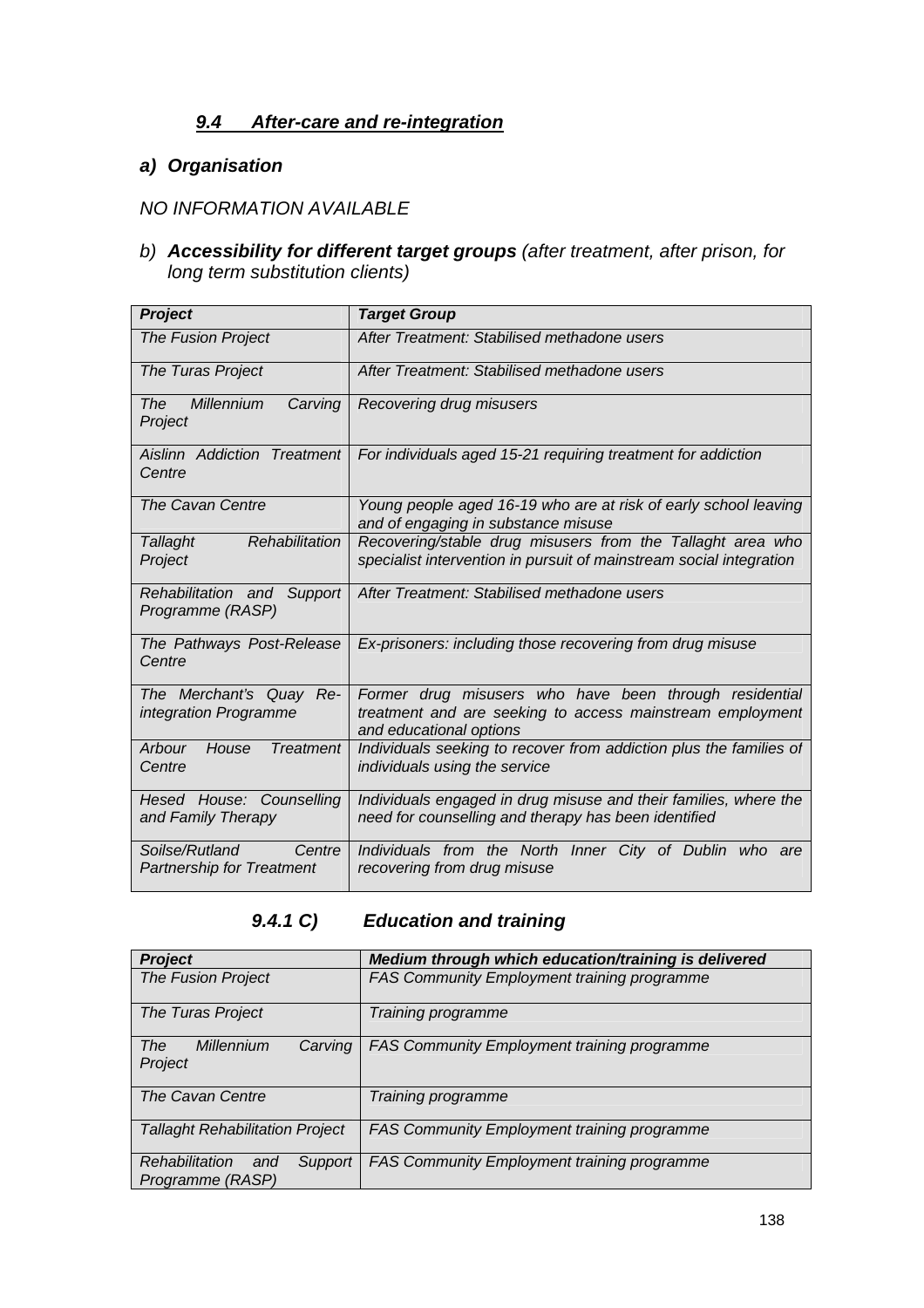| The Pathways Post-Release   Education centre<br>Centre             |                                        |
|--------------------------------------------------------------------|----------------------------------------|
| The Merchant's Quay Re-   Training centre<br>integration Programme |                                        |
| Soilse/Rutland<br>Centre<br><b>Partnership for Treatment</b>       | Partly-an education/training programme |

#### *9.4.2 D) Employment*

*The Merchant's Quay Re-integration Programme:* 

*The Merchant's Quay Project (MQP) in its capacity as a drug service provider identified the need for a programme that would assist former drug users who had completed residential treatment to gain entry to the mainstream employment market. The needs of this client group were given priority because the lack of employment opportunities had been identified as a factor, which contributed to the relapse of former drug users. In response to this gap in service provision, the MQP with initial funding from the EU Integra project established the reintegration programme called 'From Residential Drug Treatment to Employment' in September, 1997. The operational phase of the programme began in January 1998 with the first client admitted in February of the same year. The overall objective of the programme was to 'develop, evaluate and disseminate a model of good practice in relapse prevention, using a locally based, holistic programme which facilitates the integration of former drug users into mainstream training, educational and employment opportunities'. The MQP identified three main target groups to work with. These were former drug users who had completed residential treatment, local employers and state training agencies. Former drug users were the primary*  target group and therefore the intervention was primarily aimed at enhancing *their chances of social integration. It was also felt that employers could be encouraged to facilitate former drug users by offering them employment or job training. Whilst it was though that training agencies could benefit by receiving some drug awareness training to equip them to understand the needs of the client group. The work with former drug users comprised two six-week phases. Phase one the residential phase, focuses on enabling clients to 'let go' of the therapeutic environment that many had just left and to facilitate movement back into the community. The second phase of the programme concentrates on obtaining employment/job placements or educational opportunities for clients. During this phase clients are also encouraged to give at least one day per week to the attention of personal matters such as housing and social welfare issues and to maintain links already forged. The programme is underpinned by the belief that clients needs are best approached in a holistic manner. An evaluation of the programme found that there has been a good deal of success in reaching the target group with 49 client admissions over a two year period of 1998-99. In particular, the programme has attracted female clients with 31% of clients being female. 65% of admissions have completed the programme. For the year 1999 94% of those who embarked on job placement completed the task. While 83% secured full-time employment and 13% went on to pursue full-time educational opportunities. Of those participants surveyed in 1999, 94%*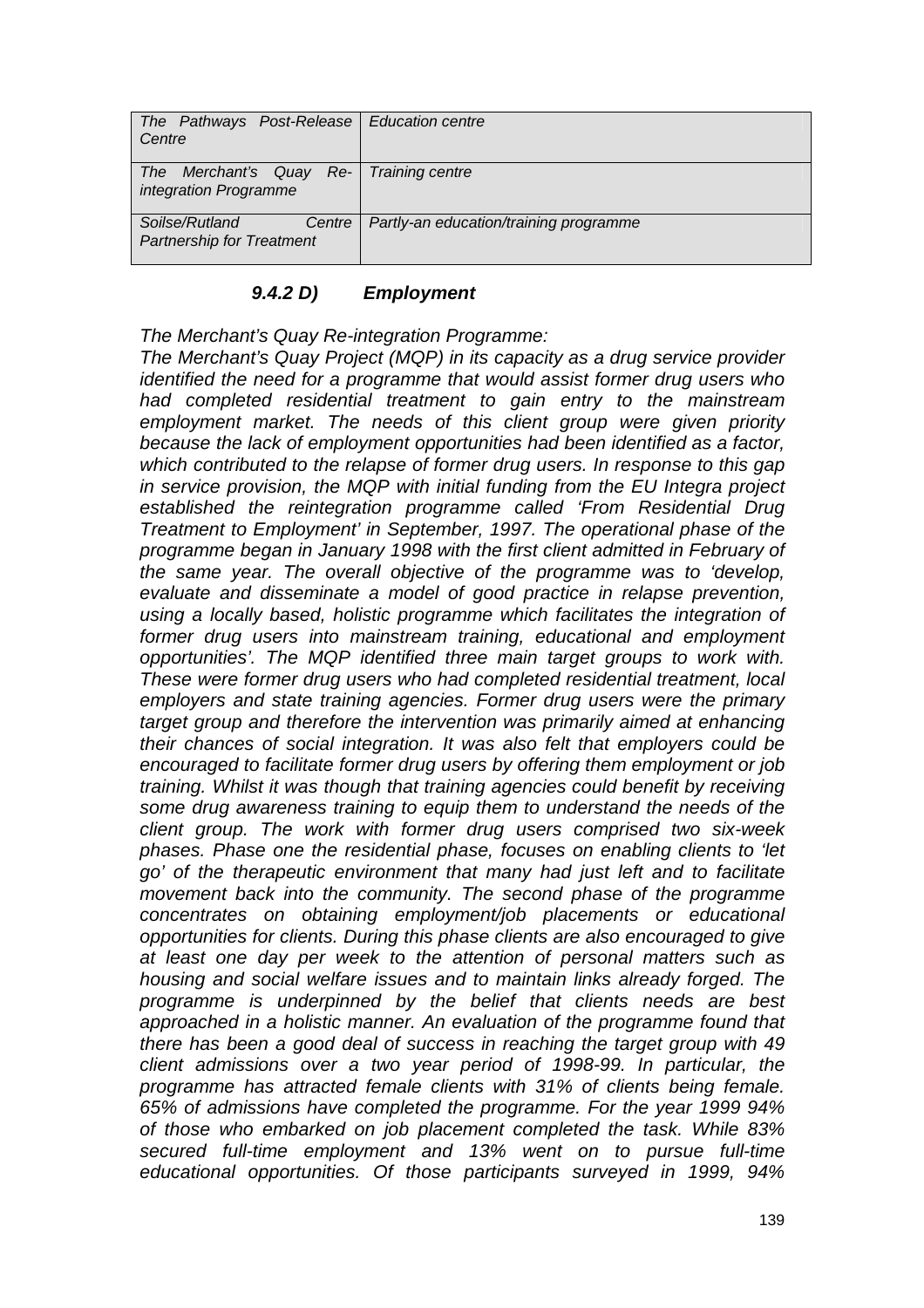*reported that they had acquired important new skills while 65% indicated that existing skills had been improved. A majority of participants during 1999 reported that relationships with family and friends had improved. 89% of clients agreed that the programme provided the necessary skills to avoid relapsing into drug use. The programme also ran a Drug Education course for state training agencies. All participants who attended reported positive changes with many reporting less anxiety at the prospect of dealing with former drug users in the future. Also they reported that they now had a greater understanding of the reasons why some people turn to drugs and the consequences that ensue. A majority of employers who accepted clients on work placement reported that they rated the work by former drug users as either good or very good. All employers noted that clients were very energetic and highly motivated.* 

### *9.4.3 E) Housing*

*There are no specific interventions that directly address the housing needs of former drug users. However, The Merchant's Quay Re-Integration Programme (referred to above) highlighted the extreme difficulty former drug users experienced in accessing accommodation, specifically in Dublin. The project found that former drug users who had been through residential treatment, and had also been through the social and educational reintegration programme were particularly affected by accommodation problems. Two key factors tend to predominate against former drug users seeking to avail of accommodation.* 

- *1) Many former drug users have been evicted from the family home during the active stages of their drug-using career. Under legislation prohibiting anti-social behaviour (Housing Miscellaneous Provisions Act 1997), they remain barred from residing in the family home and their local community, even when they enter treatment programmes. In some cases, some former drug users are allowed back into the family home but only when local community activists and the local corporation have vetted their reentry.*
- *2) Due to escalating property prices and a general shortage of accommodation in Dublin, property owners charge exhoribant rents that cannot be afforded by former drug users as most of them are not in gainful employment and are usually reliant on subsidisation to meet their rent.*

### *f) Other national specifications*

*NO INFORMATION AVAILABLE* 

### *g) Statistics and evaluation results*

| <b>Project</b> | <b>Statistics</b>                                                                      | <b>Evaluation results</b>                                             |
|----------------|----------------------------------------------------------------------------------------|-----------------------------------------------------------------------|
|                | The Fusion Project   In the initial year of the project, $39$   The following outcomes | have                                                                  |
|                |                                                                                        | people in drug treatment developed   occurred for participants on the |
|                | links with the Fusion project. $24$ Fusion project.                                    |                                                                       |
|                | were                                                                                   | placed in Community $\bullet$ 2 individuals are now in full-time      |
|                | Employment or training, 8 were                                                         | employment                                                            |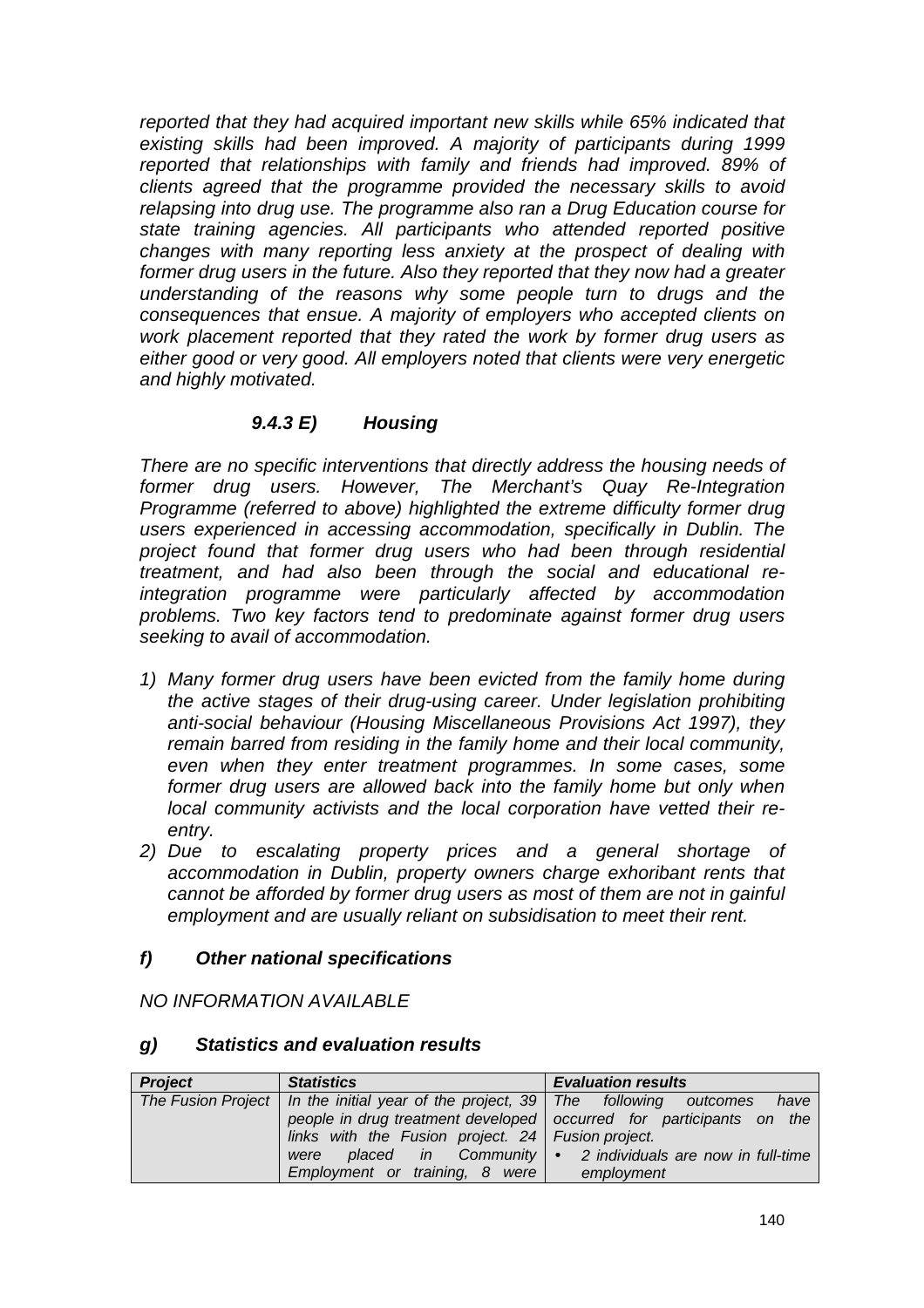|                                                 | placed in<br>preparation<br>for <sub>l</sub><br>employment or training and 7 opted<br>not to accept a place. (Internal<br>communication)                                                                                                                                                                                                                                                                                                                                                                                | 10 participants have acquired<br>$\bullet$<br>NCVA level 2 in Media and<br><b>Radio Production</b><br>7 participants have completed a<br>$\bullet$<br>course in pre-enterprise training<br>3 participants have completed a<br>$\bullet$<br>full drug detoxification process<br>10 have been referred to other<br>services in Ballyfermot<br>Of the 7 individuals who did not<br>accept a place the latest information<br>indicated that 1 had gone abroad, 2<br>are in full-time employment, 1 is drug<br>free and attending NA, 1 is in touch<br>with Fusion and 1 has returned to<br>active<br>drug<br>(Personal<br>use.<br>Communication) |
|-------------------------------------------------|-------------------------------------------------------------------------------------------------------------------------------------------------------------------------------------------------------------------------------------------------------------------------------------------------------------------------------------------------------------------------------------------------------------------------------------------------------------------------------------------------------------------------|----------------------------------------------------------------------------------------------------------------------------------------------------------------------------------------------------------------------------------------------------------------------------------------------------------------------------------------------------------------------------------------------------------------------------------------------------------------------------------------------------------------------------------------------------------------------------------------------------------------------------------------------|
| The Turas Project                               | project accommodates<br>20<br><i>The</i><br>trainees, 10 men and 10 women per<br>year. (Personal Communication)                                                                                                                                                                                                                                                                                                                                                                                                         | No information available                                                                                                                                                                                                                                                                                                                                                                                                                                                                                                                                                                                                                     |
| Millennium<br>The<br><b>Carving Project</b>     | When the project started a total of<br>78 applications were submitted,<br>from which a total of 24 places<br>allotted to recovering drug misusers<br>through<br>FAS<br>Community<br>$\boldsymbol{a}$<br>Employment<br>Scheme.<br>(Project<br>report)                                                                                                                                                                                                                                                                    | No information available                                                                                                                                                                                                                                                                                                                                                                                                                                                                                                                                                                                                                     |
| Addiction<br>Aislinn<br><b>Treatment Centre</b> | Since it opened in October 1998,<br>the centre has worked with over<br>200 individuals who reported with<br>addiction<br>problems. (Personal<br>Communication)                                                                                                                                                                                                                                                                                                                                                          | The South Eastern Health Board is<br>currently evaluating the<br>centre<br>(Personal Communication)                                                                                                                                                                                                                                                                                                                                                                                                                                                                                                                                          |
| <b>The Cavan Centre</b>                         | The number of people using the<br>centre each year since 1990 has<br>been approximately between 2 and<br>3 thousand each year. Figures for<br>2000 show that 2,832 people used<br>the centre and this was made up of<br>182 groups. However, it must be<br>that<br>noted<br><i>individual's</i><br>an<br>attendance may be counted more<br>than once in these figures. (Project<br>report)                                                                                                                              | No information available                                                                                                                                                                                                                                                                                                                                                                                                                                                                                                                                                                                                                     |
| <b>Tallaght</b><br>Rehabilitation<br>Project    | involves<br>the<br>The<br>project<br>participation of 15 clients (at any<br>one time) on a Special Community<br>Employment Project. Clients attend<br>the project for four hours each day.<br>offers<br>The<br>project<br>numerous<br>education/training<br>activities<br>and<br>seeks to build social skills and self-<br>esteem among clients. During the<br>year 2000, the age of participants<br>ranged from 22 years to 35 years.<br>69% of participants were women,<br>with 31% men.<br><i>Initial</i><br>reports |                                                                                                                                                                                                                                                                                                                                                                                                                                                                                                                                                                                                                                              |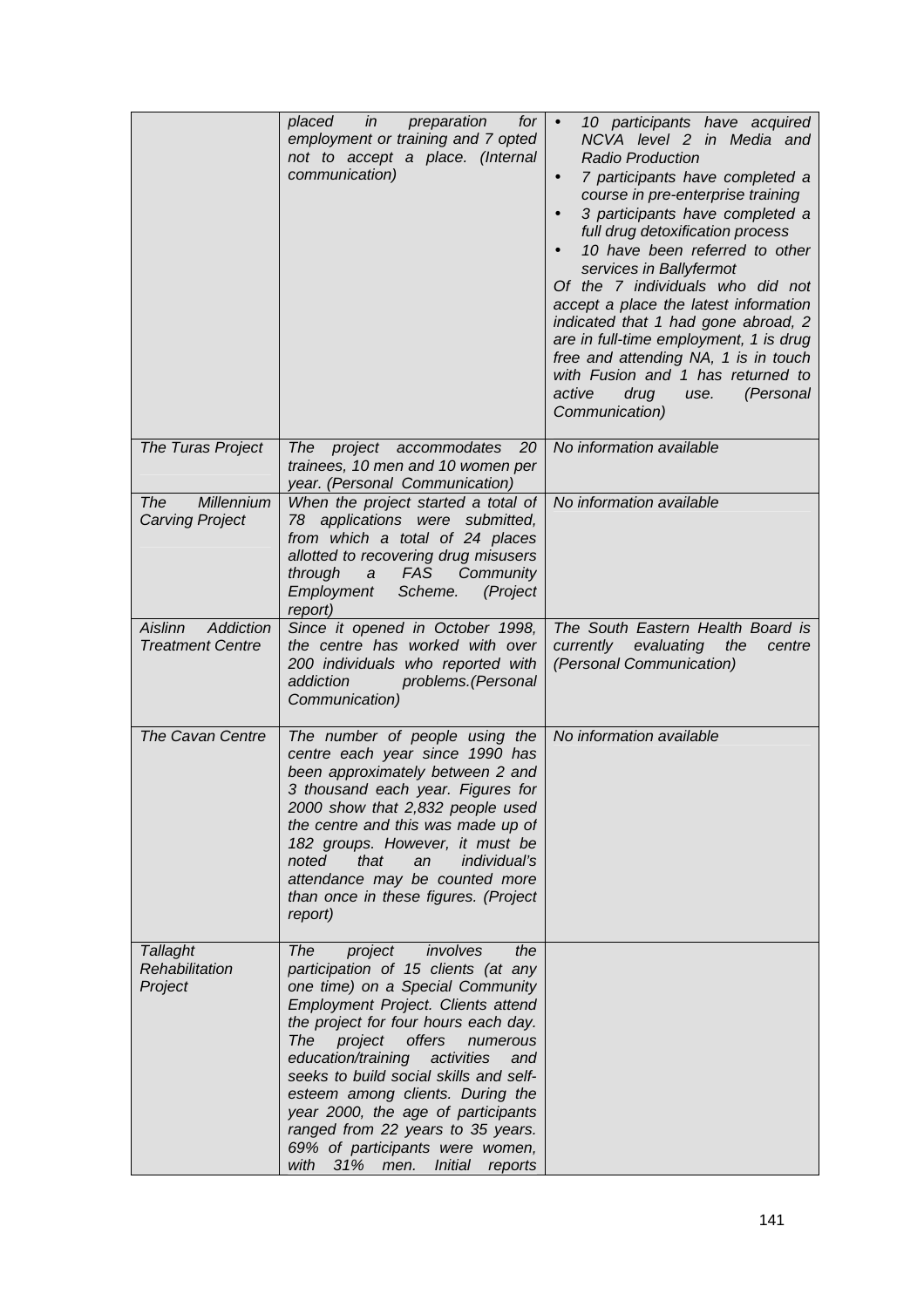|                                                                     | suggest that clients are responding<br>positively to the challenges of the<br>project. (Rourke 2000 Project<br>Report) <sup>20</sup> The Tallaght Drugs Task<br>Force, FAS and the Eastern Health<br>Board provide funding of the<br>project. An extensive evaluation is<br>currently being carried out on the<br>project. |                                                                                                                                                                                                                                                                                                                                                                                                                                                                                                                                                                                                                                                                                                                                                                               |
|---------------------------------------------------------------------|----------------------------------------------------------------------------------------------------------------------------------------------------------------------------------------------------------------------------------------------------------------------------------------------------------------------------|-------------------------------------------------------------------------------------------------------------------------------------------------------------------------------------------------------------------------------------------------------------------------------------------------------------------------------------------------------------------------------------------------------------------------------------------------------------------------------------------------------------------------------------------------------------------------------------------------------------------------------------------------------------------------------------------------------------------------------------------------------------------------------|
| Rehabilitation and<br>Support<br>Programme<br>(RASP)                | No information available                                                                                                                                                                                                                                                                                                   | No information available                                                                                                                                                                                                                                                                                                                                                                                                                                                                                                                                                                                                                                                                                                                                                      |
| <b>The</b><br>Pathways<br>Post-Release<br>Centre                    |                                                                                                                                                                                                                                                                                                                            | However, an evaluation of the centre<br>found that when participants begin to<br>attend the centre they are either on a<br>maintenance programme or drug<br>free. The centre offers the services<br>of professional drug counsellors and<br>the evaluation noted that in over a<br>two-year period there were<br>167<br>appointments between clients and<br>counsellor, the number of sessions<br>completed with one client ranging<br>from one session to twenty-five (25)<br>sessions.<br>The<br>Department<br>οt<br>Education, FAS and the City of<br>Vocational<br>Educational<br><b>Dublin</b><br>Committee (CDVEC) provide funding<br>for the centre.                                                                                                                   |
| Merchant's<br><b>The</b><br>Quay<br>Re-<br>integration<br>Programme |                                                                                                                                                                                                                                                                                                                            | evaluation of the project's<br>An<br>outcomes found that 65% of clients<br>managed<br>the<br>to<br>complete<br>programme, 94% of clients<br>who<br>undertook job placements completed<br>these placements and 83% of clients<br>secured full-time employment on<br>completing the programme. 13% of<br>clients secured full-time educational<br>opportunities, while a high proportion<br>of clients reported improved family<br>relations, and an improvement in<br>skills and education. The programme<br>was also attributed with providing the<br>necessary relapse prevention skills<br>for 89% of clients. This data relates<br>to the years 1998 and 1999, when a<br>total of 49 clients were admitted to<br>the re-integration programme over<br>the two year period. |
| Arbour<br>House<br><b>Treatment Centre</b>                          |                                                                                                                                                                                                                                                                                                                            |                                                                                                                                                                                                                                                                                                                                                                                                                                                                                                                                                                                                                                                                                                                                                                               |

 $20$  Rourke, S. (2000) Tallaght Rehabilitation Project, Project Report,

l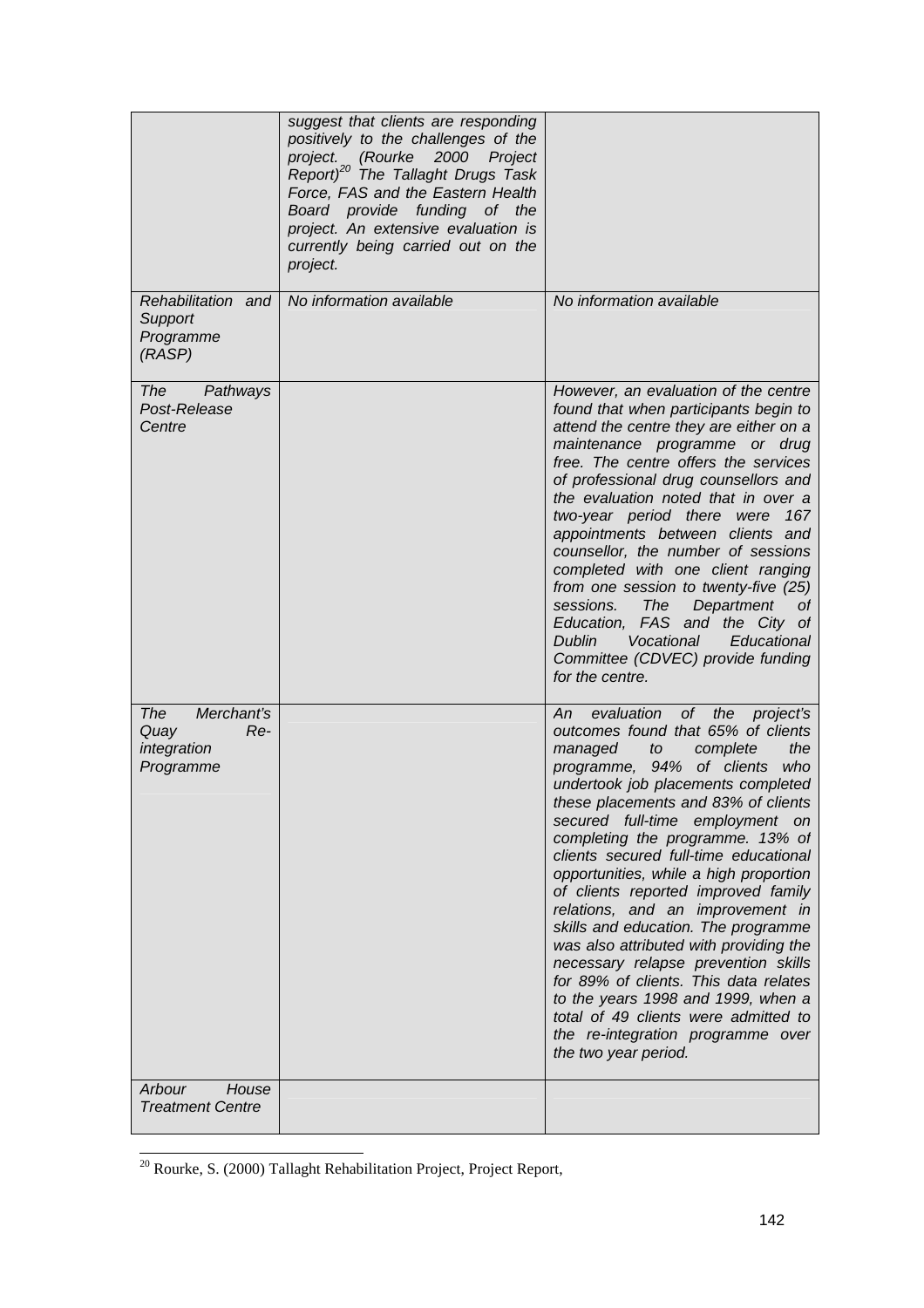| Hesed<br>House:<br>Counselling<br>and<br><b>Family Therapy</b> | Since receiving Task Force funding<br>the Counselling and Family Therapy<br>services of Hesed House have<br>worked with 208 clients and all of<br>these have been touched in some<br>way through drug misuse. |                                                                                                                                                                                                                                                                                                                                                                                                                                                                                                                                                                                                                                                                                                                                                                                                                                                                                                                                                                                                                                                      |
|----------------------------------------------------------------|---------------------------------------------------------------------------------------------------------------------------------------------------------------------------------------------------------------|------------------------------------------------------------------------------------------------------------------------------------------------------------------------------------------------------------------------------------------------------------------------------------------------------------------------------------------------------------------------------------------------------------------------------------------------------------------------------------------------------------------------------------------------------------------------------------------------------------------------------------------------------------------------------------------------------------------------------------------------------------------------------------------------------------------------------------------------------------------------------------------------------------------------------------------------------------------------------------------------------------------------------------------------------|
| Soilse/Rutland<br>Centre Partnership<br>for Treatment          |                                                                                                                                                                                                               | An evaluation of the programme<br>carried out in 1999 revealed that 7<br>out of 10 participants reported<br>successful outcomes<br>through<br>engagement with the programme.<br>The evaluation identified three core<br>components of the programme,<br>which<br>influenced<br>successful<br>outcomes<br>as<br>reported<br>by<br>participants. These were 1) the<br>experience of living in<br>safe<br>$\mathbf{a}$<br>environment and feeling part of a<br>therapeutic community 2) building<br>peer networks and having opinions<br>validated and 3) the existence of a<br>continuum of care from detox to<br>treatment to rehabilitation. In addition<br>12 participants were interviewed for<br>the evaluation. 11 reported that they<br>felt they had been prepared for<br>independent living and work through<br>their participation with the project. Of<br>these, three were in jobs, one on a<br>Community Employment Scheme,<br>two involved in a Community Drama<br>Group and two had applied for an<br>21<br>Access Group. (Morgan 2000) |

### *h) Specific training*

*NO INFORMATION AVAILABLE* 

### *9.5 Interventions in the Criminal Justice System*

### *(a) Interventions*

#### $\blacktriangleright$ *Medical (detoxification, drug substitution)*

In Ireland any individual held in custody has the right to request to see a general practitioner (Criminal Justice Act). Where a drug user wishes, he/she may request to see a general practitioner who will tend to them while they are being held in custody and assess whether to provide the individual with medication, e.g. methadone, to alleviate withdrawal symptoms. However, data are not currently collected on either the number of people held in custody who avail of this service or the proportion who do so as a consequence of their drug use.

l <sup>21</sup> Morgan, M. (2000) Soilse/Rutland Centre: Partnership for Treatment, Process Evaluation.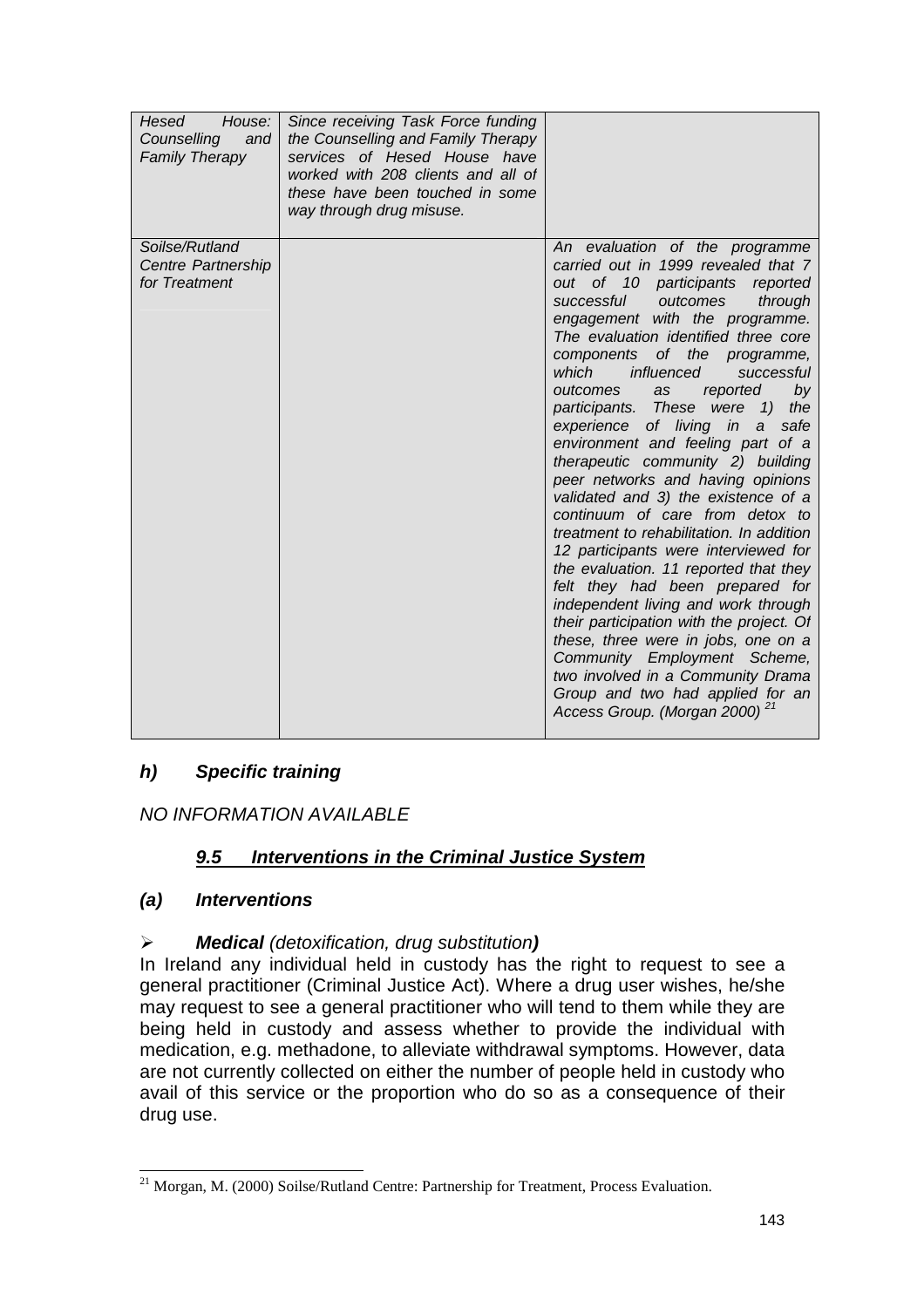Upon imprisonment there is a standard twenty-day methadone detoxification programme offered to prisoners who are found to test positive for opiates. This service however is not available in all prisons around the country and tends to be based in the Dublin prisons. In what has been the main committal prison in Ireland up until recently (i.e. Mountjoy Prison, Dublin), there were an estimated 1,200-1,500 cases of prisoners receiving methadone detoxification per year (Department of Justice, Equality and Law Reform, 1999).

*The following is the detoxification regime followed in Mountjoy Prison, Dublin. This is a methadone based detoxification programme, in which Zimovane is also offered for the first seven nights during detoxification. In the context of Mountjoy prison this programme has been described as being provided in an "essentially unstructured and unsupervised fashion, with no follow-up or medium to long term planning" (Department of Justice, Equality and Law Reform 1999). The programme is the same for each prisoner, irrespective of the quantity of opiates being used prior to imprisonment. The doses involved are as follows:* 

*Day 1-2 35mls methadone mixture Day 3-5 30mls methadone mixture Day 6-8 25mls methadone mixture Day 9-11 20mls methadone mixture Day 12-14 15mls methadone mixture Day 15-17 10mls methadone mixture Day 18-20 5mls methadone mixture Zimovane 25mgs each night on day 1-7 of this programme* 

*The provision of methadone maintenance within the Irish prison system remains limited. Methadone maintenance is available to prisoners who are HIV positive or who have AIDS and to those who were on a maintenance programme prior to imprisonment. Currently, methadone maintenance is only commenced in Irish prisons in the case where a prisoner is HIV+. However, it is currently being planned to expand the provision of methadone maintenance to include initiation for those who at some stage in the past have participated on a methadone maintenance programme in the community.* 

### -*Drug-free programmes*

*The Probation and Welfare Service provides a Drug Awareness Programme in a number of Dublin based prisons. This is a four-week programme consisting of one session per week. The principal aim is to educate participants about their drug use and the associated risks. It is aimed at all prisoners with a history of drug use, including those who have ceased their drug use and those who are continuing to use within the prison setting. The programme is run regularly in a couple of prisons but staffing shortages prevent it from being a more widespread service.* 

*A seven-week 'Drug Detoxification and Rehabilitation Programme' is run by probation and welfare officers, and is based in the Medical Unit of Mountjoy prison. The programme caters for nine male prisoners at a time. There is no equivalent service available to female prisoners. To access the programme prisoners are interviewed by probation and welfare officers and assessed for suitability. Only prisoners with less than 26 months to serve or with a court*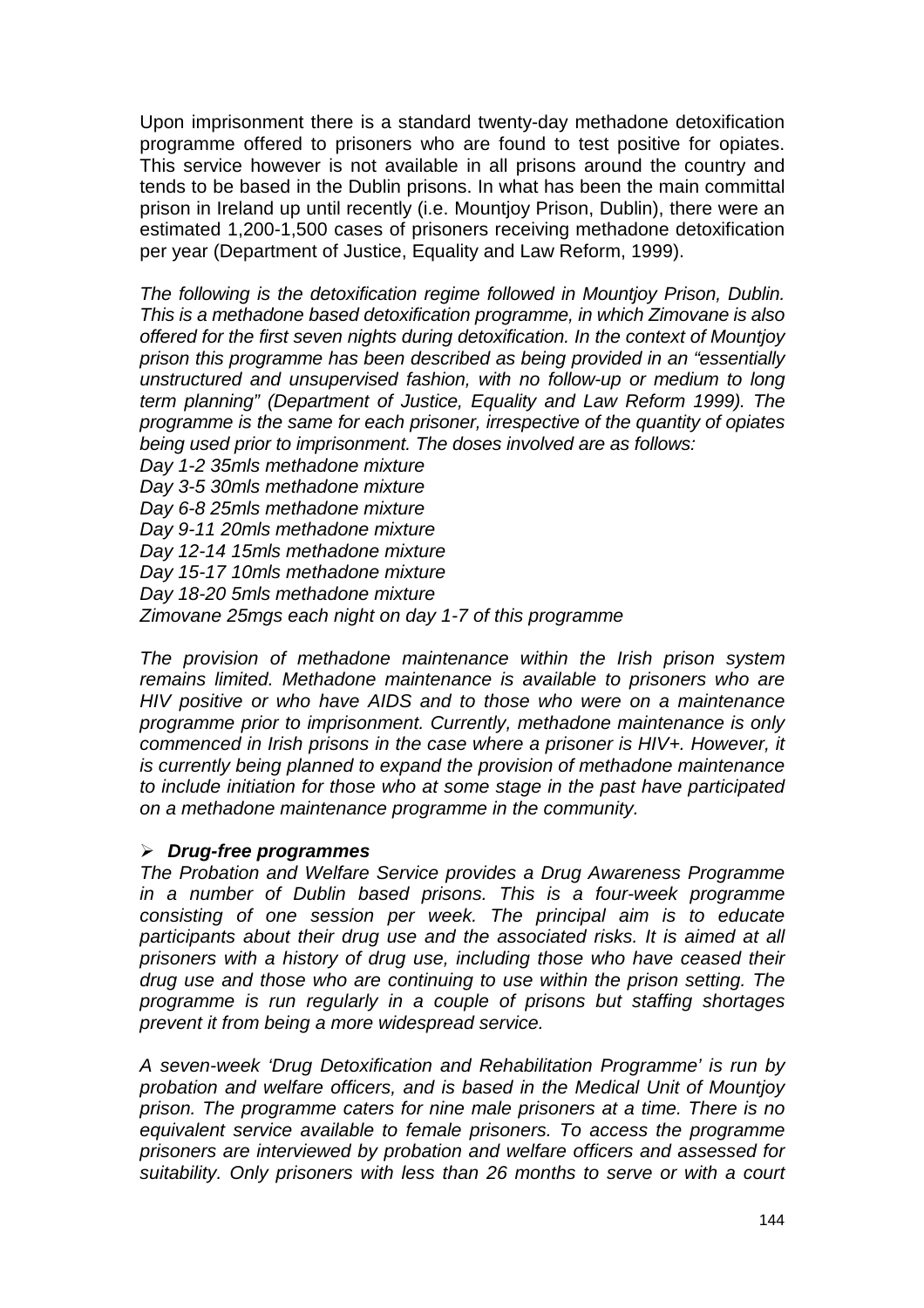*sentence review date less than 26 months away can apply for the programme. Participation entails an initial methadone detoxification followed by an intensive rehabilitation programme. A multi-disciplinary team that includes both medical staff and counsellors from outside agencies delivers this programme. Participants who remain drug free during the seven-week period are then transferred to a designated drug free unit (the Training Unit). While workers from a therapeutic community are involved in service provision for this particular programme, there is no therapeutic community type programme available to drug users in the Irish prison system. A similar programme with more of a focus on factors associated with imminent release into the community is run over an eleven-week period. This is also based in Mountjoy Prison Dublin and will be discussed in the section on 'Release' below.* 

## -*Self-help groups*

*Self-help groups within the Irish criminal justice system are based within the prison setting. The only structured self help group available to prisoners which specifically addresses the issue of drug use is Narcotics Anonymous (NA).* 

## -*HIV/Hepatitis prevention (needles and syringe exchange)*

*Needle and syringe exchanges are not provided to drug users in the Irish prison system. Furthermore, there is no structured access to cleaning materials for injecting equipment. However, a recent report of the Group to Review the Structure and Organisation of Prison Health Care Services, established by the Minister for Justice, Equality and Law Reform (2001) has recommended that disinfectant tablets should be introduced into the Irish prison system "without further delay" (p.11) as a method of limiting the spread of communicable diseases- this continues to be problematic due to on-going objections of prison officers. The group did not go so far as to recommend the introduction of a syringe exchange programme in Irish prisons, arguing that "the risk of attacks on staff and prisoners with syringes supplied by the state would appear to be unacceptable" (p.46).* 

*As mentioned above the Probation and Welfare Service in Mountjoy prison Dublin have developed a Drug Awareness Programme which is also run to some extent in other prisons. This is a four-week programme consisting of one session per week. The principal aim is to educate participants about their drug use and the associated risks. It is aimed at all prisoners with a history of drug use, including those who have ceased their drug use and those who are continuing to use within the prison setting. Included in this programme is a session on HIV and Hepatitis.* 

# *(b) Drug testing*

*In the community, probation and welfare officers as a condition of an offender's Supervision Order sometimes use drug testing (urinalysis).Routine randomised drug testing is only carried out within the prison system in the designated drug free area of the Training Unit in Mountjoy Prison. A drug free environment is ensured by the requirement for all prisoners, irrespective of whether they have a drug using history or not, to undergo random urinalysis.*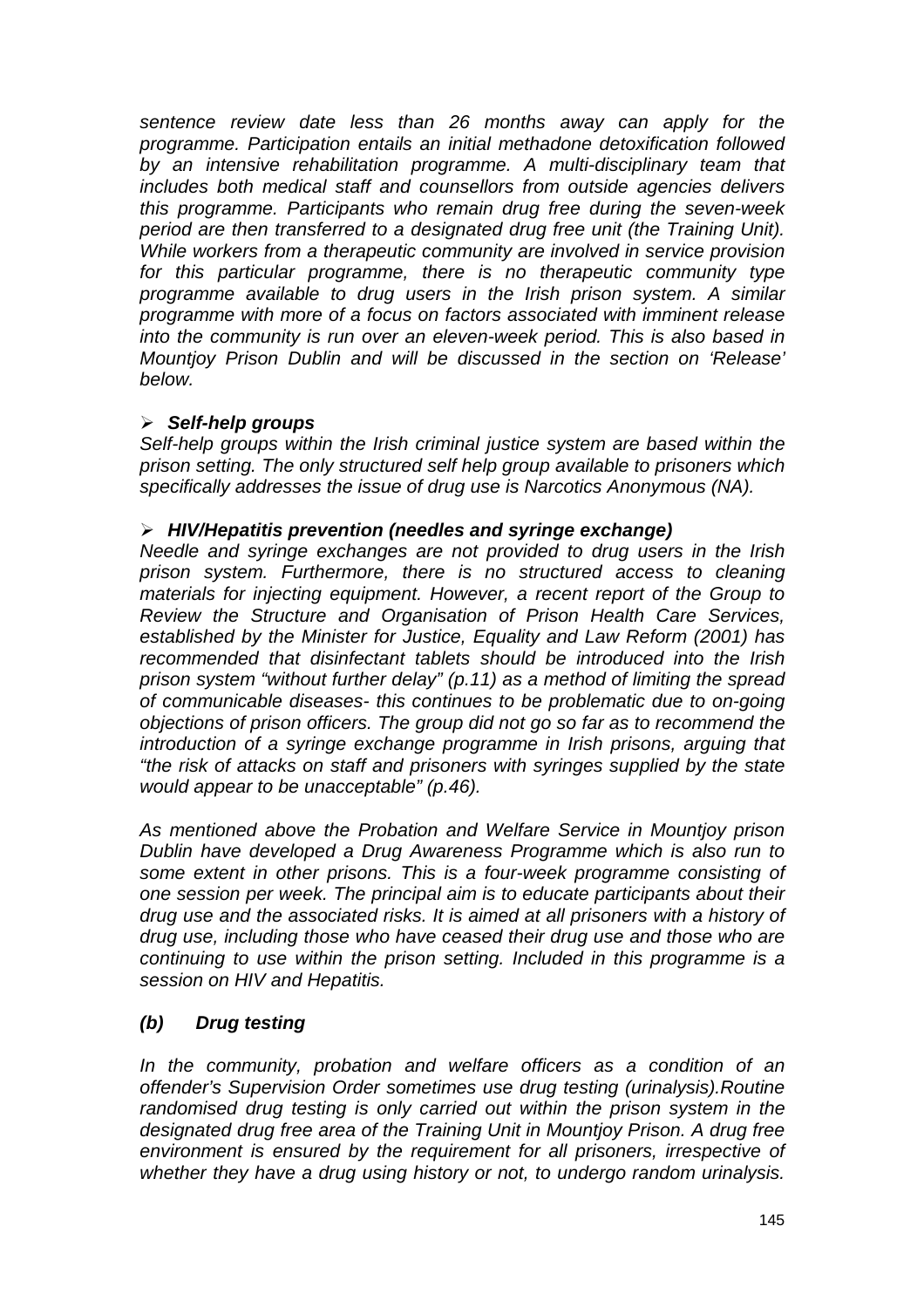*Where a prisoner tests positive for a prohibited substance, he is moved either to another prison or another area of Mountjoy. Drug testing is also used to monitor those prisoners who are receiving methadone on a maintenance basis in the prison setting.* 

## *(c) Release: referral to treatment, aftercare, probation*

*In Ireland there is no formal referral scheme for drug using prisoners to treatment upon release. The need to develop a structured through-care programme from the prison system to the community has been identified within the Irish criminal justice system (Irish Prisons Service 2000). The Probation and Welfare Service of the Department of Justice, Equality and Law Reform carry out group work programmes in the prison setting. These aim to promote desired behavioural changes in terms of risk behaviour and drug addiction, and to help prisoners cope with imprisonment and to prepare them for life demands following release from prison.* 

*There are also a couple of specific projects underway which are targeted specifically at dealing with the issues surrounding release:* 

*As mentioned above, the Probation and Welfare Service of Mountjoy Prison run an eleven week drug rehabilitation programme that focuses on factors associated with imminent release into the community. The programme facilitates prisoners in developing a Community release Plan through contact*  with his probation and welfare officer. After the initial eleven week period *prisoners are released subject to Temporary Release Rules. Prisoners then contact their probation and welfare officer and link in with therapeutic, education, training and employment contacts in the community.* 

*There is also a rehabilitation programme for ex-prisoners based in Cork (southern Ireland), that has as its aim the integration of ex-prisoners back into mainstream society and stop them re-offending. This is a collaborative project managed by a partnership of voluntary and statutory bodies, part funded by the Cork Drugs Task Force. Key roles in the development of the project have been played by: the Probation and Welfare Service of the Department of Justice, Equality and Law Reform, the Cork Prison's Governor, the prison staff and the Education Department in the prison. The project serves prison inmates, ex-prisoners, those who are on probation and family members of prisoners. The project provides a counselling and referral service to clients referred by the Probation and Welfare Service. In addition the project provides a counselling service within the prison and an 'Addiction Education and Awareness Programme'. Since it started, the project's counsellor has had some form of contact with 181 people.* 

*The CONNECT project was established in Mountjoy under the European DESMOS project which is supported by the European Social Fund under the Integra Employment Initiative. The main objective of its work is 'to encourage the (re) integration of offenders in society through employment as a support.' Each country has developed its own national programme which has as its*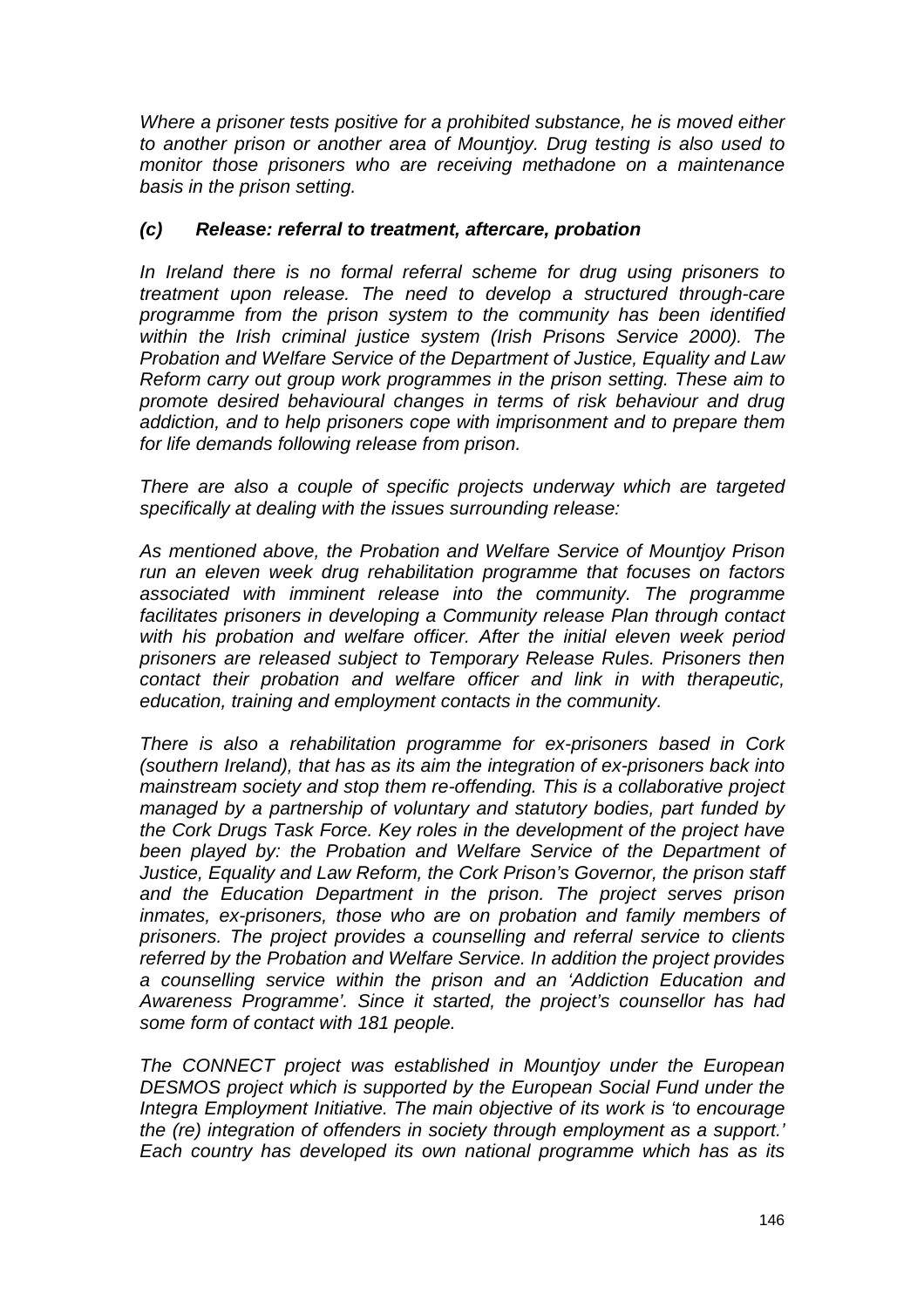*base the guidelines on employment recommended by the Council of Europe, which have at its core four aims:* 

- -*Improving employability*
- *Developing entrepreneurship*
- *Encouraging adaptability of businesses and their employees*
- -*Strengthening the policies of equal opportunities for women and men.*

*In Mountjoy, the CONNECT project is an action-research project led by the Department of Justice Equality and Law Reform and run by the National Training and Development Institute. Initially the project carried out research to identify the education and training gaps in programme provision in Mountjoy Prison and the Training Unit. In response, the project has developed and implemented pilot strategies and systems to fill the gaps identified and improve the employability of offenders while in custody. Included in the prevocational training is training in job seeking skills and work-related social skills. The process at the centre of the project is described as the 'transition from custody, through training, on to reintegration in the community and more specifically, on to labour market participation'. Each course caters for up to fourteen male prisoners.* 

## *(d) Statistics and evaluation results*

*There has been little evaluation carried out of programmes aimed at drug users in the Irish criminal justice system. Crowley (1999) provided a medical review of the seven-week Drug Detoxification and Rehabilitation Programme in Mountjoy prison, Dublin. Up to February 1999, 187 prisoners had entered the programme, 173 completed the detox and 14 failed to complete the detox. While this implies a 93% success rate, Crowley (1999) highlights the need for the success of this intervention to be determined by the 6 and 12 month relapse figures. Overall it was found that there was a twelve monthly relapse rate of 78%. Crowley argues that while this may appear high, it compares favourably to outcome rates of other inpatient detoxification programmes.* 

## *(e) Specific training*

*There is little specific training of those working within the Irish criminal justice system in relation to drug use and the specific needs of drug users.* 

*As part of their training, members of the Irish police force (An Garda Siochana) receive instruction in the area of drug misuse. The programme includes training in:* 

- -*the enforcement of drug-related laws;*
- -*the procedures for dealing with drug cases;*
- -*health and safety issues.*

*As part of its proposals for the staff development the Steering Group on Prison Based Drug Treatment Services (Irish Prisons Service 2000), it is proposed that a special Prisons Service Training Officer be appointed. It is proposed that this Assistant Training Officer would work in tandem with the Area Health Authority's training department of the Drugs/AIDS services. The Officer would have responsibility for implementing a full training package for*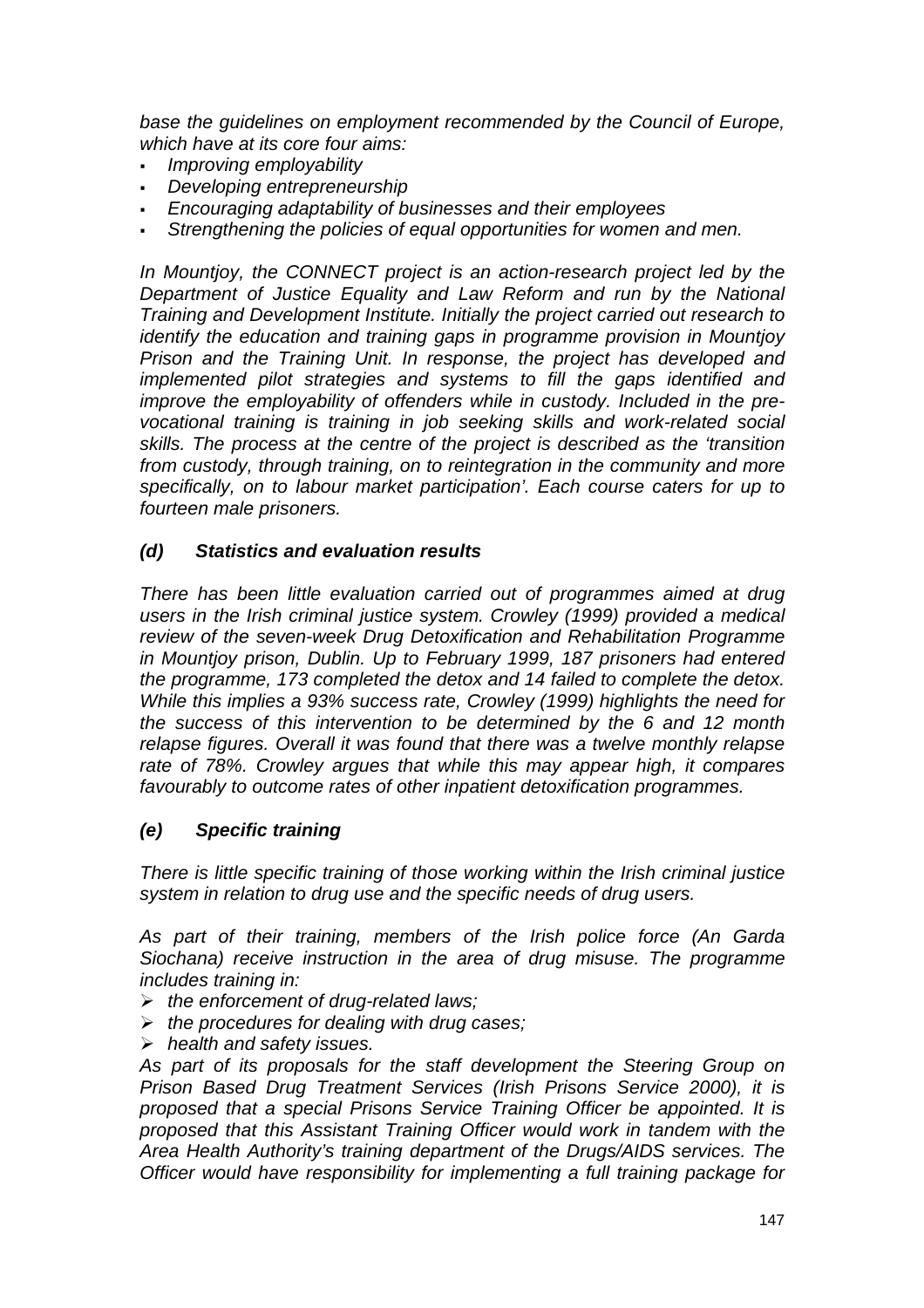*all staff within the prison who are working with drug users. The proposed training would consist of two levels. The first level would cover general education, basic skills training and awareness training of drug problems for all prison staff in relevant institutions. The second level would be more specific training for a core group of staff who would be working directly with drug users, within prison treatment units.* 

### *Interventions outside the prison system but remaining within the remit of the Criminal Justice System.*

| Project Name:        | <b>Harristown House</b>                                                                                                                                                                                                                            |
|----------------------|----------------------------------------------------------------------------------------------------------------------------------------------------------------------------------------------------------------------------------------------------|
| Target Group:        | Male offenders with drug and alcohol problems                                                                                                                                                                                                      |
| Aims of project:     | To serve as an alternative to prison for offenders with<br>drug and alcohol problems that have been identified by<br>the courts as people who would benefit from an<br>intervention of this kind                                                   |
|                      | Activities of project: A self sufficient residential drug free unit offering a<br>treatment programme that includes a blend of cognitive<br>and behavioral therapy underpinned by the principles of<br>the Minnesota Model of addiction treatment. |
| <b>Project Name:</b> | Copping On: National Crime Awareness Initiative                                                                                                                                                                                                    |
| Target Group:        | Early school leavers and young people 'at risk'                                                                                                                                                                                                    |
| Aims of Project:     | To reduce the risk and incidence of offending behaviour<br>among young people and to decrease harmful and<br>damaging behaviour such as bullying, alcohol and drug<br>misuse                                                                       |
|                      | Activities of Project: Training for professionals who work with young people 'at<br>risk' and training and instruction for young 'at risk'                                                                                                         |
| <b>Project Name:</b> | The Tower Programme                                                                                                                                                                                                                                |
| Target Group:        | Young offenders aged 18-30                                                                                                                                                                                                                         |
| Aims of Project:     | To serve as an alternative to custody for young offenders<br>who are deemed suitable to for inclusion on the project                                                                                                                               |
|                      | Activities of Project: A FAS sponsored vocational training programme plus<br>evening classes for those waiting to join the full-time<br>programme and sports and leisure activities<br>are<br>organised for participants on weekends.              |
| <b>Project Name:</b> | The Garda Youth Diversion Project                                                                                                                                                                                                                  |
| Target Group:        | Young people between 10-18 who are deemed 'at risk' of                                                                                                                                                                                             |

*becoming involved in drug misuse and crime.*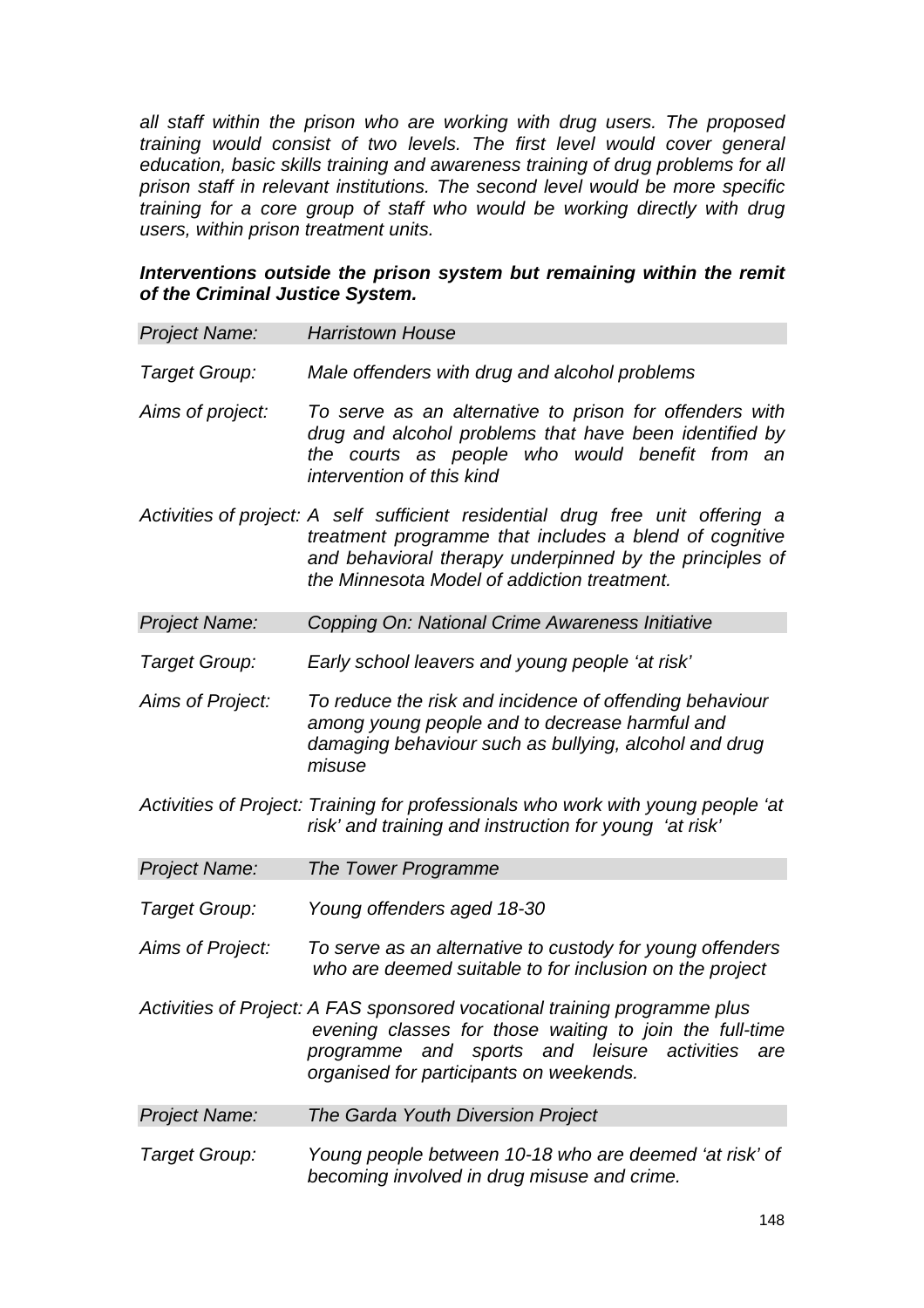*Aims of Project: To prevent crime and drug misuse among the target group through community and multi-agency cooperation and to* 

*improve the quality of life within a community.* 

*Activities of Project: Training and educational upgrading including literacy and numeracy, training in job skills, work experience and job placement.* 

## *b) Drug Testing*

*NO INFORMATION AVAILABLE* 

## *c) Release: referral to treatment, aftercare, probation*

### *NO INFORMATION AVAILABLE*

#### *d) Statistics and evaluation results*

| <b>Project</b>                                           | <b>Statistics</b>                                                                                           | <b>Evaluation results</b>                                                                                                                                                  |
|----------------------------------------------------------|-------------------------------------------------------------------------------------------------------------|----------------------------------------------------------------------------------------------------------------------------------------------------------------------------|
| <b>Harristown House</b>                                  | Since the inception of the project<br>in November 1998, 102 young<br>men have been placed on the<br>project | No information available                                                                                                                                                   |
| National<br>On:<br>Copping<br>Crime Awareness Initiative | Over a 1,000 people have been<br>implement<br>trained<br>the $ $<br>to<br>programme.                        | An evaluation<br>Bowden<br>by<br>1998<br>recorded a<br>positive<br>reaction from trainers and<br>participants.                                                             |
| The Tower Programme                                      | No information available                                                                                    | Evaluation in progress                                                                                                                                                     |
| Youth<br>Garda<br>The T<br><b>Diversion Project</b>      | No information available                                                                                    | A recent evaluation revealed<br>that<br>the programme<br><i>is</i><br>beginning to have an impact<br>on offending and anti-social<br>behaviour among the target<br>groups. |

#### *e) Specific Training*

*NO INFORMATION AVAILABLE* 

## *9.6 Specific targets and settings*

#### *a) Description of new trends and developments*

*The National Advisory Committee on Drug (NACD) has tendered for research to be carried out with a number of marginalised groups. For instance, homeless drug users, drug users working in the sex industry and drug use among travellers. The nature of the research will predominantly be explorative in order to shed some light on 'hidden' aspects of social life. However, it is hoped that the research and the conclusions that is anticipated from the research will provide a background from where policy interventions in the areas outlined can be influenced.*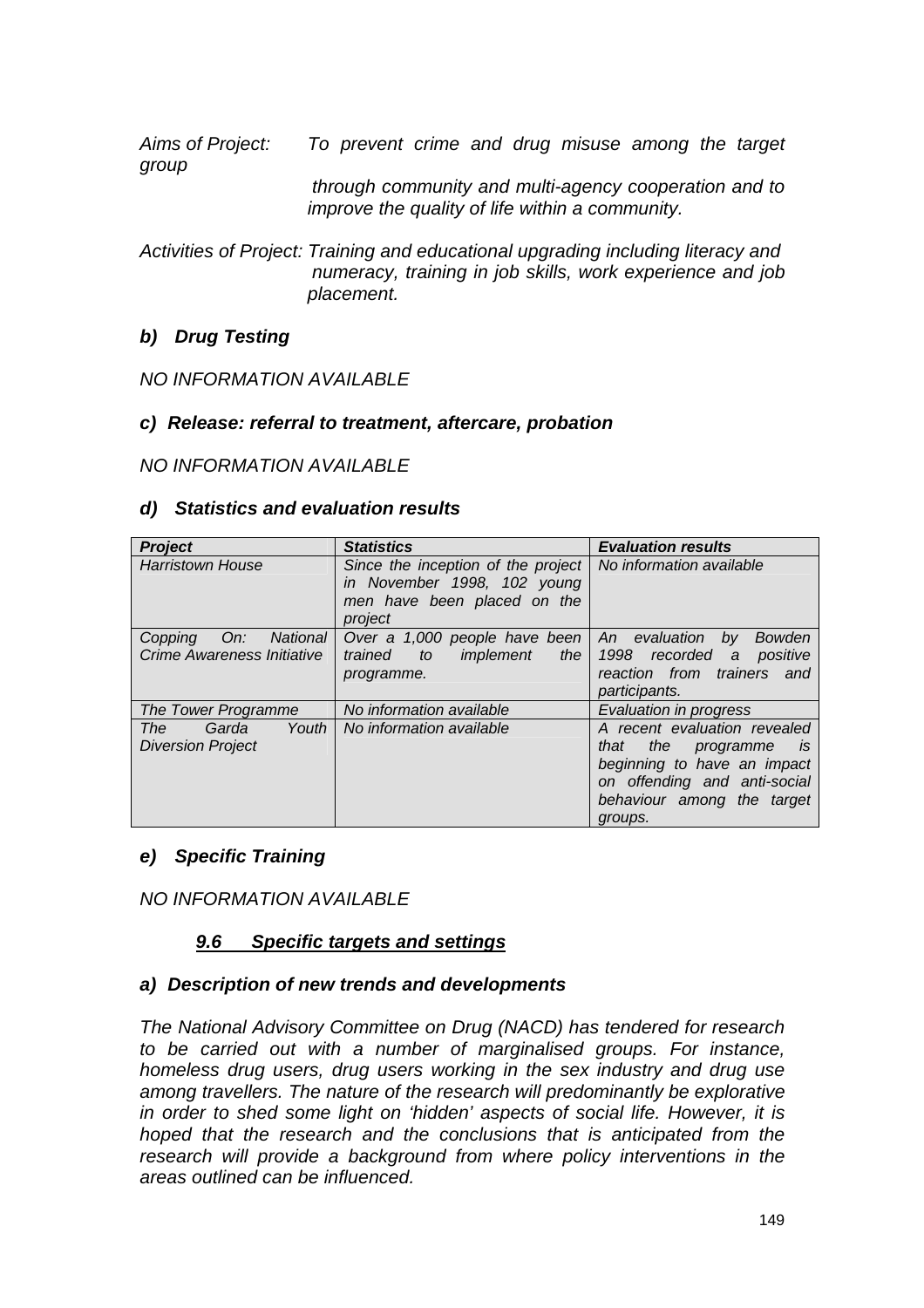### *b) Specific services and interventions (prevention, treatment programmes, etc.)*

### *The Renewal Project/ A Gender Specific Programme*

*The Renewal Project was set up by Tabor Lodge in respose to a need for a residential supportive environment for women who are in the early stages of recovery from addiction. The project offers accommodation for 10 women aged 18 years and over. The project demands that entrants are free of alcohol and drugs for 72 hours prior to admission. The project offers a three-month programme based on the Hazledon model of total abstinence. Services provided include group therapy, one to one counselling and parenting skills and training in relapse prevention. Residents are encouraged to work outside on a part-time basis and some attend training courses and FAS schemes. At weekends residents return home when appropriate and those who remain at the project are encouraged develop their drug free lifestyle by socialising in social settings where the use of alcohol and drugs is minimal. The South Eastern Health Board primarily funds the project, and clients are encouraged to pay a small sum towards their keep. As well the Southern Corporation under section 10 give funding to cater for homeless recovering drug users. The centre caters for women only who are over 18 of age.* 

#### *The Lorien Project/ Targeting the Children of drug users*

*The Lorien Project is a family support project that aims specifically to work with the families of drug using parents. The project also works with parents who are using drugs and in this context operates a holistic and integrated approach. The project is located in Tallaght, a large suburb of Dublin. So far the project has worked with over 63 families since it was established in 1997. On the basis of 2-3 per family it is estimated that the project has impacted on approximately 150 people (drug users, their children and siblings).* 

#### *Ethnic Minorities/The Traveller Specific Drugs Initiative*

*Pavee Point received funding through the National Drug Strategy in 2000 to establish the Traveller Specific Drugs Initiative. Pavee Point is a national nongovernmental organisation, which is committed to the attainment of human rights for Irish Travellers. The organisation is a partnership of Travellers and settled people working together to address the needs of Travellers as a minority ethnic group who experience exclusion and marginalisation. From the outset, representatives from the Travelling community made clear that this initiative was not about the development of a separate segregated service for Travellers but rather about the promotion of Traveller inclusion in existing mainstream services and other services that are being developed. The Traveller Specific Drugs Initiative is run by a co-ordinator. To date the work of the co-ordinator within the initiative has concentrated on:* 

• *Developing and disseminating information to Travellers and Traveller organisations on a variety of issues specific to Travellers and drug use. This includes information on the Traveller Specific Initiative itself, The National Drugs Strategy, The Local Drugs Task Forces and basic information on drug misuse.*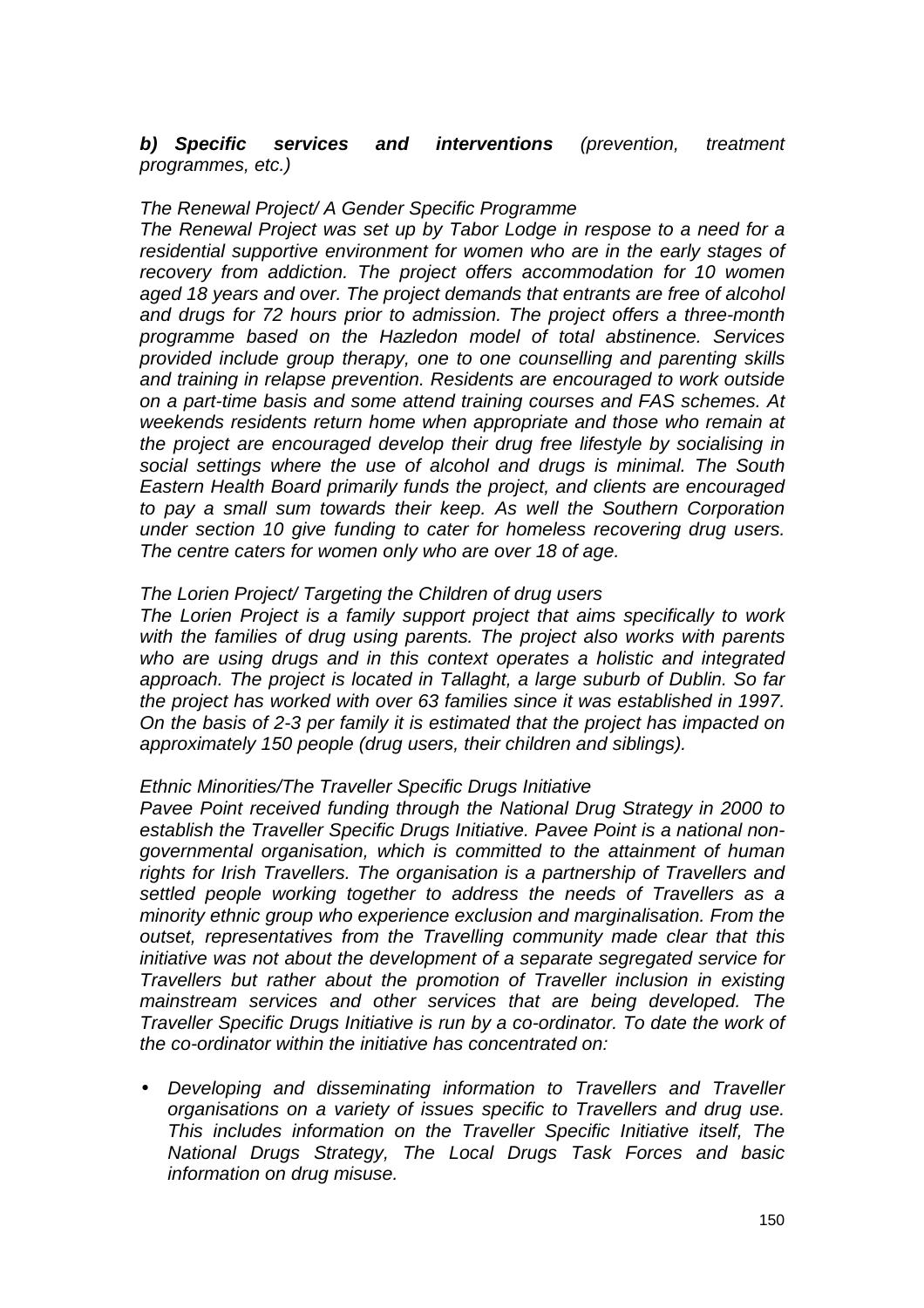- *Support to Traveller organisations in assisting them to explore the drugs issue within their area and examine responses that may be developed.*
- *Raising the issues of Travellers and drug use and the distinct needs of the travelling community with the Local Drugs Task Forces. This work has centered on raising awareness of the issues of Travellers and drugs use and working with the structures to promote Traveller inclusion.*
- *The need for more research into drug use and the traveller community has been a central concern of the initiative to date. In order to forward this aim the initiative has made contact with the National Drugs Strategy Team and the National Advisory Committee on Drugs regarding the funding and development of research into Travellers and drug use.*

*To date there has been little research conducted into drug use in the travelling community. However, a recent exploratory study (Hurley 1999) has confirmed that:* 

- *There is a growing drug problem among the Traveller community throughout the country.*
- *There are no specific services targeted to meet the needs of Travellers who misuse drugs.*
- *Service providers identified the need to develop an outreach/targeted dimension to their work in order to facilitate Traveller access to and uptake of existing services.*
- *Owing to on-going discrimination of Travellers in society, it is easier for Travellers to access cannabis and other illegal drugs than to gain access to a public house to purchase alcohol legally.*

## *Alternatives to prison and prosecution*

*In Ireland, where drugs are involved in an offence, the police have no discretionary powers to issue a caution [informal or formal] nor to impose an onthe-spot fine. Therefore, officially, charges will be brought against any individual found to have committed an offence against the Misuse of Drugs Act. An exception is made in the case of a juvenile offender [under 18 years old] found in possession of a small amount of drugs, where drug trafficking is not an issue. In such a case, the Juvenile Diversion Programme is brought to bear. The Garda Juvenile Diversion Programme was introduced in 1963 with the aim to*  divert juvenile offenders from criminal activity. The Programme allows that if *certain criteria are met, a juvenile offender may be cautioned as an alternative to being prosecuted. The programme operates on the basis of the common law principle of police discretion (An Garda Siochana 1999). While this programme is specifically aimed at juvenile offenders committing first offences, it can be adapted/extended to include juveniles committing subsequent offences. A juvenile offender who is eligible for inclusion in the programme is dealt with by way of a caution, as opposed to being prosecuted for a criminal offence. Cautions may be either formal or informal. A Juvenile Liaison Officer [JLO] becomes involved with the offender and the family. While an informal caution may be given by the JLO, the Garda Superintendent of the district where the offender lives must give a formal caution. There is no provision for a similar system of cautioning for adults.*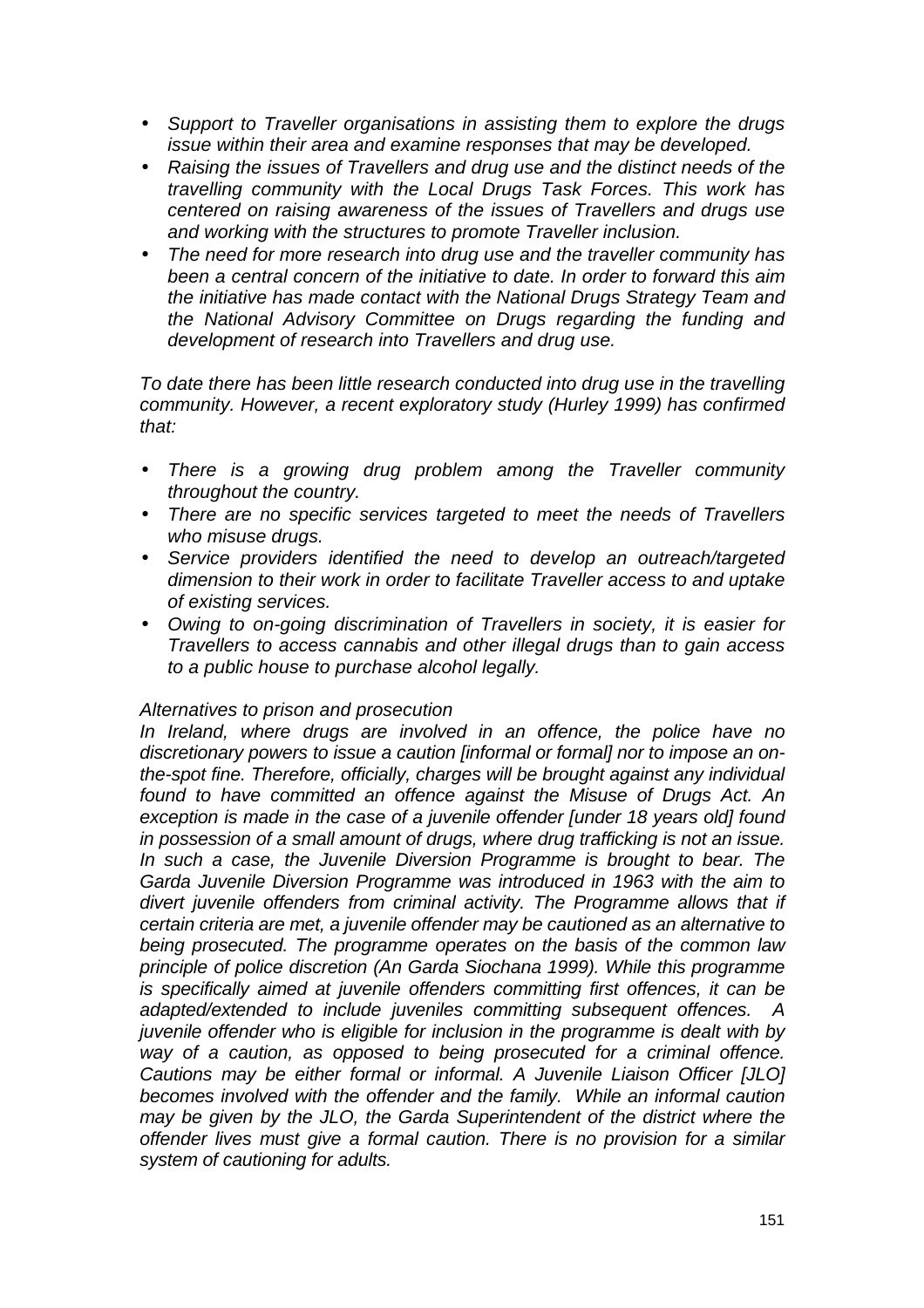In terms of alternatives to prison there is a range of non-custodial options available to sentence those who plead guilty or are found guilty through the courts. The decision of the court in relation to the imposition of a custodial or non-custodial sentence may be influenced by a Pre-Sanction Report where available. This report is compiled by the Probation and Welfare Services and includes information on factors such as addiction that may have contributed to the individual's offending. Pre-Sanction Reports are often not available, however a judge may request that one be provided. The non-custodial options available in the Irish criminal justice system were overviewed in a report on the Irish Probation and Welfare Services (Expert Group on The Probation and Welfare Services 1999) and include:

- *A suspended sentence\**
- *Supervision during deferment of penalty\* / Intensive Supervised Probation: This facility was designed to increase restraints on offenders in the community. Offenders are required to report for frequent urine testing. The type and levels of demand placed on offenders differ enormously by jurisdiction.*
- *A Community Service Order: Community Service Order requires offenders to perform unpaid work for between 40 and 240 hours. There is a perceived lack of suitability of community service for offenders with addictions (Expert Group on The Probation and Welfare Services 1999). This can be due to the Probation Service's inability to provide occupational insurance in the event of an accident due to known disability in the offender i.e. addiction.*
- *A fine: A fine has statutory limits, fixed for a particular offence. The money goes to Central Funds and if unpaid can be enforced by committal to prison.*
- *A Compensation Order: A Compensation Order has a specific statutory format as laid out in the Criminal Justice Act, 1993 and is related to the wrong done. The money goes to the victim as opposed to Central Funds.*
- *A fine and Compensation Order*
- *Release under the Probation of Offenders Act, 1907: In this instance a decision is made not to proceed to convict*
- *Probation Order (Probation of Offenders Act 1907): The purpose of a probation order is to secure the rehabilitation of the offender, to protect the public and to prevent the offender from committing further offences. This is used for drug users by imposing conditions. Conditions may include attendance for treatment and the provision of urine for analysis. This is the preferred procedure in the District Court when dealing with drug users.*
- *Order of Recognisance (Misuse of Drugs Act 1977, Section 28 as amended by the Misuse of Drugs Act, 1984): This is an order requiring an offender to undergo treatment for his/her drug condition in a residential centre or in the community.*

*The 'Order of Recognisance' would appear to be an important non-custodial option for drug users who offend in Ireland. However, in practice the courts do not generally use this order. The necessary rules and regulations have not* 

l

<sup>\*</sup> Both these options have no statutory basis but are widely used by the Courts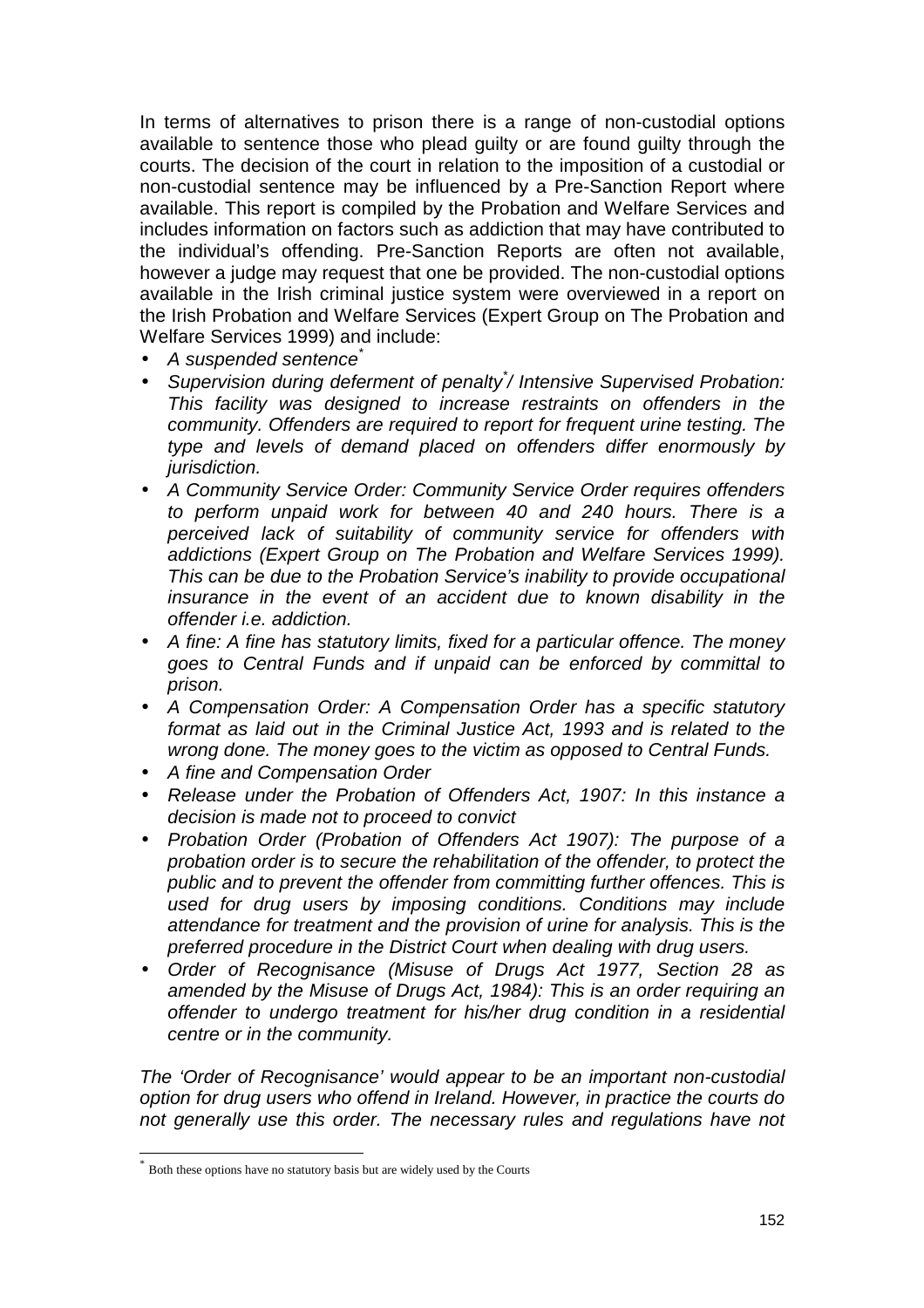*been made. Furthermore, the provision of a statutory place of treatment has always been problematic. The Expert Group on the Probation and Welfare Services has recommended that the necessary Courts Rules and Regulations be updated by the various Court Rules Committees to facilitate wider use of the 'Order of Recognisance' (Expert Group on the Probation and Welfare Services 1999).* 

*A Drug Court was established in Ireland in January 2001 on a pilot basis in one area of Dublin City. The Court has as its primary aim "the reduction of crime through rehabilitation of the offender but not excluding punishment should the circumstances so warrant. The purpose of the proposed Drug Court is to provide a scheme for rehabilitation, under the auspices and control of the court, of persons who are convicted of, or who have pleaded guilty to, drugs offences, relating to possession for own use or for supply to others on a minor scale, and crimes triable in the District Court22 which are related to the drug misuse of the offender" (Drug Court Planning Committee 1999, p.15). In order to access the court the person must be seventeen years of age or older, and either have pleaded guilty or been convicted in the District Court of a drug or drug-related offence which would warrant a prison sentence. The offender must express a wish to be admitted to the Drug Court and at the recommendation of either the police, the Probation Service, a drug treatment professional or the defending solicitor the individual will be assessed as to their suitability for engagement in the Drug Court process (Drug Court Planning Committee 1999). To date 44 offenders have been referred to the Drug Court, of those 15 were deemed either to be unsuitable or their involvement was terminated due to non-compliance with the Court's requirements- the remainder are currently 'in front of the Court' (personal communication, Drug Court Planning Committee). The pilot phase is being evaluated over its initial twelve-month period, with a focus on 'success' in terms of changes in offending behaviour; cost; and feasibility of expansion to cover the remaining areas of the city. The evaluation is due for completion in May 2002 (personal communication, Drug Court Planning Committee).* 

## *c) Statistics and evaluation results*

*NO INFORMATION AVAILABLE* 

# *d) Specific training*

l

## *NO INFORMATION AVAILABLE*

<sup>&</sup>lt;sup>22</sup> "The jurisdiction of the District Court extends to offences which are triable summarily or indictable offences where the judge accepts jurisdiction to hear the case summarily after election by the accused or at the direction by the Director of Public prosecutions (DPP). The maximum sentence the District Court may impose on any one charge cannot exceed 12 months imprisonment and an overall total of 24 months on a combination of more than one offence" (Drug Court Planning Committee 1999, p.13).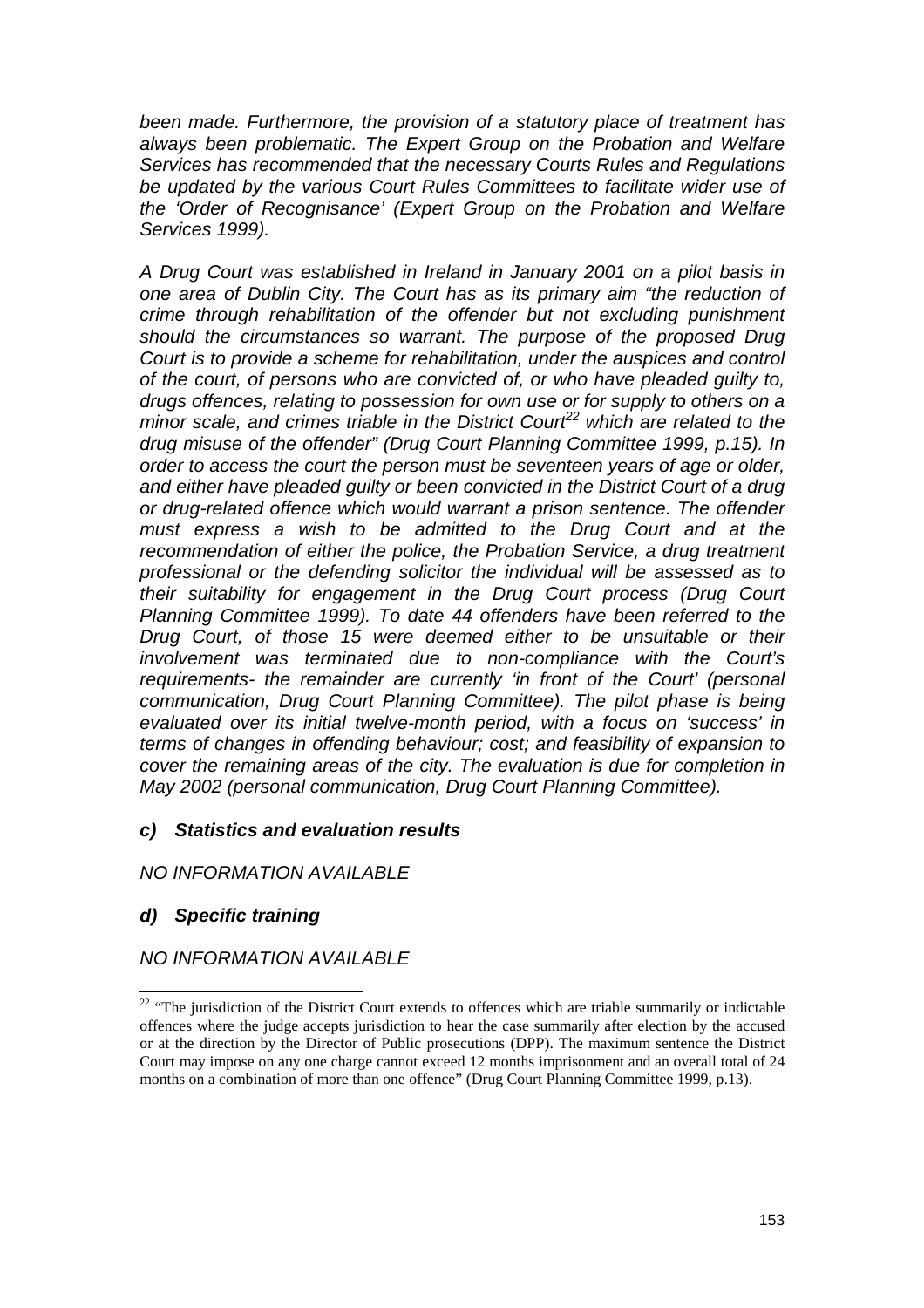## *10. Quality Assurance*

## *10.1 Quality assurance procedures*

## *NO INFORMATION AVAILABLE*

## *a) Formal requirements for quality assurance*

## *NO INFORMATION AVAILABLE*

## *b) Criteria and instruments applied in quality assurance*

*Evaluation of Local Drug Task Force Funded Projects* 

*A recent evaluation of Local Drug Task Force Projects (Ruddle et al 2000) <sup>23</sup> revealed that according to the perceptions of project managers, the emergence of local drug projects had contributed to improvements in the lives of participants and in the local community. In the main, project managers reported perceptions of positive outcomes emanating from the various projects. These observations were primarily due to the dedication and commitment shown by clients/participants towards the projects, plus the selfdevelopment of clients/participants and the positive recognition of the project at community level.* 

*The overall aim of the evaluation was to examine the manner in which each project has managed to handle the first two stages of project development, i.e. the planning and implementation stages. This satisfies the criteria for process evaluation. At the time of evaluation approximately 220 projects had received funding. Of these 142 projects were covered for the evaluation, a profile breakdown of projects reveals that:* 

- *51 % are educational/prevention projects*
- *36 % treatment/rehabilitation*
- *7 % combination of both of above*
- *3 % supply control*

l

• *3 % research and information* 

*The fieldwork was done over a three-month period by a panel of 13 evaluators, primarily consisting of an in-depth interview with project managers. The evaluation served two main purposes, on the one hand it enable successful projects to be identified for "mainstream funding". This meant that responsibility for funding such projects could be transferred on a permanent basis to the state agency from through which funding for the project was initially channeled. The evaluation revealed a number of key insights into the operation of projects under the Local Drug Task Forces, such as:*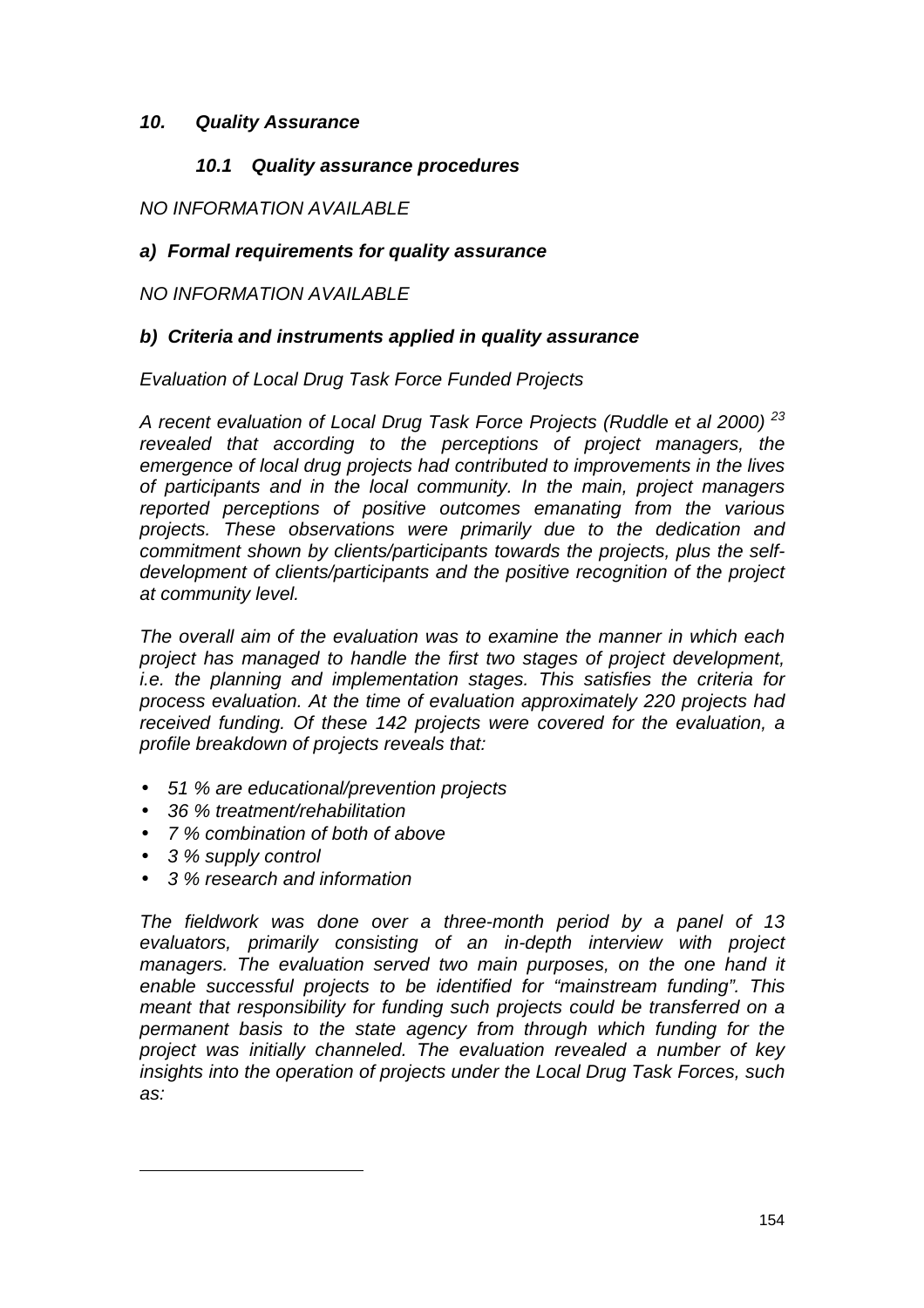- *The majority of project managers (82%) admit that pitfalls were experienced or narrowly avoided. Main pitfalls being a lack of suitable premises, community hostility and staffing issues.*
- *The main factors identified as enabling project delivery include the commitment and qualities of the project staff and support and networking opportunities with other bodies.*
- *Main factors identified in constraining project delivery include unsuitable premises, lack or loss of trained staff and funding issues.*
- *Over two thirds of project managers 68% believed that the original objectives of their projects had been reached. This was based on their perceptions.*
- *The key indicators which project managers use to assess achievement are the numbers of clients availing of or staying with the project. Or the client's personal progress. Main method used to gather information on this is the client's participation records.*
- *Main factors identified in enabling attainment of projects include the quality and commitment of staff and support from other agencies and bodies.*
- *Main factors identified in constraining attainment of objectives include lack or loss of staff and inadequate premises.*

# *10.2 Treatment and prevention evaluation*

# *a) Evaluation policy*

# *NO INFORMATION AVAILABLE*

# *b) Requirements for evaluation*

*To date in Ireland the bulk of evaluation that has been carried out on interventions in the field of demand reduction has been process evaluations. These tended to concentrate on the planning and implementation stages of projects/initiatives. In preparation for the next stage of evaluation, the outcome and impact assessment, and a number of requirements have been outlined.24 For example, it is recommended that:* 

- *At project level, the project manager has the responsibility of ensuring that, from the outset, evaluation of outcomes and impact is built into the projects information systems and is taken into account when determining the funding and resources required*
- *Support in the form of resources, funding, expertise, guidance and training must be provided to the projects by the National Drug Strategy Team and the Local Drug Task Forces*
- *A means to explore ways of obtaining consumer feedback from the project's clients be explored*
- *The need for research into the many dimensions of local drug issues be explored to assist in the contextualisation of impact and outcome assessments from local projects*

l  $24$  For further information see Evaluation of Local Drug Task Forces, Ruddle et al 2000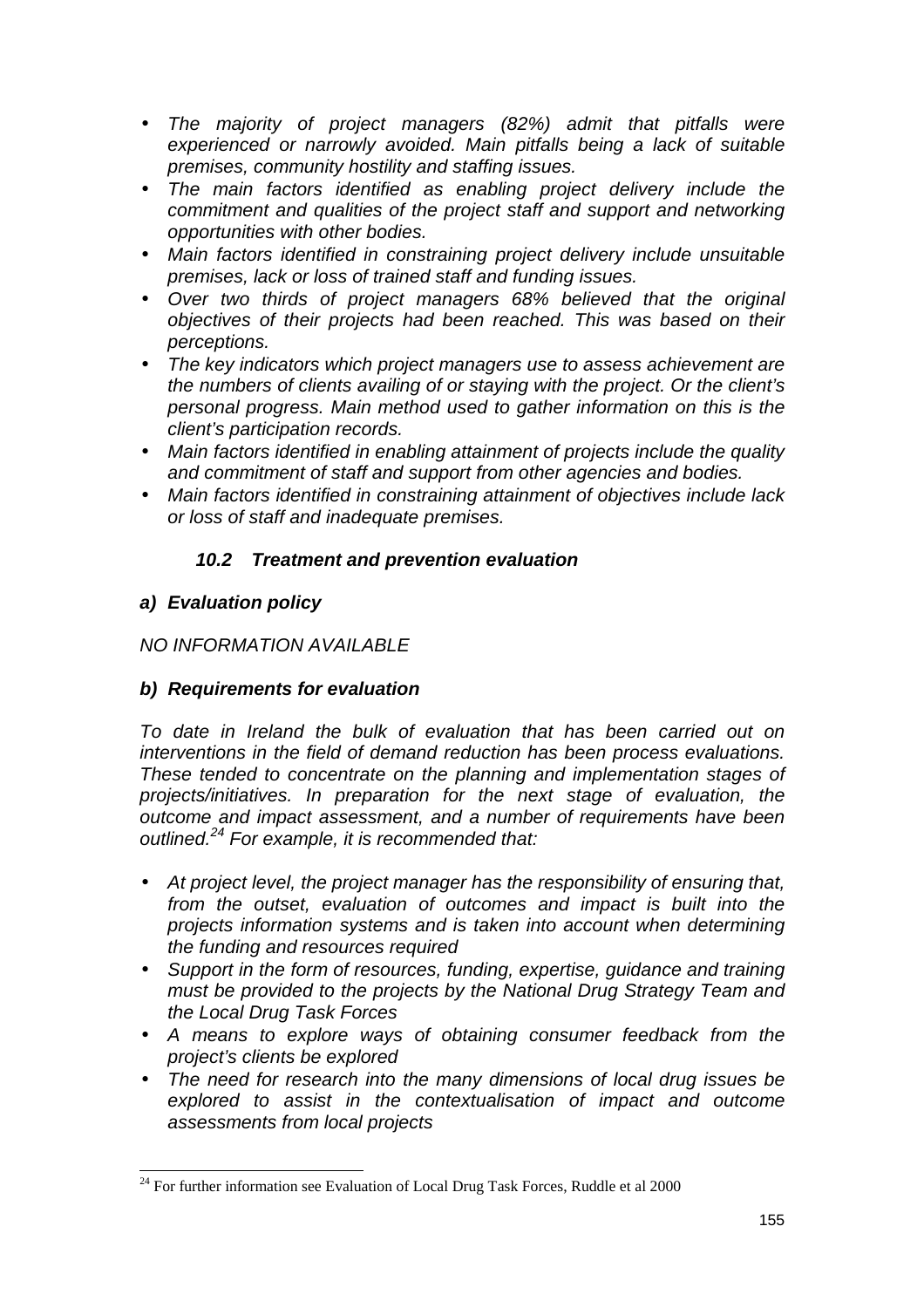• *And, that each Local Drug Task Force have a trained research worker dedicated to the research function* 

## *c) Use of evaluation results*

*Review of Eastern Health Board (EHB) Drugs and AIDS services* 

*A review of the EHB's Drugs and AIDS services was conducted during 1999 (Farrell et al. 2000)25. The review was designed to examine the service development over the 5 years since the last review was undertaken, to assess the current service provision and service mix and to make recommendations about policy development and the evolution of policies in the context of services and practices elsewhere. The report concluded that the EHB has achieved a major expansion in drug services over the last five years and has developed innovative services. A number of recommendations were made in the report. It was suggested that an audit of benzodiazepine use be conducted and that the current needle exchange facilities be expanded.* 

### *Review of Current Alcohol and Drug Problem Service Provision in Kilkenny*

*A review of the Current Alcohol and Drug Problem Service Provision in Kilkenny was conducted during 2001 (Farrell and Marsden 2001) 26 The review was designed to assess the current levels of service provision and to make recommendations about future development of service organisation and service delivery. The report concluded that the current service, which primarily operated from a single floor in an outpatient building of St. Luke's Hospital in Kilkenny, gave the impression of being underfunded. There was a distinct lack of administrative support that meant the workload of counsellors overburdened. The overall level of activity over the previous three years was 120 to 130 new cases per year. The report concludes that perhaps there is pockets of the community that would benefit from contact with the services. However, given the demands of the current workload on the service, the limited amount of counsellors and private rooms and the lack of administrative support, perhaps the wider community is unable to access treatment options. The authors make some key recommendations, which state that:* 

- *The development of an integrated community based service is the best way to harness new resources and develop and innovate on the basis of current funding opportunities.*
- *Service delivery can be improved if people with alcohol and drug problems in the area can access services appropriate to their needs, that the service can deliver access to a range of primary, secondary and tertiary health*

l <sup>25</sup> Farrell, M. Gerada, C. and Marsden, J. (2000) External Review of Drug Services for The Eastern Health Board. London; National Addiction Centre, Institute of Psychiatry, London.

<sup>&</sup>lt;sup>26</sup> Farrell, M and Marsden, J. (2001) External Review of Current Alcohol and Drug Problem Service Provision in Kilkenny. Commissioned by the Drug Co-ordination Unit of the South Eastern Health Board.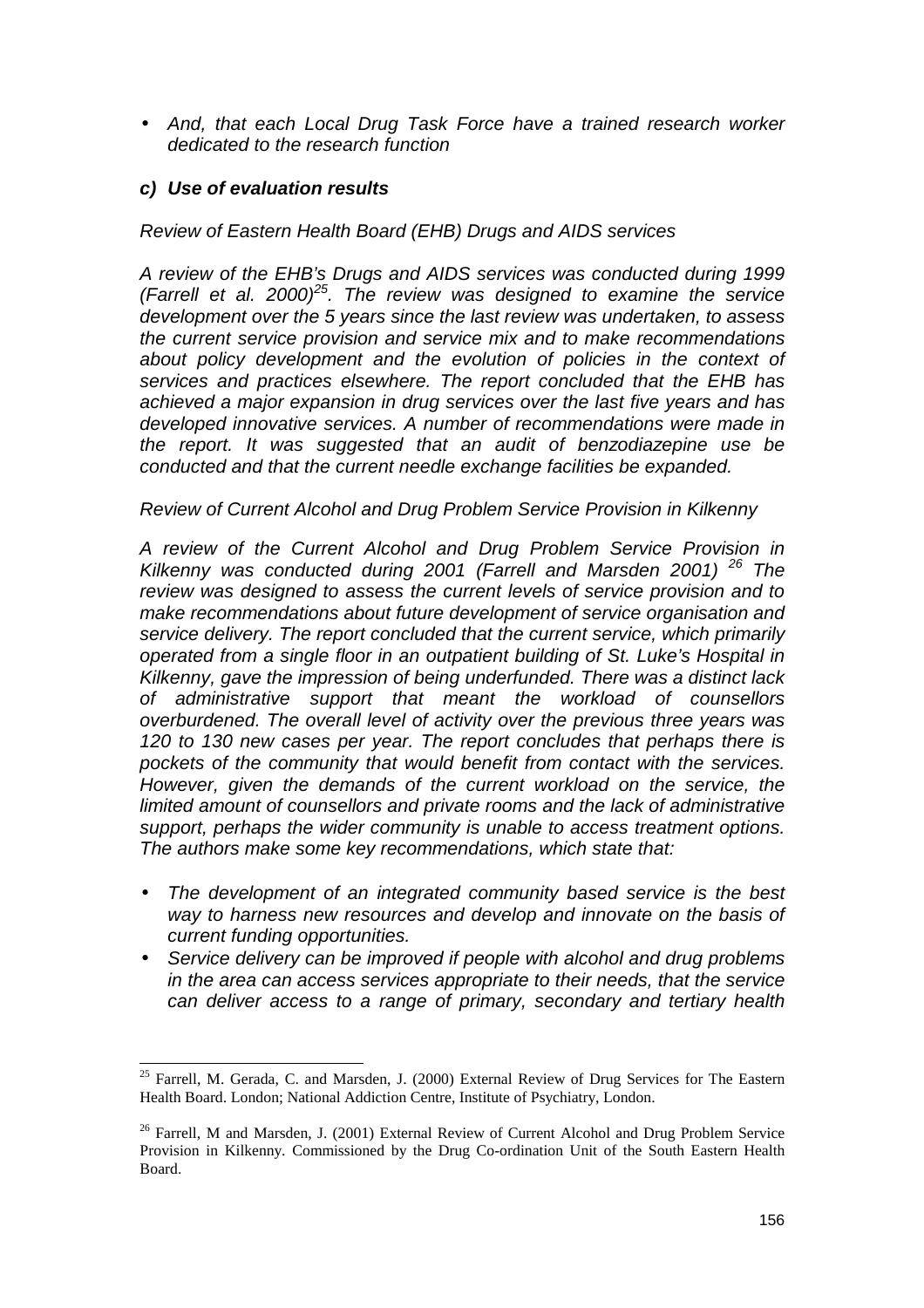*and social care options and the delivery of care is based on a continuing assessment of presenting and evolving treatment and support need.* 

• *That a working group is established to oversee the development and implementation of enhanced arrangements for monitoring the delivery and impact of treatment.* 

## *d) Evaluation training*

## *NO INFORMATION AVAILABLE*

## *10.3 Research*

### *a) Demand Reduction research projects: objectives, structure and organisation*

*A National Advisory Committee on Drugs (NACD) comprising of experts from the research, voluntary, community and statutory sectors was established in 1999 to co-ordinate and commission research on drug problems in Ireland. The primary objective of the NACD is to advise the Government, in relation to the prevalence, prevention, treatment and consequences of problem drug use in Ireland. The Committee has set out a detailed three-year plan of research, which includes an examination of the areas of prevention, treatment and rehabilitation. These are three key areas in the field of demand reduction and it is anticipated that a valuable insight into the strengths, weaknesses and gaps in these areas will materialise upon completion of this research programme. In particular the programme will endeavour to do the following:* 

#### *Prevention*

- *To examine the effectiveness in terms of impact and outcomes of existing prevention models and programmes, with particular regard to evaluation instruments developed at European level*
- *To undertake comparative studies of different models with particular reference to those in operation in task force areas*

## *Treatment/Rehabilitation*

- *To examine the effectiveness in terms of impact and outcomes of existing treatment and rehabilitation models and programmes*
- *To undertake longitudinal studies of the effectiveness of existing treatment and rehabilitation models*
- *To examine the context in which relapse occurs*
- *To examine the impact of the treatment setting*

## *b) Relations between research and drug services*

*The following are some examples of relatively recent research that has been carried out with individuals attending drug treatment services in Dublin.* 

*A document outlining a blueprint for rehabilitation services for opiate addicts in the Eastern Health Board area (Dorman et al 1999) drew on the findings of a research project commissioned by the Drug Rehabilitation Committee of the*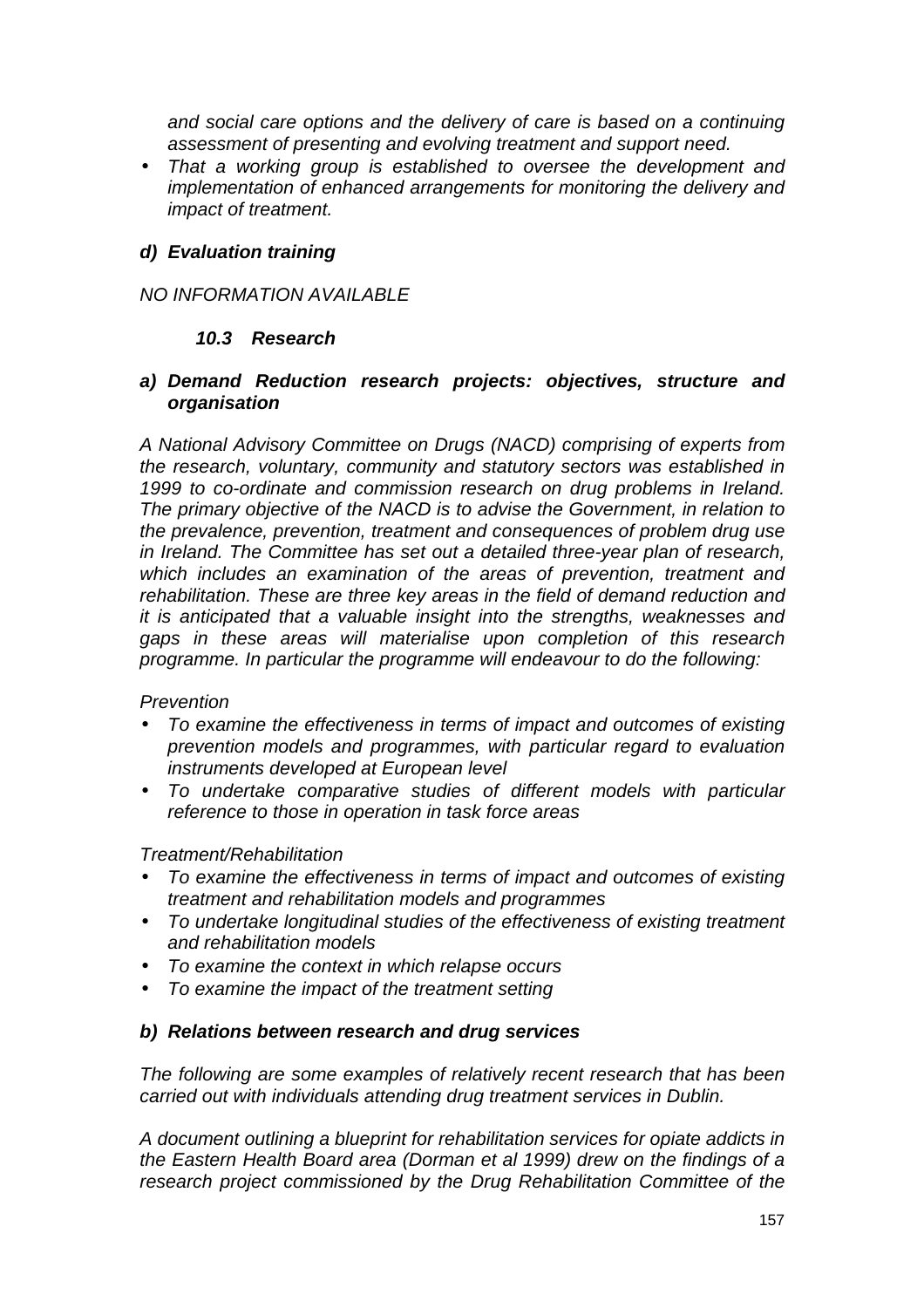*Eastern Health Board. The research was carried out in order to facilitate the informed planning of rehabilitation services in the future. The research was qualitative in design and looked at three distinct perspectives, those of the clients, the staff in drugs services in the health board areas and the local community. 94 opiate addicts, attending rehabilitation services funded and/or operated by the Eastern Health Board were interviewed. Focus groups were held for staff and for those representing the community. The report made the following recommendations. Rehabilitation should be; comprehensive, client centred, delivered through an integrated multi-disciplinary service and offering a range of responses. In addition, it should be well resourced with fast access and every opportunity given for addicts to contribute to the design and delivery of programmes.* 

*Smith et al (1999) claimed that while there was evidence of a reduction in the*  rates of unsafe injecting practices among opiate users while injecting, there *had not been much published evidence to show that harm reduction programmes helped to reduce the occurrence of the hepatitis C virus. The study aimed to explore whether or not, among intravenous drug users with short injecting histories, the prevalence of hepatitis C was lower in those who started injecting after an expansion in harm reduction services in Dublin. The study was set in Trinity Court addiction treatment centre.* 

*In the context of the relatively high prevalence rate of hepatitis C among injecting drug users (IDUs), (Smyth et al, 1999) sough to explore and assess the understanding of hepatitis C among IDUs attending an addiction clinic. In total 105 IDUs were interviewed. It was found that respondents were better at identifying activities that carried a risk of hepatitis C transmission than at identifying activities that posed no threat. Understanding of the long-term nature of hepatitis C was found to be poor, and respondents in recent contact with a GP performed less well than those without contact. The authors concluded that understanding of hepatitis C among IDUs in contact with health professionals was poor and in need of major improvements.* 

## *c) Funding of demand reduction research*

*The bulk of funding being provided for research in this field comes from the Department of Tourism, Sport and Recreation the Department of Health and Children, the National Advisory Committee on Drugs, the National Drug Strategy Team through the Local Drugs Task Forces and the regional health boards. Representatives from the community sector who identify a gap in research can also apply for funding through the Local Drugs Task Forces. While a limited amount of research is carried out in the voluntary sector and is usually funded by a mixture of statutory and private subsidies.* 

# *d) Training in demand reduction research*

*Trinity College, Dublin, incorporates a research component into both the Diploma in Addiction Studies and the M.Sc. in Drug and Alcohol Policy.*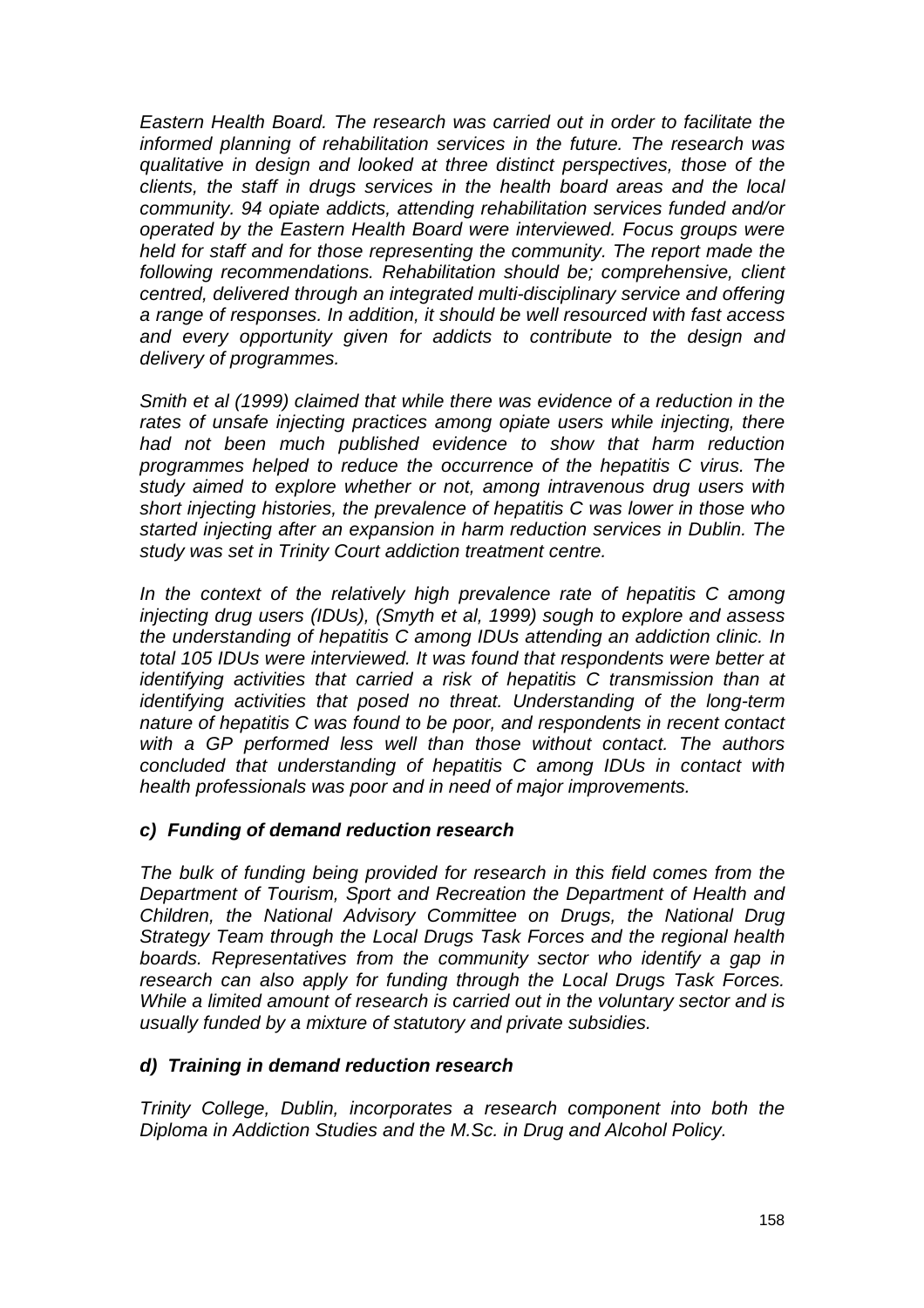## *10.4 Training for professionals*

### *a) Training in quality assurance and evaluation: type and structures*

## *NO INFORMATION AVAILABLE*

### *b) University training, Non-University Vocational training, in-service training*

| <b>UNIVERSITY TRAINING</b>                                                      | <b>NON-UNIVERSITY TRAINING</b>                                                  | <b>IN-SERVICE TRAINING</b>                                                                             |
|---------------------------------------------------------------------------------|---------------------------------------------------------------------------------|--------------------------------------------------------------------------------------------------------|
| Diploma<br>ln<br><b>Addiction</b><br><b>Studies</b>                             | <b>Alcohol and Drug Abuse Awareness</b>                                         | Teen Community Addiction<br><b>Studies Course</b>                                                      |
| M.Sc in Drug and Alcohol<br>Policy                                              | <b>Drugs and Addiction</b>                                                      | Peer<br>Support<br>Training<br>Programme                                                               |
| National Diploma/Degree<br>Community<br>in<br>Drug<br><b>Prevention Studies</b> | Peer Education Drug Awareness<br>Programme                                      | Probation<br>Welfare<br>and<br>Service Training                                                        |
|                                                                                 | Peer Leadership Training                                                        | Garda Training                                                                                         |
|                                                                                 | Prevention<br><b>Substance</b><br>Abuse<br>Programme                            | Education<br>Drug<br>and<br><b>Awareness for Pharmacists</b>                                           |
|                                                                                 | Personal<br>Social,<br>Health<br>and<br>Education                               | Substance Abuse Training<br>Course                                                                     |
|                                                                                 | for<br>Community<br>Drug<br>Training<br><b>Workers</b>                          | in<br>Certificate<br>Drug<br>Counselling and Intervention<br><b>Skills</b>                             |
|                                                                                 | Certificate Course in Community<br>Leadership and Substance Misuse<br>Awareness | Drug Response<br>the<br>and<br><b>Traveller Community</b>                                              |
|                                                                                 | Addiction<br><b>Studies</b><br>Community<br>Course                              | Learning Together, Working<br>Together                                                                 |
|                                                                                 | Drug Information and Community<br>Education (DICE)                              | Drug<br>for<br>Awareness<br><b>Voluntary Leaders</b>                                                   |
|                                                                                 | Further Training in Community Drug<br><b>Work</b>                               | Drug<br>Questions,<br>Local<br><b>Answers</b>                                                          |
|                                                                                 | Leadership Training for Prevention<br>of Drug Problems                          | Foundation Level Training in<br>Addiction<br><b>Drugs</b><br>and<br>Education                          |
|                                                                                 | <b>Parenting for Prevention</b>                                                 | <b>Working</b><br>with<br>clients:<br>Motivational Interviewing and<br><b>Brief Counselling Skills</b> |
|                                                                                 | <b>Certificate in Addiction Studies</b>                                         |                                                                                                        |
|                                                                                 | <b>Addiction Studies Certificate</b>                                            |                                                                                                        |
|                                                                                 | Health<br>Social<br>Education<br>and<br><b>Facilitation Training</b>            |                                                                                                        |

## *c) Statistics and evaluation results*

## *NO INFORMATION AVAILABLE*

### *Conclusion:*

Plans for the future development of the demand reduction field in Irish drug policy is embedded in the National Drugs Strategy 2001-2008. In particular, the fields of prevention, treatment and rehabilitation are well covered in this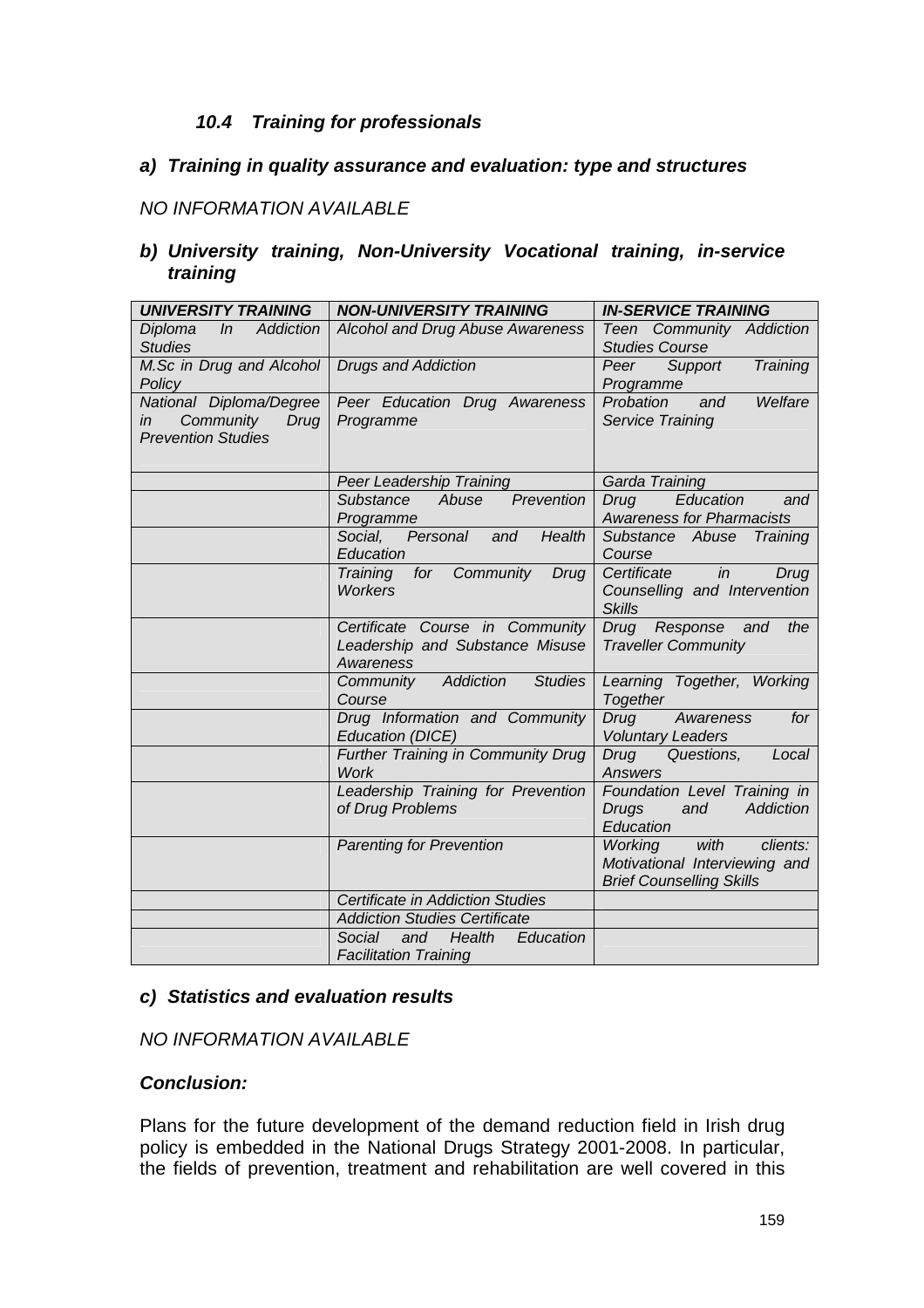regard. However, there are a number of issues across the three areas that warrant special attention. The strategy recognises the tackling of povery, poor housing conditions and inadequate educational opportunities all have a role to play in the prevention and management of drug misuse and drug related harm. The point can also be made that prevention strategies like school based drug programmes need to take account of the probability that those most 'at risk' may not be benefitting from the provision of mainstream drug education programmes. For instance, the school prevention programmes may be missing early school leavers, while the content and delivery of drug programmes in schools may be to difficult for some children with learning difficulties to understand.

In terms of treatment, the strategy aims to increase the number of treatment places to a minimum of 6,500 by the end of 2002. A noble aspiration one might say, however, an issue that needs constant attention is the use of prescription drugs by those in treatment, primarily benzodiazepines. The efficacy of the treatment process runs the risk of being seriously undermined both in medicinal and cultural terms. In particular, the cultural element requires attention as if local community members witness people in treatment being 'stoned' on a regular basis, this can have implications for the status of treatment among the community.

Finally, perhaps the biggest challenge facing the drug strategy and the key players in the drug field is the area of rehabilitation. The development of effective models of rehabilitation is crucial to the future of the drug strategy and the overall Irish drug policy in general. Programmes delivering personal development, training and educational services for former drug uses need to be developed around the needs of individuals. These programmes need to combine preparation for mainstream activities like the job market, while recognising the special needs of recovering drug users.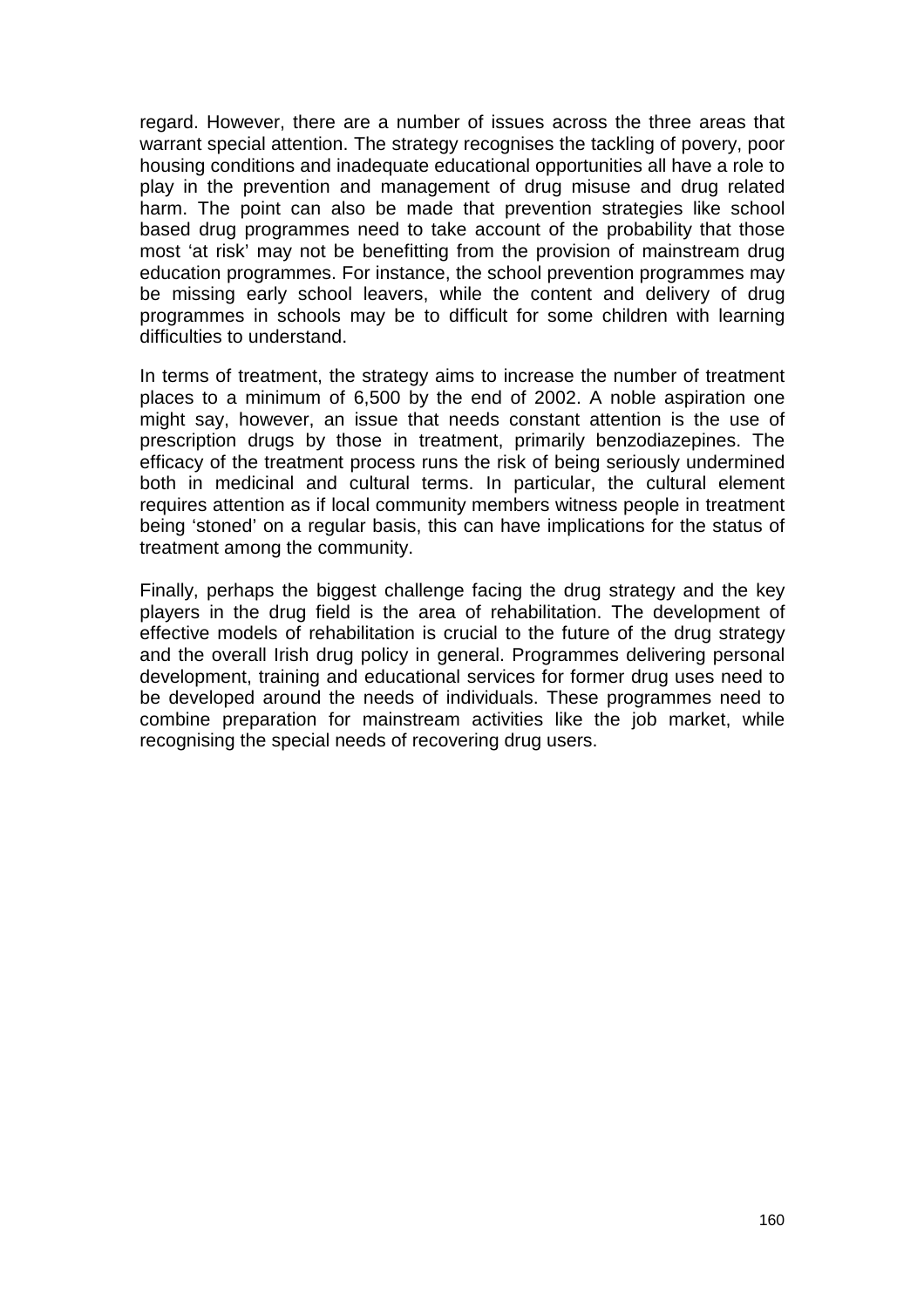# **PART 4**

## **KEY ISSUES**

### **11. Polydrug Use: Drug Set and Setting –** Martin Keane

Despite an increased research focus on drug misuse related issues in Ireland over recent years, an area that has received little attention has been that of polydrug use. However, a review of the literature on drug misuse in Ireland has revealed 'pockets' of evidence indicating some levels of polydrug use among individuals engaging in drug misuse. In the majority of these studies which will be referred to throughout this chapter, polydrug use is reported as a part of the drug-using career of individuals with little focus on the nature, effects, extent or rationale behind the polydrug using behaviour.

The purpose of this chapter is to explore the issue of polydrug use in an Irish context by looking at different combinations of drugs used and effects sought, historical and new patterns of polydrug use, user groups, and the health and social consequences of polydrug use. Differences in routes of administration, gender, age, rural/urban and sexual orientation among polydrug users will be discussed.

There different approaches were taken to examine the issue of polydrug use in Ireland, namely:

- A comprehensive search of the Irish literature on drug use and misuse;
- An analysis on data collected by the National Drug Treatment Reporting System (NDTRS) for 1999 (last year of complete national data);
- A survey of small convenient sample of 'confirmed' polydrug users using a self-completed questionnaire. This data was collected at three separate locations in Dublin using a self-completed questionnaire. Two of the locations were Health Promotion Clinics, the other a Post-Release Centre for ex-prisoners. Individuals were asked to respond to a filter question, which inquired "Have you ever used two or more of the following drugs during the same 24-hour period". A list of 14 different drugs and a separate category for 'other drugs' were presented. In the event of responding in the affirmative, individuals were asked to complete the remainder of the questionnaire. In total 41 respondents completed the questionnaire, 3 additional questionnaires that were partially completed were dismissed. This study will be referred to throughout the remainder of this chapter as the "exploratory survey on polydrug use".

#### Defining polydrug use

Polydrug use can prove an elusive term to define. Broadly speaking, the phenomenon of polydrug use primarily involves the use of different substances and different combinations at different times (Keup 1990, Bergmark 1998). Some of the issues that render polydrug use a difficult term to define are deciding on whether to include the use of legal and prescribed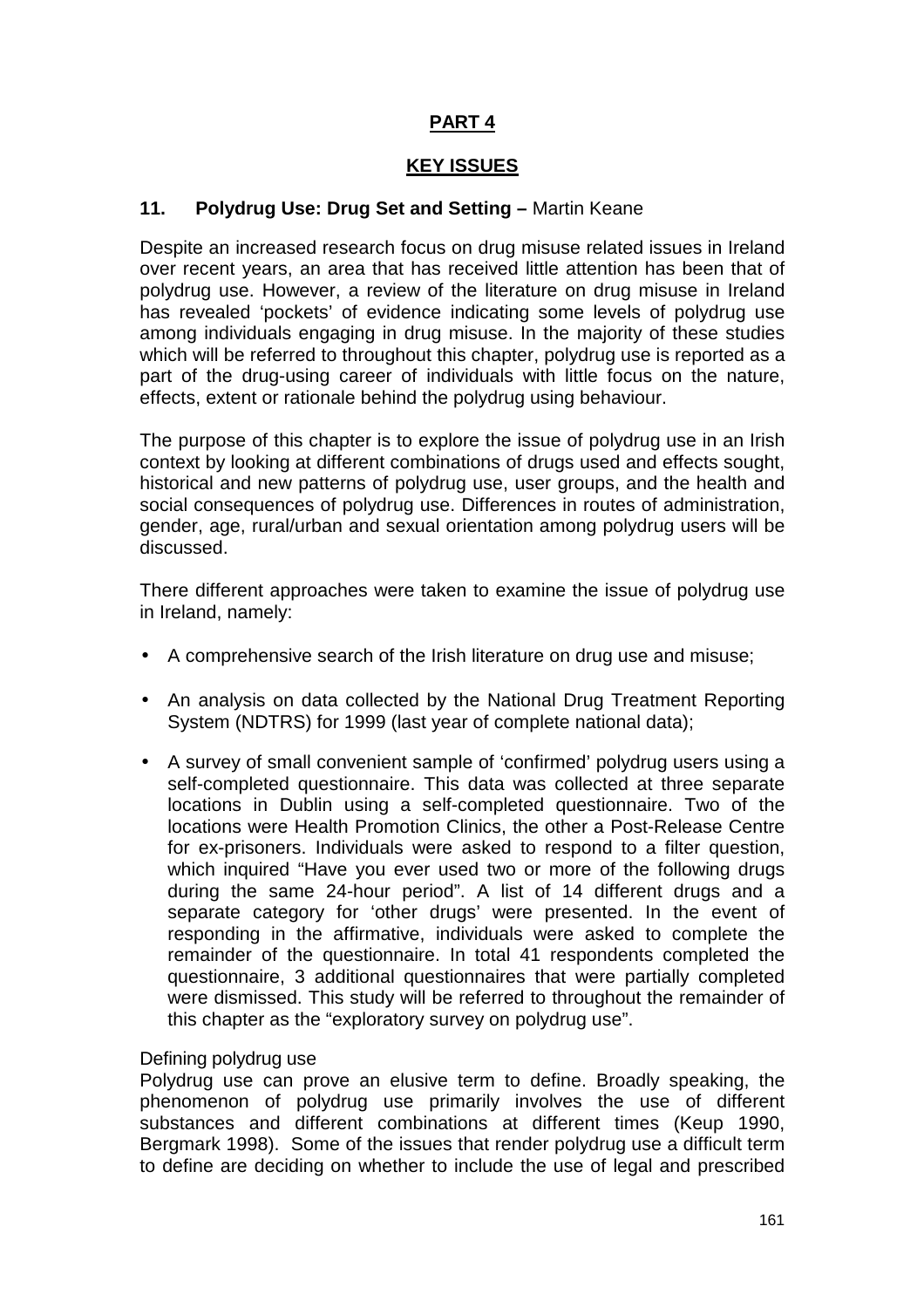drugs in addition to the use of illicit drugs. Also deciding on the timeframe within which polydrug use can be examined. For instance, is it the use of a number of drugs (usually two or more) during an individual users lifetime, or within the last year/month/week? An additional point to consider is deciding on whether to look at how often does the usage of a number of drugs occur, is it daily/weekly/monthly? Also do users take particular combinations of drugs in order to achieve specific effects?

For the purpose of preparing this chapter a number of different definitions of polydrug use were employed in the process of data collection and data analysis. A literature search of material on aspects of drug misuse in an Irish context revealed that most of the studies that touched on polydrug use referred to it in broad terms. For instance, in the majority of studies where polydrug use was indicated, respondents reported the 'use of two or more drugs during their lifetime'. The second source of data referred to in this chapter comes from the National Drug Treatment Reporting System (NDTRS), specifically the year 1999. In this instance, polydrug use is defined as the 'use of two or more drugs on a daily basis in the month prior to treatment'. Finally, the exploratory survey on polydrug use utilised the definition of polydrug use as the 'use of two or more drugs during the same twenty-four hour period'.

# **11.1 Patterns and Users Groups**

# **a) Combinations and effects sought**

In recent times in Ireland an emerging tendency has been noted for drug users to combine ecstasy and heroin (Table 11.1a). In most cases the indications are that individuals aimed for a desired effect in using this combination. It appears that smoking heroin or 'chasing the dragon' as it's often referred to is seen as effective in helping to 'come down' from the high of ecstasy (Gervin et al. 1998). What is not made clear is why individuals required the intervention of another drug in 'coming down' from ecstasy. For instance, does this mean that individuals are smoking heroin to conceal the high of ecstasy from parents, or is heroin smoked to alleviate the short term 'negative effects' that withdrawing from ecstasy is reported to bring on (Bissett 1997). The studies referred to (Table 11.1a) looked at ecstasy use over lifetime usage of drugs by individuals, but the studies do not reveal the number of times that individuals may have used this combination of heroin and ecstasy. The limitations of this lifetime usage definition are discussed in (Section 11.5). However if individuals report to using to counteract the effects of ecstasy then it can be inferred that this form of usage is more likely to take place within the same 24-hour period, thereby indicating a more intense form of polydrug use.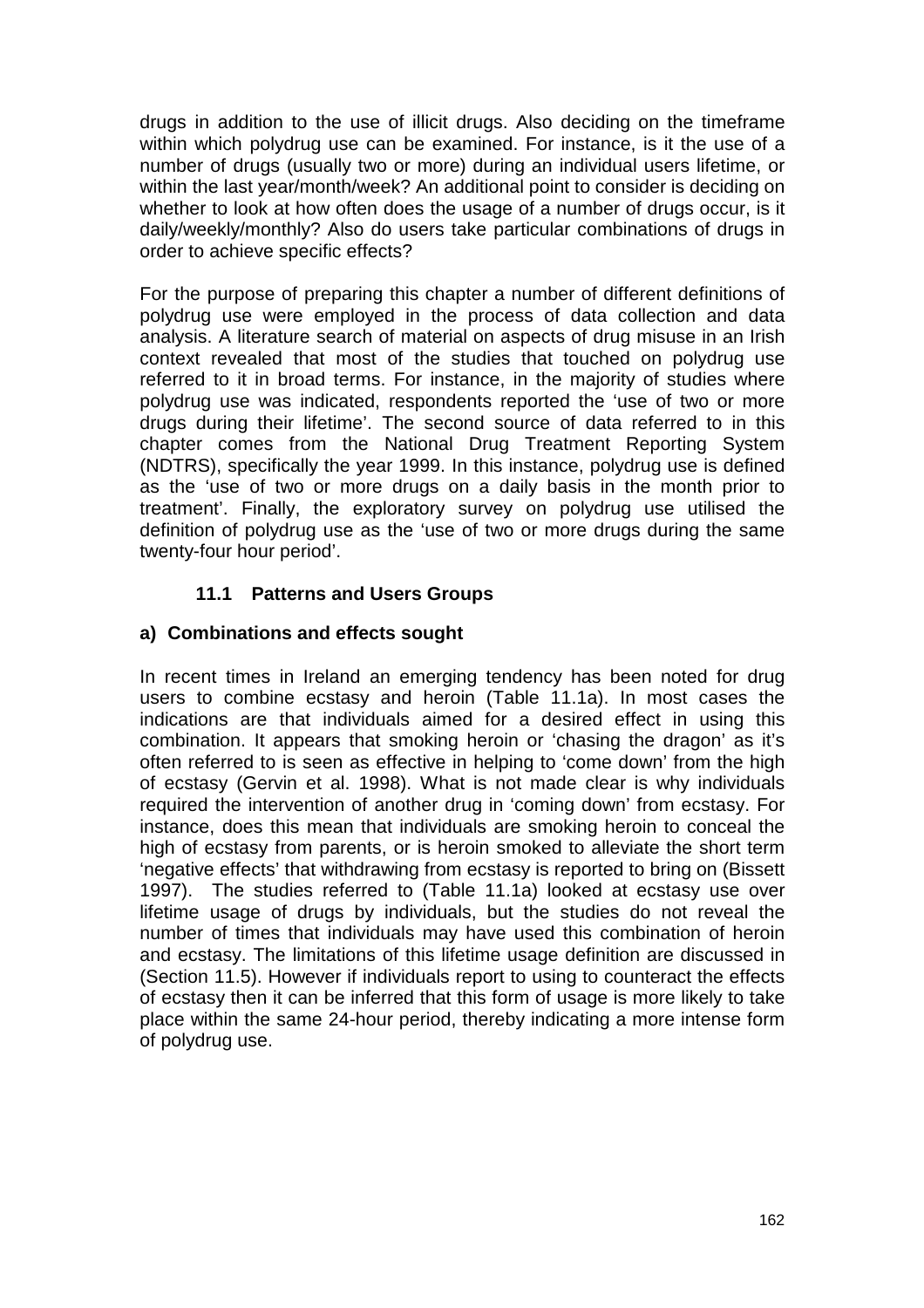| <b>Author</b>                 | Sample source                          | Data<br>collection                 | Definition of<br>Polydrug use | <b>Combinations</b><br>and<br>effects sought                                       |
|-------------------------------|----------------------------------------|------------------------------------|-------------------------------|------------------------------------------------------------------------------------|
| Gervin et al<br>(1998)        | Treatment<br>Centre<br>$(n=46)$        | <b>Interviews</b>                  | Lifetime usage                | Almost 50% reported<br>heroin<br>smoking<br>to<br>down"<br>off<br>"come<br>ecstasy |
| Dorman<br>and<br>Jones (1999) | Treatment<br>Centre<br>$(n=94)$        | <b>Interviews</b>                  | Lifetime usage                | Smoking<br>heroin<br>to<br>counter ecstasy use                                     |
| Crowley<br>(1999)             | Prison Detox<br>Programme<br>$(n=187)$ | Self<br>Completed<br>Questionnaire | Lifetime usage                | 100 heroin<br>60% ecstasy<br>effects)<br>sought<br>not<br>known                    |

**Table 11.1a: The combination of heroin and ecstasy among some drug using individuals in Ireland** 

Another combination of drugs that has been picked up by some studies is the link between heroin and benzodiazepines and in some cases the use of methadone (Table 11.1b). The word 'combination' is being used loosely here as it must be noted that it is not clear from the studies referred to (Table 11.1b) whether the use of these drugs were combined during the same 24 hour period. Neither is it clear what effect individuals were seeking to induce by using these types of drugs. It could be argued that the combining of heroin and benzodiazepines has implications for the efficacy or otherwise of opiate treatment programmes. Clearly, if individuals opiate use is being addressed while their co-existing benzodiazepine use is being neglected then there is potential for the undermining of drug specific treatment programmes such as methadone maintenance and methadone substitution.

| <b>Author</b>              | <b>Sample Source</b>            | <b>Data Collection</b>                     | Definition<br>of                             | <b>Combinations</b><br>and                                                                                                                                          |
|----------------------------|---------------------------------|--------------------------------------------|----------------------------------------------|---------------------------------------------------------------------------------------------------------------------------------------------------------------------|
| Rooney et al<br>(1998)     | Treatment<br>Centre $(n=63)$    | <b>Interviews</b><br>and<br>urine/analysis | polydrug use<br>Lifetime usage               | effects sought<br><b>of</b><br>thirds<br>Over<br>two<br>sample tested positive<br>opiate<br>for<br>and<br>benzodiazepine use<br>(effects<br>sought<br>not<br>known) |
| Hutchinson<br>et al (1995) | A&E<br>Departments<br>$(n=141)$ | Self<br>completed<br>questionnaire         | Lifetime usage                               | <b>of</b><br>Reported<br>use<br>opiates,<br>prescribed<br>methaone<br>and<br>benzodiazepines<br>effects)<br>sought<br>not<br>known)                                 |
| Browne et al<br>(1997)     | Treatment<br>Centre (n=107)     | Urine/analysis                             | Drug use in 30<br>prior<br>day<br>to<br>test | 45% tested positive for<br>using benzodiazepins<br>while using methadone<br>(effects<br>sought<br>not<br>known)                                                     |
| Farrell<br>(2000)          | Treatment<br>Centres            | Urine/analysis                             | Drug use in 30<br>days prior to<br>test      | 65% tested positive for<br>benzodiazepine<br>use<br>while taking methadone<br>(effects<br>sought<br>not<br>known)                                                   |

**Table 11.1b: The combination of heroin and benzodiazepines among some drug using individuals in Ireland**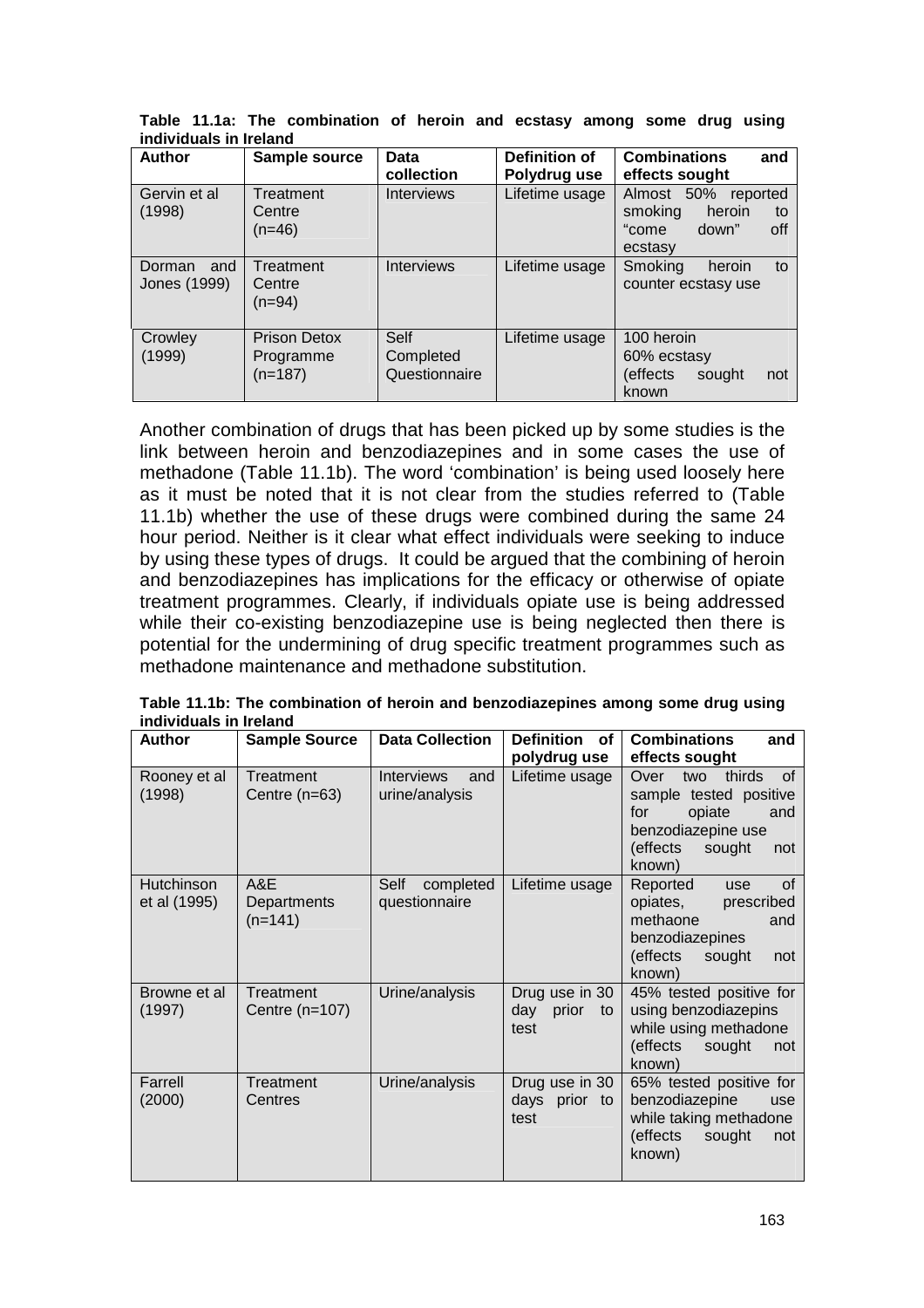Polydrug use among those treated for problem drug use was examined using data from the National Drug Treatment Reporting System (NTRS) for the year 1999 (last year of complete national data). A total of 6443 treatment contacts were made in 1999 of which 956 (14.8%) reported using two or more drugs, on a daily basis, in the month prior to treatment. Where polydrug use was reported on a daily basis by all treatment contacts 740 (77.4%) reported taking two drugs only, 188 (19.7%) reported taking three drugs only, and 28 (2.9%) reported taking four drugs only. No information was available on a fifth (or subsequent) drug.

Where two drugs only were reported as being used on a daily basis Heroin and Cannabis, and Heroin and Benzodiazepines were the most common combinations, accounting for 45 per cent of all two drug combinations (Table 11.1c). A daily Methadone and Benzodiazepine combination was used by a further 15 per cent.

**Table 11.1c. The combinations of drugs used by all treatment contacts reporting daily use of two drugs only in the month prior to treatment** 

| Drug Combination (2 drugs only) | (%)<br>N.  |
|---------------------------------|------------|
| Heroin + Cannabis               | 174 (23.5) |
| Heroin + Benzodiazepines        | 159 (21.5) |
| Methadone + Benzodiazepines     | 108 (14.6) |
| Heroin + Methadone              | 85 (11.5)  |
| Heroin + Cocaine                | 34 (4.6)   |
| <b>Other Combinations</b>       | 180 (24.3) |
| Total                           | 740 (100)  |

Source. National Drug Treatment Reporting System (NDTRS), Drug Misuse Research Division, Health Research Board.

Where three drugs only were reported as being used on a daily basis Heroin, Methadone and Benzodiazepines was the most common combination, accounting for over 31 per cent of all three drug combinations (Table 11.1d). A daily Heroin, Benzodiazepine and Cannabis combination was used by a further 16.5 per cent.

**Table 11.1d. The combinations of drugs used by all treatment contacts reporting daily use of three drugs only in the month prior to treatment** 

| Drug Combination (3 drugs only)        | N(%)       |
|----------------------------------------|------------|
| Heroin + Methadone + Benzodiazepines   | 59 (31.4)  |
| Heroin + Benzodiazepines + Cannabis    | 31(16.5)   |
| Heroin + Methadone + Cannabis          | 13 (6.9)   |
| Methadone + Benzodiazepines + Cocaine  | (4.8)<br>9 |
| Methadone + Benzodiazepines + Cannabis | 6(3.2)     |
| <b>Other Combinations</b>              | 70 (37.2)  |
| Total                                  | 188 (100)  |

Source. National Drug Treatment Reporting System (NDTRS), Drug Misuse Research Division, Health Research Board.

Where four drugs only were being taken on a daily basis the most common combination of drugs used was Heroin, Methadone, Benzodiazepine and Cannabis. A total of 7 (25.0%) of the 28 treatment contacts reported taking this combination of drugs.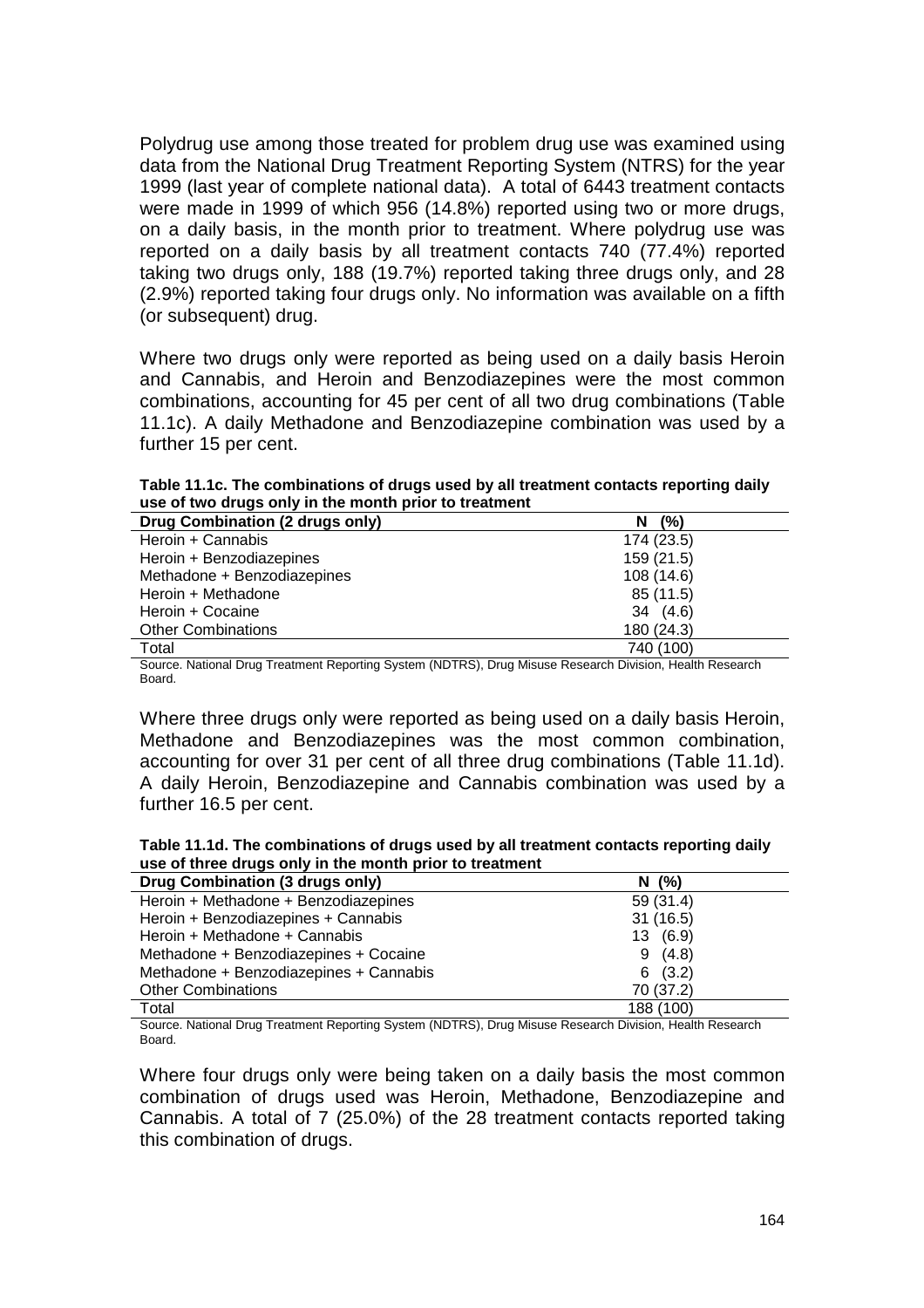A total of 1852 first treatment contacts (i.e. clients who had never been previously treated for drug misuse) were made in 1999 of which 207 (11.2%) reported using two or more drugs, on a daily basis, in the month prior to treatment. Where polydrug use was reported on a daily basis by first treatment contacts 168 (81.2%) reported taking two drugs only, 33 (15.9%) reported taking three drugs only, and 6 (2.9%) reported taking four drugs only. No information was available on a fifth (or subsequent) drug.

Where two drugs only were reported as being used on a daily basis Heroin and Cannabis was the commonest combination, accounting for 34 per cent of all two drug combinations (Table 11.1e). A daily Heroin and Benzodiazepine combination was used by a further 21 per cent.

**Table 11.1e. The combinations of drugs used by first treatment contacts reporting daily use of two drugs only in the month prior to treatment** 

| Drug Combination (2 drugs only) | N(%)       |
|---------------------------------|------------|
| Heroin + Cannabis               | 57 (33.9)  |
| Heroin + Benzodiazepines        | 35(20.8)   |
| Heroin + Methadone              | 16 (9.5)   |
| Cannabis + Alcohol              | 10(6.0)    |
| Cannabis + MDMA                 | (4.2)<br>7 |
| <b>Other Combinations</b>       | 43 (25.6)  |
| Total                           | 168 (100)  |

Source. National Drug Treatment Reporting System (NDTRS), Drug Misuse Research Division, Health Research Board.

Where three drugs only were reported as being used on a daily basis Heroin, Methadone and Benzodiazepines was the commonest combination accounting for 15 per cent of all threedrug combinations (Table 11.1f). A daily Heroin, Benzodiazepine and Cannabis combination was used by a further 12 per cent.

| Table 11.1f. The combinations of drugs used by first treatment contacts reporting daily |  |
|-----------------------------------------------------------------------------------------|--|
| use of three drugs only in the month prior to treatment                                 |  |

| Drug Combination (3 drugs only)            | N(%)      |
|--------------------------------------------|-----------|
| Heroin + Methadone + Benzodiazepines       | 5(15.2)   |
| Heroin + Benzodiazepines + Cannabis        | 4(12.1)   |
| Heroin + Benzodiazepines + Benzodiazepines | 2(6.9)    |
| Heroin + Methadone + Cannabis              | 2(6.1)    |
| MDMA + Cannabis + Alcohol                  | 2(6.1)    |
| <b>Other Combinations</b>                  | 18 (54.5) |
| Total                                      | 33 (100)  |

Source. National Drug Treatment Reporting System (NDTRS), Drug Misuse Research Division, Health Research Board.

In the six cases where first treatment contacts reporting taking four drugs only on a daily basis during the month prior to treatment no discernible pattern or drug combinations could be established.

Findings from the exploratory survey on polydrug use show that 41 individuals reported to engaging in polydrug use where this meant using two or more drugs during the same 24-hour period. In terms of looking at the combinations used and effects sought on the FIRST occasion individuals used two or more drugs in the same 24-hour period, the following emerged from the survey.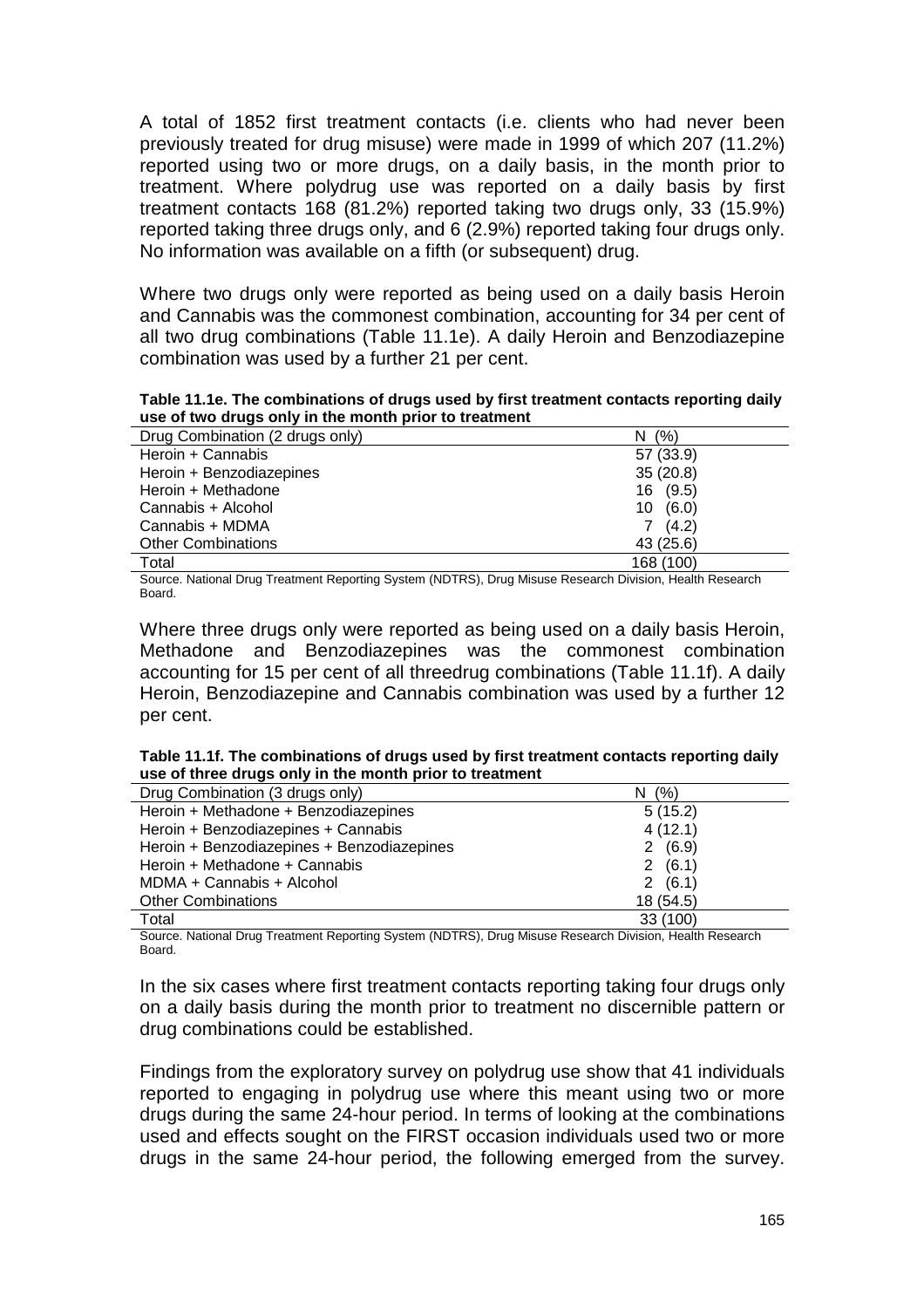Alcohol and cannabis was the most likely combination to be used, and was reported by 36.5% of respondents.

The survey utilised two open-ended qualitatively focused questions in order to ascertain why people engaged in polydrug use on the FIRST occasion and what effects they were seeking on this occasion. The following is a breakdown of the findings:

- Around 25% of the sample indicated that their desired effect was to *forget their worries*.
- Around 20% reported that they first engaged in polydrug use in order to *intensify their high and get "really out of it"*.
- Most of the remainder submitted mixed responses primarily indicating that *they wanted to "feel good"* and that *the drugs were available and they used they opportunity to experiment.*
- Around 60% of respondents indicated that "*peer pressure"* played some part in their first engagement with polydrug use.

The open-ended questions that elicited these responses were part of a selfcompleted questionnaire and therefore it was not feasible for the researcher to explore the meanings of terms such as "really out of it" and "peer pressure".

## **b) Patterns and user groups: historical perspective and new patterns**

 A review of the literature on drug related activities in Ireland shows that as far back as 1983, when the first prevalence study of opiate use in Ireland was carried out (Bradshaw 1983) polydrug use was evident in the drug using activities being reported by individuals engaged in drug misuse. Table 11.1g shows that polydrug use, utilising different definitions, can be detected in a range of studies on drug related issues in Ireland throughout the 1980s and 1990s. When lifetime usage is referred to, this means the use of more than one drug during the lifetime of an individual, however it cannot be inferred from this that more than one drug was used at the same time during lifetime usage. It must be noted that there is no evidence on patterns of polydrug use available through the literature.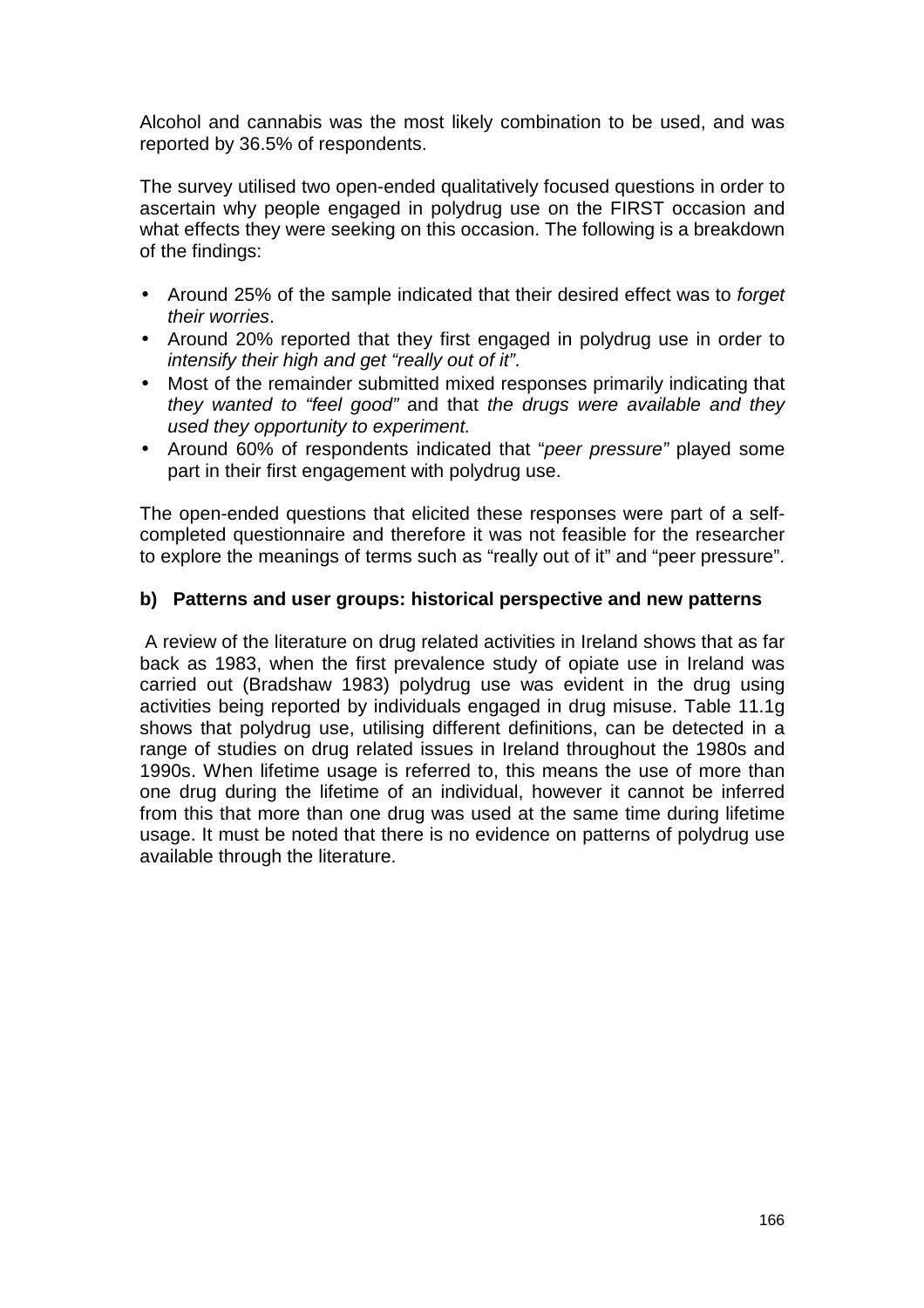**Table 11.1g: Some instances of polydrug use among drug using individuals in Ireland in the 1980s and 1990s** 

| <b>Author</b>                                 | <b>Sample</b><br><b>Source</b>                     | Data<br><b>Collection</b>       | Definition of<br>polydrug<br>use                                                      | <b>Evidence of polydrug use</b>                                                                                                                                                                                        |
|-----------------------------------------------|----------------------------------------------------|---------------------------------|---------------------------------------------------------------------------------------|------------------------------------------------------------------------------------------------------------------------------------------------------------------------------------------------------------------------|
| Carr et al<br>(1980)                          | Treatment<br>Centre<br>$(n=100)$                   | Interviews                      | Use of 2 or<br>more drugs in<br>month<br>past<br>excluding<br>opiates                 | 25% reported polydrug use<br>in previous month                                                                                                                                                                         |
| <b>Bradshaw</b><br>(1983)                     | Opiate Users<br>the<br>in<br>community<br>$(n=82)$ | Interviews                      | Lifetime<br>Usage                                                                     | Almost 75% use heroin +<br>other drugs                                                                                                                                                                                 |
| Dean et al<br>(1984)                          | Opiate Users<br>the<br>in<br>community<br>$(n=36)$ | Interviews                      | Drug<br>usage<br>in 12 months<br>prior<br>to<br>interview                             | 92%<br>using<br>heroin<br>and<br>cannabis + other drugs                                                                                                                                                                |
| Lavelle<br>(1985)                             | Opiate Users<br>the<br>in<br>community<br>$(n=74)$ | Interviews                      | Lifetime<br>Usage                                                                     | Almost third using<br>heroin<br>and other drugs                                                                                                                                                                        |
| <b>McCarthy</b><br>et al<br>(1997)            | Opiate Users<br>the<br>in<br>community<br>$(n=26)$ | Interviews                      | Lifetime<br>Usage                                                                     | 32% report daily use<br>of<br>heroin and physeptone                                                                                                                                                                    |
| Keogh<br>(1997)                               | Garda<br>Records<br>$(n=352)$                      | Garda<br><b>Interviews</b>      | Lifetime<br>Usage                                                                     | 96% report heroin use, of<br>this group 35% report use of<br>methadone, 33% cannabis,<br>20%<br>ecstasy<br>and<br>13%<br>cocaine                                                                                       |
| O'Mahony<br>(1997)                            | Men's Prison<br>$(n=108)$                          | Interviews                      | Lifetime<br>Usage                                                                     | 76% report usage of drugs<br>other than<br>cannabis<br>and<br>heroin                                                                                                                                                   |
| Cassin<br>et<br>al<br>(1998)                  | Health<br>Promotion<br>Unit<br>$(n=770)$           | Self<br>Report<br>Questionnaire | Drug Use in<br>previous<br>month                                                      | 67.4% under 25s and 63.5%<br>over 25s reported polydrug<br>use in previous month                                                                                                                                       |
| Coveney et<br>al<br>(1999)                    | Treatment<br>Centre<br>$(n=16)$                    | Interviews                      | Lifetime<br>Usage                                                                     | 40%<br>reported using<br>nine<br>drugs, 35% reported use of<br>five drugs                                                                                                                                              |
| Crowley<br>(1999)                             | Prison<br>Detoxification<br>Programme<br>$(n=187)$ | Self<br>Report<br>Questionnaire | Lifetime<br>Usage                                                                     | 100% heroin<br>98% cannabis<br>90% benzodiazepines<br>85% cocaine<br>60% ecstasy                                                                                                                                       |
| Centre<br>0f<br>Health<br>Promotion<br>(2000) | <b>Irish Prisons</b><br>$(n=777)$                  | Report<br>Self<br>Questionnaire | Drug Use in<br>previous<br>3<br>$months =$<br>Drug Use in<br>12<br>previous<br>months | 63% male and 83% female<br>report using other drugs in<br>addition to cannabis<br>In addition to heroin, 47%<br>male and 52% female used<br>amphetamines. Usage of<br><b>LSD</b><br>cocaine<br>and<br>also<br>reported |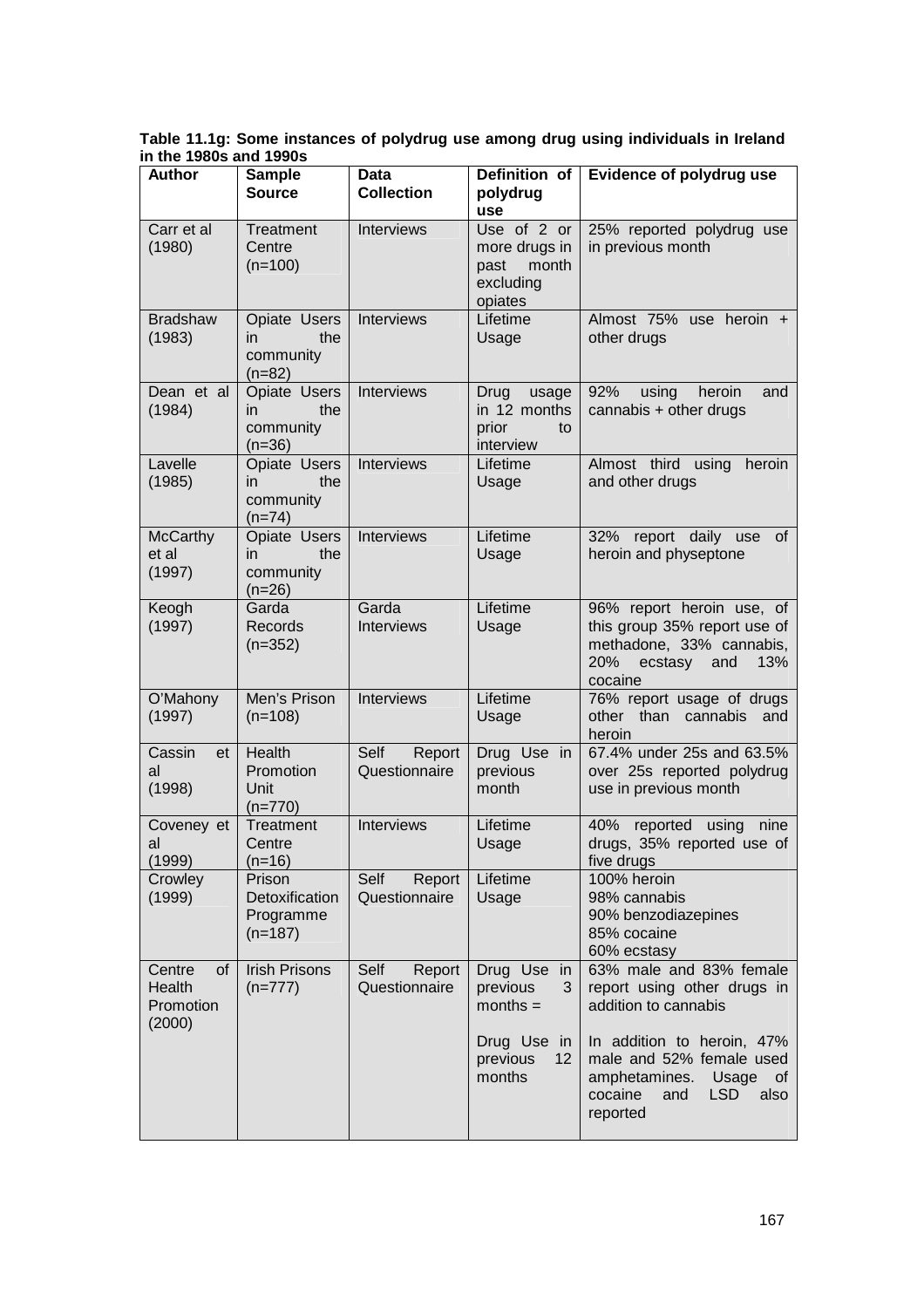## **Gender and rural/urban differences**

Gender and rural/urban differences in polydrug use among those treated for problem drug use were examined using data from the National Drug Treatment Reporting System (NTRS) for the year 1999 (last year of complete national data). A total of 6443 treatment contacts were made in 1999 of which 956 (14.8%) reported using two or more drugs, on a daily basis, in the month prior to treatment. Of these the majority were male (67.5%) and living in urban areas (88.0%). A total of 1852 first treatment contacts (i.e. clients who had never been previously treated for drug misuse) were made in 1999 of which 207 (11.2%) reported using two or more drugs, on a daily basis, in the month prior to treatment. Of these the majority were again male (76.6%) and living in urban areas (79.4%).

# **11.2 Health and Social Consequences**

A review of the files of drug and alcohol related deaths investigated by the Dublin City coroner for the year 1998 reveals that 520 inquests were held in 1998, 108 or 20.76% were identified as having drugs or alcohol implicated in the death. $^{27}$  The majority was male and under 44. (Byrne 1999)

Of the 108, 28 cases, which were deemed to be primarily alcohol related, were eliminated plus a further 10 that were deemed to be suicides or possible suicides. This left a cohort of 70 that were deemed to be primarily drug related deaths and this revealed that only 7 of these deaths had a singular drug implicated in their death. One person tested positive for five separate drugs, 13 were positive for four, 25 were positive for three, and 24 people for two. Benzodiazpines were implicated in 69% of cases, methadone in 53%, heroin in 51.4% of cases and alcohol in 42.8%.

Between 1<sup>st</sup> January 1998 and the 31<sup>st</sup> of December 2000 the Dublin City and County Coroners conducted 2063 inquests into deaths due to unnatural causes within their jurisdictions. A recent study by (Byrne 2000) examined these files and identified 254 (12.3%) as being related to the use of opiates. These were extracted for the purpose of conducting further analysis. The research shows that a singular drug was implicated in only 6.7% of drug related deaths.

l

 $27$  A drug is deemed implicated when it has proven positive at toxicology or when evidence was presented that the drug had been consumed prior to death. This is not to infer that the drug is the cause of death, although it may have been. However, it may imply that the drug/drugs was a contributory factor in the death.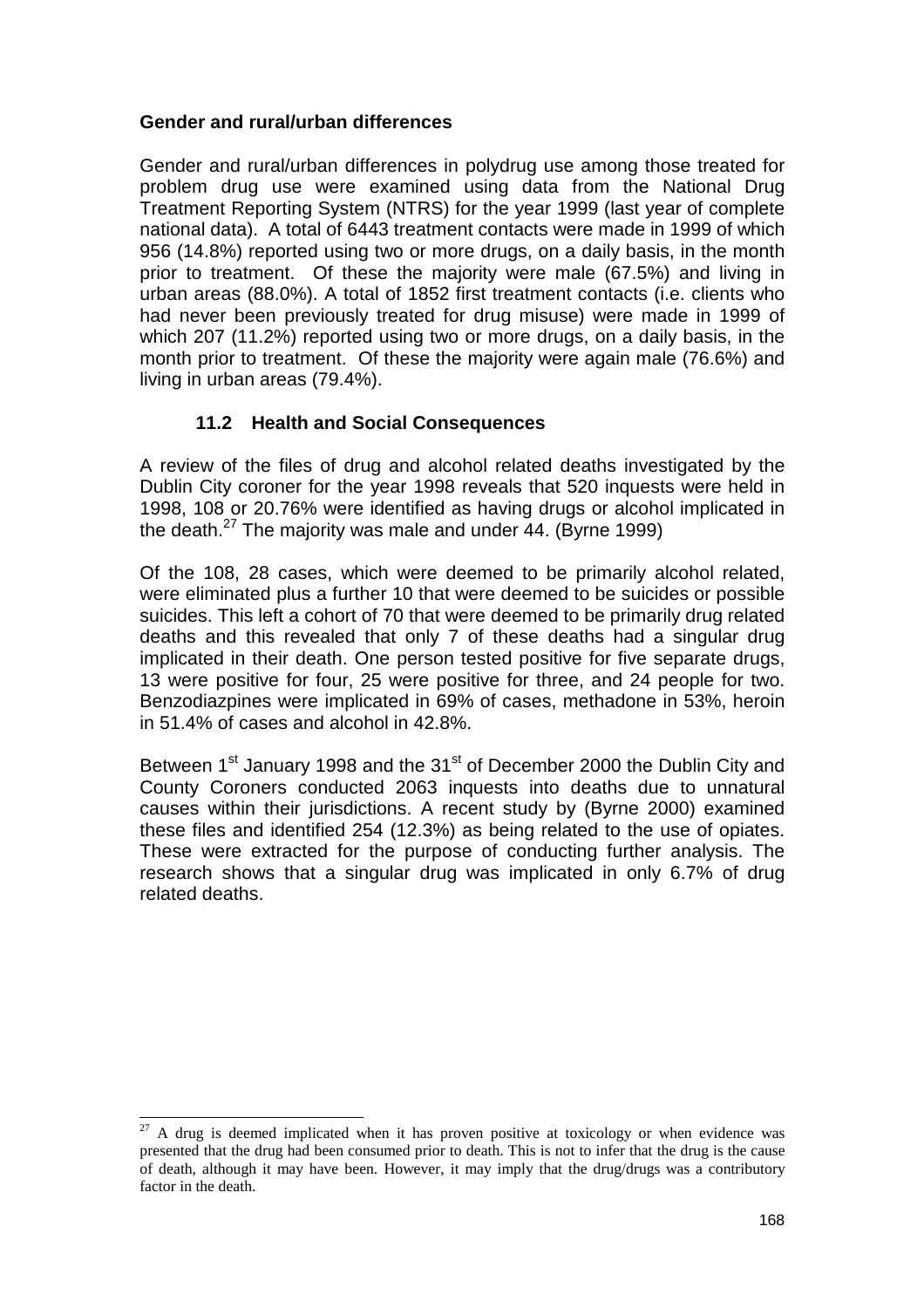| <b>Number of Drugs</b> | <b>Frequency</b> | Percentage % |
|------------------------|------------------|--------------|
| $\Box$                 | 5                | 2.0          |
|                        | 17               | 6.7          |
| $\overline{2}$         | 53               | 20.9         |
| 3                      | 70               | 27.6         |
| 4                      | 60               | 23.6         |
| $\overline{5}$         | 36               | 14.2         |
| $6\phantom{1}6$        | 9                | 3.5          |
| $\overline{ }$         | 3                | 1.2          |
| 10                     |                  | 0.4          |
| Total                  | 254              | 100          |

**Table 11.2: Number of drugs implicated in deaths due to unnatural causes. Frequency and Percentages** 

(Source: Byrne, 2000)

Benzodiazepines were implicated in the highest number of fatalities 70.5%, with Diazepam the drug most cited (68%) in this regard. Heroin was implicated in 61.8% of fatalities and methadone was implicated in 56.7% of fatalities. There were six ecstasy-related deaths during the three-year period.

Note: A drug is deemed implicated when it has been proven positive at toxicology or when evidence was presented that the drug had been consumed prior to death. This is not to infer that the drug is the cause of death, although it may have been. It may imply that the drug/drugs was a contributory factor in the death.

## **11.3 Risk assessment and local market**

## **a) Products and physical description**

*NO INFORMATION AVAILABLE* 

## **b) Combination of different substances on the local market**

## *NO INFORMATION AVAILABLE*

# **11.4 Specific approaches to the intervention**

## **a) Approaches to polydrug use**

*NO INFORMATION AVAILABLE* 

## **b) Evaluation results**

## *NO INFORMATION AVAILABLE*

# **11.5 Methodological issues**

**a) Limitations in data availability**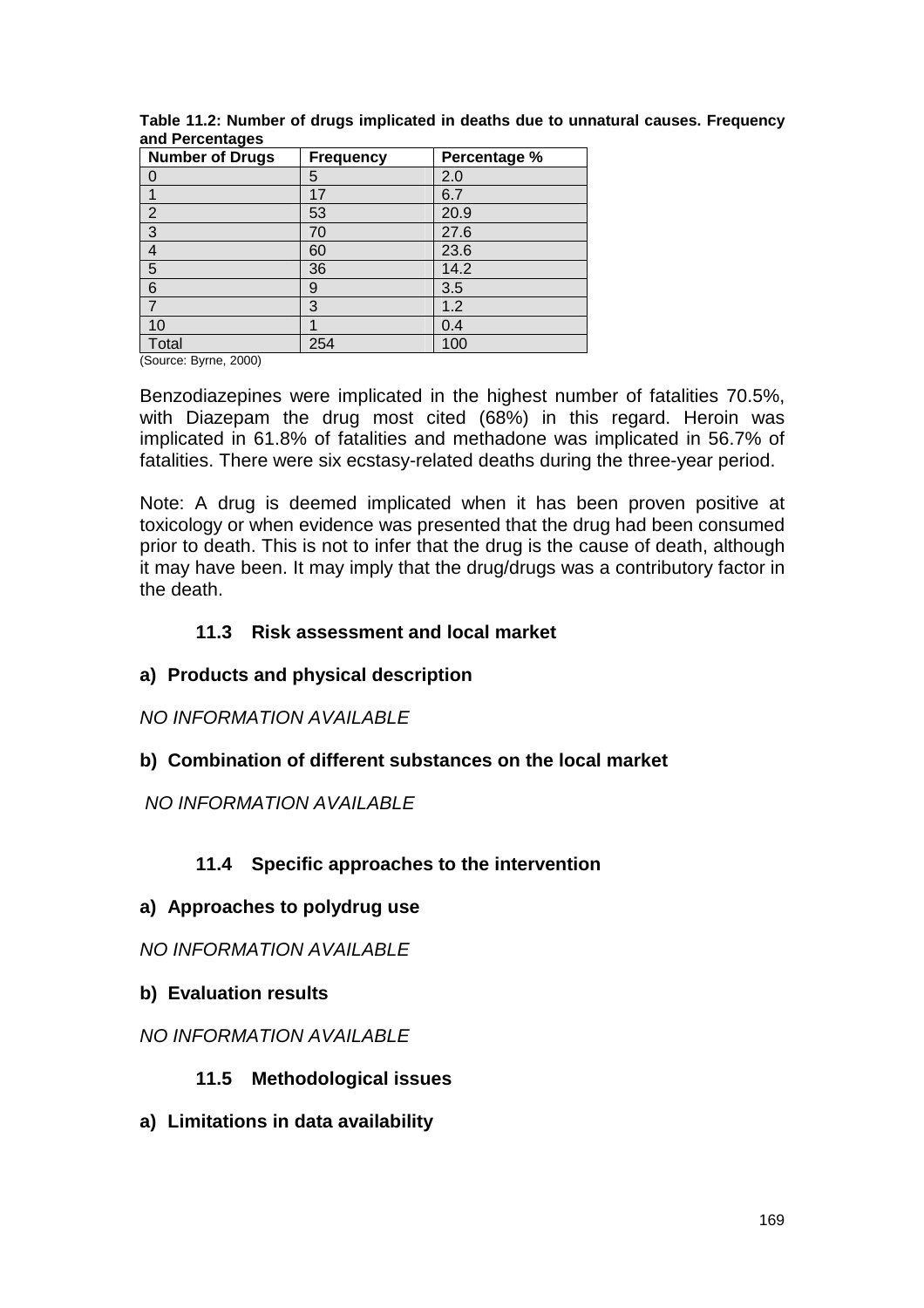The data referred to in this chapter comes from three main sources, a literature search, an exploratory survey on polydrug use and an analysis of the data collected by the National Drug Treatment Reporting System. All three sources contain their limitations regarding the exploration of polydrug use. For instance, the literature search of Irish drug related literature revealed a gap in research on the issue of polydrug use. In essence this meant that the phenomenon of polydrug use had not been investigated in an Irish context. However, some studies picked up 'pockets' of polydrug use among drug using individuals. In most cases polydrug use in these studies referred to lifetime usage of two or more different drugs. It could be argued that this definition has severe limitations for describing or explaining polydrug use as there is often little indication of the time gap between the use of one drug and another and how often these drugs are consumed.

The main limitations of the exploratory study were a) it was confined to a small sample (n=41) and by virtue of this its findings cannot be attributed to any individual or group outside the sample. And b) the definition employed was the use of two or more drugs during the same 24-hour period, and this failed to capture whether drugs were combined concurrently or whether there was a time gap and if so how long and for what reasons?

In terms of the National Drug Treatment Reporting System (NDTRS) the main limitation in this data is that it is confined to people who report for treatment. Therefore, it's not often useful to attribute findings to the wider population. The NDTRS data does reveal some useful information on polydrug use among individuals reporting for treatment, it may be the case that this is merely a snapshot of the real extent of polydrug use among drug using individuals in Ireland.

# **b) Future needs/ Methodological proposal**

Exploration of the polydrug using habits, social settings, influences and aspirations of recreational/problematic polydrug using groups

It would appear from the data available that at least two different categories of polydrug users are to the fore in an Irish context. These can be broadly referred to as 'recreational polydrug users' and 'problematic polydrug users', however, it must be noted that these categories are not always clearly demarcated in terms of their use and often there are overlaps between the different drugs used. For instance, some of the issues that confound the definitional boundaries are, heroin use, which is primarily referred to in 'problematic' terms, can be said to have crossed the boundary into 'recreational' use when combined with ecstasy. In addition, is it feasible to refer to drug users in treatment as 'problematic' given that their drug use is being treated?

It could be argued that a key distinguishing feature dividing both categories is the use of heroin by intravenous injecting by 'problematic polydrug users'. There does not appear to be any evidence to suggest that 'recreational polydrug users' engage in injecting behaviour. What seems to be the case in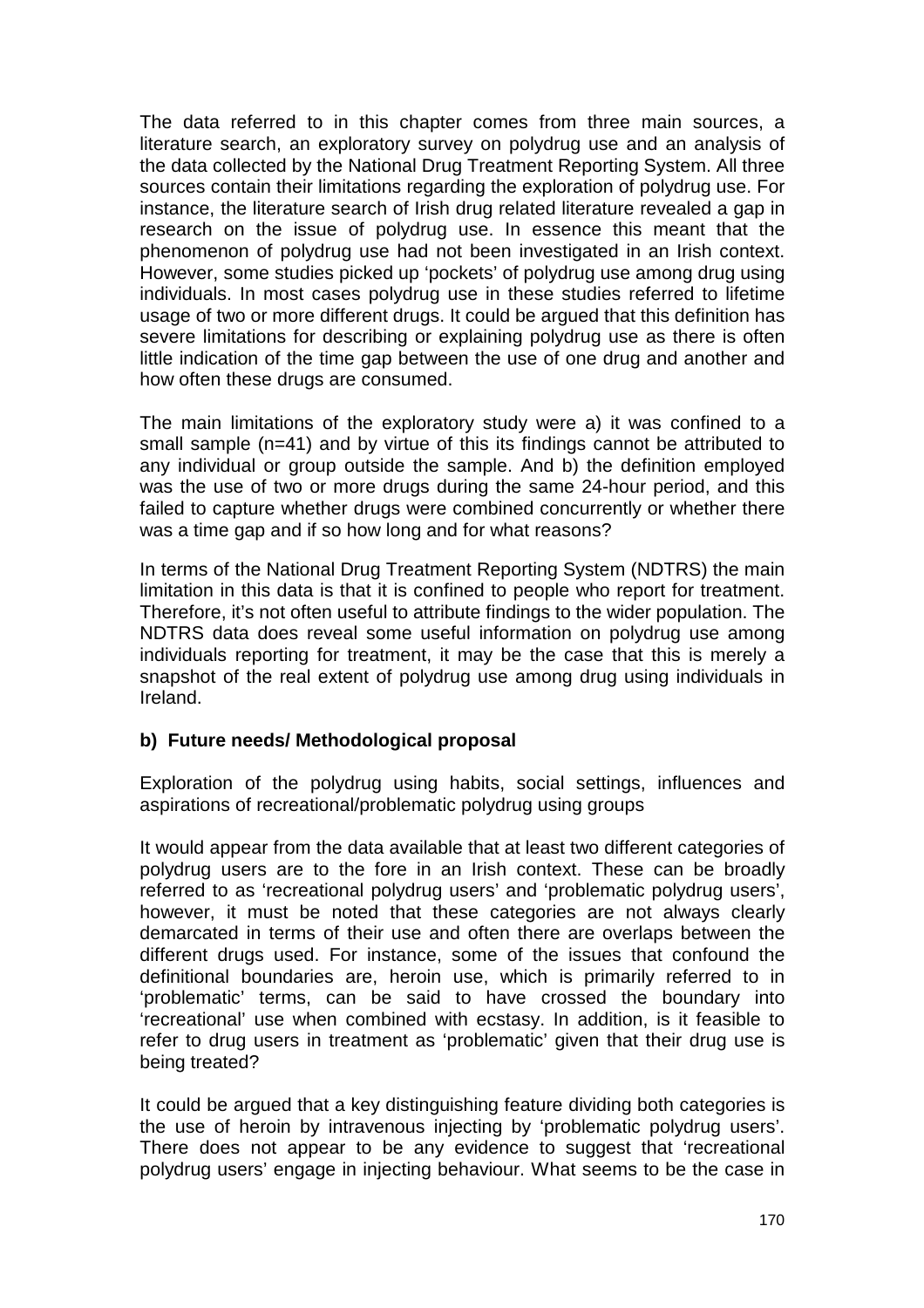an Irish context is that 'recreational polydrug users' in the main tend to reject the use of heroin by intravenous injecting. For example, individuals attending the Gay Men's Health Clinic whom were surveyed as part of the exploratory survey on polydrug use, all identified themselves as 'recreational polydrug users' and all expressed a clear anti-heroin mentality. This mentality appeared to be part of their individual belief system and also part of their social settings in pubs, clubs and house parties. Nevertheless, there are some 'recreational polydrug users' who may smoke heroin as part of their ecstasy use (O'Gorman 1998, Gervin, et.al 1998, Dorman and Jones 1999).

It would be useful to carry out further exploratory research into the some of the comparisons and contrasts between problematic and recreational polydrug users. Such research could go a long way to profiling both sets of polydrug users in a more refined definitional sense. In addition, some key questions that need to be addressed are;

- Why do recreational polydrug users in the main reject heroin use by intravenous injection and why do problematic polydrug users embrace this method
- What regulations govern the social settings of both groups when it come to polydrug use and what is the social origins of these regulations
- What are the primary expectations underpinning each groups polydrug use, for example, do recreational polydrug users aspire to liberation and sexual freedom and do problematic polydrug users seek to enhance their coping mechanisms by the use of narcotics
- What are the socio-economic aspirations of each group and to what extent does their polydrug use and the culture surrounding same manage to satisfy or defer these aspirations
- What are the economic incentives for both groups to engage in different forms of polydrug use

Knowledge of the Health risks of polydrug use among recreational/problematic groups

There can also be a misconception that recreational polydrug users are better equipped to handle their drug use. For example, there may be a perception that the 'recreational' category is more responsible and better informed and aware of the risks involved in their polydrug use. Whereas, those in the 'problematic category' can be viewed as ignorant, irresponsible and requiring more intense intervention. However, when it comes to polydrug use so little is known about the health risks and psychological effects of combining different drugs that it is implausible to suggest that one group has a monopoly on information.

In this regard it would be useful to carry out a comparative study between both groups to ascertain the level of awareness and information on the effects and health of engaging in polydrug use. To put this research gap in perspective a comparison of two recent studies into cocaine use highlights the potential misconception of health risks among recreational drug users.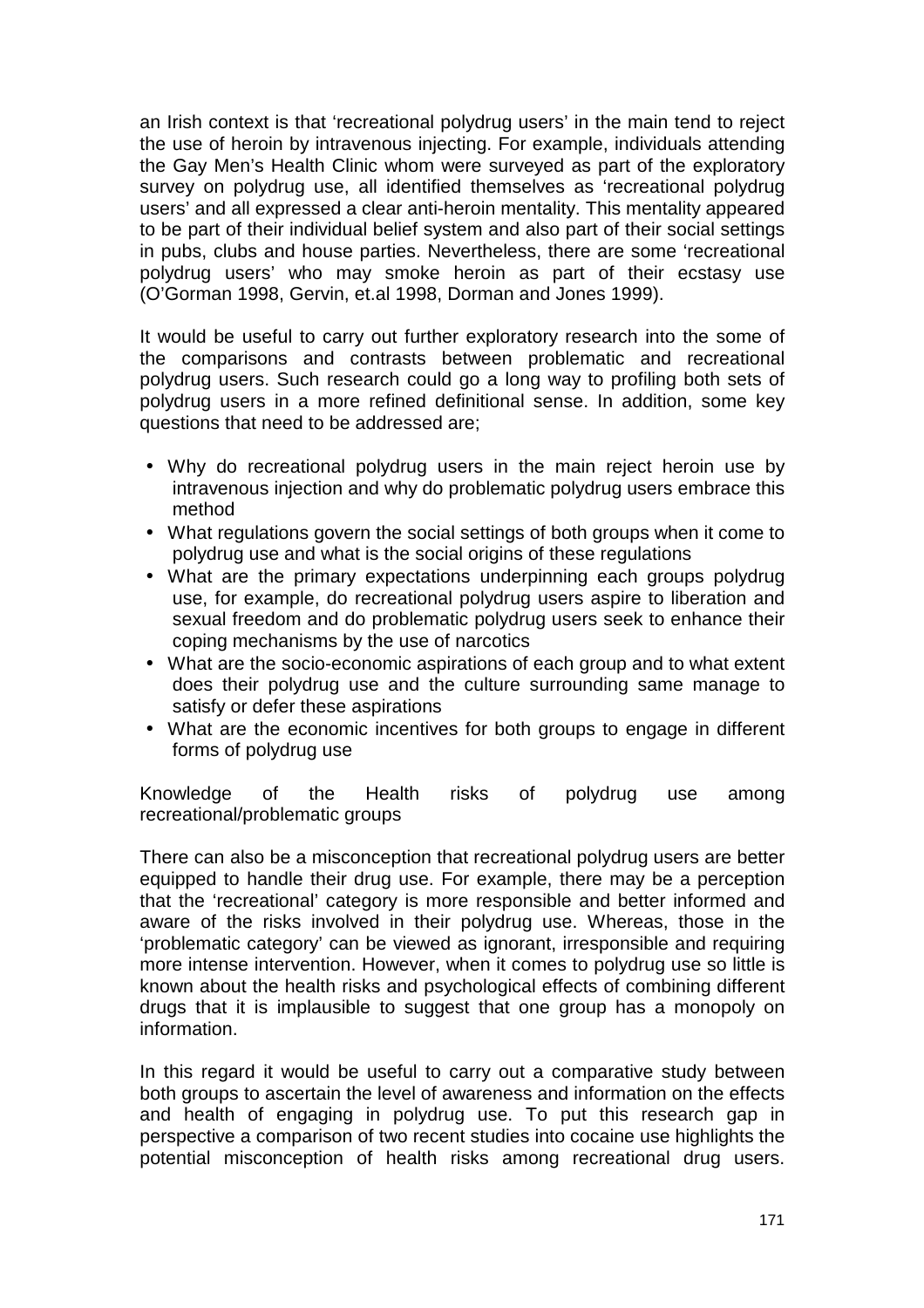(Mayock 2001) reported that the recreational drug users whom she interviewed described how

*" Their cocaine use was strongly linked with alcohol consumption. [with emphasis on] the compatibility of alcohol and cocaine…" p, 124* 

Furthermore, they respondents did not appear to have any reservations about mixing cocaine and alcohol and also reported combining cannabis and ecstacy on occasions. However, according to Andrews (1997) there are acute health risks associated with the combination of cocaine and alcohol.

*"Use of cocaine and alcohol at the same time the effects are experienced together results in another psychoactive substacne being made in the body. 'Cocaethylene' …is associated with seizures, liver damage and compromised functioning of the immune system. It has also been argued to have an 18-25 fold increase over cocaine alone in risk of immediate death".* 

*Survey into the polydrug using habits of young clubbers under 18* 

A survey needs to be carried out on young people under the age of 18 attending clubs/discos to ascertain what the polydrug using habits of young people are. A survey such as this would go some way to capturing information on people not attending treatment or needle exchanges and not in regular contact with hospitals. The survey could be carried out using a short questionnaire containing closed text questions. The location for the survey could be inside the entrance of clubs/discos with some incentive being offered for participating in the survey.

Data collection on polydrug using habits of sections of the drug using population

It would be useful if the current Eastern Regional Health Authority (ERHA) needle exchange programmes included a section in their data collection system for the purpose of recording polydrug use among clients. This could be done in a similar way to the National Drug Treatment Reporting System (NDTRS) where primary and secondary drug use on a daily/weekly/monthly basis during the last month is recorded. It may be useful for the needle exchange to record information for the previous 24/48/72 hour's period prior to attending the needle exchange. In addition the Hospital In-Patient Enquiry System (HIPE) could include a similar method for capturing information on polydrug use among individuals reporting for treatment (not drug related) in general hospitals.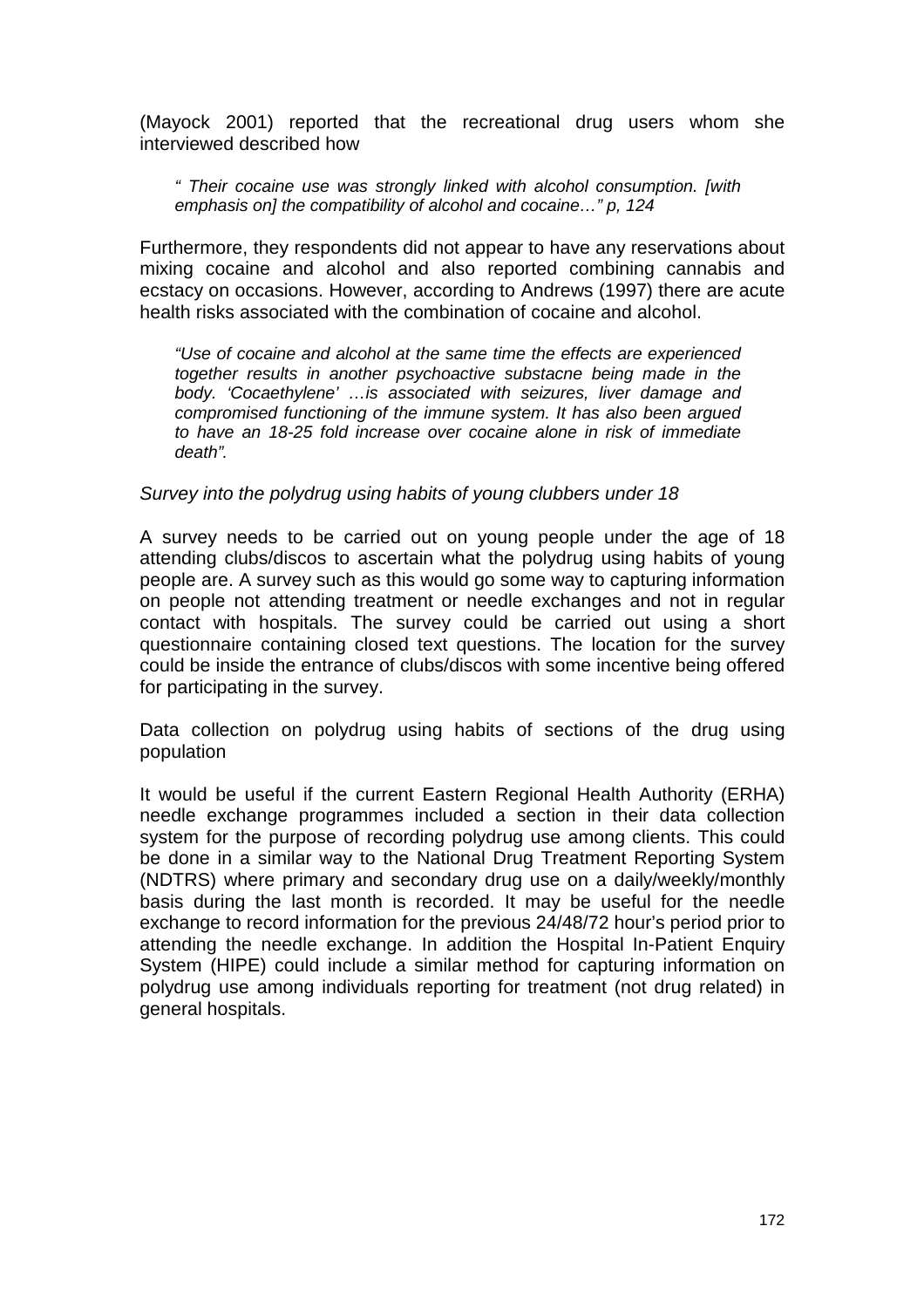### **12. Successful Treatment: The effectiveness of the interventions –**  Lucy Dillon

Defining what constitutes 'drug treatment' can prove problematic. For the purpose of data collection for this section the definition of treatment used in the National Drug Treatment Reporting System [NDTRS]<sup>28</sup> has been adopted. As defined in the NDTRS, treatment is:

"any activity which is targeted at people who have problems with their drug use, and which aims to ameliorate the psychological, medical or social state of individuals who seek help for their drug problems. The activity will often take place at specialised centres for drug users, but may also take place in general services offering medical/ psychological help to people with drug problems.

Treatment is broadly defined and includes:

- Interventions aimed at reducing drug-related harm amongst active users, as well as those whose primary goal is detoxification and abstinence
- Non-medical as well as medical interventions
- Short-term crisis interventions, counselling or support, as well as more structured longer-term programmes.

However treatment excludes:

- Contacts with services which involve requests for social assistance only
- Contacts where drug use is not the reason for seeking help
- Imprisonment per se (although admissions to drug treatment programmes in prison or to treatment as an alternative to prison are included)
- Interventions solely concerned with the physical complications of drug misuse (e.g. overdoses or infections treated at hospital0
- Contacts by telephone or letter only
- Requests for practical information only
- Contact with family only"

(National Drug Treatment Reporting System 2001).

## **12.1 The approaches to treatments and the related concepts of success**

## **a) The concept and criteria for success considering: Intervention approaches, target groups, drugs used**

## Underlying Approach to Treatment

l

In the absence of an agreed definition of 'successful treatment' in the Irish service context, this section will describe the approach underlying treatment provision in Ireland and the implications of this for defining the 'success' of the various programmes. Prior to the early 1990s, drug treatment services in Ireland were based on a centralised-specialist model, with abstinence considered to be the only acceptable aim of treatment programmes (Butler 1991). However, as happened elsewhere in Europe, the advent of HIV/AIDS in Ireland in the early 1990s, and its connection with injecting drug use, signaled a change in the structure and focus of treatment services. In addition, there was public pressure on the government to address the drugs issue because of a perceived escalation of drug-related crime. The 1991

 $2<sup>28</sup>$  The NDTRS is a national database of all those receiving treatment for illicit drug use in Ireland- the database is held in the Drug Misuse Research Division of the Health Research Board.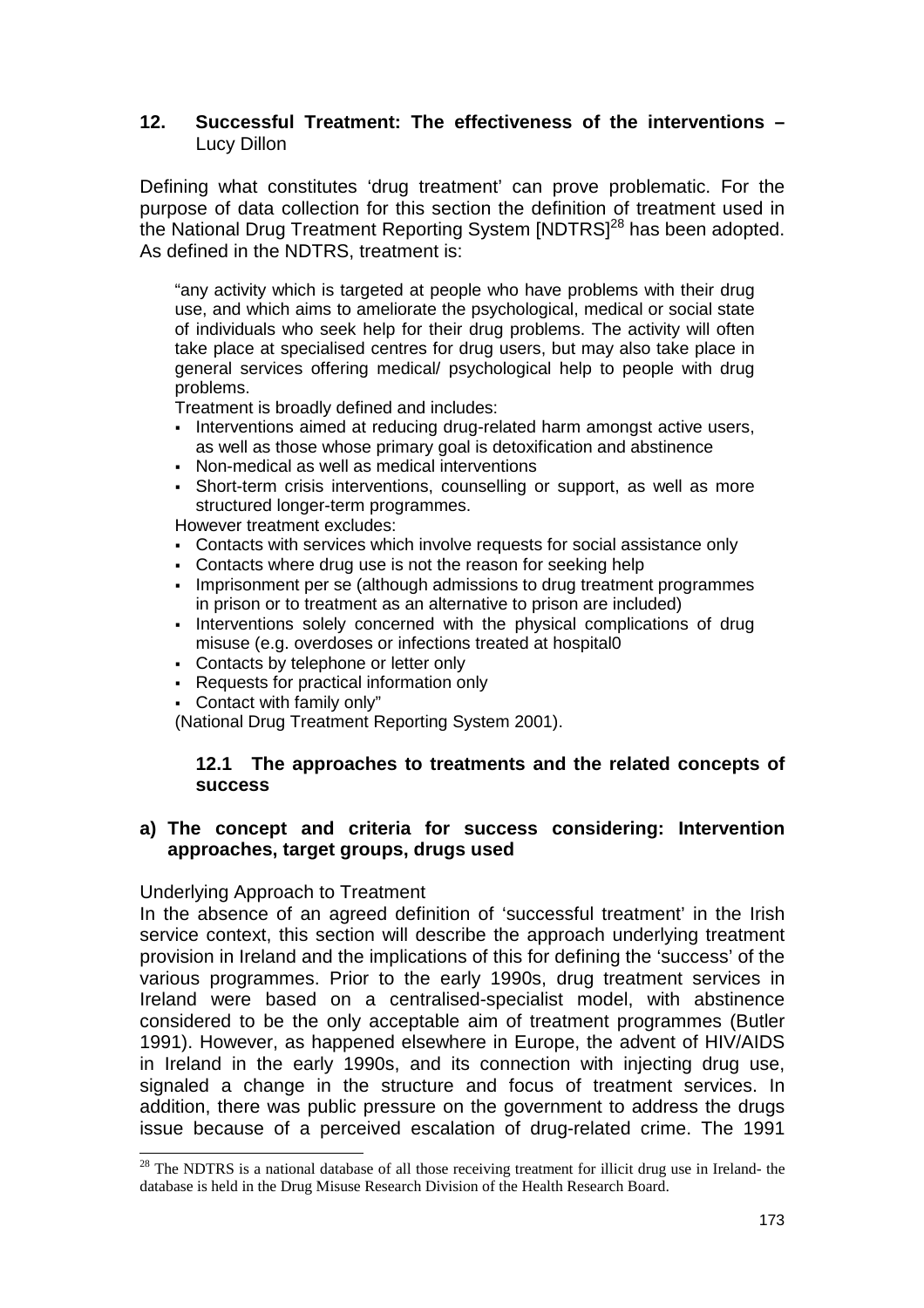Government Strategy to Prevent Drug Misuse reflected the central role that the advent of HIV, and its prevalence among injecting drug users, had in the development of government policy in relation to drug treatment services.

"Insofar as HIV infection is concerned, of the 1049 cases identified, 582 (or 57%) are drug misuse related….. It is clear from the foregoing that the prevention of transmission of HIV virus in this country must include strategies developed to deal with the drug misuse problem." (Department of Health 1991, p.17)

The report called for a heavier focus on a "multiplicity" of treatments in order to ensure services were appropriate to the individual user's needs. A twopronged service programme aimed at both harm minimisation and abstinence was identified as the ideal. This called for changes in treatment programmes both in terms of the services they provided, and the manner in which they were delivered.

"These strategies must be community-based, client orientated and, given the serious nature of the problem, of necessity, innovative. They must include emphasis on outreach programmes involving counselling, methadone maintenance and needle exchange. Advice on risk reduction services generally must form an essential part of any such strategies to minimise the spread of the disease." (Department of Health 1991, p.17)

In addition to abstinence based programme, services were to include treatment modalaties based on an ethos of harm minimisation. Furthermore, treatment was to be provided on a more decentralised, community-based model.

A 'Ministerial Task Force to Reduce the Demands for Drugs' was established that subsequently produced two reports (Ministerial Task Force on Measures to Reduce the Demand for Drugs 1996 & 1997). Both dealt with treatment and, in particular, the development of the community-based model. The first report highlighted methadone maintenance services as having a "crucial role in stabilising injecting addicts, whose behaviour threatens families and whole communities" (Ministerial Task Force on Measures to Reduce the Demand for Drugs 1996, p.41). The second report saw the Task Force as having developed "a strong philosophy of harm reduction and treatment of the consequences of drug abuse-stabilisation, methadone maintenance, detoxification, rehabilitation and re-integration" (Ministerial Task Force on Measures to Reduce the Demand for Drugs 1997, p.7). Despite this emphasis on harm reduction, the report reiterated that the ultimate aim of all treatment programmes, including substitution programmes, was abstinence.

More recently the National Drugs Strategy 2001-2008 has highlighted the twopronged approach to the provision of drug treatment services in Ireland. Treatment forms one of the four pillars (supply reduction, prevention, treatment and research) of the government's drugs strategy- the objectives of which are: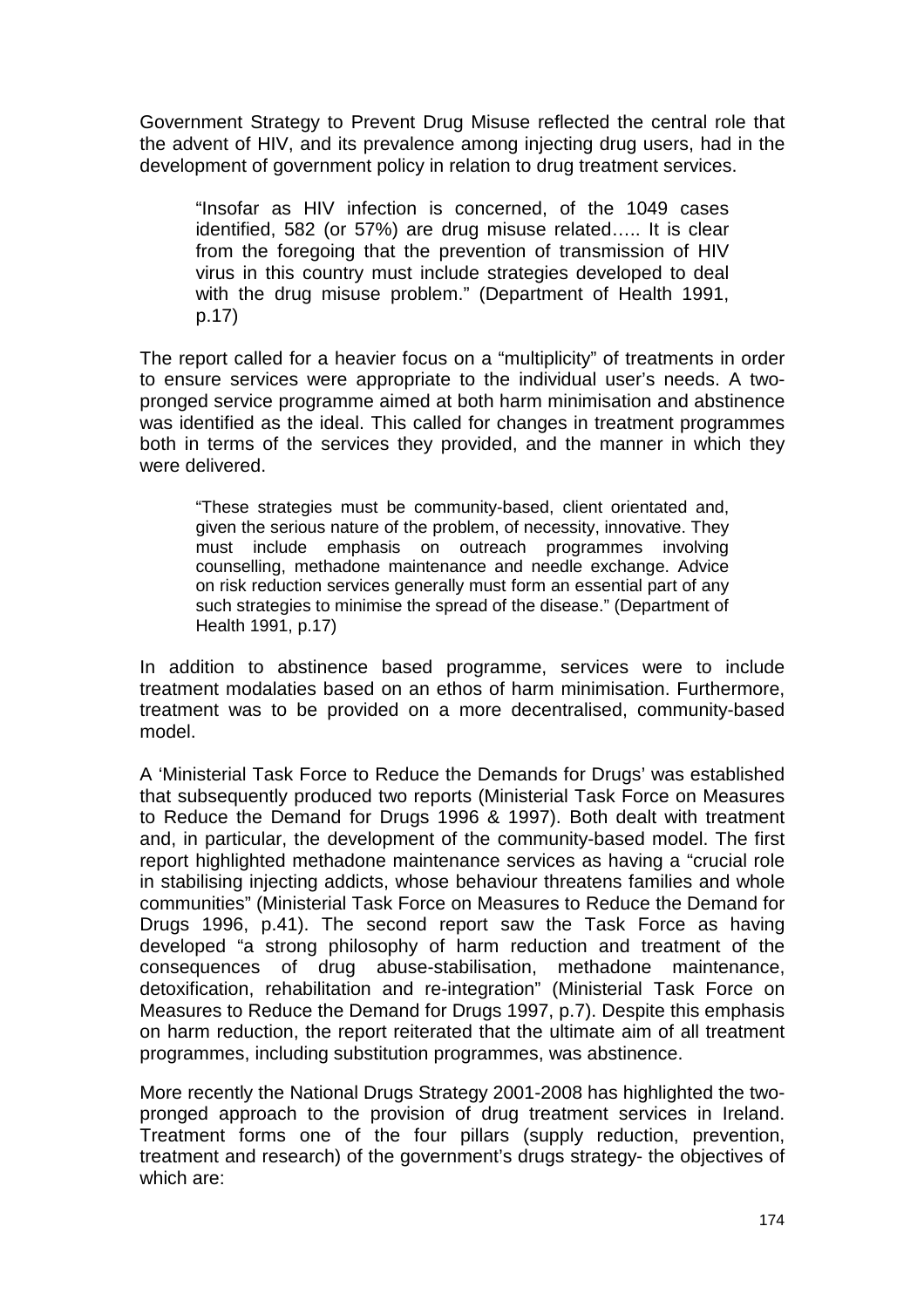- "To encourage and enable those dependent on drugs to avail of treatment with the aim of reducing dependency and improving overall health and social well-being, with the ultimate aim of leading a drugfree lifestyle; and
- - To minimise the harm to those who continue to engage in drug-taking activities that put them at risk."

(Department of Tourism, Sport and Recreation 2001, p.6)

### Target Groups and Drugs Used

A range of treatment services has developed to meet the needs of drug users in Ireland and a variety of treatment modalities constitute Irish drug treatment service provision. These include substitution services, counselling, and therapeutic communities. The types of treatment services available to drug users in Ireland are categorised in the NDTRS under the following headings according to the treatment centre type:

#### **"Specialised Residential**

Hospital inpatient unit Therapeutic community Other specialised residential treatment

#### **Specialised Non-Residential**

Hospital outpatient treatment centre Day centre/day hospital Local health care/ social service centre Low threshold/drop-in/street agency/mobile clinic Other specialised non-residential

#### **Based in general services**

Inpatient psychiatric hospital/unit Outpatient mental health care centre General Practitioner Residential social care facility Non-residential social care facility Other non-specialised non-residential Primary care" (NDTRS, 2001)

It is important to note that there are distinct geographical variations in the nature of drug use in Ireland, reflected in the profile of those attending treatment for their drug misuse. This also means that there are geographical variations in the treatment services available. As can be seen from Table 12.1a the vast majority of those reported to be receiving treatment were resident in what was called the Eastern Health Board<sup>29</sup> (EHB) area in 1998, incorporating counties Dublin, Kildare and Wicklow. Furthermore, there is significant variation in the profile of those receiving treatment depending on geographic location (see Table 12.1b). The variation is particularly acute between the EHB and the rest of the country- opiate use being based predominantly in the EHB.

l  $^{29}$  Now the Eastern Regional Health Authority (ERHA).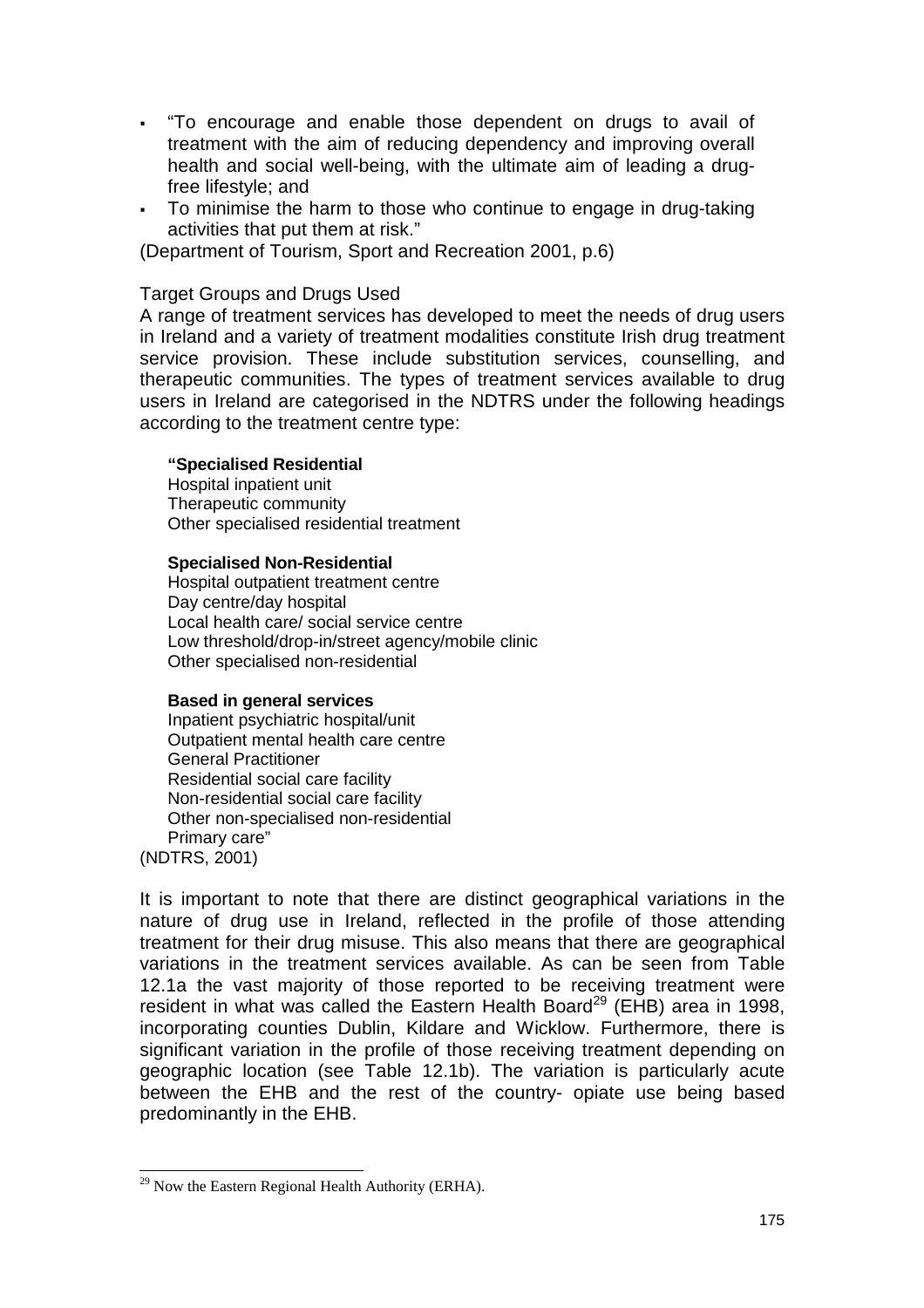| <b>Residence</b>                     | <b>Number</b> | %    |  |  |  |
|--------------------------------------|---------------|------|--|--|--|
| Eastern Health Board                 | 5,076         | 85%  |  |  |  |
| Southern Health Board                | 303           | 5.1% |  |  |  |
| North Western Health Board           | 48            | 0.8% |  |  |  |
| <b>Midland Health Board</b>          | 96            | 1.6% |  |  |  |
| Western Health Board                 | 14            | 0.2% |  |  |  |
| Mid Western Health Board             | 96            | 1.6% |  |  |  |
| North Eastern Health Board           | 128           | 2.1% |  |  |  |
| South Eastern Health Board           | 201           | 3.4% |  |  |  |
| Total (includes residence not known) | 6,043         | 100% |  |  |  |

**Table 12.1a Clients (by residence) receiving treatment for drug misuse by Health Board Area in 1998** 

*Source: National Drug Treatment reporting System* 

**Table 12.1b Treatment by main drug of misuse in Regional Health Boards areas in 1998** 

| Area            | Total<br>No. | <b>Heroin</b> |      | <b>Cannabis</b> |      | <b>Ecstasy</b> |      | Cocaine |     | <b>LSD</b>     |     | Other |      |
|-----------------|--------------|---------------|------|-----------------|------|----------------|------|---------|-----|----------------|-----|-------|------|
| <b>National</b> | 6.043        | 4.297         | 71.1 | 642             | 10.6 | 196            | 3.3  | 88      | 1.5 | 14             | 0.2 | 806   | 13.3 |
| <b>EHB</b>      | 5.076        | 4.121         | 81   | 211             | 4.2  | 45             | 0.9  | 58      | 1.1 | 4              | 0.1 | 637   | 12.7 |
| <b>SHB</b>      | 303          | 14            | 4.6  | 120             | 39.6 | 89             | 29.4 | 12      | 4   | 4              | 1.3 | 64    | 21.1 |
| <b>NWHB</b>     | 48           | 10            | 20.8 | 21              | 43.8 | 10             | 20.8 | 0       |     |                | 2.1 | 6     | 12.5 |
| <b>MHB</b>      | 96           | 23            | 24   | 51              | 53.1 | 5              | 5.2  | 0       | 0   | 2              | 2.1 | 15    | 15.6 |
| <b>WHB</b>      | 14           | 6             | 42.9 | 2               | 14.3 |                | 7.1  |         | 7.1 |                | 0   | 4     | 28.6 |
| <b>MWHB</b>     | 96           | 7             | 7.3  | 57              | 59.4 | 11             | 11.5 | 3       | 3.1 |                | 1.0 | 17    | 17.7 |
| <b>NEHB</b>     | 128          | 32            | 25   | 52              | 40.6 | 15             | 11.7 | 2       | 1.6 | $\overline{2}$ | 1.6 | 26    | 19.5 |
| <b>SEHB</b>     | 201          | 22            | 10.9 | 119             | 59.2 | 19             | 9.5  | 9       | 4.5 |                | 0   | 32    | 15.9 |

*Source: National Drug Treatment reporting System* 

Attempts have been made to meet the needs of all those requiring treatment for their drug use. However, the needs of two specific target groups have been highlighted in particular within the Irish context- young drug users and prisoners. The age profile of Irish drug users presenting for treatment has received some attention. Data on clients presenting for treatment for the first time in the period in 1995-1999 show that over 70% of those presenting for treatment for the first time were under the age of 25. This is younger than in other EU countries and reflects the demographic situation of Ireland, where the median age of the Irish population is much younger than the EU average-48% of the Irish population is under 30, whereas the median age in other EU countries is between 35 and 40 years (Moran et al. 2001). The relatively young age at which Irish drug users present for treatment has meant the identification of young drug users as a specific target group for treatment. A number of programmes have been established specifically for younger users and the development of a specific protocol for their care within established programmes is to be undertaken (National Drugs Strategy 2001-2008).

The provision of treatment services for prisoners in Ireland is particularly complex. While the care of drug users in the community falls under the remit of the Department of Health and Children, that of prisoners is the responsibility of the Department of Justice, Equality and Law Reform. Unlike in the community where there is a focus on harm reduction in the treatment services through the provision of treatment services such as substitution and needle exchanges- harm reduction programmes are confined to restricted substitution services and there is no provision of access to clean injecting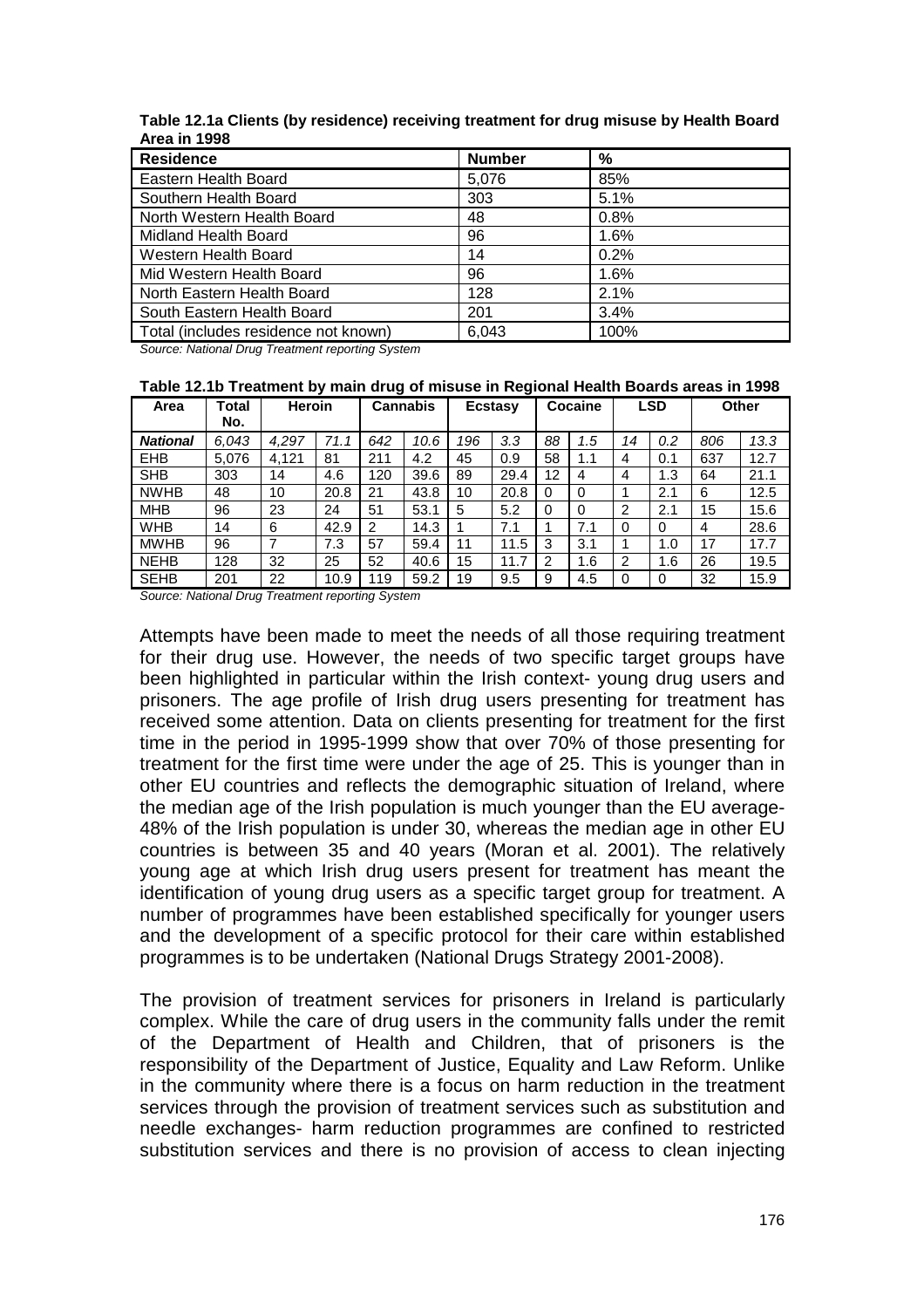equipment of cleaning materials<sup>30</sup>. Recently, efforts have been made to improve treatment provision for Irish inmates through increased co-operation between the Health Boards and the prisons. Within the context of 'successful' treatment the National Drugs Strategy, 2001-2008 has called for an independent evaluation to be carried out of the overall effectiveness of the Prison Strategy by mid 2004- including a focus on treatment servicesalthough it is not clear what will be considered an appropriate definition of 'success'.

A number of other specific groups considered to be 'at risk' and in need of specially targeted services have been identified, these include: the homeless population, members of the travelling community and persons involved in prostitution (National Drugs Strategy, 2001-2008). As with other treatment programmes in Ireland, none of the programmes developed for these groups have been evaluated for 'successful treatment'.

In conclusion, Irish drug treatment services have evolved in response to the developing drug problem in Ireland. They have progressed from being based on a principal of abstinence as the only acceptable outcome of treatment, to considering the reduction of drug-related harm as a crucial aim of treatment provision. However, while the provision of services has progressed this has not accompanied by the development of either concepts or measures of 'successful treatment'.

## **b) Political and professional choices and principles behind the approaches**

As discussed above, while the objectives of the government policy on drug treatment have been laid out (Department of Tourism, Sport and Recreation 2001), measures of success for the services have yet to be defined on both a political and professional level. However, it would appear that the two-pronged approach taken to treatment (i.e. a joint focus on harm reduction and abstinence) in the government's policy would encompass the principles guiding individual treatment services if used as the basis for developing a definition of 'successful treatment'.

Consistency, or lack thereof, between the political strategy and professional choices in terms of definitions of successful treatment in Ireland should become more apparent in the context of a major piece of research on treatment outcomes currently being commissioned by the National Advisory Committee on Drugs<sup>31</sup> (NACD). The National Drugs Strategy 2001-2008 recommended that the NACD should commission outcome studies to establish the impact of methadone programmes on individual client's health and offending behaviour. Furthermore, the remit of the NACD includes that they look at how best to determine the effectiveness of existing models and programmes in the area of drug treatment. A call has been made by the

l

 $30$  For a full discussion on the situation in Irish prisons see section 13 of this report.

 $31$  The National Advisory Committee on Drugs (NACD) was established in July 2000 to advise the government in relation to prevalence, prevention, treatment/rehabilitation and consequences of problem drug use in Ireland, based on analysis of research findings and information available to it.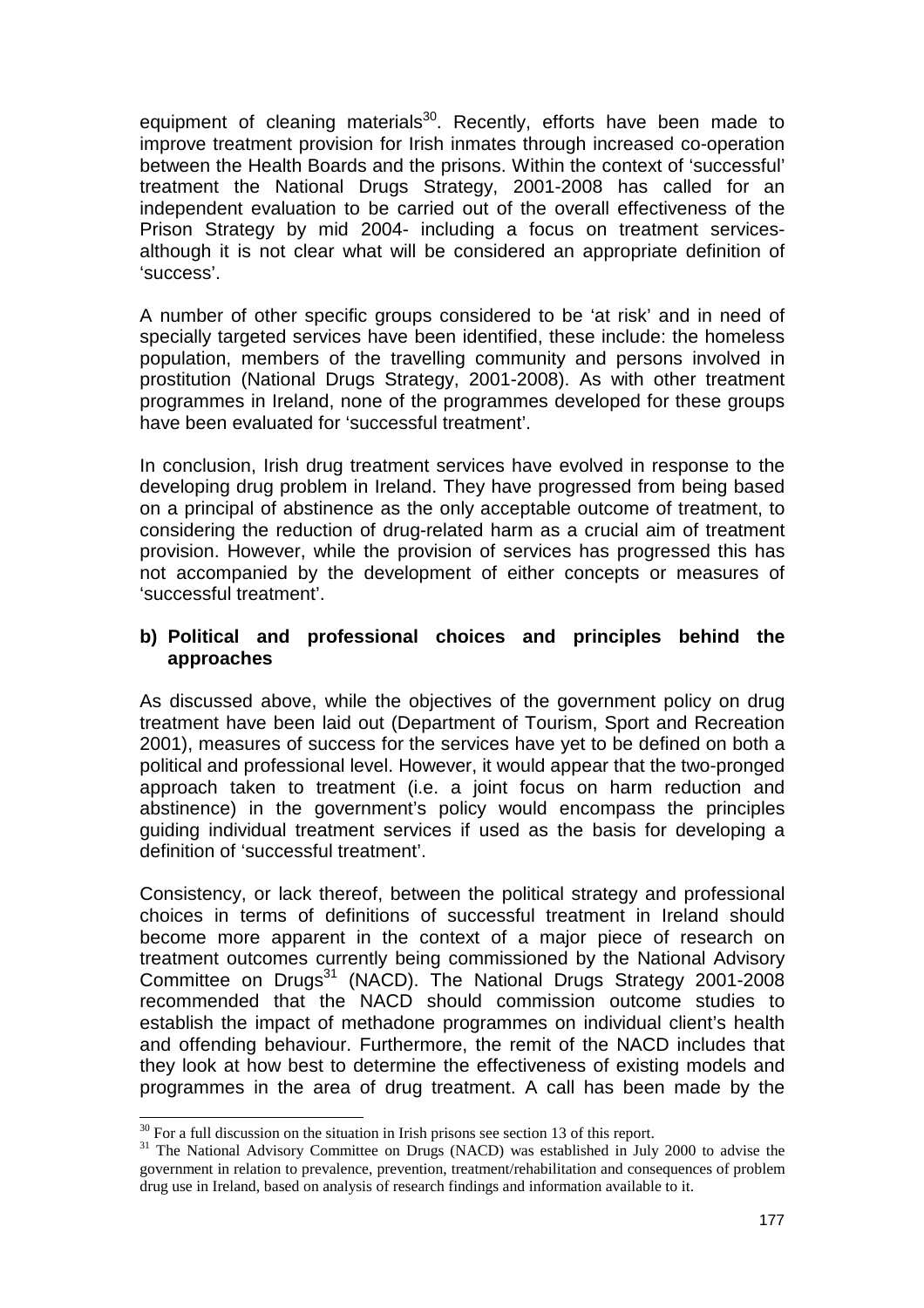NACD for proposals to carry out a national longitudinal study (to be carried out over a period of 3 years) that would evaluate the effectiveness of treatment and other intervention strategies used in the care of adult (i.e. over 18 years) opiate users. Substitution programmes form the basis of treatment provision for opiate users in Ireland. In August 2001 there were 5,605 people registered as receiving methadone in Ireland (Central Methadone Treatment List, personal contact). It is expected that the methods used will be similar to those of the National Treatment Outcomes Research Study (NTORS) in the UK. This piece of research should go some way to filling the gap in information on 'successful treatment' in the Irish context and also open up the debate on what constitutes 'success' in the treatment of drug use.

# **12.2 Evaluation of the treatments**

# **a) Research findings and used methodologies**

As mentioned above, the number of Irish treatment programmes to examine their success is extremely limited. To date, no success criteria have been defined on a national basis, nor have any national level evaluations been carried out that allow for comparisons between either individual programmes or different treatment modalities. However, there have been a number of small-scale studies that have aimed to ascertain the 'success' of particular programmes. These will be described in the following sections.

## Substitution programmes:

While substitution programmes (i.e. methadone programmes) form the basis of drug treatment services for opiate users in Ireland, no formal evaluations have been carried out of the service. In their review of drug services in the then Eastern Health Board region, Farrell *et al.* (2000) reported that within 5 treatment clinics the results of urinalysis, carried out as a routine part of the treatment programme, showed a 70% reduction in heroin consumption among clients once on the programme. While this finding may indicate that the programmes are 'successful' in reducing clients' intake of street opiates, data are not collected as a formal measure of 'success' and other outcomes were not measured.

'Drug Detoxification and Rehabilitation Programme' in Mountjoy Prison, Dublin:

Treatment services within Irish prisons have tended to be very limited, although they are currently under expansion. Other than limited substitution prescribing the Drug Detoxification and Rehabilitation Programme provided in Mountjoy Prison Dublin has been the only dedicated drug treatment programme available to prisoners. Crowley (1999) provided a medical review of the seven-week programme. Up to February 1999, 187 prisoners had entered the programme, 173 completed the detoxification and 14 failed to complete the detox. While this implies a 93% 'success' rate (i.e. where success is taken to be abstinence), Crowley (1999) highlights the need for the success of this intervention to be determined by the 6 and 12 month relapse figures. Overall it was found that there was a twelve-month relapse rate of 78%. Crowley argues that while this may appear high, it compares favourably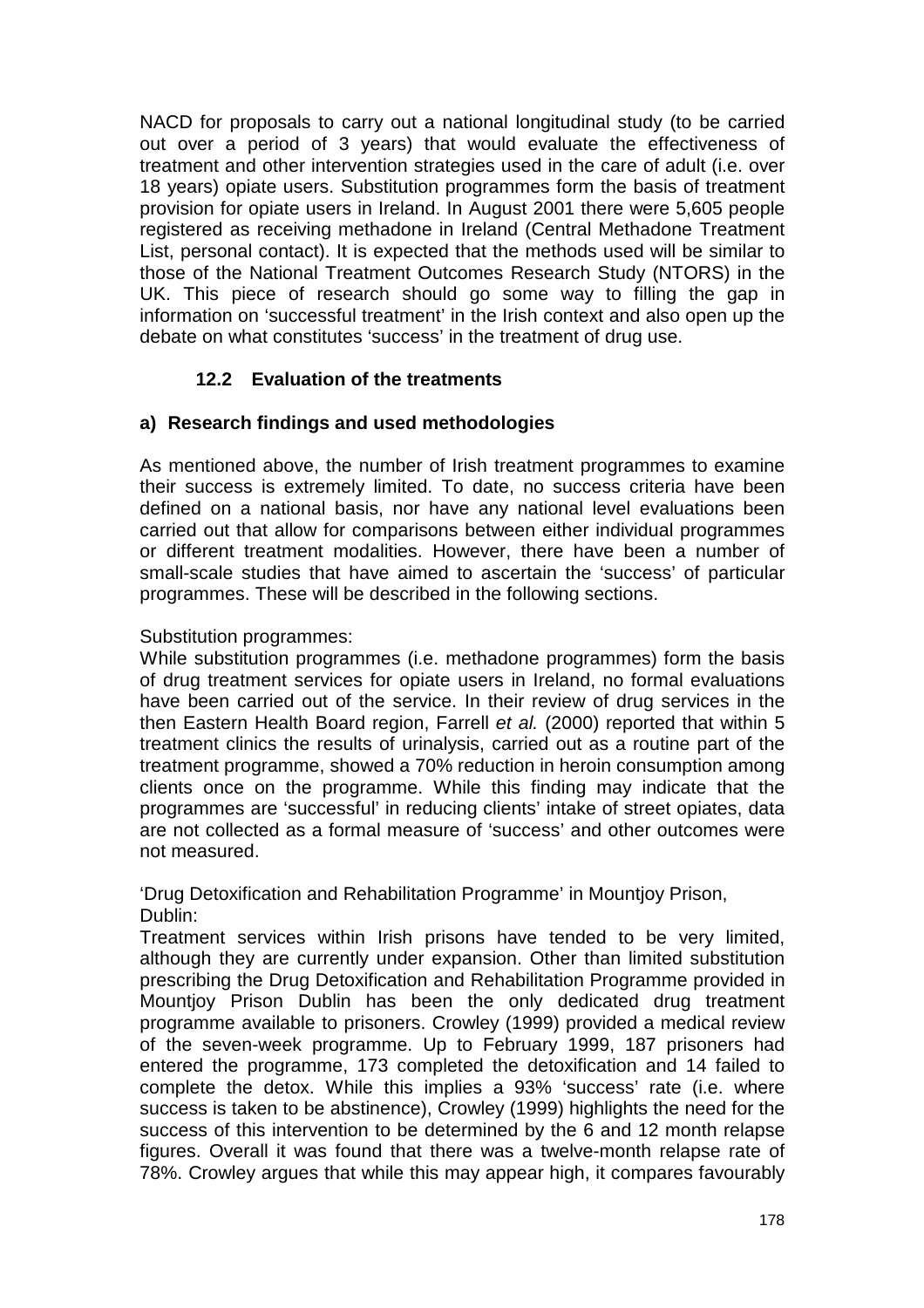to outcome rates of other inpatient detoxification programmes, although these are not presented.

### In-patient detoxification unit:

An audit was carried out between July 1995 and July 1996 of the performance of the in-patient detoxification unit at Cuan Dara (Smyth and Lane 1997). The programme consists of a detoxification with methadone over approximately 10-12 days and intensive counselling and rehabilitation for an additional 4 weeks. 'Success' of the unit was explored by looking at (i) the proportion of patients completing methadone detoxification, (ii) the proportion completing the full six-week inpatient programme and (iii) the proportion of patients remaining drug free after discharge.

Data were collected on all clients admitted to the programme between July 4<sup>th</sup> 1995 and 30<sup>th</sup> June 1996. One hundred and five admissions were included in the data analysis. Details on demographics and drug using history were collected from patient notes and/or referral forms. Attempts were made to contact clients who had been discharged for more than two weeks, to collect data on the outcome variables (i-iii above) on three occasions during the year (Dec 1<sup>st</sup> 1995, Mar 1<sup>st</sup> 1996 & Aug 1<sup>st</sup> 1996). Three sub-groups were formed depending on clients' date of discharge.

Twenty-nine per cent of patients (n=30) left hospital on or prior to day fourteen of the programme, i.e. before detoxification was complete. In terms of status on follow-up (average time gap over 10 weeks): 18% drug free, 5% undergoing another methadone detoxification, 12% on methadone maintenance, 33% had relapsed, 3% were in prison and contact could not be made with 29%. Therefore, of those for whom data were available, 26% were drug free and 49% had relapsed. The authors conclude that "the success rates from the point of view of detox completion and program completion approximate to those reported in similar centres around the world" (Smyth and Lane 1997, p. 11).

## Harm minimisation strategies:

As discussed above, harm minimisation programmes constitute one of the two prongs of drug treatment in Ireland. A number of harm reduction strategies have been developed which specifically aim to prevent the spread of HIV and other drug-related infectious diseases among injecting drug users in Ireland. However, the impact of these programmes on infection rates among injecting drug users is unclear. A number of research papers have explored the 'success' of these programmes according to certain criteria. Smyth et al. (1999a) attempted to explore the impact these programmes had on the spread of hepatitis C by carrying out tests for hepatitis C among a cohort of drug users. The cohort included those who had begun their injecting drug use both before and after the expansion of harm reduction programmes in Ireland. Data were collected on the results of HCV tests as recorded in clients' medical files in one treatment centre, categorising them according to the date when they initiated injecting drug use. Smyth et al. (1999a) argue that the findings suggest that those injecting drug users who began their injecting drug use after the introduction of harm reduction strategies (post 1993),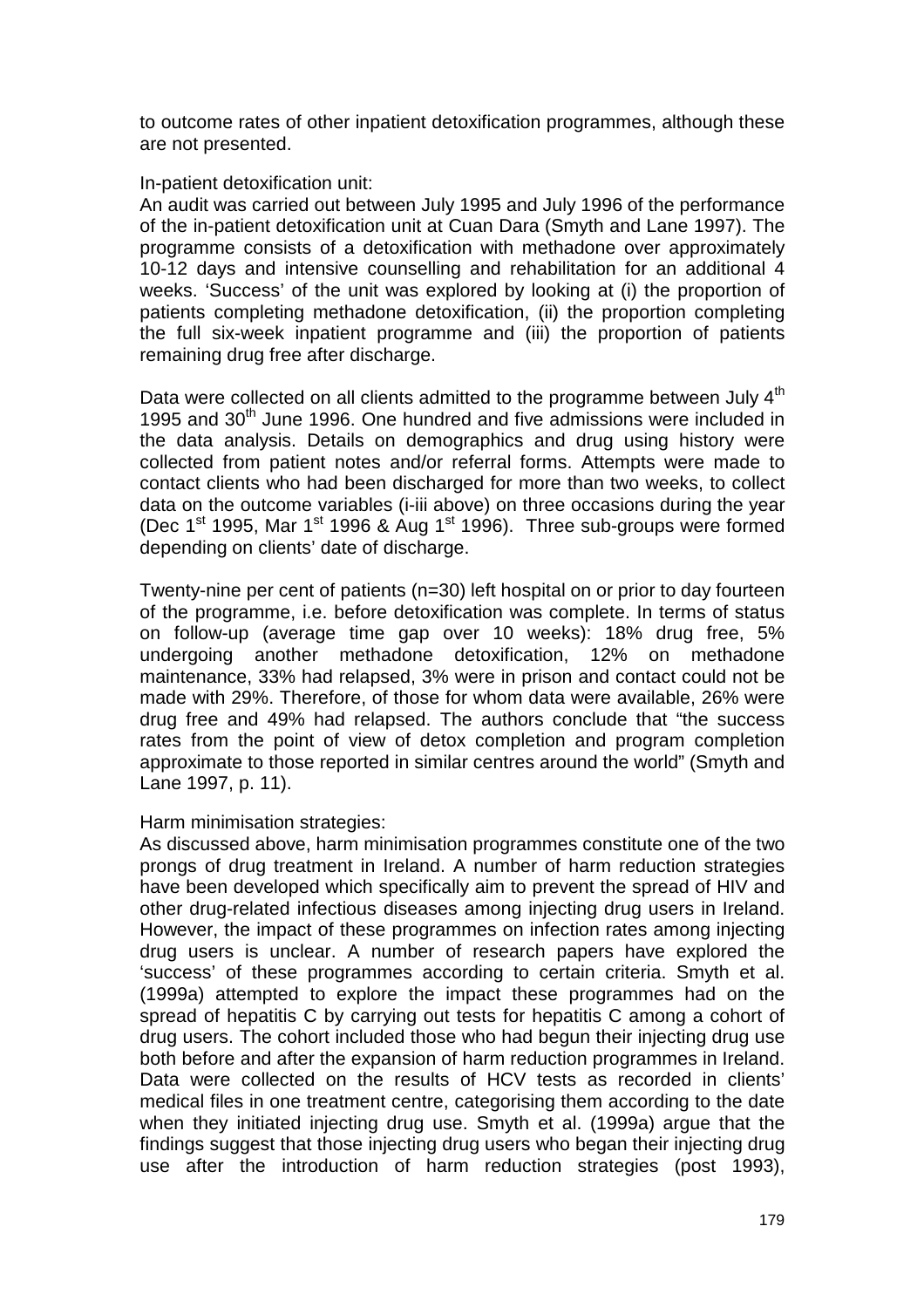demonstrated a reduced risk of HCV infection. However, they emphasise that it was not possible to control for other factors that may explain the decline in the HCV infection rate, such as a possible reduction in overall injecting frequency among more recent injectors.

Smyth et al. (1999b) also carried out a study of knowledge regarding hepatitis C among a sample of injecting drug users (n=84) in a treatment setting in Dublin. Included in the sample were individuals who were on a methadone maintenance programme and those who were on a short-term detoxification programme. The study aimed to explore the 'success' of the programme by assessing clients' understanding of hepatitis C and the associated risks. Data were gathered by a researcher, who was independent of treatment services, through a structured interview with clients. The authors developed a series of questions and scoring system designed to assess clients' knowledge regarding hepatitis C. Smyth et al.'s basic hypothesis was that those injecting drug users with increased contact with medical services would demonstrate better understanding of hepatitis C and associated risk behaviours, i.e. a 'dose-response' type effect. The hypothesis was not confirmed. Seventy-three of the sample recognised the four main infection routes, i.e. injecting drug use, sex, transfusion and vertical. However, only 44% recognised activities with no recognised risk, i.e. injecting without sharing, smoking heroin and kissing. Smyth et al. (1999b) expressed concern about the finding that substantial minorities believe that there is a risk of exposure even when not sharing injecting paraphernalia. They argued that perceived personal vulnerability to infections such as hepatitis C is likely to be a factor in leading individuals to avoid practising unsafe injecting behaviour. Where this vulnerability is diminished by false beliefs about already having been exposed to infection when actually engaging in 'safe' practices, then the preparedness to share injecting equipment may well increase.

#### Local Evaluations

Evaluations of specific programmes in Ireland have tended to focus on process evaluation rather than evaluations based on defined success criteria. However, a small number of programmes have also explored changes in clients' behaviour and circumstances since starting on the programme- these will be explored in this section. Evaluations of the largest needle-exchange programme in Ireland and two community-based initiatives that aim to address the needs of drug users within their local communities will be discussed. Methadone prescribing is provided as part of the treatment service offered within the two latter programmes. Each programme has been evaluated and certain success criteria measured. None of the evaluations identified a specific definition of 'successful treatment', rather they tended to look at a variety of aspects when considering the impact of participation on the programme on the individual client. Furthermore, they are evaluations of individual programmes rather than a treatment modality *per se*. Aspects considered, included a reduction in illicit drug use, changes in criminal behaviour and general physical and social well-being. Each evaluation will be considered individually.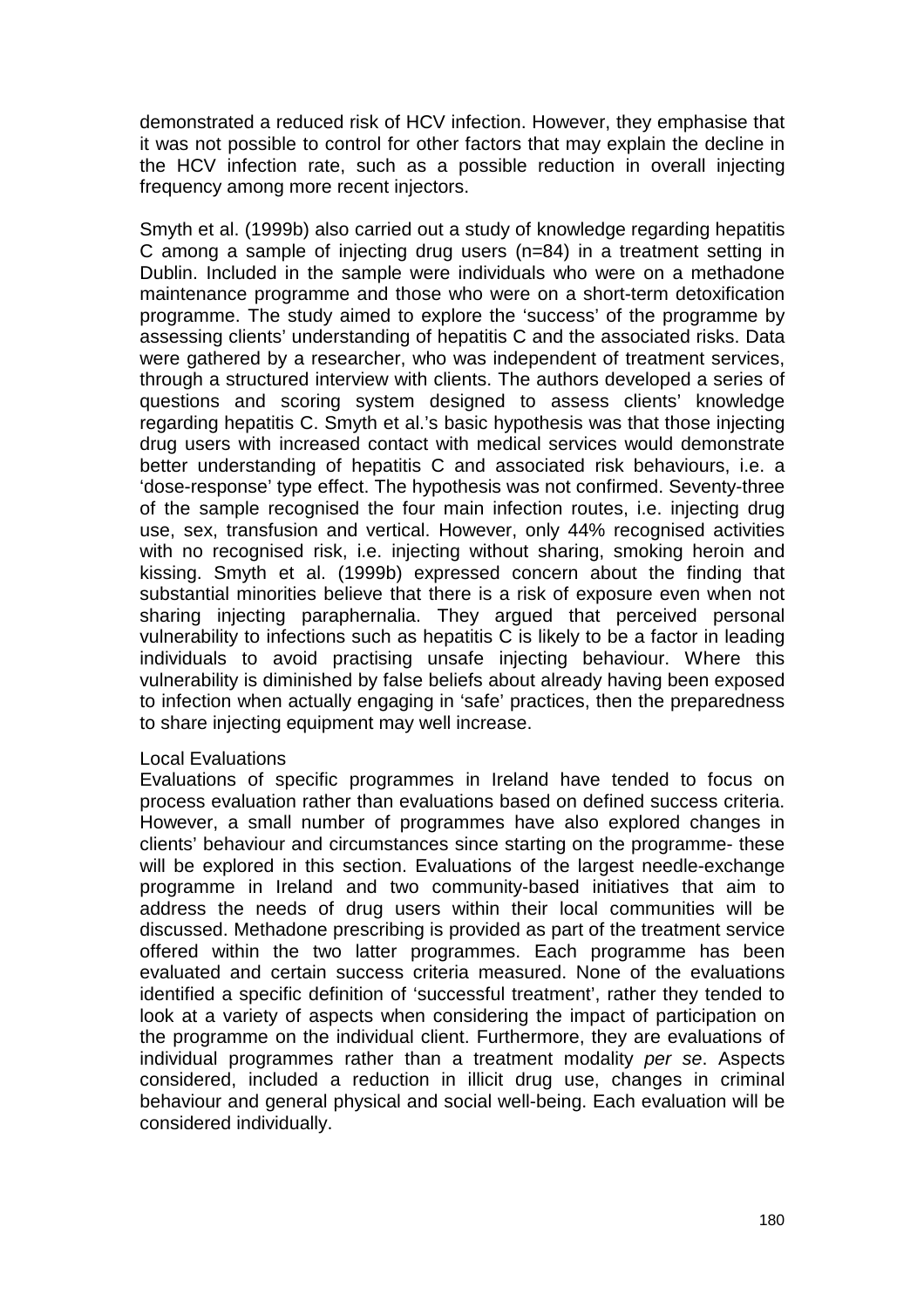**Merchant's Quay Health Promotion Unit:** Merchant's Quay provides the biggest needle-exchange service in Ireland. The syringe exchange programme is located within the agency's Health Promotion Unit which "provides a model for working with people who engage in both injecting and sexual risk behaviour. This model concentrates on reducing or eliminating these risks in so far as is possible" (Cox and Lawless 2000, p. vii). Five specific aims of the Unit were identified:

- - To enable clients to gain access to sterile injecting equipment and condoms;
- To reduce the risk of contracting HIV, hepatitis B and C and other STDs;
- To increase knowledge of safer injecting and sexual practices;
- To improve health care and;
- To evaluate changes and trends in drug use.

(Cox and Lawless 2000, p. 4)

While the provision of clean syringes is the central activity of this service, the unit also provides harm reduction orientated information and education for drug users. An evaluation of the service was carried out between 1997 and 1998 (Cox and Lawless, 2000). Self-report data were collected on the following outcome domains: drug use, injecting risk behaviour, sexual risk behaviour, contact with services and health and well-being. Data were gathered during clients' first visit and then at a three-month follow up visit.

The evaluation found the Health Promotion Unit to be effective in meeting its aims on a number of levels. Specific findings included:

- An 11% reduction in IV drug use among those who reported doing so at first visit (n=341).
- - Sixty-seven per cent of respondents who reported injecting in excess of 4 times a day (n=104) reported less frequent IV use at their three month follow-up visit.
- - Fifteen per cent (n=56) of clients reported lending their used injecting equipment at first visit compared with only 9% (n=33) of clients at followup.
- Twenty three per cent (n=85) of first visit clients reported borrowing injecting equipment compared with 15% of follow-up clients (n=55).
- - At follow-up there was a 44% increase in the number of clients who reported cleaning their injecting site before administration.

**Jobstown Assisting Drug Dependency (JADD):** The objective of the programme is stated to be "to provide realistic care and support for persons with an established opiate addiction resident in the Jobstown electoral district" (Bourke, unknown, p. 1). The main services offered by JADD are methadone maintenance and a gradual detoxification programme. The evaluation of the programme was carried out a year after the programme started. At the time the evaluation was carried out 28 people had approached the programme, 26 of whom had started treatment. The evaluation focused on a process evaluation but it was found that the programme was 'successful' in effecting change under a number of criteria. In summary it was found that after a period of time on the programme employment rates increased, involvement in criminal behaviour was reduced and there was a significant reduction in the intake of illicit drugs.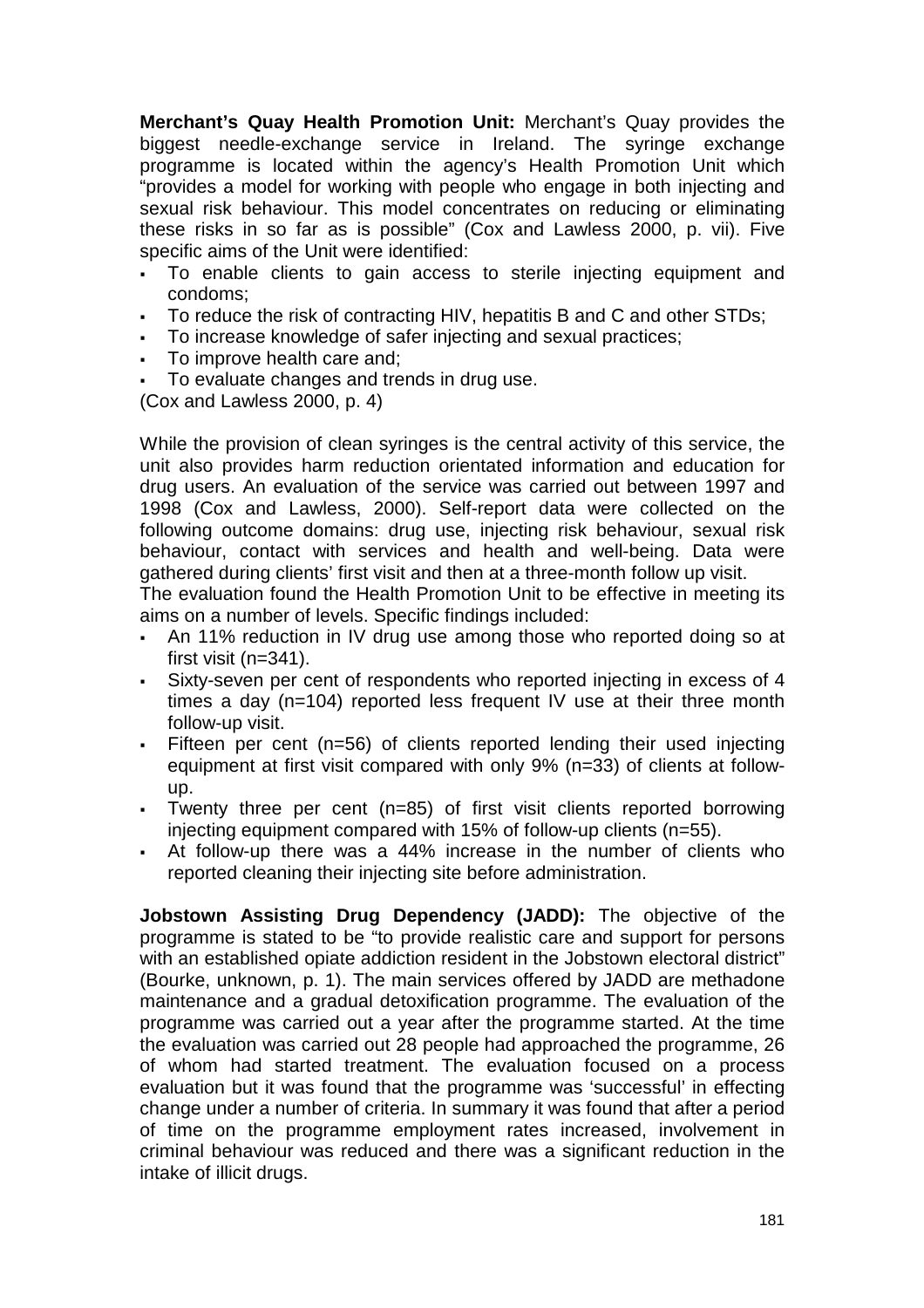**Addiction Response Crumlin (ARC):** The evaluation of ARC included a more detailed assessment of the impact of participation on ARC on its clients than the previous evaluation discussed. A survey was carried out in October 1998 of 91 out of a total caseload of 100 clients who used ARC in December 1997 (McKeown and Fitzgerald 1999). Once on the programme, all of the clients had been prescribed methadone and had access to further rehabilitative services including counselling, a drop in service and various forms of group work. The following are some of the measures of success that were found in the evaluation:

- - At the time of interview, approximately 73% of clients were still receiving methadone and 27% were drug-free.
- - Significant improvements in clients' self-assessed state of health were reported. In total, 86% of clients reported that their health had improved since starting on the programme.
- - Eighty-nine per cent of respondents reported an improvement in their quality of life since starting on the programme. They also reported improvements in the quality of their relationships with various significant others including their mothers (76%), fathers (59%), children (73%) and partners (69%).
- Sixty-nine per cent of clients were unemployed when they first began on the programme, this fell to 44% at the time of the evaluation.
- - Prior to starting on the programme, 68% of the sample admitted to being involved in theft to finance their drug use and 66% that they had been 'in trouble with the law' before starting on the programme. Since starting on the programme only 23% reported being involved in criminal activity.

In conclusion, while the number of Irish treatment programmes that have undergone evaluation remain limited, there appears to be a focus on similar outcomes of success i.e. reduced illicit drug use, reduced criminal behaviour etc. However, these evaluations highlight the need for 'successful treatment' to be properly defined and the concepts to be discussed in order that outcomes can be measured effectively.

b) Comparison between treatments and related approaches

Due to the lack of evaluations carried out in the Irish context and the absence of a definition of 'successful treatment', there is currently no information available that would allow for comparisons to be made between treatments and related approaches.

# **12.3 Methodological issues**

# **a) Limitations in data availability**

Irish data on 'successful treatment' remain extremely limited. The gaps in data are apparent on an individual programme basis, across treatment modalities and across the Irish treatment service programme as a whole.

## **b) Future needs**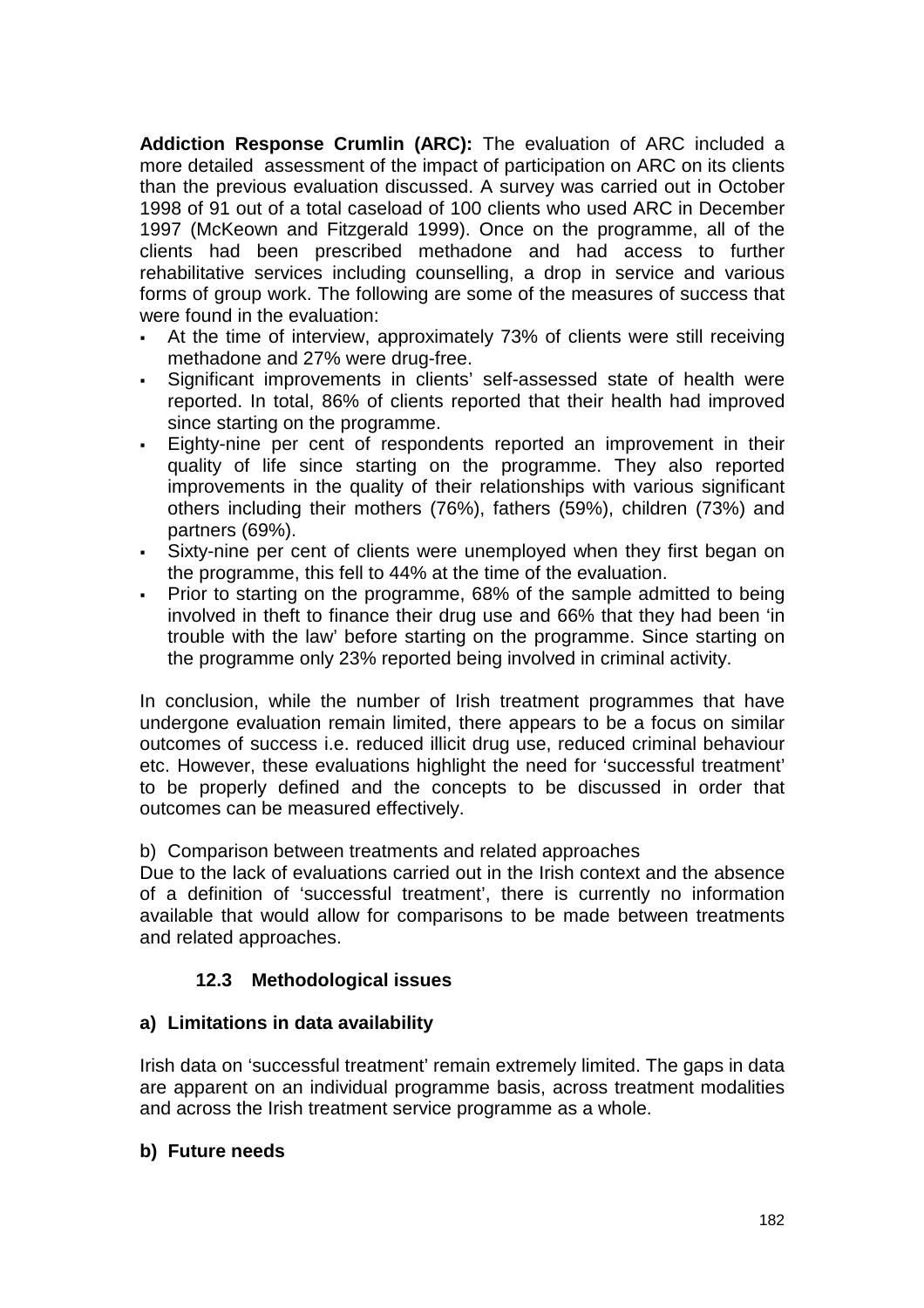Extensive work needs to be carried out in the area of exploring 'successful treatment' in Ireland. It is important that a definition of 'successful treatment' be developed that could be adapted to the objective of particular programmes and/or treatment modalities, i.e. harm reduction or abstinence. It is important that a definition of 'successful treatment' incorporates the interests of all stakeholders (i.e. policy makers, service providers and service users). On the basis of a suitable definition of 'success' outcome variables may then be established that can be used to measure the 'success' of particular treatment programmes and/or modalities.

## **c) Methodological proposal**

As mentioned above (12.3 (b)) there is a need for a definition of what constitutes 'successful treatment' in the Irish context to be established. It is proposed that initial research in this area should include an exploration of the views of all the stakeholders in drug treatment services (policy makers, service providers and service users) to establish their perceptions of success. Once established it would then be necessary to develop measures that would reflect the definition of success that could be used in longitudinal analysis of 'successful treatment' in the Irish context.

## **12. Annex**

## **Specific literature**

Bourke, M. (unknown) Jobstown Assisting Drug Dependency (JADD) Project Report. Unpublished.

Bowden, M. (1997) Community Addiction Response Programme (CARP)- Killinarden: Review and interim evaluation report. Dublin: CARP.

Butler, S. (1991) Drug problems and drug policies in Ireland: A quarter of a century reviewed. Administration, **39**, (3), 210-233.

Cox, G. and Lawless, M. (2000) Making Contact: An evaluation of a syringe exchange. Dublin: The Research Office, Merchant's Quay Project.

Crowley, D. (1999) The Drug Detox Unit at Mountjoy Prison – a review. The Journal of Health Gain*, 3 (3),* 17–19.

Department of Health (1991) Government Strategy to Prevent Drug Misuse. Dublin: Department of Health.

Department of Tourism, Sport and Recreation (2001) Building on Experience: National Drugs Strategy 2001-2008. Stationery Office, Dublin.

Farrell, M., Gerada, C. and Marsden J. (2000). External Review of Drug Services for 'the Eastern Health Board'. Unpublished.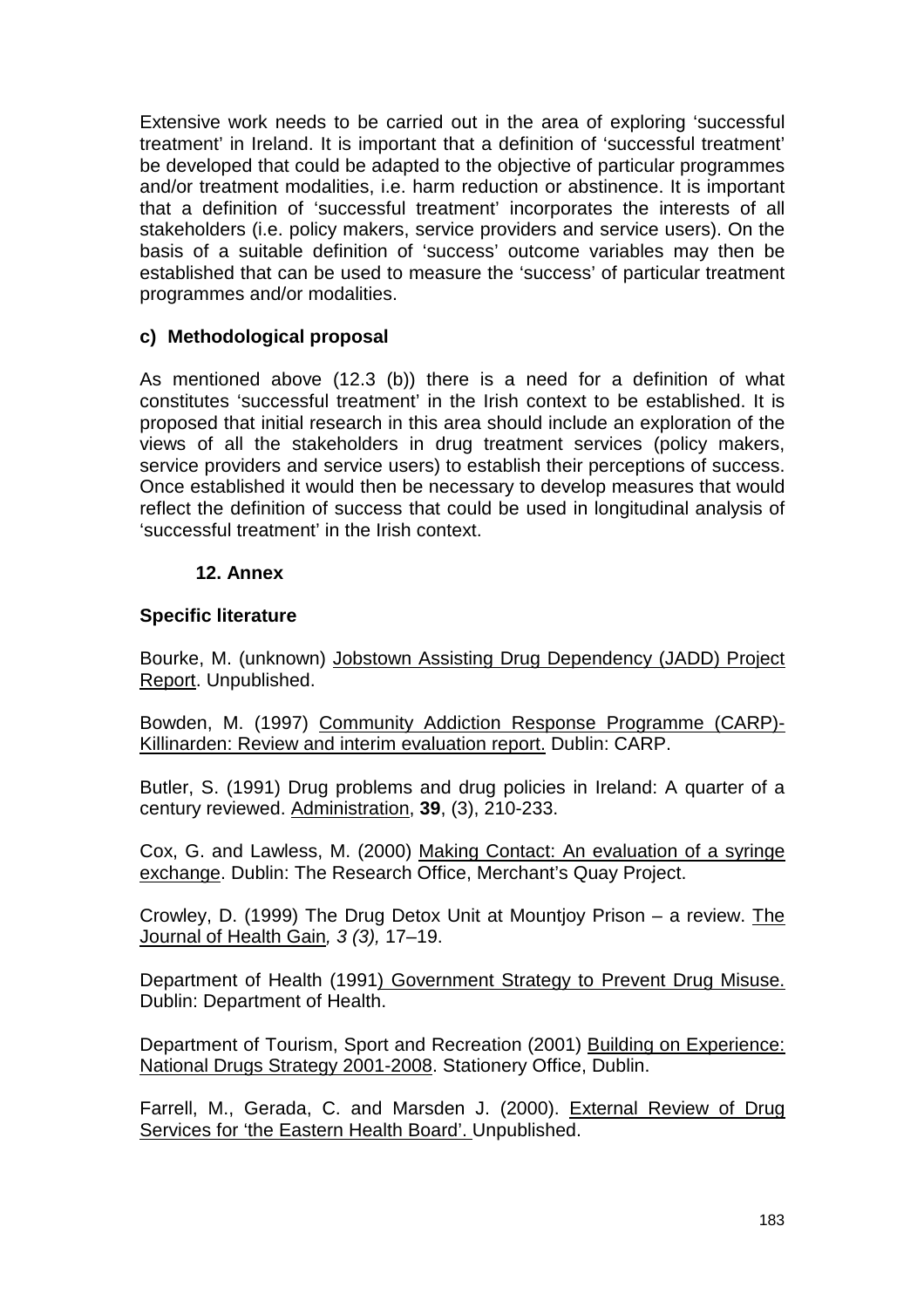McKeown, K. and Fitzgerald, G. (1999). Treating Drug Addiction: An evaluation of Addiction Response Crumlin. ARC, Dublin.

Ministerial Task Force on Measures to Reduce the Demand for Drugs (1996). First Report. Department of the Taoiseach, Dublin.

Ministerial Task Force on Measures to Reduce the Demand for Drugs (1997). Second Report. Department of the Taoiseach, Dublin.

Moran, R., O'Brien, M., Dillon, L. and Farrell, E. (2001). Overview of Drug Issues in Ireland 2000. Health Research Board, Dublin.

National Drug Treatment Reporting System (2001). National Drug Treatment Reporting System Protocol. Health Research Board, Dublin.

Smyth, B. and Lane A. (1997) Audit of the First Twelve Months of Cuan Dara Detoxification Unit July 95 to July 96. Unpublished.

Smyth, B., Keenan, E. and O'Connor, J. (2000). Assessment of hepatitis C infection in injecting drug users attending an addiction treatment clinic. Irish Journal of Medical Science, 169 (2).

Smyth, B., Keenan, E., and O'Connor, J. (1999a). Evaluation of the impact of Dublin's expanded harm reduction programme on prevalence of hepatitis C among short-term injecting drug users. Journal of Epidemiology and Community Health, **53,** (7), 434-435.

Smyth, B., McMahon, J., O'Connor, J., and Ryan, J. (1999b). Knowledge regarding hepatitis C among injecting drug users. Drugs: education, prevention and policy, **6**, (2), 257-264.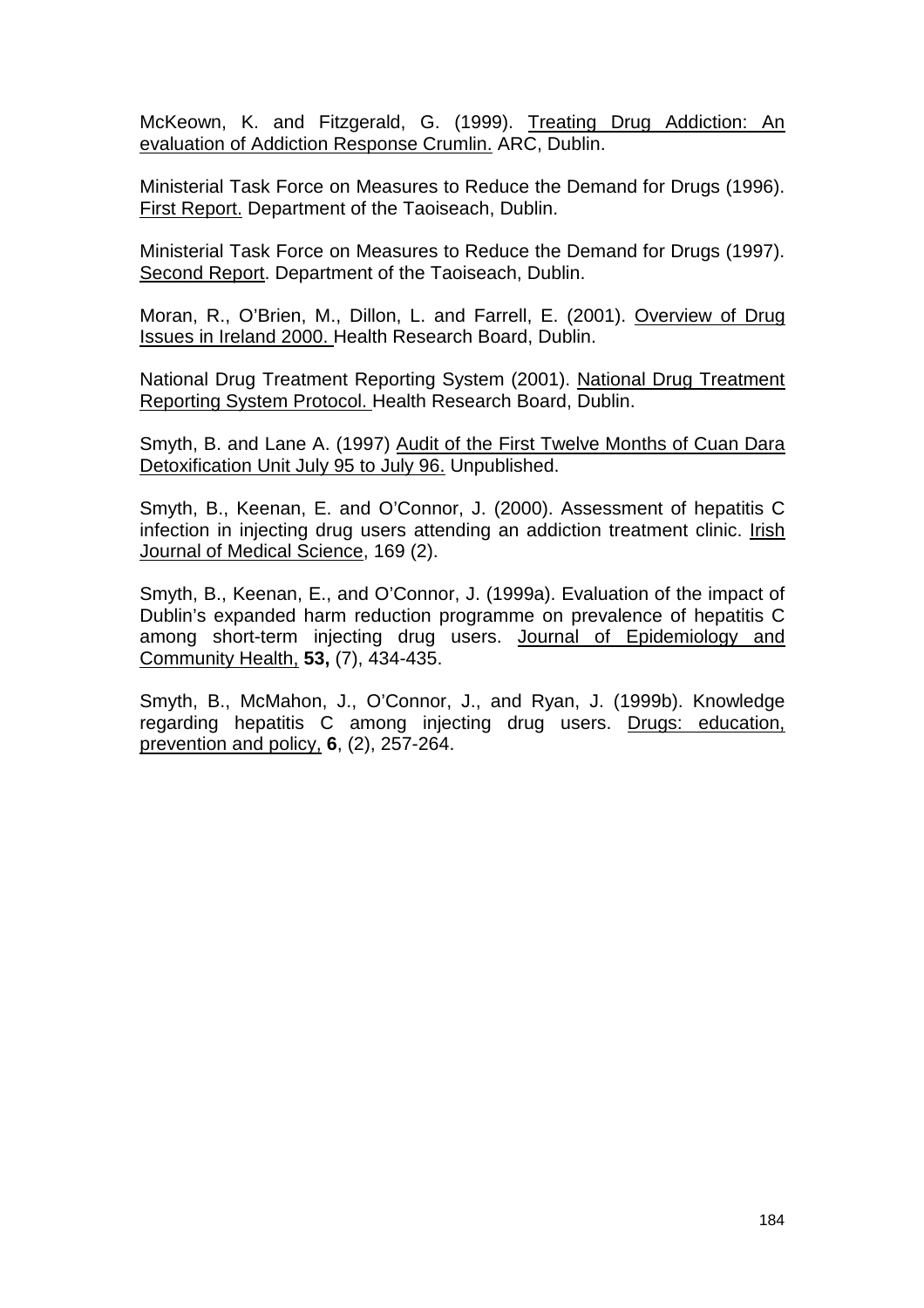# 13. Drug Users in Prison – Lucy Dillon

**Introduction** 

l

This paper aims to provide an overview of the issues related to drug use among prisoners in Ireland. A number of sources have been used to access the relevant information, and an attempt made to draw together these disparate sources of information in as comprehensive a manner as possible. In accordance with the EMCDDA guidelines, the main areas covered in this paper are:

- 13.1 Epidemiological situation
- 13.2 Availability and supply
- 13.3 Contextual information
- 13.5 Demand reduction policy in prison
- 13.6 Evaluation of drug users treatments in prison
- 13.7 Methodological issues

# **13.1 Epidemiological Situation**

## **a) Drug use before and within prison**

Ireland has a daily prison population of approximately 3,000, located in sixteen prisons (www.irishprisons.ie). It has been found that within the Irish prison population a significant proportion of these individuals have a history of illicit drug use (Allwright *et al.* 1999; Long *et al.* 2000; Hannon *et al.* 2000). However, studies carried out have tended to look at prison populations as a whole, rather than the experiences of specific groups such as ethnic minorities or juvenile offenders. This section will explore the data available on the prevalence of drug use among prisoners, noting the experiences of specific groups where available.

## Prevalence of prisoners with a history of drug use

In estimating the prevalence of drug use among Irish prisoners it has been argued that an analysis of drug-related convictions and committals largely underestimates the extent of the problem (O'Mahony 1997a). Research has shown that when comparing the number of Irish prisoners reporting a history of drug use with the number imprisoned because of a drug-related crime, the former significantly outnumbers the latter (O'Mahony and Gilmore 1983; Carmody and McEvoy 1996; O'Mahony 1997b).

**National:** In their study Allwright *et al.* (1999) found that 52% of a national sample of prisoners (n=1,205) reported a history of opiate use, and 43% reported a history of injecting drug use. In what were designated 'medium-risk' prisons the rate of 'ever injected' was 21%, compared to 58% in the 'high-risk' prisons.32 A subsequent study that used the same methodology (Long *et al.*

 $32$  Prisons in the study (Allwright et al., 1999) were categorised as high, medium or low risk according to expected prevalence rates for infection with drug related infectious diseases (hepatitis B, C and HIV), this was mainly based on estimates of the proportion of injecting drug users within each prison's population.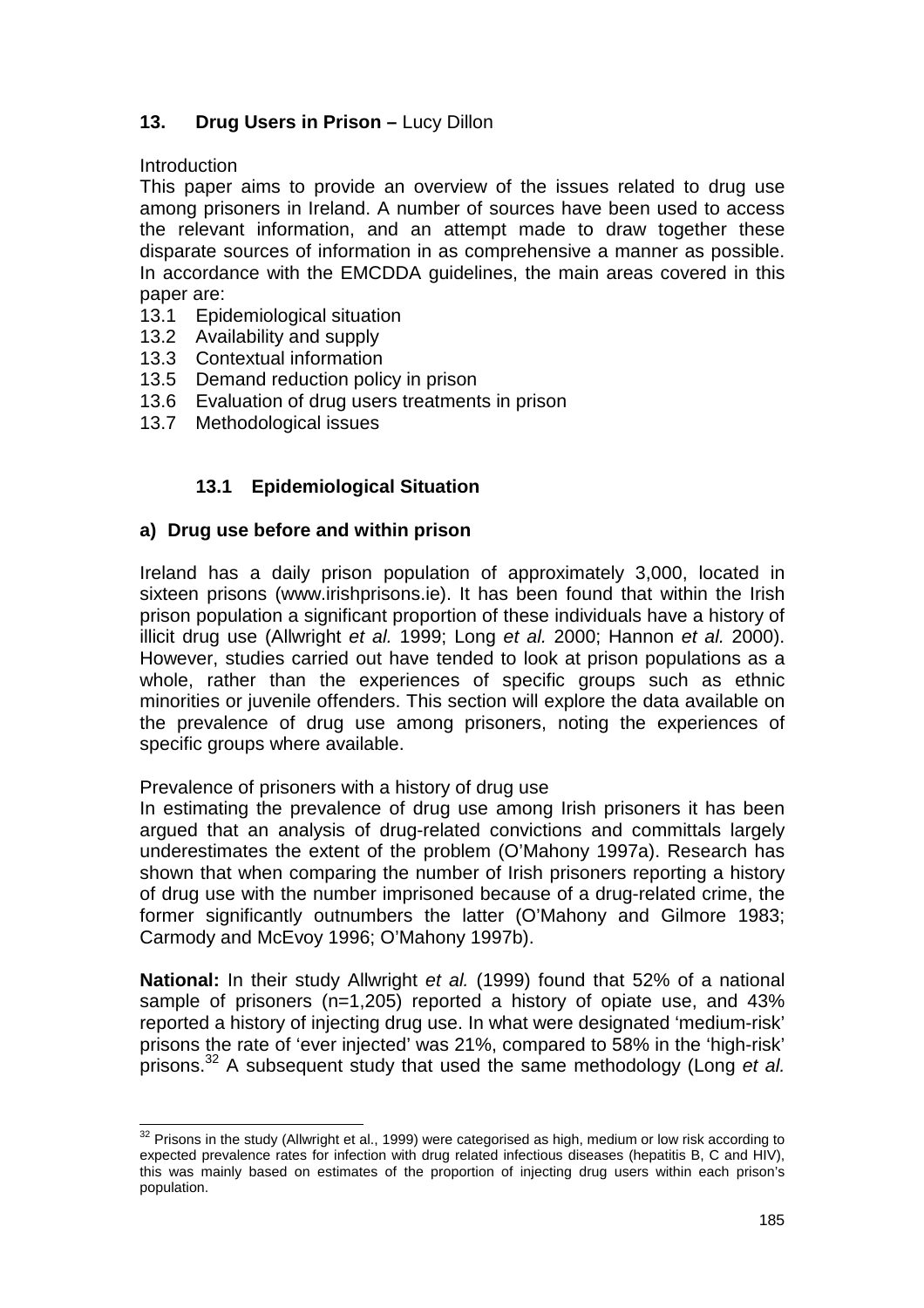2000) found that 35% of a sample of committal prisoners (n=607) had a history of opiate use and 29% reported a history of injecting drug use.

**Local- Mountjoy Prison, Dublin:** Drug use has been identified as an issue of concern among populations in various prisons around the country- particularly those based in the Dublin area. Other research carried out in the Irish prison context has been limited to Mountjoy Prison in Dublin, which cannot be considered representative of the overall prison population in relation to drug use. At the time the research below (see Table 13.1) was carried out Mountioy was the main committal prison in the country. It had an average population of 650 prisoners on any one-day, approximately a quarter of the total Irish prison population. Owing to the concentration of Ireland's problematic drug use in the Dublin area (O'Brien *et al.* 2000), and estimates that approximately 66% of indictable crimes in the Dublin metropolitan area were attributable to 'known hard drug users' (Keogh 1997), Mountjoy was likely to have a higher proportion of drug users in its population than other prisons.

**Gender:** Hannon *et al.* (2000) explored the drug-using history of a sample of prisoners (n=777)- reporting results separately for male and female respondents. They found that 68% of the sample of female prisoners (n=59) reported using heroin in the last twelve months, compared to 38% of male prisoners. Overall, 72% of male prisoners and 83% of female prisoners reported some lifetime drug use. Sixty-three per cent of the male sample and 83% of the female sample had used drugs other than cannabis. Allwright *et al.* (1999) found a less distinct gender difference. They found that approximately 60% of the female prisoners in the sample (n=57) and 45% of the male sample (n=1,130) had smoked heroin in the last year. Only approximately 3% of the Irish prison population are female (ww.irishprisons.ie), but these findings suggest that drug use may be particularly acute among this portion of the prison population.

While the data collected through the available research are not directly comparable, owing to variations in methodology, they give a clear picture of illicit drug use as prevalent among Irish prisoners (see Table 13.1a).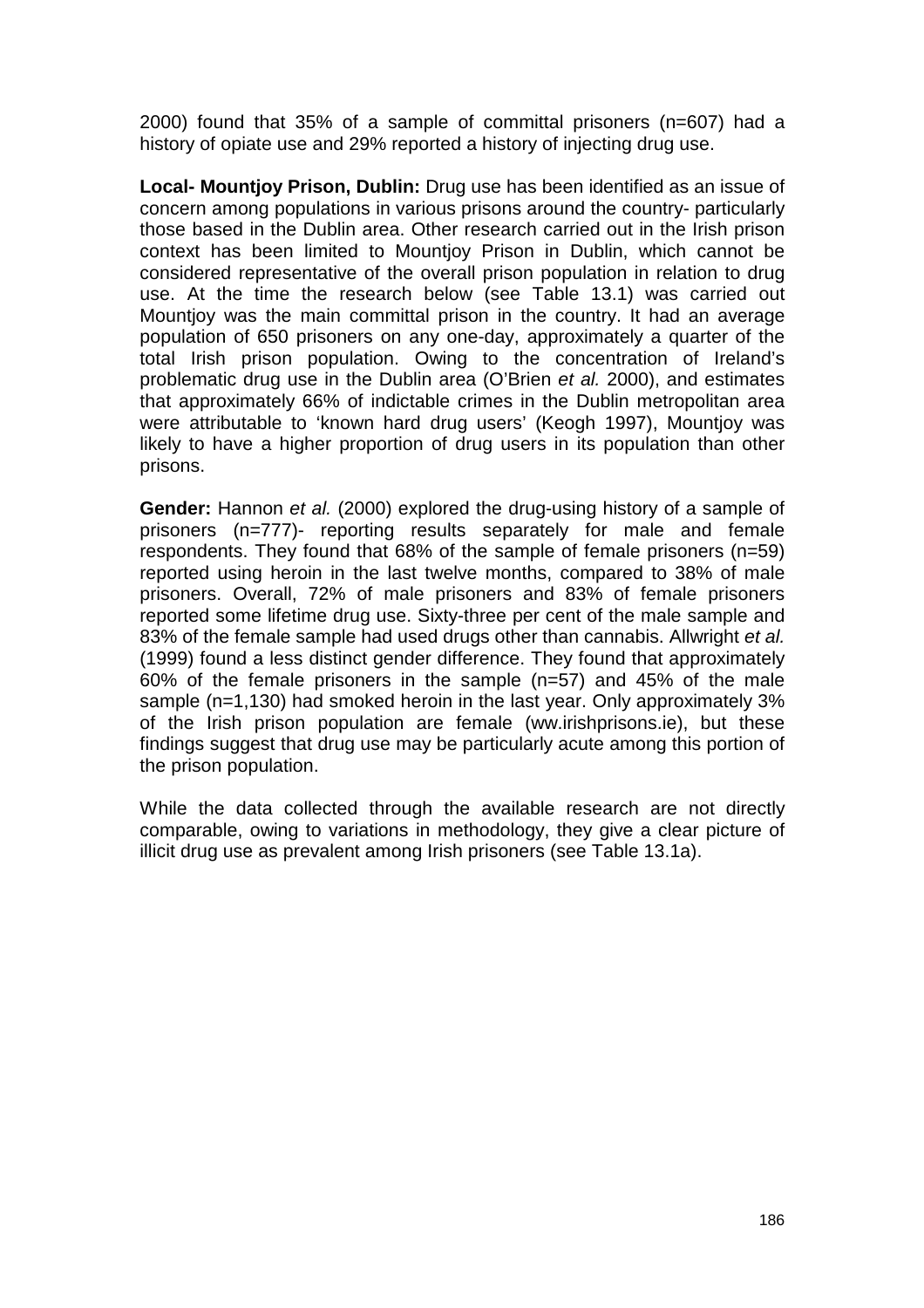| <b>Sample</b><br><b>Location</b> | <b>Authors (Publication</b><br>Date) | Year of<br><b>Fieldwork</b> | <b>Sample</b><br>Size (n) | <b>Ever Used</b><br>Opiates (%) |
|----------------------------------|--------------------------------------|-----------------------------|---------------------------|---------------------------------|
|                                  | &<br>O'Mahony<br>Gilmore<br>1983)    | 1981                        | $22*$                     | 73                              |
| Mountjoy:<br><b>Male Section</b> | O'Mahony (1993)                      | 1986                        | 95                        | 32                              |
|                                  | O'Mahony (1997)                      | 1996                        | 108                       | 66                              |
| Mountjoy:                        | Monaghan (unpublished)               |                             | 34                        | 31                              |
| <b>Female Section</b>            | Carmody & McEvoy (1996)              | 1994                        | 100                       | 57                              |
|                                  | Allwright et al. (1999)              | 1998                        | 1,205                     | 52                              |
|                                  | Male                                 | 1998                        | 1130                      | $45*$                           |
|                                  | Female                               | 1998                        | 57                        | $59*$                           |
| <b>National Surveys</b>          | Long et al. (2000)                   | 1999                        | 607*                      | 35                              |
|                                  | Hannon et al. (2000)                 | 2000                        | 777                       | $32*$                           |
|                                  | Male                                 |                             | 718                       | $38*$                           |
|                                  | Female                               |                             | 59                        | $68*$                           |

**Table 13.1a: Summary of Irish Research Findings on Prisoners with a History of Illicit Drug Use** 

• Sample made up solely of prisoners who described themselves as 'drug abusers'.

• Sample made up solely of prisoners who descri<br>8 Sample made up solely of committal prisoners.

9 Used heroin in last twelve months.

Drug use within the environment of Irish prisons

Studies have shown that a significant proportion of Irish prisoners have a history of drug use (see Table 13.1a). However, most of these studies have not considered the extent and nature of drug use engaged in by these prisoners *while* incarcerated. Four studies have looked at the extent to which prisoners use drugs while incarcerated and the risk behaviours in which they engage; two studies were carried out on a national basis (Allwright *et al.* 1999; Long *et al.* 2000) and two in Mountjoy Prison, Dublin (O'Mahony 1997b; Dillon 2001).

Imprisonment has been found to impact on an individual's pattern of drug use. Both O'Mahony (1997b) and Dillon (2001) found that prisoners continue to use drugs while in the prison environment. O'Mahony (1997b) found that 42% (n=45) of a sample of 108 prisoners had used heroin while in prison serving their current sentence. This was 63% of those who had ever used heroin. Dillon (2001) reported that of a sample of 29 respondents selected through network sampling, 24 had a history of illicit drug use, all had used drugs at some stage while in prison and 17 reported that they were using drugs in the prison at the time of interview. However, both studies found that respondents reduced the quantity of drugs they used once imprisoned and the frequency with which they used them. Based on the qualitative data gathered in both studies a lack of access to drugs appeared to be the main reason for the lower frequency of use.

On a national basis Allwright et al. (1999) found that 45% of the 334 respondents who reported a history of injecting drug use and had been in prison for longer than three months, stated that they had injected drugs in the month prior to interview.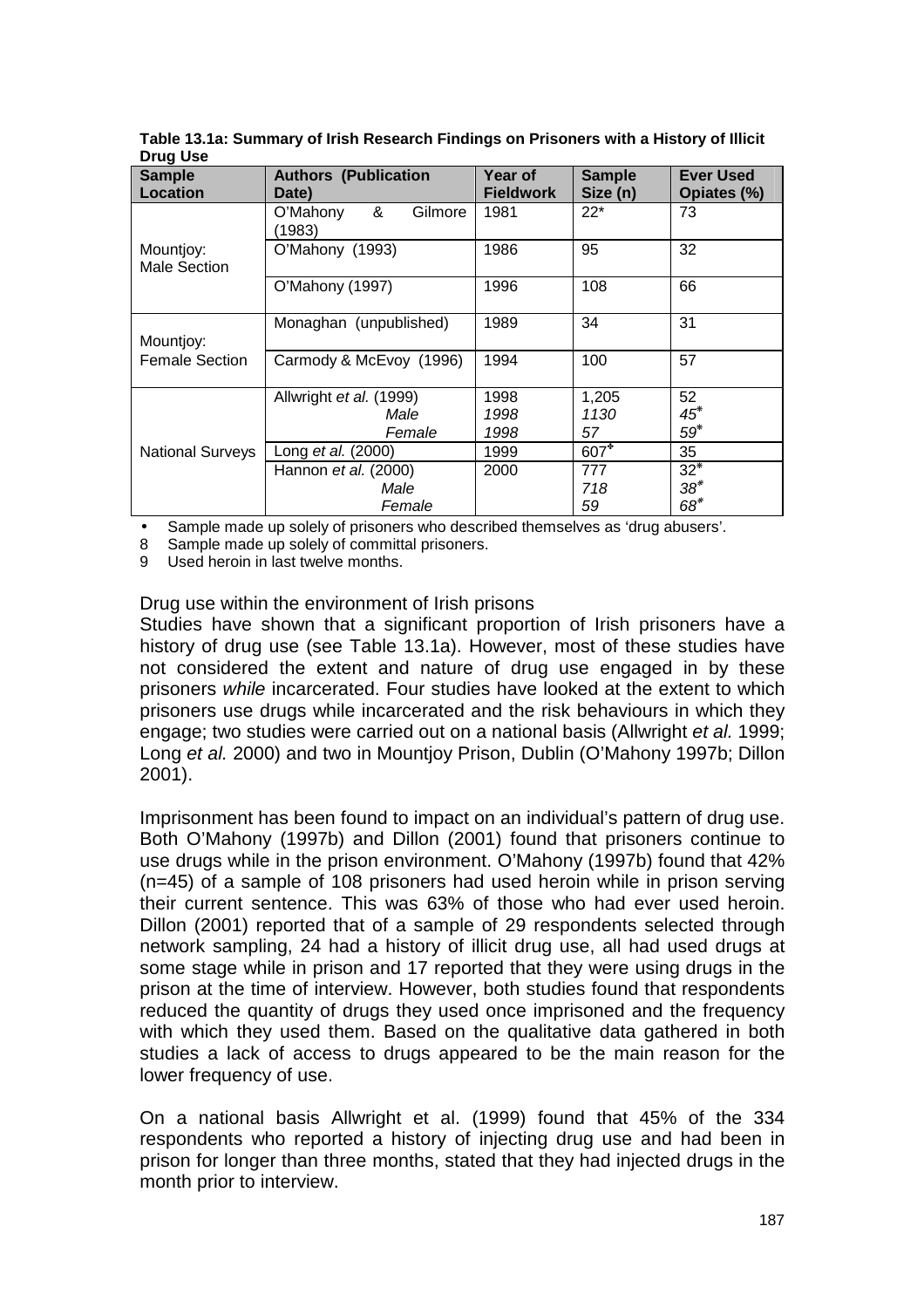Another issue addressed in these studies was initiation into drug use while in prison. Initiation into first ever use of an illicit drug in the prison was found to be very rare, slightly less rare was initiation into the use of 'new' drugs. Six prisoners in O'Mahony's (1997b) sample (n=108) reported that their first-ever experience of heroin had been in prison. Dillon (2001) also found evidence that a small number of prisoners are initiated into heroin use while in prison.

It would appear, therefore, that entering prison in Ireland does not necessarily mean a cessation of drug use.

#### Injecting Drug Use and Risk Behaviours

Studies have found that Irish prisoners engage in injecting drug use while incarcerated and that they tend to share injecting equipment (O'Mahony 1997b; Allwright *et al.* 1999; Long *et al.* 2000; Dillon 2001). Research has highlighted two main issues- initiation into injecting drug use while in prison and sharing injecting equipment while in prison. Furthermore, qualitative work has explored people's motivations for engaging in these behaviours.

A study carried out by Allwright et al. (1999) focused on the risk behaviours engaged in by prisoners in relation to the spread of hepatitis B, hepatitis C and HIV. One-fifth (104/506) of those reporting a history of injecting drug use said they had first begun injecting drugs while in prison. In considering the risk behaviours engaged in by these prisoners, it was found that injecting drug users were more likely to share injecting equipment while in prison than when they were in the community. Fifty-eight per cent of injecting drug users said they had shared all injecting equipment (needles, syringes, filters, spoons) while in prison, compared to 37% who reported sharing in the month prior to being incarcerated.

Qualitative evidence offers an insight into the motivations behind these practices. Dillon (2001) found that injecting was the dominant route of heroin administration among a sample of prisoners based in Mountjoy Prison, Dublin. Relatively small quantities of the drug were available within the prison setting and prisoners reported a culture in which the drug needed to be used in what was perceived to be the most 'economical' way possible- this meant using the smallest amount of heroin to the largest effect for the most people. In this context, respondents reported that smoking heroin was perceived to be wasteful, whereas injecting was seen as an 'efficient' use of heroin. However, it was also reported that injecting drug use within the prison was synonymous with the sharing of injecting equipment. All of those who had injected heroin within the prison setting had shared injecting equipment.

From these studies it is clear that prisoners continue to use drugs while in prison in Ireland. It appears that the quantity of drugs used and the frequency with which they use them is greatly reduced, when compared to drug using behaviour while in the community. However, the evidence also suggests that an injecting culture exists within at least one Irish prison (Dillon 2001). Prisoners appear to adapt their drug-using behaviour to suit their environment- in the absence of access to clean injecting equipment and the small quantity of drugs available to them prisoners engage in risky injecting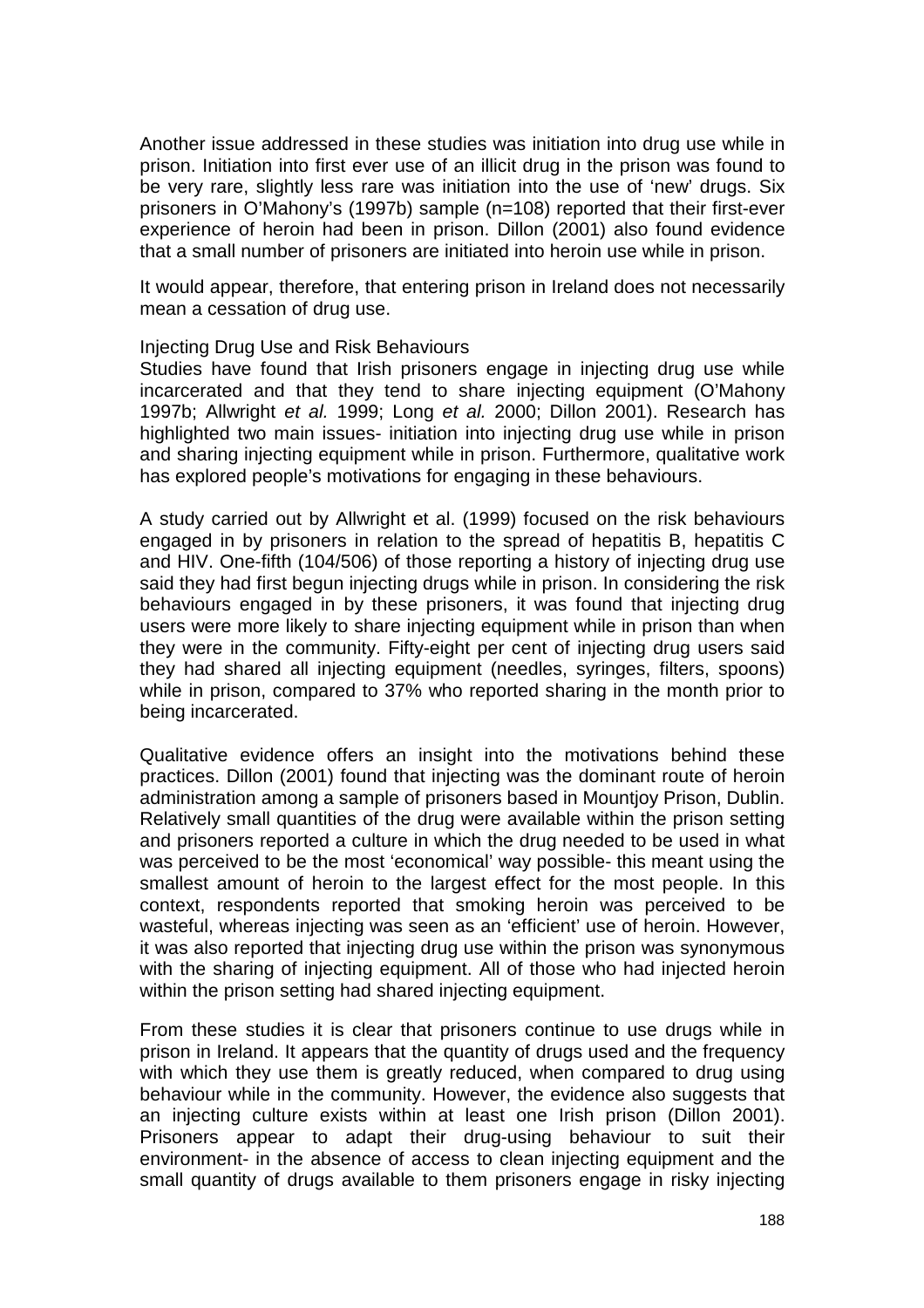practices. This raises issues of particular concern for public health in relation to the spread of drug-related infectious diseases (HIV, hepatitis B and C). However, it has also been noted (Dillon 2001) that the reduction in the quantity and frequency of use suggests that imprisonment may provide an important opportunity for prisoners to address their drug use and that there is a need for the appropriate services to be developed to capitalise on this opportunity.

## **b) Health status in prison, social and legal consequences among drug users in prison**

This section will explore the consequences of drug use in prison for inmates in two areas: the health-related consequences and legal consequences.

#### Health-related consequences

l

Three aspects of the health-related consequences of drug use among prisoners will be considered: drug-related infectious diseases, mortality and morbidity.

Drug-related infectious diseases: Prevalence of HIV, hepatitis B and C In a context where drug-related infectious diseases have been found to be prevalent among injecting drug users in the community<sup>33</sup>, a number of studies have explored the prevalence of these diseases within cohorts of the prison population.

Two national studies (Allwright *et al.* 1999; Long *et al.* 2000) have been carried out on drug-related infectious diseases among prisoners. Both studies found that the needle-sharing practices engaged in by prisoners appeared to have serious implications for their health status. In Allwright *et al.*'s study, of those who had shared equipment inside the prison, 89.1% had tested positive for hepatitis C, compared to 62.2% of those who had not shared injecting equipment while in prison. While Long *et al.* (2000) found that a smaller proportion of committal prisoners had a history of drug use, they found similar risk behaviours occurring and similarly high rates of infection, particularly of hepatitis C (see Table 13.1b).

|                  |  | Table 13.1b Number and percentage of injectors testing positive for HIV, hepatitis B |  |
|------------------|--|--------------------------------------------------------------------------------------|--|
| and hepatitis C. |  |                                                                                      |  |

| <b>Study</b>          | Injectors in<br>sample (n) | % of injectors<br>tested positive<br>for HIV | % of injectors<br>tested positive<br>for hepatitis <b>B</b> | % of injectors<br>tested positive<br>for hepatitis C |
|-----------------------|----------------------------|----------------------------------------------|-------------------------------------------------------------|------------------------------------------------------|
| Allwright et al. 1999 | 509                        | 3.5                                          | 18.5                                                        | 81.3                                                 |
| Long et al. 2000      | 173                        | 5.8                                          | 17.9                                                        | 71.7                                                 |

Smaller scale qualitative studies have found evidence that even where prisoners were aware that they were infected with a drug-related infectious disease, some continued to engage in needle sharing practices while in the prison (Dillon 2001; O'Mahony 1997b). Unlike in the community, Irish prisoners do not have access to clean injecting equipment through structured

 $33$  See Dillon & O'Brien (2001) for an overview of the data available on drug-related infectious diseases among Irish injecting drug users.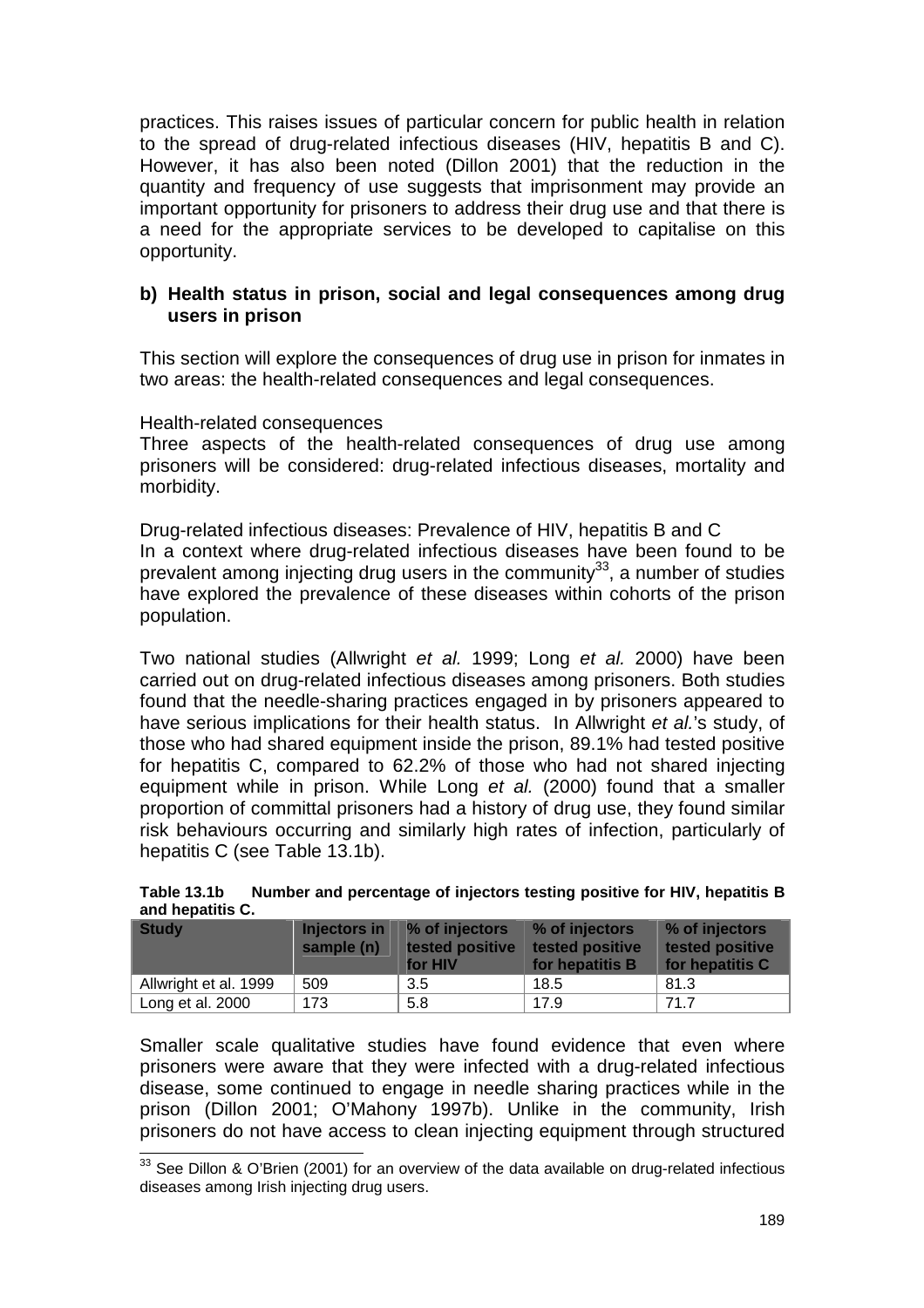programmes. This contributes to an environment in which injectors are at risk of contracting drug-related infectious diseases.

#### **Mortality**

The number of deaths recorded in prisons in Ireland is shown in Table 13.1c below. Between 1990 and 1997 17% of the deaths that occurred in custody were due to natural causes; 27% due to overdose or the prisoner choking on his/her own vomit; and, 56% due to hanging. The number of prisoners dying of natural causes has increased in recent years, this is in part attributed to an increase in the number of older people being committed to prison (particularly for sex offences) (National Steering Group on Deaths in Prisons 1999). It is not clear how many deaths were directly related to drug use. However, between 1991 and 1997 at least one death a year was attributed to overdose.

#### **Table 13.1c Number of deaths in Irish Prisons. 1990-2000.**

| Year                                                                                                      |  |  |  |  | 90 91 92 93 94 95 96 97 98 |  |  | <b>99°</b> | $^{\circ}00$ |
|-----------------------------------------------------------------------------------------------------------|--|--|--|--|----------------------------|--|--|------------|--------------|
| Deaths 4 5 5 3 5 3                                                                                        |  |  |  |  |                            |  |  |            |              |
| Source: National Steering Group on Deaths in Prisons 1999; Irish Prisons Service, personal communication. |  |  |  |  |                            |  |  |            |              |

Suicide among prisoners has become a major issue of concern within the prison service. However, as with deaths in the prison in general, it is not clear how many of these are related to drug use. In 1999, six people committed suicide while in custody (see Table 13.1d). As a response to growing concern about suicides in prisons, local Suicide Awareness Group were established in each institution in the early 1990s that are chaired by the prison Governor and include members from the relevant prison services (National Steering Group on Deaths in Prisons 1999). Further measures have also been introduced in an attempt to minimise the risk of suicide among prisoners, e.g. the development of a suicide prevention policy in each prison and increased awareness among prison staff of the risk of suicide among prisoners. However, despite these measures the numbers of suicides recorded have not reduced. Furthermore, it should be noted that where death is caused by an overdose this is not recorded as a suicide and therefore the actual number of prison suicides may be greater.

#### **Table 13.1d: Number of suicides in Irish Prisons. 1985-1999.**

|  |                     |  |  |  |  |  | Yr '85 '86 '87 '88 '89 '90 '91 '92 '93 '94 '95 '96 '97 '98 '99 |  |
|--|---------------------|--|--|--|--|--|----------------------------------------------------------------|--|
|  |                     |  |  |  |  |  | S* 2 1 1 4 5 3 4 3 1 3 1 5 3 3 6                               |  |
|  | *Number of suicides |  |  |  |  |  |                                                                |  |

*Source: National Steering Group on Deaths in Prisons 1999; Irish Prisons Service, personal communication* 

#### Morbidity

Studies carried out on the health of prisoners have found that they suffer from a relatively high level of morbidity, both in terms of their physical and psychological health. In their study of female prisoners in Mountjoy, Carmody *et al.* (1996) found that almost half (n=49) of the women in their sample (n=100) had received psychiatric treatment at some time- 26 of whom had spent time as an in-patient in a psychiatric hospital. Furthermore, 37 reported that they suffered from a specific physical illness, these were mainly respiratory complaints.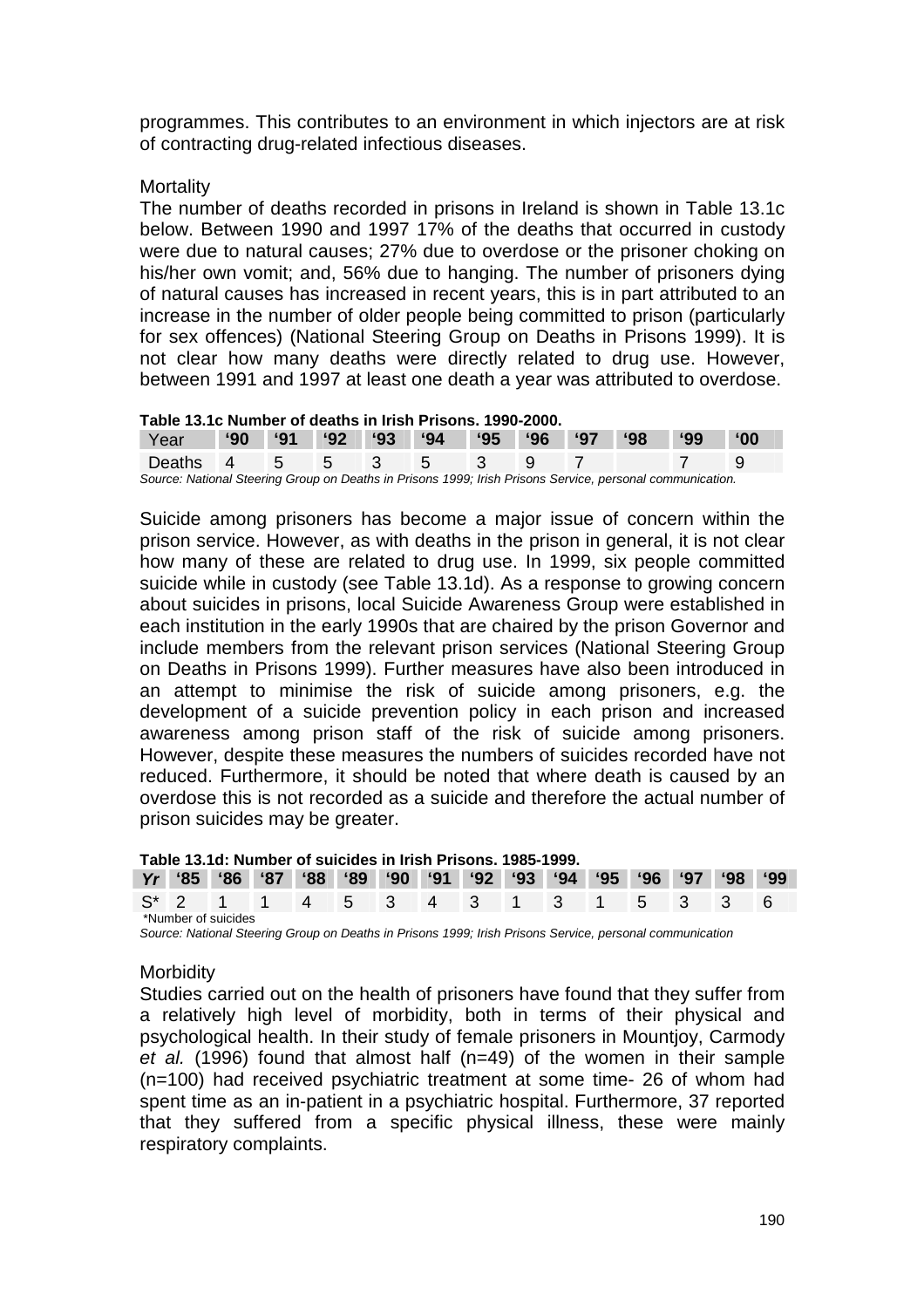Hannon *et al.* (2000) carried out a study of the general health care of prisoners in Ireland. They found that compared to a sample of the general Irish population, prisoners tended to suffer from a higher level of morbidity. Twenty-two percent of male prisoners (compared to 7% of males in the general population survey) and 29% of female prisoners reported that they had a long-standing illness or disability that limited their activity. They also reported experiencing a number of other medical conditions, a sample of which can be seen in table 13.1e below.

**Table 13.1e: Self-reporting of male and female prisoners and of males from general population survey on the frequency of occurrence of having (A) any of 14 medical conditions in the previous twelve months and (B) ever having been told by a doctor that they had any of the same 14 conditions.** 

|                        | In the last twelve months       |                                   | <b>Ever been told</b>           |                            |                              |  |
|------------------------|---------------------------------|-----------------------------------|---------------------------------|----------------------------|------------------------------|--|
| <b>Condition</b>       | <b>Male</b><br><b>prisoners</b> | <b>Female</b><br><b>prisoners</b> | <b>Male</b><br><b>prisoners</b> | <b>Female</b><br>prisoners | <b>Males</b><br>general pop. |  |
| Depression             | 22                              | 42                                | 14                              | 44                         | 4                            |  |
| Asthma                 | 10                              | 36                                | 11                              | 33                         | na                           |  |
| Anxiety                | 14                              | 11                                | 8                               | 16                         | 3                            |  |
| High blood<br>pressure | 5                               | 11                                | 11                              | 12                         | 4                            |  |
| Skin diseases          | 12                              | 15                                | 8                               | 11                         | na                           |  |

*Source: Hannon et al. 2000, p. 25* 

#### Legal consequences

It is prohibited for prisoners to have in their possession drugs or the paraphernalia required to use them. Prisoners caught in possession of drugs within the prison are normally dealt with and punished under the Rules for the Government of Prisons, 1947- possession of drugs or paraphernalia are dealt with under the rules related to possession of an unauthorised article. Other offences such as sharing a toilet cubicle to use drugs (see Table 13.2) are dealt with as an offence against good order and discipline. The punishments include:

# **13.2 Availability and supply**

# **a) Availability of illicit drugs in prison**

Due to the illicit status of drug use within the prison setting and the covert nature of that use which continues within this environment, little is known about the actual availability of drugs and their routes of supply into Irish prisons. However, the measures invoked by prison authorities to prevent drugs being smuggled into prisons suggest that prison visits may provide the main access route and that drugs sometimes are thrown to inmates over the prison walls (Cork Prison Visiting Committee Report, St. Patrick's Prison Visiting Committee).

The findings from an exploratory study of drug use among prisoners in Mountjoy Prison Dublin (Dillon 2001) offer some insight into aspects related to the availability of illicit drugs in prison. The findings of the study suggest that the types of drugs used in prison reflect those used by the prison population while in the community. Therefore, the Dublin based prison population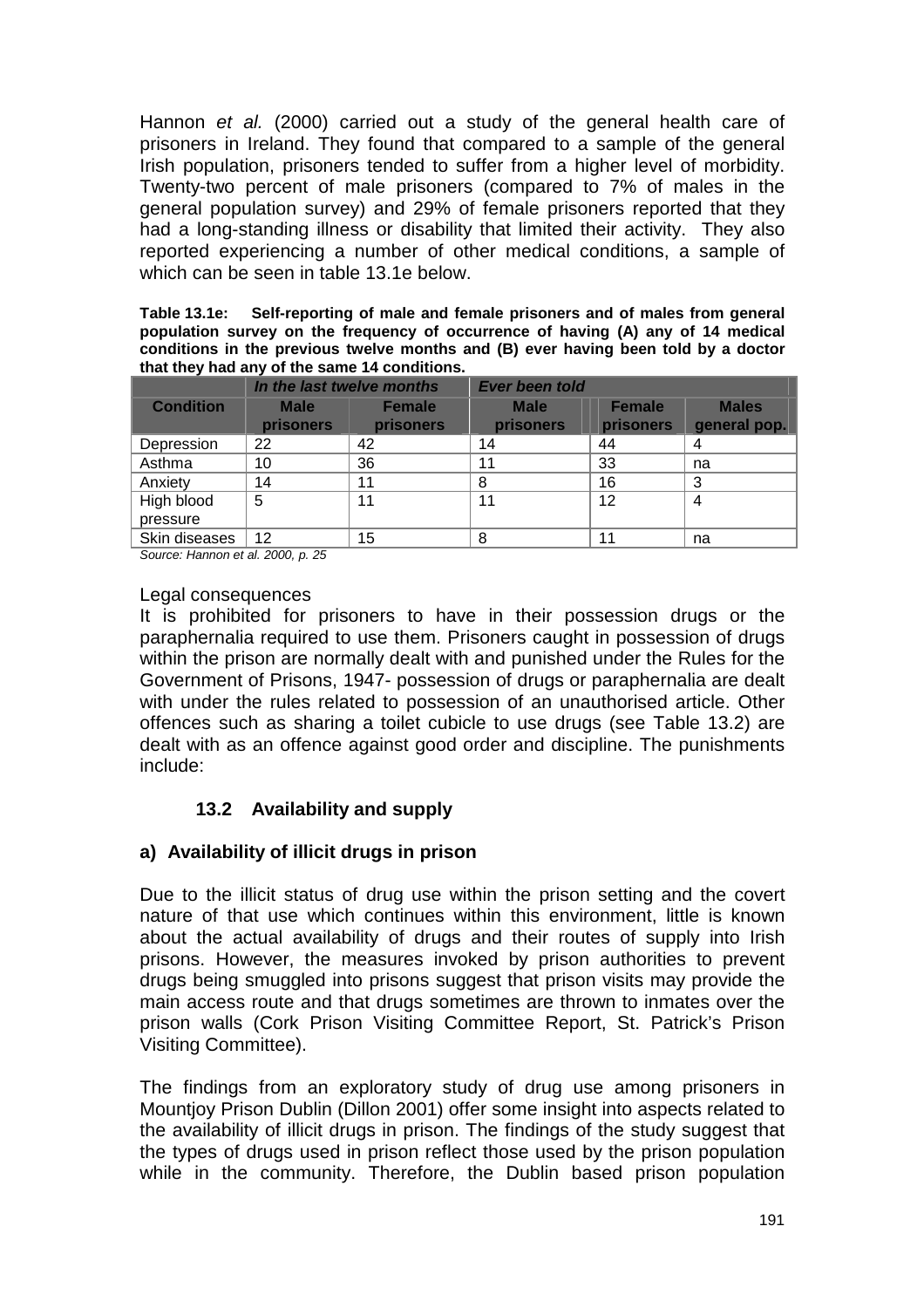focused on accessing heroin and cannabis, whereas in a prison elsewhere cannabis and stimulants were reported to be the main drugs accessed and used. This reflected the main drugs of use reported by clients attending for treatment in the respective community (O'Brien et al. 2000).

Prisoners in Dillon's study (2001) argued that the quantity of drugs available within the prison was greatly exaggerated by media reports, and that they were significantly more difficult to access than was generally perceived by those outside the prison.

Dillon's (2001) study focused on the distribution networks established to distribute drugs once they had been smuggled into the prison. It was found that the sale of drugs within the prison was not reported to be a common practice at the time the study was carried out. Rather a 'favour' network was reported to be the main distribution tool. The distribution process invoked by inmates was seen to impact on the quantity of drugs used, the frequency of use and the risk behaviours engaged in by those using drugs in the prison setting.

The principal means of drug distribution in Mountjoy Prison was found to be through networks set up between prisoners. Networks were generally established between prisoners who had known each other in the community. Fellow prisoners were often people with whom respondents had mixed outside prison, either through their drug use, their criminal activity or simply because they came from the same community. Distribution was based on a reciprocal arrangement between those who had access to drugs from the community. One person would access drugs by smuggling them into the prison, and then he/she would distribute them within his/her network. Another member of this network would then access drugs in a similar way and distribute them to the members of this network. As such, members of this group were assured that they would continue to receive drugs from other people's visits, as long as they continued to receive drugs that they could then distribute.

No information is available on the means through which drugs are distributed in prisons other than Mountjoy. Anecdotal evidence suggests that drugs may be sold for cash elsewhere, although there is no information on prices available.

## **b) Smuggling into prison**

The prison authorities invoke a number of measures to prevent prisoners from smuggling drugs and the relevant paraphernalia into prisons. These include:

- monitoring all visits (both by prison officers in the visiting hall and a closed circuit television system);
- prohibiting physical contact between visitors and prisoners during visits;
- internal and external body searches of prisoners suspected of smuggling drugs or paraphernalia into the prison; and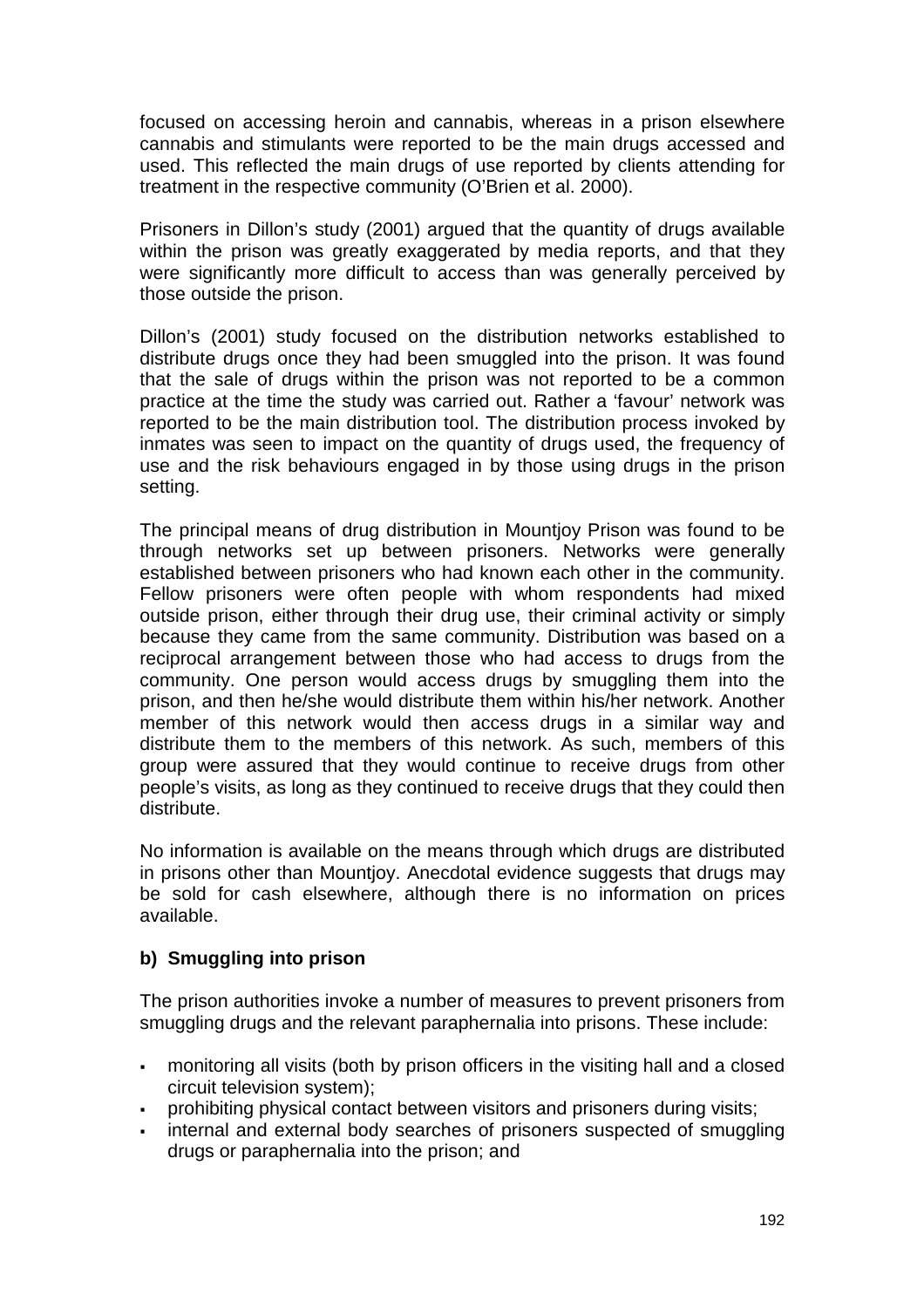- carrying out searches of cells where it was suspected that drugs or paraphernalia were being kept.

Other measures are taken in some of the prisons. For example, in some prisons netting has been installed over the exercise yards- this is to prevent drugs from being thrown over the prison walls to inmates.

In the period from April 1998 to April 2000 there were 622 seizures of drugs in Irish prisons. Furthermore, a number of visitors were successfully prosecuted for attempting to supply drugs to inmates (Irish Prisons Service, personal communication). Some more detailed data are included in the Visiting Committee reports for each prison. In their 1999 annual report, Mountjoy Prison's Visiting Committee reported a number of incidents in which prisoners were found to be contravening prison regulations in relation to drugs and their use (see table13.2).

| <b>Informal Offence</b>                   | 1998 | 1999 |
|-------------------------------------------|------|------|
| Receiving drugs on visits                 | 152  | 112  |
| Possession of drugs in cells              | 78   | 88   |
| Possession of syringe                     | 191  | 161  |
| Using drugs in prison                     |      | 35   |
| Sharing a toilet cubicle to use drugs     | 82   | 91   |
| Giving a false name to receive medication | 9    | 35   |

**Table 13.2: Cases of informal offences reported in Mountjoy Prison, Dublin. 1998-1999.** 

 *Source: Mountjoy Prison Visiting Committee Report, 1999.* 

### **13.3 Contextual information**

This section will describe the general structure of the Irish prison system, including the organisational structure, the relevant legislation and a general profile of the prison population and places of detention. Furthermore, an overview of data available on the culture within Irish prisons and the relationships that exist within this setting will be presented.

#### Structure of the Irish prison system

The structure of the Irish prison system is currently undergoing significant changes- the Irish prison service is undergoing a transition from being a functional area of the Department of Justice, Equality and Law Reform, to an independent executive agency status (www.irishprisons.ie). In November 1996, on foot of recommendations from various reports (Commission of Inquiry into the Penal System 1985; Department of Justice 1994), the Irish Government approved the establishment of an independent prisons agency to take on responsibility for the day-to-day running of the prison service. The agency will be overseen by an independent Prison Board to ensure that it is operationally independent in performing its day-to-day functions and activities. The Minister for Justice, Equality and Law Reform however, will continue to be politically accountable for the prison system.

A Prisons Authority Interim Board was appointed by the Minister for Justice, Equality and Law Reform in April 1999 and the first Director General of the Irish Prisons Service was appointed in July 1999. The Service is to be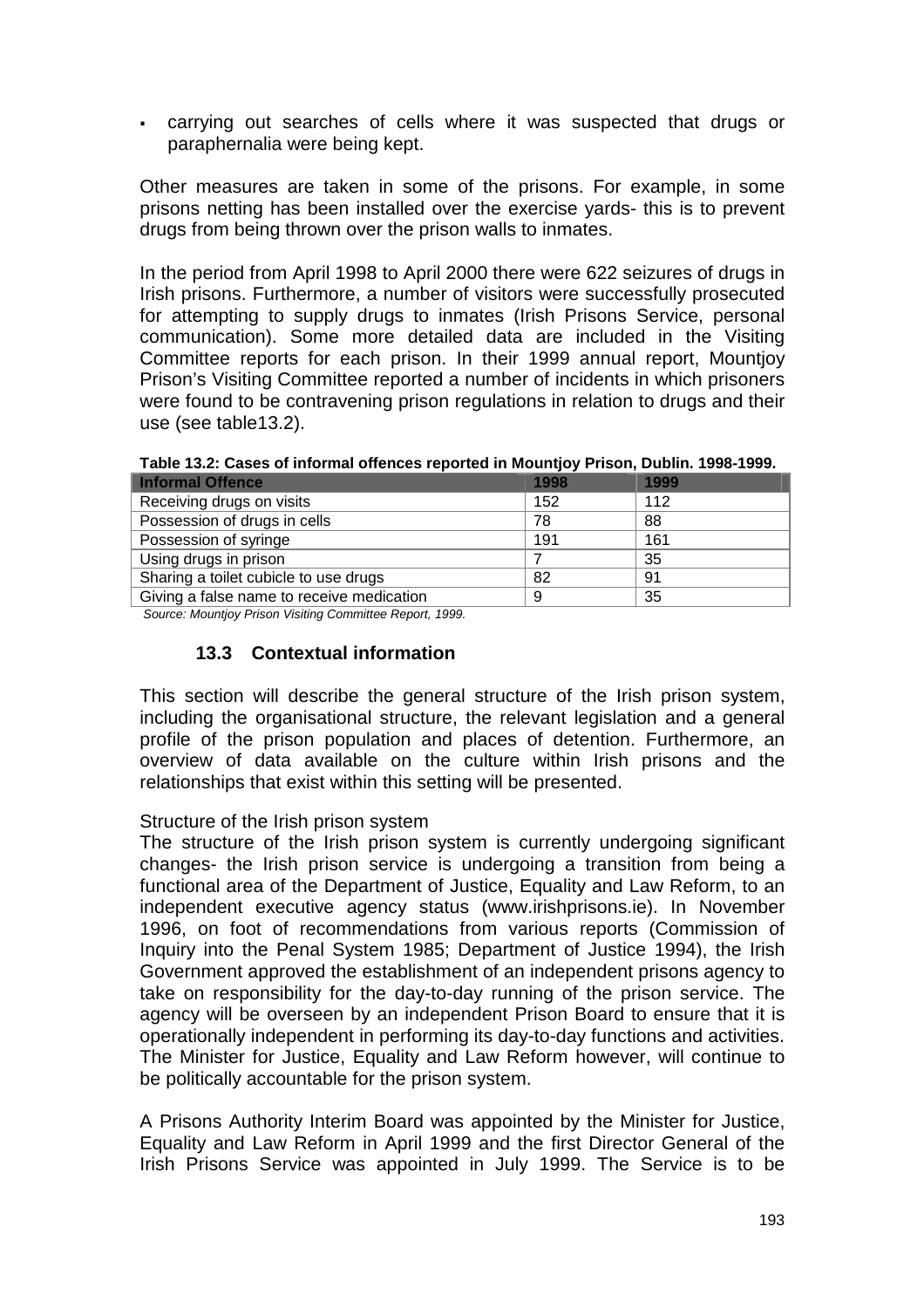established on a statutory basis, requiring the preparation of the necessary legislation in the form of a Prison Service Bill. This Bill has yet to be enacted despite plans to do so during 2000. The structure of the new system can be seen in diagram 13.3 below.



**Diagram 13.3: Reporting Structure of Irish Prison System** 

On a day-to-day basis each institution is managed by a prison governor. Governors are appointed by the Minister for Justice, Equality and Law Reform, and come from a variety of backgrounds. Within the new structure it is planned that greater authority, responsibility and accountability will be given to Governors in the management of their own prisons.

**Prison Visiting Committees:** An important structure within the Irish prison system, and a valuable source of information on prisoners' experiences of this system, are the annual reports of the Prison Visiting Committees. Prison Visiting Committees were established under the Visiting Committee Act, 1925, and a statutory instrument of 1972 (S.I. No. 217/1972: Prisons (Visiting Committees) Order, 1972). They are independent statutory bodies that act on behalf of the public to oversee the treatment of prisoners and to ensure that the prison system operates humanely (Vaughan 2001). Prisoners are able to access the committees and make complaints to them about any aspect of their treatment by the prison authorities. The Visiting Committees of the various institutions carry out a statutory role under the Prisons (Visiting Committees) Act, 1925 to:

- (a) from time to time and at frequent intervals to visit the prison…. To hear any complaints which may be made to them by any prisoner…..; and
- (b) to report to the Minister any abuses observed or found by them in such prison; and
- (c) to report to the Minister any repairs to such prison which may appear to them to be urgently needed; and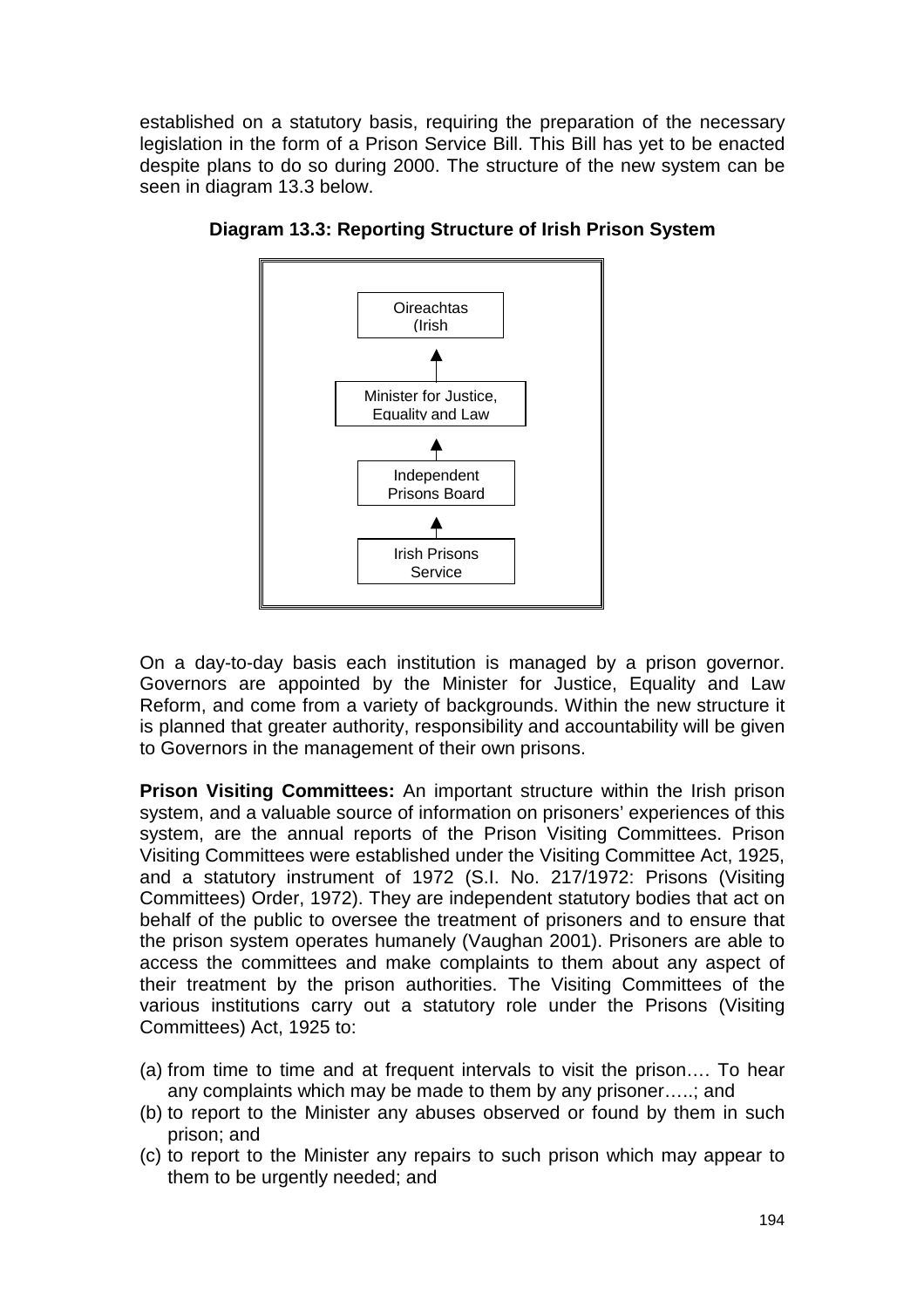(d) to report to the Minister on any matter relating to such prison on which the committee shall think it expedient or shall have been requested by the Minister so to report.

The Visiting Committee for each prison is required to make a report to the Minister on an annual basis to which the public may have access. The Committees however have been subject to some criticism for not being wholly impartial (Commission of Inquiry into the Penal System 1985; Vaughan 2001).

### *Legislative Framework*

The legislation governing the operation of the prison system is made up of a variety of Prison Acts dating from the  $19<sup>th</sup>$  century, with the principal Acts being: the Prisons (Ireland) Act, 1826; the Prisons (Ireland) Act, 1856; the General Prisons (Ireland) Act, 1877; the Visiting Committee Act, 1925; the Criminal Justice Act, 1960; the Criminal Justice (Miscellaneous Provisions) Act, 1997; and the various statutory Rules and Regulations- the most important of which are the Rules for Government of Prisons, 1847 (S.I. number 320 of 1947). The Rules of Government for Prisons, which were last updated in 1947, are to be replaced with a new set of Prison Rules drawn up in line with EU-formulated prison rules- the new rules have been signed off by the Irish Prisons Service and the Department of Justice, Equality and Law Reform, and are currently being studies by the Office of the Attorney General.

#### Profile of Prisoners and Places of Detention

As mentioned above Ireland has a daily prison population of approximately 3,000 housed in 16 prisons around the country. Box 13.3a provides a brief profile of the Irish prison population on June 1<sup>st</sup> 2000.

## Box 13.3a: Profile of Prisoner Population on 1<sup>st</sup> June 2000

97% of prisoners are male 90% of prisoners are under sentence 44% of sentenced prisoners are aged between 17 and 25 65% are aged under 30 years of age 8 out of 10 (80.5%) are serving sentences of more than one year 64% of sentenced prisoners are serving sentences of two or more years 25% are serving sentences of between 5 and 10 years and 10% more than 10 years.

*Source: [www.irishprisons.ie](http://www.irishprisons.ie/)*

The Irish prison system is made up of what are termed 'open', 'semi-open' and 'closed' prisons. The type of institution reflects the level of security considered necessary for the cohort of prisoners housed there. The variation between the different institutions is best reflected in the daily regime of each type of institution (see Box 13.3b).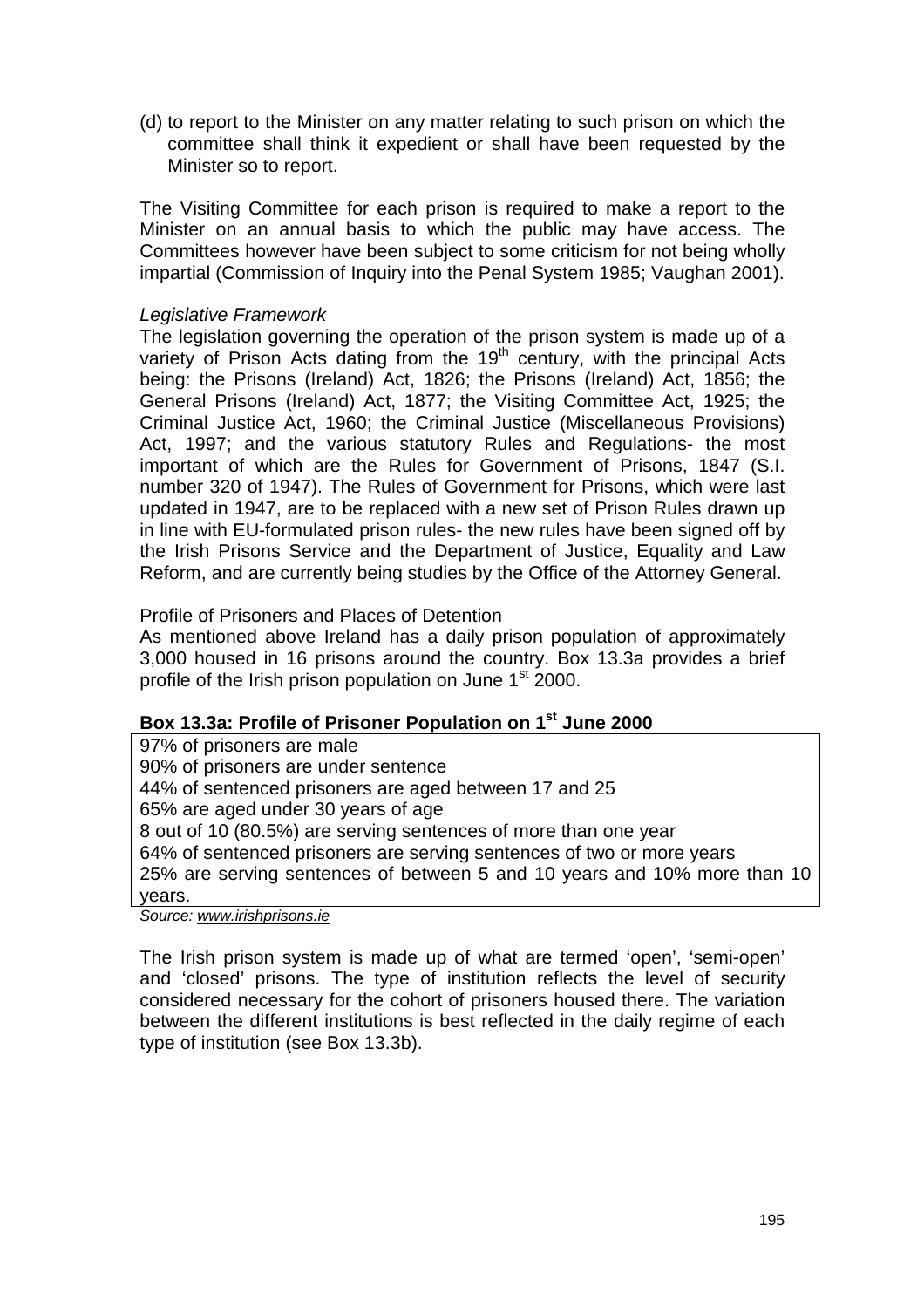## **Box 13.3b: Structure of Daily Routine in Irish Prisons.**

#### **Daily Timetable "closed" Institutions.**

The timetable in closed institutions is generally as follows; 8.15am unlock, breakfast, return to cell. 9.15am unlock, tidy cell, go to place of employment/training, course/school. 12.15pm collect dinner, return to cell. 2.15pm unlock, tidy cell, return to employment/training/education activities. 4.15pm collect tea, return to cell. 5.30pm unlock go to recreation. 7.30pm collect supper, return to cell. 8.00pm final lock up. It should be noted however that not all prisoners in these institutions have access to the employment/training/education activities. Therefore, the hours when they are 'unlocked' prisoners engage in the limited recreational activities available to prisoners.

#### **Daily Timetable Semi-open Institution (Training Unit)**

The Training Unit located in the Mountjoy Prison Complex is the only institution within the Irish prison service to have the status of a semi-open institution. Here the traditional lock-unlock regime does not apply. A prisoner rises at about 8am and is not obliged to return to his cell until he goes to bed at about 10pm. Most of the day (9am to 5pm) is spent in one of the workshops or at education classes, with meal breaks in the course of the day. From 5-10pm approximately, there is recreation time during which prisoners may engage in a full range of activities including watching television or playing snooker, squash, volleyball etc.

#### **Daily Timetable Open Institutions**

The daily regime in an "open" centre is more relaxed, reflecting the lower security rating. From the time the prisoner rises until he/she goes to bed, prisoners have practically full-time association with other prisoners. Furthermore, they have access to a wide range of activities- both indoor and outdoor. The traditional lock up system associated with closed prisons does not apply in "open" institutions.

*Source:* [www.irishprisons.ie](http://www.irishprisons.ie/)

## Prison Culture

Little is known about the culture that exists within different Irish prisons. Prisons tend to house inmates resident in the locale of that prison wherever possible, i.e. offenders normally resident in Cork tend to be imprisoned in Cork Prison. However, some prisons deal with specific categories of prisoners. For example, the population of the Curragh prison consists mainly of sex offenders, while the Portlaoise Prison population includes offenders convicted by the Special Criminal Court of "subversive-type offences" (www.irishprisons.ie), mainly members of various paramilitary organisations (e.g. IRA, UVF) who are considered by the prison service to pose a high security risk. Therefore, each prison will probably have a different culture depending on the profile of prisoners it houses. As mentioned above, little research has been carried out to explore these different cultures. However, in the context of drug use among prisoners some work has been carried out on the culture that exists within at least one prison in which drug use ahs been found to occur.

Mountjoy Prison in Dublin is an institution in which studies have shown that a large proportion of the population has a history of opiate use (O'Mahony 1997b; Allwright *et al.* 1999), most having engaged in daily use right up to the time they entered the prison. The Department of Justice, Equality and Law Reform has estimated that Mountjoy has to cope with detoxifying 1,200 –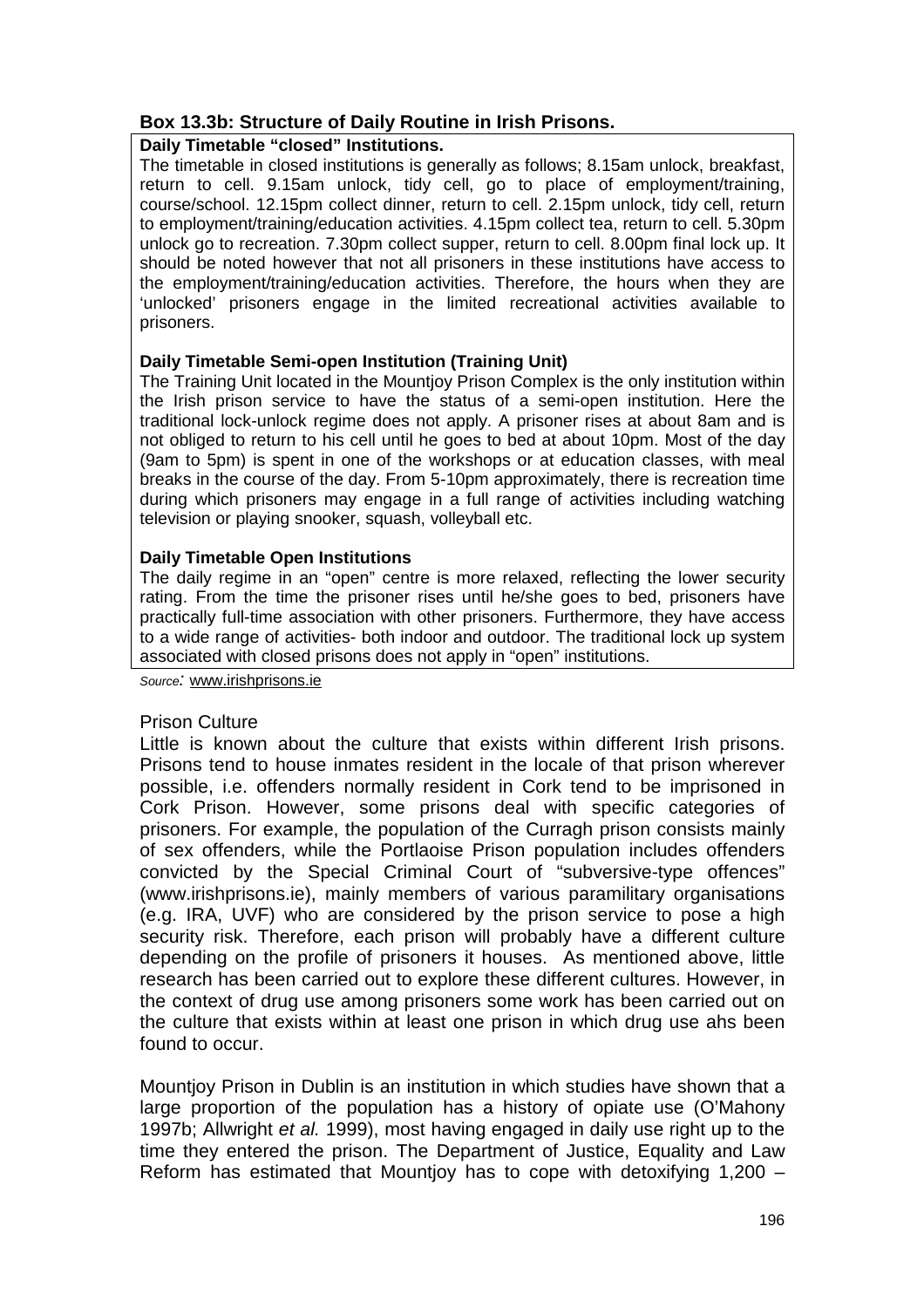1,500 opiate users each year (Department of Justice, Equality and Law Reform 1999). In his commentary on the prison system, O'Mahony has argued that Mountjoy is 'totally dominated by a drugs culture embodied in prisoners' attitudes, values and behaviours' (1997a, p.42). Mountjoy is the only prison in which effort has been made to explore the culture that exists in the prison. For the purpose of this Special Topic the findings of Dillon's (2001) exploratory study in relation to the culture that existed within Mountjoy Prison will be overviewed. While this study in no way purported to provide a comprehensive profile of prison culture in Ireland, it offers an overview of a prison culture where drug use was a central feature of daily life.

Overall, respondents in Dillon's (2001) study (n=29) reported that life in prison was characterised by tension, monotony and that being in prison was a depressing experience. Where respondents with a history of illicit drug use were not engaged in structured activities, the boredom experienced was seen to reinforce the perceived positive aspects of illicit drug use. Furthermore, other than in the designated drug-free wing of the Training Unit, respondents perceived Mountjoy Prison to be characterised by a drugs culture, manifest in the attitudes and behaviour of prisoners. Irrespective of the drug-using history of prisoners, or their current drug-using status, there was an overall consensus that drug use was an issue they faced on a daily basis. Respondents reported that they saw significant variation between different areas of the prison in terms of the visibility of the activities involved in illicit drug use, i.e. distribution, administration and being under the influence of drugs. While it was reported that drug use was not seen in one area of the prison (the designated drug free wing- Training Unit), it was reported to be particularly acute in others (main Male Prison, Female Prison). Prisoners currently using drugs, and those who were not, reported that drugs were one of the main topics of conversation among prisoners. Accessing them, using them and past experiences of them were talked about on a frequent basis. Respondents identified drug use as visible, depending on which area of the prison they were housed in, rather than whether they were engaged in illicit drug use in the prison or had a history of illicit drug use. They reported that the overall atmosphere of the prison was affected by drug use. In an environment where the availability of drugs fluctuated, tensions among those depending on drugs also fluctuated. This resulted in a volatile atmosphere in most areas of the prison. Respondents argued that drugs impacted on all of those in the prison setting, including prisoners with a history of drug use, prisoners with no history of drug use, and prison staff. Prisoners with a history of drug use argued that the perceived benefits of drug use were reinforced in the prison environment. Drugs were seen to alleviate some of the problems associated with prison, such as boredom and depression. To stay or become drug-free in an environment characterised by a drugs culture was not perceived as feasible by those with a history of drug use. The prisoners with no history of drug use, who were housed outside the designated drug free area of the Training Unit, reported that, at least initially, the presence of drugs made the prison environment more threatening for them. Respondents felt that the presence of drugs in the prison made for a more threatening working environment for prison officers.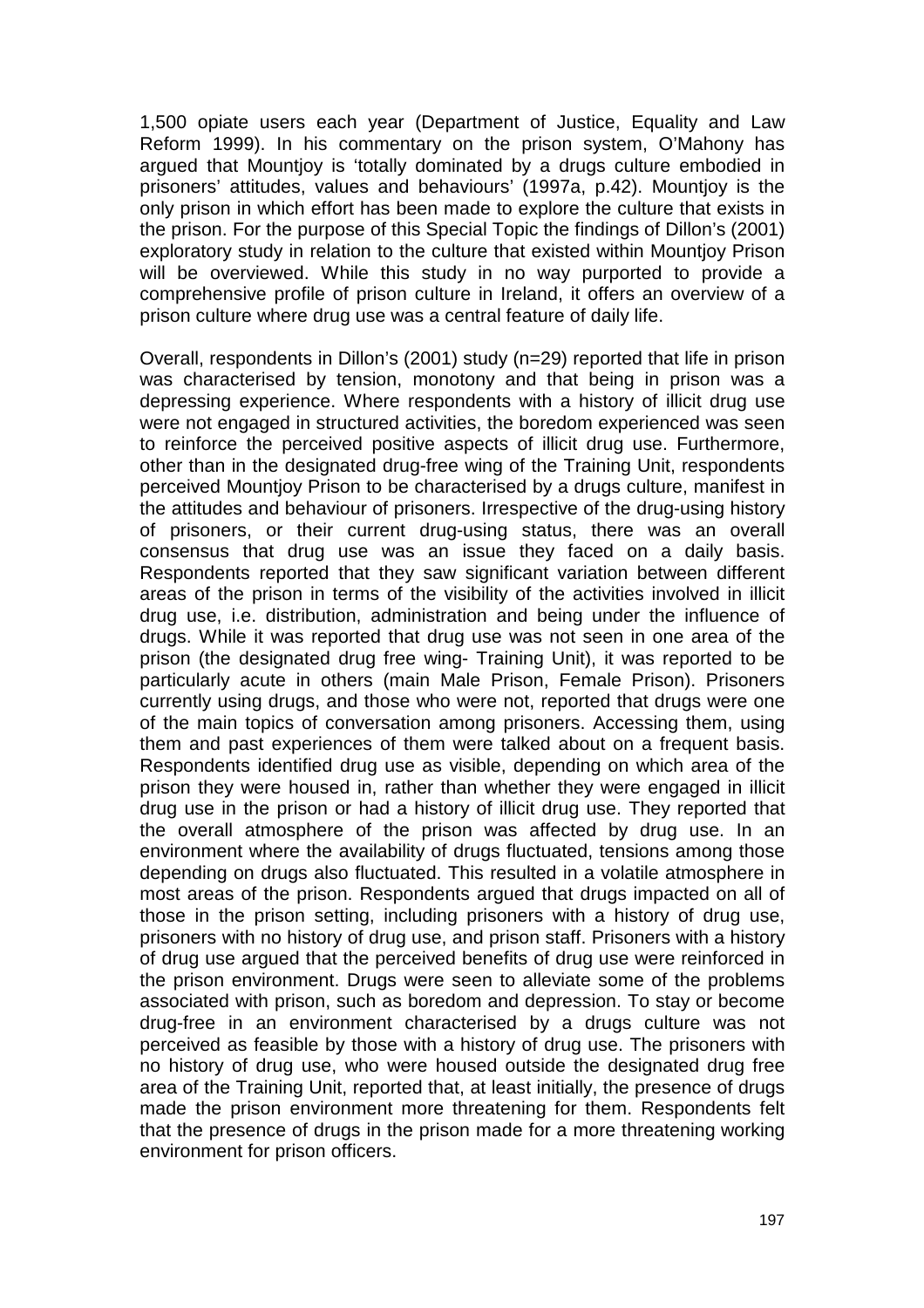While this study provides a valuable insight into the culture within one of Ireland's prisons, it is likely that prison cultures will vary across the country. Furthermore, where different types of drugs are used by different populations this is likely to impact on the nature of the drug culture in each institution. Further research needs to be carried out in this area.

#### Prison Relationships

As with prison culture, little research has been carried out on the relationships that exist between those in the Irish prison system. Dillon's (2001) qualitative study again provides the main source of information on this subject from one of Ireland's prisons. Relationships developed within the prison both between prisoners and between prisoners and staff. Prisoners' perceptions of these relationships were explored in the interviews carried out by Dillon (2001).

Another study had established that prisoners in Mountjoy tend to be from a limited number of areas in Dublin that are characterised by relative deprivation (O'Mahony 1997b). Dillon (2001) found that prisoners who had been living in Dublin prior to imprisonment tended to come from these same areas. Furthermore, they tended to know each other not only through being members of the same community but also through their drug use. Where relationships had already been established in the community, they were maintained in the prison. Relationships were also based on an individual's drug-using status. In general, prisoners tended to select those whom they spent time with based on their drug-using status. For those currently engaged in drug use, social affiliations tended to be with other prisoners who were part of the drug distribution network in which they were involved. On the other hand, prisoners who were not engaged in drug use tended to spend their time with other non-users. Overall, as in the community, individuals selected a peer group of 'like-minded' individuals. The divisions in terms of drug-using status were highlighted by the experience of those housed in the Training Unit, which was a designated drug-free area. Respondents generally felt that, owing to the lack of a drug-using culture in this area, there was less differentiation between those prisoners with a history of drug use and those with no history of drug use. In this environment the tensions around drug use were removed. This was seen to encourage mutual respect between prisoners, and removed divisions based on drug-using status. There was a much higher level of interaction between prisoners, irrespective of drug-using history.

This study (Dillon 2001) did not aim to examine prisoner–staff relationships in depth and data on this aspect of prison life are limited. Staff were not interviewed and therefore data were restricted to the perceptions of prisoners. While there was a range of different staff in the prison, respondents focused almost exclusively on their relationships with prison officers. Prisoners had daily contact with prison officers, who were perceived to play a key role in their day-to-day experience of prison life. Respondents had mixed attitudes towards prison officers. A small number held particularly negative attitudes about them and categorised them all as 'being the same', emphasising a 'them' and 'us' relationship between officers and inmates. Overall, however, while the majority of prison officers were viewed in a generally negative way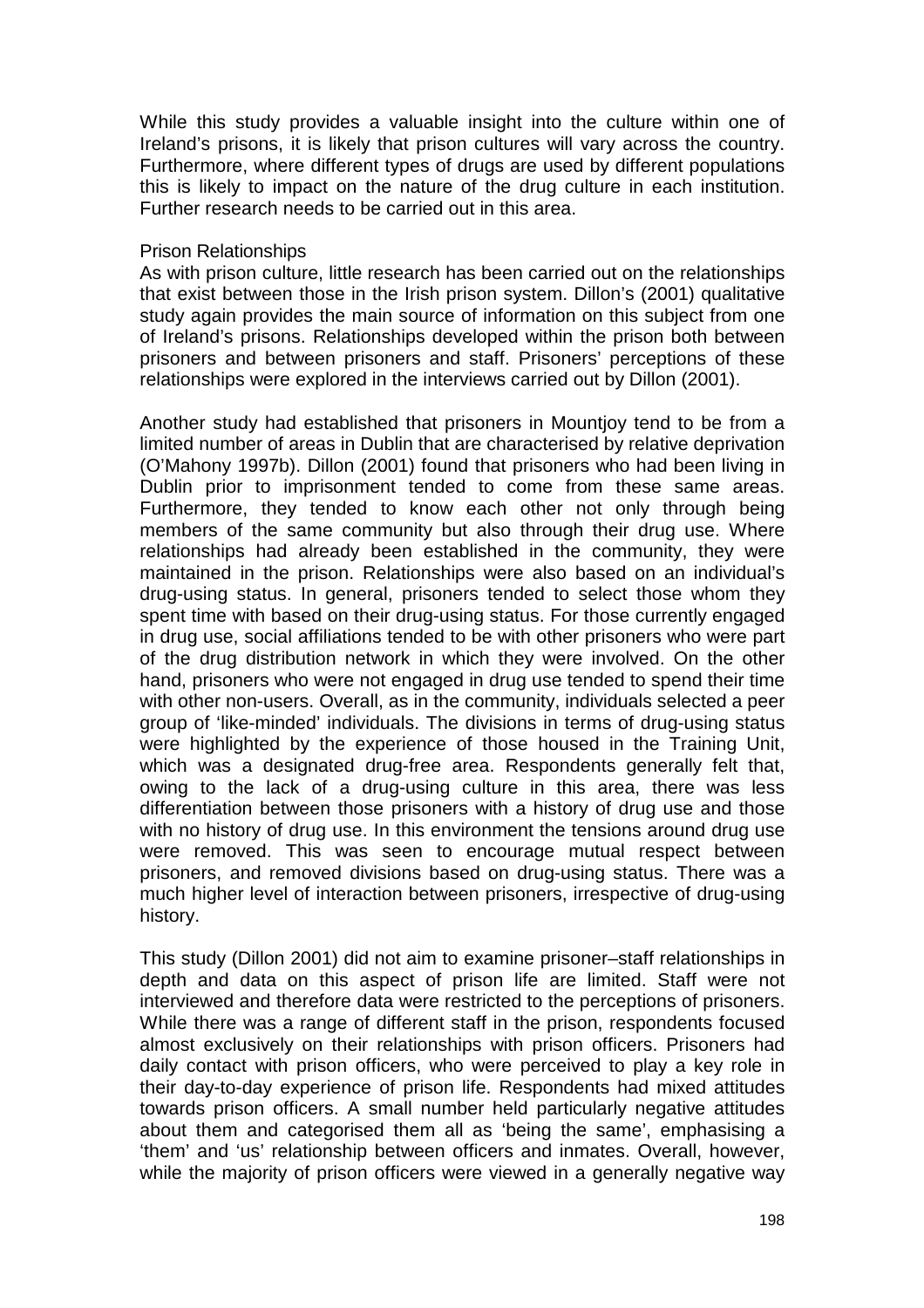by interviewees, a significant minority were viewed more positively. As with other aspects of prison life there appeared to be variations in the relationship between prison officers and inmates in different areas of the prison. Overall, prison officers tended to be seen as more of a source of support by female respondents than by male respondents. In summary, prisoners had mixed views of prison officers and this was reflected in their relationships with them. While a significant minority were seen in a positive light, prisoners generally maintained a distance between themselves and the prison officers.

None of the respondents in Dillon's (2001) study made allegations of illtreatment against prison officers. However, on a more general level, the European Committee for the Prevention of Torture and Inhuman or Degrading Treatment or Punishment (ECPT, 1999), reported that a number of Irish prisoners interviewed alleged that they had been mistreated by prison staff. Where a prisoner feels he/she has been mistreated while in prison, he/she can make a complaint to the prison's Governor, the Visiting Committee, the Department of Justice, Equality and Law Reform, a solicitor or a member of the police force (An Garda Síochána) (Vaughan 2001). In response to the ECPT's report, the Department of Justice, Equality and Law Reform published the following table 13.3a outlining the number of complaints made by prisoners, the number referred on to the Gardaí and those that were not pursued. In none of the cases there was sufficient evidence to sustain a charge of ill-treatment. However, there is currently one case pending against a prison officer for the ill-treatment of a prisoner (personal communication, Irish Prisons Service).

| Year | <b>Ill-treatment</b><br>complaints | <b>Referrals to Gardai</b> | Withdrawals/not<br>pursued |
|------|------------------------------------|----------------------------|----------------------------|
| 1996 | - 27                               |                            |                            |
| 1997 | 18                                 |                            |                            |
| 1998 | 44                                 | 14                         | 13                         |

#### **Table 13.3a No. of complaints by prisoners 1996-1998**

*Source: Department of Justice, Equality and Law Reform* 

In exploring the quality of life of prisoners Hannon et al. (2000) asked prisoners about their perceptions of their environment and the threat they felt it presented them with. They found that inmates tended to perceive the prison to be threatening environment, but the experiences varied depending on what type of an institution they were based (see Table 13.3b). Table 13.3b below indicates the extent to which male prisoners felt they had been subjected to one of a number of threatening experiences within the prison setting.

#### **Table 13.3b Aspects of prison life among male prisoners**

|                                           | Closed (%) | Semi-open (%) | <b>Open (%)</b> |
|-------------------------------------------|------------|---------------|-----------------|
| Physical harm from prison officers        | 31         | 25            | 15              |
| Verbal abuse from prison officers         | 59         | 44            | 28              |
| Feeling very/extremely safe in daily life | 32         | 69            | 70              |
| Physical harm from other prisoners        | 14         | 15            | 10              |
| Verbal abuse from other prisoners         | 26         | 35            | 13              |
|                                           |            |               |                 |

*Source: Hannon et al. (2000)*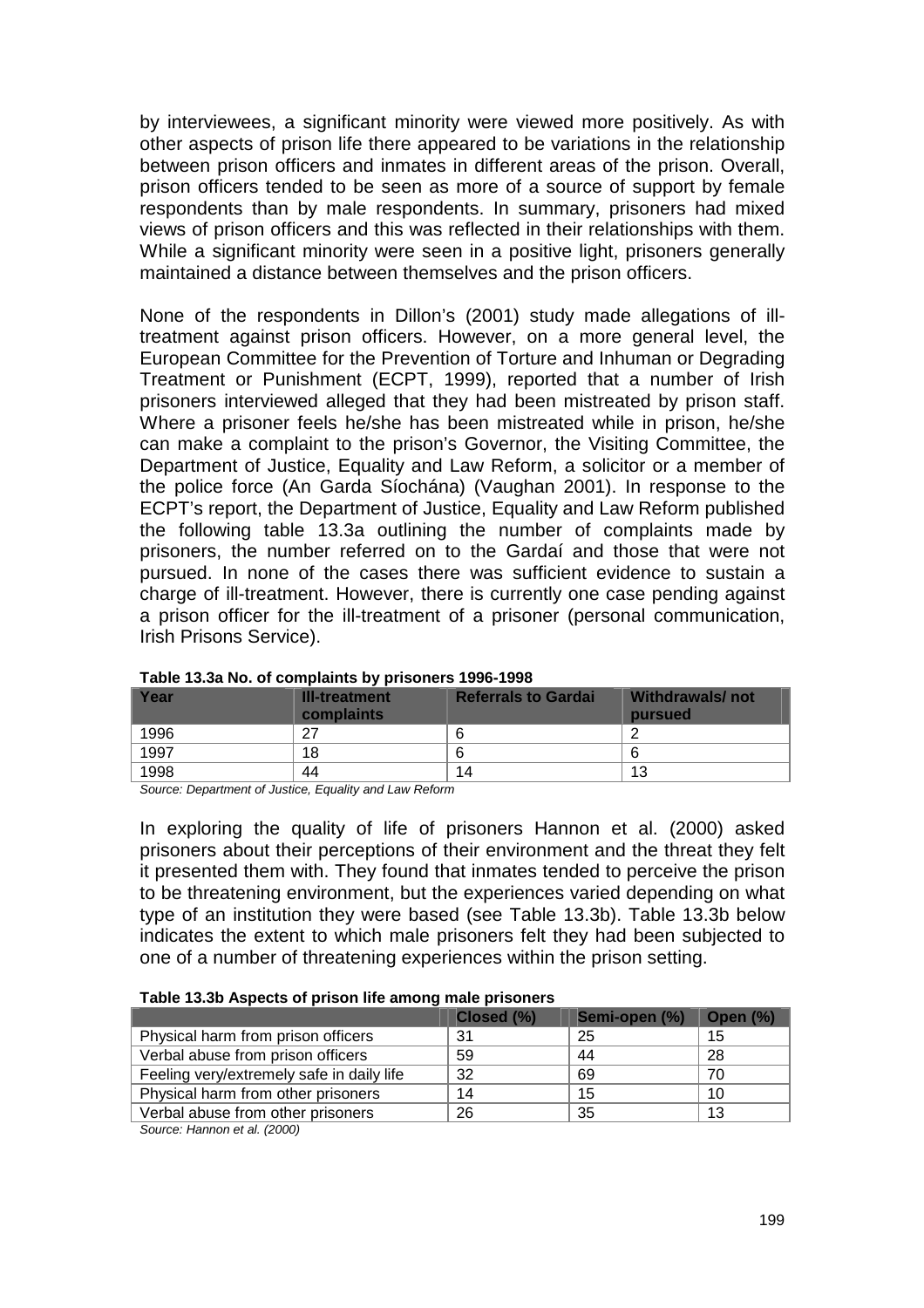# **13.5 Demand reduction policy in prison**

## **a) Drug user needs assessment in prison**

Although limited, research carried out to date has consistently found drug use to be an issue of concern among prisoners (Allwright *et al.* 1999; Long *et al.* 2000; Hannon 2000; O'Mahony 1997; Dillon 2001). Furthermore, the needs of drug users within prison have been noted both by the Department of Justice, Equality and Law Reform and the Irish Prisons Service. Despite evidence that a significant number of Irish prisoners engage in problematic drug use, and recognition on the part of the relevant authorities of the necessity of providing the appropriate services to meet their needs, no research has formally been carried out that has aimed to assess drug users' needs within the prison environment.

# **b) Organisation of the drug services in prison**

In 1994 the Department of Justice clearly stated that equivalence of care and continuity of care of prisoners were among the objectives of the prison medical services in Ireland:

To provide primary health care (prevention, treatment and health rehabilitation) to offenders of at least an equivalent standard to that available to citizens in the general community; this involves as a minimum an adequate reception, medical assessment and examination, through-care while in prison and making appropriate arrangements for the continuation of health care following release. (Department of Justice 1994, p. 51)

This stance was reiterated in a 1999 document concerned with developing drug treatment provision in the prison setting (Department of Justice, Equality and Law Reform, 1999), the Report of the Group to Review the Structure and Organisation of Prison Health Care Services (2001), and in a recent speech by the Minister for Justice, Equality and Law Reform (speech given on July  $4<sup>th</sup>$ 2001).

The care of drug users in the community falls under the remit of the Department of Health and Children, whereas in the prison setting, it is the responsibility of the Department of Justice, Equality and Law Reform. This situation creates inherent problems for the continuity of care of drug users. A draft action plan drawn up in 1999 (Department of Justice, Equality and Law Reform) sought to reflect a medical policy agreed between the Department of Justice, Equality and Law Reform, the Department of Health and Children and the Eastern Health Board.<sup>34</sup> It proposed the development of a range of treatment services within the prison setting including methadone maintenance programmes, detoxification programmes and addiction counselling. In addition, it was proposed that drug-free wings be introduced.

l  $34$  Now the Eastern Regional Health Authority.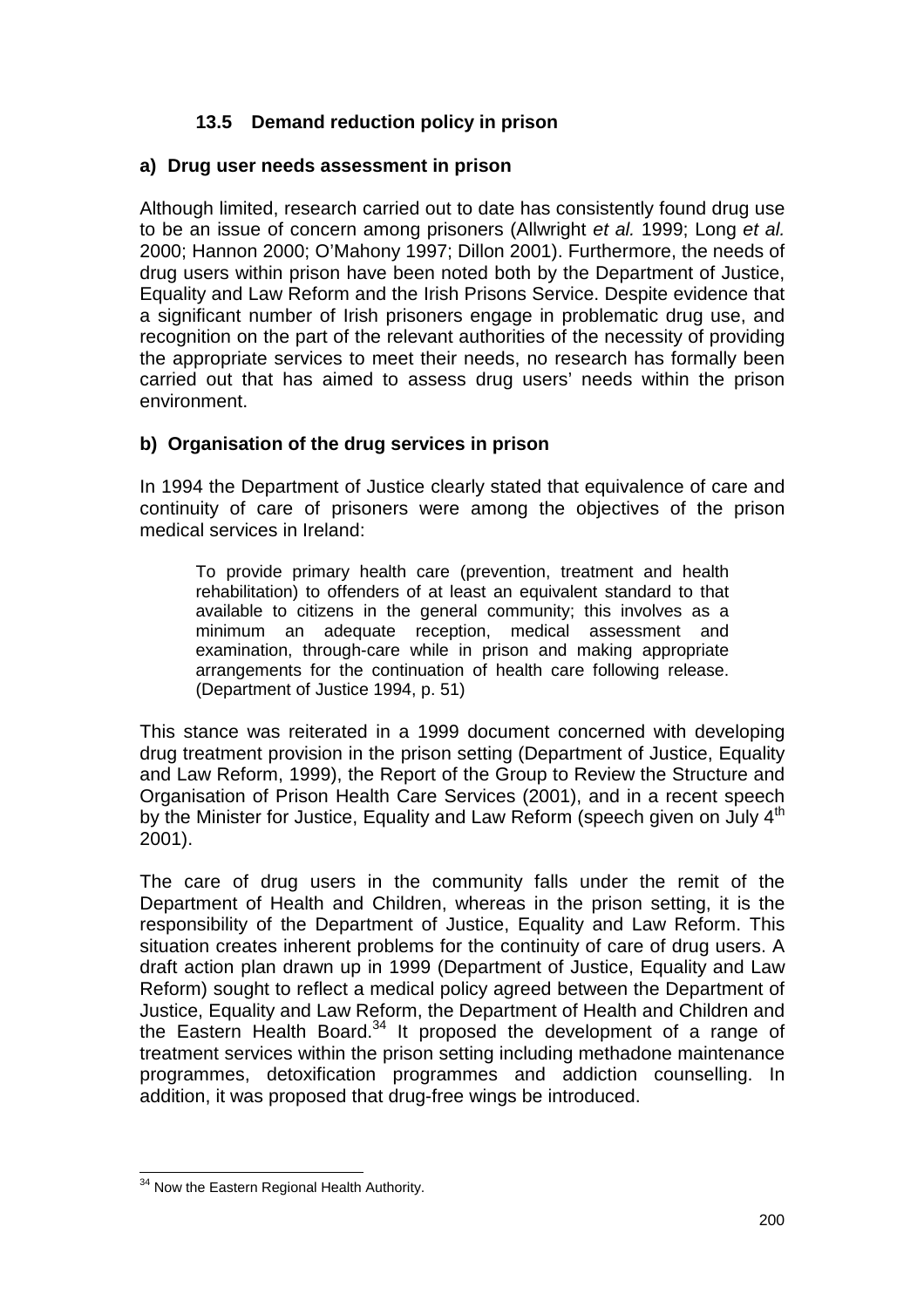There was also a recommendation that by 1 July 1999 prisoners be provided with access to bleach for sterilising injecting equipment, in an attempt to prevent the spread of communicable disease. The provision of bleaching tablets has also been recommended in a more recent report of the Group to Review the Structure and Organisation of Prison Health Care Services – at the time of writing these have yet to be provided in Irish prisons.

The provision of a needle exchange programme is not currently being considered by the Irish Prisons Service and has not been identified specifically as a point of action within current drug policy. However, an action point within the National Drugs Strategy 2001-2008 states that the health boards should "review the existing network of needle-exchange facilities with a view to ensuring access for all injecting drug misusers to sterile injecting equipment" (Department of Tourism, Sport and Recreation 2001, p.118). While not specifically targeted at the prison context, this may have implications where there continues to be evidence of injecting drug use occurring within the prison setting. However, in the more recent Report of the Group to Review the Structure and Organisation of Prison Health Care Services it is stated that the Group is not recommending the introduction of syringe exchange programmes into the Irish prison system because "the risk of attacks on staff and prisoners with syringes supplied by the state would appear to be unacceptable" (p.46).

Following on from the draft action plan (Department of Justice, Equality and Law Reform 1999), a Steering Group on Prison-Based Drug Treatment Services was established at the end of 1999, under the chairmanship of the Director General of the Prisons Service. The group consists of senior prison staff, representatives of the Department of Justice, Equality and Law Reform, the Prisons Psychology Service, the Probation and Welfare Service, the Prisons Education Service, the Director of Prison Medical Services and several nominees from the Eastern Regional Health Authority. In a report by the group, a further commitment to the provision of drug treatment services based on the principle of equivalence of care was given (Irish Prisons Service, 2000). Furthermore, the report proposed a 'new treatment ethos' (Irish Prisons Service 2000, p.3) for a number of prisons in which prisoners with a history of drug use were concentrated. In October 2000 the government approved the implementation of recommendations contained in this report (Irish Prisons Service 2001). Furthermore, the implementation of the report's recommendations has been identified as a priority within the new National Drugs Strategy 2001-2008 (2001).

On foot of the Steering Group's report, methadone maintenance service provision was expanded within the prison setting. All prisoners entering the remand prison Cloverhill, all new committals to Mountjoy, and prisoners transferring from Cloverhill Prison who are on approved methadone maintenance treatment programmes, were to continue to receive methadone maintenance while in prison (Irish Prisons Service, 2001).

Furthermore, the Minister for Justice, Equality and Law Reform announced a directive to the Irish Prisons Service to develop drug free regimes, wings and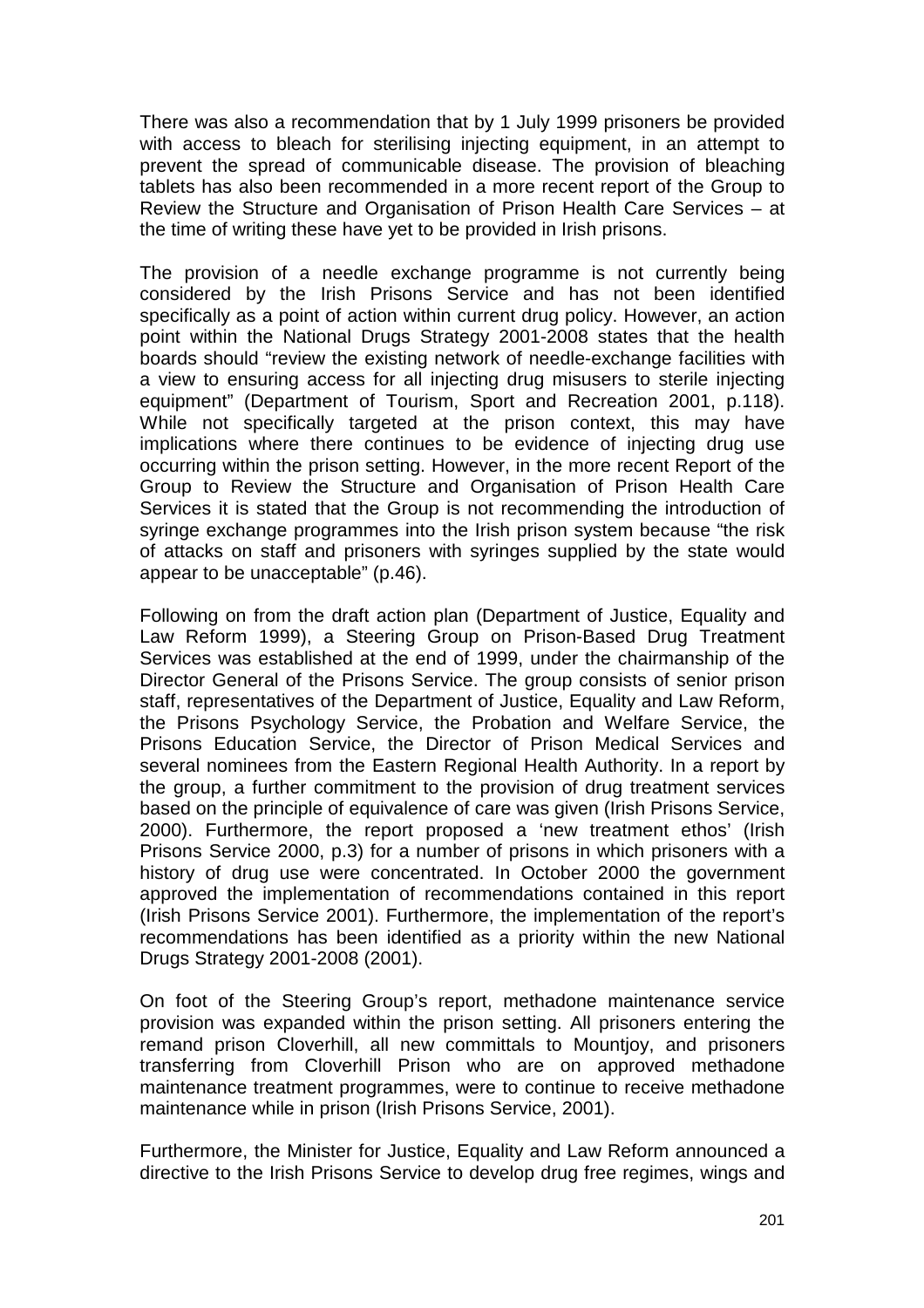facilities across the prison system, and build up detoxification and counselling services for prisoners with a history of drug use, within a three-year time frame from July 2001 (Department of Justice, Equality and Law Reform press release July  $4<sup>th</sup>$  2001). While a range of drug treatment services are available in Irish prisons (see Table 13.5), and the recent developments suggest a more innovative approach on the part of the Irish prison system to drug treatment, the principle of equivalence does not currently prevail in the Irish prison system in its care of drug users.

| <b>Prison</b>                 | <b>Dedicated Drug Treatment Services</b>         |
|-------------------------------|--------------------------------------------------|
| St. Patrick's Institution     | Short-term methadone detoxification              |
|                               | Methadone maintenance                            |
|                               | Monitored drug-free wing                         |
| Mountjoy female prison        | Short-term methadone detoxification              |
|                               | Methadone maintenance                            |
| <b>Mountjoy Training Unit</b> | Monitored drug-free wing                         |
| Mountjoy Main Prison          | Short-term methadone detoxification              |
|                               | Methadone maintenance                            |
|                               | Drug detoxification and rehabilitation programme |
| Wheatfield                    | Short-term methadone detoxification              |
|                               | Methadone maintenance                            |
| <b>Cork Prison</b>            | No dedicated drug service                        |
| <b>Limerick Prison</b>        | Short-term methadone detoxification*             |
| Portlaoise Prison             | Short-term methadone detoxification*             |
| Arbour Hill                   | Short-term methadone detoxification*             |
| Castlerea                     | No dedicated drug service                        |
| Cloverhill                    | Short-term methadone detoxification              |
|                               | Methadone maintenance                            |
| <b>Fort Mitchel</b>           | No dedicated drug service                        |
| Loughan House                 | No dedicated drug service                        |
| Shanganagh Castle             | No dedicated drug service                        |
| Shelton Abbey                 | No dedicated drug service                        |
| Curragh                       | No dedicated drug service                        |

Table 13.5 : List of dedicated drug treatment services available in Irish prisons<sup>35</sup>

*'No dedicated detox programme but will continue detox for those transferred in who need it.*  **Source: Personal communication, Irish Prisons Service.** 

#### **c) Link with the community services outside the prison**

l

The care of drug users while in the community falls under the remit of the Department of Health and Children, while that of drug users in prison is the responsibility of the Department of Justice, Equality and Law Reform. This has meant that there have been persistent problems with providing continuity of care for drug users moving between the community and prison. Recently however, there has been a concerted effort on the part of those involved to form stronger links between services provided within the prison and the community- the importance of establishing links between prison and community based services has been highlighted by the Irish Prisons Service:

"The Service acknowledges that it has an essential role and duty to perform in tackling drug misuse and that this role must be undertaken in

 $35$  It should be noted that within Ireland there are variations between Health Boards in terms of what they will provide in the area of drug treatment, therefore it is to be expected that these variations will impact on what services are provided within each prison.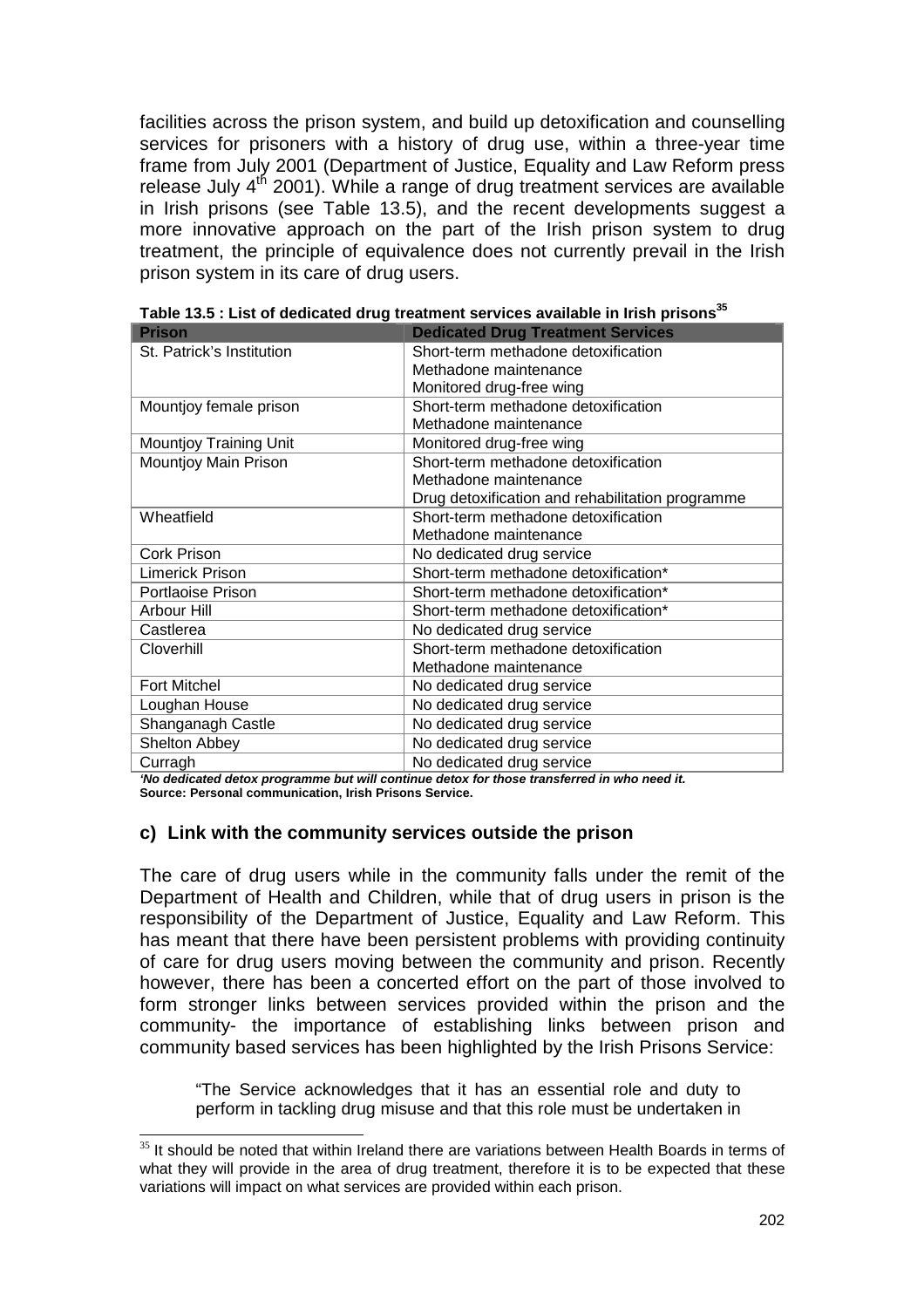a co-operative and co-ordinated way with other government departments, statutory agencies, prisoners and their families and the wider community." (Irish Prisons Service 2000, p.1)

Strengthening links with community services has been identified as a priority in the National Drugs Strategy 2001-2008. It is recommended that the involvement of community and voluntary sectors in prison drug policy be expanded. It is proposed that this be done through the development of Local Prison Liaison Groups and formal meetings held between the relevant sectors and the Steering Group on Prison Based Drug Treatment Services.

In Ireland there is no formal referral scheme for drug using prisoners to treatment upon release. The need to develop a structured through-care programme from the prison system to the community has been identified within the Irish criminal justice system (Irish Prisons Service 2000; Mountjoy Complex Redevelopment Group 2001; Group to Review the Structure and Organisation of Prison Health Care Services 2001). In the absence of formal links between the community and the Irish prison service, a number of programmes aimed at preparing prisoners for release or meeting their needs upon release have been developed on an ad hoc basis. The Probation and Welfare Service of the Department of Justice, Equality and Law Reform carry out group work programmes in the prison setting. These aim to promote desired behavioural changes in terms of risk behaviour and drug misuse, and to help prisoners cope with imprisonment and to prepare them for life demands following release from prison.

There are also a couple of specific projects underway which are targeted specifically at dealing with the issues surrounding release including: a programme that facilitates prisoners in developing a Community Release Plan; a programme aimed directly at ex-prisoners to facilitate their reintegration back into society; and, training and education based programmes aimed at providing ex-prisoners with an alternative to crime upon release.

# **13.6 Evaluation of drug users' treatments in prison**

## **a) State of the art evaluation in prison**

To date there has not been a tradition of evaluation within the context of service provision for drug users in the Irish criminal justice system. However, evaluation has been identified as an important aspect of future service development within the prison context (Irish Prisons Service 2000). In their report, the Steering Group on Prison Based Drug Treatment Services said "the Steering Group strongly recommends that review and evaluation systems for the new prison based drug treatment services be established from the outset" (Irish Prisons Service 2000: 4). Furthermore, within its Action Plan, the National Drugs Strategy 2001-2008 (2001) proposes to have carried out an independent evaluation of the overall effectiveness of the Prison Strategy by mid-2004.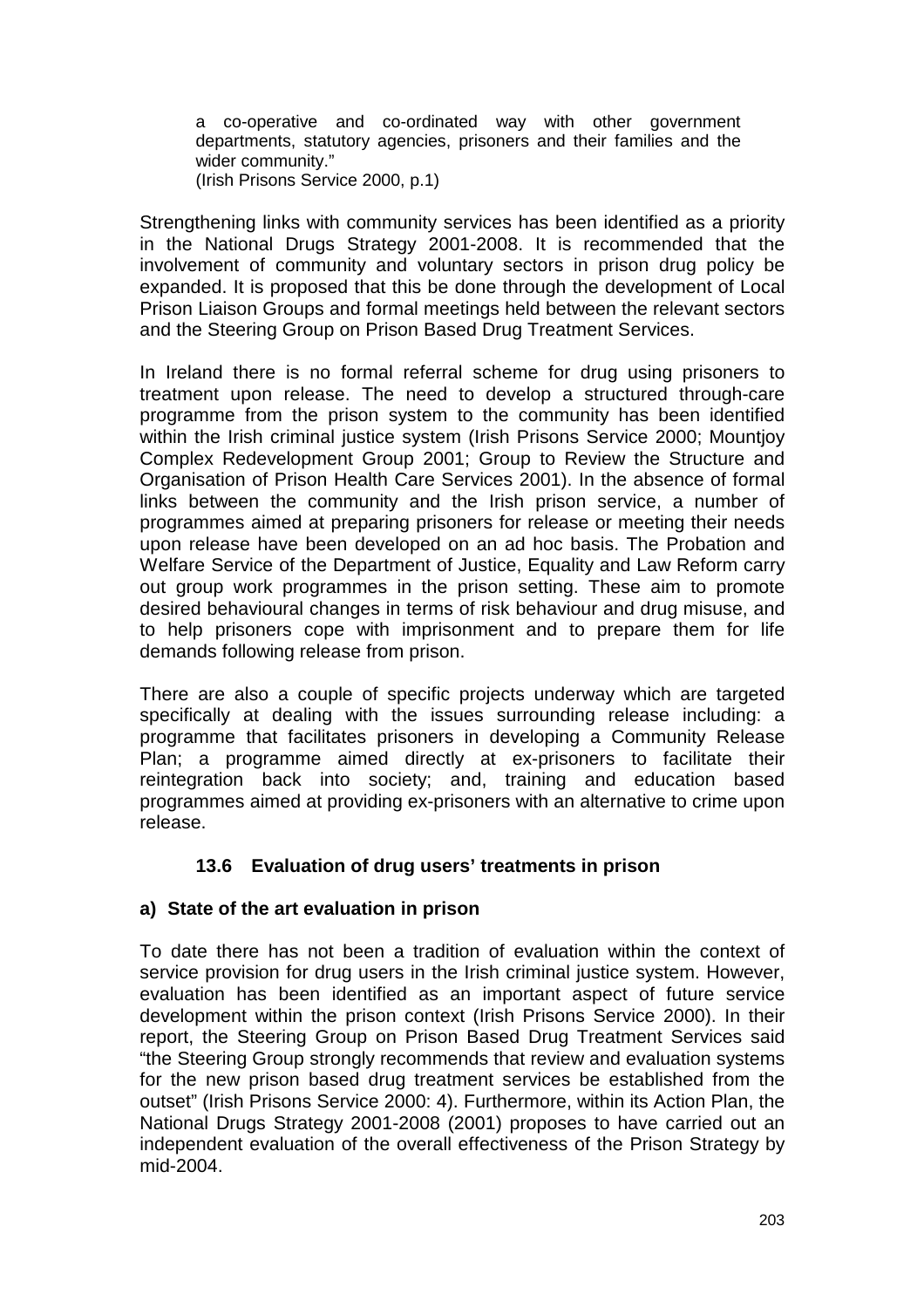# **b) Main findings and evaluation results**

As mentioned above, generally evaluation has not been carried out on drug treatment services within the prison. Crowley (1999) provided a medical review of the seven-week Drug Detoxification and Rehabilitation Programme in Mountjoy prison, Dublin. Up to February 1999, 187 prisoners had entered the programme, 173 completed the detoxification and 14 failed to complete the detox. While this implies a 93% success rate, Crowley (1999) highlights the need for the success of this intervention to be determined by the 6 and 12 month relapse figures. Overall it was found that there was a twelve monthly relapse rate of 78%. Crowley argues that while this may appear high, it compares favourably to outcome rates of other inpatient detoxification programmes.

Despite the potential for the spread of HIV and hepatitis among intravenous drug users in prison, a report evaluating services in this field found that at the time there were no harm reduction strategies in place in the Irish prison system (O'Brien and Stevens 1997). An award-winning booklet and video, containing information for prisoners on HIV discrimination, infection and prevention, had been produced and were supposedly available to all prisoners. However, focus group interviews with prisoners and former prisoners found that HIV-positive individuals in the focus groups had seen neither of these materials (O'Brien and Stevens 1997).

It is hoped that the emphasis on evaluation in recent policy development will result in a tradition of evaluation within the context of prison based drug treatment services.

# **13.7 Methodological issues**

## **a) Limitations in data availability**

The data available on drug use among prisoners in Ireland remains limited. However, there does appear to be an interest on the part of the Irish prison service to encourage and facilitate research on the issue. This is encouraged alongside policy and practice developments in the area of drug use among prisoners in Ireland.

## **b) Future needs**

Among the implications of the findings of Dillon's (2001) study was that there is a need for further research to be carried out on the subject of drug use among prisoners. It is argued that with only a few exceptions (O'Mahony 1997b; Allwright *et al.* 1999; Long *et al.* 2000), there has been little information available to guide policy and practice in the area of drug use among prisoners in Ireland. The need to base policy and service developments on a sound knowledge base is identified. Research needs were identified on both a general and specific level: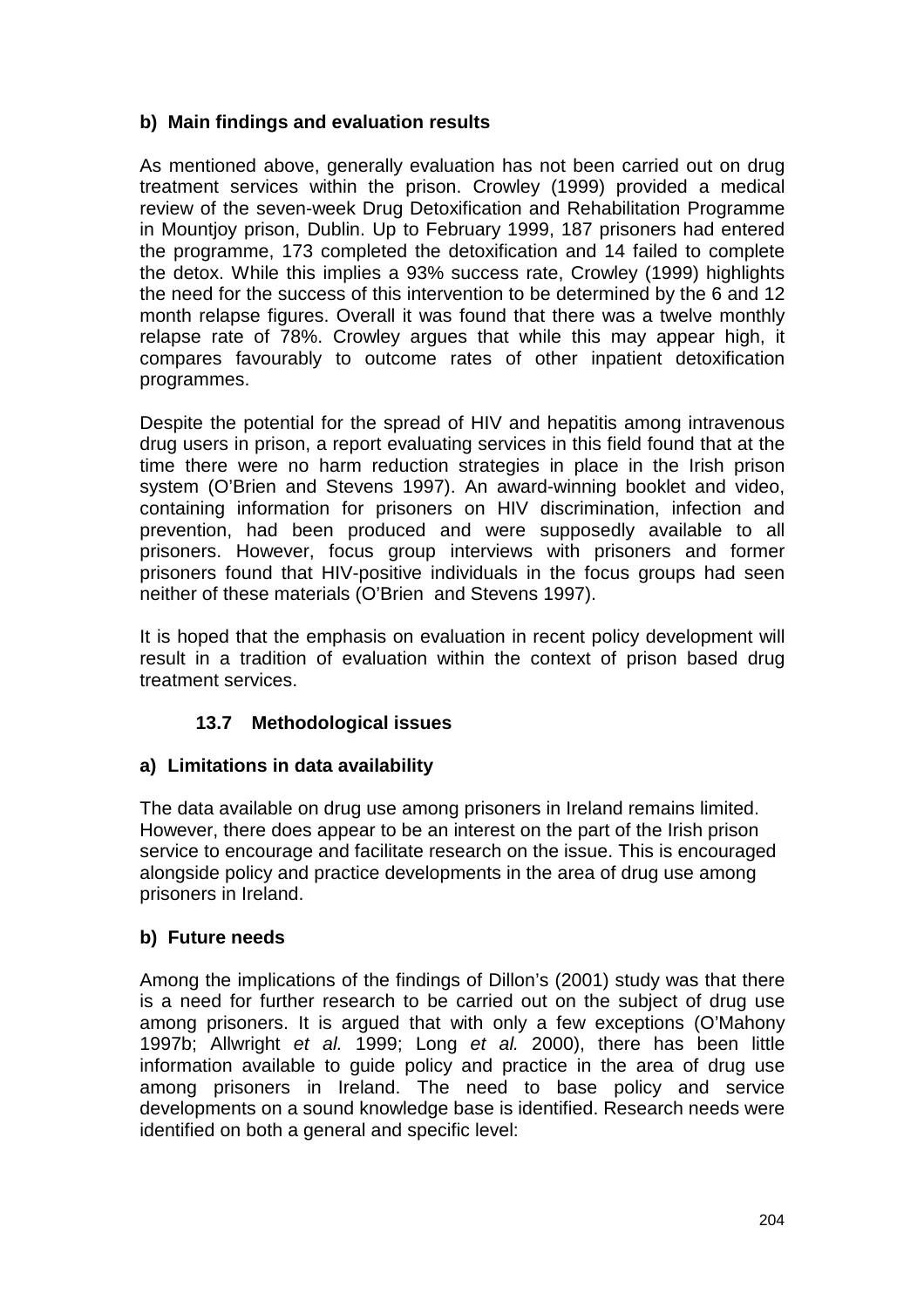On a general basis, there is a need for routine data on prisoners to be collected, so that trends and changes in the prison population can be monitored. The lack of routine statistics on those in custody should be addressed.<sup>36</sup> Furthermore, the prison services should encourage and facilitate the collection of data for the National Drug Treatment Reporting System. This reporting system will provide important epidemiological information on those prisoners who access drug treatment in the prison, and could be used to identify trends over time, as well as changes in patterns of drug use.

Routine data collection needs to be complemented by special surveys, which would provide more detailed information on sub-groups and specific issues of particular concern. Some of the areas in need of further research, which arose from Dillon's (2001) study were:

- the extent to which a drugs culture exists in other Irish prisons, the perceived impact of different prison environments on prisoners' drug-using behaviour and their overall experience of prison;
- the drug–crime relationship in the Irish context;
- the extent to which drug users change their drug-using behaviour in the prison setting and the nature of these changes;
- the risk behaviours engaged in by those using illicit drugs in the prison setting, the context in which these occur and how they compare to those in the community;
- the processes surrounding initiation into injecting drug use, with a particular focus on initiation in the prison setting;
- perceptions and knowledge among prisoners of the health risks involved in sharing injecting equipment;
- on-going monitoring and evaluation of prison-based drug treatment and healthcare services; and
- prison officers' perceptions of the drug situation within the prison and their attitudes toward a comprehensive service provision profile.

# **c) Methodological proposal**

l

A range of methodologies would need to be adopted to carry out research in the areas identified in section 13.7 (b). Both qualitative and quantitative would need to be used and a variety of sampling methods invoked including randomised sampling and techniques such as network sampling. Methodologies developed must also take consideration of the particular ethical issues that arise from carrying out research within the prison setting.

In her exploratory study on drug use among Irish prisoners Dillon (2001) carried out in-depth qualitative interviews with a sample of prisoners. A network/snowball sampling method was used for sample selection. 'Categories' of prisoners were developed based on general characteristics relating to an individual's drug-using history. Initial contacts were made through probation and welfare officers and respondents selected according to these categories. Respondents located in this way were asked to refer the

 $36$  The last annual report on prisons and places of detention was for the year 1994 (Department of Justice, Equality and Law Reform, 1998).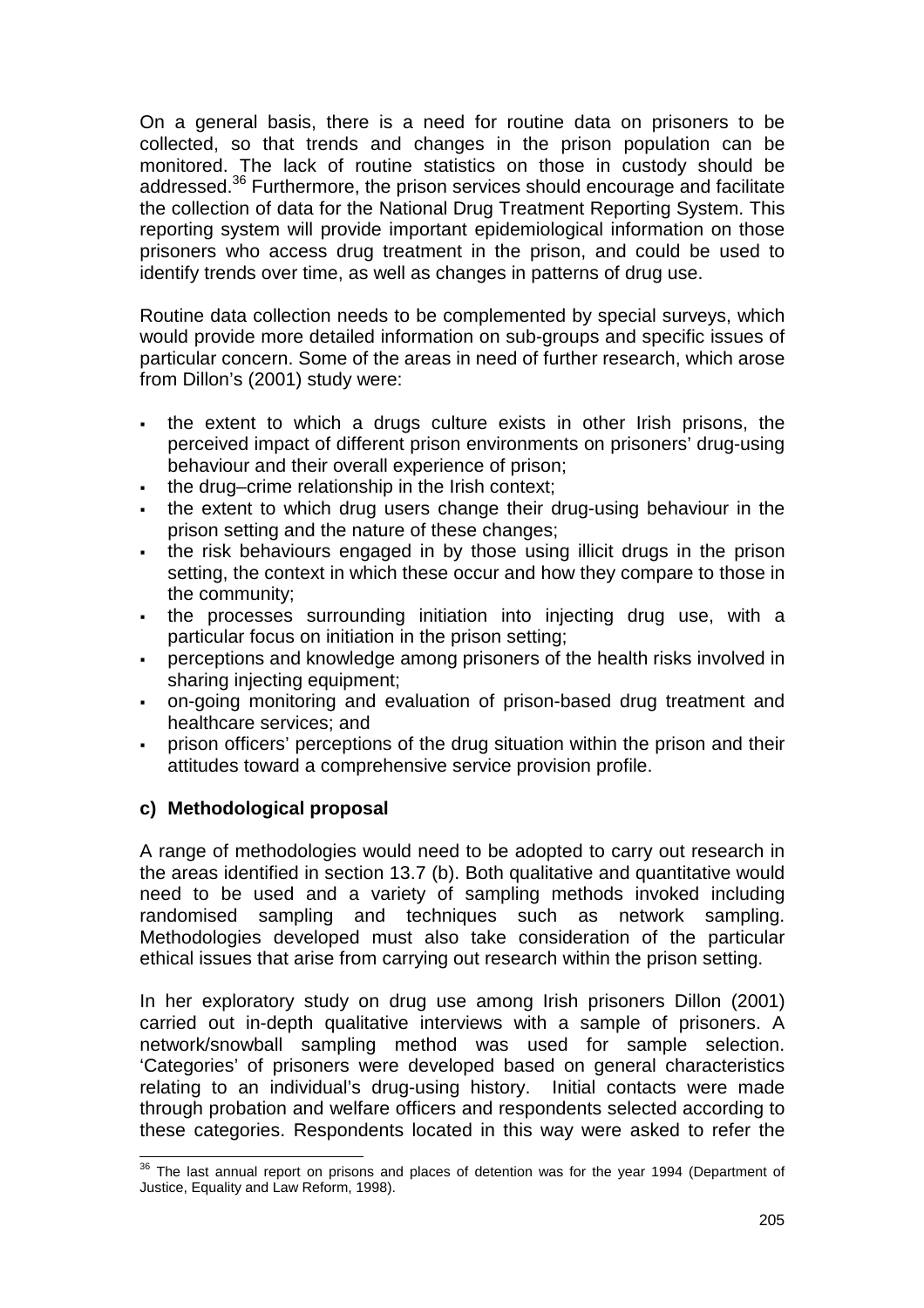researcher on to other potential study participants in the prison. Interviews were tape-recorded, with participants' consent, and fully transcribed for analysis. The methodology used in this study (Dillon 2001) was found to be very effective in facilitating an exploration of the particularly sensitive subject of drug use among prisoners.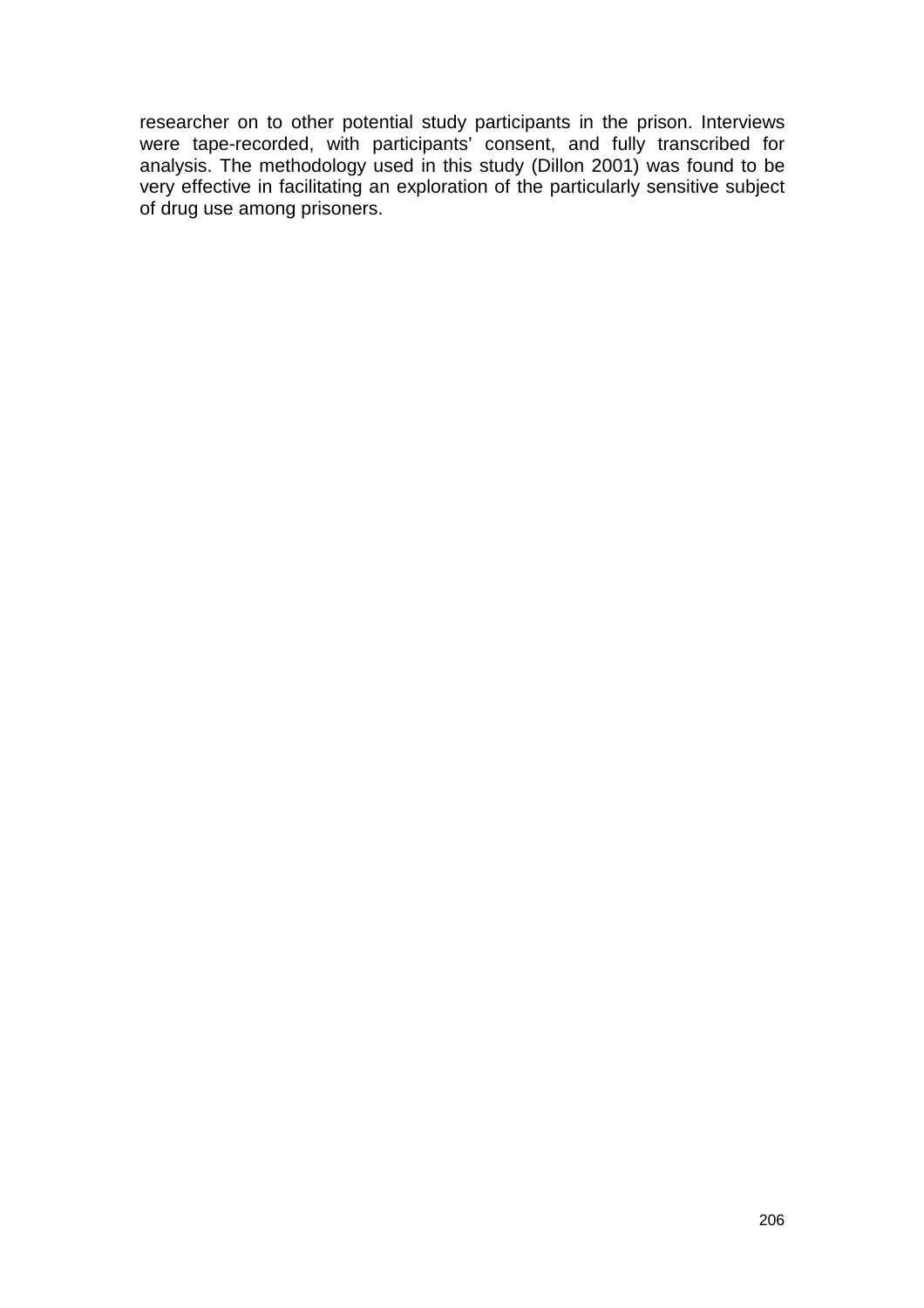## **REFERENCES**

#### **Bibliography: Books and Reviews**

Allwright, S., Barry, J., Bradley, F., Long, J., and Thornton, L. (1999). Hepatitis B, hepatitis C and HIV in Irish prisoners: Prevalence and risk. Government Publications, Dublin.

An Garda Siochana (1999). Annual report of An Garda Siochana. The Stationery Office, Dublin.

Andraghetti, R., Goldberg, D., Smith, A., O'Flanagan, D., Lieftucht, A., and Gill, N. (2000). Update: Illness among Injecting Drug Users in Scotland, Ireland and England. EPI-INSIGHT, **1**, (4), September 2000.

Andrews, P. (1997). 'Cocaethlene toxicity'. Journal of Addictive Disorders, 16 (3), 75.

Ballyfermot Drugs Task Force Progress Report (1997-1999). Ballyfermot Drugs Task Force, Dublin.

Barry, J. (2000). Ireland. In. Insights: Reviewing current practice in drugsubstitution treatment in the European Union. EMCDDA. Office for Official Publications of the European Communities, Luxembourg.

Barry, J. (2000). Towards an effective policy on drug misuse. Irish Medical News, June 2000.

Bergmark, A. (1998). The relationship between alcohol and drug systems. In Drug Treatment Systems in an International Perspective: Drugs, Demons and Delinquents, ed. H Klingeman and G. Hunt. Sage, London.

Bissett, F. (1997). Ecstasy and young people. The Irish Youth Work Press and the Health Promotion Unit of the Department of Health, Dublin.

Bourke, M. (unknown). Jobstown Assisting Drug Dependency (JADD) Project Report. Unpublished.

Bowden, M. (1997). Community Addiction Response Programme (CARP)- Killinarden: Review and interim evaluation report. CARP, Dublin.

Bradshaw, J.S. (1983). Drug Misuse in Ireland, 1982-83: Investigation in a North Central Dublin Area and in Galway, Sligo and Cork. The Medico-Social Research Board, Dublin.

Browne, R., Sloan, D., Fahy, S., Keating, S., Moran, C., and O'Connor, J. (1998) "Detection of benzodiazepine use in opiate addicts" Irish Medical Journal, **91**, (1),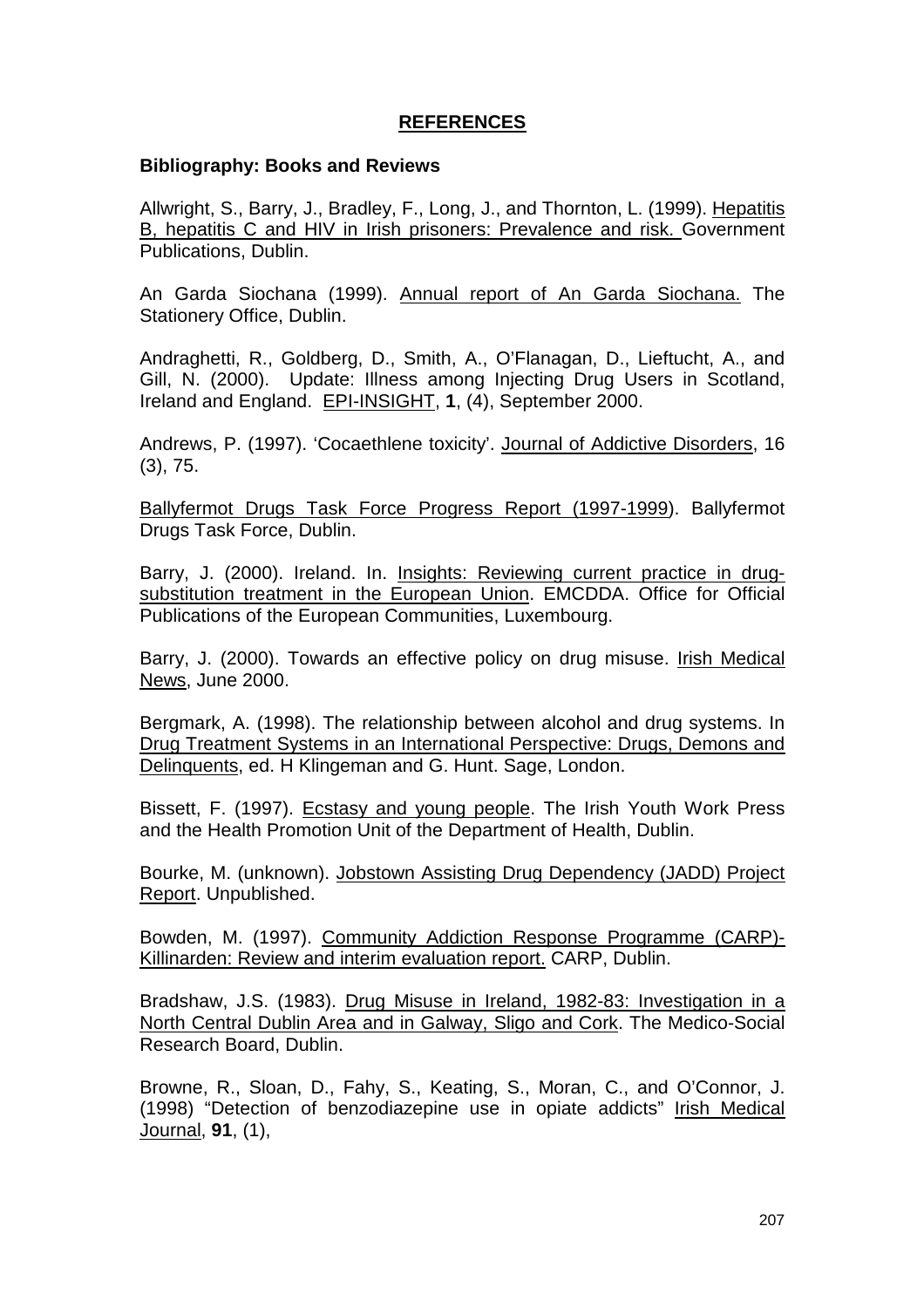Bryan, A., Moran, R., Farrell, E., and O'Brien, M. (2000). Drug related knowledge, attitudes and beliefs in Ireland: Report of a nation-wide study. Health Research Board, Dublin.

Building on Experience: National Drugs Strategy 2001-2008. Department of Tourism, Sport and Recreation, Dublin.

Burtenshaw, R. (2000). Cabra Community Positive Living Year, Project Report. Finglas/Cabra Local Drugs Task Force, Dublin.

Burtenshaw, R. (2000). Drugs Information Community Education (DICE) Project Report. Finglas/Cabra Local Drugs Task Force, Dublin.

Burtenshaw, R. (2000). The Millennium Carving Project, Project Report. Finglas/Cabra Local Drugs Task Force, Dublin.

Butler, S. (1991). Drug problems and drug policies in Ireland: A quarter of a century reviewed. Administration, 39, (3), 210-233.

Byrne, R. (1999). The Relative Mortality Risks of Methadone and Other Drugs Implicated in Drug Related Deaths investigated by the Dublin City Coroner in 1998. School of Social Sciences, Dublin Institute of Technology. (unpublished report)

Byrne, R. (2000). Opiate Related Deaths Investigated by The Dublin City and County Coroners in 1998, 1999 and 2000. Addiction Research Centre, Trinity College Dublin. (unpublished report)

Cahill, Dr. R. O'Neill, I., Barrett, T. Fogarty C. and Keenan, Dr. E. (1997). Substance Use in School Going Teenagers in Co. Kildare and West Wicklow, Eastern Health Board, Dublin.

Carmody, P., and McEvoy, M. (1996). A Study of Irish Female Prisoners. Government Publications, Dublin.

Carr, A.J., Kelly, M.G. and Hart, I. (deceased) (1980). "Irish Drug Abusers: Their social background" Irish Medical Journal, **73**, (12).

Cassin, S., Geoghegan, T. and Cox, G. (1998). Young Injectors: A Comparative Analysis of Risk Behaviour. Irish Journal of Medical Science **167,** (4), 234-237.

Comiskey, C. (1998). Estimating the Prevalence of Opiate Use in Dublin, Ireland during 1996. Unpublished paper.

Commission of Inquiry into the Penal System (chairman K. Whitaker) Report (1985). Stationery Office, Dublin.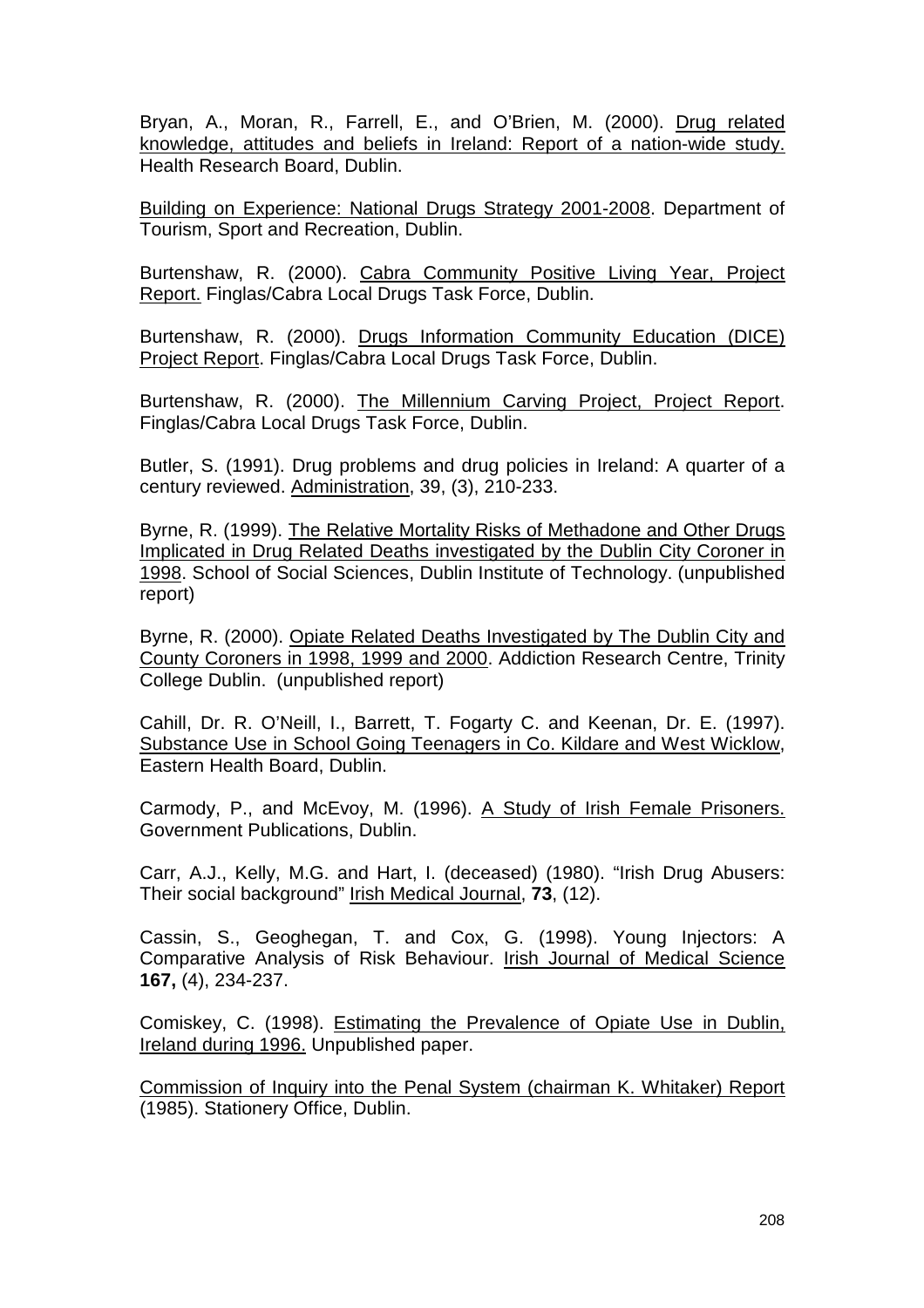Commission of the European Communities (COM) (1999). Communication from the Commission to the council and the European Parliament on a European Action Plan to Combat Drugs 2000-2004. COM (99) 239 Final. Community Addiction Programme (CAP) (2000), Project Report, Unpublished. Corcoran, M. (1998). Making Fatima a Better Place to Live*.* Report prepared for Fatima Groups United, Dublin.

Costello, L. and Howley, D. (2000). Working towards inclusion: A feasibility study on the provision of accomodation for people sleeping rough and using drugs in Dublin city. The Dublin Simon Community and Merchant's Quay Project, Dublin.

Coveney, E., Murphy-Lawless, J., Redmond, D., and Sheridan, S. (1999). Prevalence, Profiles and Policy: A case study of drug use in North Inner City Dublin. North Inner City Drugs Task Force, Dublin.

Cox, G., and Lawless, M. (1999). Whereever I lay my hat: A study of out of home drug users. Merchant's Quay Project, Dublin.

Cox, G., and Lawless, M. (2000). Making Contact: An evaluation of a syringe exchange. The Research Office, Merchant's Quay Project, Dublin.

Crowley, D. (1999). The Drug Detox Unit at Mountjoy Prison – a review. The Journal of Health Gain*,* **3***,* (3)*,* 17–19.

Cullen, W., Bury, G., Barry, J. and O'Kelly, F. (2000). Drug users attending general practice in Eastern Regional Health Authority (ERHA) area. Irish Medical Journal, **93**, (7), 214-217.

Dean, G., Bradshaw, J., and Lavelle, P. (1983). Drug misuse in Ireland, 1982- 1983. Investigation in a north central Dublin area and in Galway, Sligo and Cork. The Medico-Social Research Board, Dublin.

Dean, G., et al. (1984). Heroin use in a Dun Laoghaire Borough Area 1983- 84. The Medico-Social Research Board, Dublin.

Department of Health (1984). The Psychiatric Services – Planning for the Future. The Stationery Office, Dublin.

Department of Health (1991). Government Strategy to Prevent Drug Misuse. Department of Health, Dublin.

Department of Health (1993). Report of the expert group on the establishment of a protocol for the prescribing of methadone. Department of Health, Dublin. Department of Health (1996). National Task Force on Suicide – Interim Report. The Stationery Office, Dublin.

Department of Health (1997). Report of the methadone treatment services review group. Department of Health, Dublin.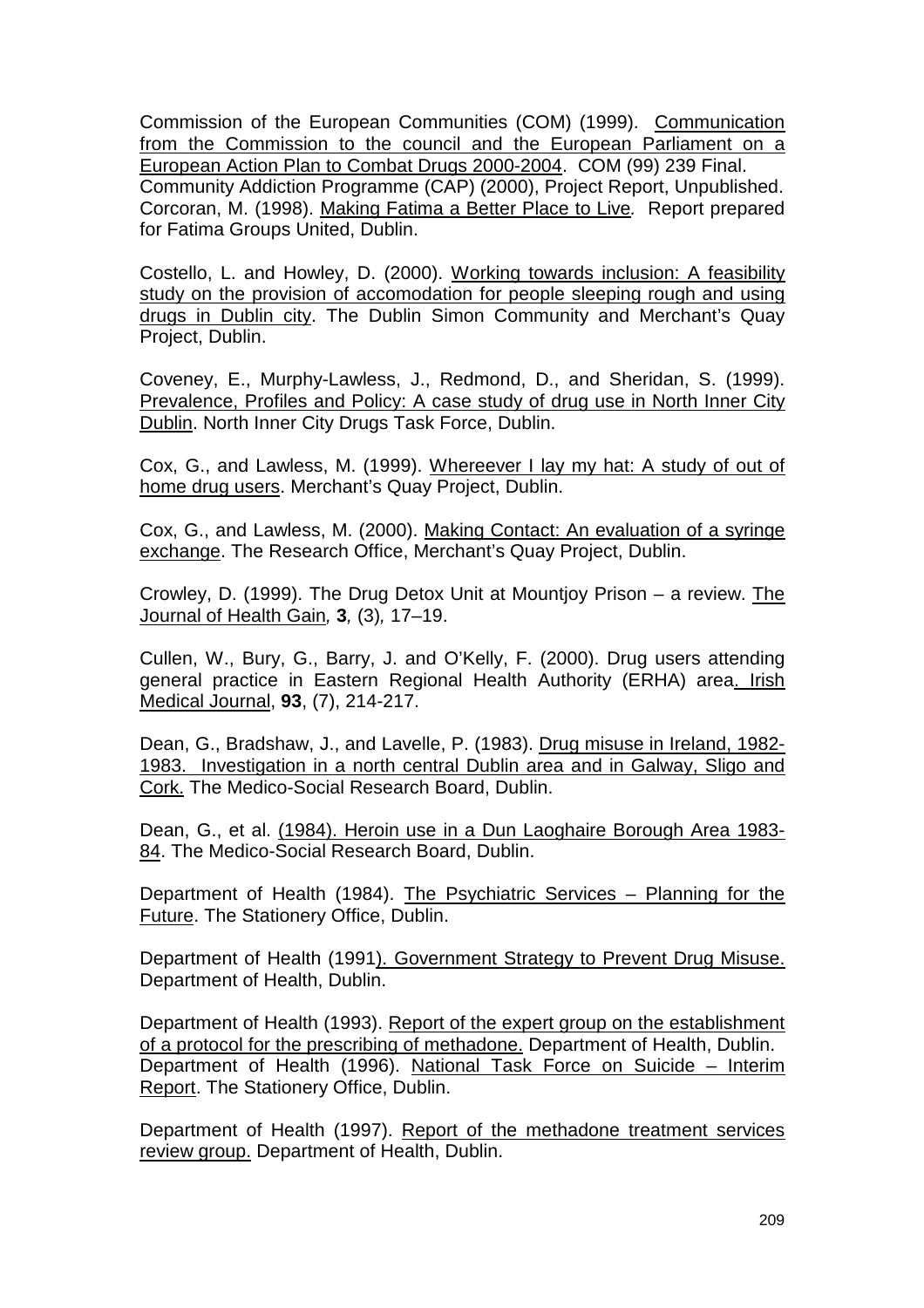Department of Health and Children (1998). Report of the National Task Force on Suicide. The Stationery Office, Dublin.

Department of Health and Children (2000). AIDS Strategy 2000- Report of the National AIDS Strategy Committee. The Stationery Office, Dublin.

Department of Health and Children (2001). Youth Homelessness Strategy. The Stationery Office, Dublin.

Department of Justice (1994). The Management of Offenders: A five year plan. Stationery Office, Dublin.

Department of Justice, Equality and Law Reform (1999). Drug misuse and drug treatment in the prison system: Draft action plan. Unpublished.

Department of Public Health (1999). Adolescent Drug Use in the North Eastern Health Board 1997. North Eastern Health Board, Kells.

Department of Tourism, Sport and Recreation (1999). Local Drugs Task Forces, A Local Response to the Drug Problem, Handbook. Department of Tourism, Sport and Recreation, Dublin.

Department of Tourism, Sport and Recreation (2001). Building on Experience: National Drugs Strategy 2001-2008. Stationery Office, Dublin.

Dept of the Environment (1997). Housing (Miscellaneous Provisions) Act, 1997. The Stationary Office, Dublin.

Dillon, L. (2001). Drug use among prisoners: An exploratory study. Health Research Board, Dublin.

Dillon, L., and O'Brien, M. (2001). Drug-Related Infectious Diseases. In Moran et al., A Collection of Papers on Drug Issues in Ireland, Health Research Board, Dublin.

Dorman, A., Keenan, E., Schuttler, C., Merry, J., and O'Connor, J. (1997). HIV risk behaviour in Irish intravenous drug users. Irish Journal of Medicine, **166,** (4), 235-238.

Dorman, P., and Jones, L. (1999). Rehabilitation research report. Towards a blueprint for rehabilitation in the Eastern Health Board Area. Commissioned by the Drugs Rehabilitation Committee of the EHB, Dublin.

Drug Court Planning Committee (1999). First Report of the Drug Court Planning Committee. Stationery Office, Dublin.

Drug Response: The Newsletter of the Dublin North East Drugs Task Force, 5, May/June 2001. Dublin North East Drugs Task Force, Dublin.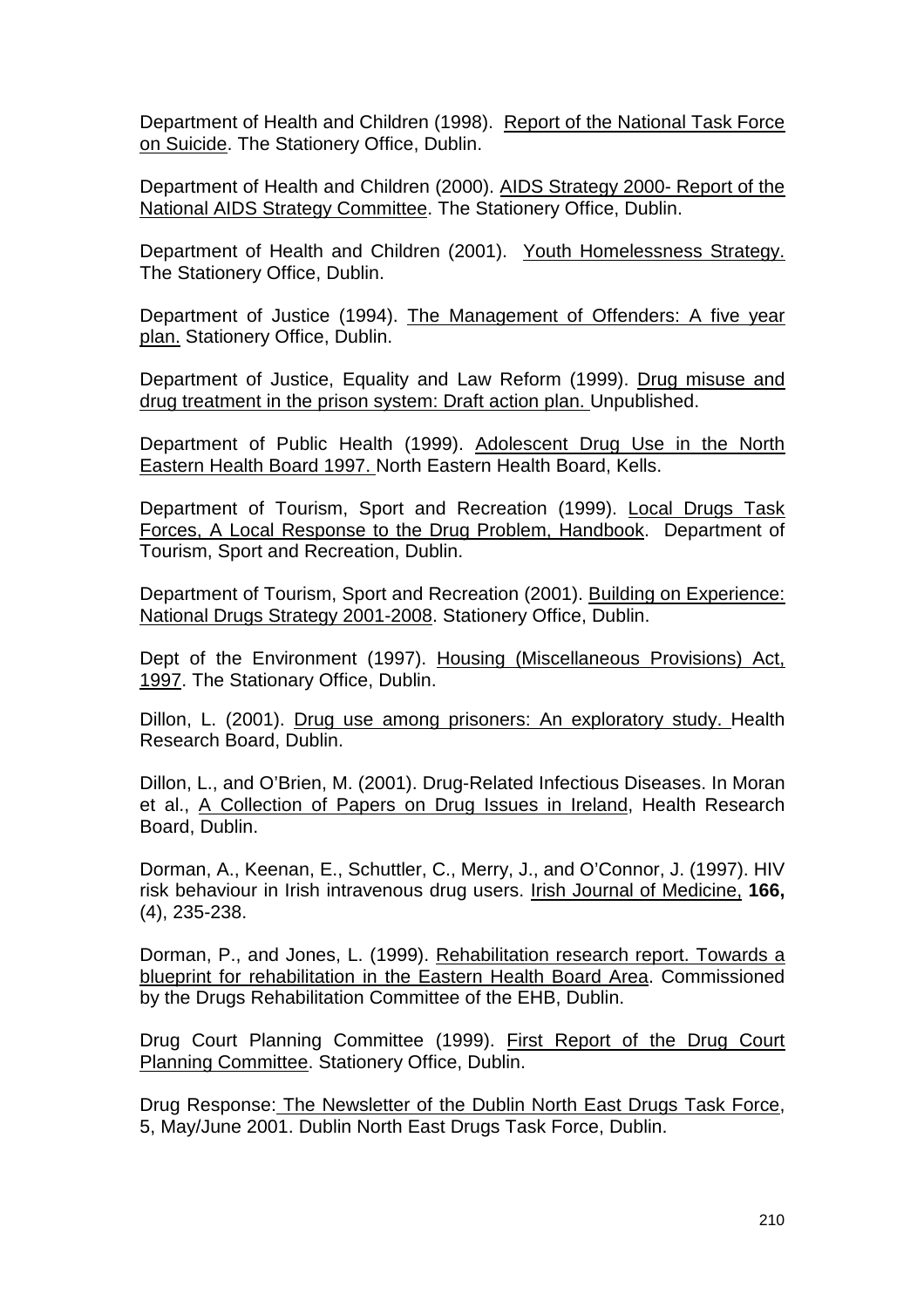Eastern Health Board (1998). AIDS/Drug addiction services: Inventory of policies Eastern Health Board, Dublin.

EMCDDA, European Monitoring Centre for Drugs and Drug Addiction (1996). Annual Report on the State of the Drugs Problem in the European Union 1996. Office for Official Publications of the European Communities, Luxembourg.

European Committee for the Prevention of Torture and Inhuman or Degrading Treatment or Punishment (1995). Report to the Irish Government on the Visit to Ireland carried out by the European Committee for the Prevention of Torture and Inhuman or Degrading Treatment or Punishment (CPT) from 26<sup>th</sup> September to 5<sup>th</sup> October 1993. Council of Europe, Strasbourg.

Evaluation of Medium Term Impact of Fás Le Cheile Parent Support Programme, (1999). North Western Health Board, Health Promotion Unit, Dublin.

Expert Group on the Probation and Welfare Services (1999). Final report of the Expert Group on the Probation and Welfare Service. The Stationery Office, Dublin.

Fahey, T. (ed.) (1999). Social Housing in Ireland : A Study of Success, Failure and Lessons Learned. The Katherine Howard Foundation and Combat The Katherine Howard Foundation and Combat Poverty Agency, Dublin.

Farrell, M., and Marsden, J. (2001). External Review of Current Alcohol and Drug Problem Service Provision in Kilkenny. Commissioned by the Drug Coordination Unit of the South Eastern Health Board, Kilkenny.

Farrell, M., Gerada, C., and Marsden, J. (2000). External Review of Drug Services for The Eastern Health Board. National Addiction Centre, London, Institute of Psychiatry, London.

Fitzgerald, M. Barry, J., O'Sullivan, P. and Thornton, L. (2001). Blood borne infections in Dublin's opiate users. Irish Journal of Medical Science, **170**, (1).

Flynn, K.J., Harrington, G., Furney, P., Leavy, C.P. and Cusack, D.A. (2001). Driving under the influence of an intoxicant in Ireland. Medical Bureau of Road Safety, Department of Forensic Medicine, University College Dublin.

General Healthcare Study of the Irish Prison Population (2000). A report prepared for the Department of Justice, Equality and Law Reform, Dublin. The Centre of Health Promotion Studies, NUI Galway.

Geoghegan, T., O'Shea, M. and Cox, G. (1999). Gender differences in characteristics of drug users presenting to a Dublin syringe exchange. Irish Journal Psychological Medicine, **16,** (4), 131-135.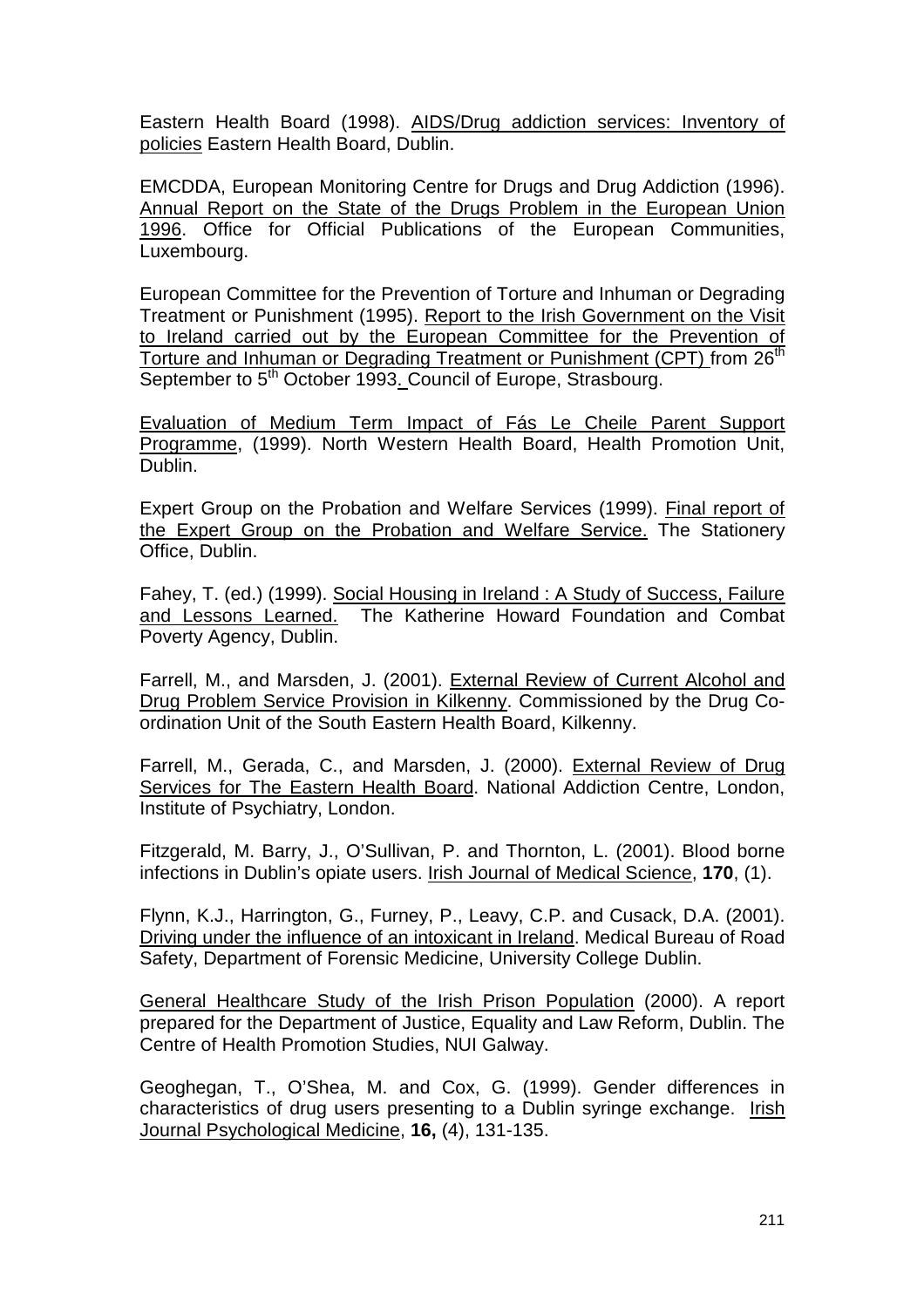Gleeson, M. Kelleher, Dr. K. Houghton, F. Feeney, A. and Dempsey, H. (1998). Teenage smoking, Drug and Alcohol use in the Mid-West. Department of Public Health, The Mid-Western Health Board.

Hannon, F., Keleher, C. and Friel, S. (2000). General Healthcare Study of the Irish Prison Population. Government Publications, Dublin.

Harristown House First Programme Report 1998-2000. The Probation and Welfare Service of the Department of Justice, Equality and Law Reform, Dublin.

Hayes, M. (2000). Annual Report of Clonmel Community Based Drugs Initiative (Draft Report).

Hibell, B., Andersson, B., Bjarnason, T., Kokkevi, A., Morgan, M. and Narusk, A. (1997). The 1995 ESPAD Report. Alcohol and Other Drug Use among Students in 26 European Countries. The Swedish Council for Information on Alcohol and Other Drugs (CAN) and Council of Europe, Pompidou Group, Stockholm.

Hibell, B., Andersson, B., Bjarnason, T., Kokkevi, A., Morgan, M. and Narusk, A. (2001). The 1999 ESPAD Report. Alcohol and Other Drug Use among Students in 30 European Countries. The Swedish Council for Information on Alcohol and Other Drugs (CAN) and Council of Europe, Pompidou Group, Stockholm.

Hogan, D. (1997). The Social and Psychological Needs of Children of Drug Users : Report on exploratory study*.* The Children's Research Centre, Dublin. Holohan, T.W. (2000). Health and homelessness in Dublin. Irish Medical Journal, **93**, (2), 1-8*.* 

Hurley. L. (1999). Pavee Point Youthstart 1998-1999: Drugs and the Travelling Community Project. Pavee Point Travellers' Resource Centre, Dublin.

Hutchinson, L., Keenan, E., Cheasty, M., O'Connor, J.J. and McCarthy, G. (1995). A comparison of attendance for drug misuse to the Dublin Accident and Emergency Departments 1985-1993. Irish Medical Journal, **88**, (2), 55.

Irish Prisons Service (2000). Report of the Steering Group on Prison Based Drug Treatment Services. Irish Prisons Service, Dublin.

Irish Prisons Service (2001). Developments since the Publication of the First Report of the Steering Group on Prison Based Drug Treatment Services. Unpublished document.

Johnson, Z., O'Connor, M., Pomeroy, L., Johnson, H., Barry, J., Scully, M., and Fitzpatrick, E. (1994). Prevalence of HIV and associated risk behaviour in attendees at a Dublin needle exchange. Addiction, **89,** 603-607.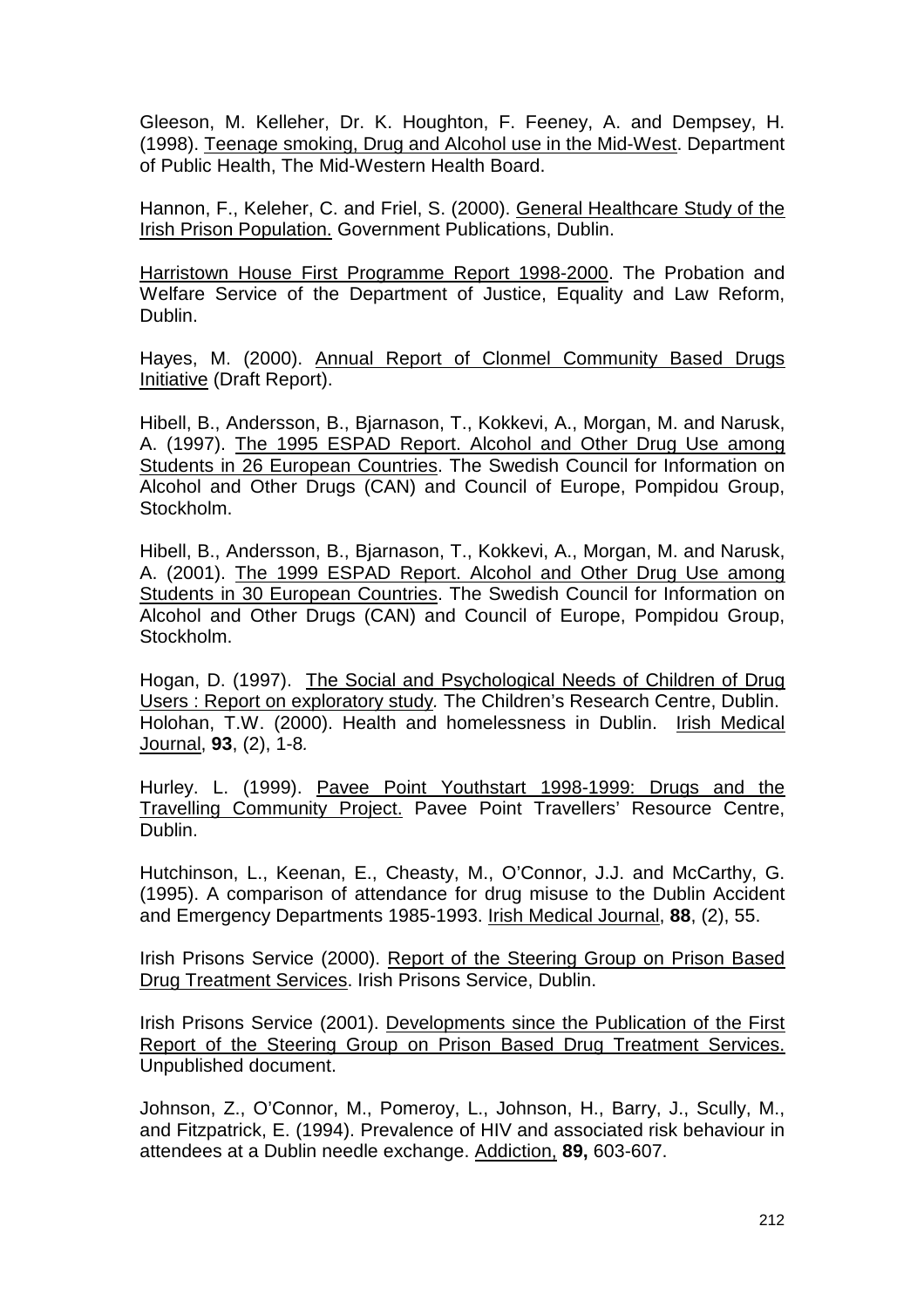Kavanagh, P., Dunne, J., Feely, J., Maguire, R., Corigan, D., Keating, J.J., Meegan, M.J., Clancy, J.M. and Burdett, J. (2001). Phenyalkylamine abuse among opiate addicts attending a methadone treatment programme in the Republic of Ireland. Addiction Biology, **6,** 177-181*.* 

Keating, C., Ramsbottom, V. and Harbison, J. (1999). An analysis of drugrelated deaths in Dublin city and county in 1997. Unpublished.

Keenan, E. (1998). Treatment challenges in adolescent drug abusers. The Journal of Health Gain, **3**, Autumn 1999.

Keogh, E. (1997). Illicit Drug Use and Related Criminal Activity in the Dublin Metropolitan Area. An Garda Siochana, Dublin.

Keup, W. (1990). Polydrug Abuse: Standards in Comparative Measures. In Alcohol and Drugs: Research and Policy, ed. M. Plant, C. Goos, W. Keup and E. Osterberg, pp125-141. Edinburgh University Press.

Kiely, E., and Egan, E. (2000). Drug Education: A social and evaluative study. National University of Ireland. NUI, Cork.

Kiernan, R. (1995). Report on substance use among adolescents in the Western Health Board. Western Health Board, Galway.

Lavelle, Fr. P. (1985). Heroin misuse in a North Central Dublin Area 1985: A follow up study on the 1982-83 Drug Misuse in Ireland Study. Medico-Social Research Board, Dublin.

Long, J., Allwright, S., Barry, J., Reaper-Reynolds, S., Thornton, L., and Bradley, F. (2000). Hepatitis B, Hepatitis C and HIV in Irish Prisoners, Part II: Prevalence and risk in committal prisoners 1999. Government Publications, Dublin.

Loughran, H. (1996). Interview with Fergus McCabe. Irish Social Worker, **14***,*  3-4*.* 

Mayock, P. (2000). Choosers or Losers? A Study of Drug Use, Young People and the Inner-City. The Children's Research Centre, Trinity College Dublin, Dublin.

Mayock, P. (2001). Cocaine Use in Ireland: An exploratory study. In, A Collection of Papers on Drug Issues Ireland, R. Moran, L. Dillon, M. O'Brien, P. Mayock, E. Farrell and B. Pike. Health Research Board, Dublin.

McArdle, P., Wiegersma, A., Gilvarry, E., McCarthy, S., Fitzgerald, M., Kolte, B., Brinkley, A., Blom, M., Stockel, I., Pierolini, A., Michels, I., Johnson, R., and Quensel, S. (2000). International Variations in Youth Drug Use: The Effect of Individual Behaviours, Peer and Family Influences, and Geographic Location. European Addiction Research, **6**, 163-169.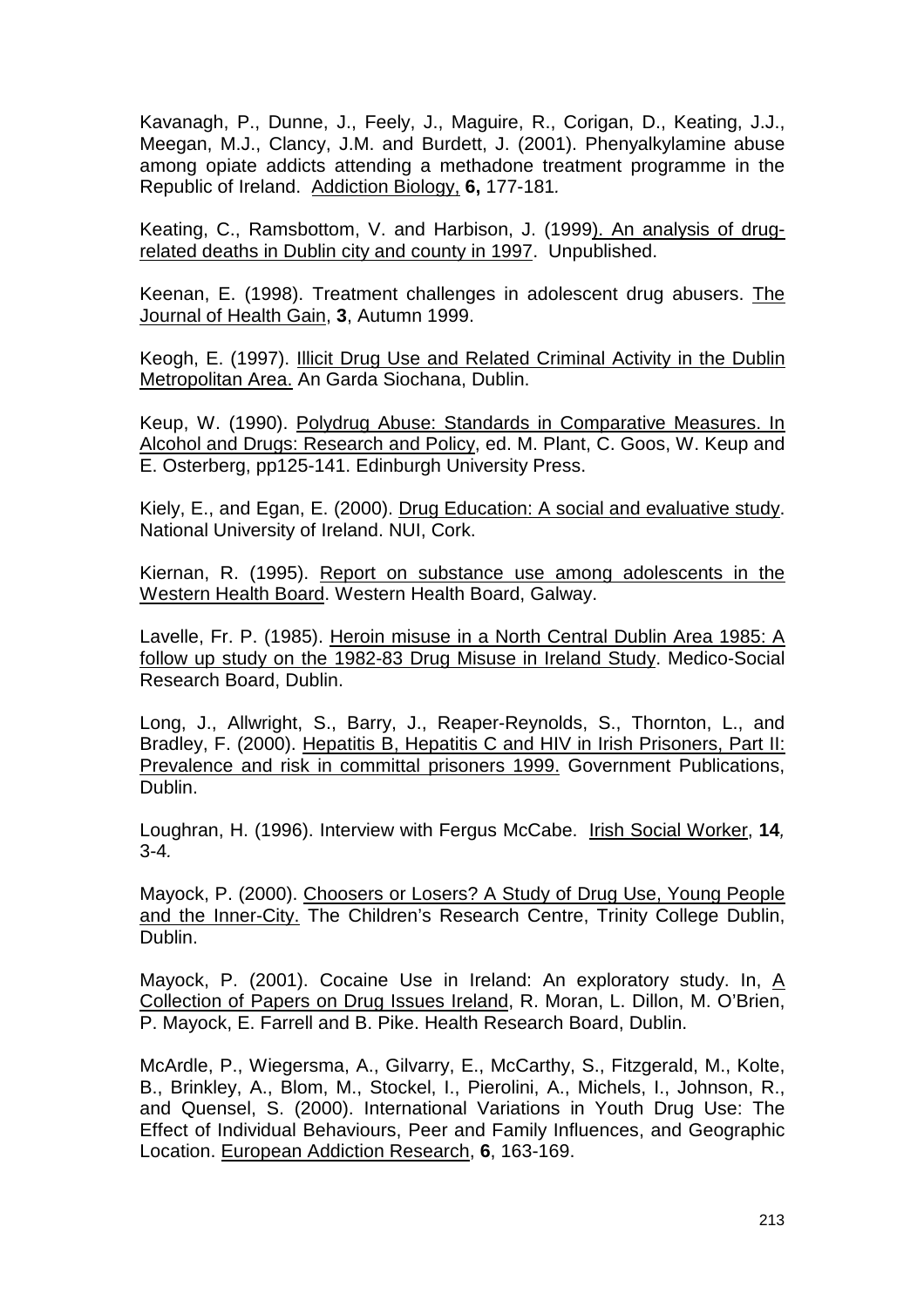McAuliffe, R. and Fahey, T. (1999). Responses to Social Order Problems. In Social Housing in Ireland : A Study of Success, Failure and Lessons Learned, ed*.* T. Fahey. The Katherine Howard Foundation and Combat Poverty Agency, Dublin.

McCarthy, D., and McCarthy, P. (1995). Dealing with the Nightmare : Drug Use and Intervention Strategies in South Inner-City Dublin*.* Community Response and Combat Poverty Agency, Dublin.

McCarthy, D., and McCarthy, P. (1997). Dealing with the nightmare: Drug use and intervention strategies in South Inner City Dublin. Community Response, Dublin.

McKeown, K., and Fitzgerald, G. (1999). Treating Drug Addiction: An evaluation of Addiction Response Crumlin. ARC, Dublin.

McKeown, K., Fitzgerald, G., and Deegan, A. (1993). The Merchants' Quay Project : A drugs/HIV service in the inner city of Dublin 1989-1992. Keiran McKeown Limited, Social and Economic Research Consultants, Dublin.

Memery, C. and Kerrins, L. (2000). Estate Management and Anti-Social Behaviour in Dublin. A Study of the Impact of the Housing (Miscellaneous Provisions) Act 1997*.* Threshold, Dublin.

Merchant's Quay Project (2000). Annual Report 1999, A community of hospitality, hope and justice, Merchant's Quay Project, Dublin.

Midland Health Board (1996). Report on school survey of second level students in the Midland Health Board area. Unpublished document.

Millar, D., O'Dwyer, K. and Finnegan, M. (1998). Alcohol and Drugs as Factors in Offending Behaviour: Garda Survey. Research Report No. 7/98. Garda Research Unit, Tipperary.

Ministerial Task Force on Measures to Reduce the Demand for Drugs (1996). First Report. Department of the Taoiseach, Dublin.

Ministerial Task Force on Measures to Reduce the Demand for Drugs (1997). Second Report. Department of the Taoiseach, Dublin.

Misuse of Drugs (Supervision of Prescription of Prescription and Supply of Methadone) Regulations, 1998. Statutory Instrument. Government Publications, Dublin.

Moane, S., Leavy, C.P., and Cusack, D.A. (2000). Drugs Driving in Ireland – A Preliminary Study of the Prevalence of Driving under the Influence of Drugs on Irish Roads. Medical Bureau of Road Safety, Department of Forensic Medicine, University College Dublin.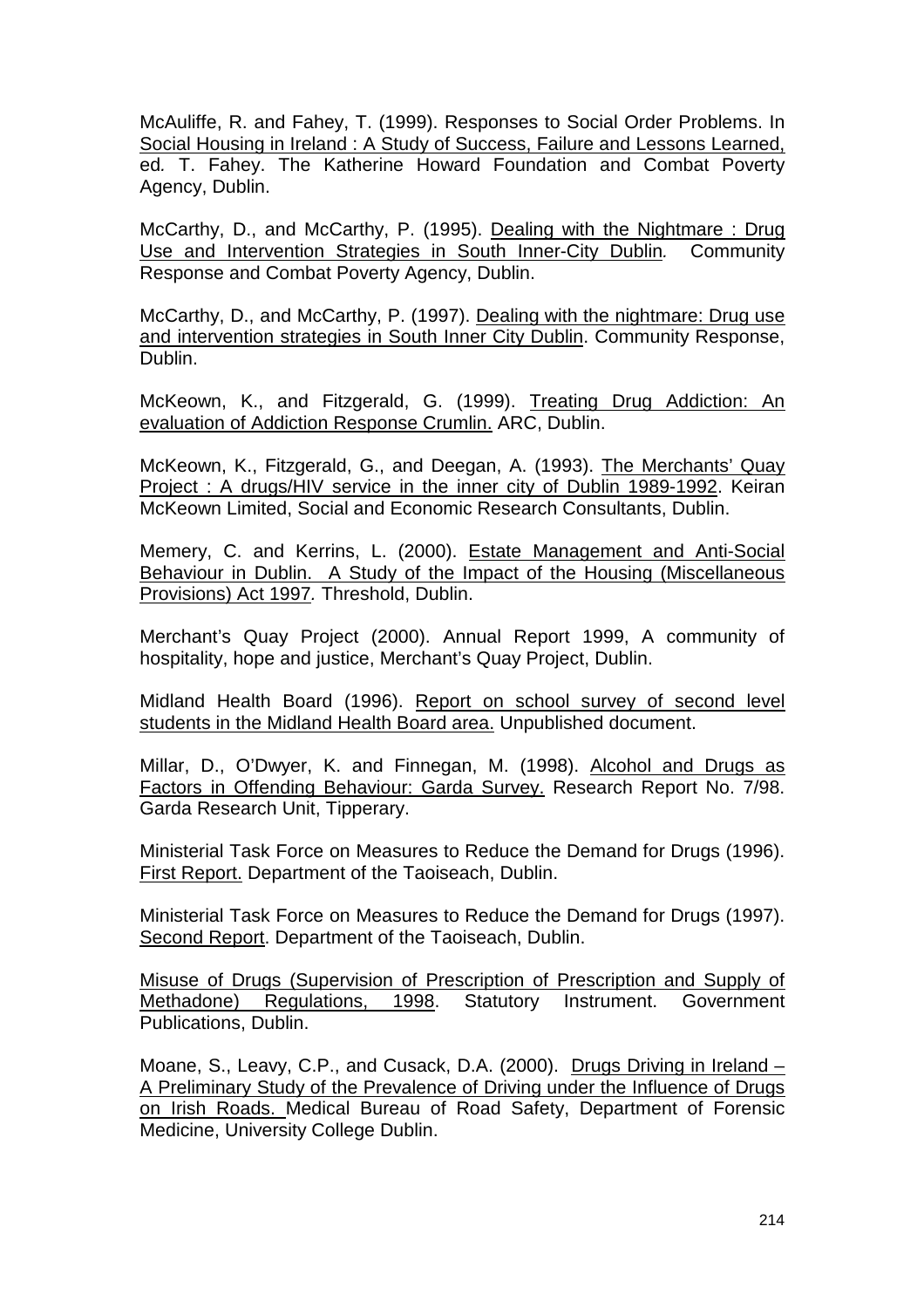Monaghan, M. (1989). A Survey of Women in an Irish Prison*.* University College Dublin: M.Psych.Sc. Dissertation. In P. O'Mahony (1993). Crime and Punishment in Ireland. The Round Hall Press, Dublin.

Moran, R. (1999). The Availability, Use and Evaluation of the Provision of Creche Facilities in Association with Drug Treatment. The Health Research, Dublin.

Moran, R., Dillon, L., O'Brien, M., Mayock, P., Farrell, E. and Pike, B. (2001). A Collection of Papers on Drug Issues in Ireland. Health Research Board, Dublin.

Moran, R., O'Brien, M., Dillon, L., and Farrell, E. (2001). Overview of Drug Issues in Ireland 2000. Health Research Board, Dublin.

Moran, R., O'Brien, M., Duff, P. (1997). Treated drug misuse in Ireland. National Report 1996. Health Research Board, Dublin.

Morgan, M. (1999). 'Awareness FC' Drugs Prevention Programme: An Evaluation. Finglas Youth Service, Dublin.

Morgan, M. (2000). Partnership for Treatment, Process Evaluation. Soilse/Rutland Centre, Unpublished.

Morgan, M. (2000). The Cavan Project, Process Evaluation. Unpublished.

Morgan, M. and Grube, J. (1989). Drug use in Irish Schools: A comparison with other countries. Oideas, Journal of the Department of Education **34**, 21- 31.

Morgan, M., Morrow, R., Sheehan, A.M., and Lillis, M. (1996). Prevention of Substance Misuse: Rational and Effectiveness of the Programme On My Own Two Feet. Department of Education and Science, The Stationary Office, Dublin.

Morley, C. (1998). Consultation Process on the Future of St. Michael's Estate*.*  Research, Education and Development.

Mountjoy Complex Redevelopment Group (2001). Second Report. Irish Prisons Service, Dublin.

Mullen, L. and Barry, J. (1999). Needle exchange in the Eastern Health Board Region: An analysis of first attenders 1990-1997. Eastern Health Board, Dublin.

Mullen, L. and Barry, J. (2001). An analysis of 15-19-year-old first attenders at the Dublin Needle Exchange, 1990-1997, Addiction, *96, 251-258*.

National AIDS Strategy Committee (2000). AIDS Strategy 2000. Government Publications, Dublin.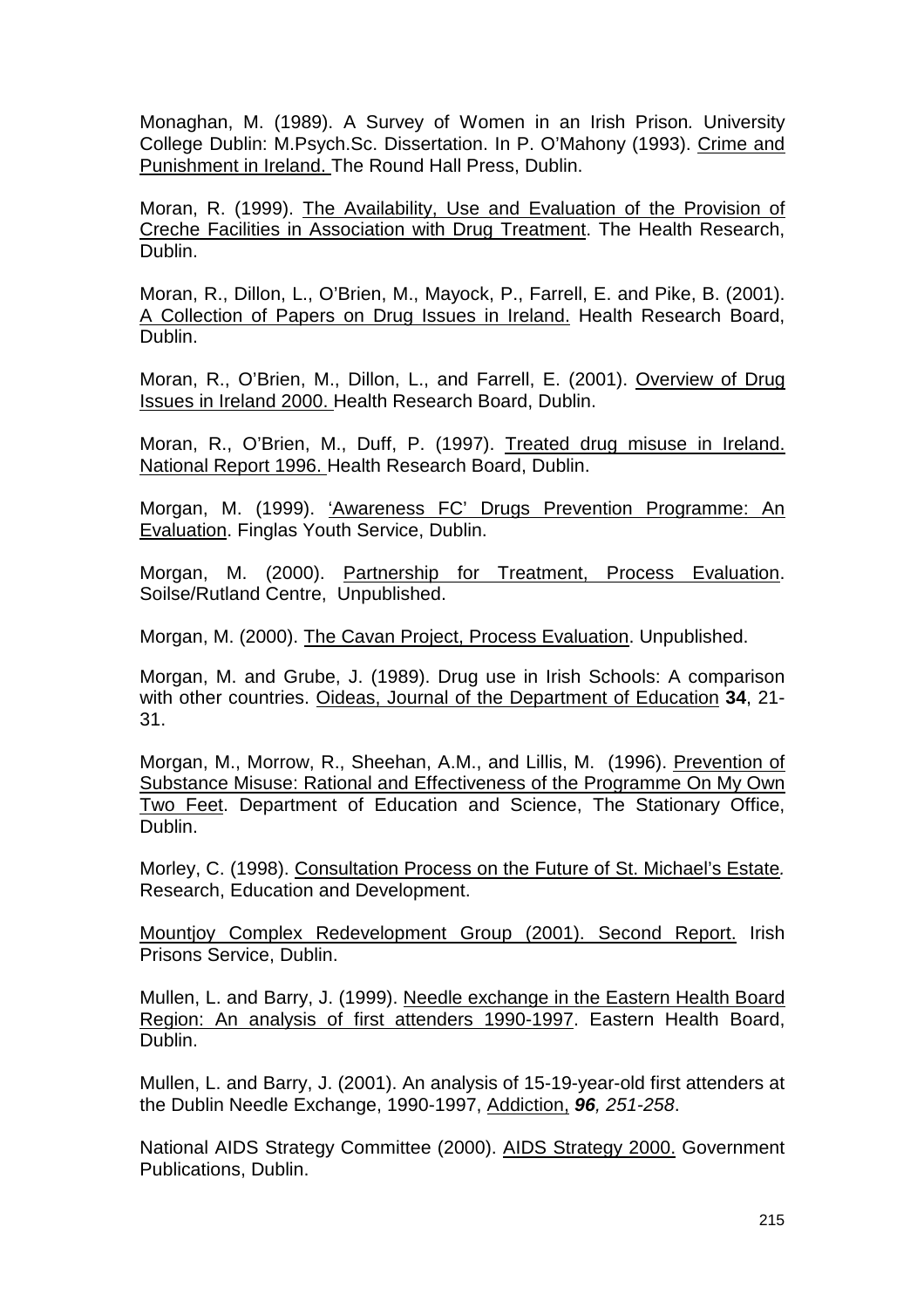National Co-ordinating Committee on Drug Misuse (1991). Government Strategy to Prevent Drug Misuse. The Department of Health, Dublin.

National Crime Forum (1998). Report of the National Crime Forum 1998. Institute of Public Administration, Dublin.

National Drug Treatment Reporting System (2001). National Drug Treatment Reporting System Protocol. Health Research Board, Dublin.

National Steering Group on Deaths in Prisons (1999). Report of the National Steering Group on Deaths in Prisons. Stationery Office, Dublin.

New Frontiers: Confronting the toughest challenges of social inclusion 2000- 2006. Northside Partnership, Dublin.

Nic Gabhainn, S. and Walsh, F. (2000). Drug prevention: Perspectives on Family and Community interventions. In Family Support: Direction from Diversity, ed. P. Dolan, J. Canavan, and J. Pinkerton. Jessica Kingsley, London.

Nolan, B., Whelan, C.T., and Williams, J. (1998). Where are Poor Households? Oak Tree Press in association with Combat Povery Agency, Dublin.

North Inner City Drugs Task Force Newsletter, March 2000, North Inner City Drugs Task Force, Dublin.

O'Brien, J., Waldron, A. M., Tobin, G., McQuaid, P., Perot, S. and Pigott-Glynn, L. (2001). The mental and physical health and wellbeing of homeless families in Dublin. A pilot study. Focus Ireland, The Mater Hospital, The Northern Area Health Board, Dublin.

O'Brien, M., Moran, R., Kelleher, T. and Cahill, P. (2000). National Drug treatment Reporting Syste. Statistical Bulletin 1997 and 1998. Health research Board, Dublin.

O'Brien, O., and Stevens, A. (1997). A Question of Equivalence: A report on the implementation of international guidelines on HIV/AIDS in prisons of the European Union. Cranstoun Drug Services, London.

O'Donnell, K., Cronin, M., and Igoe, D. (2001). Review of the Epidemiology of AIDS in Ireland (1983-1999). National Disease Surveillance Centre, Dublin.

O'Gorman, A. (1999). No room for complacency: Families, communities and HIV. Cairde, Dublin.

O'Higgins, K. (1999). Social Order Problems. In Social Housing in Ireland: A Study of Success, Failure and Lessons Learned, ed.T. Fahey. The Katherine Howard Foundation and Combat Poverty Agency, Dublin.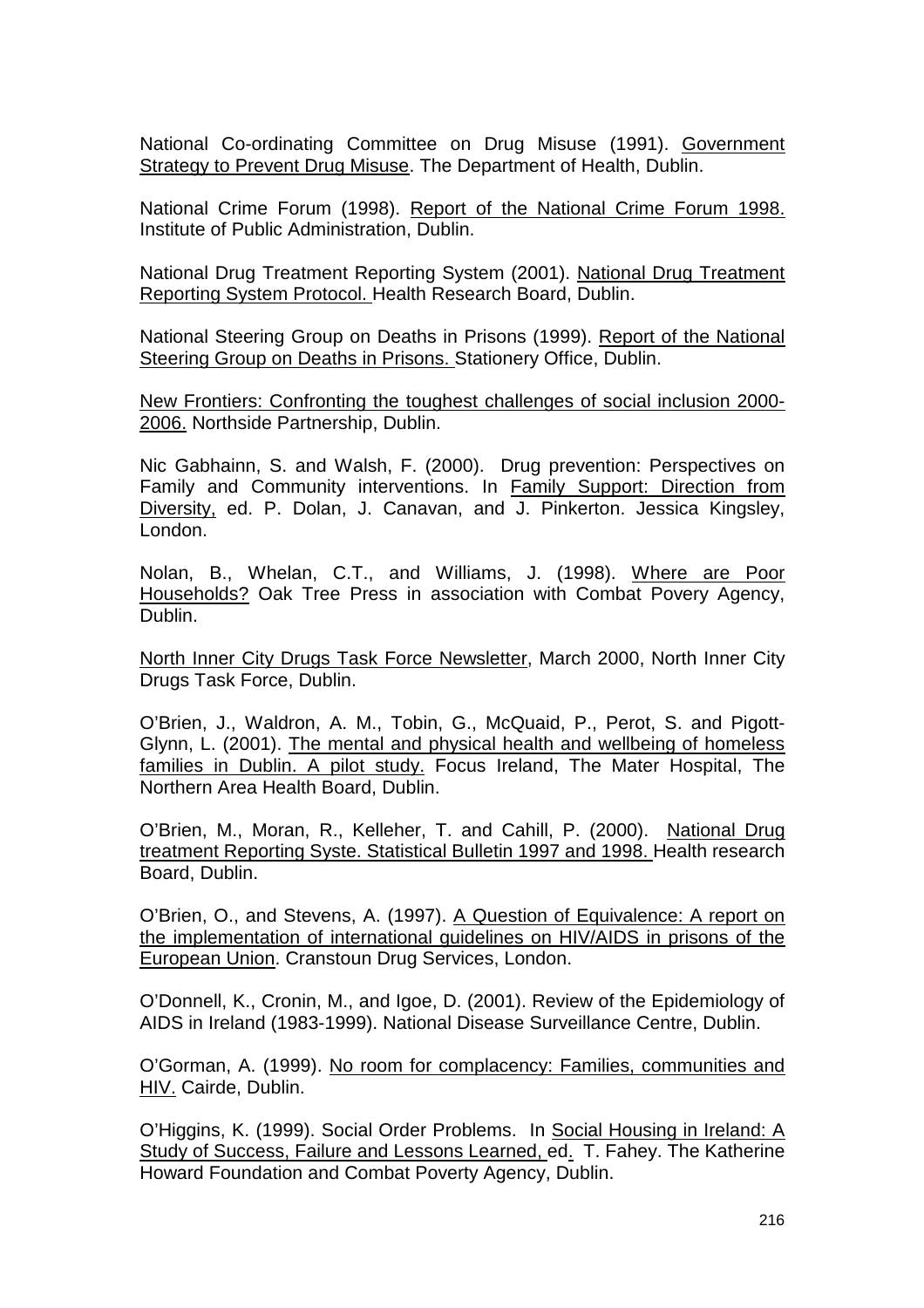O'Higgins, K., and O'Brien, M. (1995). Treated Drug Misuse in the Greater Dublin Area: Report for 1994. Health Research Board, Dublin.

O'Kelly, F., and Bury, G. (1996). An analysis of the effects of HIV infection in a cohort of intravenous drug users. Irish Medical Journal, **89,** (3), 112-114.

O'Kelly, R., Bury, G., Cullen, B., and Dean, G. (1988). The rise and fall of heroin use in an inner city area of Dublin. Irish Medical Journal, **157,** (2), 35- 38.

O'Mahony, P. (1993). Crime and Punishment in Ireland. The Round Hall Press, Dublin.

O'Mahony, P. (1997a). The drugs culture and drug rehabilitation within the prison system. In, The Management of the Drug Offender in Prison and on Probation. Published seminar papers. IMPACT, Dublin.

O'Mahony, P. (1997b). Mountjoy Prisoners: A sociological and criminological profile. Stationery Office, Dublin.

O'Mahony, P., and Gilmore, T. (1983). Drug Abusers in the Dublin Committal Prisons: A survey. Government Publications, Dublin.

O'Neill, M. and O'Connor, A.M. (1999). Drug-using women working in prostitution. The Women's Health Project, Eastern Health Board, Dublin.

O'Brien, M., Moran R. (1997). Overview of drug issues in Ireland 1997: A resource document. Health Research Board, Dublin.

O'Gorman, A. (1998). Illicit drug use in Ireland: An overview of the problem and policy responses. Journal of Drug Issues **28,** (1), 155-166.

O'Mahoney, S., (2000). Report on young people and drugs misuse in the Mid Tipperary region: Survey Analysis and Recommendations. Mid Tipperary Drugs Initiative. Unpublished.

O'Mahony, P. (1997). Mountjoy Prisoners: A sociological and criminological profile. Government Publications, Dublin.

O'Mahony, P., Gilmore, T. (1981). Drug abusers in the Dublin Committal Prisons: A survey. Probation and Welfare Service and Department of Justice, Dublin.

Perri et al. (1997). The substance of youth-The role of drugs in young people's lives, Joseph Rowntree Foundation, England.

Quigley, P. A. (2001). Public health dimensions of benzodiazepine regulation. Critical Public Health, **11**, 4.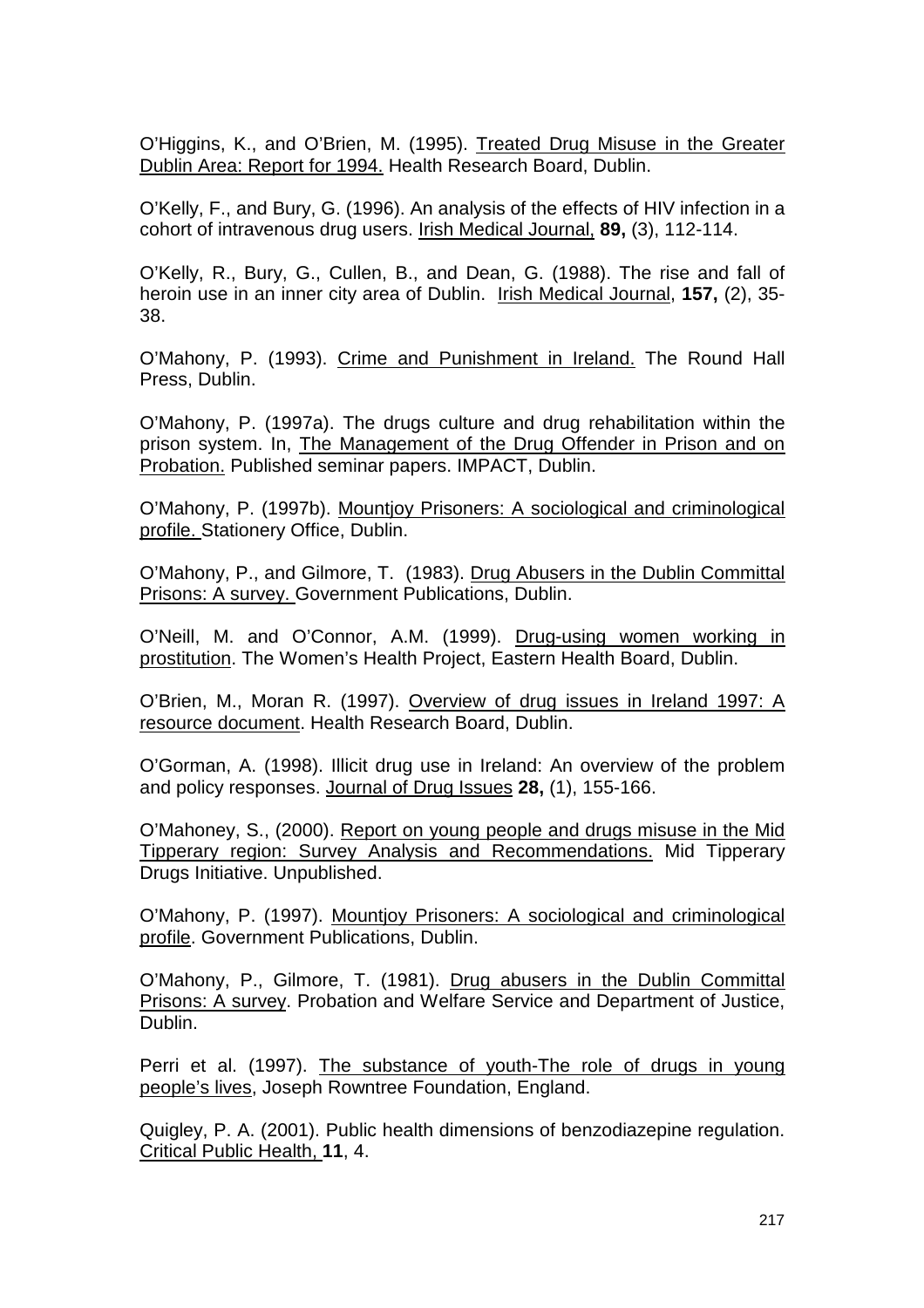Quinlan, M. (1999). Male prostitution: What is the best approach, A strategy document for working with males in prostitution in the Eastern Health Board Area and compilation of national and international report. Eastern Health Board, Dublin.

Quinlan, M. Wyse, D. and O'Connor, A.M. (1998). Men in prostitution. Gay Men's Health Project and The Eastern Health Board, Dublin.

Quinn, M. (2001). Copping On: National Crime Awareness Initiative. In, Childlinks, The Quarterly Journal of Barnardo's National Children's Resource Centre, Summer 2001. Unpublished.

Quinn, S. (2000). Bluebell Youth Initiative Project Report. Unpublished.

Quinn, S. (2000). St. Michael's Parish Youth Project Ltd. Project Report. Unpublished

Report of the Group to Review the Structure and Organisation of Prison Health Care Services (2001). Stationery Office, Dublin.

Rhatigan, A. and Shelley, E. (1999). Health behaviours of school pupils in the Eastern Health Board. Eastern Health Board, Dublin.

Rooney, S., Kelly, G., Bamford, L., Sloan, D., and O'Connor, J.J. (1998). Coabuse of opiates and benzodiazepines. Irish Journal of Medical Science, **168**,  $(1).$ 

Rourke, S. (2000). Fettercairn Drug Rehabilitation Programme. Project Report. Unpublished.

Rourke, S. (2000). 'Give Kids A Choice' Jobstown Community College Project Report. Unpublished.

Rourke, S. (2000). Killinarden Drug Primary Prevention Group, Project Report. Unpublished.

Rourke, S. (2000). Peer Education Project, Project Report. Unpublished.

Rourke, S. (2000). St. Dominics Community Response Project, Project Report. Unpublished.

Rourke, S. (2000). STAY St. Aengus Youth Project Report. Unpublished.

Rourke, S. (2000). Tallaght Rehabilitation Project, Project Report, Unpublished.

Ruddle, H. (1993). Cork Social and Health Education Project. Strengthening Family Communication to Prevent Misuse of Alcohol and Drugs: An Evaluation Study. Unpublished.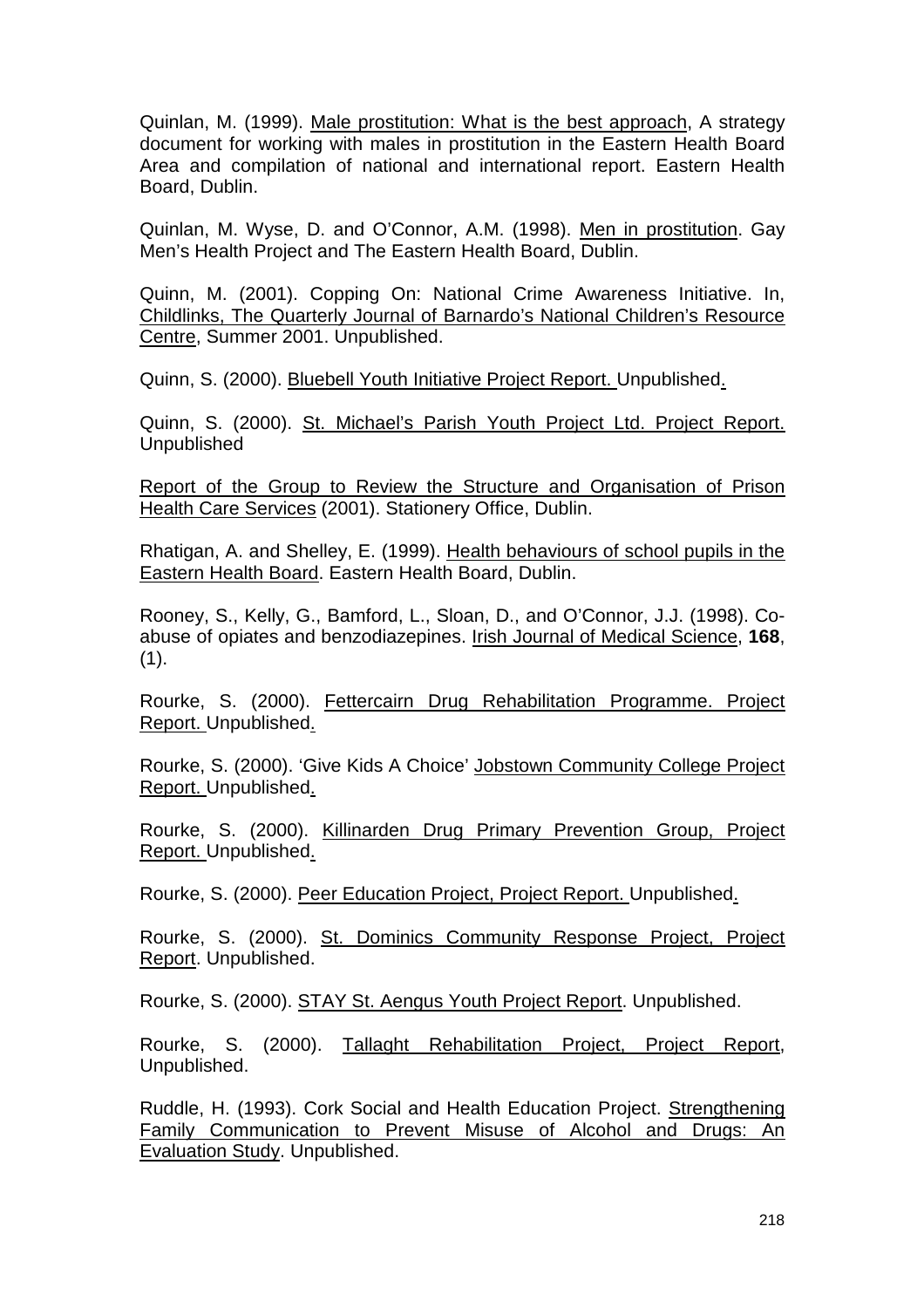Smyth, B. O'Brien, M. and Barry, J. (2000). Trends in treated opiate misuse in Dublin: the emergence of chasing the dragon. Addiction, **95**, 8, 1217-1223.

Smyth, B. P., Keenan, E., and O'Connor, J.J. (1999). Evaluation of the impact of Dublin's expanded harm-reduction programme on prevalence of hepatitis C among short-term injecting drug users. Journal of Epidemiology and Community Health, **53**, 434-435.

Smyth, B., and Lane A. (1997). Audit of the First Twelve Months of Cuan Dara Detoxification Unit July 95 to July 96. Unpublished.

Smyth, B., Keenan, E. and O'Connor, J. (2000). Assessment of hepatitis C infection in injecting drug users attending an addiction treatment clinic. Irish Journal of Medical Science, **169**, (2).

Smyth, B., Keenan, E., and O'Connor, J. (1998). Bloodborne viral infection in Irish injecting drug users. Addiction, **93,** (11), 1649-1656.

Smyth, B., Keenan, E., and O'Connor, J. (1999a). Evaluation of the impact of Dublin's expanded harm reduction programme on prevalence of hepatitis C among short-term injecting drug users. Journal of Epidemiology and Community Health, **53,** (7), 434-435.

Smyth, B., McMahon, J., O'Connor, J. and Ryan, J. (1999a). The use of primary care services by opiate-dependent injecting drug users in the era of 'shared care'. European Journal of General Practice, **5**, 143-148*.* 

Smyth, B., McMahon, J., O'Connor, J., and Ryan, J. (1999(b)). Knowledge regarding hepatitis C among injecting drug users. Drugs: education, prevention and policy, **6**, (2), 257-264.

Smyth, B., McMahon, J., O'Connor, J., and Ryan, J. (1999b). Knowledge regarding hepatitis C among injecting drug users. Drugs: education, prevention and policy, **6**, (2), 257-264.

Smyth, B.P., Barry, J. and Kenan, E. (2001). Syringe borrowing persists in Dublin despite harm reduction interventions. Addiction, **96,** 717-727.

Smyth, R., Keenan, E., and O'Connor, J. (1998). Bloodborne viral infection in Irish injecting drug users. Addiction, **93,** (11), 1649-1656.

Smyth, R., Keenan, E., Dorman, A., and O'Connor, J. (1995). Hepatitis C infection among injecting drug users attending the National Drug Treatment Centre. Irish Journal of Medical Science, **164,** (6), 267-268.

South Eastern Health Board Regional Treatment and Rehabilitation Working Group Recommendations (2001). Compiled by the South Eastern Health Board Drug Co-ordination Unit, Kilkenny.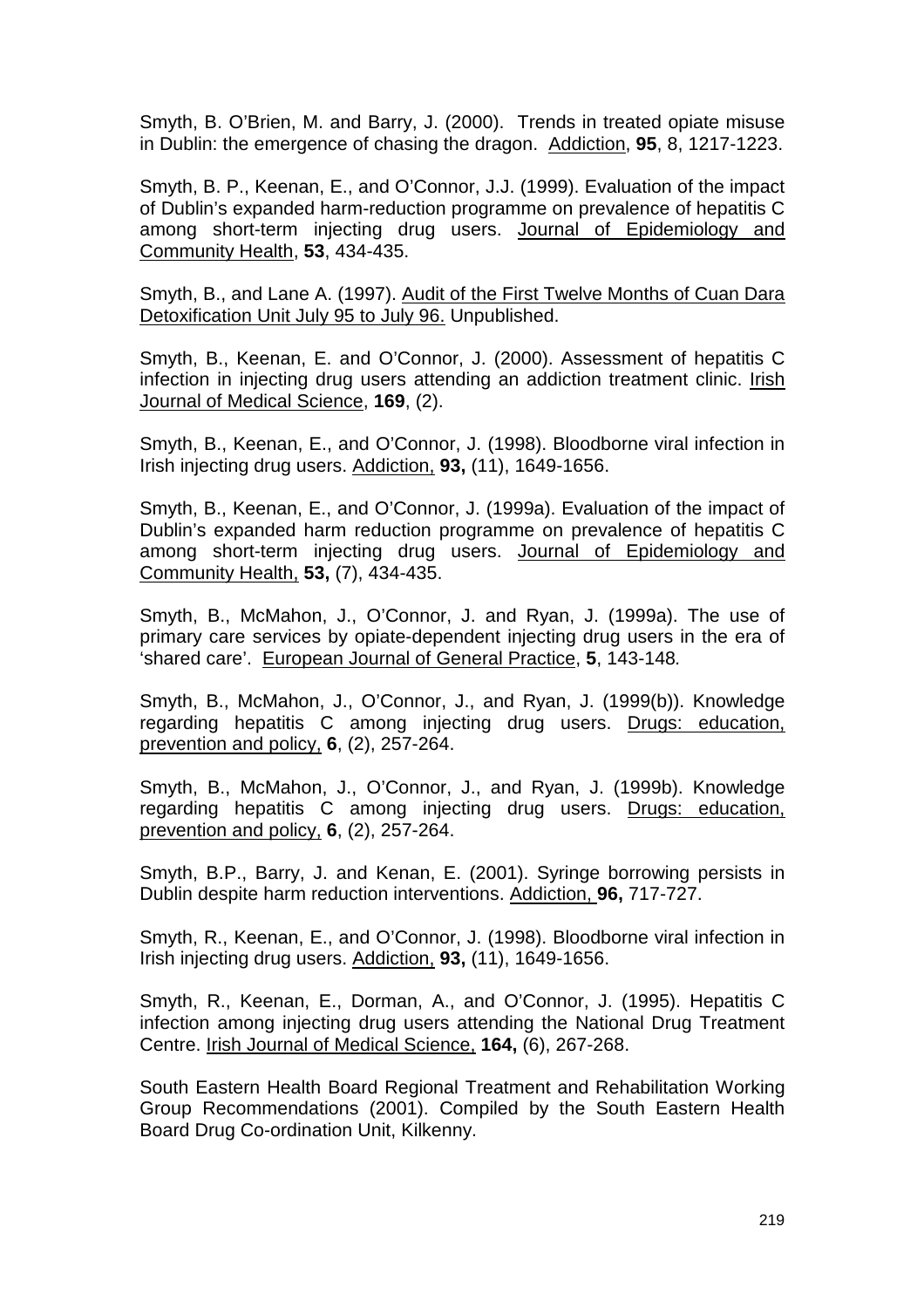St Patrick's Visiting Committee. (1997). St Patrick's Institution Visiting Committee Annual Report for 1997. Department of Justice, Dublin Unpublished Report.

Vaughan, B. (2001). Toward a Model Penal System. Irish Penal Reform Trust, Dublin.

Ward, M. and Barry, J. (2001). Opiate-relate deaths in Dublin. Irish Journal of Medical Science, **170,** 1, 35-37.

Williams, H, O'Connor J., and Kinsella, A. (1990). Depressive symptoms in opiate addicts on methadone maintenance. Irish Journal of Psychological Medicine, (7), 45.

Williams, H., Mullan, E., O'Connor, J., and Kinsella, A. (1990). Risk behaviour for HIV transmission in attenders on methadone maintenance. Irish Journal of Medical Science, **159,** (5), 141-144.

Woods, M. (2000). Women, Drug Use and Parenting in Dublin : The Views of Professional Workers in the Drug Treatment and Social Work Fields. In Illicit Drugs: Patterns of Use – Patterns of Response. Proceedings on the 10<sup>th</sup> Annual ESSD Conference on Drug Use and Drug Policy in Europe, ed. A. Springer and A. Uhl. Studienverlag, September, 1999, Innsbruchm.

Working Group on a Courts Commission, (1998). Fifth report: Drug courts. The Stationery Office, Dublin.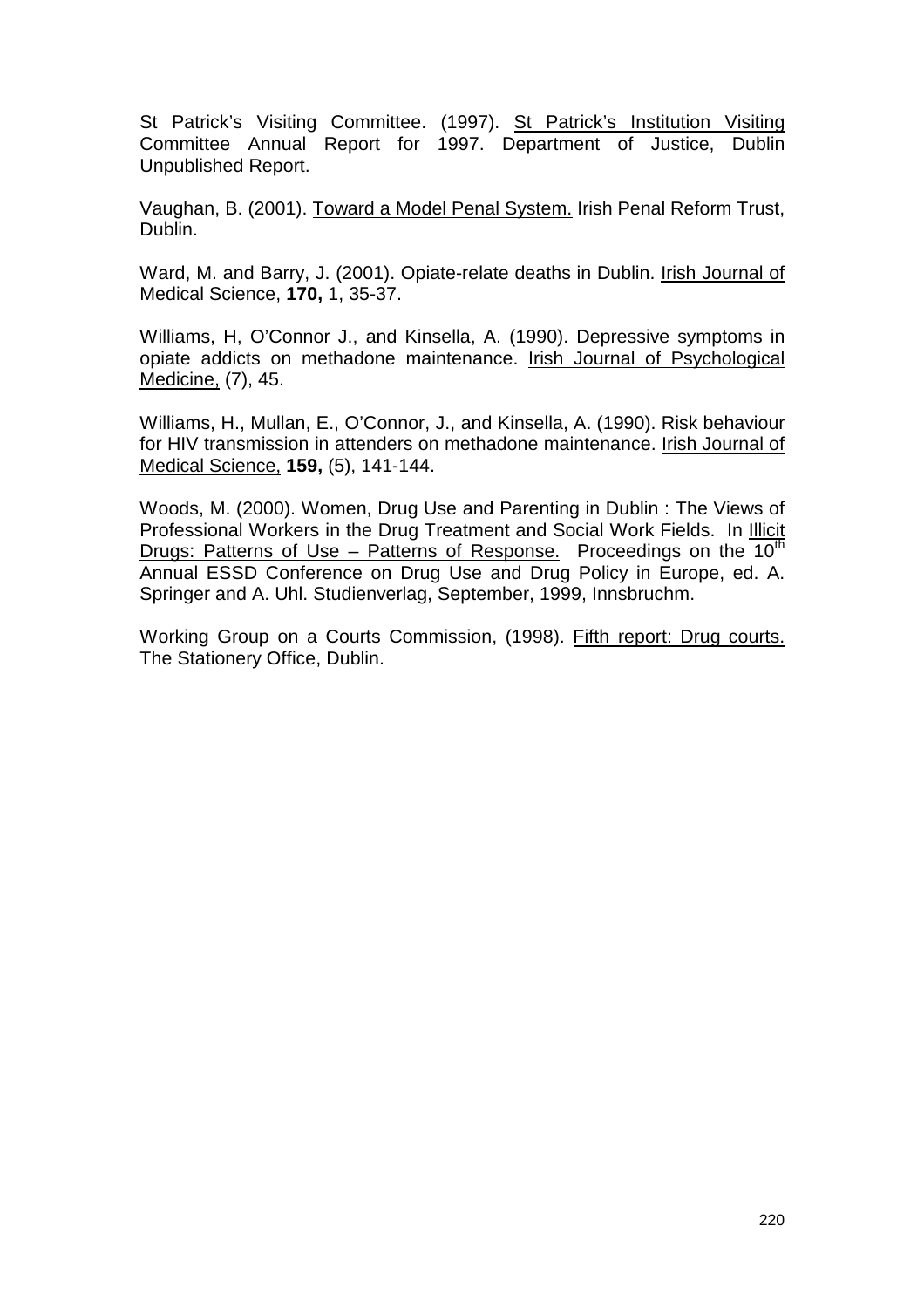### **Databases – Software – Internet Addresses**

#### **a) Databases used in this report:**

• General Mortality Register

Principal Use – Contains data on mortality statistics Users – politicians, policy makers, police, medical practitioners, researchers, the public.

• Hospital Inpatient Enquiry database

Principal Use – A computer based health information system designed to collect medical and administrative data regarding discharges from acute hospitals (excluding private hospitals).

Users – politicians, policy makers, medical practitioners, hospital and health services staff, researchers.

• National Drug Treatment Reporting System

Principal Use – The national epidemiological database on treated drug misuse in Ireland

Users – politicians, policy makers, researchers, drug treatment services, local drug task forces, the public.

• National Psychiatric Inpatient Reporting System

Principal Use – Provides information on the activities of the inpatient psychiatric service (admissions, discharges and deaths) in Ireland Users – politicians, policy makers, psychiatric and health services staff, researchers, the public

#### **Software Used:**

- Microsoft Word
- Microsoft Excel
- SPSS 9.0 (1999). Statistical Package for the Social Sciences. USA: SPSS Inc.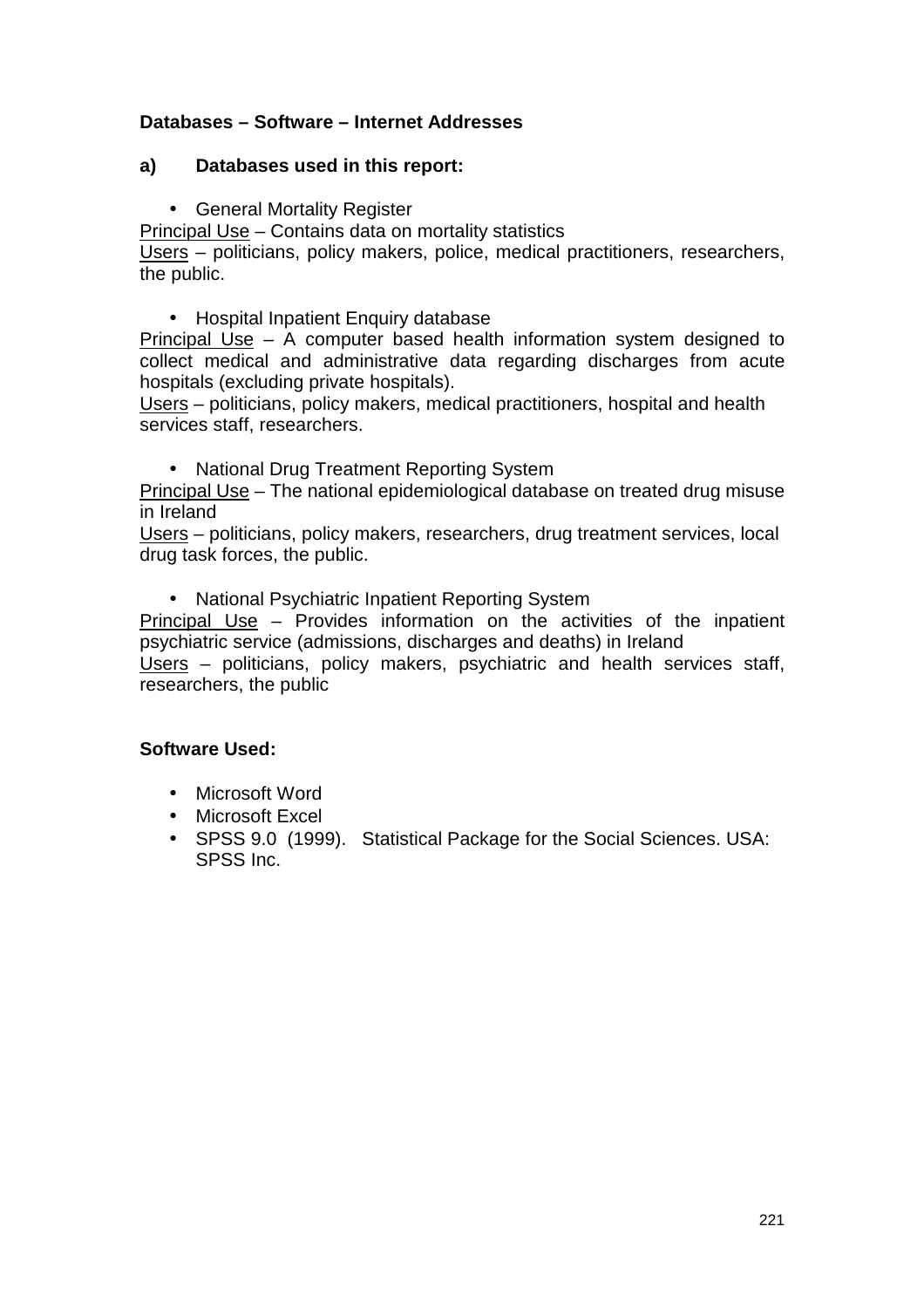#### b) **Internet Addresses:**

[www.clubscene.ie](http://www.clubscene.ie/) Club scene website [www.coolchoices.ie](http://www.coolchoices.ie/) Cool choices website [www.cpa.ie](http://www.cpa.ie/) **Combat Poverty website** [www.drugawareness.ie](http://www.drugawareness.ie/) Drug Awareness website [www.erha.ie](http://www.erha.ie/) **Eastern Regional Health Authority** [www.irishprisons.ie](http://www.irishprisons.ie/) Irish Prisons website [www.kildare.ie/outreach/index/htm](http://www.kildare.ie/outreach/index/htm) Outreach website for Kildare [www.mqi.ie](http://www.mqi.ie/) **Merchants Quay Ireland website** Merchants Quay Ireland website www.nehb.ie<br>www.nenal-reform.ie Penal Reform website www.penal-reform.ie [www.rutlandcentre.org](http://www.rutlandcentre.org/) Rutland Centre website

[www.dnedrugstaskforce.ie](http://www.dnedrugstaskforce.ie/) Dublin North East Drugs Task Force www.incb.org/e/cpnv International Narcotics Control Board [www.kildare.ie/drugsawareness](http://www.kildare.ie/drugsawareness) Drug Awareness website for Kildare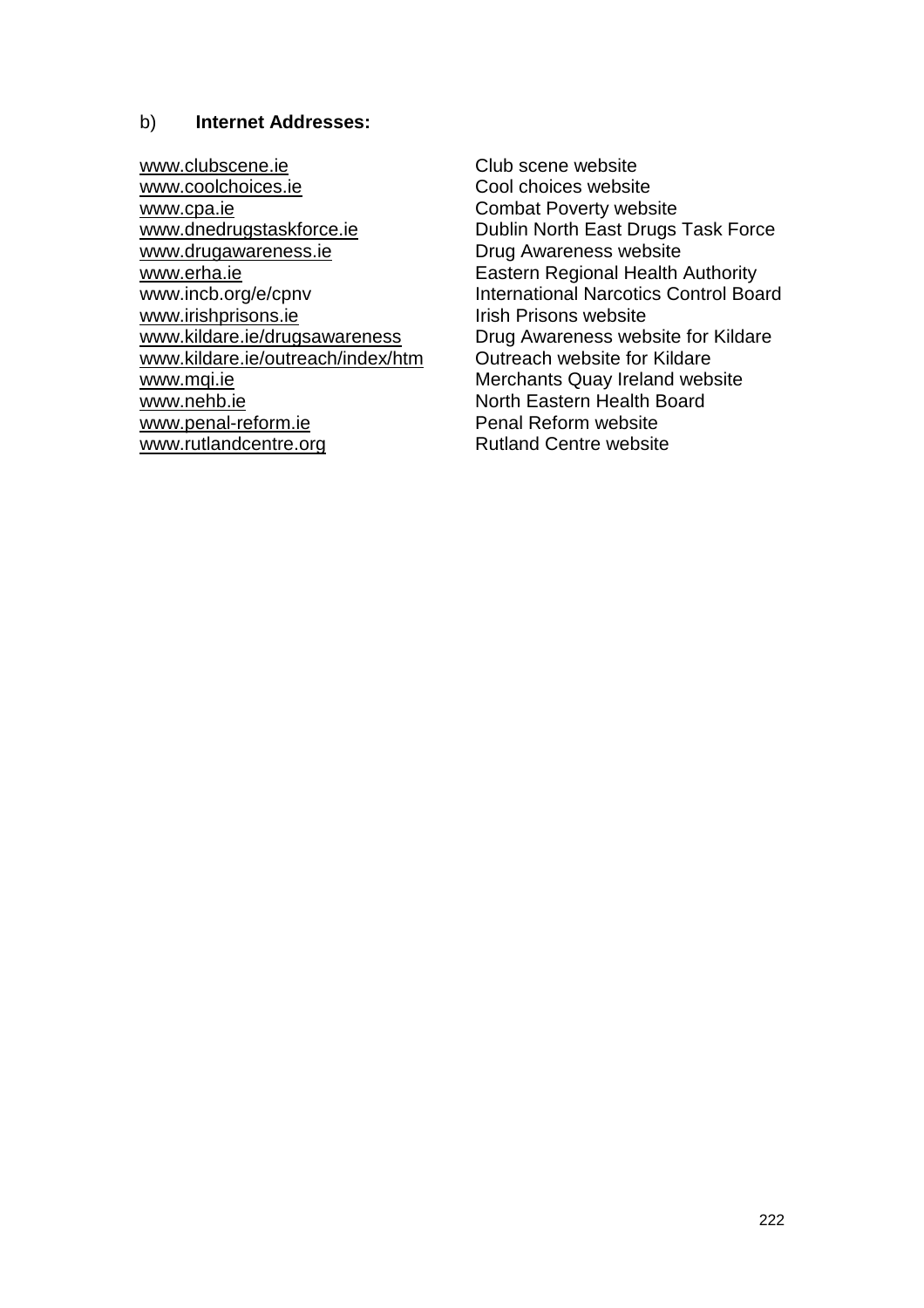# **ANNEX**

#### -**Drug monitoring systems and sources of information – Mary O'Brien & Lucy Dillon**

The core information systems, used to monitor the drug problem and to inform policy making, are in the health and law enforcement areas.

#### • **National Drug Treatment Reporting System [NDTRS]**

The Drug Misuse Research Division [DMRD] of the Health Research Board (HRB) operates the *National Drug Treatment Reporting System [NDTRS].*  The NDTRS is an electronic database providing information on people who present to drug treatment services nationwide. The data are collected by health services personnel at regional health board level, and are co-ordinated by the DMRD. Data co-ordinators are in the process of being appointed at regional level.

#### • **Infectious diseases data**

The National Disease Surveillance Centre (NDSC) took over statutory responsibility for reporting on sexually transmitted infections (STIs), including HIV/AIDS, from the Department of Health and Children (DOHC) on July 1<sup>st</sup> 2000. On 1<sup>st</sup> July 2000, the Infectious Diseases (Amendment) Regulations, 2000 (S.I. No 151 of 2000) came into force. Under these regulations the National Disease Surveillance Centre (NDSC) was assigned responsibility for the collation and analysis of weekly notifications of infectious diseases, taking over from the Department of Health and Children. This includes responsibility for reporting on drug-related infectious diseases. While hepatitis B is a notifiable disease but it is generally accepted that there is under-reporting in Ireland and that the notification system is not a good indication of the true incidence of infection. Furthermore, while data are collected on the number of positive tests carried out for hepatitis B by the Virus Reference Laboratory, no behavioural data is collected and therefore those infected through drug use cannot be identified. There is no routine data collection in the area of hepatitis C. Only total numbers of individuals who test positive in a given year are available- as with hepatitis B it is not possible to identify those who have become infected through injecting drug use.

The most complete data available on drug-related infectious diseases are those on HIV. Up until July 2000, the Department of Health and Children, in collaboration with the Virus Reference Laboratory, was responsible for producing statistics on HIV positive tests which are published every six months. Data on HIV/AIDS are now provided directly to the NDSC by the Departments of Public Health of each health board. In their first six months of data collation (July 2000-December 2000), data were collected by the NDSC in the same manner as previous years. However, in July 2001 a new HIV case-based reporting system has been developed. The aim of the new HIV case based reporting system has been noted as "to ensure the collection of accurate and complete epidemiological data on the distribution and mode of transmission of HIV infection" (O'Donnell, Cronin & Igoe, 2001: 21). The socio-demographic data that will be collected within this new system are the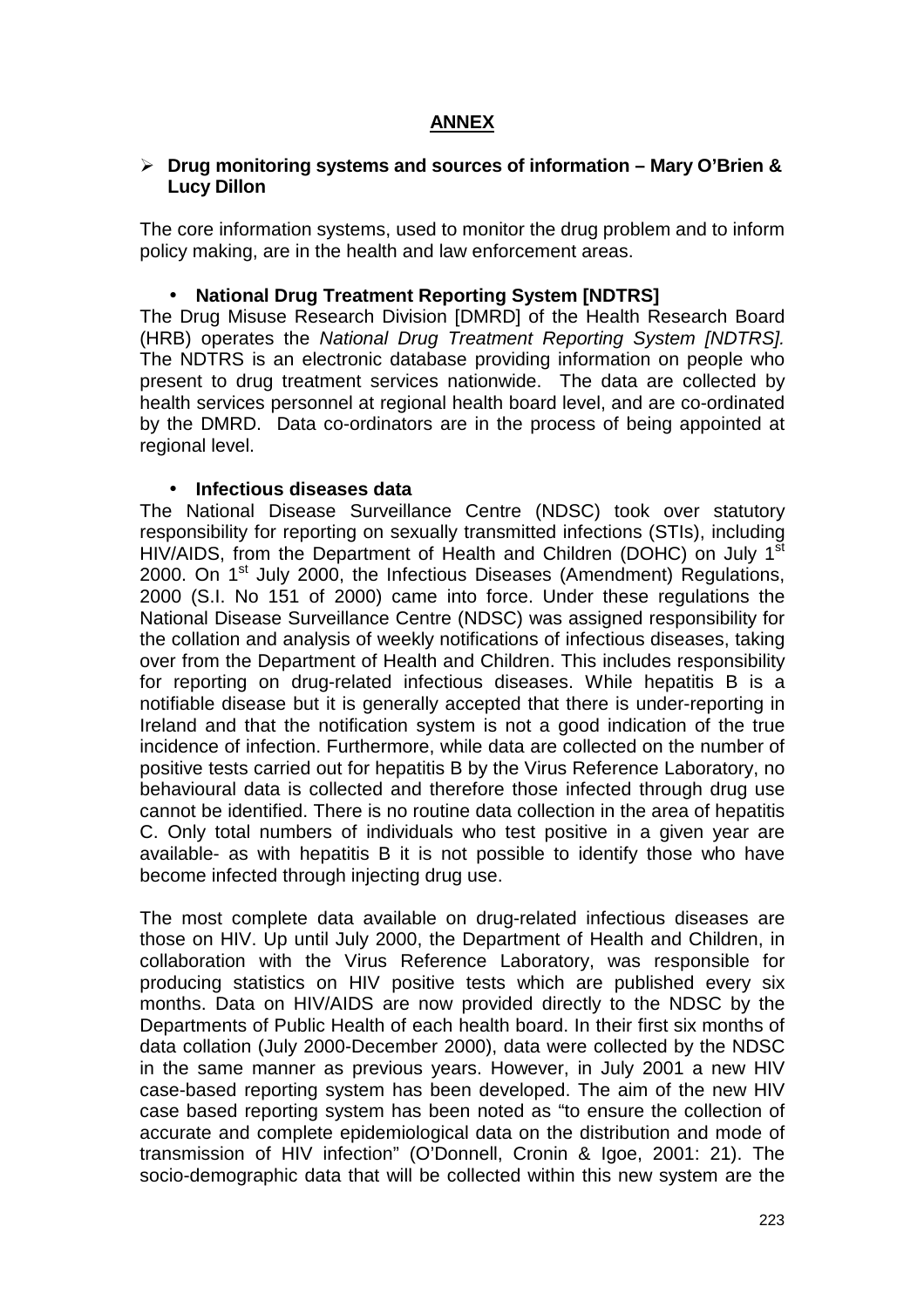patient's age, gender, county of residence (if Dublin, then the postal code) and country of birth (if not Ireland then year of first arrival in Ireland). Furthermore, an expanded list of probably routes of transmission is included on the form (for further information see section 3.3 of the report)..

### • **General Mortality Register**

Data on drug-related mortality are currently obtained from the General Mortality Register operated by the Central Statistics Office. Mortality data are collected by regional Registrars of Births and Deaths, from a number of sources (medical practitioners, police, coroners) and returned centrally to the Registrar General's Office. These data are reported upon (*Report on Vital Statistics)* by the Central Statistics Office (CSO). Data on drug related deaths are not routinely published. A new development is that the possibility of setting up a Special Register to record drug related death is being explored. This came about as a result of discussions, which took place at Workshops organised by the DMRD, in the context of the harmonisation of key indicators of drug misuse.

### • **National Psychiatric In-patient Reporting System**

The *National Psychiatric In-patient Reporting System [NPIRS]*, which provides information on the activities of the inpatient psychiatric service in Ireland, is maintained by the Mental Health Research Division of the Health Research Board. This monitoring system collects data on admissions to and discharges from public and private psychiatric hospitals and units in Ireland. It provides information on the activities of the inpatient psychiatric service (admissions, discharges and deaths). Primary and secondary psychiatric diagnoses are recorded. An annual report provides information on gender, age, marital status, socio-economic group, legal status, diagnosis (ICD-10) and length of stay. A review of changes over time is also provided by the system, from computerised data going back to 1971.

#### • **Hospital In-Patient Enquiry System**

The *Hospital In-Patient Enquiry System [HIPE],* records details on discharges and deaths for all acute public hospitals in Ireland. The database is maintained by the Economic and Social Research Institute. It is a computer based health information system designed to collect medical and administrative data regarding discharges from acute hospitals (excluding private hospitals). Data on principal diagnoses and principal procedures performed are collected. Each discharge record represents one episode of care and patients may have been admitted to hospital more than once with the same or different diagnoses. These records facilitate analyses of hospital activity rather than incidence of disease, with information on primary and secondary diagnoses (ICD-9).

## • **Central Methadone Treatment List**

The Central *Methadone Treatment List* is a register of all clients who receive prescribed methadone. The information collected consists of:

- $\triangleright$  the operative/issue date
- $\triangleright$  client's name
- $\triangleright$  client's date of birth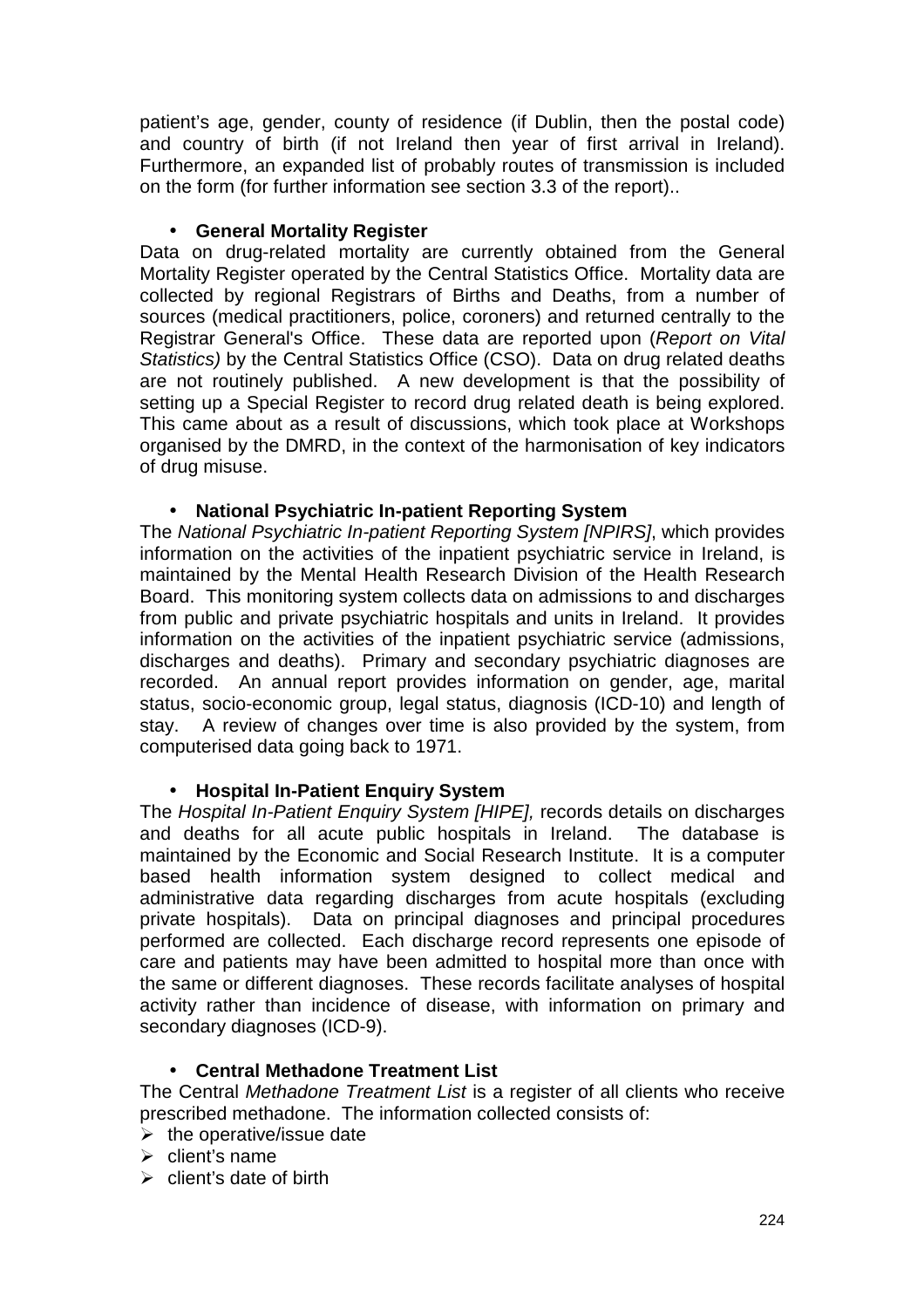#### $\triangleright$  void date

 $\triangleright$  reason for void.

These data, which are used to avoid duplication of methadone prescription, are confidential and are not published.

#### • **Police data**

In the area of *law enforcement*, national data are collected by the Garda Síochána and published annually. These data are a reflection of police activity and include the number of criminal charges for drug offences. The published data refer to *drug-related offences* under the Misuse of Drugs Acts where proceedings are commenced. Breakdown is given by drug and whether it was intended for possession or traffick/supply. The data are event-based, individuals cannot be identified so the number of individual persons involved is not known.

Collection of *drug seizures* data is carried out by the Gardaí and the Customs Service. Information includes the quantity (by weight) and the number of seizures of illegal drugs as well as type of drug involved. These data are inter alia a reflection of the activity of the police and the Customs authorities. Methods of detection, for example the number of personnel involved in the detection of such crimes, the availability of detection equipment or sniffer dogs, could influence the consistency of the data over time. Information on drug product purity is collected by the police from seizures of drugs. The *purity of drugs* is analysed by scientists at the Forensic Science Laboratory and tests are carried out on samples of all products seized, except in the case of cannabis where tests are carried out on random samples of seizures.

Information on the *price of drug*s is collected by the police at street level. The quality of the latter data is difficult to ascertain. Price and purity information is not included in published Garda reports.

#### • **Prison data**

An annual report of prisons and places of detention is supposed to be produced which includes *data on those imprisoned* under the Misuse of Drugs Acts. However, the most recent statistics providing such a breakdown relate to 1994- from 1995 to date no such data have been produced by this source. A new computer system was to be established within the prison system from January 2001, but at the time of writing (September 2001) there continues to be problems with the practice of routine reporting and the publication of annual statistics from this source. Furthermore, two categories of law offences have been used in the statistics produced up until 1994: sale or supply of drugs; and, possession/production/cultivation/import/export of drugs. These do not correspond with data collected by the Gardai, as they are categories according to the offence under the Misuse of Drugs Act.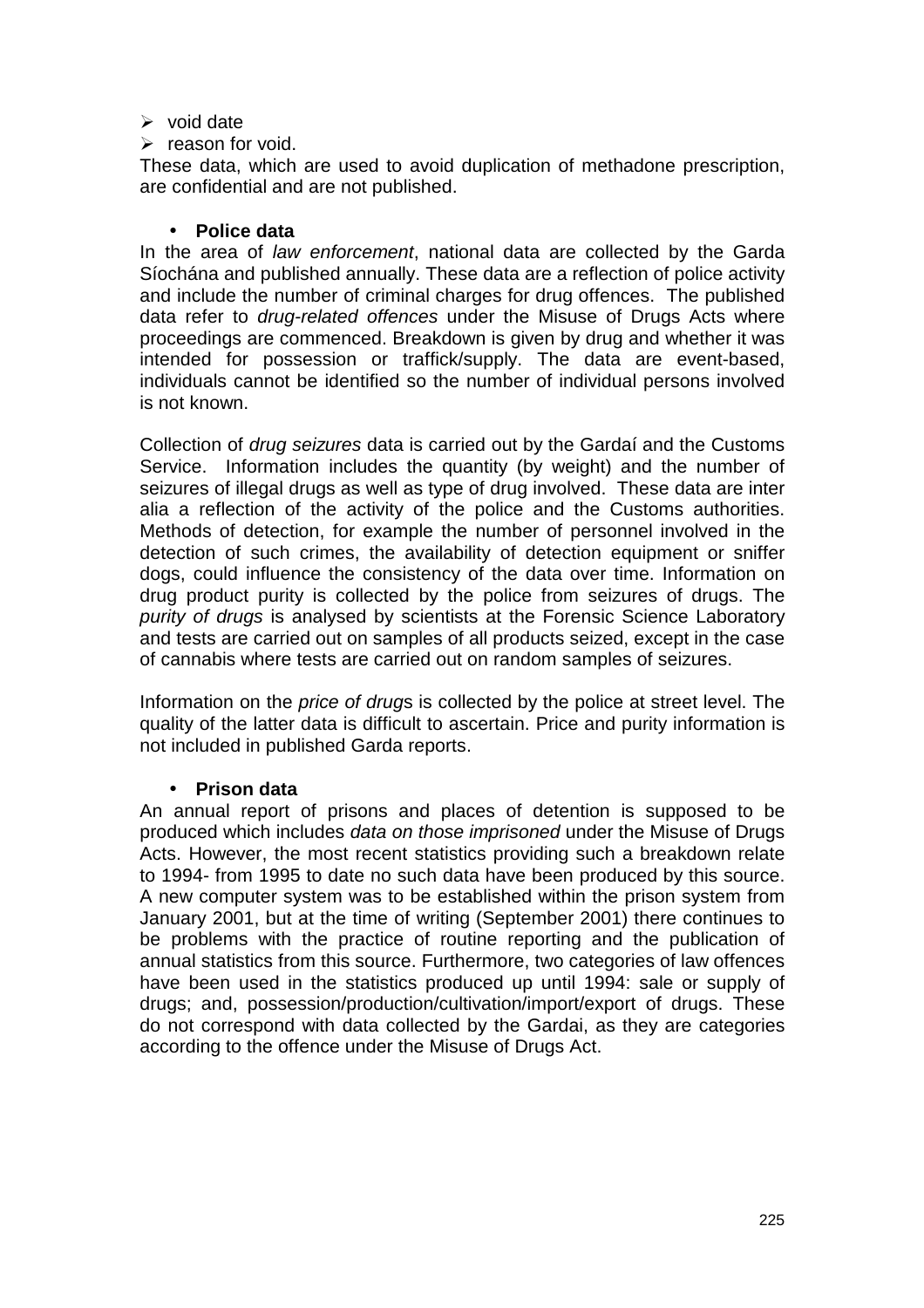# -**Tables**

| 1.3a             | Changes in the perceived extent and nature<br>of the drug problem in Ireland, 1998 and 2000                                             | 30 |
|------------------|-----------------------------------------------------------------------------------------------------------------------------------------|----|
| 1.3 <sub>b</sub> | Changes in the attitudes towards drug addicts,<br>1998 and 2000                                                                         | 31 |
| 1.3c             | Changes in the attitudes towards those who use<br>or misuse illegal drugs, 1998 and 2000                                                | 31 |
| 1.3d             | Changes in the support for drug prevention<br>strategies, 1998 and 2000                                                                 | 32 |
|                  | 1.3e. Changes in the support for drug treatment strategies,<br>1998 and 2000                                                            | 32 |
| 1.3f.            | Changes in the support for harm reduction strategies,<br>1998 and 2000                                                                  | 32 |
| 1.4              | Direct public expenditure on the National Drugs Strategy in 2000                                                                        | 33 |
| 2.2a             | Ireland 1998. SLÁN Survey. Last 12 months prevalence.<br>Type of drug by age groups. Percentages                                        | 40 |
| 2.2 <sub>b</sub> | Ireland 1998. SLAN Survey. Lifetime, last 12 months,<br>last 30 days prevalence of cannabis use by age groups.<br>Percentages           | 40 |
| 2.2c             | Ireland 1998 & 2000. KAB Surveys, lifetime prevalence<br>of cannabis use by age groups. Percentages                                     | 41 |
| 2.2 <sub>d</sub> | Ireland1995 & 1999. Schools Surveys - ESPAD. Lifetime,<br>Last year and last month prevalence of cannabis use by<br>Gender. Percentages | 42 |
| 2.2e             | Ireland 1998. Schools Survey - HBSS. Prevalence of<br>cannabis use by age groups. Percentages                                           | 43 |
| 2.2f             | Ireland 1998. Schools Survey - HBSS. Last 30 days<br>prevalence. Type of drug by age groups. Percentages                                | 44 |
| 2.2g             | Ireland 1995-1999. Comparison of school/youth surveys<br>of drug use. Lifetime prevalence of drug use by type of drug.                  | 45 |
| 2.2 <sub>h</sub> | Ireland 1995-1999. Comparison of school/youth surveys<br>of drug use. Recent prevalence (past 30 days) of drug use<br>by type of drug   | 46 |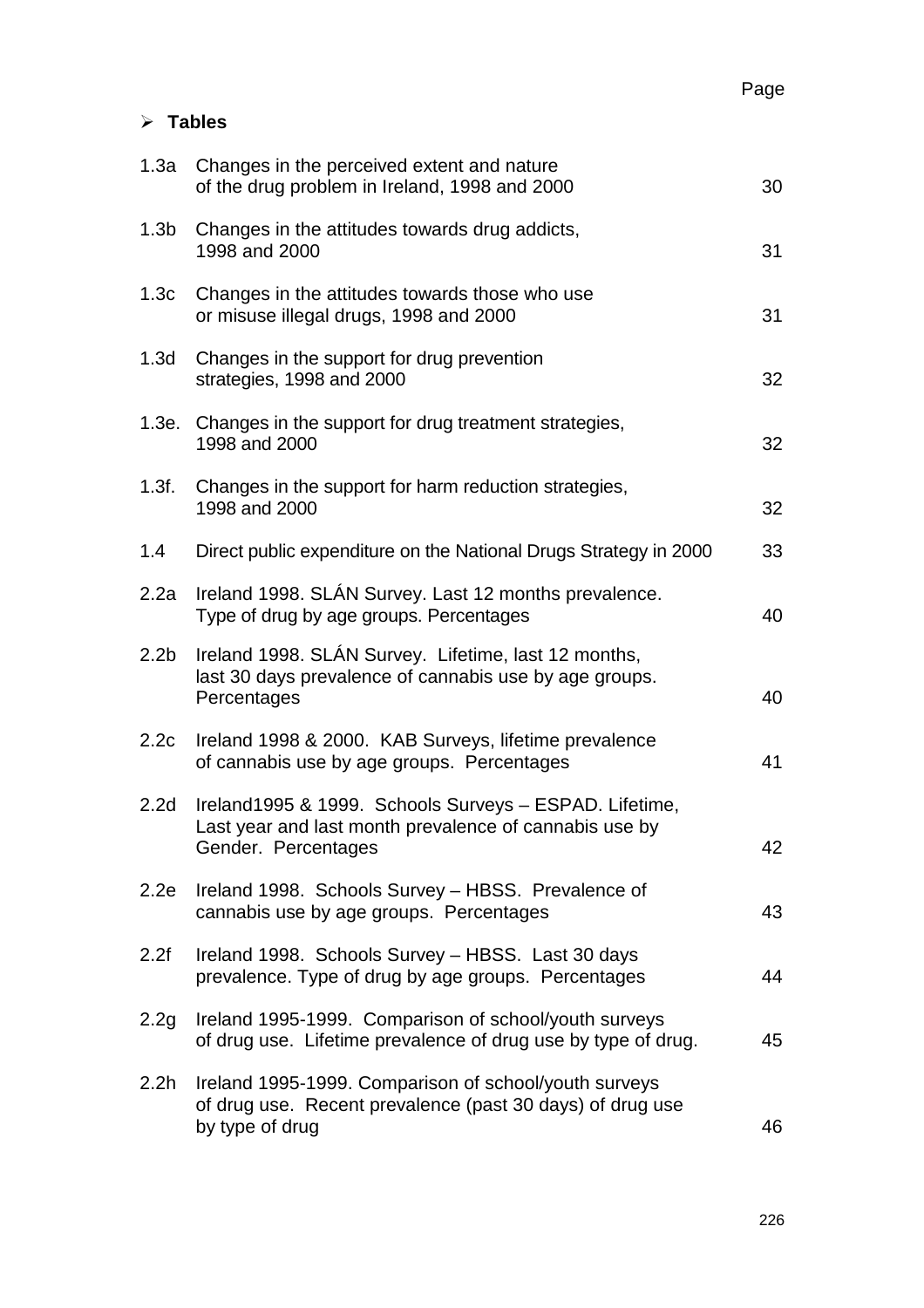|                  |                                                                                                                                                                                 | Page |
|------------------|---------------------------------------------------------------------------------------------------------------------------------------------------------------------------------|------|
| 2.2i             | Ireland 1992-1999 (30/11). Total number of applications for<br>asylum in Ireland                                                                                                | 48   |
| 2.3              | Eastern Health Board Area. Characteristics - Risk Behaviours<br>of needle exchange attenders 1990-1997                                                                          | 50   |
| 3.1              | Ireland 1995-1999. New clients presenting for treatment.<br>Characteristics and patterns of use. Percentages                                                                    | 55   |
| 3.2a             | Ireland 1990-1999. Drug related deaths from drug<br>dependence and opiate poisoning. Numbers                                                                                    | 58   |
| 3.2 <sub>b</sub> | Dublin 1999, Drug-related death by cause of death. Numbers                                                                                                                      | 60   |
| 3.3a             | Ireland 1985-1999. HIV positive cases by risk category.<br>Numbers and percentages.                                                                                             | 63   |
| 3.3 <sub>b</sub> | Ireland 1997-2000. HIV seropositive intravenous drug<br>users by gender. Numbers and percentages.                                                                               | 64   |
| 3.3c             | Summary of research findings on the prevalence of HIV<br>infections among particular cohorts of drug users                                                                      | 65   |
| 3.3 <sub>d</sub> | Summary of research findings on the prevalence of<br>Hepatitis B infections among particular cohorts of drug users                                                              | 66   |
| 3.3e             | Summary of research findings on the prevalence of<br>Hepatitis C infections among particular cohorts of drug users                                                              | 67   |
| 3.4a             | Ireland 1997-1999. First admissions to inpatient psychiatric<br>hospitals, drug dependence diagnosis. Rates per 100,000<br>population, aged 16 years and over                   | 67   |
| 3.4 <sub>b</sub> | Drugs, Driving in Ireland 2000. Preliminary study of<br>prevalence of driving under the influence of drugs - for<br>sample under legal alcohol limit. Type of drug. Percentages | 70   |
| 3.4 <sub>c</sub> | Ireland 1995-2000. Toxicological analysis of blood/urine specimens.<br><b>Numbers</b>                                                                                           | 70   |
| 3.4 <sub>d</sub> | Ireland 2000. Toxicological analysis by type of drug found<br>in blood and urine specimens. Percentages                                                                         | 70   |
| 4.2a             | Ireland 2000. Drug law offences by type of offence and<br>region.                                                                                                               | 75   |
| 4.2 <sub>b</sub> | Ireland 2000. Drug law offences by type of drug and<br>region, Numbers and Percentages                                                                                          | 76   |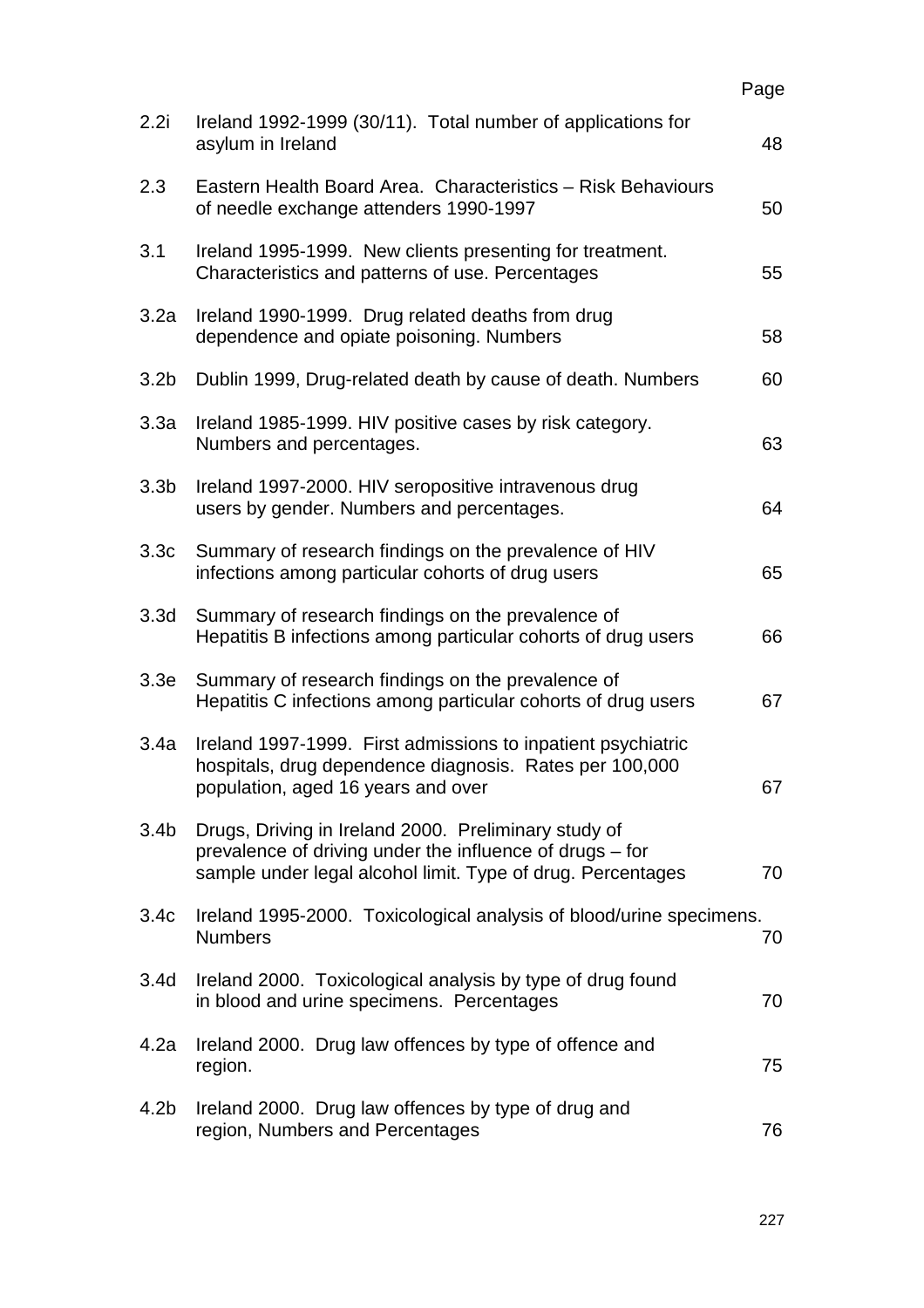|                  |                                                                                                                                         | Page |
|------------------|-----------------------------------------------------------------------------------------------------------------------------------------|------|
| 4.2c             | Ireland 1995-2000. Drug law offences by type of drug.<br><b>Numbers</b>                                                                 | 76   |
| 4.2 <sub>d</sub> | Ireland 1998. Juvenile Diversion Programme. Drug-related<br>crime by type of drug. Percentages and Numbers                              | 78   |
| 5.1              | Ireland 1995 & 1999. Perceived availability of substances<br>Percentages                                                                | 81   |
| 5.2a             | Ireland 1996-2000. Quantity (kgs) and numbers of seizures<br>of illicit drugs.                                                          | 84   |
| 5.2 <sub>b</sub> | Ireland 1995-1999. Purity of seized drugs. Average<br>Percentage                                                                        | 85   |
| 8.2a             | Changes in attitudes towards drug addicts 1998-2000                                                                                     | 99   |
| 8.2 <sub>b</sub> | Changes in the support for alternative policy interventions<br>1998-2000                                                                | 99   |
| 8.2c             | Changes in the support for drug treatment strategies<br>1998-2000                                                                       | 100  |
| 8.2 <sub>d</sub> | Changes in the support for drug prevention strategies<br>1998-2000                                                                      | 100  |
| 8.2e             | Changes in the support for harm reduction strategies<br>1998-2000                                                                       | 101  |
| 9.3a             | Government expenditure on drug misuse initiatives, 2000                                                                                 | 128  |
| 9.3 <sub>b</sub> | Ireland 1998-1999. Number of all recorded and first<br>time treatment contacts.                                                         | 130  |
| 9.3 <sub>c</sub> | Ireland 1998-1999. All recorded treatment contacts<br>reporting to have injected drugs at some point in their<br>drug use. Percentages. | 130  |
| 9.3 <sub>d</sub> | Ireland 1998-1999. All recorded treatment contacts living<br>with either parents/family. Percentages.                                   | 130  |
| 9.3 <sub>e</sub> | Ireland 1998-1999. All recorded treatment contacts under<br>25 years of age. Percentages.                                               | 131  |
| 9.3f             | Ireland 1997-1998-1999. All recorded drug treatment contacts<br>reporting to be in gainful employment. Percentages.                     | 131  |
|                  | 11.1a The combination of heroin and ecstasy among some drug<br>using individuals in Ireland                                             | 163  |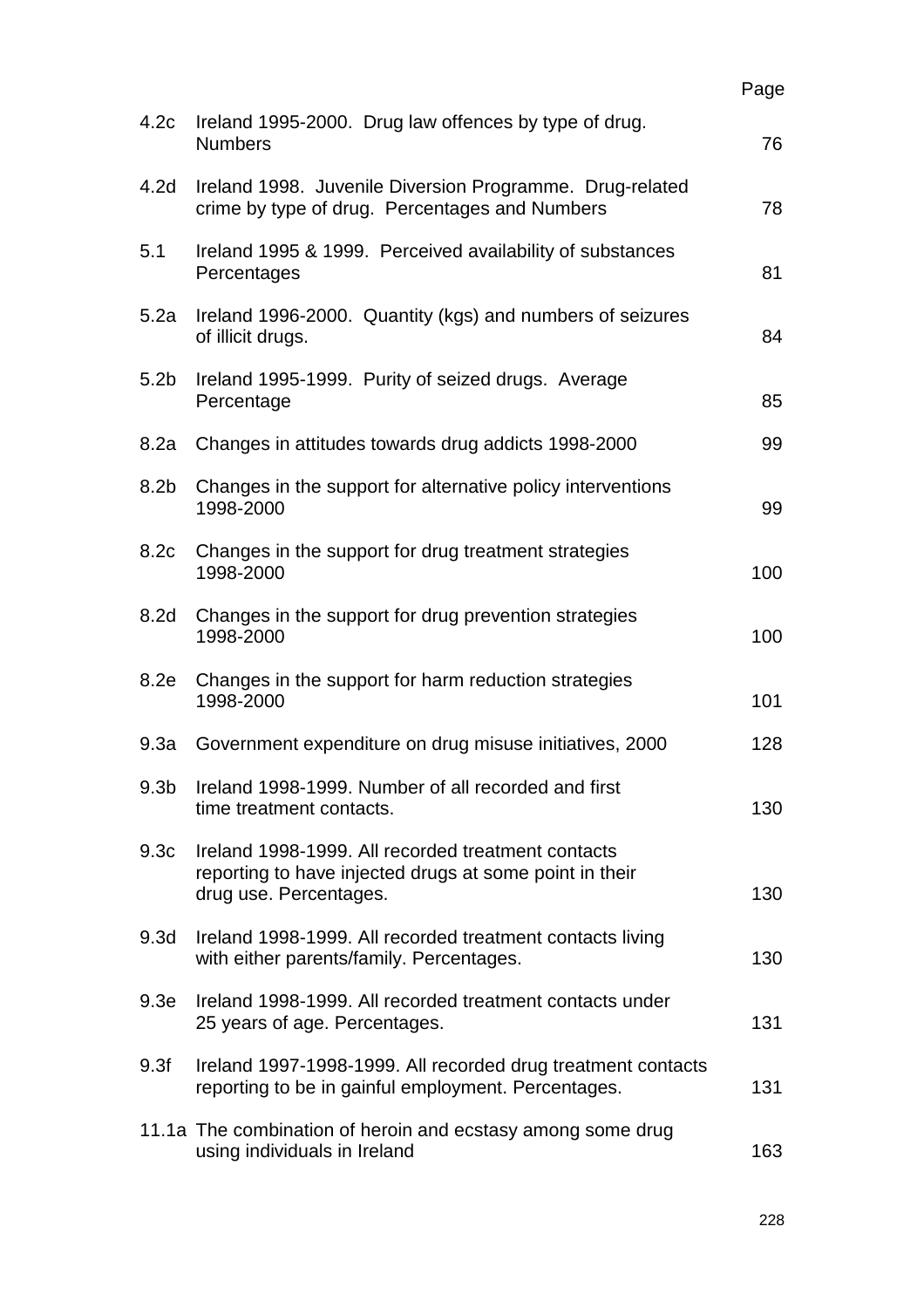|      |                                                                                                                                                                                                                                                                                                                        | Page |
|------|------------------------------------------------------------------------------------------------------------------------------------------------------------------------------------------------------------------------------------------------------------------------------------------------------------------------|------|
|      | 11.1b The combination of heroin and benzodiazepines among<br>some drug using individuals in Ireland                                                                                                                                                                                                                    | 163  |
|      | 11.1c The combinations of drugs used by all treatment contacts<br>reporting daily use of two drugs only in the month prior<br>to treatment                                                                                                                                                                             | 164  |
|      | 11.1d The combinations of drugs used by all treatment contacts<br>reporting daily use of three drugs only in the month prior<br>to treatment                                                                                                                                                                           | 164  |
|      | 11.1e The combinations of drugs used by first treatment contacts<br>reporting daily use of two drugs only in the month prior<br>to treatment                                                                                                                                                                           | 165  |
|      | 11.1f The combinations of drugs used by first treatment contacts<br>reporting daily use of three drugs only in the month prior<br>to treatment                                                                                                                                                                         | 165  |
|      | 11.1g Some instances of polydrug use among drug using<br>individuals in Ireland in the 1980s and 1990s                                                                                                                                                                                                                 | 167  |
| 11.2 | Number of drugs implicated in deaths due to unnatural<br>causes. Frequency and Percentages                                                                                                                                                                                                                             | 169  |
|      | 12.1a Clients (by residence) receiving treatment for drug misuse<br>by Health Board Area in 1998                                                                                                                                                                                                                       | 176  |
|      | 12.1b Treatment by main drug of misuse in Regional Health<br>Board Areas in 1998                                                                                                                                                                                                                                       | 176  |
|      | 13.1a Summary of Irish research findings on prisoners with a<br>history of illicit drug use                                                                                                                                                                                                                            | 187  |
|      | 13.1b Numbers and percentages of injectors testing positive for<br>HIV, Hepatitis B and Hepatitis C                                                                                                                                                                                                                    | 189  |
|      | 13.1c Number of deaths in Irish prisons. 1990-2000                                                                                                                                                                                                                                                                     | 190  |
|      | 13.1d Number of suicides in Irish prisons. 1985-1999                                                                                                                                                                                                                                                                   | 190  |
|      | 13.1e Self reporting of male and female prisoners and of males<br>from general population survey on the frequency of<br>occurrence of having (A) any of fourteen medical<br>conditions in the previous twelve months and (B) ever<br>having been told by a doctor that they had any of the<br>same fourteen conditions | 191  |
| 13.2 | Cases of informal offences reported in Mountjoy Prison,<br>Dublin 1998-1999                                                                                                                                                                                                                                            | 193  |

229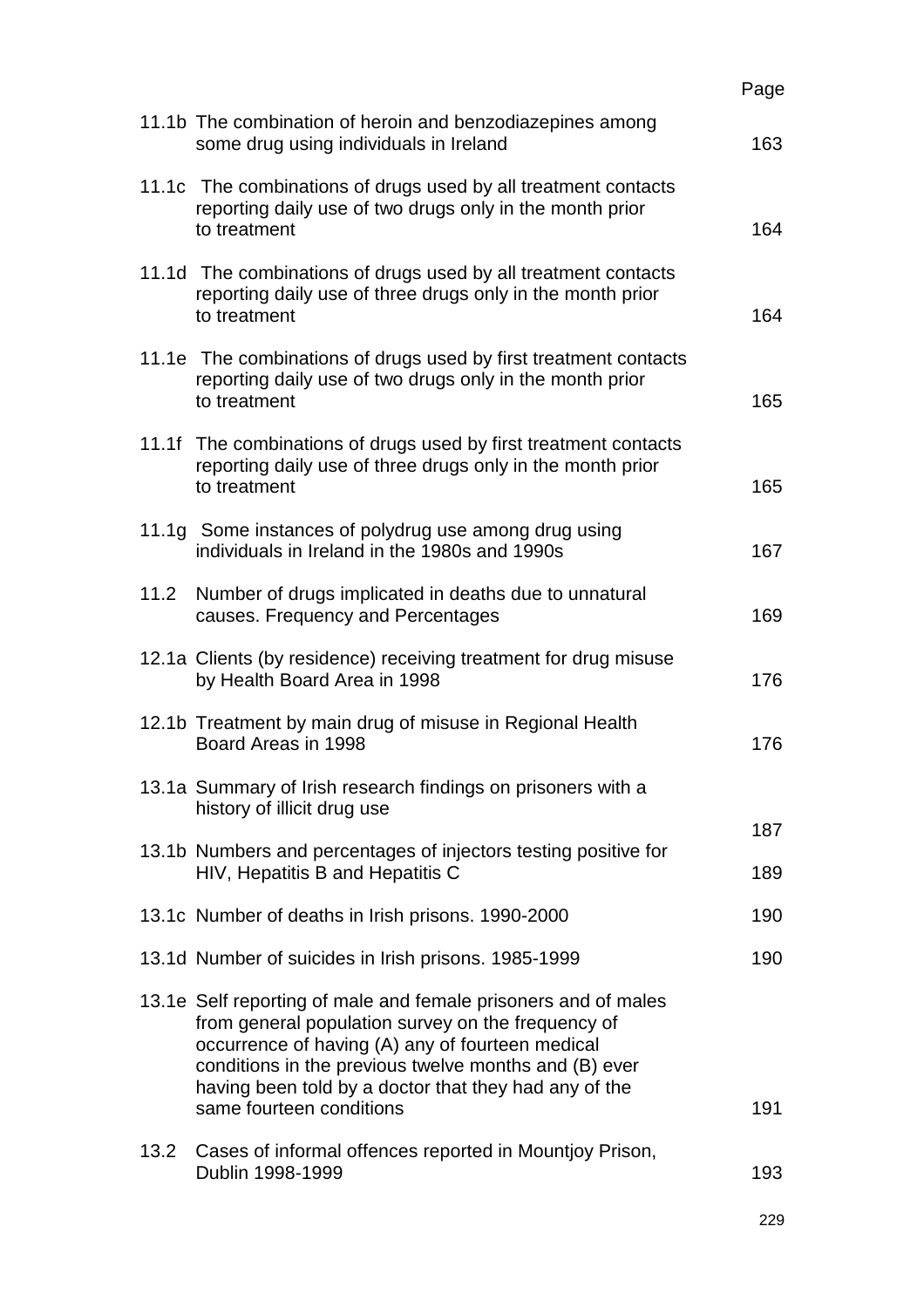| 13.3a Number of complaints by prisoners 1996-1998                            | 199  |
|------------------------------------------------------------------------------|------|
| 13.3b Aspects of prison life among male prisoners                            | 199  |
| 13.5 List of dedicated drug treatment services available in<br>Irish prisons | 202. |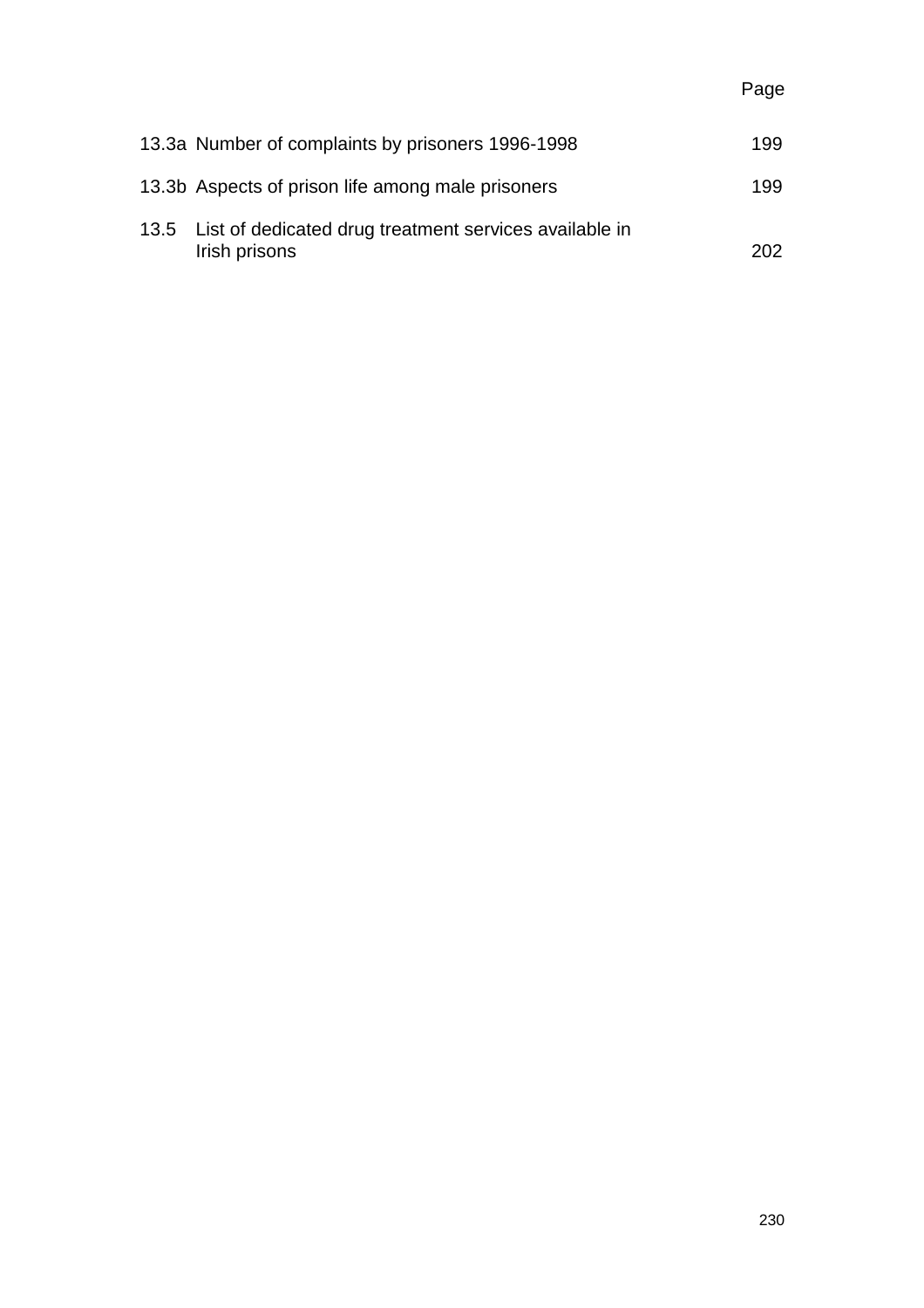# -**Figures**

## **Box**

| 13.3a             | Profile of Prisoner Population on 1 <sup>st</sup> June 2000 | 195. |
|-------------------|-------------------------------------------------------------|------|
| 13.3 <sub>b</sub> | Structure of daily routine in Irish Prisons                 | 196. |
|                   |                                                             |      |

# **Diagram**

| 13.3 | Reporting structure of Irish prison system | 193 |
|------|--------------------------------------------|-----|
|------|--------------------------------------------|-----|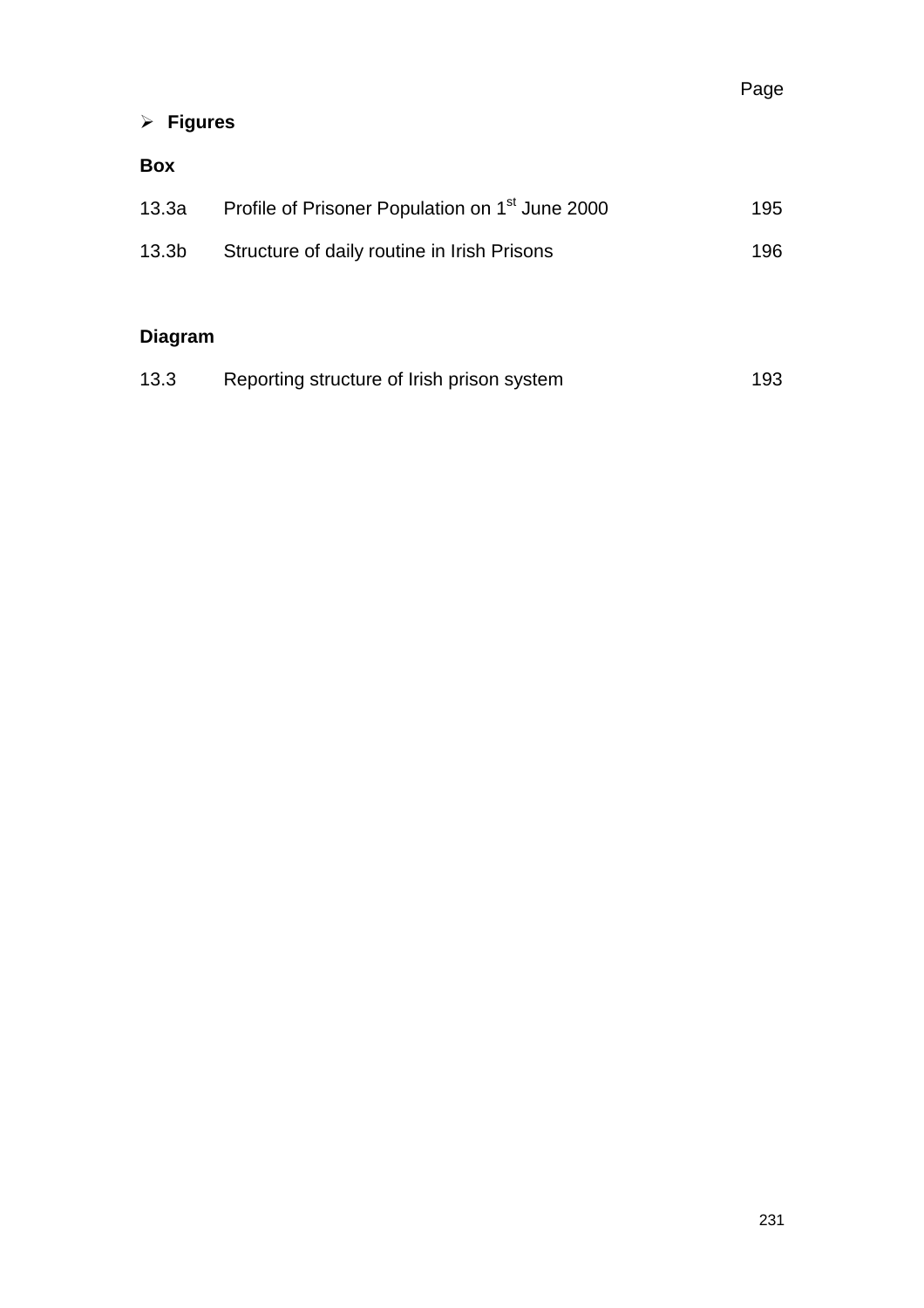## -**List of Abbreviations**

| A&E            | <b>Accident and Emergency</b>                              |
|----------------|------------------------------------------------------------|
| <b>ADHA</b>    | <b>Attention Deficit Hyperactivity Disorder</b>            |
| <b>ADM</b>     | Area Development Management Ltd                            |
| <b>AIDS</b>    | <b>Acquired Immune Deficiency Syndrome</b>                 |
| <b>ARC</b>     | <b>Addiction Response Crumlin</b>                          |
| <b>BMW</b>     | Border, Midlands and Western region                        |
| <b>CAB</b>     | <b>Criminal Assets Bureau</b>                              |
| <b>CAP</b>     | <b>Community Addiction Programme</b>                       |
| <b>CARP</b>    | <b>Community Addiction Response Programme</b>              |
| <b>CASP</b>    | <b>Clondalkin Addiction Support Programme</b>              |
| <b>CCBDI</b>   | <b>Clonmel Community Based Drugs Initiative</b>            |
| <b>CDB</b>     | <b>County/City Development Board</b>                       |
| <b>CDVEC</b>   | <b>City of Dublin Vocational Educational Committee</b>     |
| <b>CLAD</b>    | <b>Carlow Community Awareness of Drugs</b>                 |
| <b>COREPER</b> | Committee of the Permanent Representatives (of the         |
|                | member states of the EU)                                   |
| <b>CSO</b>     | <b>Central Statistics Office</b>                           |
| <b>CWCBDI</b>  |                                                            |
|                | Co. Waterford Community Based Drugs Inititative            |
| <b>DAG</b>     | Darndale/Belcamp Drugs Awareness Group                     |
| <b>DAP</b>     | Drug Awareness Programme                                   |
| <b>DDRAM</b>   | Drug Dependence: Risk and Monitoring                       |
| <b>DICE</b>    | <b>Drugs Information Community Education Project</b>       |
| <b>DMRD</b>    | Drug Misuse Research Division                              |
| <b>DofHC</b>   | Department of Health and Children                          |
| <b>DofTSR</b>  | Department of Tourism, Sport and Recreation                |
| <b>DPP</b>     | <b>Director of Public Prosecutions</b>                     |
| <b>DSM</b>     | Diagnostic and Statistical Manual of Mental Disorders      |
| <b>ECPT</b>    | European Committee for the Prevention of Torture and       |
|                | inhuman or degrading treatment or punishment               |
| <b>EDDRA</b>   | European Database of Demand Reduction Activities           |
| <b>EDIT</b>    | <b>Edenmore Drugs Intervention Team</b>                    |
| <b>EDU</b>     | <b>Europol Drugs Unit</b>                                  |
| EHB            | <b>Eastern Health Board</b>                                |
| <b>EMCDDA</b>  | European Monitoring Centre for Drugs and Drug Addiction    |
| <b>ERHA</b>    | Eastern Regional Health Authority (formerly Eastern Health |
|                | Board)                                                     |
| <b>ESPAD</b>   | European Schools Survey Project on Alcohol and other       |
|                | Drugs                                                      |
| EU             | <b>European Union</b>                                      |
| Europol        | <b>European Police Office</b>                              |
| <b>FAN</b>     | <b>Finglas Action Now</b>                                  |
| <b>GMR</b>     | General Mortality Register (at CSO)                        |
| <b>GNDU</b>    | Garda National Drugs Unit                                  |
| GP             | <b>General Practioner</b>                                  |
| <b>HBSC</b>    | Irish Health Behaviours in School Aged Children            |
| <b>HBSS</b>    | <b>Irish Health Behaviours Schools Survey</b>              |
| <b>HCV</b>     | <b>Hepatitis C Virus</b>                                   |
| <b>HIPE</b>    | <b>Hospital Inpatient Enquiry database</b>                 |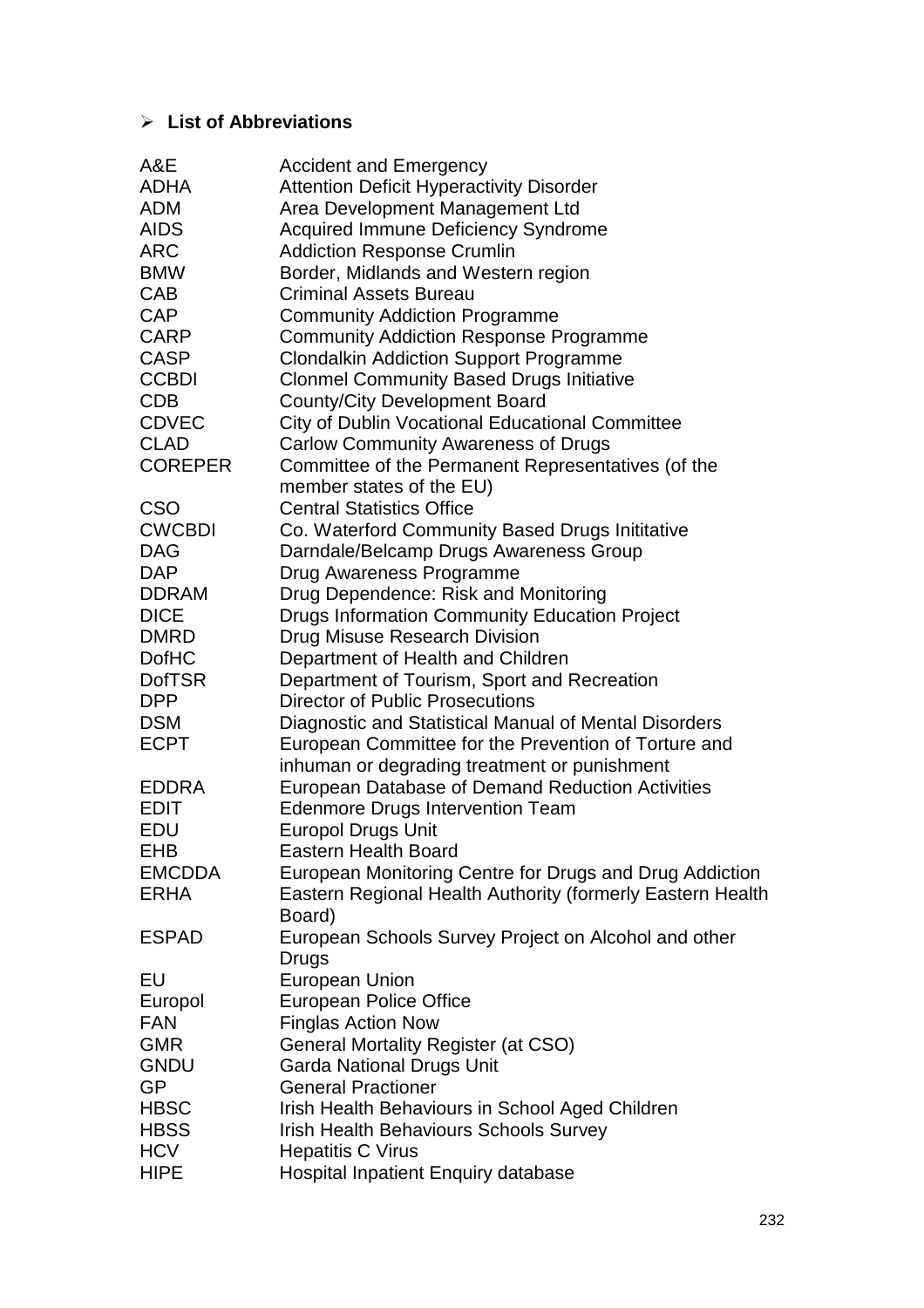| <b>HPU</b>       | <b>Health Promotion Unit</b>                                                   |
|------------------|--------------------------------------------------------------------------------|
| <b>HIV</b>       | Human Immunodeficiency Virus                                                   |
| <b>ICD</b>       | <b>International Classification of Diseases</b>                                |
| <b>ICGP</b>      | <b>Irish Council of General Practioners</b>                                    |
| <b>ICT</b>       | Information and Communications Technologies                                    |
| <b>IDG</b>       | <b>Inter-Departmental Group</b>                                                |
| IDU              | Injecting drug user                                                            |
| <b>INCADDS</b>   | Irish Council of Attention Deficit Disorder Support Groups                     |
| <b>IRA</b>       | Irish Republican Army                                                          |
| <b>ISP</b>       | <b>Integrated Services Process</b>                                             |
| <b>IVDU</b>      | Intravenous drug user                                                          |
| JADD             | <b>Jobstown Assisting Drug Dependency</b>                                      |
| <b>JLO</b>       | Juvenile Liaison Officer                                                       |
| KAB1             | Drug Related Knowledge, Attitudes and Beliefs, a survey of                     |
|                  | the general adult population in Ireland, published by the Drug                 |
|                  | <b>Misuse Research Division</b>                                                |
| KAB <sub>2</sub> | An expanded study, following KAB1, to be published by the                      |
|                  | Drug Misuse Research Division                                                  |
| <b>KCCP</b>      | <b>Kilbarrack Community Coast Programme</b>                                    |
| KDI              | Kilkenny Drugs Initiative                                                      |
| <b>LDTF</b>      | <b>Local Drug Task Force</b>                                                   |
| <b>LIP</b>       | Labour-Market Inclusive Project                                                |
| <b>MBRS</b>      | <b>Medical Bureau of Road Safety</b>                                           |
| <b>LSD</b>       | Lysergic Acid Diethylamide                                                     |
| <b>MDA</b>       | Methylenedioxyamphetamine                                                      |
| <b>MDA</b>       | Misuse of Drugs Acts, 1977 & 1984                                              |
| <b>MDMA</b>      | MethyleneDioxyMethAmphetamine                                                  |
| <b>MHB</b>       | <b>Midland Health Board</b>                                                    |
| <b>MQP</b>       | <b>Merchants Quay Project</b>                                                  |
| <b>NA</b>        | <b>Narcotics Anonymous</b>                                                     |
| <b>NACD</b>      | National Advisory Committee on Drugs                                           |
| <b>NAHB</b>      | Northern Area Health Board                                                     |
| <b>NAPS</b>      | <b>National Anti-Poverty Strategy</b>                                          |
| <b>NCDP</b>      | <b>National Community Development Plan</b>                                     |
| <b>NDP</b>       | National Development Plan                                                      |
| <b>NDSC</b>      | <b>National Disease Surveillance Centre</b>                                    |
| <b>NDST</b>      | <b>National Drug Strategy Team</b>                                             |
| <b>NDTRS</b>     | <b>National Drug Treatment Reporting System</b>                                |
| <b>NEP</b>       | Needle Exchange Programme                                                      |
| <b>NIMBY</b>     | Not In My Back Yard                                                            |
| <b>NPIRS</b>     | National Psychiatric Inpatient Reporting System                                |
| <b>NTORS</b>     | National Treatment Outcomes Research Study                                     |
| <b>NUI</b>       | National University of Ireland                                                 |
| <b>NWHB</b>      | North Western Health Board                                                     |
| <b>PESAT</b>     |                                                                                |
| <b>PPF</b>       | <b>European Foundation</b><br>Programme for Prosperity and Fairness            |
| <b>RAPID</b>     |                                                                                |
| <b>RASP</b>      | Revitalising Areas by Planning, Investment and Development                     |
| <b>RDTF</b>      | <b>Rehabilitation and Support Programme</b><br><b>Regional Drug Task Force</b> |
| <b>REITOX</b>    |                                                                                |
|                  | European Information Network on Drugs and Drug Addiction                       |